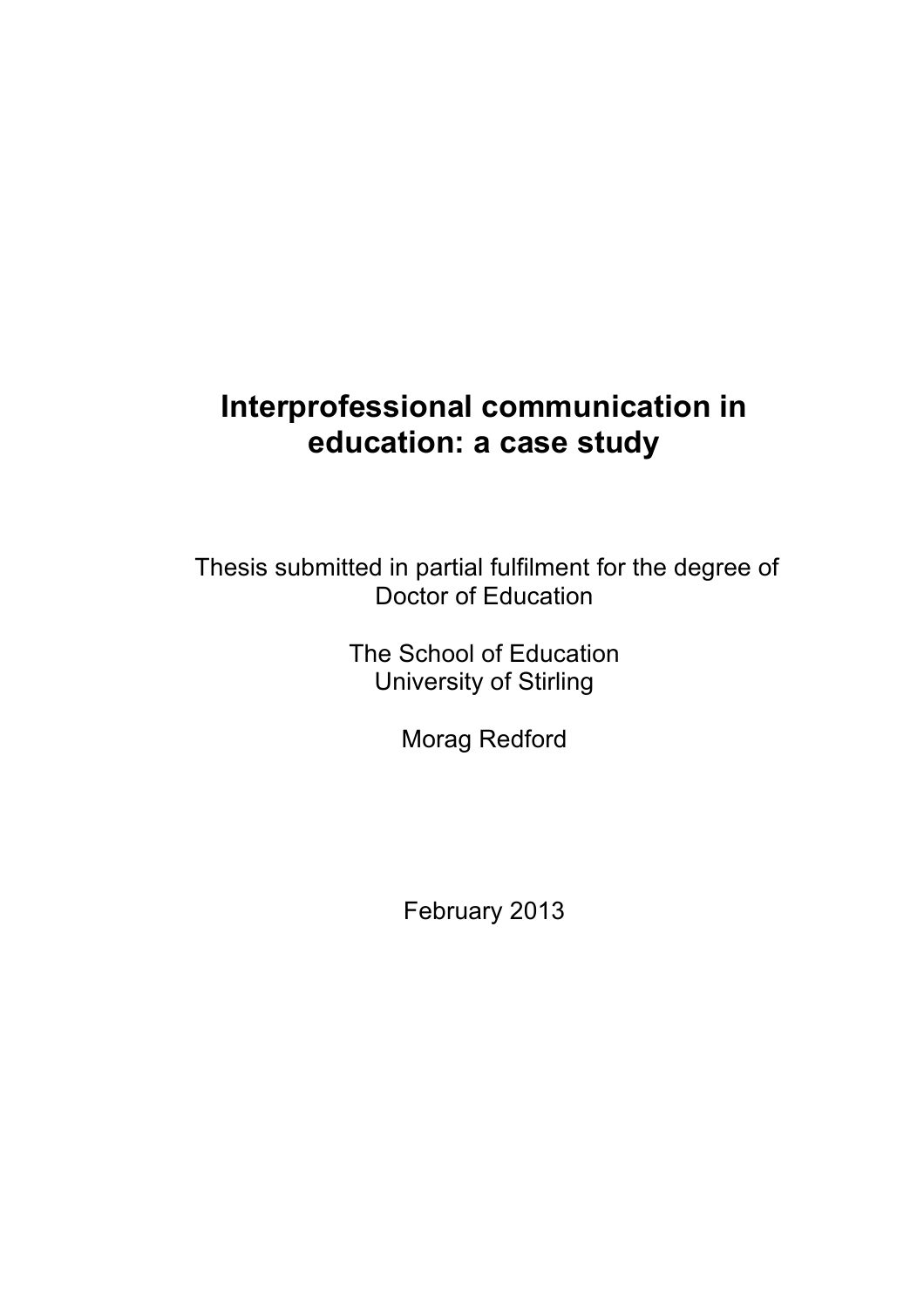#### **Abstract**

This thesis is concerned with communication in interprofessional practice, an issue which is identified as a 'difficulty' but 'essential' in the literature. The research is based on a case study focusing on the communication between professionals in a series of planning meetings held to support the transition of a child with additional support needs from playgroup into the nursery class of a primary school in Scotland. The study explores the dynamics and complexities of communication through the theoretical frameworks of ethnography of communication and Dewey's concept of communication as participative action. This joint analysis illustrates the way in which the group worked together to make something in common and the extent of commonality that was needed for them to work actively together. The findings show the interprofessional group functioning as a speech community with a bounding feature of working with the child. The soft-shell of this community illustrates a flexibility of practice and the ability of the group to expand or contract to meet the needs of the child and family. The way in which the participants worked together to agree the outcomes they were working towards is an illustration of Deweyan communication, making something in common between them. This process included the recognition of the competence and responsibility of individual professions. The study demonstrates that the doctors who were members of the interprofessional group were recognised as holding more power than the other members of the group and were bound by the outcomes and procedures of their own profession. This difference affected the dynamics of communication within the interprofessional team. The findings add to our understanding of the complexities of communication in an interprofessional team and show that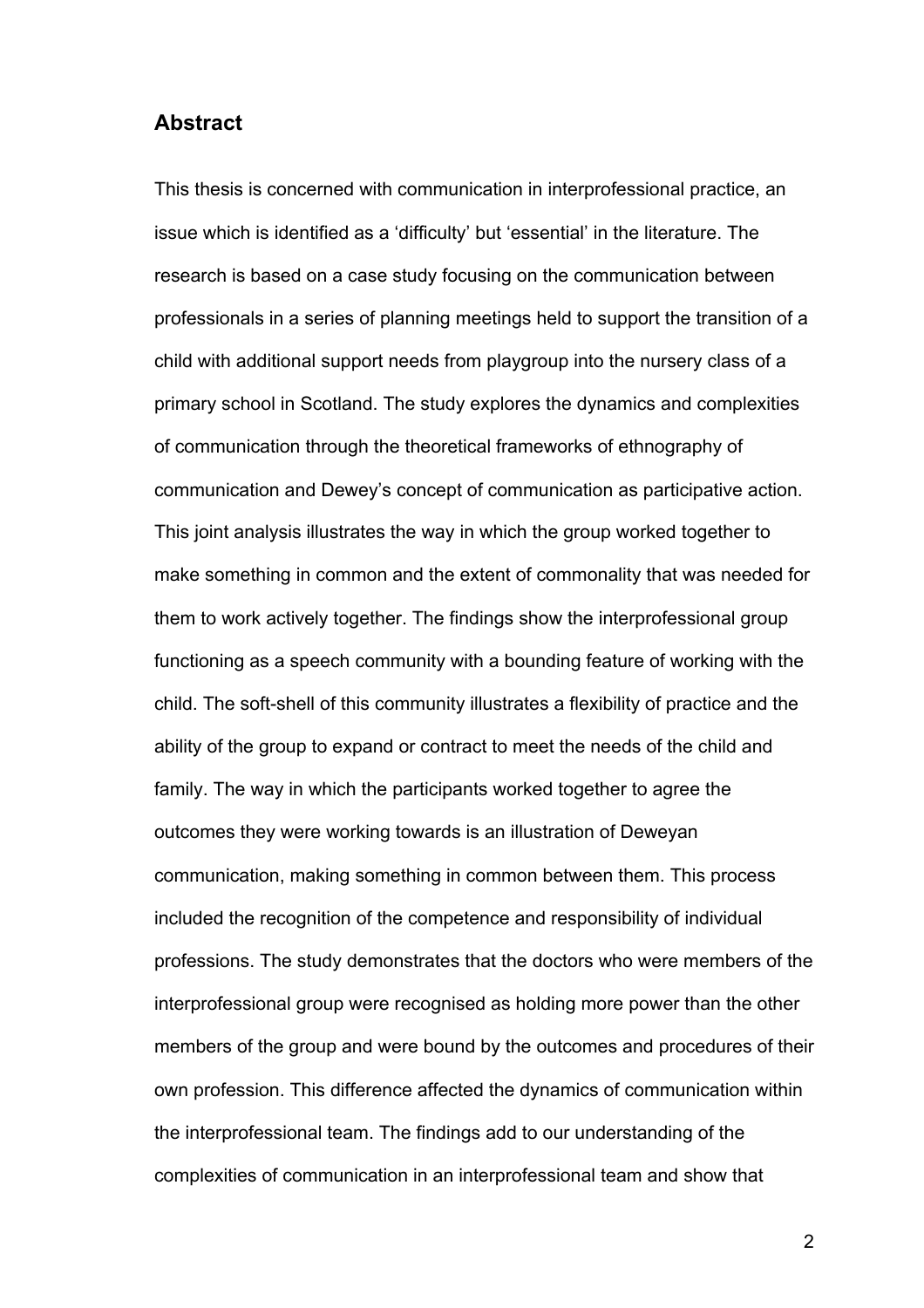communication in a Deweyan sense can strengthen the work of an interprofessional group and develop their support for the child or family they are working with.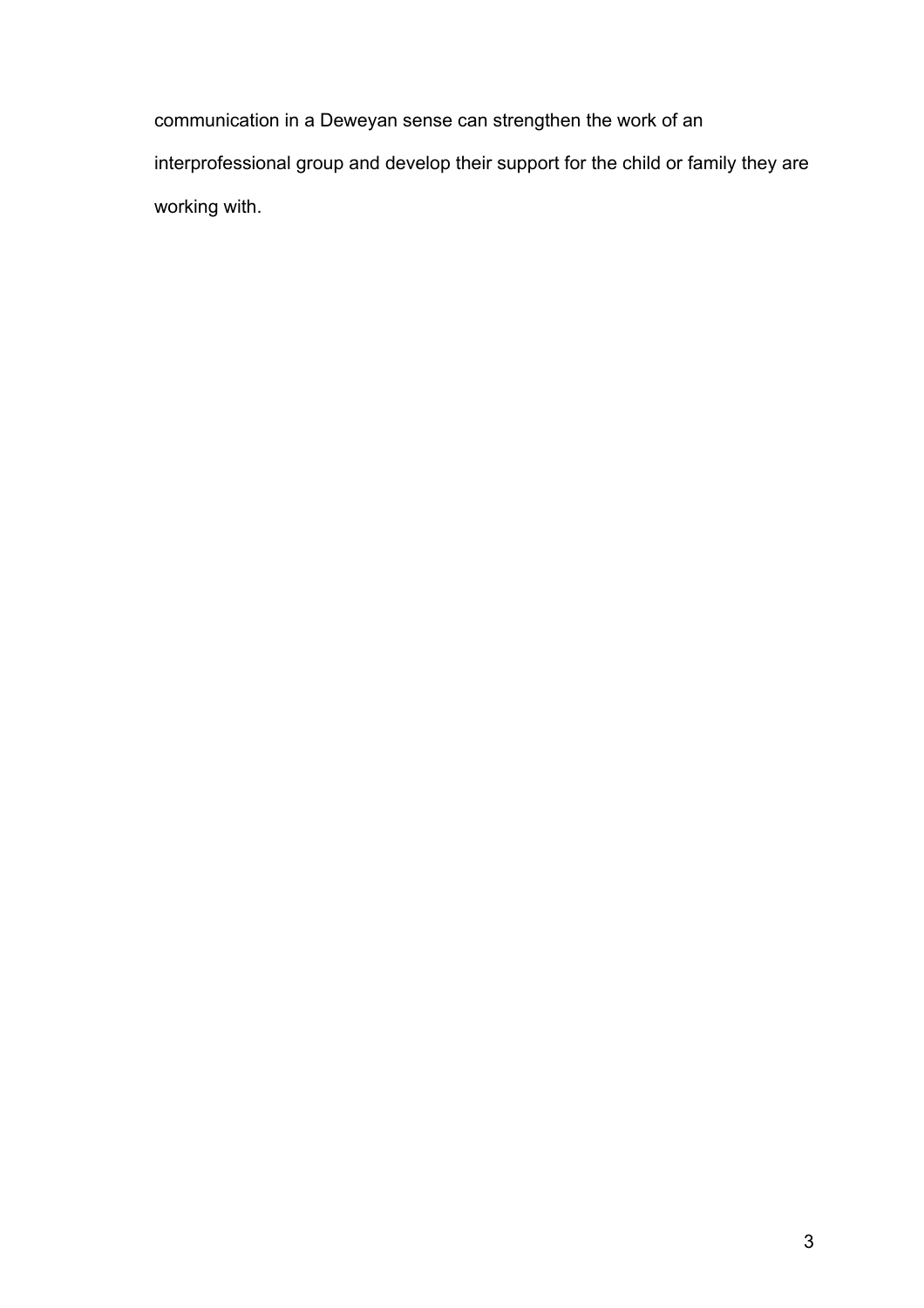## **Acknowledgements**

I would like to thank the family and professional group who took part in this study and welcomed me to their meetings.

I owe my colleagues in the professional education team: Valerie Drew, Alison Fox, Cate Watson and Tara Fenwick a considerable debt for the way in which our work together has contributed to the development of my knowledge and understanding of professional practice in education. Thank you also to Gert Biesta and Julie Allan, who as supervisors and colleagues supported my professional development.

This thesis is for the children of Coupar Angus Primary School whose joyful laughter and games encouraged me as I wrote and reminded me every playtime and lunchtime of why I became a teacher.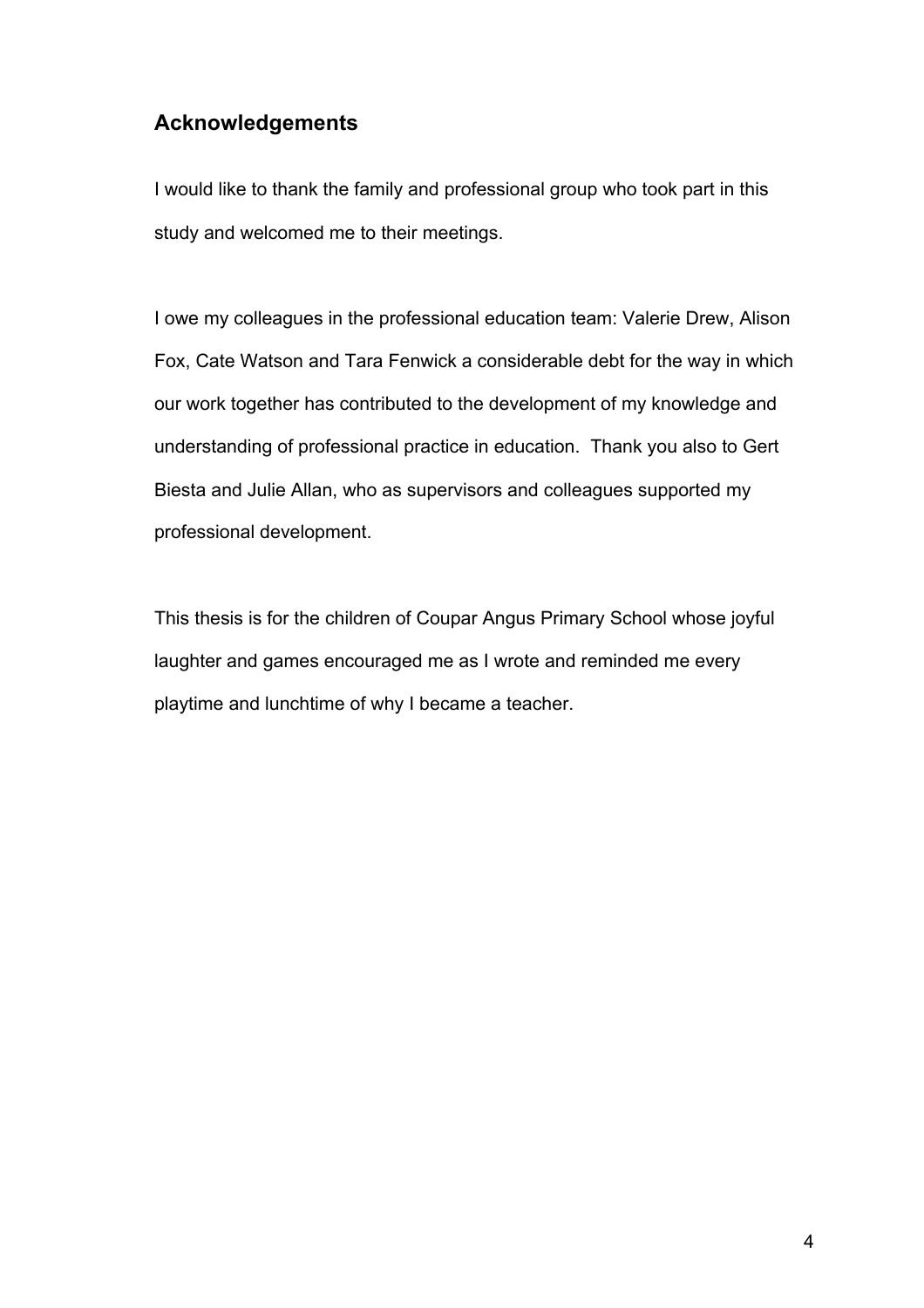## **Table of Contents**

| $\mathbf 1$      |  |    |  |  |
|------------------|--|----|--|--|
| 1.1              |  |    |  |  |
| 1.2              |  |    |  |  |
|                  |  |    |  |  |
| 1.3              |  |    |  |  |
| 1.4              |  |    |  |  |
| 1.5              |  |    |  |  |
| 1.6              |  |    |  |  |
| $\overline{2}$   |  |    |  |  |
| 2.1              |  |    |  |  |
| 2.2              |  |    |  |  |
| 2.3              |  |    |  |  |
| 2.4              |  |    |  |  |
| 2.4a             |  |    |  |  |
| 2.4 <sub>b</sub> |  |    |  |  |
| 2.4c             |  |    |  |  |
| 2.5              |  |    |  |  |
| 2.6              |  |    |  |  |
| 3                |  | 58 |  |  |
| 3.1              |  |    |  |  |
| 3.2              |  |    |  |  |
| 3.3              |  |    |  |  |
| 3.4              |  |    |  |  |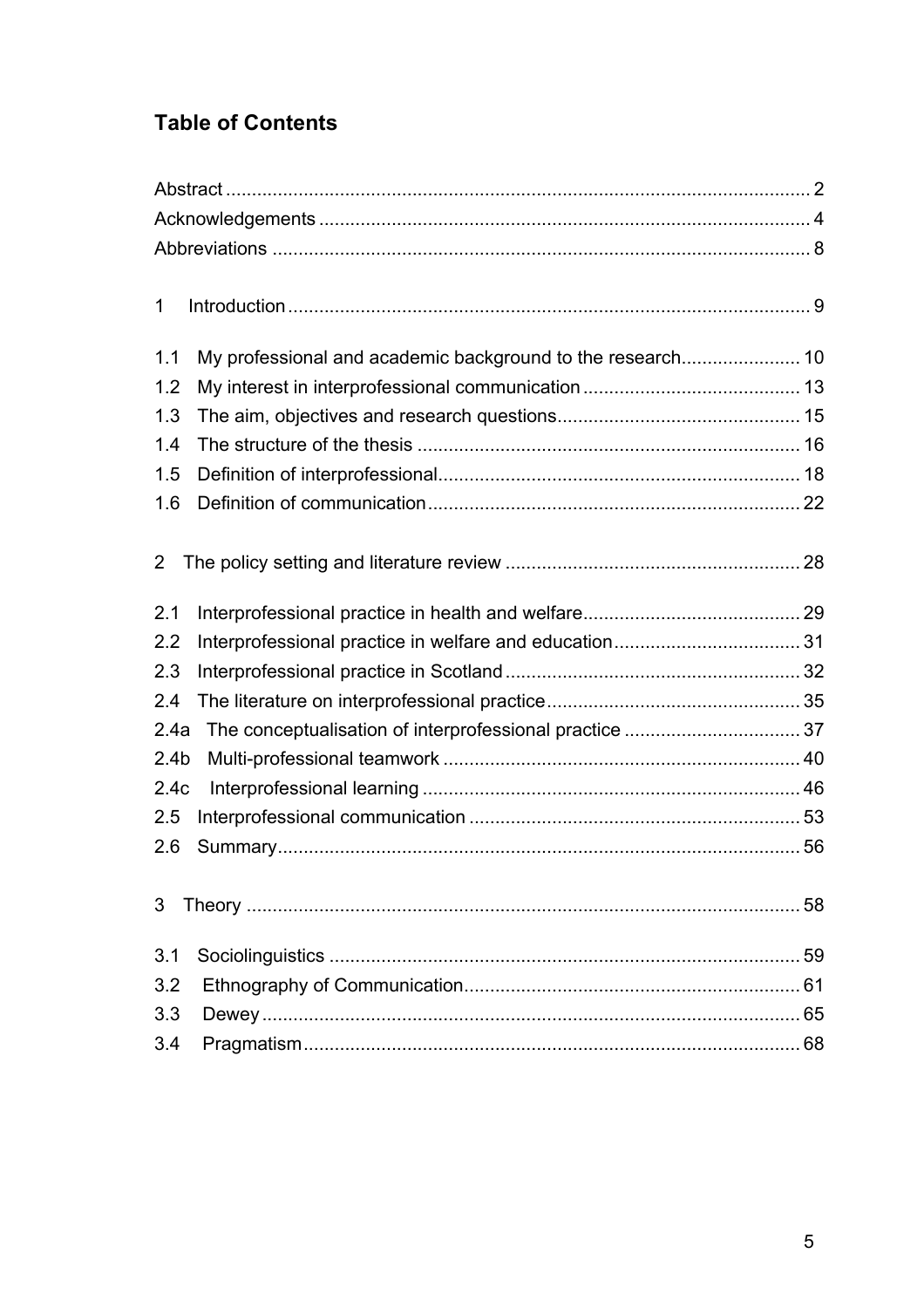| 4   |                                                                                                                                                     |  |
|-----|-----------------------------------------------------------------------------------------------------------------------------------------------------|--|
| 4.1 |                                                                                                                                                     |  |
| 4.2 |                                                                                                                                                     |  |
| 4.3 |                                                                                                                                                     |  |
| 4.4 |                                                                                                                                                     |  |
| 4.5 |                                                                                                                                                     |  |
| 4.6 |                                                                                                                                                     |  |
| 4.7 |                                                                                                                                                     |  |
| 4.8 |                                                                                                                                                     |  |
| 5   |                                                                                                                                                     |  |
| 5.1 |                                                                                                                                                     |  |
| 5.2 |                                                                                                                                                     |  |
| 5.3 |                                                                                                                                                     |  |
| 5.4 |                                                                                                                                                     |  |
| 5.5 |                                                                                                                                                     |  |
| 5.6 |                                                                                                                                                     |  |
| 6   |                                                                                                                                                     |  |
| 6.1 |                                                                                                                                                     |  |
| 6.2 |                                                                                                                                                     |  |
|     | 152                                                                                                                                                 |  |
| 6.4 |                                                                                                                                                     |  |
| 6.5 |                                                                                                                                                     |  |
| 6.6 | What are the dynamics and complexities of communication in an                                                                                       |  |
| 6.7 | In what ways is the communication process in interprofessional planning<br>meetings affected by the professional knowledge of the participants? 165 |  |
|     | 6.8 Do professional languages have a particular role in the communication                                                                           |  |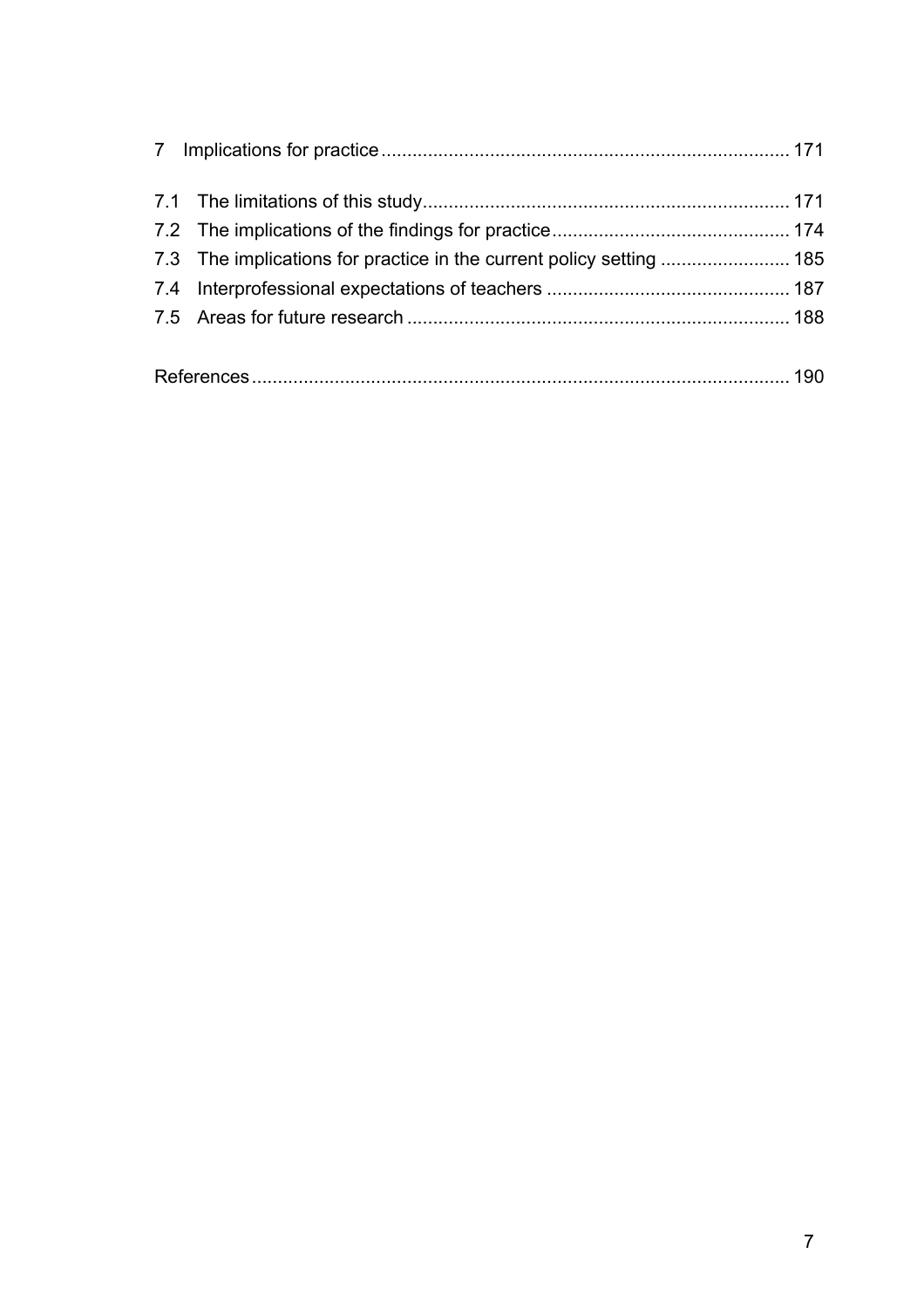## **Abbreviations**

| <b>CAIPE</b>  | Centre for the Advancement of Interprofessional Education   |
|---------------|-------------------------------------------------------------|
| <b>CAMHS</b>  | <b>Child and Adolescent Mental Health Services</b>          |
| <b>CSP</b>    | Co-ordinated support plan, an inter-agency plan to support  |
|               | children with additional support needs                      |
| <b>DfES</b>   | Department for Education and Science, United Kingdom        |
|               | Government                                                  |
| EAZ           | <b>Education Action Zones</b>                               |
| HMIe          | Her Majesty's Inspectors of Education, Scotland             |
| <b>GIRFEC</b> | Getting it right for every child, national programme        |
|               | introduced from 2006 by the Scottish Executive              |
| <b>IEP</b>    | Individual education plan, school based planning and        |
|               | recording system used by teachers to plan for children with |
|               | additional support needs                                    |
| <b>IPE</b>    | <b>Inter-professional Education</b>                         |
| <b>NCS</b>    | <b>New Community Schools</b>                                |
| <b>OECD</b>   | Organisation for Economic and Cultural Development          |
| <b>TAC</b>    | Team around the child, health based planning system for     |
|               | children with complex health issues                         |
| <b>TLRP</b>   | Teaching and Learning Research Programme                    |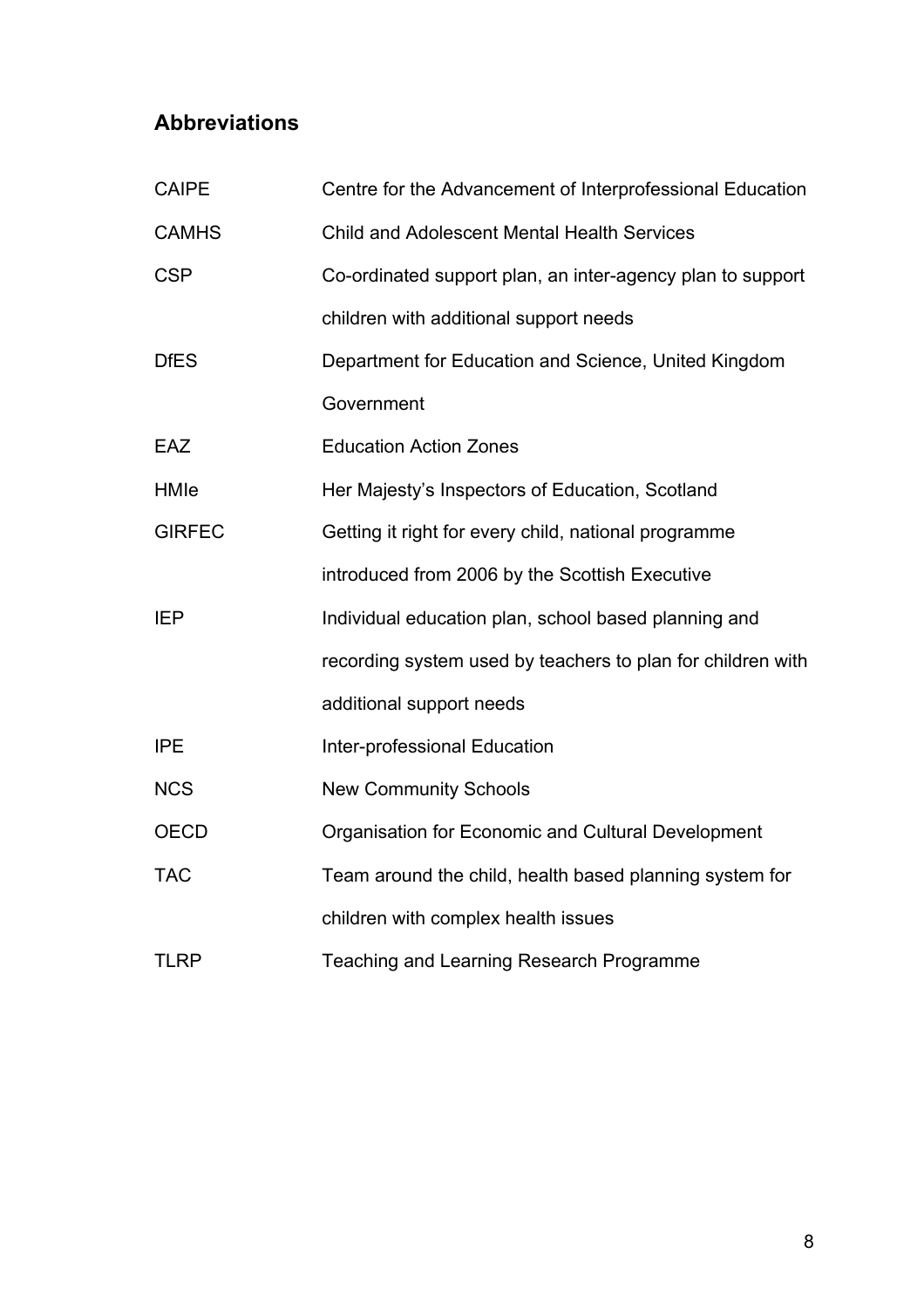#### **1 Introduction**

The focus of this research is communication within school-based interprofessional planning meetings where a group of people from a variety of professional backgrounds plan together the support systems for a child. This research sits within two key aspects of the current Scottish policy framework: the Additional Support Needs (Scotland) Act (Scottish Executive 2002, Scottish Government 2009) and Getting it right for every child (GIRFEC) (Scottish Executive 2006, Scottish Government 2009), a national programme which introduced formal joint planning systems across education, health and social work practice. The aim of the research is to enhance the understanding of the dynamics and complexities of interprofessional communication through a case study. The focus of the study is a group of 22 professionals, from education, health and social work, working with one child and their family during the period of one year to support the transition of the child from playgroup into nursery. The setting is a medium sized primary school in a small town on the east coast of Scotland.

In this chapter I will outline my professional background to the research (1.1) and my personal interest in interprofessional communication (1.2). This provides the impetus for the focus of the research on interprofessional communication and informed the aim, objectives and questions for my study (1.3). I will then outline the structure of the thesis (1.4) and the definitions of interprofessional (1.5) and communication (1.6) that the thesis will start from.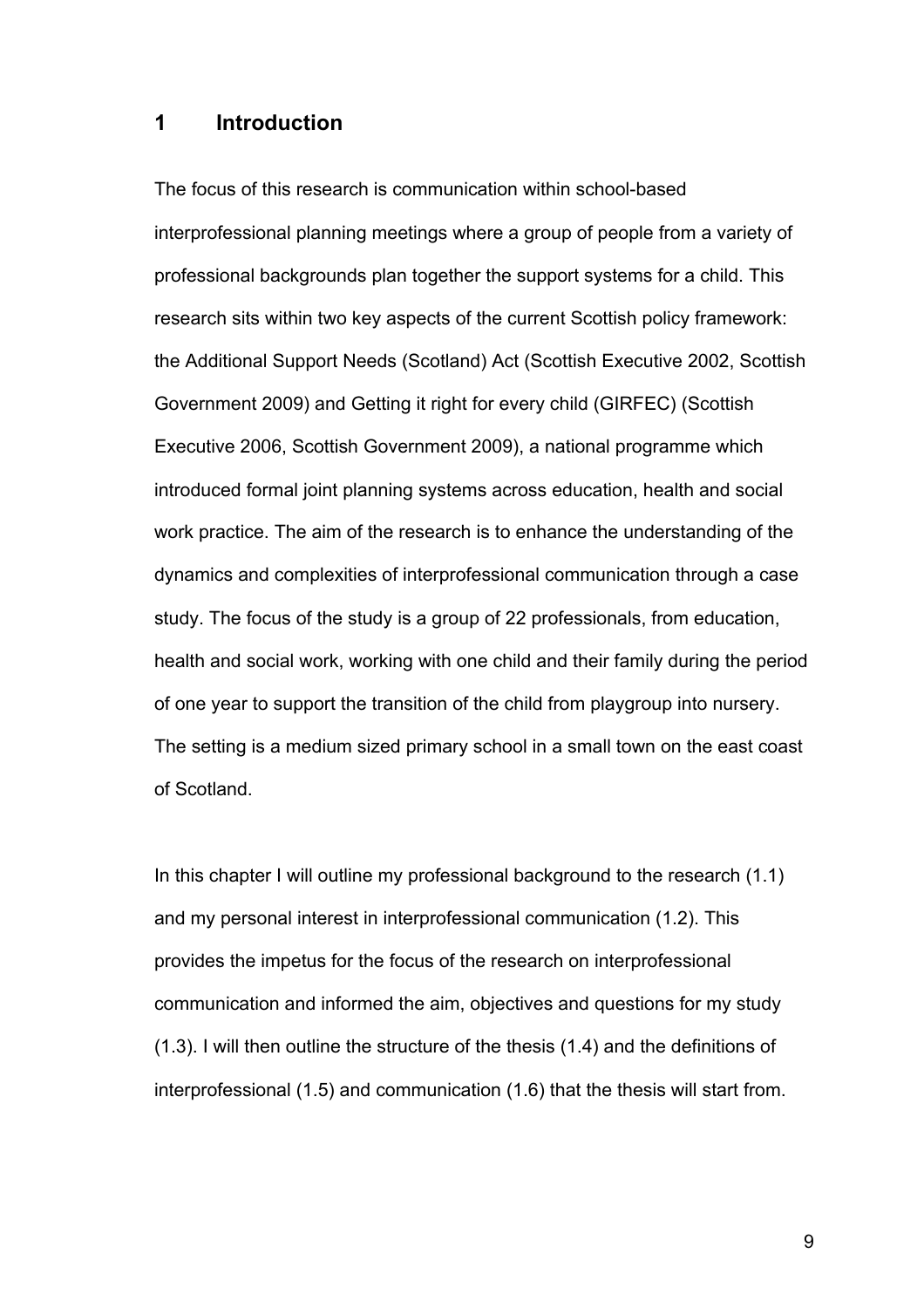# **1.1 My professional and academic background to the research**

The core of my professional practice as a teacher was as a support teacher for children and young people in a variety of settings in Scotland and England. Since 2004 I have worked in professional education in the School of Education, University of Stirling, teaching on postgraduate programmes for experienced teachers. The first part of the doctorate programme gave me the opportunity to establish connections between my professional experience as a teacher in interprofessional projects, the existing research base and the role of policy in interprofessional practice. This experience informed the focus of this research, which developed from a wish to ensure that all teachers, through initial or continuing professional education, had access to professional education to support interprofessional practice. The use of language and the theory of communication has been part of my academic interest since undergraduate studies in linguistics at Edinburgh University, while graduate studies in historical geography in early medieval Scotland, left me with a continuing interest in people and place. My academic background in history has influenced this study in various ways. It is evident in my approach to the literature review and challenged my development as an educational researcher when I began the data analysis in this study. It has added a layer of distance to my interpretation of the data in the study, in an area of practice which was a central part of my work as a teacher.

My teaching career mirrors the development of interprofessional practice in Scotland and England from 1990 to 2004 as the focus of local authority and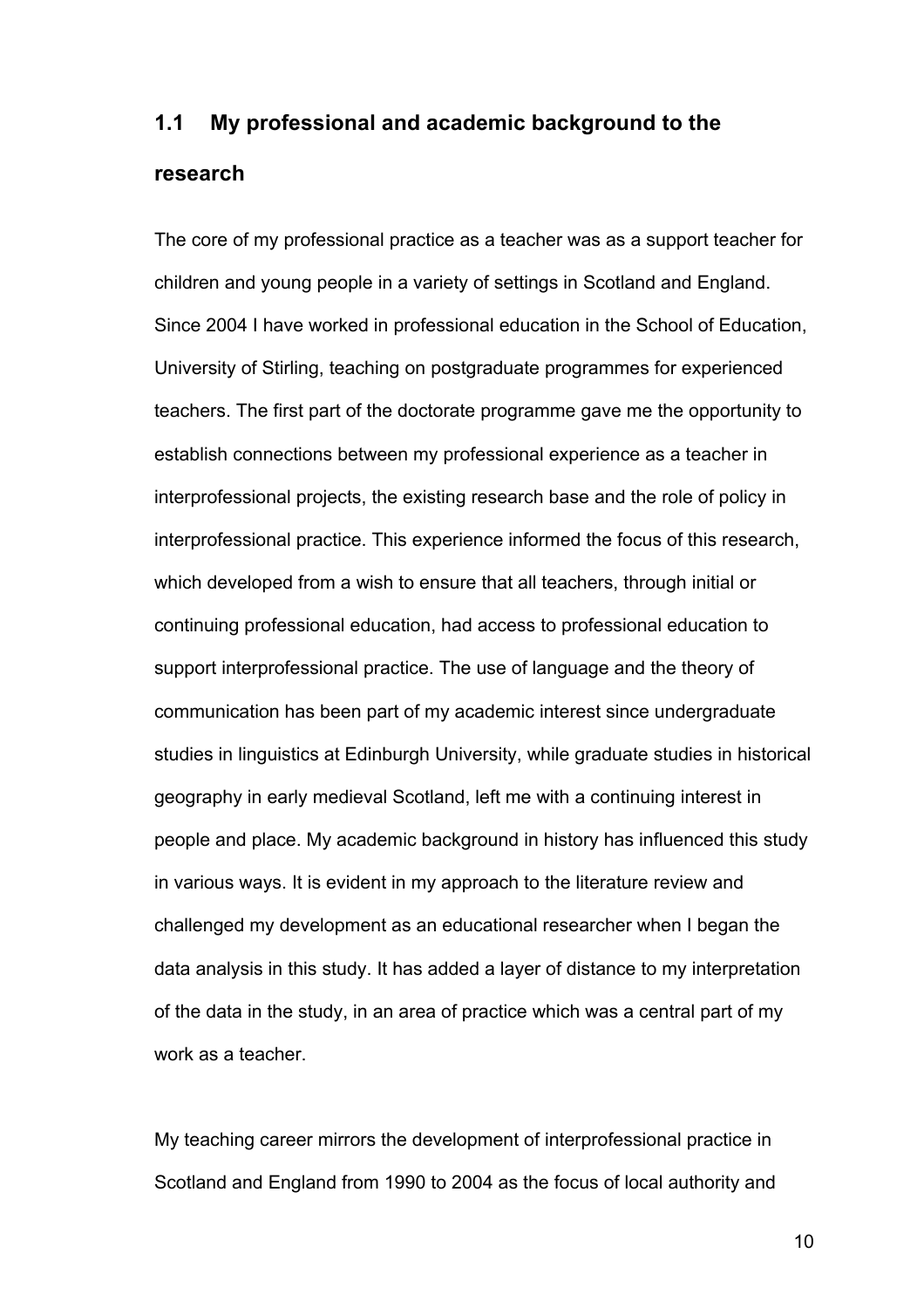Government funding changed. In the early 1990s funding was available for multi-agency teams based outside schools often working in one area of a local or education authority, with admission guidelines to support children who fell within a specific category such as looked after or excluded from school. By the end of the 1990s funding had been moved to focus on interagency teams who were based in schools and worked as part of the staffing in the school, but often with line management outside schools. By the early years of the new century there was no direct funding for multi- or interagency teams and staff from each profession were expected to work together from their own professional base to provide integrated support for children and young people. This expectation has moved into legislation for children and young people with additional support needs (Scottish Executive 2002, Scottish Government 2009) and national recommendations for all professions working to support children and young people through GIRFEC.

I first taught as a primary teacher in Scotland and began support teaching when I moved to England in 1990. There I worked as part of the Humberside Traveller Education Team, funded directly by the Department for Education and Science (DfES) to support the children of Travellers. The team included eight teachers and one education welfare officer, with the aim to support families to place their children in school, and then to support the children. The teaching in this post involved working with children and young people from three to 16 years old, helping them to settle into new schools and to support their literacy skills. In 1993 I returned to Scotland to a post as a teacher in a team funded jointly by the education and social work departments in one local authority to support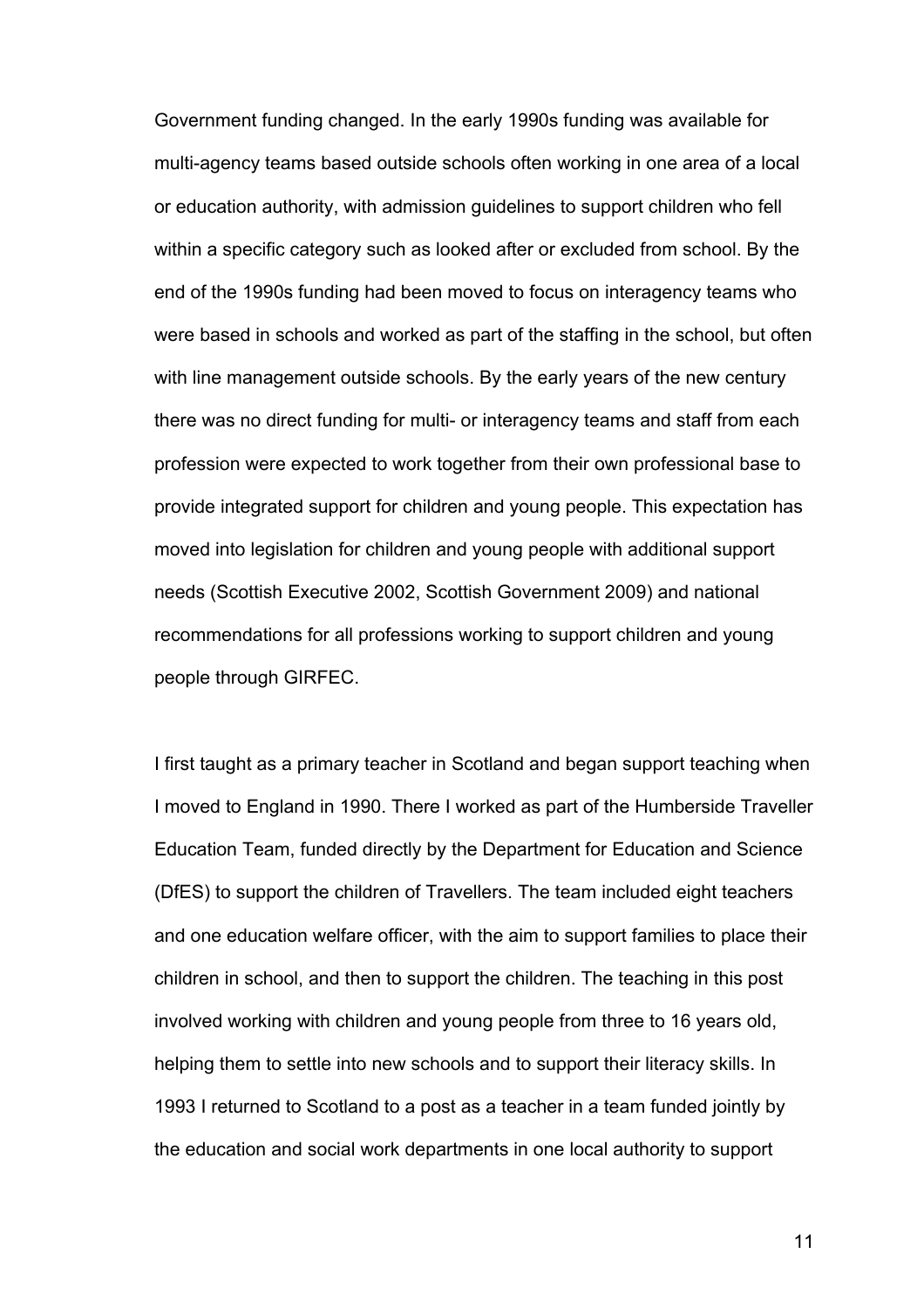looked after children, who were then referred to as children in care. The Children in Care team had eight teachers and four educational psychologists, with the teachers providing very similar support to the work I had done with Traveller children. In 1995, at the time of disaggregation in Scotland with smaller local authorities and less funding for non-core work, i.e. teaching that was not class based in school, I moved into a secondary school post as a principal teacher of learning support. This work was similar to the teaching I had done in the multi-agency teams but with less contact with other agencies or services. The development of a social justice agenda with the formation of the Scottish Parliament (Scottish Executive 1999) brought short-term funding for specific types of interagency working and I spent 1997 – 1999 working in an Alternatives to Exclusion project (Scottish Office 1997) with four staff from four professions: education, educational psychology, community education and social work. This was a very focused project, working across the transition between primary and secondary schools with two primary and one secondary school. The funding arrangements for the project enabled the four staff involved to explore the knowledge and skills base of each profession to ensure that the work we did to support individual children and their families was interprofessional. In 1999 I was appointed as integration manager for a Phase 1 New Community School (NCS) (Scottish Office 1998). In that project I led a team consisting of me as a teacher, four social workers, one community education worker and one health worker. I was not employed to work as a teacher in that role, but to co-ordinate the interagency support offered by the team. When the funding for the project ended I returned to the school post I left in 1997, this time as a principal teacher of support, providing learning and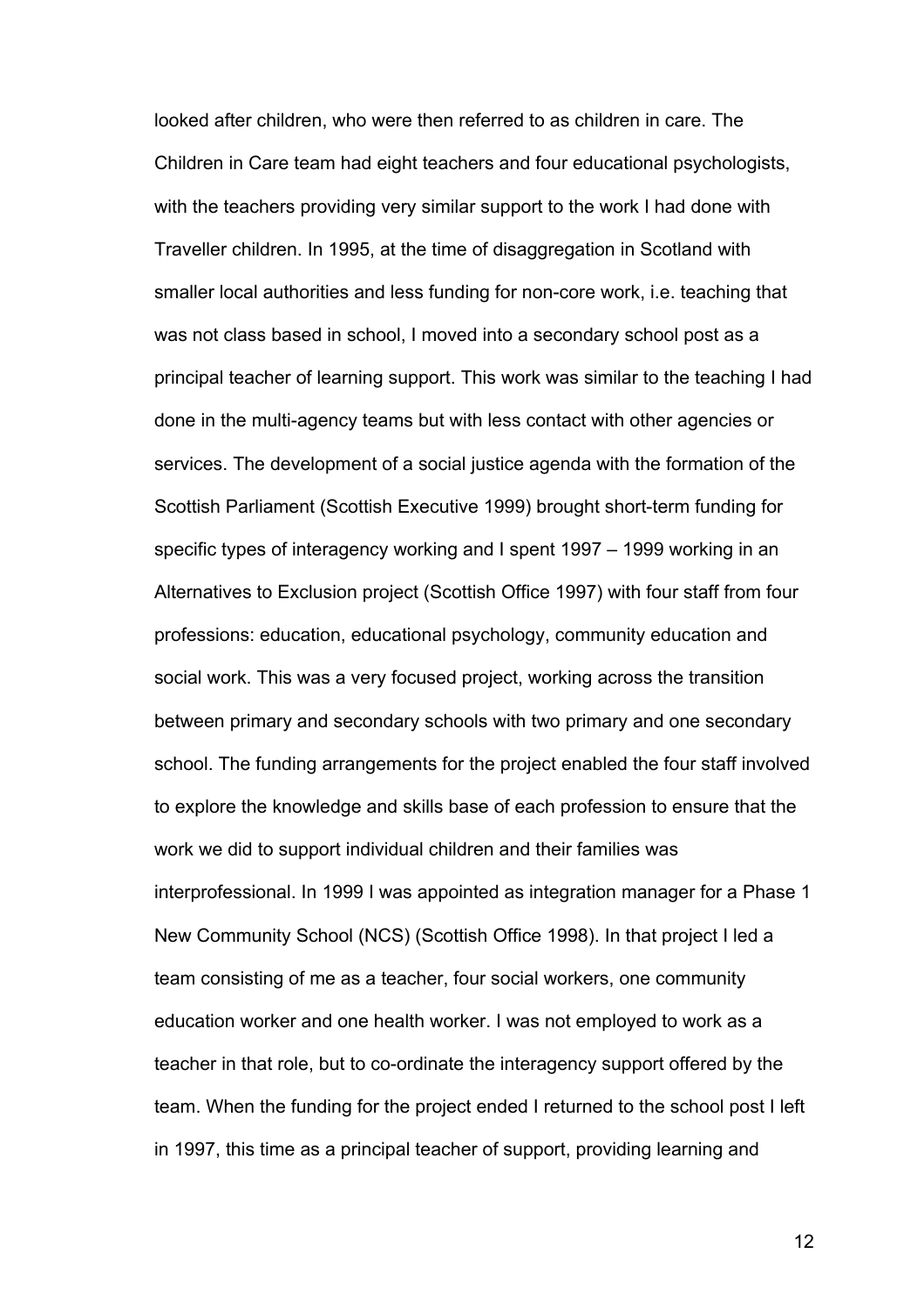behaviour support. The core of the teaching that I did in all these projects was to teach basic skills in reading, writing and maths, and support the child or young person to access the wider curriculum. It was interagency practice because it was planned with the children and young people concerned and the other supports that they had. My professional role as a teacher remained the same, but the structural system in which teaching was delivered changed. A key challenge facing me in each of these posts was to communicate and work with the other professionals working with the same children and young people. This experience has left me with historical knowledge of struggles to create interagency working and a desire to inform current interprofessional practice. The terminology has changed with the polity to focus on interprofessional, between the individual professionals involved, rather than between the agencies but the challenge remains the same.

## **1.2 My interest in interprofessional communication**

A critical incident (Tripp 1993) as I left my school post to move into Higher Education brought into sharp relief the communication issues facing interprofessional practice. The incident took place after a planning meeting for one child. This child was in his first year in secondary school and throughout the year had a variety of support for language difficulties. The planning meeting involved the child, his mother, an educational psychologist, a speech and language therapist and myself. The aim of the meeting was to discuss with the child the work he was doing in different subject areas and review his individual education programme (IEP). The child was happy in the school and talked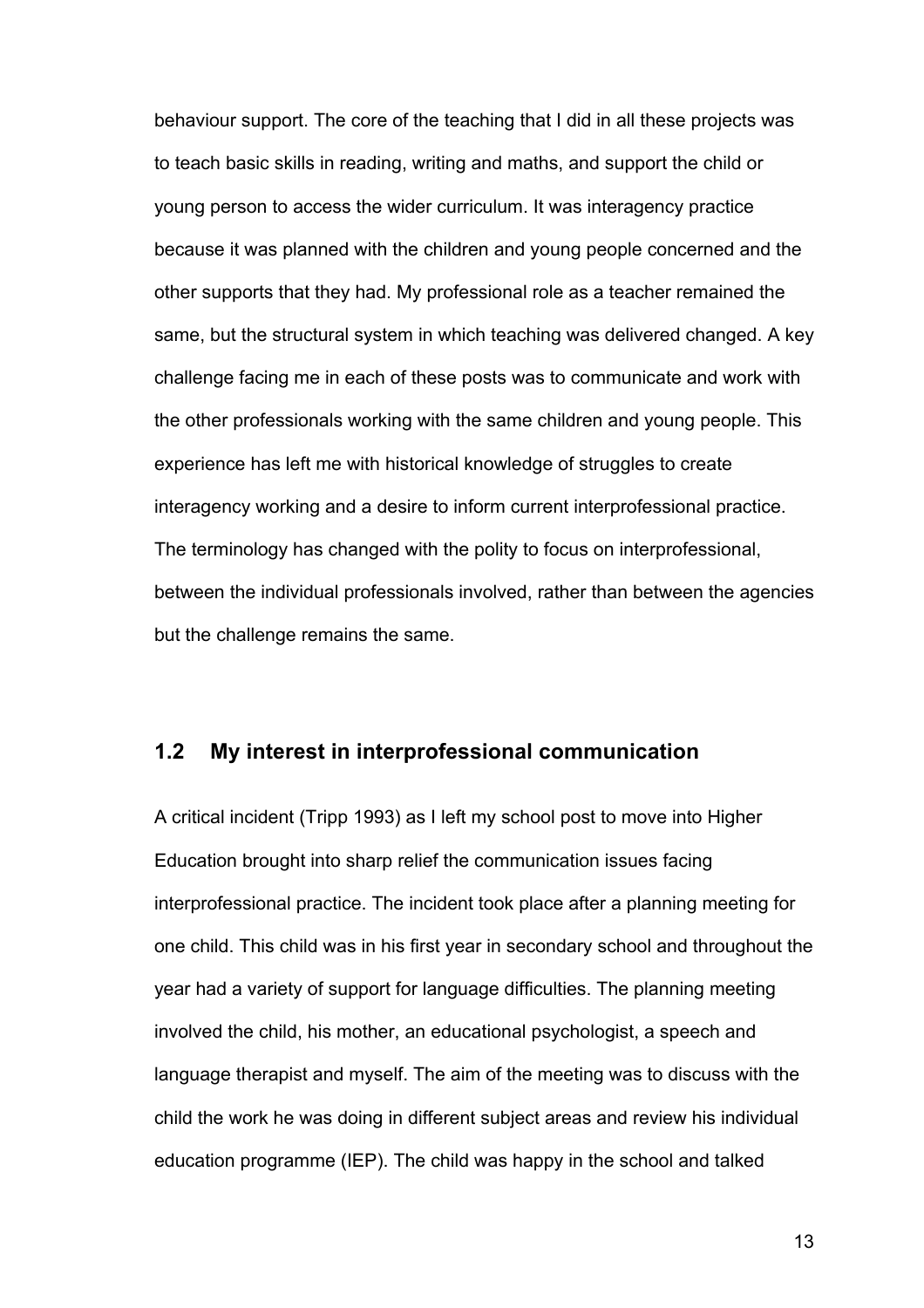about the subjects he enjoyed most and his mother was pleased to see him settled in the school and happy with the support he was receiving. The educational psychologist described the work she had done with the child and the support he needed in different subjects to fully participate in each class. The speech and language therapist talked about the work she had done with the child to establish key learning strategies for him to use. I gave an overall report on the child's general progress in the school and specific information about his IEP. A new programme was agreed for the next term and the meeting ended. The meeting was informal, there had previously been considerable contact between everyone taking part, and anyone listening in would have heard a discussion focusing on positive achievements. As I reflected on the meeting afterwards I thought about that meeting as the focus of reporting and planning for the child. The reports were positive and the child was happy but I knew there were underlying questions about the difficulties the child had in using language. I had struggled as his teacher to support him to retain in his memory knowledge for each subject area and his experiences in each of his classes. To support his retention of knowledge and experience the speech and language therapist had devised with his mother a complicated system of recording learning outcomes that none of us were able to sustain the use of. This was referred to in the meeting but not discussed. It was 'the elephant in the room'; we all knew that it had not worked for the child but no one was willing to discuss why. It made me wonder how much I had actually communicated to the group of professionals involved about the learning difficulties that the child had. Did they really understand the problem of going into a science class and not remembering any of the details from the previous lesson? Similarly what had I understood / taken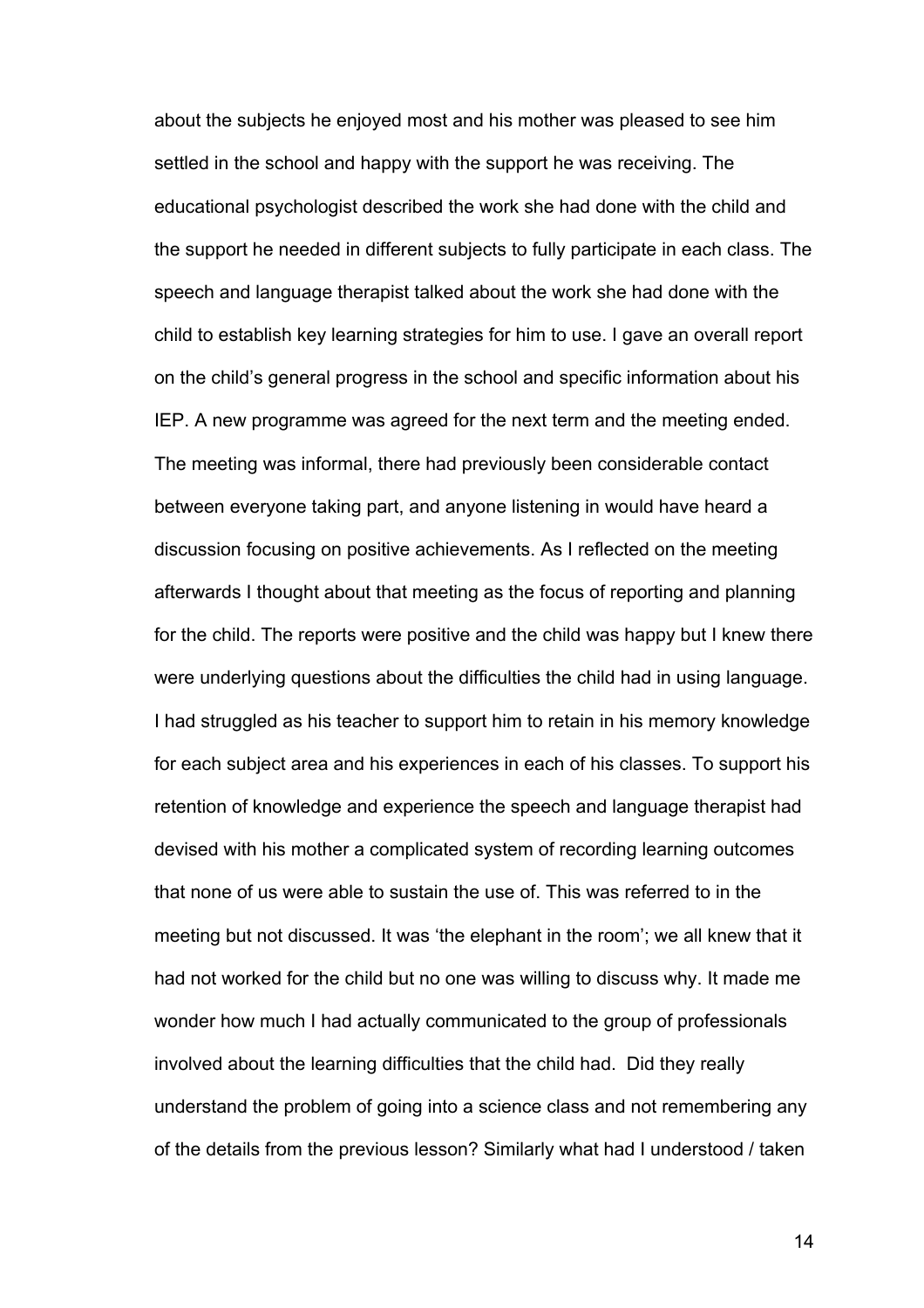in / acknowledged from the disciplines of speech and language and educational psychology? Did I understand enough of the language processing difficulties the child had to be able to support him in school? What had we communicated to each other in the meeting? How had the meeting structure impacted on the content of the discussion?

The analysis of the incident above provides a summary of some of the communication issues I experienced working in interagency or multi-agency teams and in co-ordinating interagency support. These communication issues have motivated me to focus this research on gaining a better understanding of the dynamics and complexities of communication in an interprofessional planning meeting with the hope that a better theorised understanding of the complexities of such communication processes can lead to improvements in the communication itself.

## **1.3 The aim, objectives and research questions**

**Aim:** To enhance understanding of the dynamics and complexities of interprofessional communication through case study.

#### **Objectives:**

- To observe and record communication in a series of interprofessional planning meetings
- To analyse the ways in which the participants worked together to make something in common between them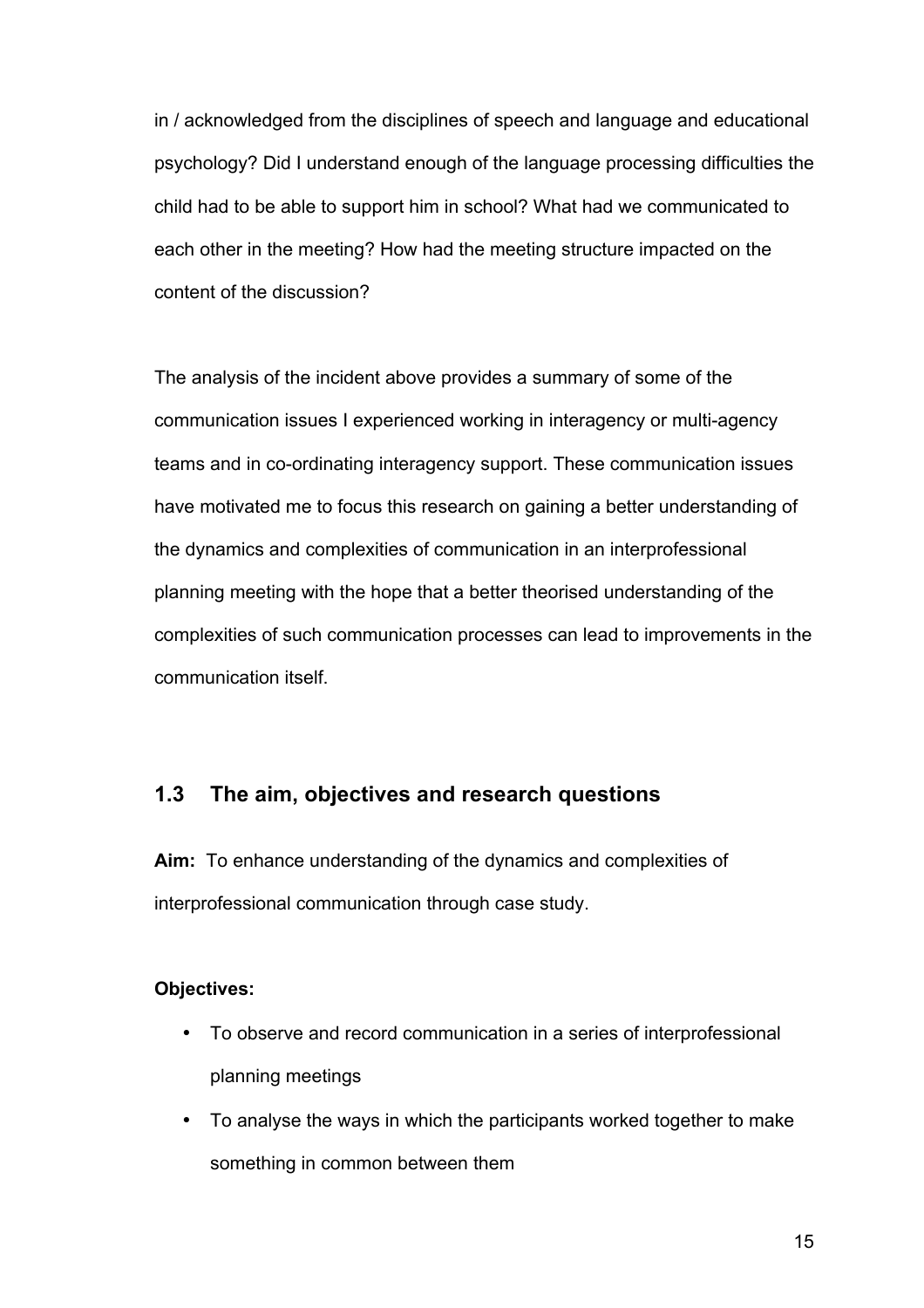• To examine the ways in which professional 'languages' are used in the way that the participants worked together

#### **Research questions:**

- What are the dynamics and complexities of communication in an interprofessional planning meeting?
- In what ways is the communication process in interprofessional planning meetings affected by the professional knowledge of the participants?
- Do professional languages have a particular role in the communication processes in interprofessional planning meetings?

## **1.4 The structure of the thesis**

The thesis is presented in seven chapters. In this introduction I have established my professional interest in interprofessional communication and identified the aims, objectives and research questions for the study. I will end this chapter with the definitions of interprofessional and communication that were used to establish my research.

In chapter two I provide the policy setting for interprofessional practice and a review of the literature focusing on communication in interprofessional professional practice. This chapter begins with a chronological account of the policy development of interprofessional practice in the United Kingdom and in Scotland and an introduction to the literature relating to interprofessional practice. I then present a review of the literature in three sections collated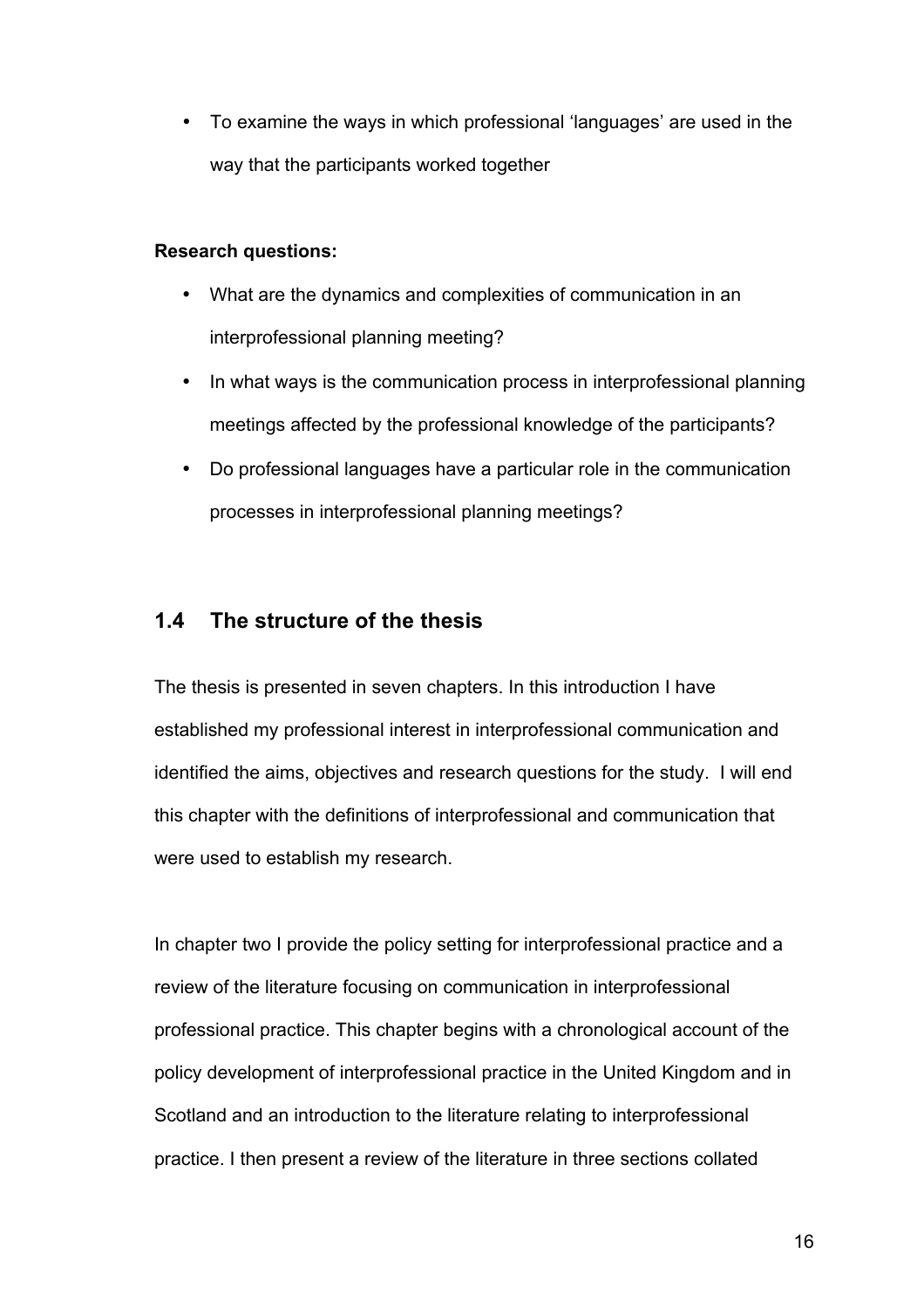around three key texts which address: the conceptualisation of practice, multiprofessional teams and interprofessional learning. In the conclusion I summarise the gaps the in the literature and identify three areas for my research to consider: the use of communication theory, the identification of communication as a skill and the role of professional languages.

In chapter three I introduce sociolinguistics and justify the use of ethnography of communication as the theory for the research. I then consider Dewey's concept of communication as a practical activity between partners that requires the active involvement of all participants. I relate this focus on partnership working to my literature review and demonstrate the relevance of Deweyan communication to a study of communication in interprofessional practice. Chapter three ends with a discussion of the influence of pragmatism on the design of this study.

The theoretical framework informs the design of the study which is described in in chapter four. In this chapter I discuss the use of a case study for the research, the validity of the study, the setting for the research and the ethical considerations. This is followed with a section on the data collection and a note of the time period of the research, the meetings recorded and the participants involved in the study. The chapter concludes with a discussion of the use of ethnography of communication as the methodology for analysis and the establishment of an adapted framework for the data analysis.

Chapter 5 provides an analysis of the research data. The data analysis is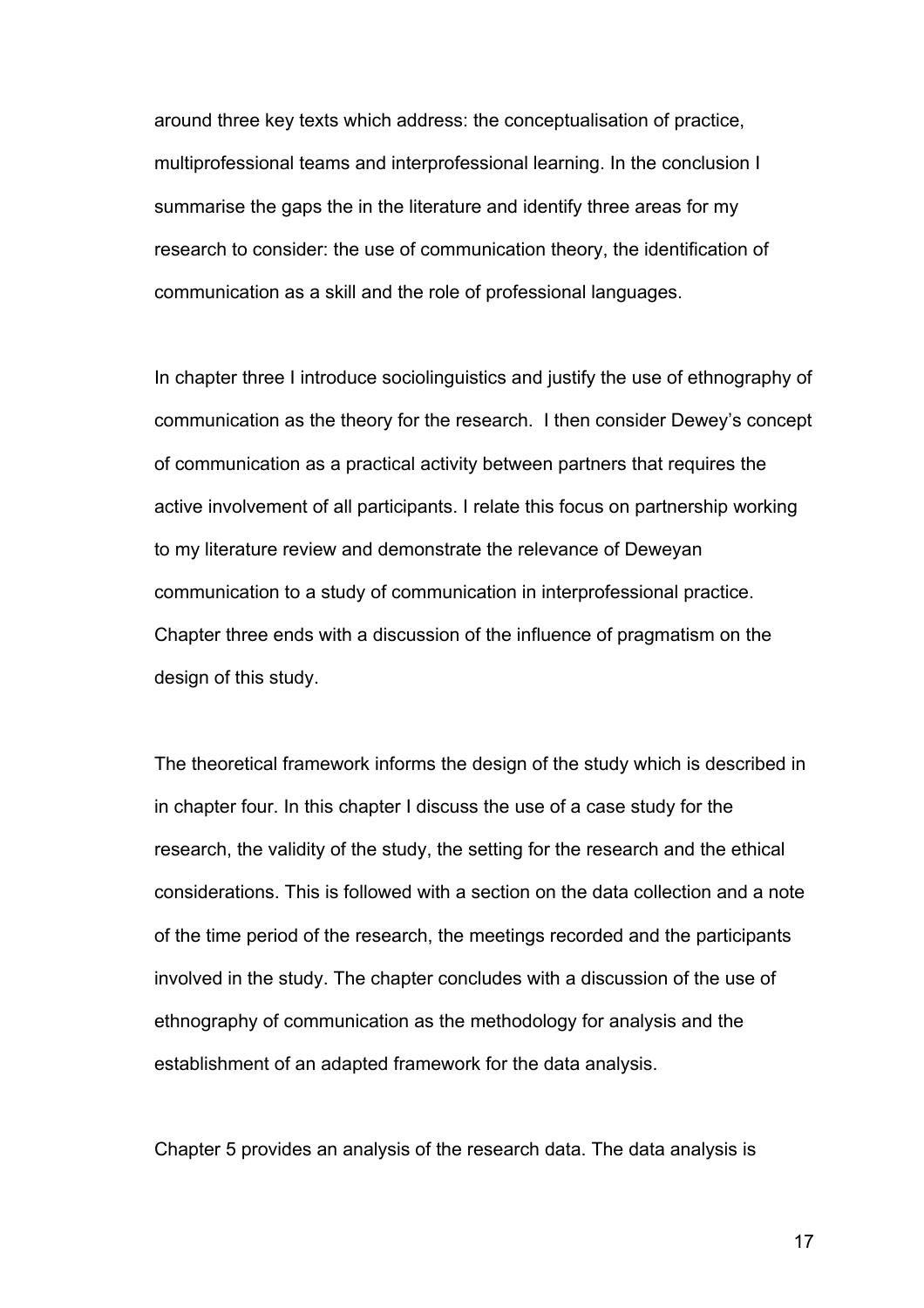presented in six sections, which were established from the terms and concepts of ethnography of communication. The sections are: the participants, the meetings, roles and responsibilities, professional information, power and the medical letter.

In chapter 6 I consider the themes identified in the data analysis and interpret them in relation to the conceptual and theoretical frameworks of the study. This interpretation of the data themes in relation to the theoretical frameworks supports the identification of findings from the study which are then considered in relation to the research questions.

I conclude in chapter 7 with a discussion of the limitations of my study before moving on to discuss the implications of the findings for practice. These implications are then discussed in relation to the developing policy situation in Scotland in relation to interprofessional practice. The chapter ends with a discussion of future areas of research.

## **1.5 Definition of interprofessional**

A range of terms are used throughout the literature to describe interprofessional working. Leathard (1994) described the range of terms used as a 'terminological quagmire' (1994: 5) and proposed that there were three different bases for interprofessional working: (a) terms which are concept-based; (b) terms that are process-based; and (c) terms that are agency-based, and provided a table of 52 different terms used to label or describe interprofessional practice. She also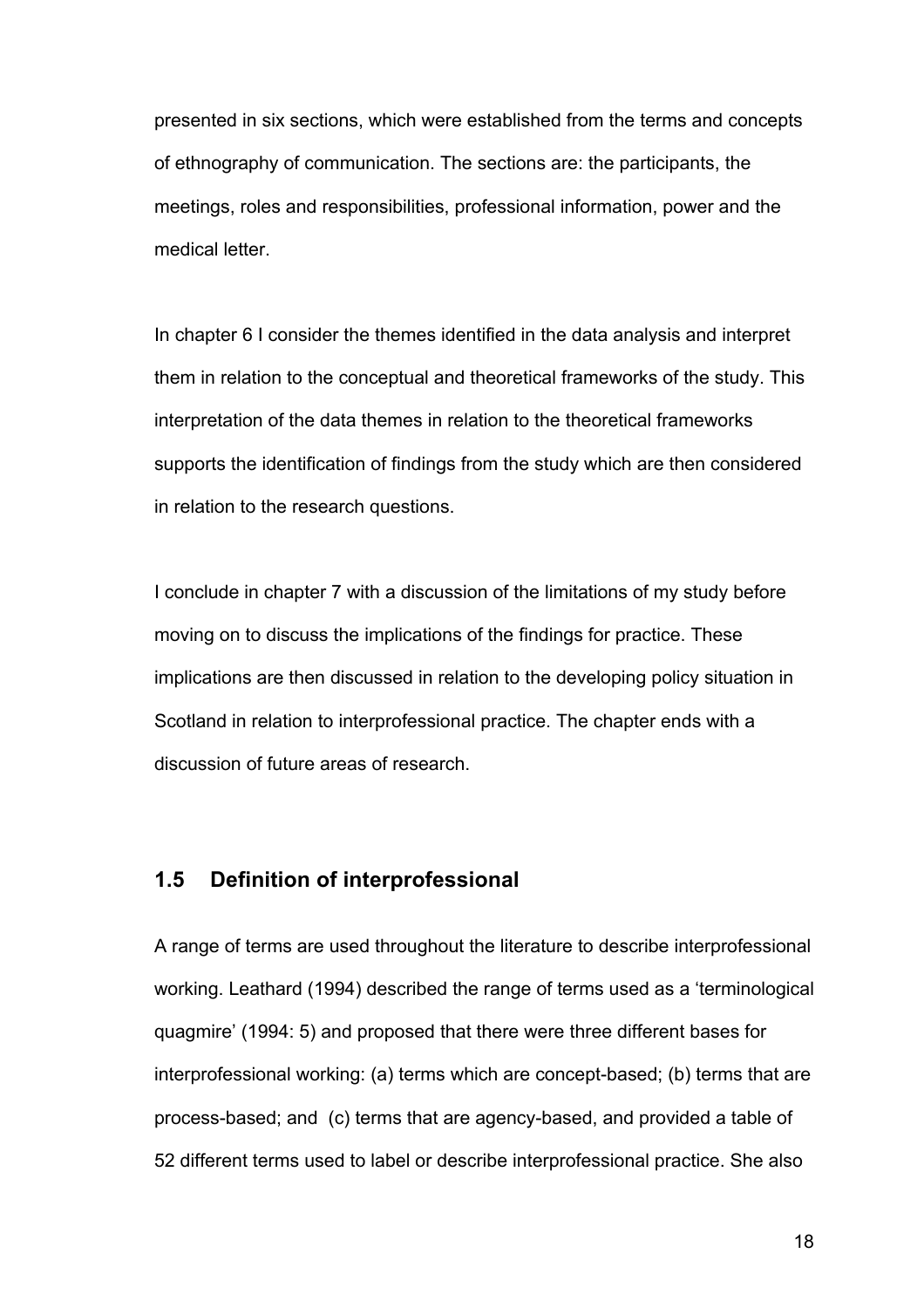discussed the differences between the use of 'inter', which indicates that only two groups are involved and 'multi' which usually indicates more than two groups or individuals coming together. Wilson and Pirrie (2000) took this work further and listed specific activities which could be described as 'inter':

'Inter-' used when the activity enables members of the team to

- Develop an inter-professional perspective which is more than the sum of the parts
- Integrate procedures and perspectives
- Learn from and about each other
- Share knowledge
- Develop a common understanding (Wilson and Pirrie 2007: 7, selected bullet points)

The range of terms used has led a number of writers to comment on the difficulties this causes for research and practice. Atkinson in a literature review of interagency working concluded that there would, 'be value in refining descriptors and vocabulary associated with inter-agency activity to advance general awareness and understanding of its processes and outcomes' (Atkinson *et al*. 2002: 8). The range of terms and the differences in the practice and structure of interprofessional practice is such that each project report and research analysis begins with a definition of the particular term they had selected to use for the paper, for example:

In this paper the term inter-agency working refers to the joint/collaborative discussions and planning that take place in school based inter-agency meetings. 'Joined up' is used to refer to deliberately conceptualised and coordinated planning and working, which takes account of different policies. 'Joint working' means professionals from more than one agency work (not just discuss) together on a project (Stead *et al*. 2004: 43).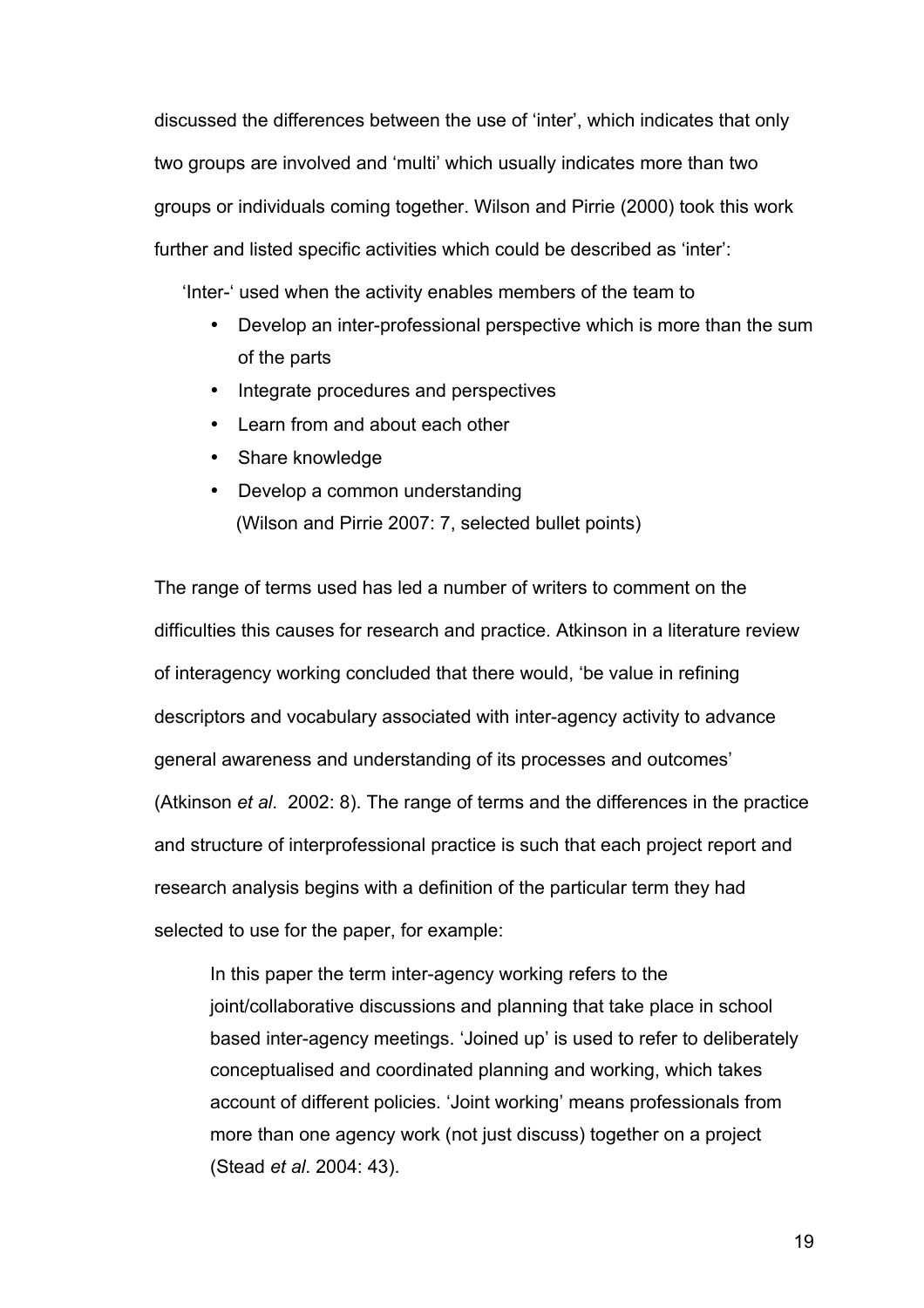Warmington and colleagues (2004) in a literature review for the Teaching and Learning Research Programme (TLRP) project 'learning in and for interagency working' commented on the 'plethora of terminology' used to describe collaborative working practices, noting that what he described as 'portmanteau terms' such as 'interagency' and 'multiagency' covered a range of structures, approaches and rationales (Warmington *et al*. 2004: Introduction). He referred back to the work of Lloyd *et al*. (2001) and the following working definitions:

Interagency working*:* more than one agency working together in a planned and formal way, rather than simply through informal networking (although the latter may support and develop the former). This can be at strategic or operational level.

Multiagency working:more than one agency working with a client but not necessarily jointly. Multiagency working may be prompted by joint planning or simply be a form of replication, resulting from a lack of proper interagency co-ordination. As with interagency operation, it may be concurrent or sequential. In actuality, the terms 'interagency' and 'multiagency' (in its planned sense) are often used interchangeably. Joined-up working, policy or thinking refers to deliberately conceptualised and co-ordinated planning, which takes account of multiple policies and varying agency practices (as cited in Warmington 2004: Introduction).

Frost and others (2005) provided a hierarchy of terms used in partnership working such as co-operation, collaboration, co-ordination and merger or integration. Anning and colleagues (2006) in their analysis of multi-agency teamwork chose to use the term 'multi-professional'.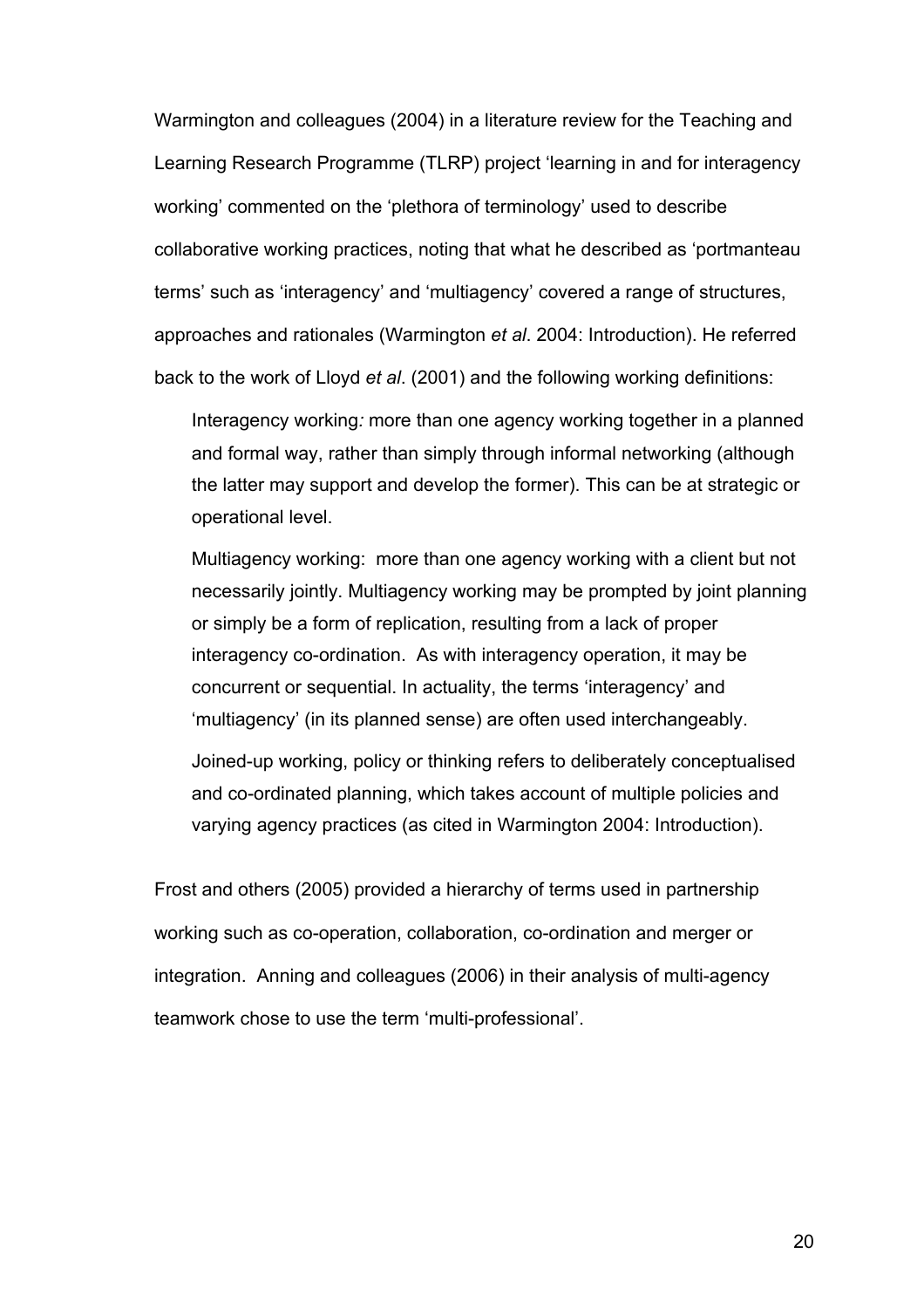(W)e have chosen to use the term multi-professional as the most fitting construct to describe the coming together of workers from the traditional services for children of health, education, social services, crime reduction and family support into new configurations for delivering variations of joined-up services (Anning *et al*. 2006: 9).

Brown and White (2006) in a review of the evidence base for integrated children's services in Scotland stated that interagency terminology:

. . . raises a number of challenges for clearly communicating what the integration agenda is about, gaining a shared understanding among professionals about what it means and for measuring the outcomes of integrated services. A clearly articulated definition of integration may contribute to enhancing communication and understanding (Brown and White 2006: 2).

Atkinson and colleageues in a further literature review in 2007 proposed that there were three dimensions which all the models and classification systems came from:

- Multi-disciplinary working: Among individuals working within a single agency.
- Inter-disciplinary working: Individual professionals from different agencies separately assess the needs of child and family and meet to discuss findings and set goals.
- Trans-disciplinary working: Members of different agencies work together jointly, sharing aims, information, tasks and responsibilities (Atkinson *et al.* 2007: 21).

This wide range of definitions and working structures has challenged both research and practice. Forbes and Watson (2012) in their recent examination of the complexities of interprofessional practice in integrated children's services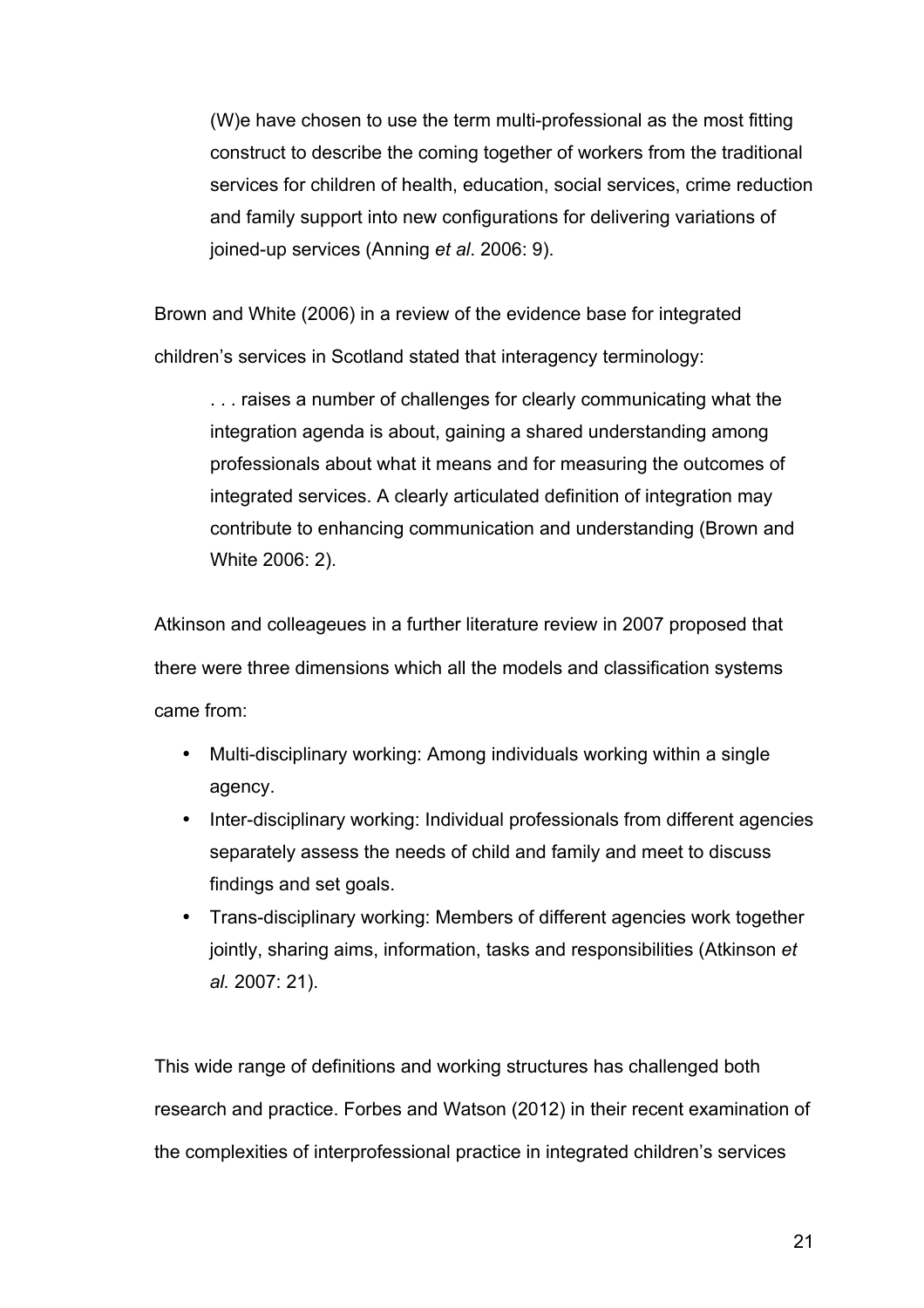present 'inter/professional' as a term. In this text they explore what they refer to as the seamless qualities of integration and the gaps that exist in such policies and practices. They suggest that the use of a hyphen in inter-professional emphasises the differences between services, whilst without a hyphen, interprofessional implies that there are no differences between services. Their proposal is a forward slash to represent the space and time between the professions, inter/professional, which they reference to Watson's earlier work on Deleuzian folds (Watson 2008). The idea that the term itself can illustrate the ways in which professions work together appeals to my professional experience of interprofessional working as I experienced in practice what they label as spaces between professions, and time is often a difficulty in planning interprofessional support. For my research, where the focus is on communication and not on the terms used to describe practice I intend to use the term of 'interprofessional' as it appears in current legislation and policy documents (Scottish Executive 2002 and 2006, Scottish Government 2009).

## **1.6 Definition of communication**

McQuail defines the verb to communicate, "(as) an action of 'sending a message' about 'something' to someone who is a 'receiver'" (McQuail 1984: 2). He writes about a channel of communication between individuals or between roles, and argues that,

all communication involves change. Wherever there is communication there is a change of state – something happens in the course of communication which alters the situations of participants in relation to each other, or to the external environment (McQuail 1984: 24).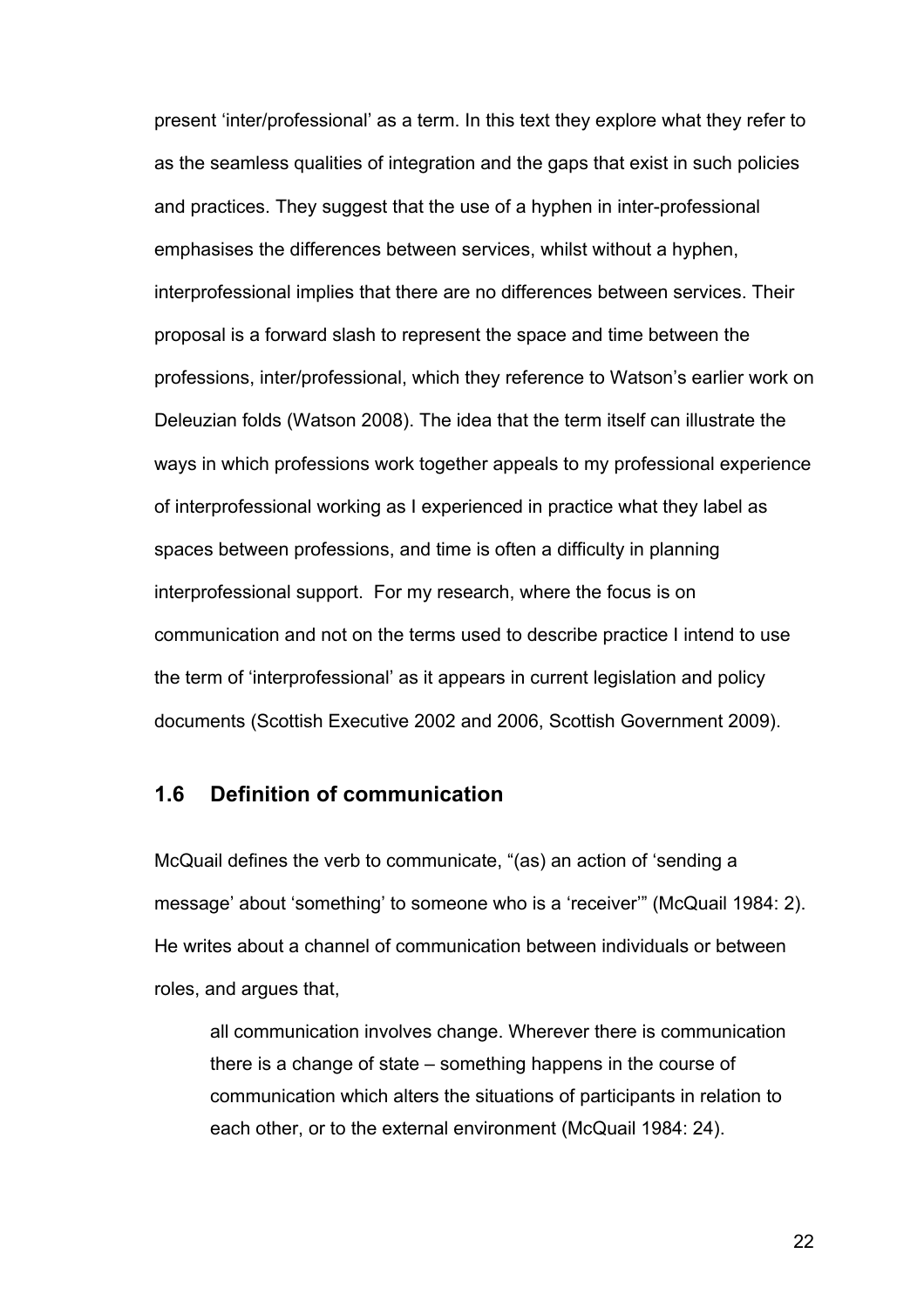He lists communication as involving five choices; sending and receiving, intention, cause and effect, linear or circular, order or change and draws attention to the fact that the effects of communication would not necessarily be those intended by the communicator. This definition of communication, as a process of change, illustrates the complexity of the term which in general usage today refers both to the way information is sent and to the content of the message that is sent and received. The Oxford English Dictionary (OED online 2011) has 46 current definitions of communication, most connected to the technology which is used to send and receive information. It is a word where the meanings have changed considerably across the last century. Kress (1988) comments on the fact that the it was first used in Europe in the 19<sup>th</sup> and early  $20<sup>th</sup>$  centuries to refer to roads, railways and shipping, the actual means by which goods and people were moved around. He goes on to suggest that in the late 1980s communication still retained vestiges of this definition in the understanding of things moving from place to place.

The academic study of communication has focused on the development of models used to analyse communication as a process of sending a message. McQuail and Windahl (1993) followed the history of this development, beginning with research in the United States of America in the 1940s. They begin with the Lasswell formula, 1948, and the mathematical model developed by Shannon and Weaver in 1949. In this model communication is described as a 'linear, one-way process' (McQuail and Windahl 1993: 17). DeFleur added a feedback loop to this model in 1970, while Osgood and Schramm had produced a circular model to illustrate the route of the message sent in 1954. That model was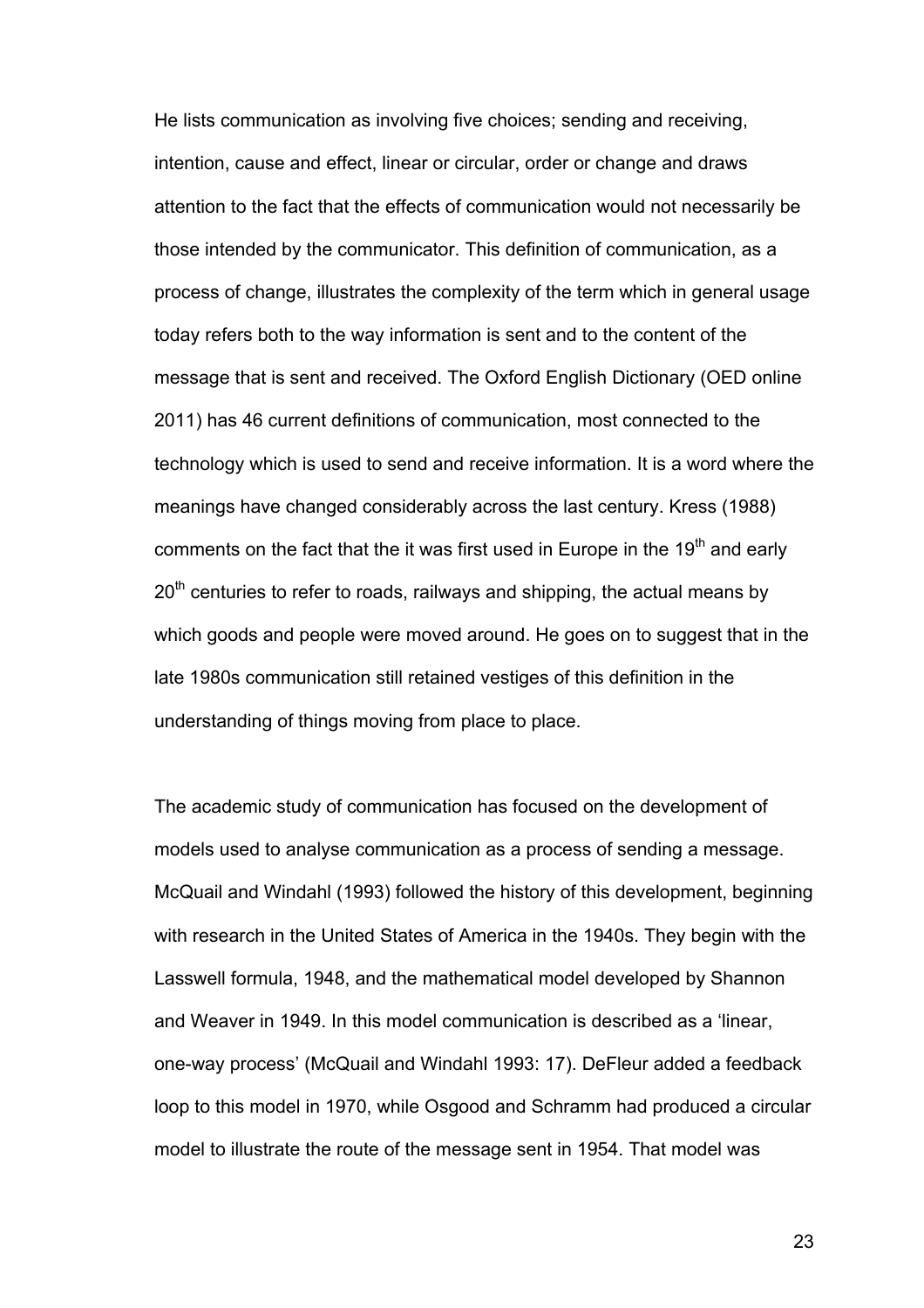refined by Dance in 1967 who proposed a helical model:

The helix provides understanding in some cases where the circle fails. It directs one's attention to the fact that the communication process moves forward and that what is communicated now will influence the structure and content of communication coming later on (McQuail and Windahl 1993: 21).

McQuail and Windahl comment on the dynamic nature of this model as the helix could expand or contract relative to the situation and individuals involved. They then describe the Newcombe ABX model, also from 1953, which is represented as a triangle with points A and B being the communicators and point X an object in their environment. This model, 'lies at the heart of a wide-ranging body of ideas about attitude change, public opinion formation and propaganda' (McQuail and Windahl 1993: 27). This was later developed as a kite model, with further points of interaction, and has informed more recent theories of mass communication. Gerber's model of communication, also from 1953, is perhaps most pertinent to interprofessional communication as it includes a series of steps starting from the sender, which could be structured in different ways. It was represented graphically, and verbally as a list:

- someone
- perceives an event
- and reacts
- in a situation
- through some means
- to make available materials
- in some form
- and some context
- conveying content
- with some consequence (McQuail and Windahl 1993: 23).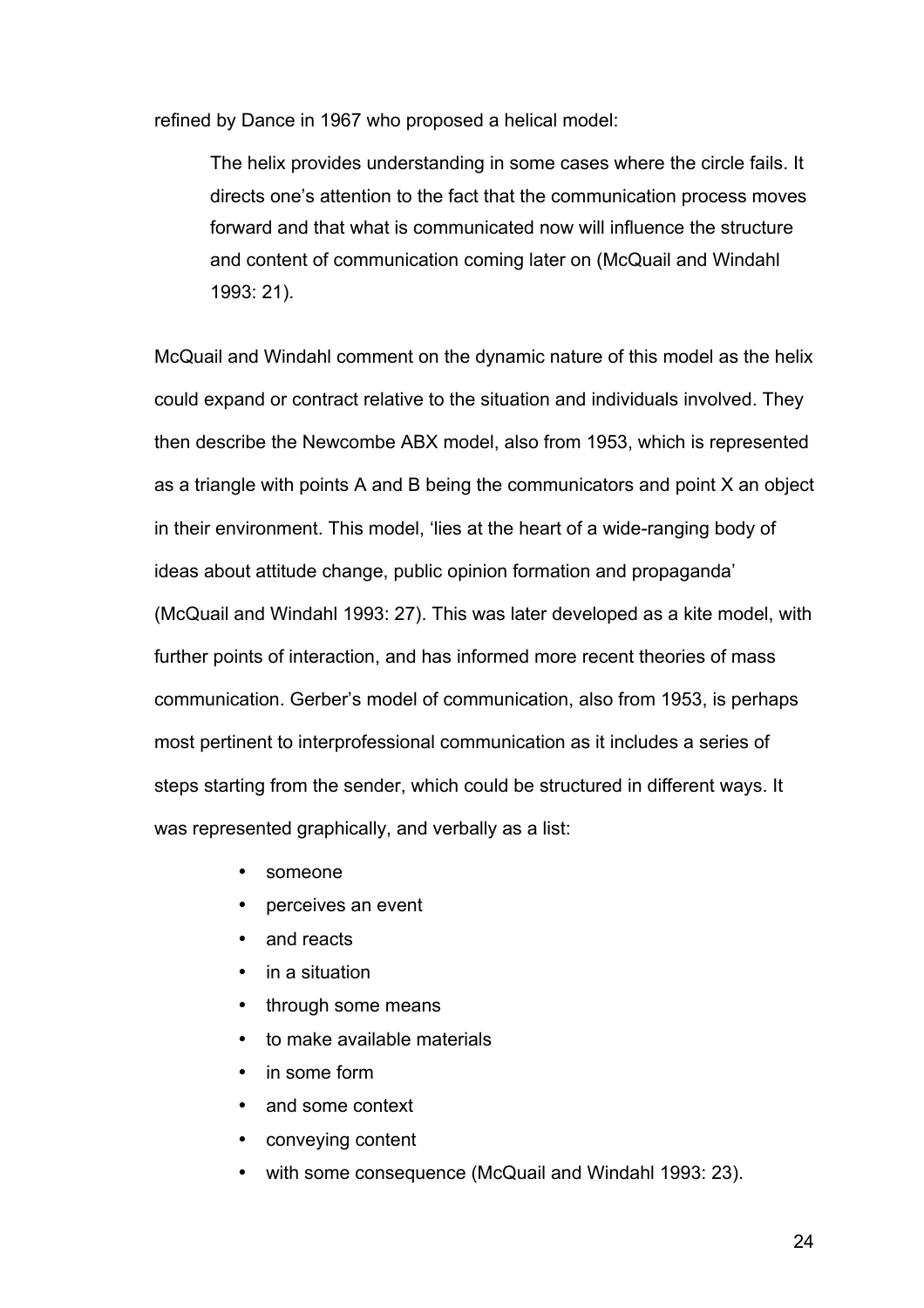The emphasis in all the above models of communication is on the transmission of information. This has been argued against in the separate area of literature which addresses communication theory. In a review of this literature Craig writes:

that the transmission model is philosophically flawed, fraught with paradox, and ideologically backward, and that it should at least be supplemented, if not entirely supplanted, by a model that conceptualizes communication as a constitutive process that produces and reproduces shared meaning (Craig 1999: 125).

He in turn proposed a meta-model, 'that opens up the conceptual space in which the many different theoretical models can interact' (Craig 1999: 126) and went on to discuss that proposal in relation to phenomenology and sociocultural communication theories. His definition of communication theory as 'a field of discourse about discourse with implications for the practice of communication' (Craig 1999: 126) provides a 'space' for models of communication to be debated and refined but does not offer a definition of communication that can be applied to research and inform a better understanding of communication in interprofessional practice.

The models described by McQuail and Windahl (1993) represent communication as information that is sent and received with no distortion of the information. The model proposed by Gerber (McQuail and Windahl 1993: 23) introduces an element of 'consequence' or possible change at the receiver end of the model but does not indicate if this is good or bad. The helix model introduced by Dance (McQuail and Windahl 1993: 21) provides for a number of participants influencing the communication and the idea that change will happen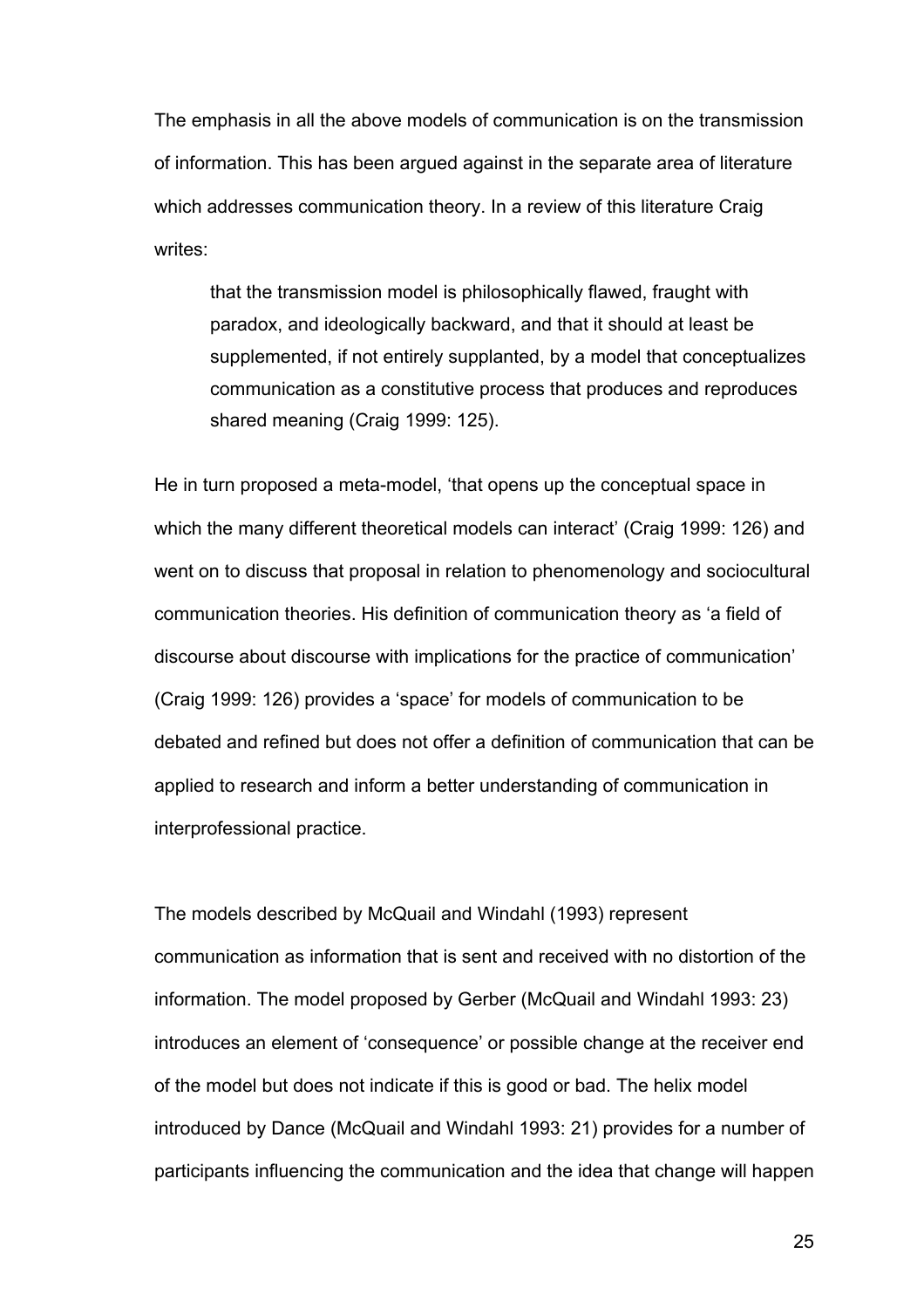through communication.

Dewey (1958) provides a conception of communication which defines the dynamics and complexities of communication beyond the transmission of information. He defined communication as the process of making something in common, 'as the establishment of cooperation in an activity in which there are partners, and in which the activity of each is modified and regulated by partnership' (Dewey, 1958 [1929], p.179 as cited by Biesta 2006: 25). Or as Biesta states:

The crucial point for Dewey is that common understanding is not a condition for cooperation. For Dewey it is precisely the other way around: common understanding is produced by, is the outcome of successful cooperation in action (Biesta 2006: 30).

The emphasis in Dewey is on communication as a participative action, 'a process of sharing experience till it becomes a common possession' (1916 MW.9.12 as cited by Biesta 2006: 30). Dewey sees communication as a creative process of collective meaning making. This is in direct contrast to the models of communication cited above where communication is the information that is sent and received between people and is in effect a reproductive process of meaning taking.

The aim of this research is to begin to understand the dynamics and complexities of interprofessional communication through a case study. To support this aim I need to work from a definition of communication which will enable me to follow and analyse the ways in which participants communicate and through that plan the support for the child. The models of communication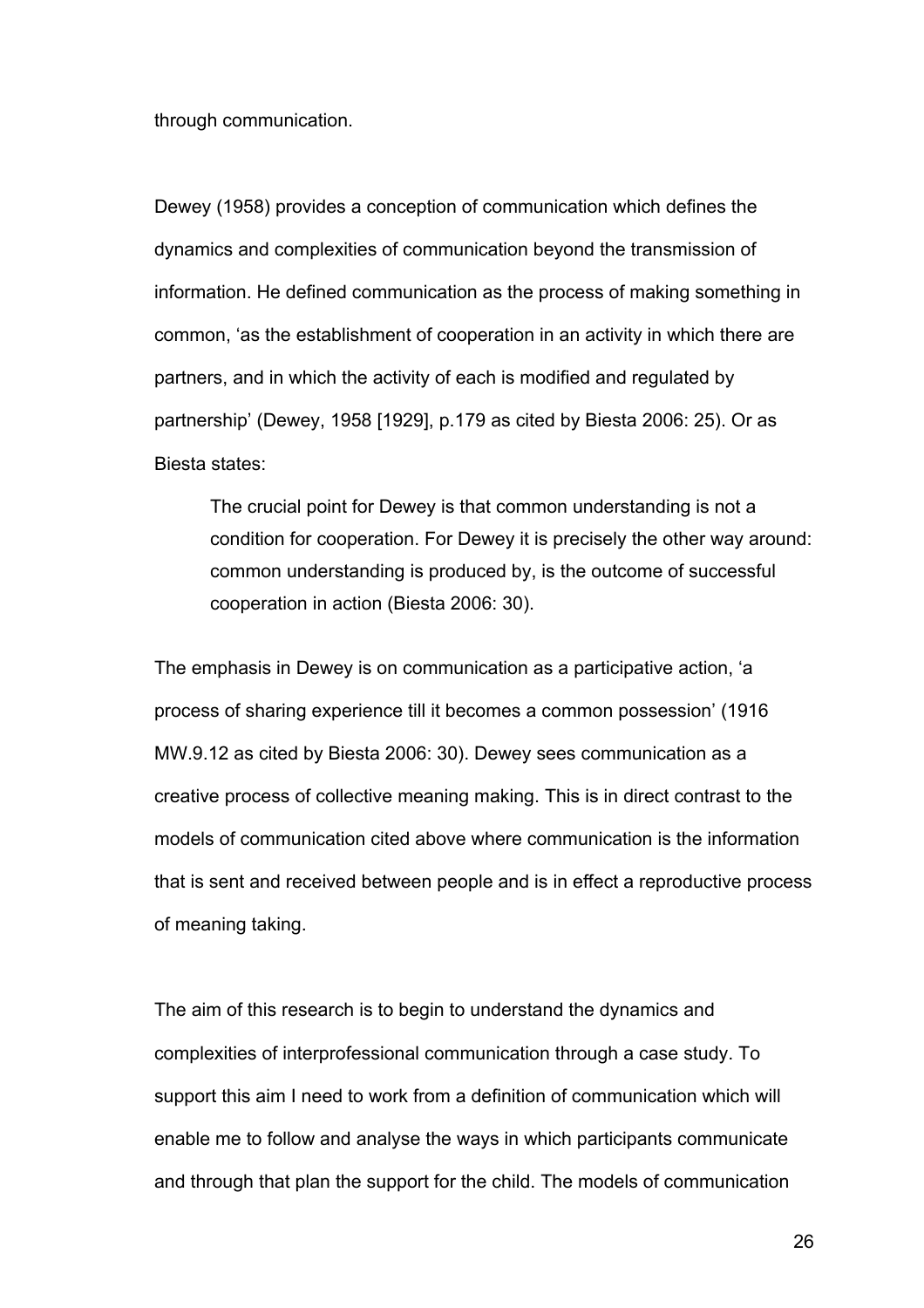discussed above offer structures to analyse the circulation of information. A case study focusing on the circulation of information will allow me to follow information as it moves between the participants but I will not get a sense of the ways in which the information is interpreted as it is sent and received between them. The use of Dewey's concept of communication offers a more complex understanding of communication that recognises communication as productive and creative process, rather than just receptive.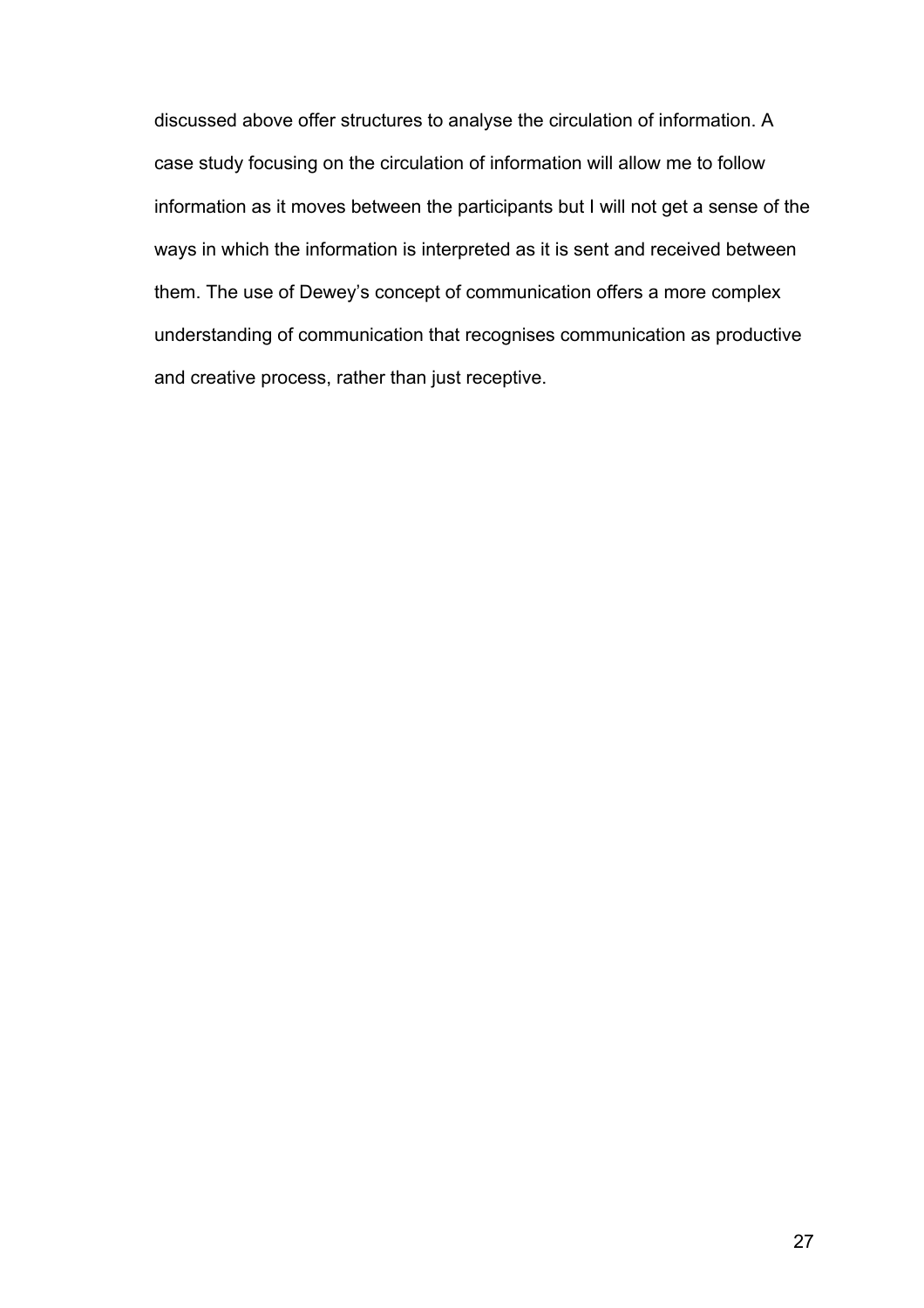#### **2 The policy setting and literature review**

Interprofessional practice has developed rapidly since the late 1980s in the United Kingdom across a number of professional roles in health, welfare and education. The structure and roles of interprofessional practice have been led by a focus in Government policy in the period from 1990 to 2010 towards what has become known as 'joined up thinking', from a comment made by Tony Blair when Prime Minister, that 'joined-up problems demand joined-up solutions' (Blair 1997). This policy imperative led directly to the commissioning and publication of five major literature reviews since 2000, three in England (Tomlinson 2003, Atkinson *et al*. 2007, Warmington *et al.* 2004) and two in Scotland (Wilson and Pirrie 2000, Brown and White 2006). Related to this are a large number of project reports about interprofessional practices in Government funded initiatives, contributing to a substantial body of literature published across the period including empirical research studies, theoretical analyses and the reports of two major Economic and Social Research Council (ESRC) projects (Edwards *et al*. 2009 and Anning *et al*. 2006, 2010). In relation to this case study it should be noted that the majority of the literature available is from empirical research carried out in England and, with the exception of the ESRC projects, much of it is directly linked to changes introduced through policy initiatives. It is because of the strength of these connections between policy and the research literature that this chapter addresses them together.

In the first part of this chapter I will use the policy and related literature to present a chronological account of the development of interprofessional practice in the United Kingdom in health and welfare (2.1) and child welfare and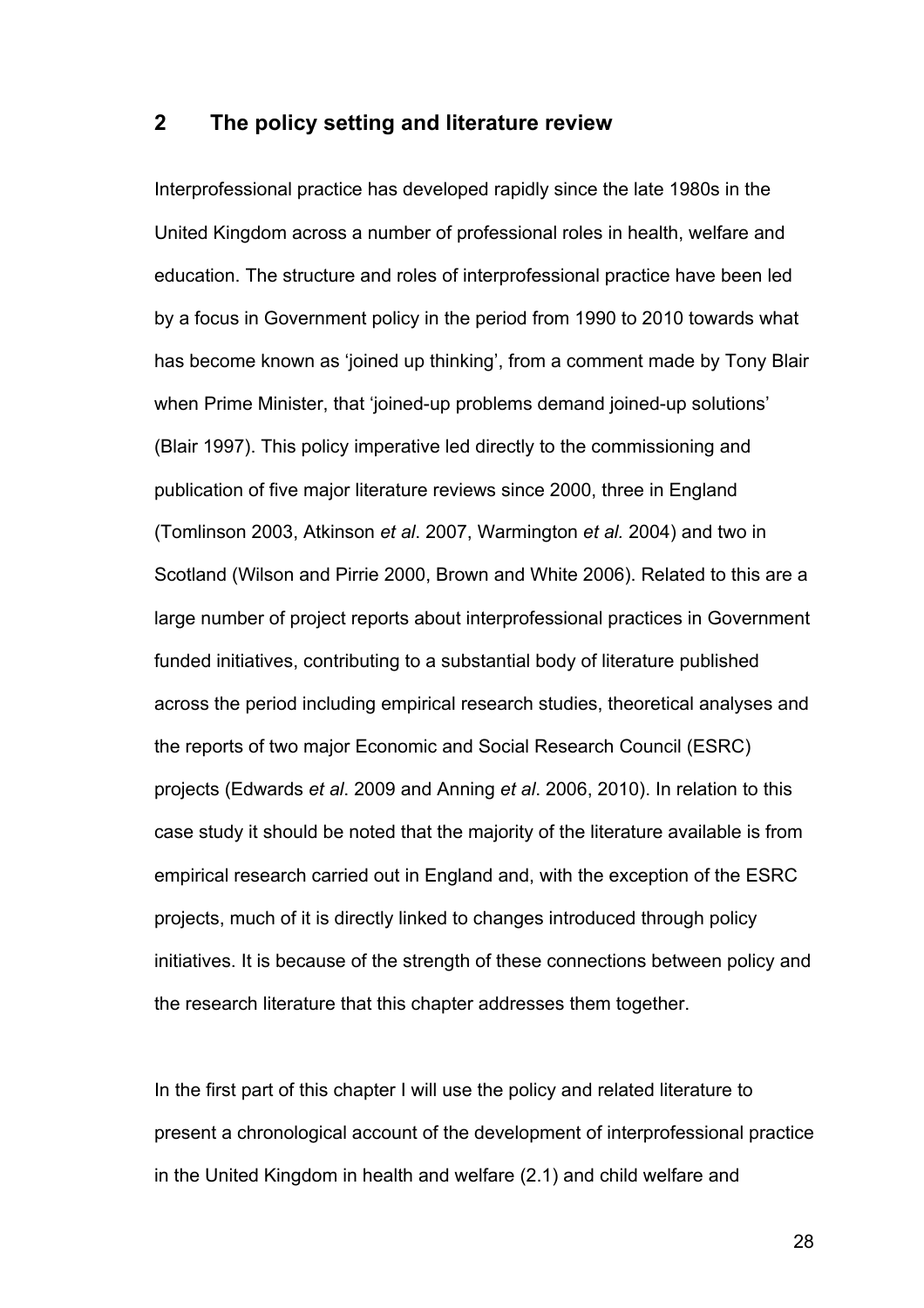education (2.2) to the year 2000. I will then review the policy literature relating to key changes in education based interprofessional practice in Scotland (2.3). The second part of the chapter begins with an introduction to the wider literature on interprofessional practice (2.4) and then focuses on current interprofessional practice and the research literature published from 2000. This will be reviewed in three sections: the conceptualisation of interprofessional practice (2.4a), multi-professional teams (2.4b) and interprofessional learning (2.4c). These divisions relate to practice developments in that period and three key texts which have influenced research and practice. Firstly the work of Eason *et al*. (2000) who were among the first to address the conceptualisation of interprofessional practice, secondly the ESRC funded project led by Anning *et al.* (2006, 2010) which focused on multi-professional teamwork and thirdly the work of Edwards, Daniels *et al*. (2009) on interprofessional learning. Throughout these sections the review will focus on the issue of communication in interprofessional practice. This will inform the final two sections of this chapter interprofessional communication (2.5) and a summary of the review (2.6), which links to the aim, objectives and questions for this research as outlined in the introduction. The terms used in this chapter for interprofessional working are those of the original authors.

#### **2.1 Interprofessional practice in health and welfare**

In the UK welfare services were part of the National Health Service (NHS) from 1942 to late 1960s, when following the Seebohm Report (1968) generic social services departments were created in local government. These departments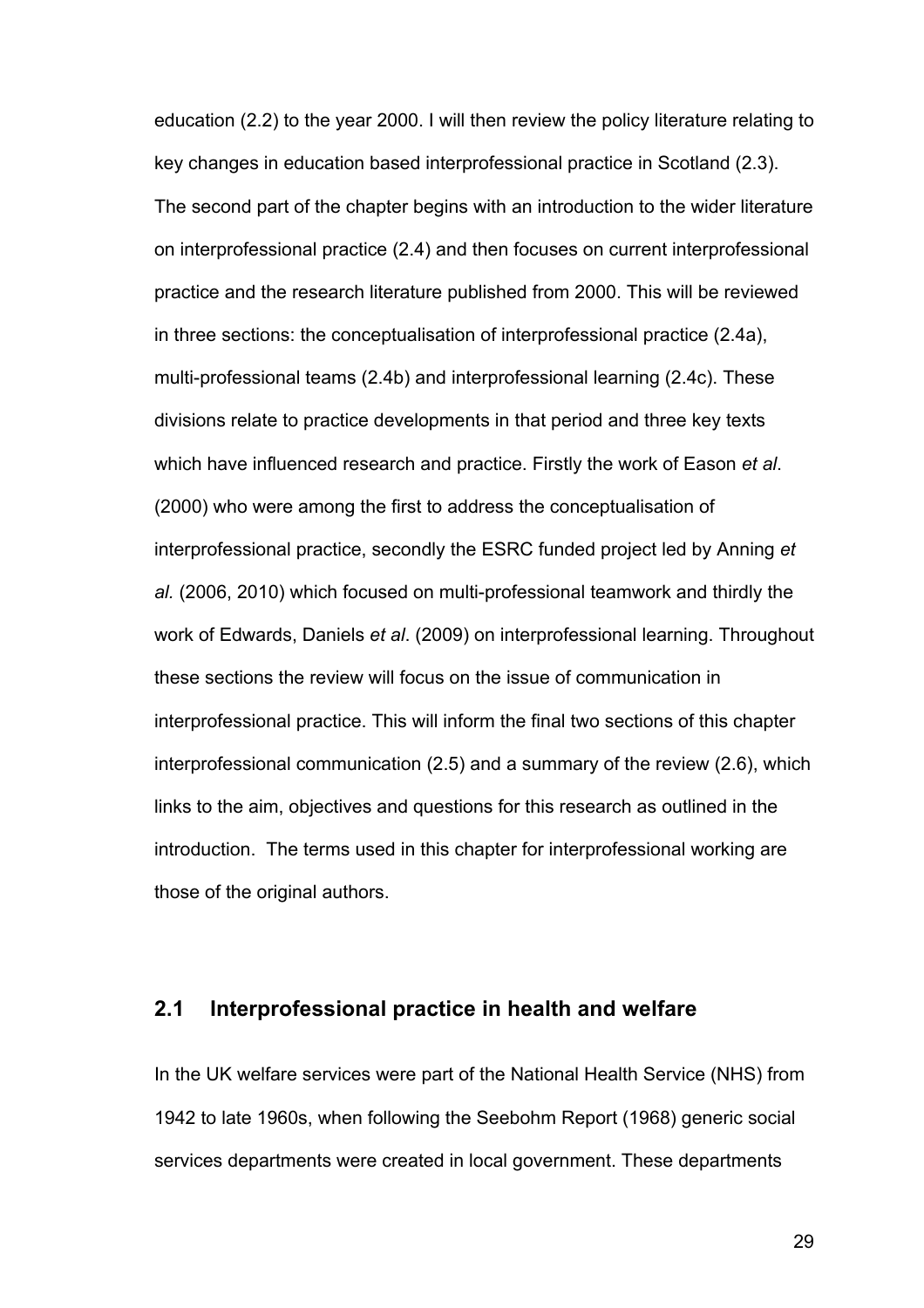took on increasing roles in the community following the reorganisation of the NHS in 1974 (Pietroni 1994). Interprofessional co-operation in health and welfare was first identified as part of professional practice by Hallet and Stevenson (1980) in their work on child abuse and was then noted in Government publications by Hallet and Birchall (1992) in a literature review on child protection and by Hallet (1995) in a study of interagency work in child protection. Challis and others (1988) discussed the policy implications of what they referred to as inter-agency and inter-professional co-ordination in their work on the co-ordination of services for the elderly and the under-fives. They described the development of interprofessional policy as 'the manic-depressive cycle of the policy debate about co-ordination with fits of enthusiasm yielding to bursts of disillusion' (Challis *et al*. 1988: 267). This policy debate in the 1980s should be seen against a series of child neglect and child abuse inquiries all of which commented on the lack of collaboration between medical, nursing and social work staff, and linked this issue to a lack of education and training (Pietroni 1994). In health this led to the development of interprofessional education, which was referred to as IPE, supported through the establishment of the United Kingdom Centre for the Advancement of Interprofessional Education (CAIPE) across medical, nursing and allied health professions. This was founded in 1987:

To promote and develop IPE whenever and wherever professions need help in responding together to complex needs beyond the capacity of any one of them alone, most poignantly when lapses in communication and trust contribute to undetected abuse of children or clinical errors' (CAIPE 2002).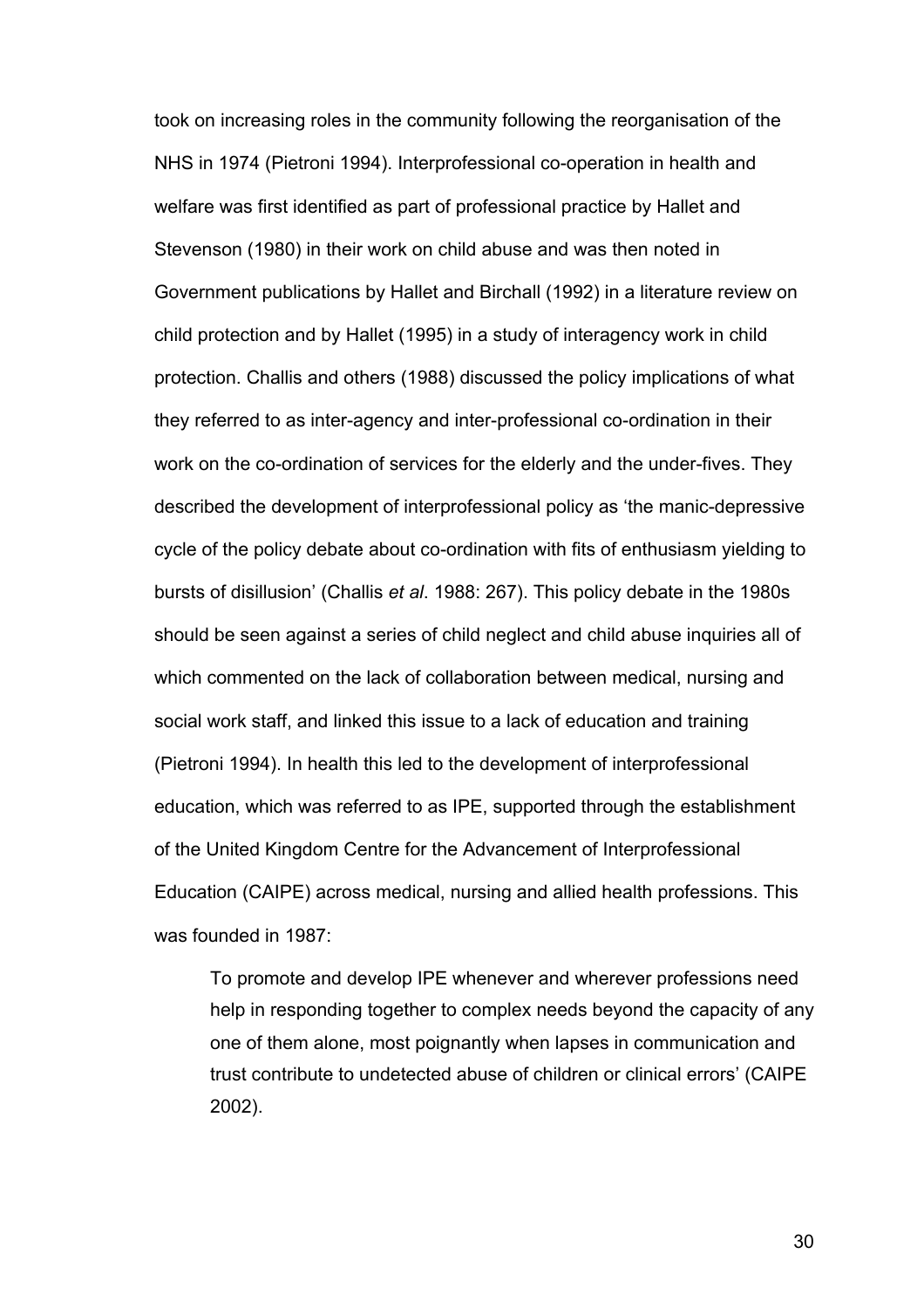The work of this organisation was actively supported by the Higher Education Academy for Health who published a series of occasional papers from 2001 to 2007 which addressed IPE in health and welfare. The series included the findings of a systematic review of interprofessional education in health and social care (Barr *et al.* 2006), a position paper on IPE (Barr and Ross 2006), and a history of IPE In the United Kingdom from 1966 to 1997 (Barr 2007). A summative text *Going inter-professional, working together for health and welfare* edited by Leathard in 1994 presents a series of papers that demonstrates interprofessional practice in health promotion (Beattie 1994), child protection (Stevenson 1994), mental health care (Lieba 1994) and work with the elderly (Evers *et al*. 1994). Further health based publications addressed interprofessional practice in collaborative care (Hornby 1993) and teamwork (Øvertveit *et al*. 1997 and Payne 2000).

## **2.2 Interprofessional practice in welfare and education**

The development of interprofessional work between welfare services and education was given impetus through policy and legislation across the United Kingdom in the late 1990s. This can be seen in the Organisation for Economic Cooperation and Development (OECD) (1998) report on the co-ordination of services for children and youth at risk and a range of Government funded initiatives. These initiatives included Sure Start which worked with children and their families from birth to five (Glass 1999), the Children's Fund which established local partnerships across agencies to work with children aged five to thirteen (Edwards *et al*. 2006) and in England extended schools, which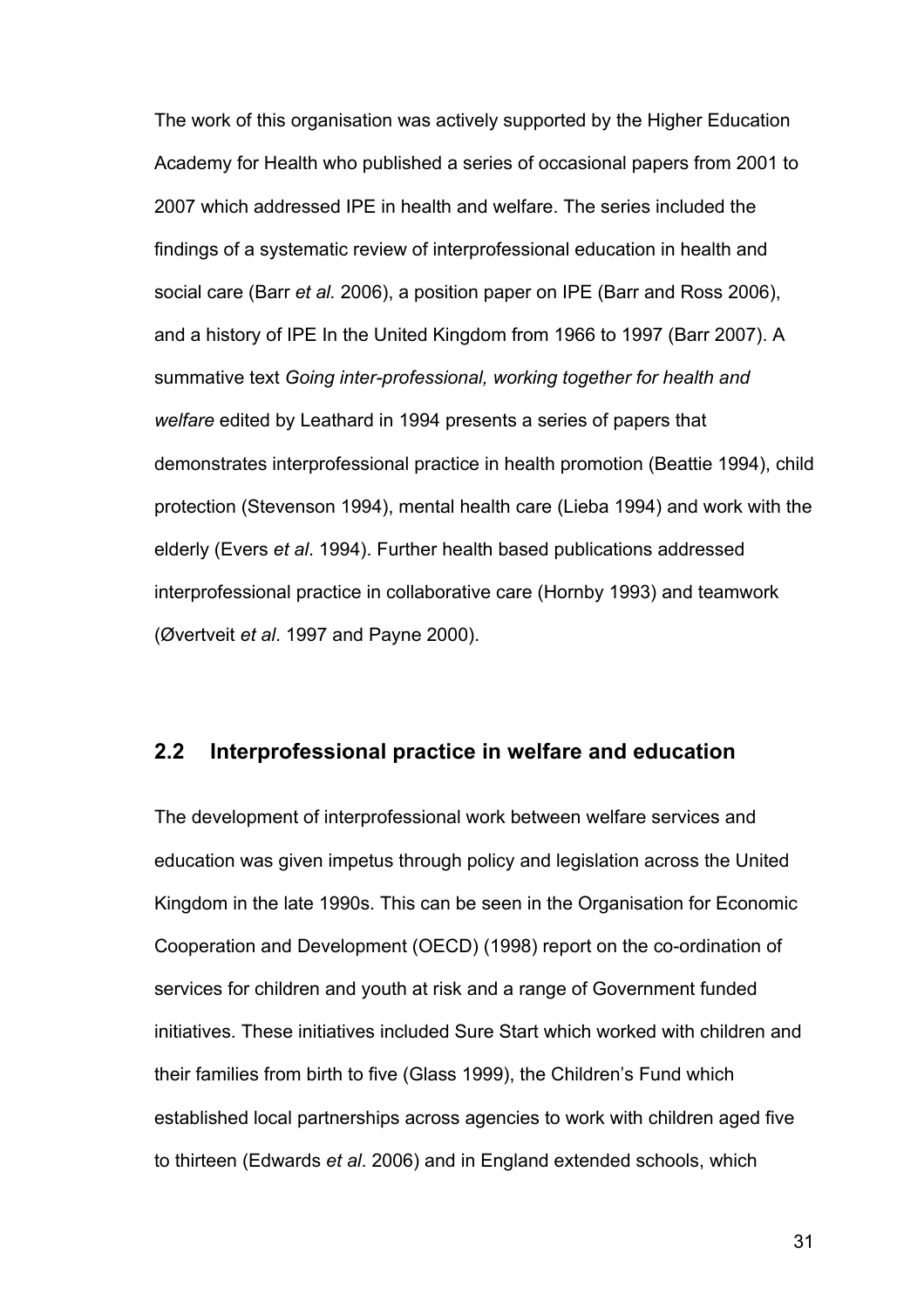brought together support structures for families (Cummings *et al*. 2006). This period of development led to the publication of the Green Paper Every Child Matters (DfES 2003) and the Children's Act (DfES 2004). It also brought changes in the structures of services within local authorities to support interprofessional work with children and young people. This led to the commissioning of a major literature review (Atkinson *et al*. 2007) focusing on the range of multi- agency activities and best practice. This built on an earlier review (Tomlinson 2003) which had identified the challenges and potential impact of multi-agency working.

Research analyses of many of the initiatives established through the introduction of Every Child Matters (DfES 2003) will be addressed in the sections on research literature below.

## **2.3 Interprofessional practice in Scotland**

The policies leading towards interprofessional practice in Scotland were informed by the United Kingdom Government but sit within a separate legislative framework. The National Health Service is a separate organisation, NHS Scotland, subject to the legislation of the Scottish Office to April 1998 and from May 1998 to that of the Scottish Parliament. Welfare and education services are managed by local authorities, and subject to Scottish legislation. Joint working between agencies has a longer history in Scotland and was first proposed in the Kilbrandon Report (Scottish Office 1964). The social education departments suggested by Kilbrandon for young people in difficulty were never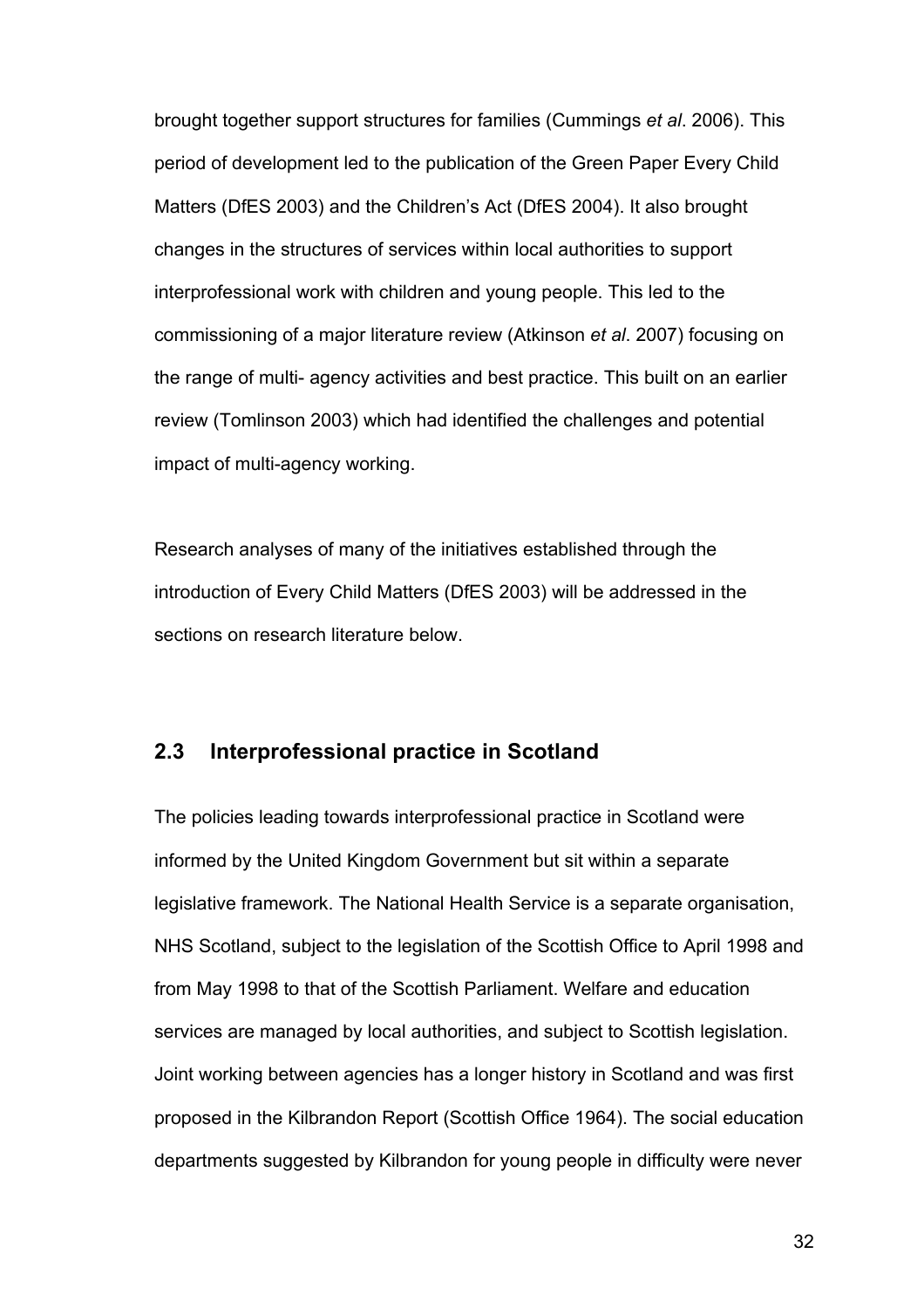established, but collaborative strategies for youthwork have been in place since the early 1980s (Pickles 1992). The more recent developments of interprofessional work in Scotland mirror the developments across the United Kingdom due to the impact of the political ideologies of the Governments led by Conservative and Labour politicians in the 1980s and 1990s (Anning *et al*. 2010). The Scottish Executive set policy targets for social inclusion and sustainability as 21 milestones in 1999, many of which necessitated interprofessional working. To support the development of this policy the Scottish Executive commissioned a literature review of multidisciplinary working in 1999 to, 'draw out the implications for policy and practice in Scottish Education' (Wilson and Pirrie 2000: v). The reviewers commented on, an 'increased demand for multidisciplinary teamworking' and recommended the development of 'appropriate models for education' (Wilson and Pirrie 2000: 20). This review was published as the first phase of New Community Schools (NCS) were established in Scotland. These innovative projects brought together the interprofessional agenda for health, welfare, education and voluntary agencies in Scotland (Scottish Office 1998). There were three phases of funded development leading to a 'roll out' across all Scottish schools in 2002 (SEED 2003). A review of the initiative by HMIe (2004) reported examples of good practice but suggested that there was a need to refocus the 'roll out'. In response to this the Scottish Executive Education Department (SEED) commissioned a review of the evidence base for integrated children's services (Brown and White 2006). The aim of the review was to consider the evidence for integrated services and the implications for policy development. The review focused on a lack of definitions of integrated working and linked that to,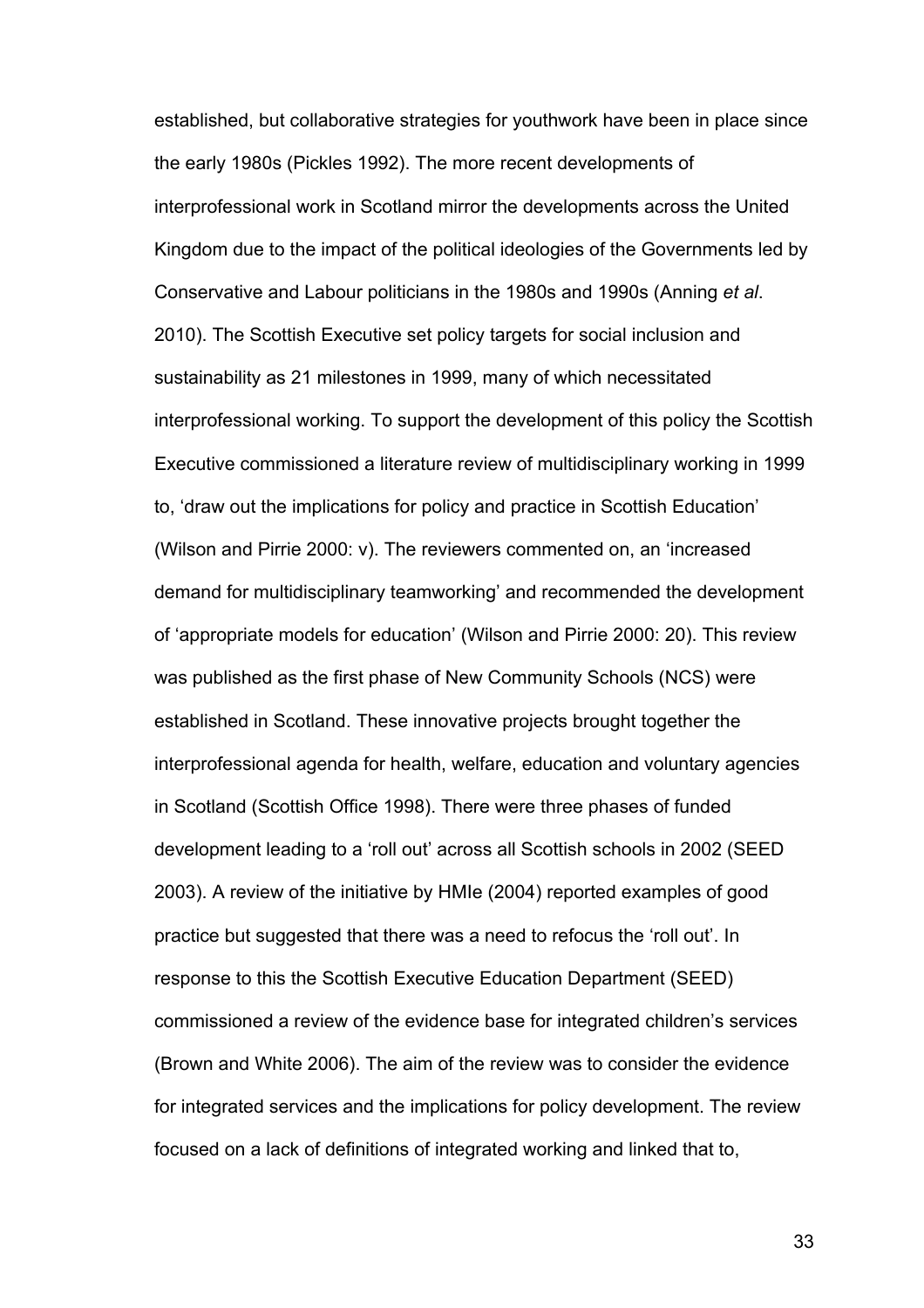'challenges for clearly communicating what the integration agenda is about' (Brown and White 2006: 2). The authors found that the 'difficulties in the language around integration' (Brown and White 2006: 8) made it more difficult to collect evidence of integrated working. In a discussion about the benefits of integrated working they identified 'good systems of communication . . . as one of the key success factors in integrated working' (Brown and White 2006: 17).

The Scottish Executive was renamed the Scottish Government in 2007, following the election of a parliament led by the Scottish National Party. The new administration continued to follow the agenda for integrated services set by the Scottish Executive (Scottish Executive 1999) in the first session of the new parliament. This included the development of a national programme Getting it right for every child (GIRFEC) that aimed to improve outcomes for all children and young people in Scotland (Scottish Executive 2006). This programme provided a framework, 'for all services and agencies working with children and families to deliver a co-ordinated approach which is appropriate, proportionate and timely' (Scottish Government 2009: v). An evaluation of the development and implementation of pathfinder projects for GIRFEC was published in 2009. The title of the review: Changing Professional Practice and Culture to Get it Right for Every Child (Scottish Government 2009) sets the current agenda for interprofessional working in Scotland. In their evaluation of the pathfinder project in Highland (2006 – 2009), the authors noted evidence of the 'convergence of stronger shared multi-agency thinking and use of language across agencies at each stage of support provision' (Scottish Government 2009: ix).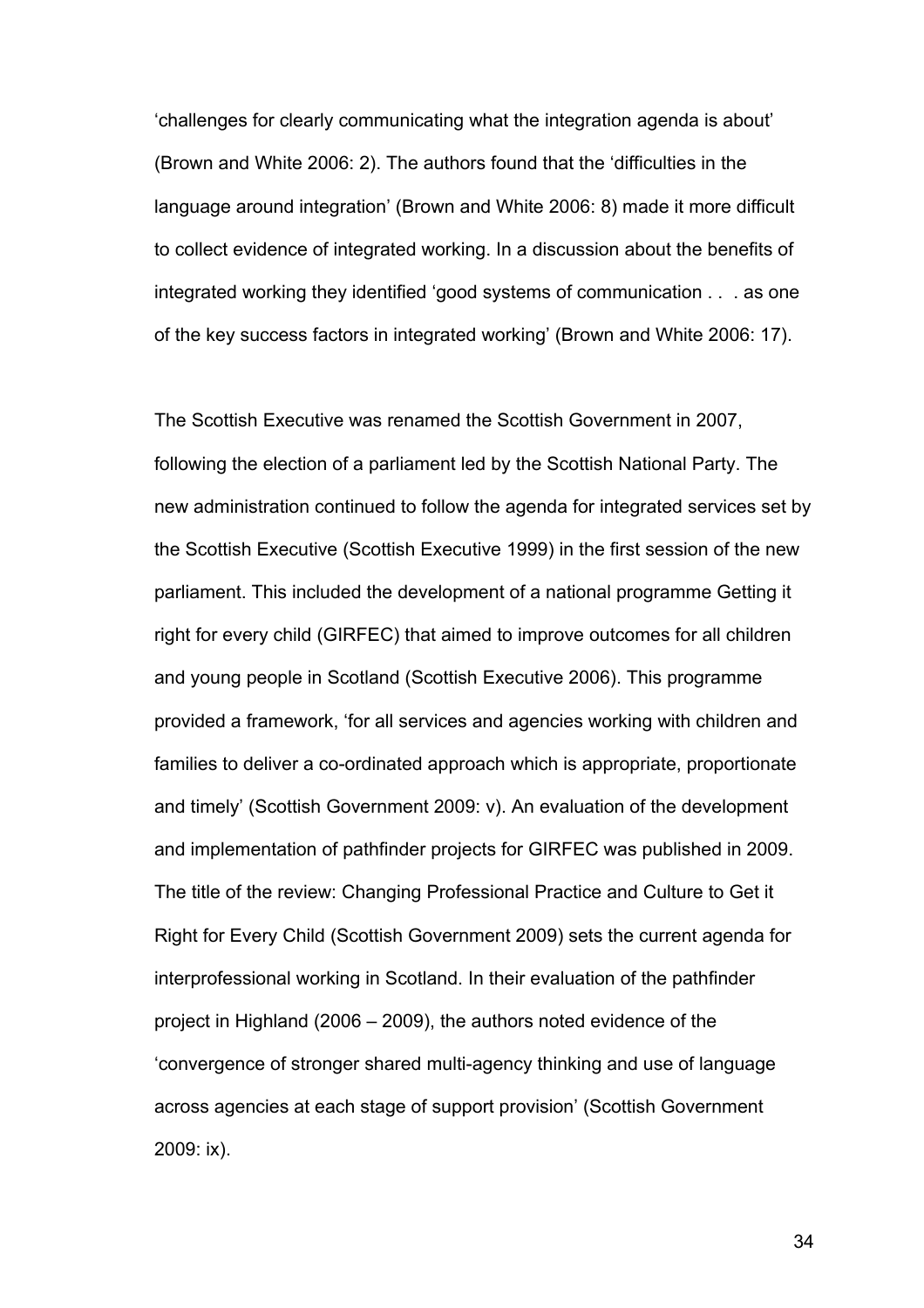## **2.4 The literature on interprofessional practice**

By 1990 a number of health-based authors had begun to publish on interprofessional practice (∅vretveit 1990 and 1993; Horder 1991; Leathard 1991 and 1992; Anderson *et al.* 1992; Pietroni, 1992 and Barr 1993). As noted above Leathard brought many of these authors together with others from welfare in a 1994 collection of papers *Going Inter-Professional* (Leathard 1994) which presented the key issues in the theory and practice of interprofessional working in the early 1990s. The aim of the text was 'to map out relatively new territory . . . and present a springboard for future activity' (Leathard 1994: 4). These papers, grouped in three sections: theory, practice and learning together, established the three key areas in which the literature on interprofessional practice developed across the next decade. There was a slow start to publications relating to the theory and the conceptualisation of interprofessional practice. Loxley addressed interaction between practitioners through social theories in 1997 but it was the development of a model of interprofessional practice by Eason *et al*. in 2000 which provided a framework used by later studies to analyse the data from interprofessional practice e.g. Webb and Vulliamy (2001), Vulliamy and Webb (2003a). The majority of papers and texts published from 1994 to 2004 concerned the analysis of a wide range of interprofessional practice. There was a considerable focus on teamworking and networking (Payne 2000), collaboration (Coulling 2000) and the barriers to interprofessional collaboration (Tett *et al*. 2003). Other studies considered the structural differences between organsisations (Freeth 2001) and the way in which the needs of different groups of people e.g. the elderly (Stewart *et al*. 2003) were met through interprofessional practice. Riddell and Tett published a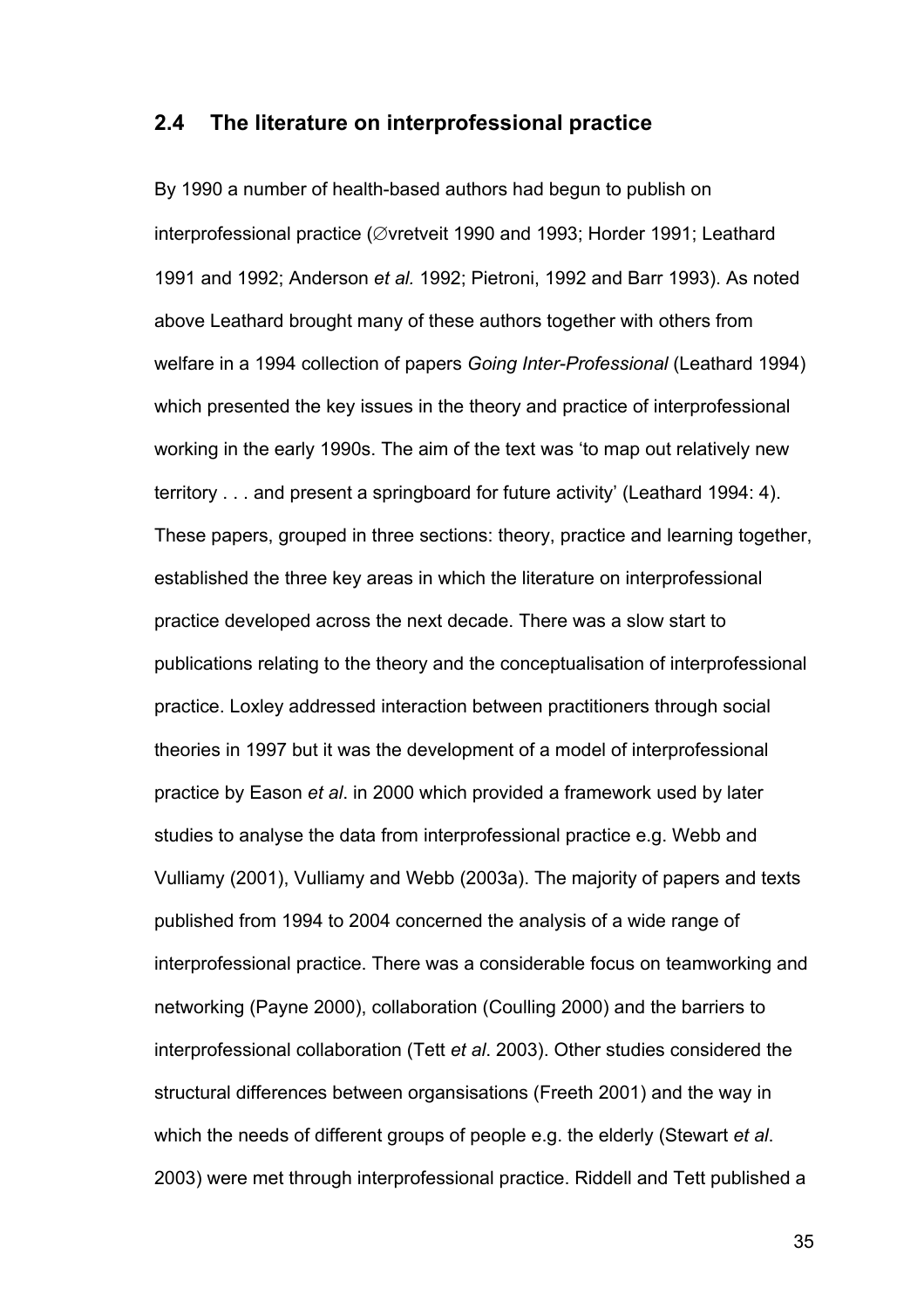key collection of papers in 2001 which focused on the implementation in practice of interprofessional policy initiatives designed to aid social change. The editors asked if 'joined up working' (Blair 1997) could achieve this and concluded that there was little evidence of social change being achieved through interprofessional practice. Balloch and Taylor (2001a) asked a similar question in their focus on partnership working in an edited volume which considered partnership in relation to practice in regeneration, health and social care. Another edited volume to address this connection was that of Glendinning, Powell and Rummery (2002) who focused on the role of partnership in the governance of welfare.

The period 2000 to 2006 brought a focus in the literature on changes in professional practice and the development of multi-disciplinary teams or coworking (Robinson and Cottrell 2005, Shucksmith, Phillip, Spratt and Watson 2006). The papers in this period addressed models of professional practice, status and power, confidentiality and information sharing and relations with external agencies e.g. Frost and colleagues (2005). The last six years have brought a change in focus to interprofessional learning and the need to learn through role change (Worrall-Davies *et al.* 2009) and the publication by Edwards, Daniels *et al*. (2009) of the outcomes from an ESRC and TLRP funded study which considered what and how professionals learned as they developed new ways of working together.

The literature review of communication in interprofessional practice in the following three sections (2.4a, b and c) is structured around three key texts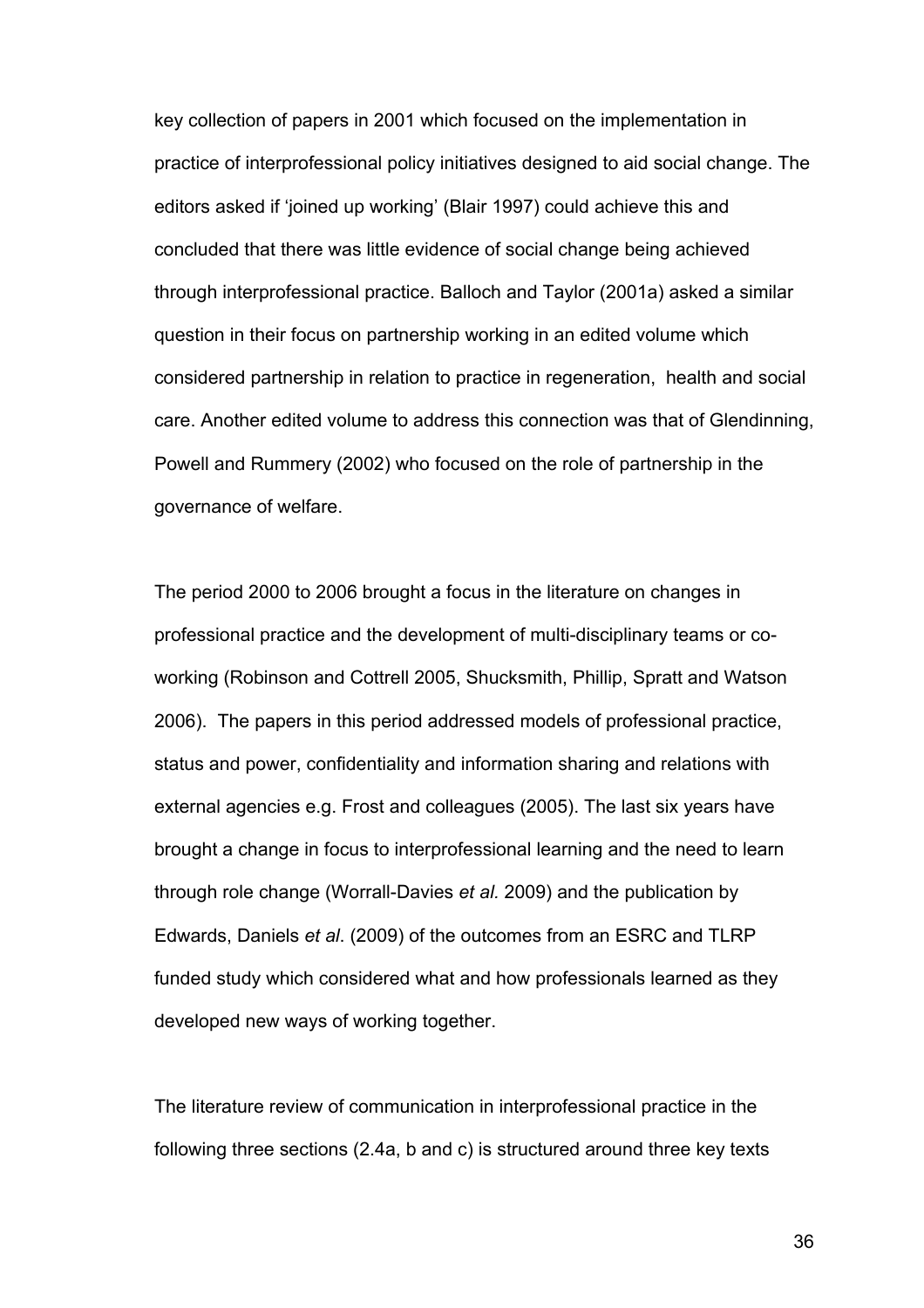which have influenced the range and scope of research into interprofessional practice since 2000. Coincidently these texts echo the structure that Leathard (1994) gave as editor to the first major collection of papers on interprofessional practice: the conceptualisation of practice (Eason *et al*. 2000), multiprofessional teamwork (Anning *et al.* 2006, 2010) and interprofessional learning (Edwards, Daniels *et al*. (2009).

#### **2.4a The conceptualisation of interprofessional practice**

The study by Eason, Atkins and Dyson (2000) was the first to address the issue of the conceptualisation of collaborative interprofessional practice. The premise for the study was that the differences between the ways in which each profession conceptualised 'their roles, purposes and practices' (Eason *et al*. 2000: 357) would hinder the development of interprofessional practice. They found differences in conceptualisation between the professions, in particular cultural differences but were unable to further define conceptualisations due the range of other factors involved: working conditions, the extent of shared values or purposes, the locality, resources and the individuals involved. This led them to propose a mapping of collaboration across *boundedness*: relating to outcomes, timescales and procedures and context: the individual or community focus of the work. From this they established a model of the context for collaboration, which is presented in a nested structure with people, conditions of practice, conceptualisations of practice, specifics of locality and resources connected in the centre by a series of two-way arrows. This context for collaboration sits within the policy milieu, and both sit within the 'nature of the political economy' (Eason *et al*. 2000: 365). In the discussion of this model they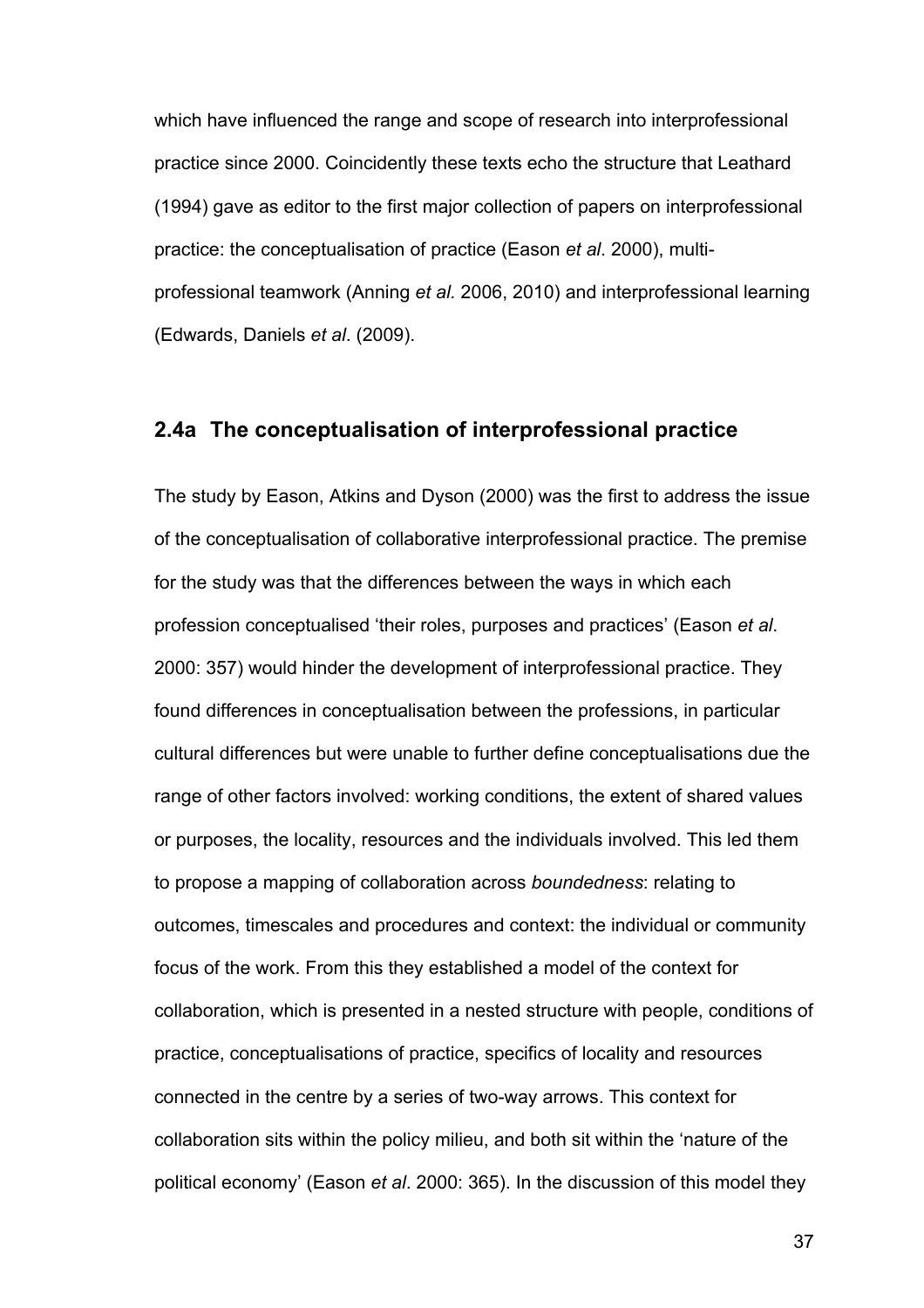recognise the need for both policy and joint professional training to develop such practices. Although the analysis identifies poor communication as a difficulty in interprofessional collaboration, where it was seen, 'as essential for understanding both differing perspectives and different expectations' (Eason *et al*. 2000: 358), it is absent from the proposed model.

This model was used by Stead *et al.* (2004) in the analysis of interagency work to prevent exclusion from school in three Scottish Councils. In this paper they refer to the conceptualisation of 'joined up working' as co-ordinated planning, 'which takes account of different policies' (Stead *et al*. 2004: 43). The writers welcomed the typology proposed by Eason and colleagues (2000), as it enabled 'significant differences in the conceptualisations of difficulties between different levels and branches of the same service to be acknowledged' (Stead *et al*. 2004: 43). The analysis in this paper recognises the difficulties in the conceptualisation of practice but does not take the issues further. The focus in this paper is a comparative analysis between the 'bounded' and 'less bounded' (Stead *et al*. 2004: 51) nature of the interagency work in the three council areas. The 'benefits of better communication' (Stead *et al*. 2004: 48) is noted as one of the outcomes of joint planning meetings.

A wide range of papers published between 2000 and 2011 note the issues around the conceptualisation of interprofessional practice, each research project and related publications providing different definitions but no further conceptualisation of practice. The breadth of issues to be addressed in the area of interprofessional research is illustrated in the variety of approaches to the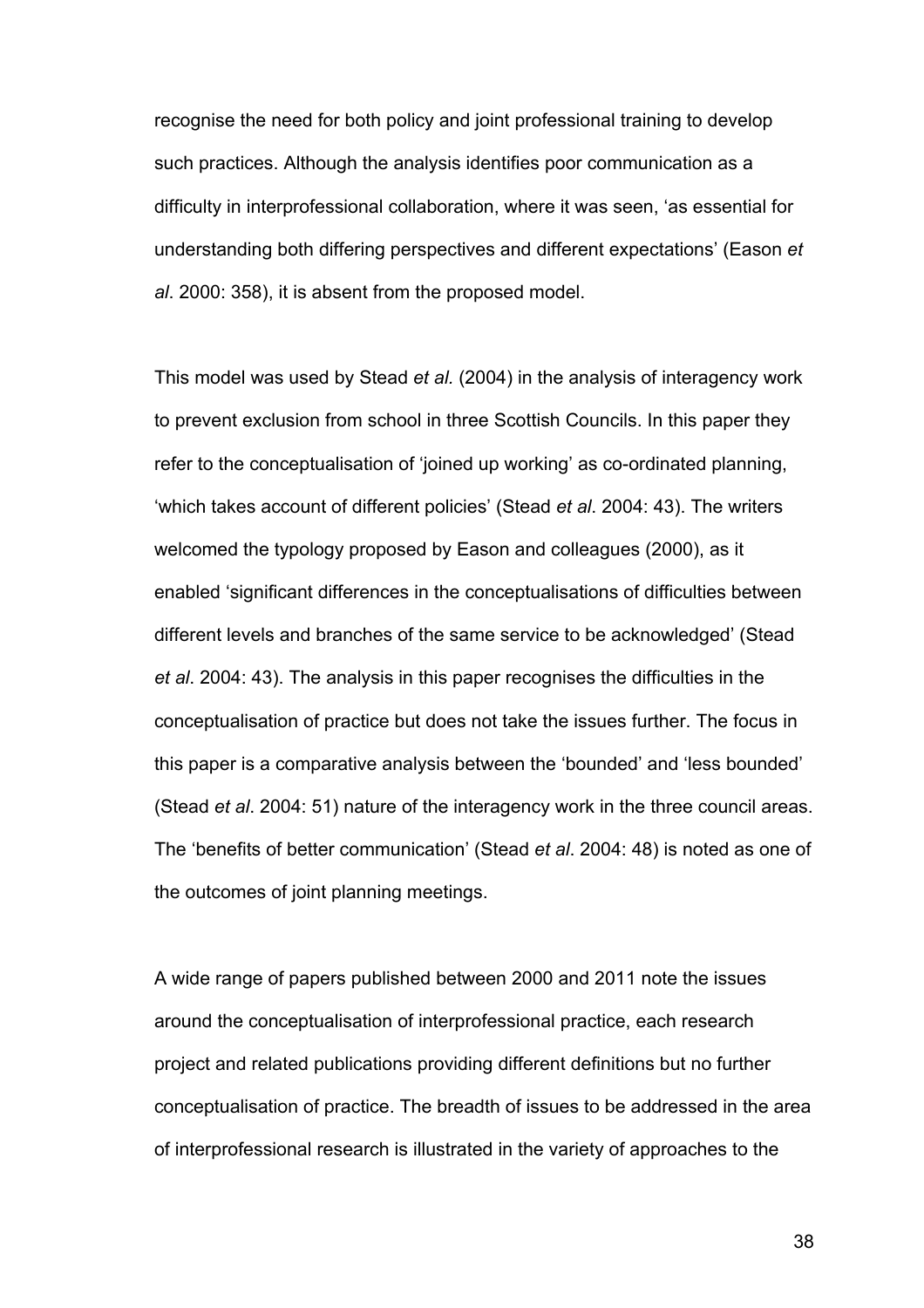analysis of research data. Nixon *et al*. (2001) in a paper addressing the NCS initiative in Scotland consider institutional and professional boundaries with a particular focus on 'professionals working *together* and working *with* communities (Nixon *et al*. 2001: 330 their emphasis). Their emphasis on working *together* and *with* is an expectation linked to interprofessional practice (Sinclair and Franklin 2000). In 2002 Farmakopoulou presented a framework for the analysis of collaborative activity between education and social work, based on data collected in Scotland. This framework looked at the complexity of interorganisational relationships and proposed the interaction of a social exchange and a political economy model in the analysis of interprofessional practice. This study identified structural differences, lack of joint training and scarcity of resources as factors inhibiting collaborative practice. Glenny (2005) published an analysis of the factors contributing to the success and difficulties of three case studies of interdisciplinary working using complexity theory. In the conclusion it is suggested that a managed communication system was an essential part of information sharing, 'inter-agency collaboration is not about collaborative activity as such, but about communicating effectively with regard to individual pieces of work' (Glenny 2005: 174). She followed this with a larger study, also framed through complexity theory, which considered the 'free flow of information and feedback' between practitioners, children and young people (Glenny and Roaf 2009: 10). Forbes (2006a and 2006b) used the theories of dimensions of power and social capital to analyse the interprofessional relationships between teachers and speech and language therapists. The discourse analysis in the first paper illustrated the way in which the language used by individuals was 'shaped by specific disciplinary and professional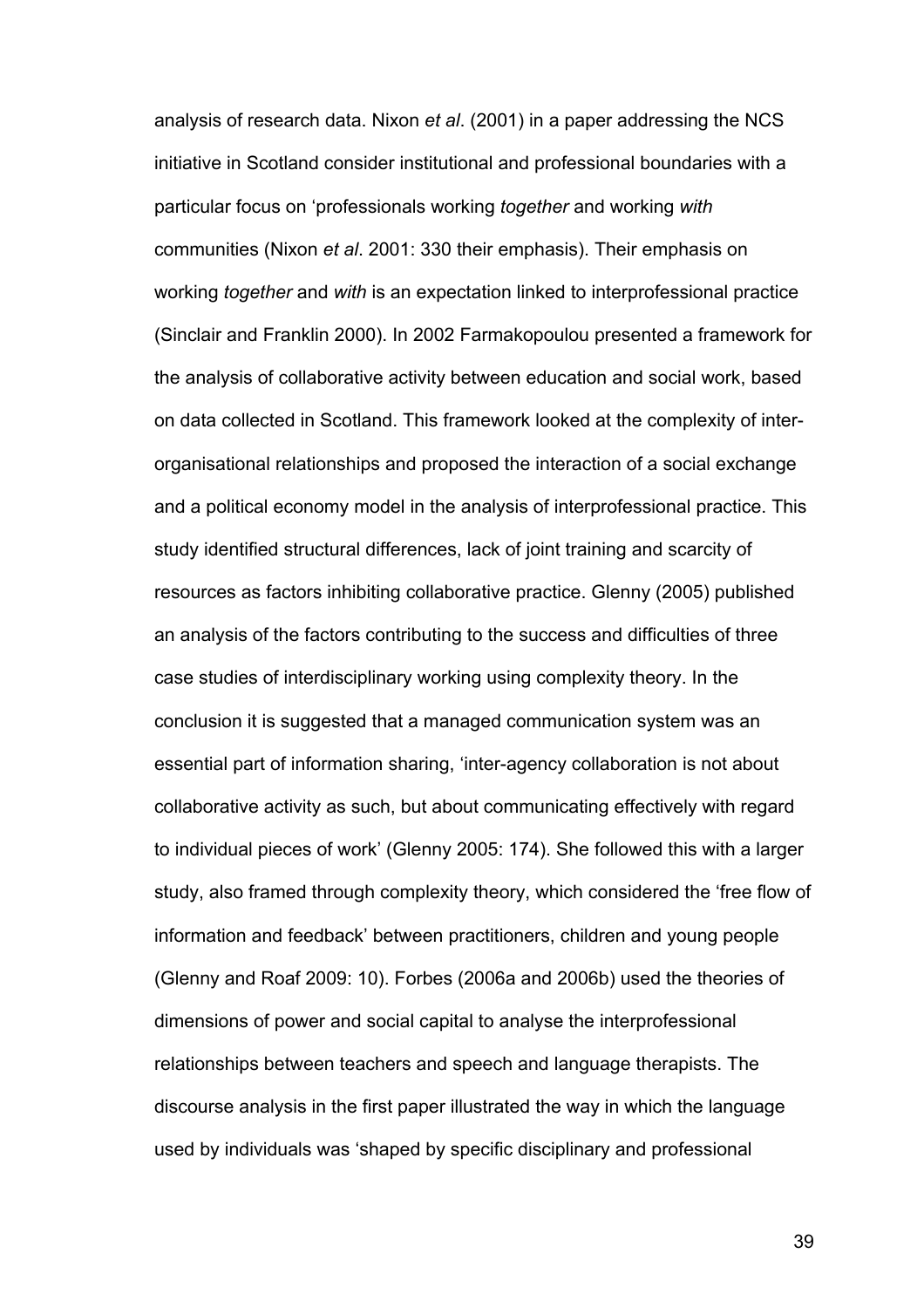knowledge bases' (Forbes, 2006a: 101). Allen (2006a and b) addressed the role given to interprofessional practice in policy and proposed the 'deterritorialization' of professional training for health workers, social workers and teachers:

'Deterritorialization has the potential to attack the rigid, striated – or territorialized – spaces of teacher education, replacing these with ones which are smooth and full of creative possibilities' (Allan 2006b: 60).

Warin (2007) argues for the use of a theoretical rationale for integrated services from the socio-cultural approach to child development. Whilst the need for a theoretical rationale for interprofessional work in extended schools is advocated by Cummings *et al.* (2006) in an analysis of the professional understandings of 350 professionals. Harris and Allen (2011) used the theoretical framework of communities of practice to analyse the impact of multi-agency work on young people and their families. In this research differences in professional language, particularly in the forms used to discuss young people, 'symbolised strong demarcations of professional identity and orientation' (Harris and Allen 2011: 415). In the papers discussed above communication is not addressed as part of the theoretical frameworks used for analysis but is identified as a difficulty (Eason *et al.* 2000) and as an essential part (Glenny 2005) of interprofessional practice.

#### **2.4b Multi-professional teamwork**

In 2010 Anning and colleagues issued a new edition of *Developing Multiprofessional teamwork for Integrated Children's Services*. This text was first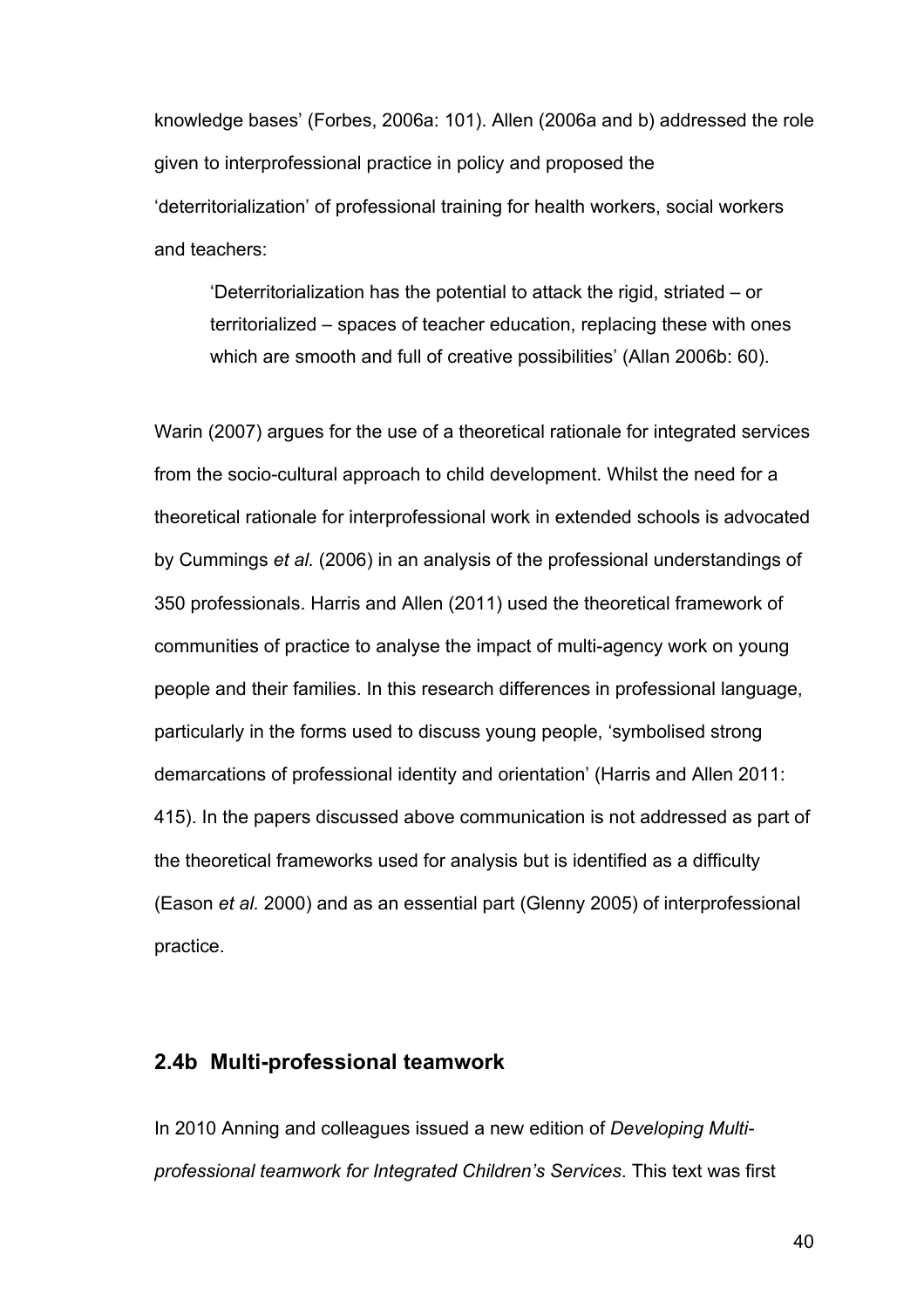published in 2006 as the outcome of research carried out with five multi-agency teams working across health, welfare and the voluntary sector, in 2002 – 2004. The research used communities of practice (Wenger 1998) and activity theory (Engeström 1999) to analyse the knowledge and practices that each professional brought to the teams involved. The theories used for analysis highlight tensions in these teams between the need to reach agreement (communities of practice) and the need to confront conflict (knotworking in activity theory). The conclusions reached acknowledge the ways in which professional knowledge was shared in multi-professional teams and the importance of distinctive specialist knowledge as well as a general knowledge about the work of the team. In the analysis they identified professional language as a 'one stumbling block' in interprofessional practice but concluded, that 'professionals can and do learn the skills of being able to communicate with each other about their specialist knowledge and skills' (Anning *et al*. 2010: 85). The imperative for this research was, 'a confusion at both conceptual and practical levels in the implementation of government reform of public services' (Anning *et al*. 2006: 7). This confusion is reflected in the range of papers addressing various foci in multi-professional teamwork since 2000.

Payne (2000) wrote about teamwork in multiprofessional care, arguing for a combination of teamwork and networking to build relationships into the wider community. This followed the agenda set by Øvertveit (1997) who made a distinction between the individual role and the collective responsibility of teams. The research focus in publications changed in 2001 to reports from projects researching the methods of interprofessional teamwork and the outcomes for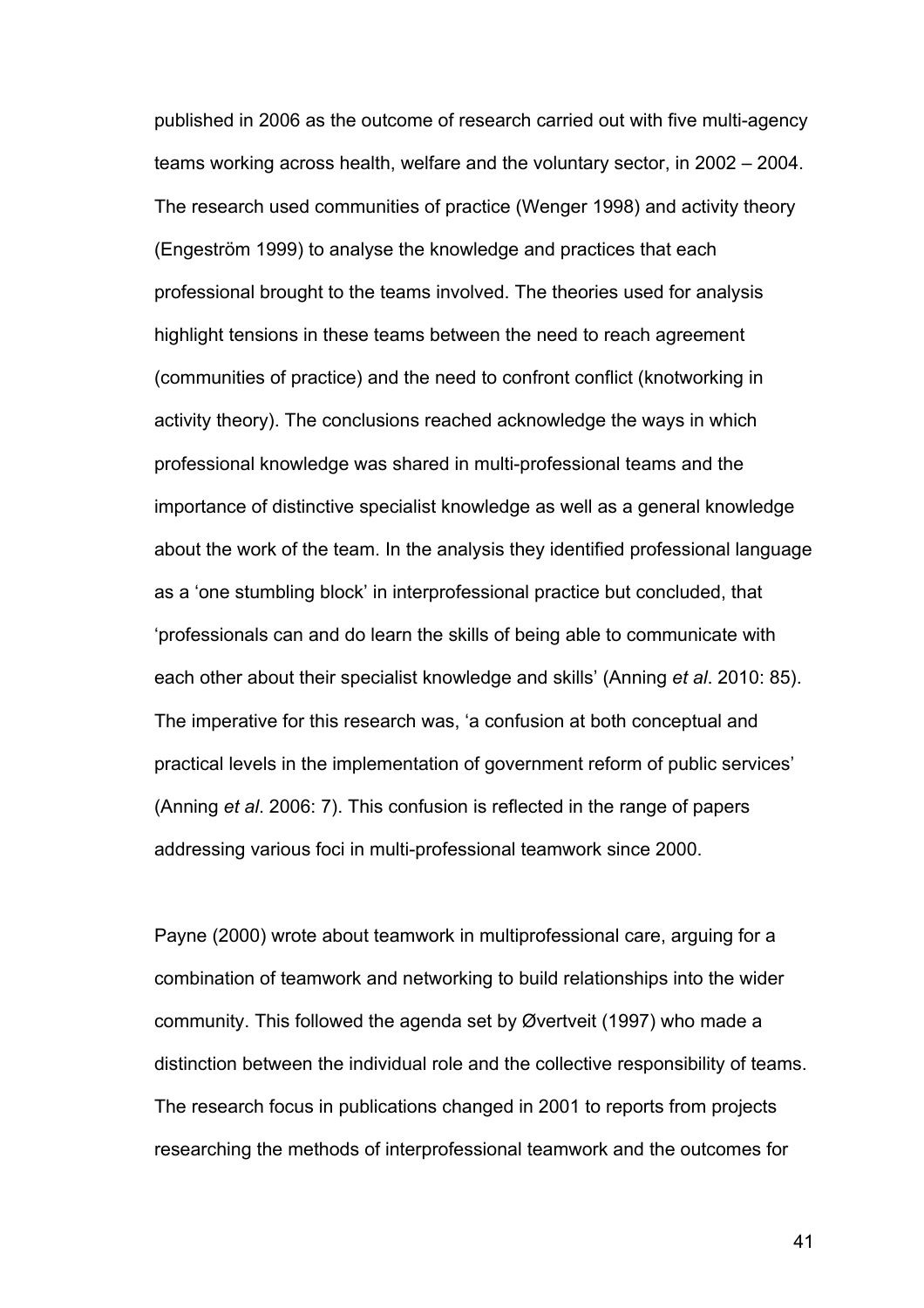children and their families. Webb and Vulliamy (2001) and Vulliamy and Webb (2003a, b) analysed the role of home-school support workers based in and outside secondary schools. Their analysis focused on the constraints and benefits of co-operation, finding that, 'support workers were able to initiate and improve communications between agencies' (Webb and Vulliamy 2001: 330). In 2002 Band and colleagues published a report on the outcomes of a multi-centre study on the perspectives of parents whose children had speech and language needs. This study examined collaboration between a range of health and education professionals. It reported that parents assumed professionals were communicating with each other but that they had no actual evidence of that communication. The authors also highlighted duplication in the content of reports given to parents, caused by a lack of communication between professions. Freeth identifies, 'more complex communication demands' (Freeth 2001: 44) as one of the organisational challenges in interprofessional practice in an article addressing the issue of sustaining interprofessional collaboration. A study of collaboration between community education workers and partner agencies in Scotland discussed the 'voices of excluded communities' (Tett *et al*. 2003: 50) but did not address the role of communication. A number of studies published at this time explored partnerships and joint working in specific interprofessional groups but did not address communication (Milbourne *et al.* 2003, Worrall-Davies *et al*. 2004, Frost *et a*l. 2005, Illsey and Redford 2005, Harrison and Bulllock 2005, Dhillon 2005). Pettit (2003) in a report commissioned by the DfES for the Mental Health Foundation recognised 'good communication' as a tool to address difficulties caused by different organisational and professional cultures. This report explored joint working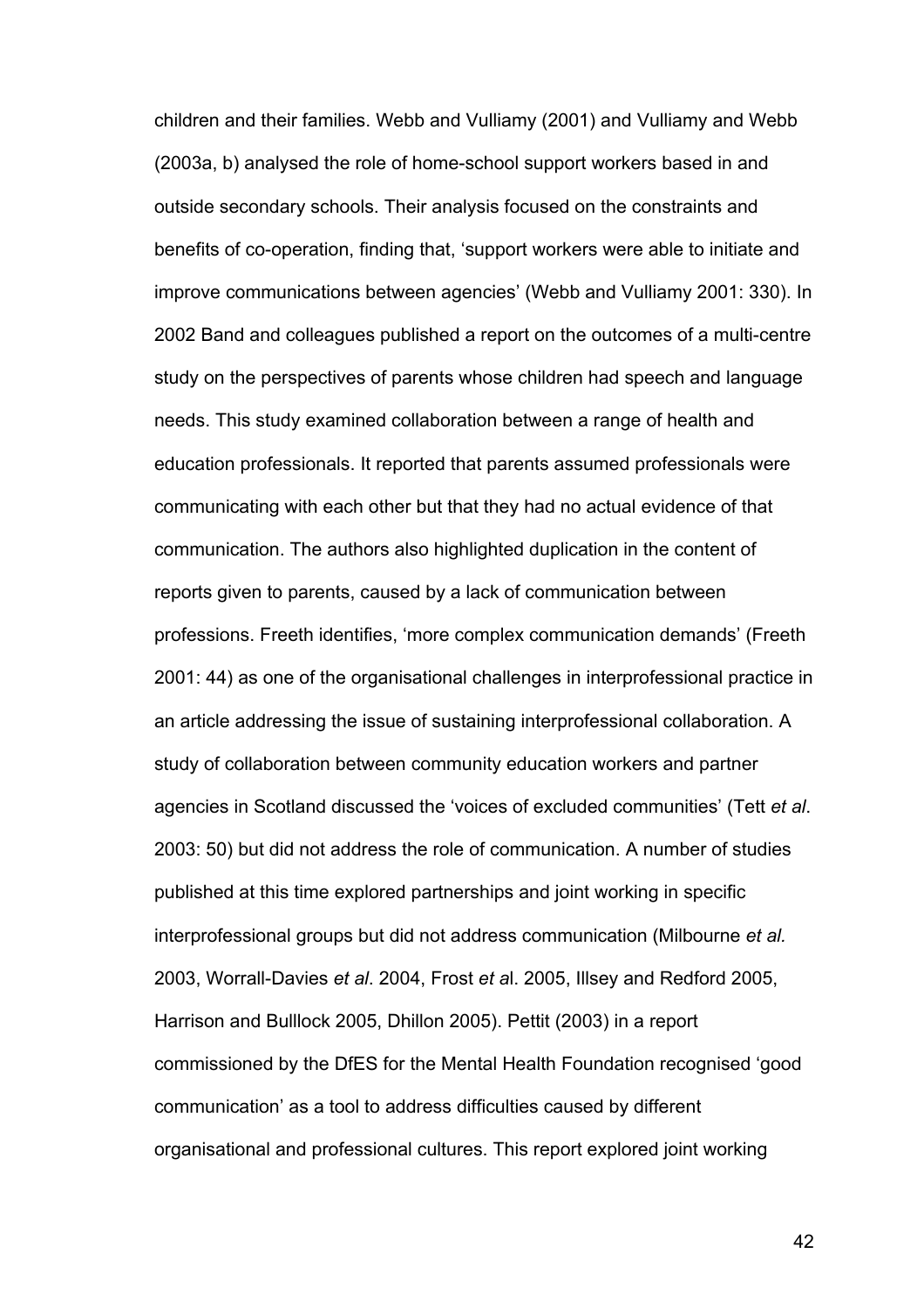between schools and Child and Adolescent Mental Health Services (CAMHS) in England:

Good communication was deemed as essential for good practice. This was on many levels, good communication within teams, communicating clearly between health and education staff and communicating with clients (Pettit 2003: 62).

The analysis of a similar study in Scotland into the collaboration between schools and other professionals to promote young people's mental health focused on the tensions between professional knowledge and identity, with an exploration of why teachers are 'resistant to changing practice' (Shucksmith *et al*. 2006: 28). The study did not address communication in these interprofessional collaborations. A key paper by Percy-Smith (2006) on partnership working provides a summary of factors which contribute to effective partnerships; communication is not one of the factors listed. Murphy and Stewart (2006) in a detailed study of partnership working in communities responding to trauma in Northern Ireland named communication as the first of four key processes in a system offering direct therapeutic support and support for the systems surrounding the young people receiving the support. In a smaller study (Sloan 2006) of the experiences of two individual young people with additional support needs between 1999 and 2006 the study concluded with a list of five factors that the writer felt are needed for multi-agency working to benefit children and young people. The fifth and final factor is:

'A Common Purpose - collaborative practices and projects have been seen to work if all the professionals have a common and efficient system of communication and a common goal' (Sloan 2006: 214).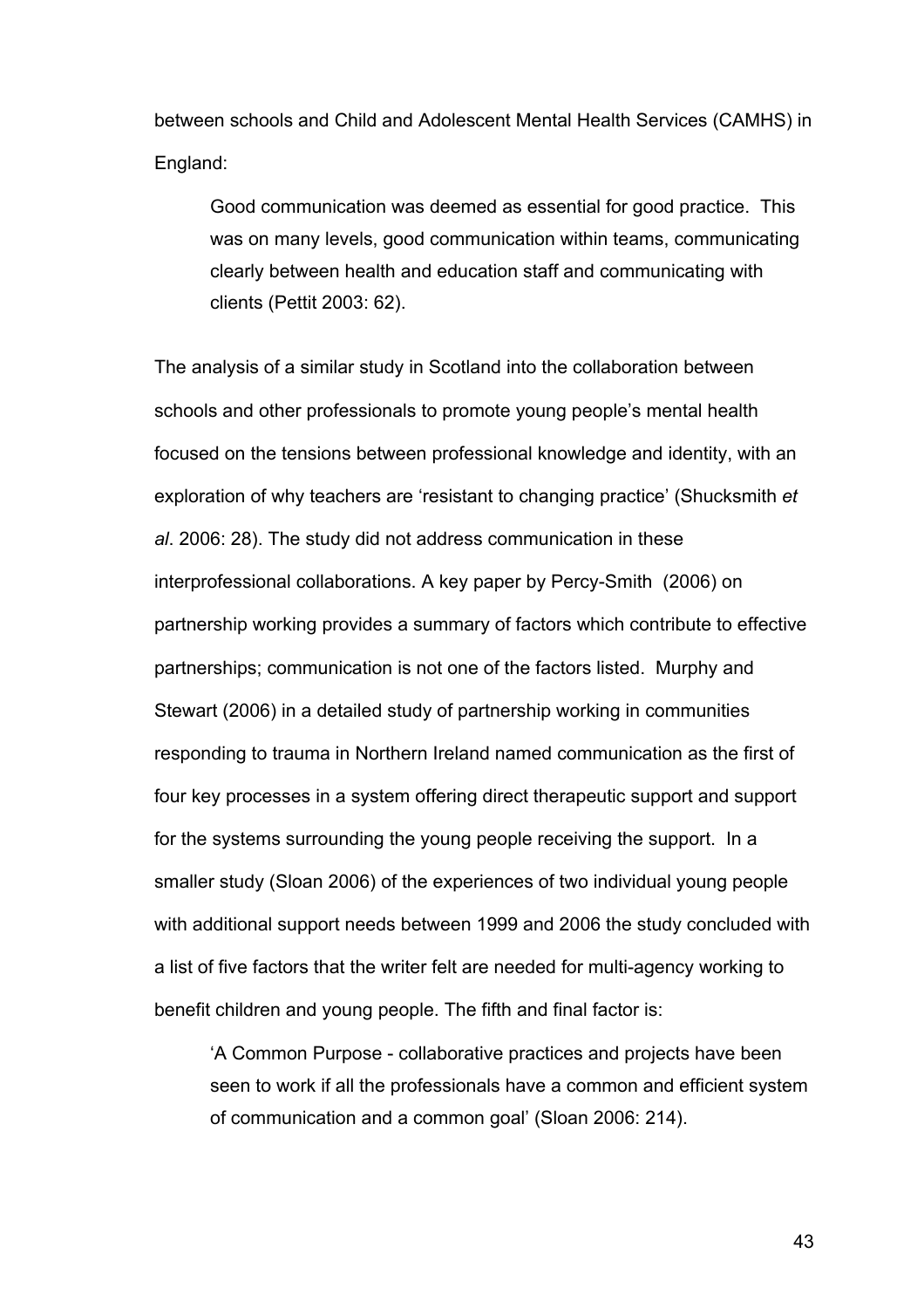Hughes and Beirens (2007) did not address communication directly in an analysis of six school or education-based support services for young refugees and asylum seekers in two English education authorities funded through the Children's Fund (Children's and Young Peoples Unit, 2001). However in this paper they discussed the development of a 'multi-levelled and multi-faceted approach' (Hughes and Beirens 2007: 270) and recognised the importance of liaison between home, school and community. Dhillon (2007) in a study of partnership in post-16 education and training providers considered the role of trust and shared goals. The process of service integration was explored by Hingley-Jones and Allain (2008) in an analysis of the creation of integrated support services for disabled children in two inner city authorities in England. In this study communication between services was found to be 'excellent' (Hingley-Jones and Allain 2008: 540) in one authority, but not commented on in the second. In both areas, 'differences in professional language' (Hingley-Jones and Allain 2008: 540) was a recurring difficulty in the creation of agreed support plans for children. A quantitative study of 35 Children's Trust Pathfinders in England (O'Brien *et al*. 2009) asked if integrated services improved the outcomes for children. The authors concluded that the complexity of the background to changes in services and inter-agency working prevented the data from showing improved outcomes for children. They found evidence that integrated services, 'can reasonably be expected to increase their effectiveness and so lead to better outcomes for children and their families' (O'Brien *et al*. 2009: 334). The data examined here focused on outcomes for children and not the processes of integrated working. Worrall-Davies and Cottrell (2009) in a study of multi-agency working in child and adolescent mental health (CAMHS)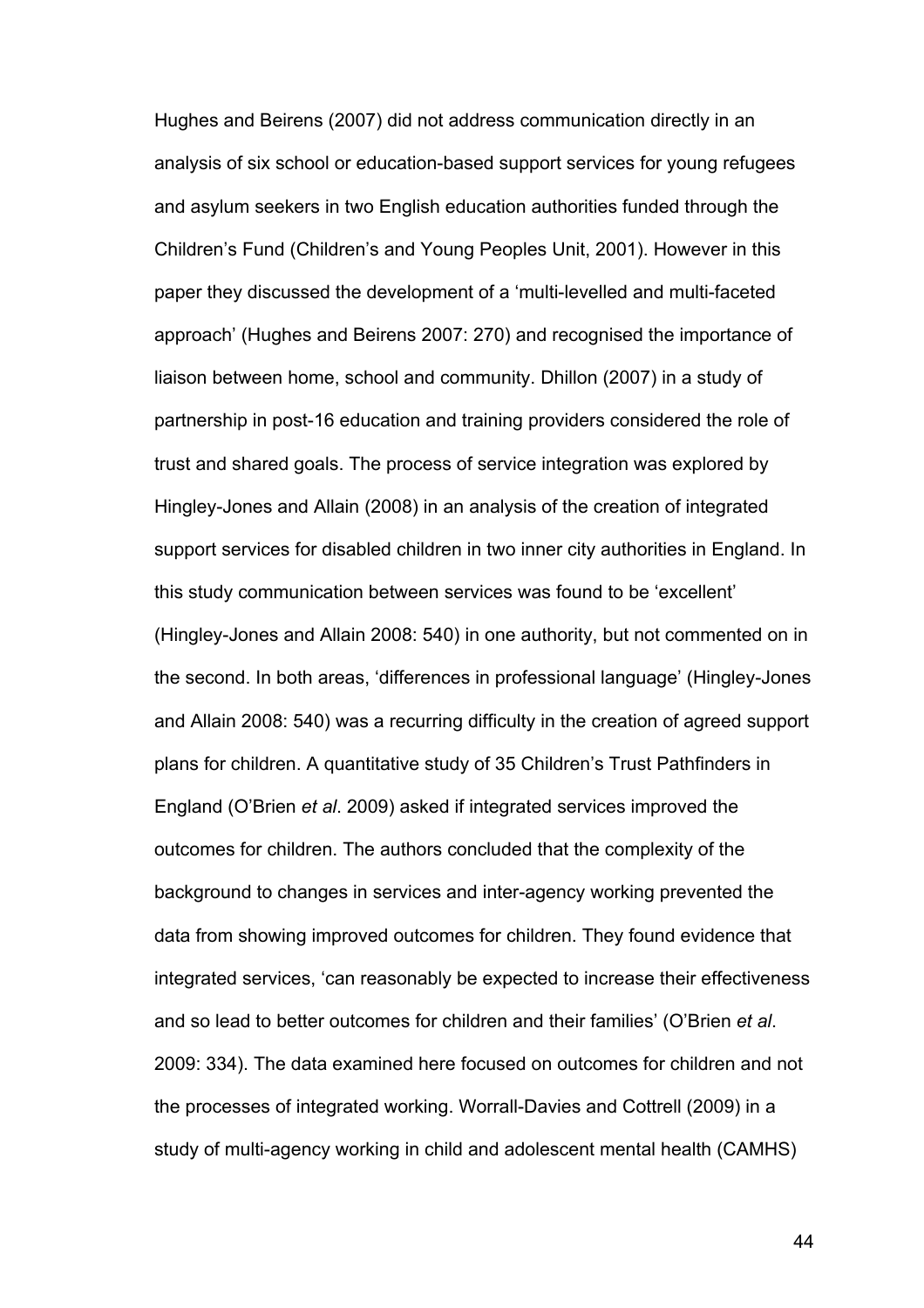examined the way in which evidence based practice related to the outcomes for individual patients. The authors contrasted the health service expectation of evidence from controlled trials with other agencies, who 'may prioritise the direct experience of service users and carers' (Worrall-Davies and Cottrell 2009: 338). They discussed the evidence base for the most common interventions used in CAMHS work and concluded, 'that all too often professionals and services offer treatments that they are comfortable with and have available, rather than those for which there is evidence' (Worrall-Davies and Cottrell 2009: 343). They recommended flexible arrangements between agencies, 'to facilitate communication, understanding and training' (Worrall-Davies and Cottrell 2009: 343). Frost (2012) in a chapter which addressed interprofessional working with looked after children noted that there was a need for effective communication between team members and partner agencies. Eccles (2012) in an analysis of the growth of partnership working across the United Kingdom noted that:

In a very obvious sense partnership working which enhances communication and the exchange of ideas is a positive development, especially if it leads to speedier decision-making and more effective engagement with service users (Eccles 2012: 24).

The literature relating to multi-professional teamwork is also presented in three literature reviews (Atkinson 2002, 2007; Tomlinson 2003). Atkinson and others published a report of a study of multi-agency working for the Local Government Association in 2002, where communication was 'a challenge at all levels of working' and identified as a skill that was 'beneficial for multi-agency working' (Atkinson *et al*. 2002: 9). This material was referred to again in 2007 in a multiagency literature review for the CfBT Education Trust (Atkinson *et al*. 2007).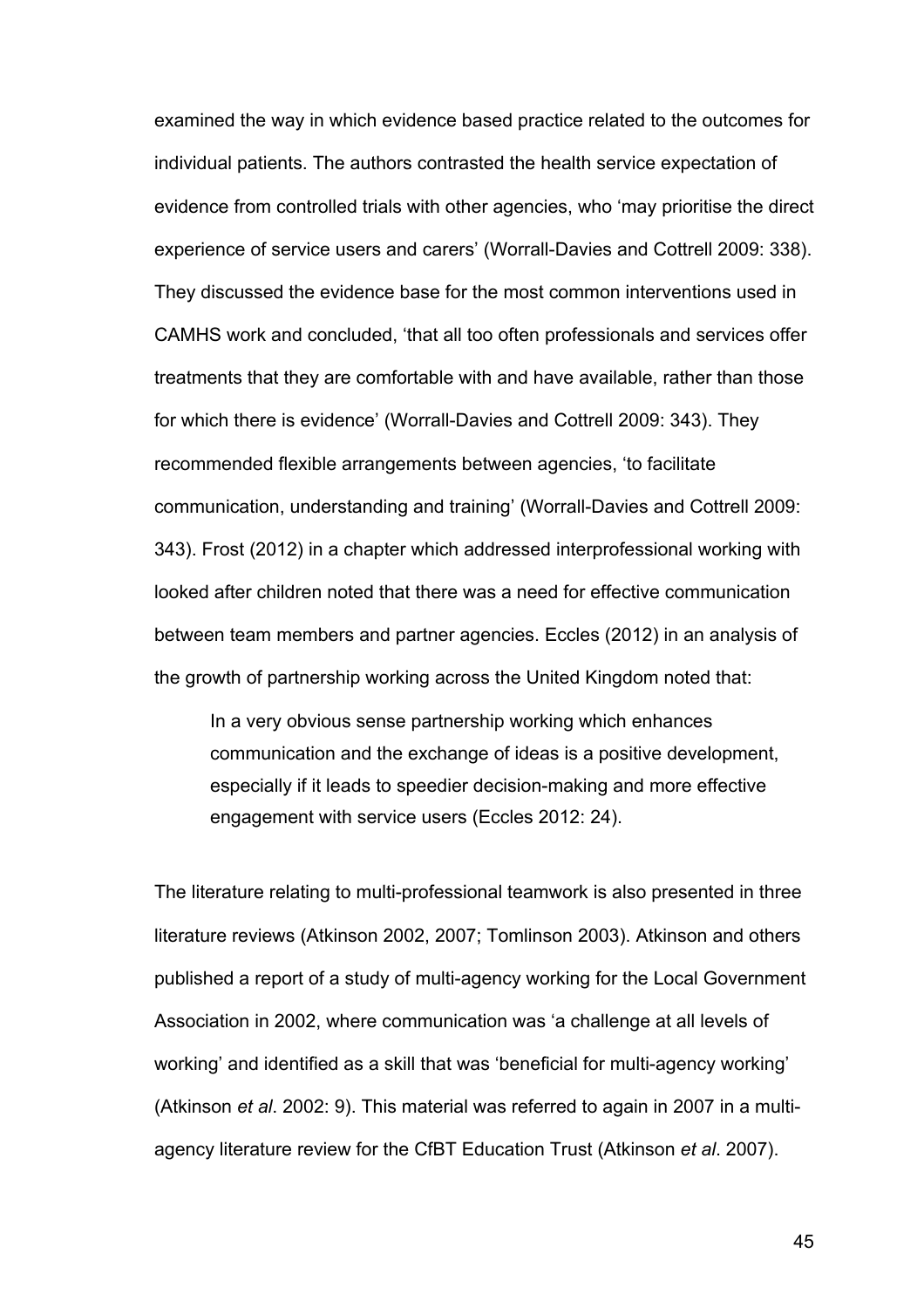This review examined in detail the models and terminology of multi-agency teams, the impact of such work and the factors effecting practice. The review listed communication as a key multi-agency process along with clarity of purpose. It cited three studies which found that multi-agency working, 'led to improved communication between professionals' (Atkinson *et al*. 2007: 34). The Tomlinson review in 2003 was also undertaken for the Local Government Association, it was designed to collate examples of good multi-agency practice for practitioners, and identified 'effective and appropriate communication' as one aspect of good practice (Tomlinson 2003: 2).

In the area of multi-professional teamwork communication is identified as a skill that professionals need (Anning *et al*. 2010) and as a method to address cultural and practice difficulties (Pettit 2003). It was noted as a challenge by Atkinson (2002), as an issue in multi-professional teamwork (Band *et al*. 2002) and as a way to improve services (Webb and Vulliamy 2001). Two case studies (Murphy and Stewart 2006, Sloan 2006) identified communication as a key process in multi-agency working. In these studies professional language was seen as a barrier to multi-professional teamwork by Anning *et al* (2010) and as a cause of difficulty in interprofessional practice by Hingley-Jones and Allain (2008).

## **2.4c Interprofessional learning**

In 2009 Edwards and colleagues published *Improving Inter-Professional Collaborations*, with the sub-title *Multi-agency working for children's wellbeing*.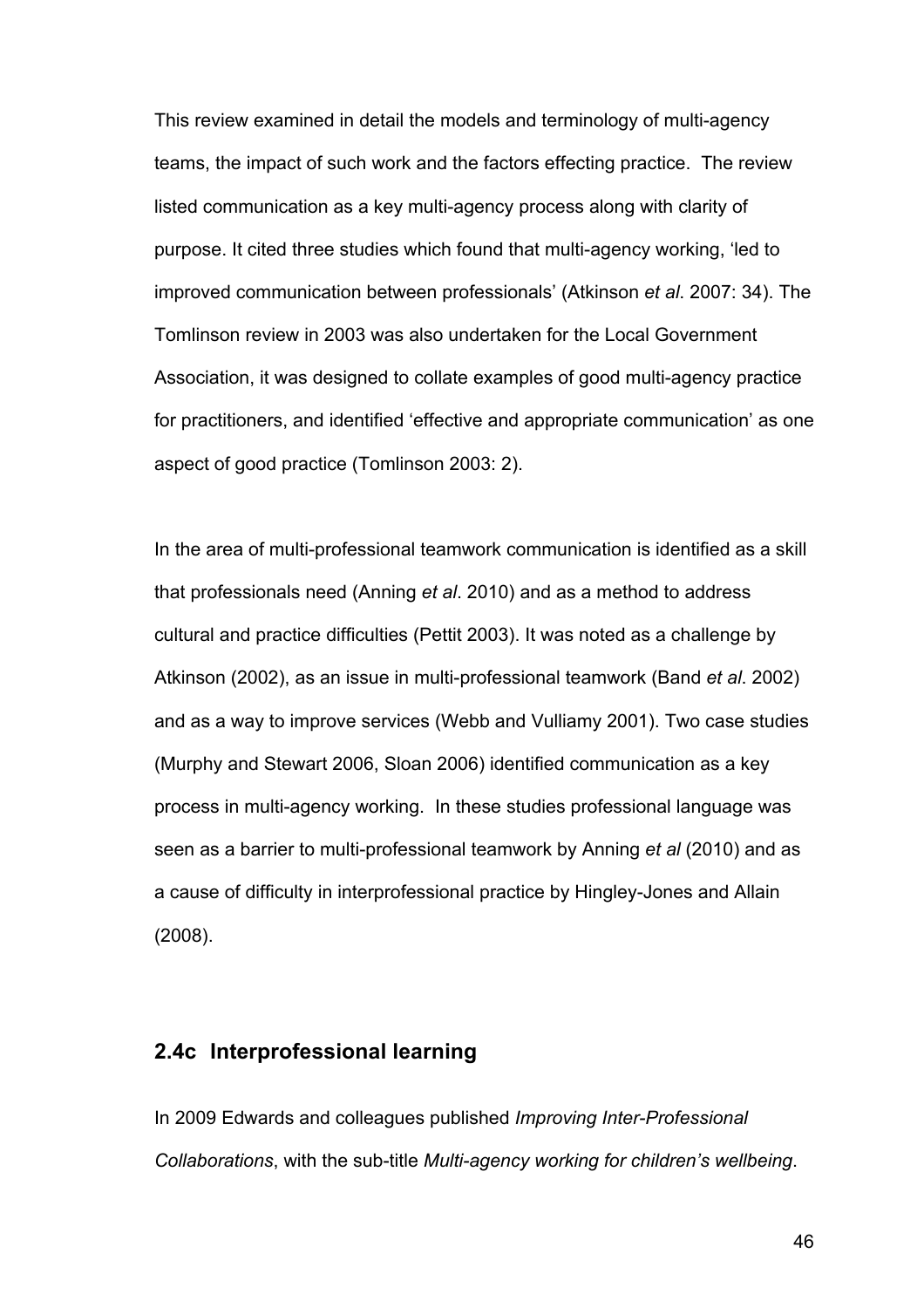This text was one of a series of publications about the findings of projects in the ESRC's Teaching and Learning Research Programme. It is an account of professional learning in inter-professional collaborations in five English and two Northern Irish local authorities as they developed inter-agency responses to the problems of social exclusion between 2004 and 2008. The professions involved in the study included education, health and social care and in some areas, voluntary and community services. The research was framed by Cultural Historical Activity Theory (CHAT) and concluded with, 'some useful principles that can lead to inter-professional work being an enriched form of professional practice' (Edwards *et al.* 2009: xiv). The research team developed specific tools to analyse talk within developmental work groups and the learning taking place in those groups. The project used a specific definition of communication (Edwards *et al*. 2009: 108) drawn from the work of Engeström and others (1997) to analyse 'the communicative action of participants engaged with the transformation of the institution' (Edwards *et al*. 2009: 58). This definition of communication described a level of collaboration:

Where practitioners co-operate, but also question the rules that shape how they work on the problems of practice with others and so develop new scripts and understand their implications (Edwards *et al*. 2009: 108).

The study made recommendations for the training and professional development of staff, the organisations involved and the use of CHAT. The focus in the recommendations for staff and organisations is on the use of knowledge and learning in developing interprofessional practice.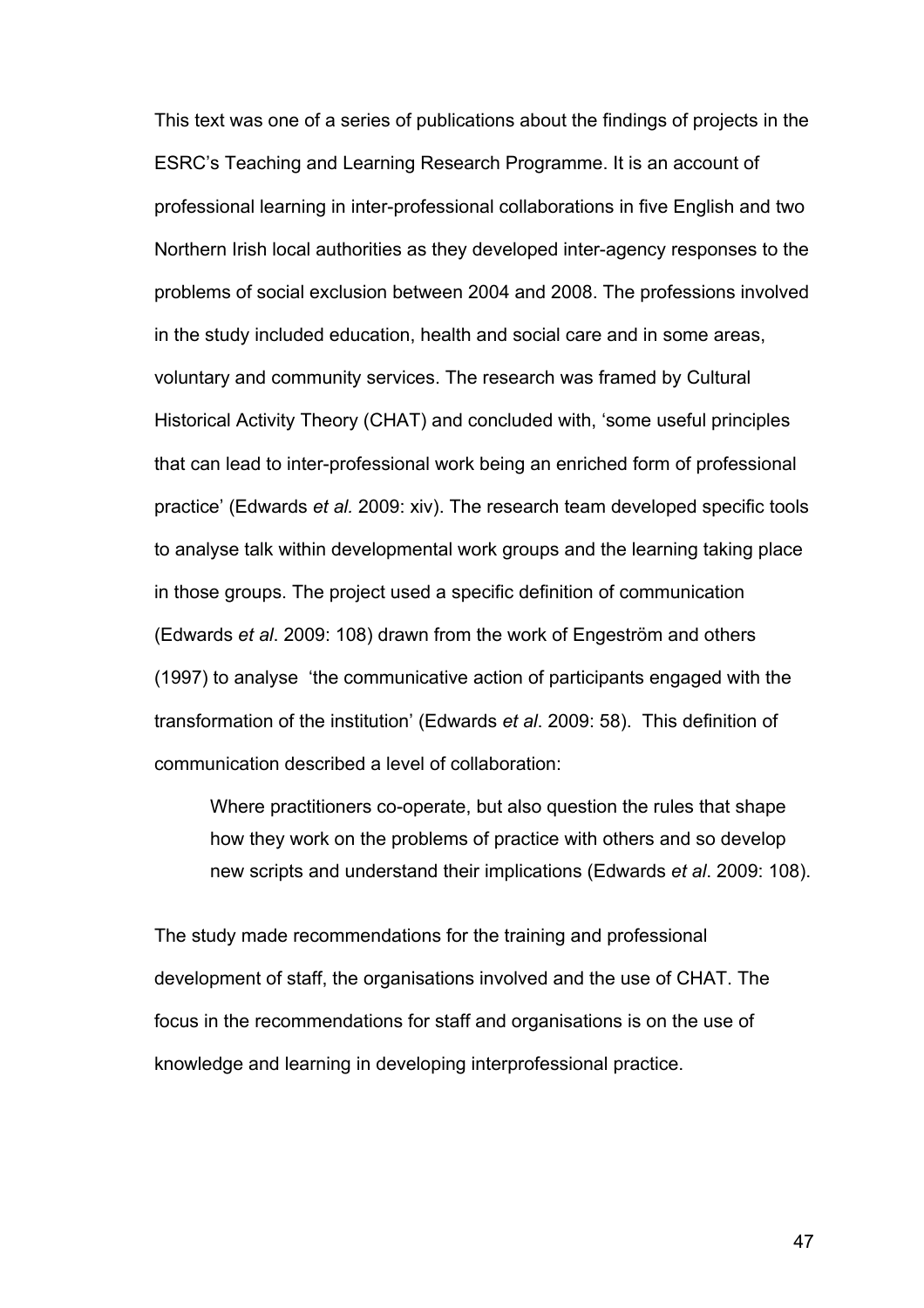The sharing of knowledge and joint learning opportunities is a key strand in publications focusing on interprofessional practice. The development of interprofessional learning was led by health professions through CAIPE and this is reflected in the publications by Barr (2001), Barr et al. (2006), Barr and Ross (2007), Freeth (2002) and Freeth and others (2005). In 2001 Barr published a review of interprofessional education entitled *Today, Yesterday and Tomorrow* which traced the development of interprofessional education from the 1960s to 2000 in all countries within the United Kingdom. The areas identified for future research and development ranged from establishing standards and programmes for interprofessional education to researching interprofessional education in different fields and, 'Designing a continuum of professional, multiprofessional and interprofessional education' (Barr 2001: 5). The development of communication skills is noted in national policies for the NHS (Barr 2001: 7) and as part of a competency-based model of professional development (Barr 2001: 16). An appendix to the review lists the benchmarking statements for social policy and health care subjects from the Quality Assurance Agency for Higher Education (QAA). In both subject areas communication is a required skill e.g. to 'Have effective skills in communicating information, advice, instruction and professional opinion to colleagues, patients, clients, their relatives and carers" (QAA as cited in Barr 2001: 46). Freeth published a critical review of evaluations of interprofessional education in 2002 which found that most studies focused on continuing professional development, where interprofessional education was offered in the workplace as in the TLRP study above. This review grouped the outcomes of interprofessional education into six categories: 'learners' reactions, changes in attitude or perception,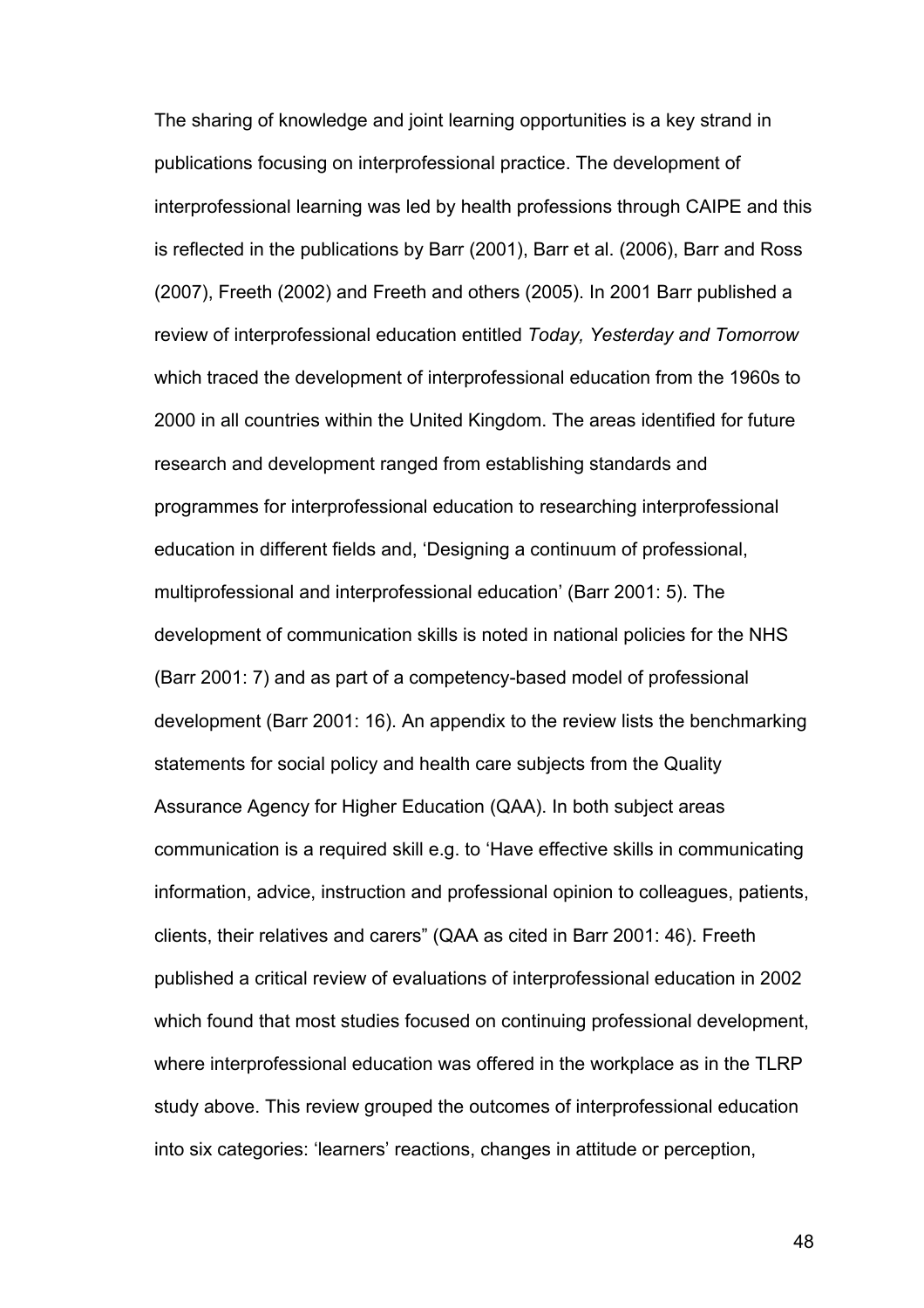changes in knowledge or skill, behavioural changes, changes in the organisation or delivery of care, benefit to patients or clients' (Freeth 2002: 55). In this structured analysis communication skills and interprofessional communication were noted as changes in knowledge or skills and in some studies as changes in behaviour. Freeth was the lead author of a self-help guide for evaluating interprofessional education, published by the Higher Education Authority in 2005. This text provided examples of good practice in planning, teaching and evaluating interprofessional education with a particular focus on enquiry and evaluation. The evaluation of communication between the teacher and participants is noted but not addressed as a topic in the guide. It is also not addressed in the position paper *Mainstreaming Interprofessional Education in the United Kingdom* (Barr and Ross 2006). This paper was written partly in response to policy imperatives in interprofessional education at that time. In it the authors recognised the use of different theoretical perspectives to analyse interprofessional education and suggested ways to sustain and embed practice. Barr (2007) edited a series of case studies in interprofessional education which presented an evaluation of interprofessional learning in four areas of England. In those studies communication skills were a key part of the programme in each area. A further publication in the same series (Colyer *et al*. 2007) addressed the relationship between theory and practice in interprofessional education in health and welfare. In this booklet a group of papers and short contributions from 22 authors have been collated and presented together to connect the theorisation of interprofessional practice to initial training in health and social care. In the introduction Colyer and colleagues (2007: 21) ask, 'whether exploration of the choices of theories that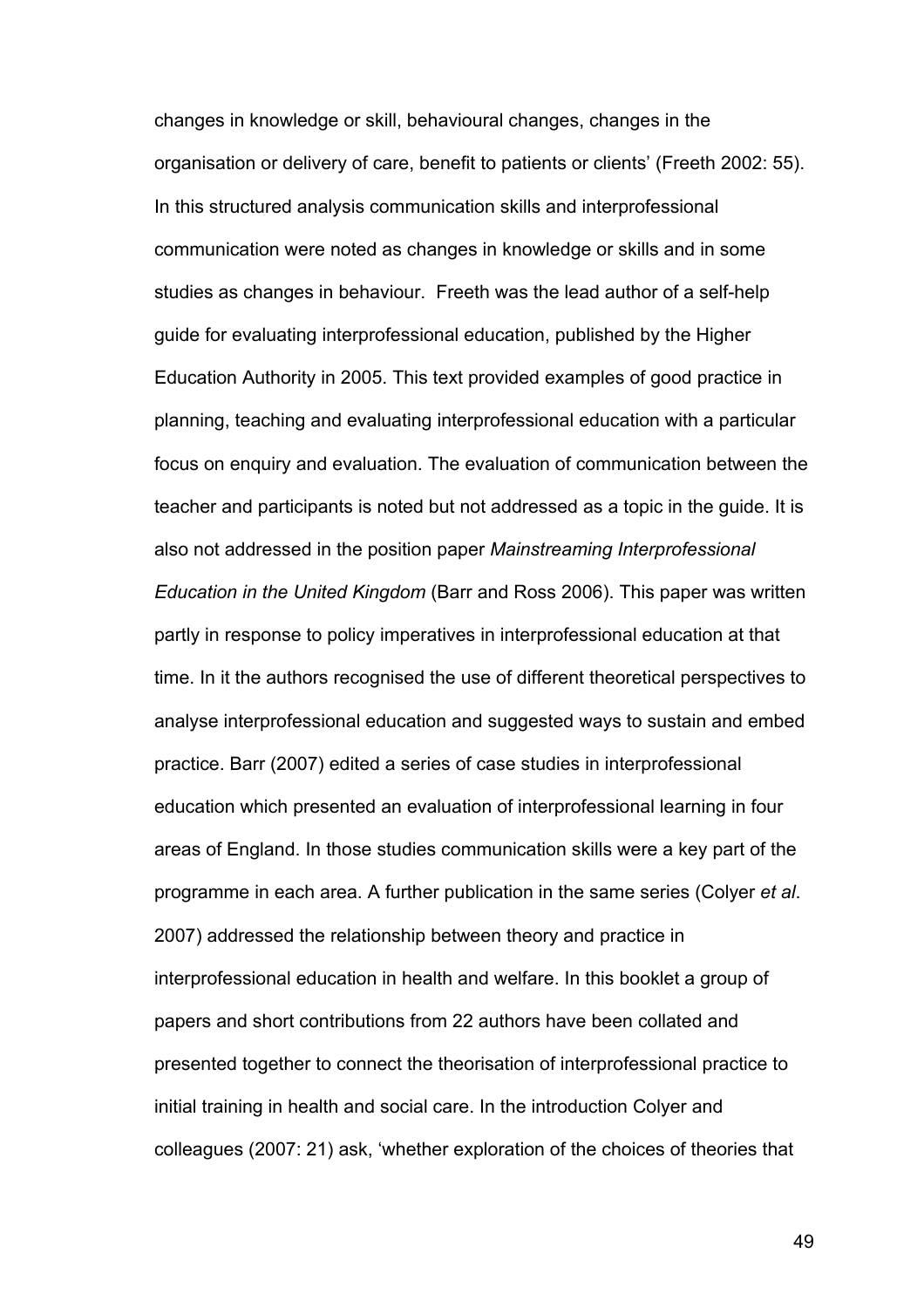people make in describing their experience and practice of interprofessional education can illuminate IPE (interprofessional education)?' The editors proposed:

That the current move towards interprofessional learning and teaching should be considered a "paradigm shift: in professional education, analogous to a scientific revolution (Kuhn 1979) rather than a cumulative development or extension of how different health and social care professionals have been taught for the last fifty years' (Colyer *et al*. 2007:  $(14)$ .

The papers included in the publication addressed IPE in relation to theories of learning, identity, social practice, boundaries, complexity, activity systems and adult learning. In the concluding chapter Sills suggests that the range of theories presented moves IPE In health and welfare, 'towards synergy inbetween theory and practice' (Sills 2007: 93). However she ended with 14 questions for IPE, including: 'How important is language development, the understanding of discipline languages and that of education?' (Sills 2007: 97). This set of papers demonstrates the range of theories which have been applied to interprofessional learning and practice in health and welfare. None of the theories used address communication, although acts of communication are used as part of the analysis of interprofessional practice in relation to complexity theory (Price 2007: 87).

The range of theoretical approaches discussed above demonstrates the different development trajectories of interprofessional practice and research between health and welfare, welfare and education, and practice incorporating all three professional areas. As can be seen in section 2.4b above the emphasis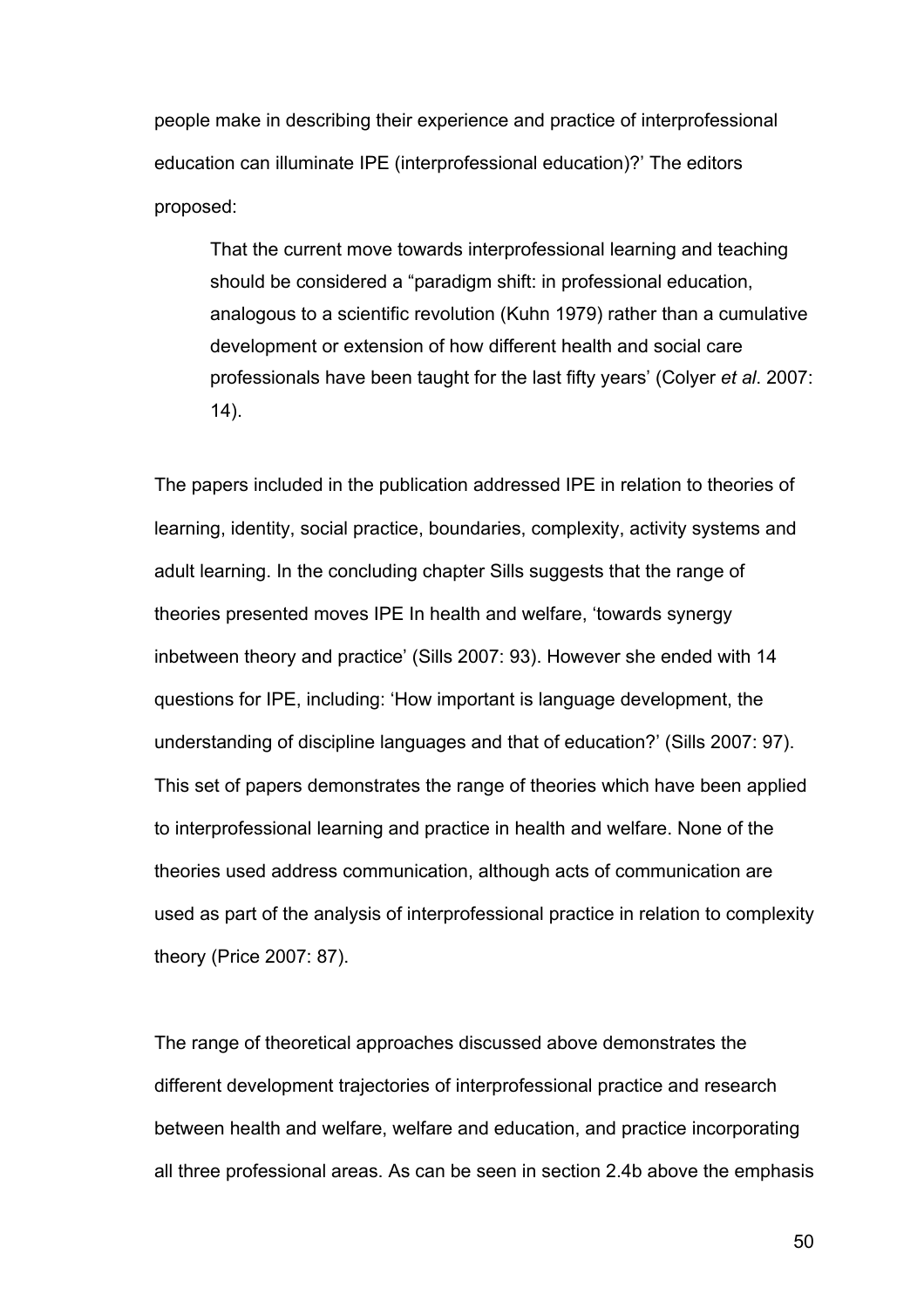in papers addressing education based interprofessional practice is on practice development rather than on interprofessional learning.

Robinson and Cottrell (2005) drew on research from the ESRC project noted in 2.4b above (Anning *et al*. 2006, 2010), to present an analysis of work in multidisciplinary and multi-agency teams, in particular, 'on how professionals work, communicate, and learn together' (Robinson and Cottrell 2005: 558). This analysis used the theories of communities of practice (Wenger 1998) and activity theory (Engeström 1999) to analyse the project data. The writers found, "that 'joined-up' working has profound implications for professionals working in teams, and for the agencies that commission services" (Robinson and Cottrell 2005: 550). They identified issues in relation to professional identity and what they termed, 'the blurring of knowledge boundaries' (Robinson and Cottrell 2005: 550) between professions. In this analysis communication was seen as information sharing and addressed within a discussion of issues of confidentiality and record keeping. The authors recommended, 'transparent lines of communication within and between partner agencies' (Robinson and Cottrell 2005: 557) and that team members with different professional backgrounds, including different 'language(s)' (Robinson and Cottrell 2005: 557) cannot be expected to work together immediately.

Communication was identified as a key part of inter-agency training and one of the, 'core dimensions of effectiveness in interprofessional working relationships' by Glennie (2007: 171). In this paper Glennie provides an analysis of the interagency training needs in response to the creation of Local Safeguarding Boards for Children in England and Wales (DfES 2006). It focused on the need for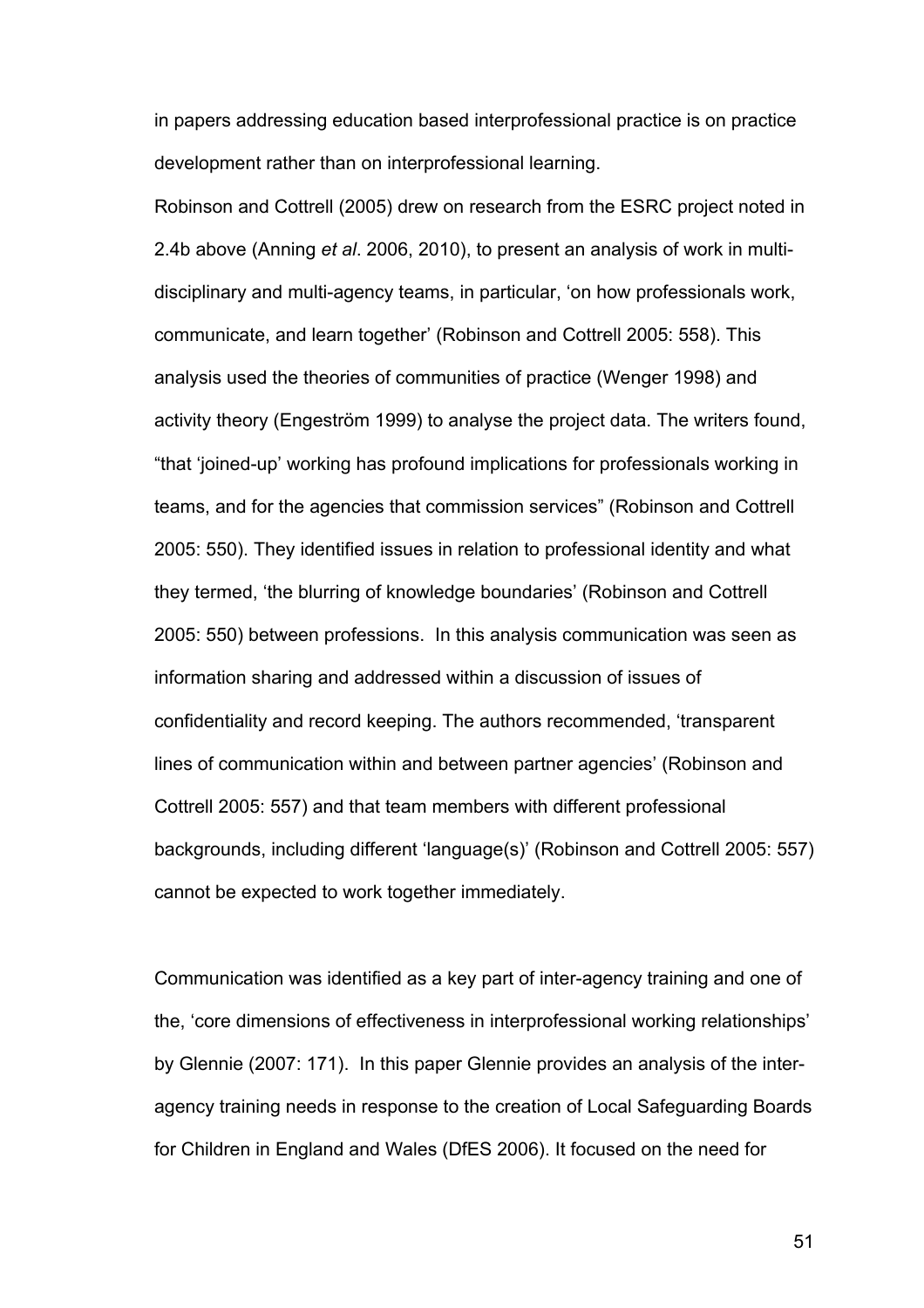trainers to work beyond models of collaboration, with 'the fine grain, of human behaviour that makes the difference between professionals working effectively across boundaries, and not doing so' (Glennie 2007: 181). Inter-agency training is identified as a necessary catalyst to improve 'the *nature and quality of interactions* between professionals' (Glennie 2007: 175 emphasis original). Charles and Howarth (2009) reviewed interagency training in relation to the safeguarding of children. The authors questioned the evidence base for the value of such training concluding that, 'belief in the value of training different disciplines together persists, despite little being known about the way in which interagency training improves practice' (Charles and Howarth 2009: 364). In their analysis of this training, formal and informal communication channels are identified as part of the knowledge base in interagency relationships.

In the work published in the area of interprofessional learning communication is less evident as a subject area than in the papers addressed in 2.4b. It was used by Edwards *et al*. (2009) with a specific definition drawn from the work of Engeström and others (1997). In the wide ranging series of papers from CAIPE communication is labelled as a required skill and listed in competency lists (Barr 2001) and a key part of existing interprofessional education programmes (Barr 2007, Glennie 2007). Robinson and Cottrell (2005) saw communication as information sharing and linked it to issues of record keeping and confidentiality. The concluding paper in those presented by Colyer *et al*. (2007) asked about the understanding of discipline language. Communication is not used as a theoretical application in interprofessional learning but is acknowledged in some papers as skill required in interprofessional working.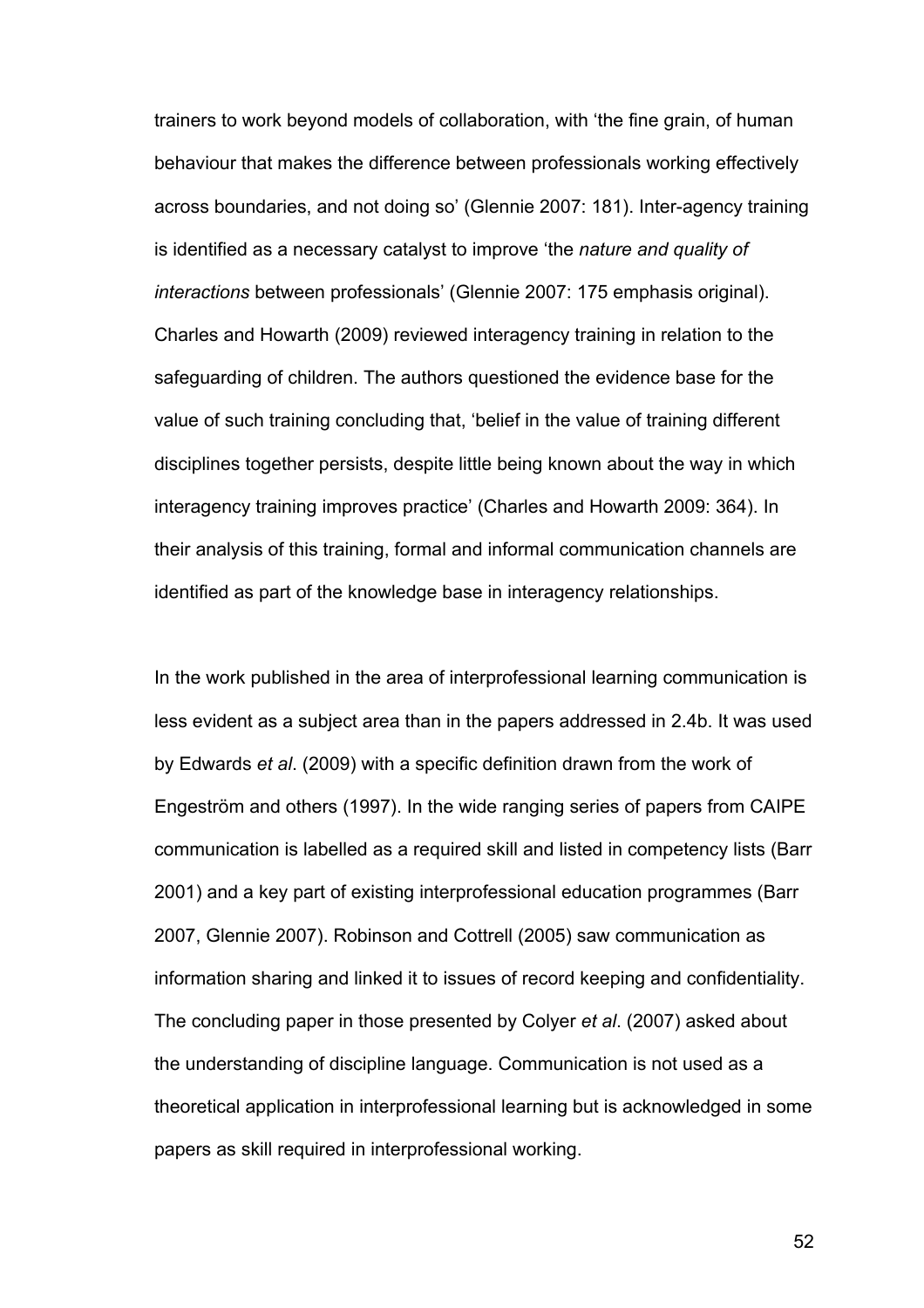### **2.5 Interprofessional communication**

Since 2000 one research paper has been published which addressed communication directly. Simpson and Cieslik published a paper in 2002 about the use of discourse in three Education Action Zones (EAZs). EAZs were introduced from 1998 in England, with the aim to improve educational standards in areas of social deprivation through a partnership of schools, local business, local education authorities and parents. This paper focused on issues relating to the empowerment of parents through the EAZ structures and their involvement in policy-making. The data that informed the research analysis came from the documentary records of meetings, interviews with stakeholders and observation at EAZ forums. In the analysis the authors defined discourses as 'simply ways of talking and thinking about issues' (Simpson and Cieslik 2002: 124). Discourse was used as a general term to illustrate the way in which agreements were reached and power held within the management structures of each of the zones. The authors concluded, "that many of the 'voices' that make up the divers and complex communities that EAZs serve remain 'locked out' of the policy-making process" (Simpson and Cieslik 2002: 126). The use of discourse here relates to what was said in the meetings and interviews where data were collected, the focus is on the way in which parents were included and excluded in the EAZ. The paper illustrates one of the ways in which the content of discourse, as defined by Simpson and Cieslik, can inform the analysis of projects where different groups are working together.

Prior to 2000 one influential paper was published about the languages of health and social care. Pietroni (1992) identified eleven types of professional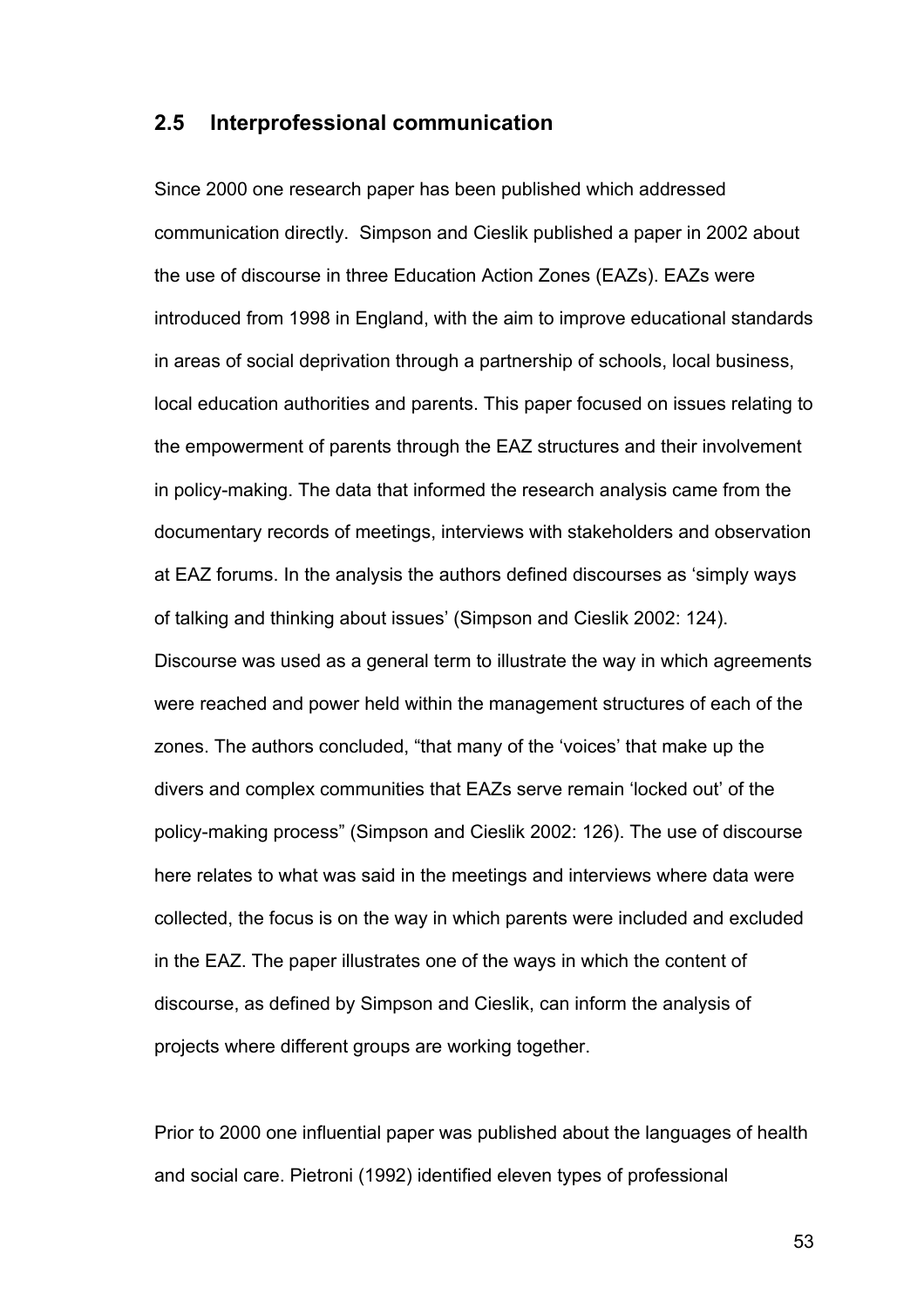languages used in health and social care. He used this framework to discuss the complexity of interprofessional communication and the implications for joint work. At the time the article was written Pietroni was a Senior Lecturer in General Practice at St. Mary's Hospital Medical School in London and the 'languages' he identified relate directly to interprofessional practice in health and social care:

- 1. Medical / molecular / material
- 2. Psychological / pyschomatic / psychoanalytical
- 3. Social / Cultural / epidemiological
- 4. Anthropology /ethology/ ethnology
- 5. Symbolic / metaphorical / archetypal
- 6. Natural / energetic / spiritual
- 7. Prevention / promotion / education
- 8. Environmental / ecological / planetary
- 9. Legal / moral / ethical
- 10. Research / evaluation / audit
- 11. Economic / administrative / political (Pietroni 1992: 8 14).

In each section he identified the impact of the language on the way in which practitioners worked and the implications for practice. In the conclusion he made the point that, 'it is not only the language and words used that separate us, but the mode of thought made possible by the different languages' (Pietroni 1992: 14) and went on to argue for the introduction of reflective practice in professional training to support different professions to reflect on practice together. This paper was written just after the establishment of CAIPE and prior to the development of interprofessional training in health and welfare. It is often cited in later works because the author brings together examples of 11 different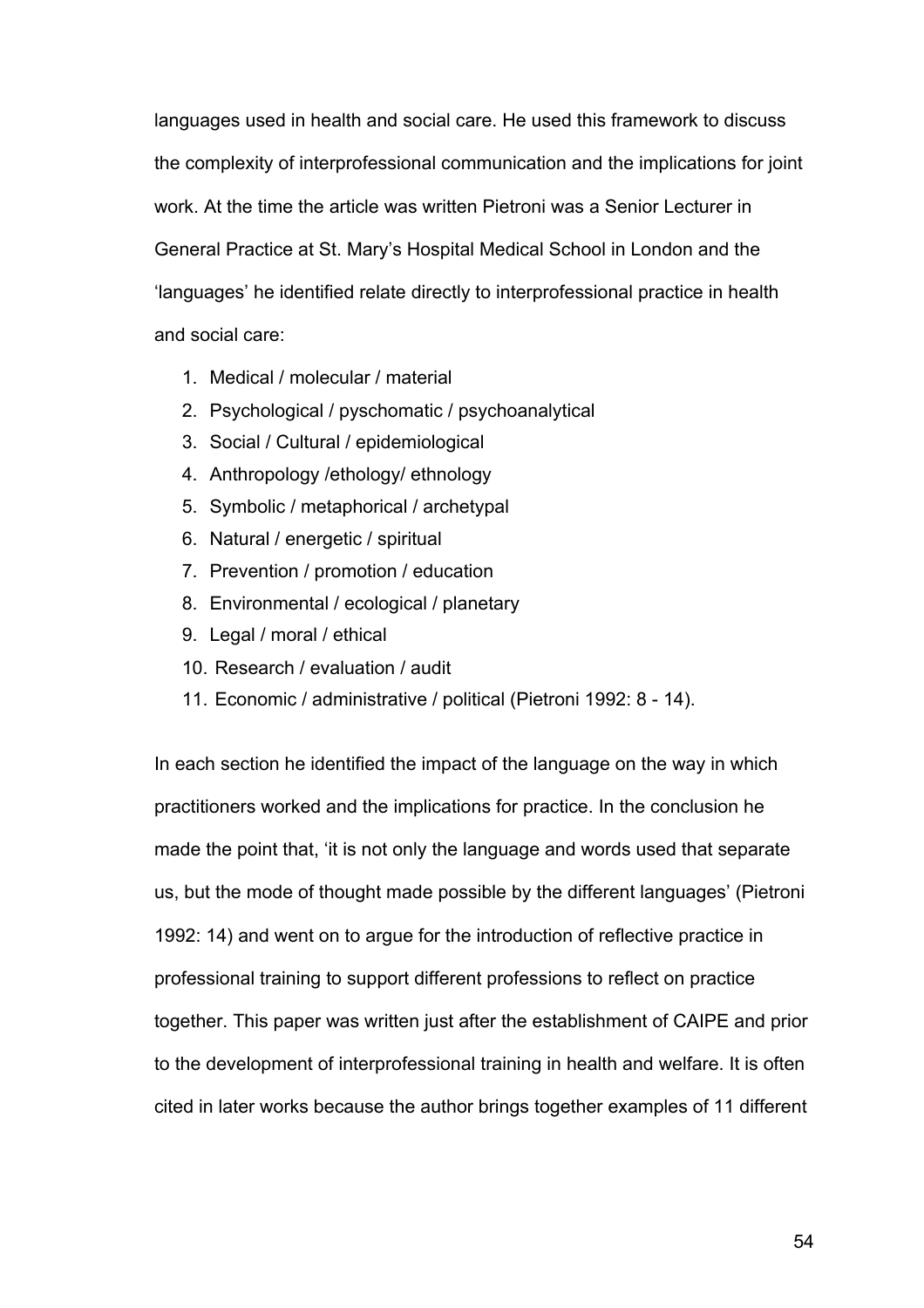professional languages, knowledge bases and practice to illustrate range of issues in interprofessional communication.

These two papers represent the sum of research focusing on communication in interprofessional practice apart from the very specific contribution of Edwards *et al.* (2009) to communication in interprofessional learning as defined through CHAT. The theoretical approaches to research in interprofessional practice range from communities of practice, activity theory (Anning *et al*. 20010) to very specific applications of discourses of power and social capital (Forbes 2006 a, b). However, communication is seen as an *essential* or *key* part in the processes of interprofessional practice (Glenny 2005, Murphy and Stewart 2006, Sloan 2006) and as a *skill* (Barr 2001, Anning *et al*. 2010) that professionals need. It is identified as a *challenge* (Atkinson 2002) and as an *issue* in interprofessional practice (Band *et al*. 2002). In some literature communication is identified as *information sharing* and linked to joint record keeping and issues of confidentiality (Barr 2001, Robinson and Cottrell 2005, Barr 2007, Glennie 2007). Individual professional or discipline *languages* is seen as a barrier to interprofessional practice and as a cause of difficulty in interprofessional teamwork (Hingley-Jones and Allain 2008, Anning *et al*. 2010). The identification of professional languages is connected to different *knowledge* bases in each profession and the knowledge that is communicated in interprofessional practice (Pietroni 1992).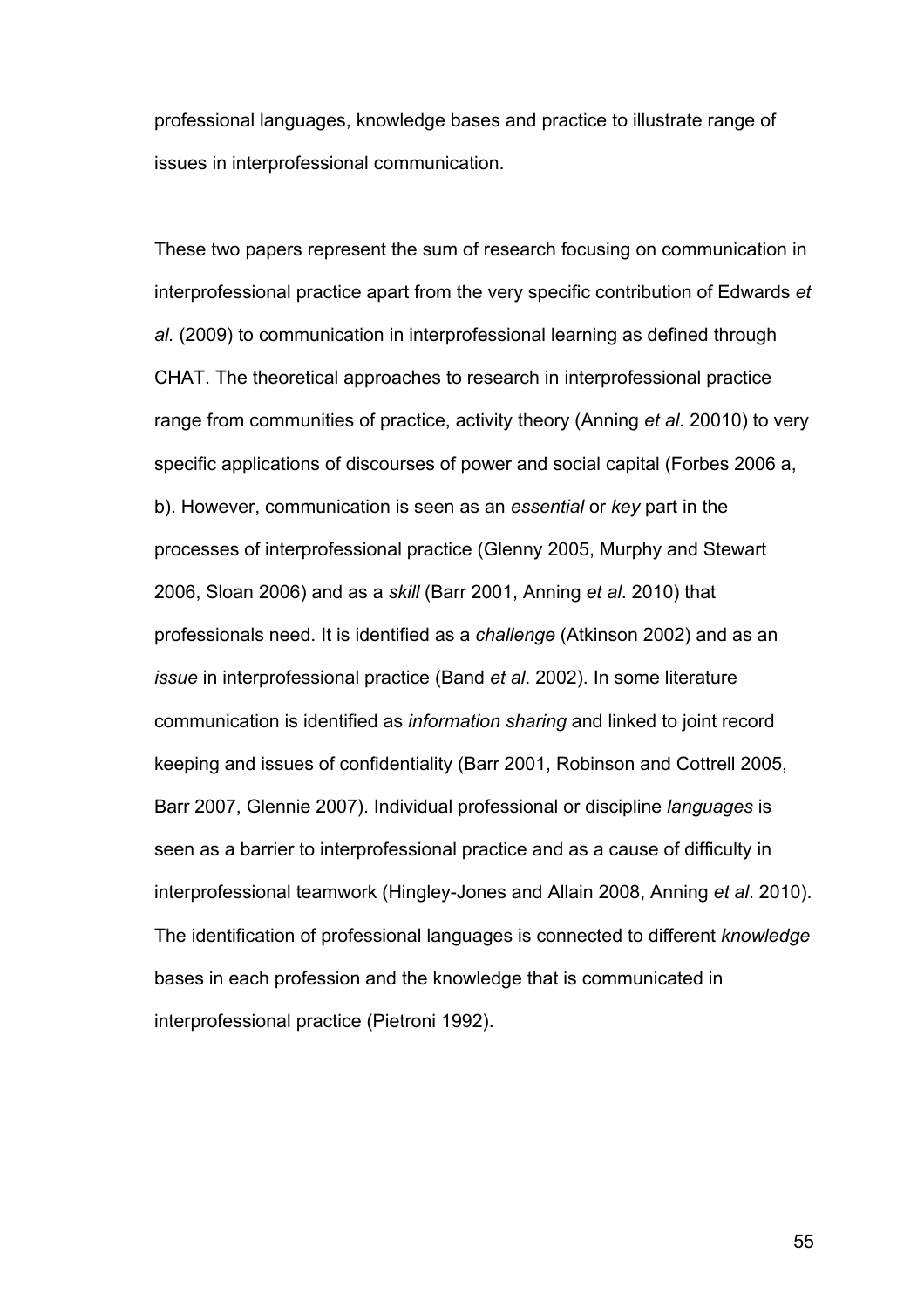#### **2.6 Summary**

The interprofessional literature reviewed above highlights that communication is an identified issue in interprofessional practice. The research papers discussed in 2.4a provide different definitions of interprofessional practice but no conceptualisation of the practice. In that group of papers communication is recognised as a difficulty but also as essential for understanding. Theories of social exchange, political economy, dimensions of power, social capital and communities of practice have been used to analyse interprofessional research but not theories from communication or linguistics. The papers in section 2.4b presented research from a wide range of multi-professional teams. In these analyses professional language was seen as a *stumbling block* (Anning *et al.*  2010) and differences in professional languages recognised. In this section communication was identified as a key factor in multi-professional processes and as a skill to be learnt. Section 2.4c grouped papers around interprofessional learning and the work of Edwards *et al*. (2009), which used a specific definition of communication. Other work reviewed in 2.4c identified communication as a required skill to be taught in interprofessional education or training. In this context communication was seen as one of the core dimensions of effectiveness in interprofessional working relationships. One paper in this section asked about the development of professional languages and the need to understand the languages of different disciplines. The key paper in section 2.5 identified 11 different types of language in health and the mode of thought made possible by those languages.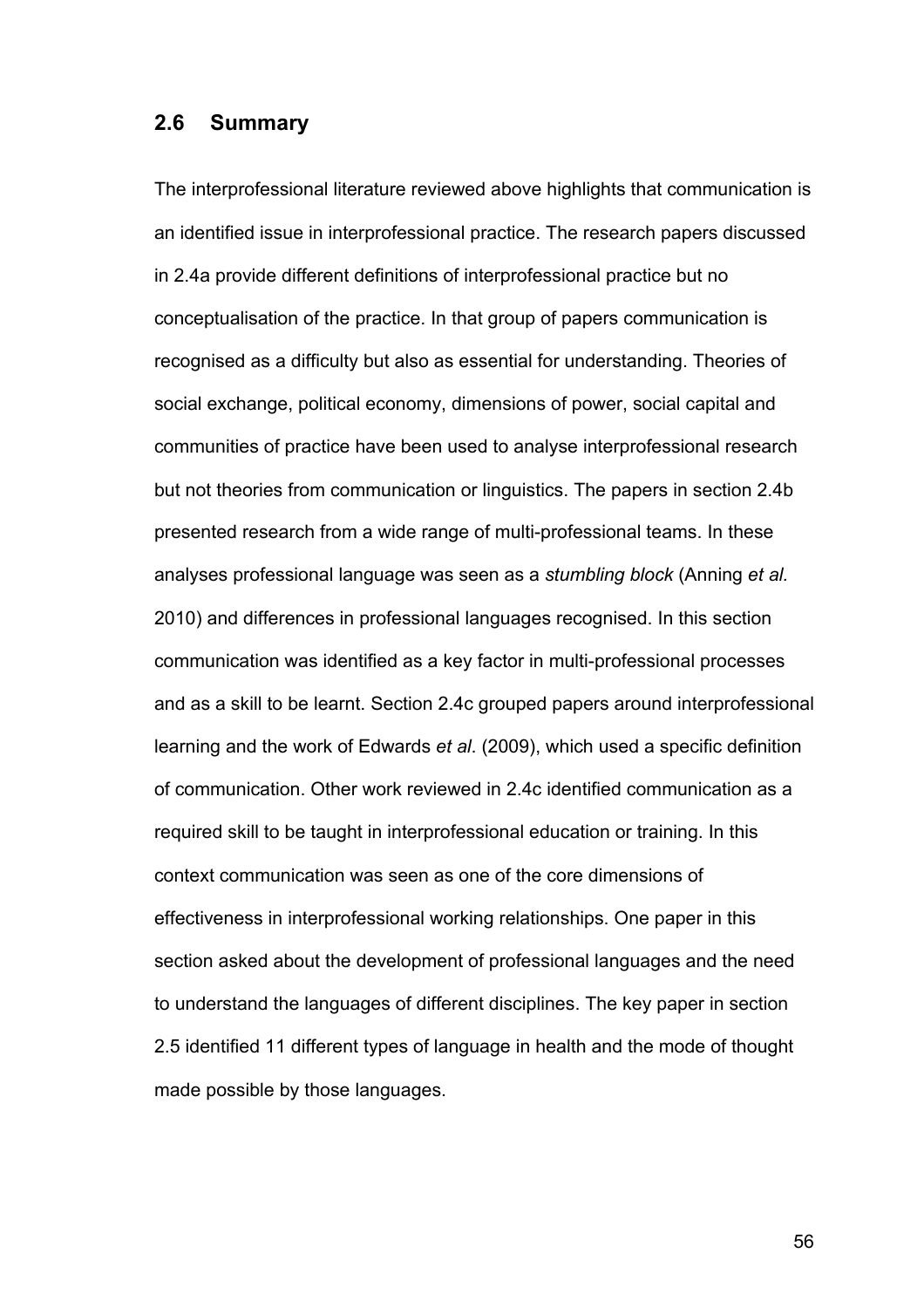The review demonstrates that communication is an issue in interprofessional practice. There are gaps in three areas of the research: firstly the use of communication or linguistic theories, secondly the issue of communication as a skill to be learnt and thirdly the need to understand different professional languages. This research offers the opportunity to examine the use of communication theory in interprofessional practice, to discuss the identification of communication as a skill and to investigate the role of professional languages.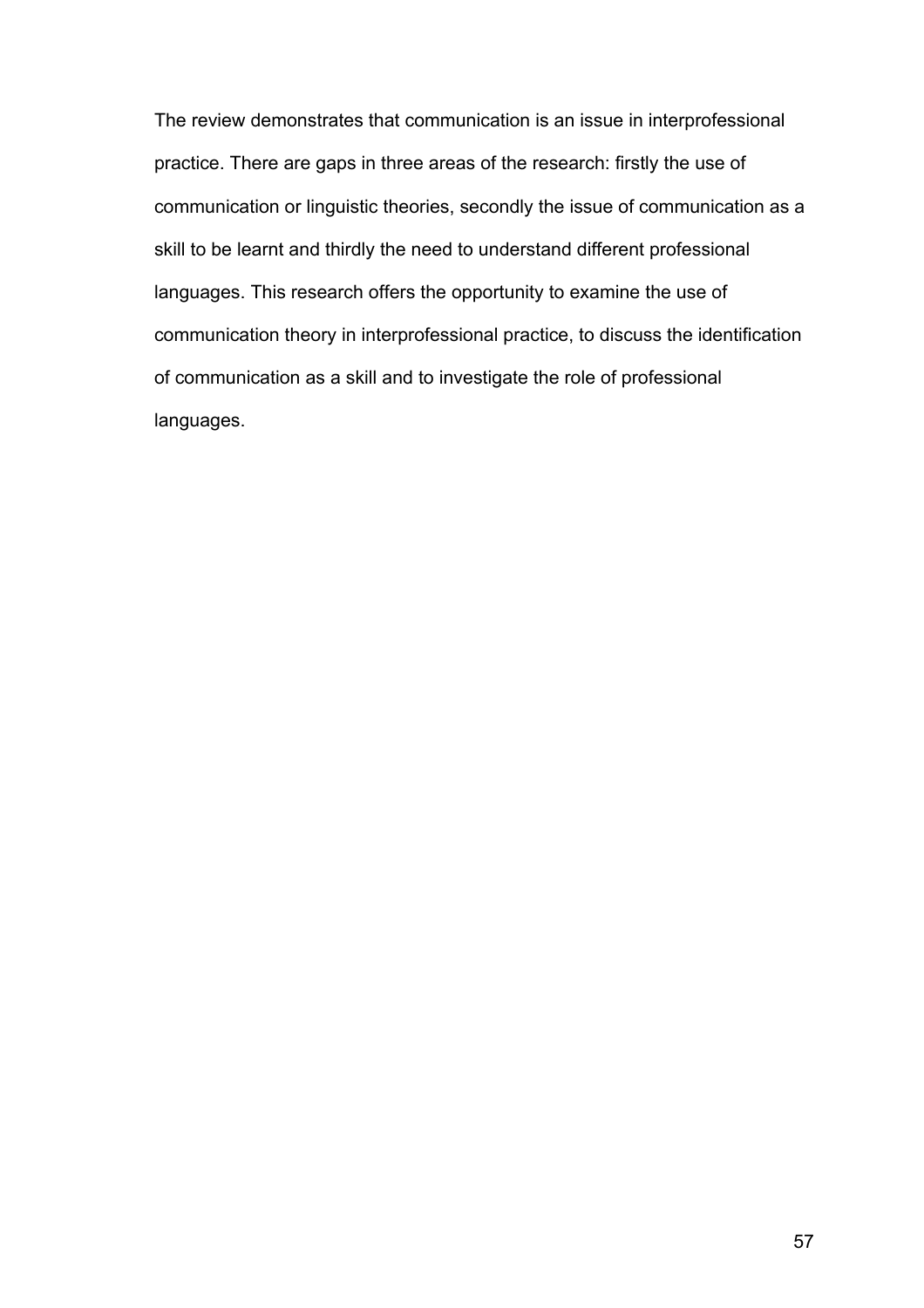#### **3 Theory**

The purpose of my research is 'interpretation' (Biesta *et al*. 2011: 226), as my aim is to investigate and enhance our understanding of the dynamics and complexities of communication in interprofessional planning meetings. Biesta and colleagues describe the role of theory in interpretative research as one which:

. . . lies in deepening and broadening the understanding of everyday interpretations and experiences. The task for theory here is not to describe *what* people are saying and doing, but to make intelligible *why*  people are saying and doing what they are saying and doing (Biesta *et al*. 2011: 229, emphasis original).

This approach involved the collection of empirical data which I have analysed and re-presented with a layer of interpretation. I have focused my study through two theories: a sense-making theory, ethnography of communication which I used to inform the design of my study and to analyse my empirical findings; and an 'object theory' (Biesta *et al*. 2011) which I have used to conceptualise communication through the work of Dewey. Deweyan pragmatism informed the structure and analysis of the research. In this chapter I will present each of these theories and describe the ways in which they contributed to the structure of the research and the areas identified for investigation in the introduction. I begin with sociolinguistics (3.1) and ethnography of communication (3.2) as the theoretical framework for the collection and analysis of the data. I will then consider the concept of communication in Dewey (3.3) and the role of pragmatism (3.4) in the structure of the research and practical implications of the findings.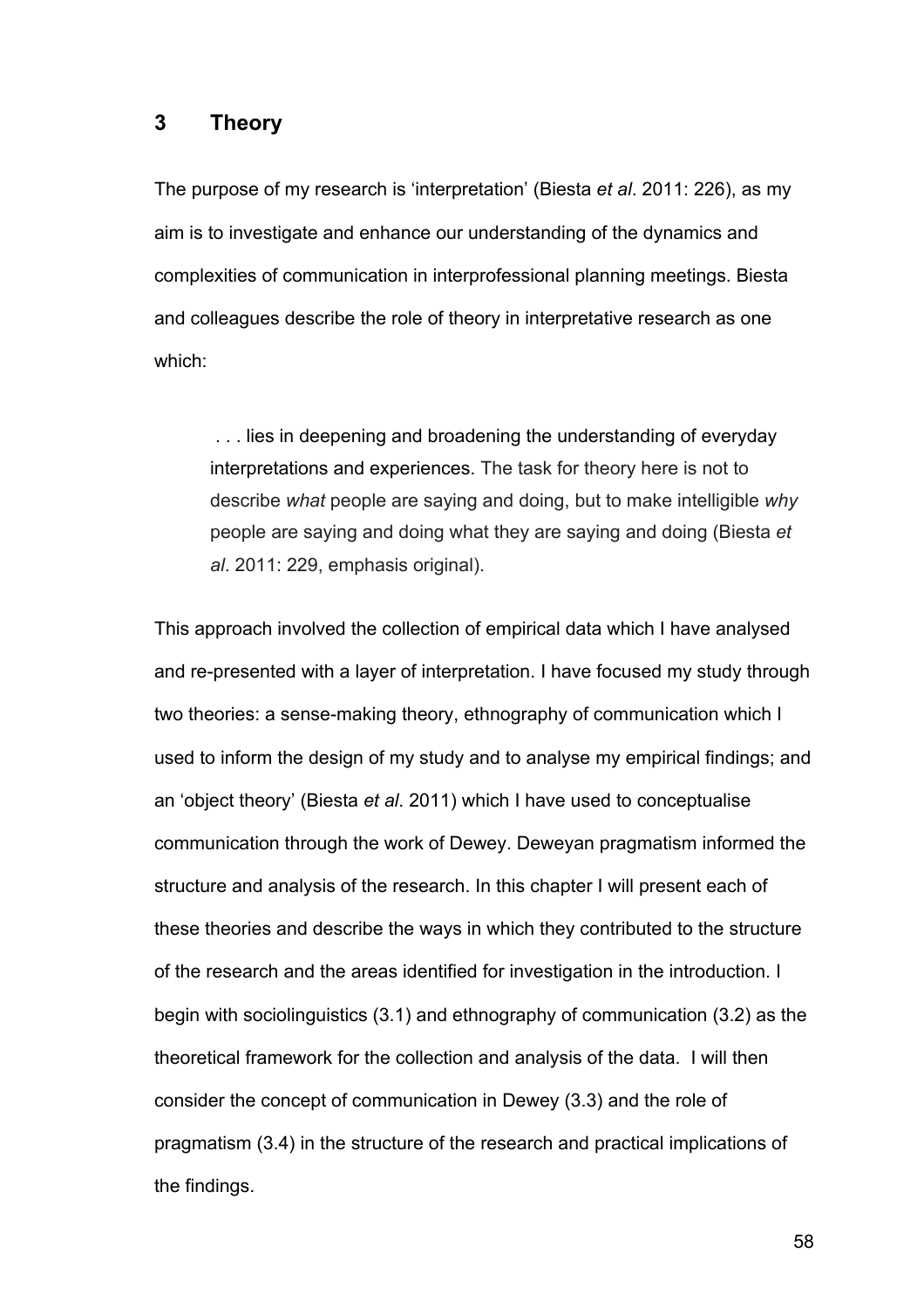#### **3.1 Sociolinguistics**

The communication I will research for this study will focus on 'speech and language', the discussions that professionals hold in a planning meeting. Sociolinguistics, as '*the study of language in relation to society'* (Hudson 1996: 1, emphasis original) provides a theoretical framework for the design of a study of speech in this context. Coupland and Jaworski (1997: 71) describe sociolinguistics as 'empirically grounded approaches to the study of language in society' and '(as) our best and systematic and explanatory accounts of how people position themselves and their social worlds through language' (Coupland 2002:116). Blommaert (2007: 682) defines it as 'what could be known about language' in a 'particular setting', which fits well with the focus of my research on 'language' as it is used within communication in a particular interprofessional setting. Although sociolinguistics provides a theory to support the study of 'language', it is an umbrella term for a range of different theoretical approaches to the study of language in society such as ethnomethodology, ethnography of communication, discourse analysis, conversation analysis and stylistics (Finch 2005).

Sociolinguistics developed from the work of William Labov in the United States of America and that of Peter Trudgill in the United Kingdom, both of whom worked from the traditions of dialectology and used them in analyses of urban and contemporary speech in the 1960s and the 1970s. In the same decades, Dell Hymes and John Gumperz led developments from the American traditions of fieldwork based linguistic and anthropological studies to examine the ways in which language was used in specific cultural settings. Figueroa (1994) in an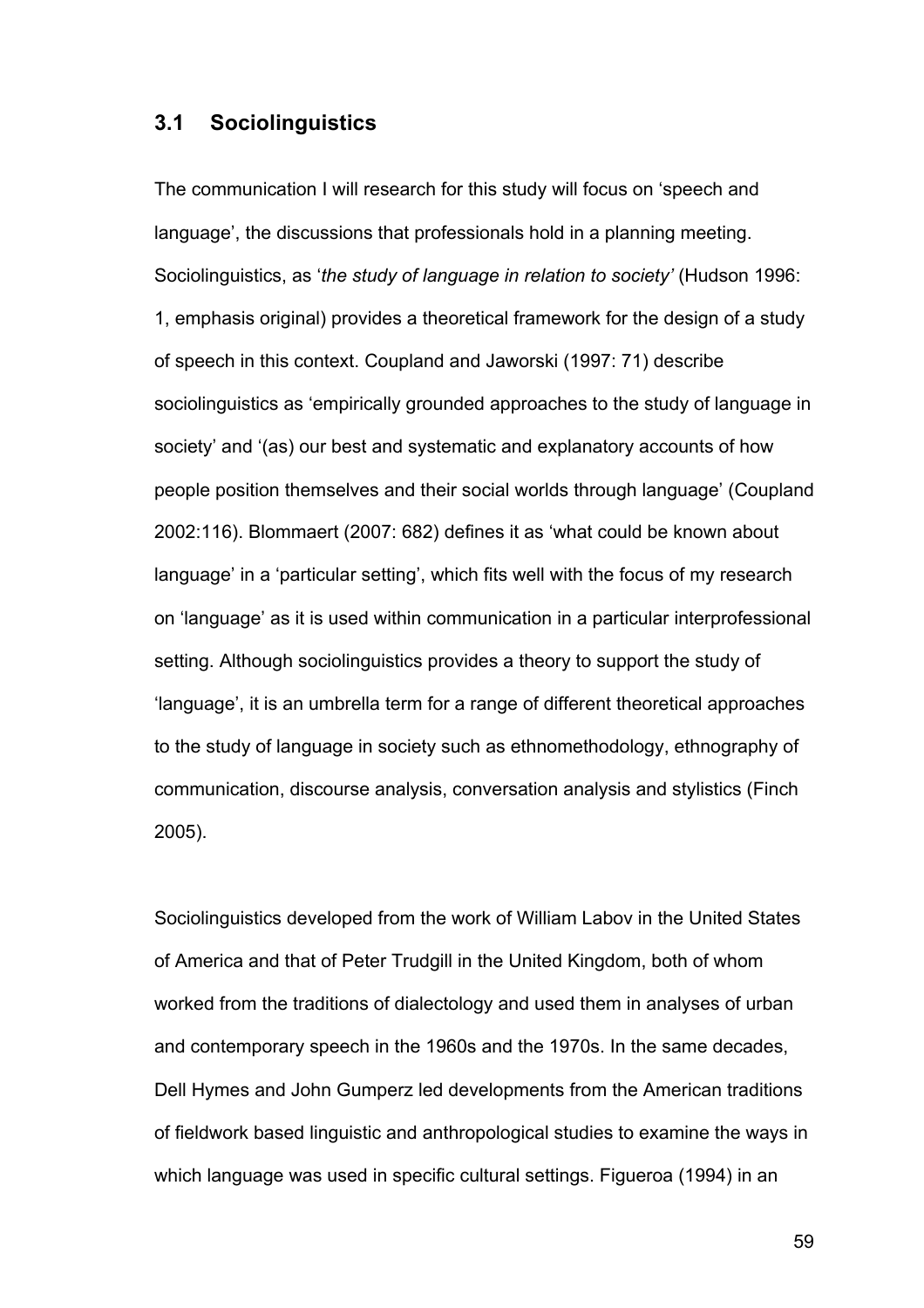analysis of the development of sociolinguistics reviewed the corpus of Hymes, Labov and Gumperz in a search for a sociolinguistic metatheory. She concluded that all three writers located language in society in different ways:

For Gumperz, social meaning does not adhere in a text, or in an institution, but is negotiated in interaction. For Labov, langue is a social fact which is imposed on the individual in concourse with other social institutions such as class or gender. For Hymes, social meaning is to be found in the culturally defined patterned use of language (Figueroa 1994: 178).

The work of Hymes (1962, 1972) led to the development of ethnography of communication as a distinct theory within sociolinguistics. Gumperz and Cook-Gumperz (2008: 536) describe it as, 'comparative research on language use that combined ethnographic fieldwork with linguistic analysis'. Figueroa (1994: 66) saw it as an unfinished theory that was 'weak in detail', but one that addressed 'communicative competence' and 'the relationship between language functions and social functions' (Figueroa 1994: 178). Saville-Troike (2003: 1) refers to it as, 'a new synthezising discipline which focuses on the patterns of communicative behaviour'. Ethnography of communication offers a theoretical framework for my research which will support the analysis of communication in interprofessional settings:

Ethnography of communication extends understandings of cultural systems to language, at the same time relating language to social organization, . . . role-relationships, values and beliefs, and other shared patterns of knowledge and behaviour' (Saville-Troike 2003: 3)

This wide-ranging description of ethnography of communication offered a theoretical framework in which to design my study and support the analysis of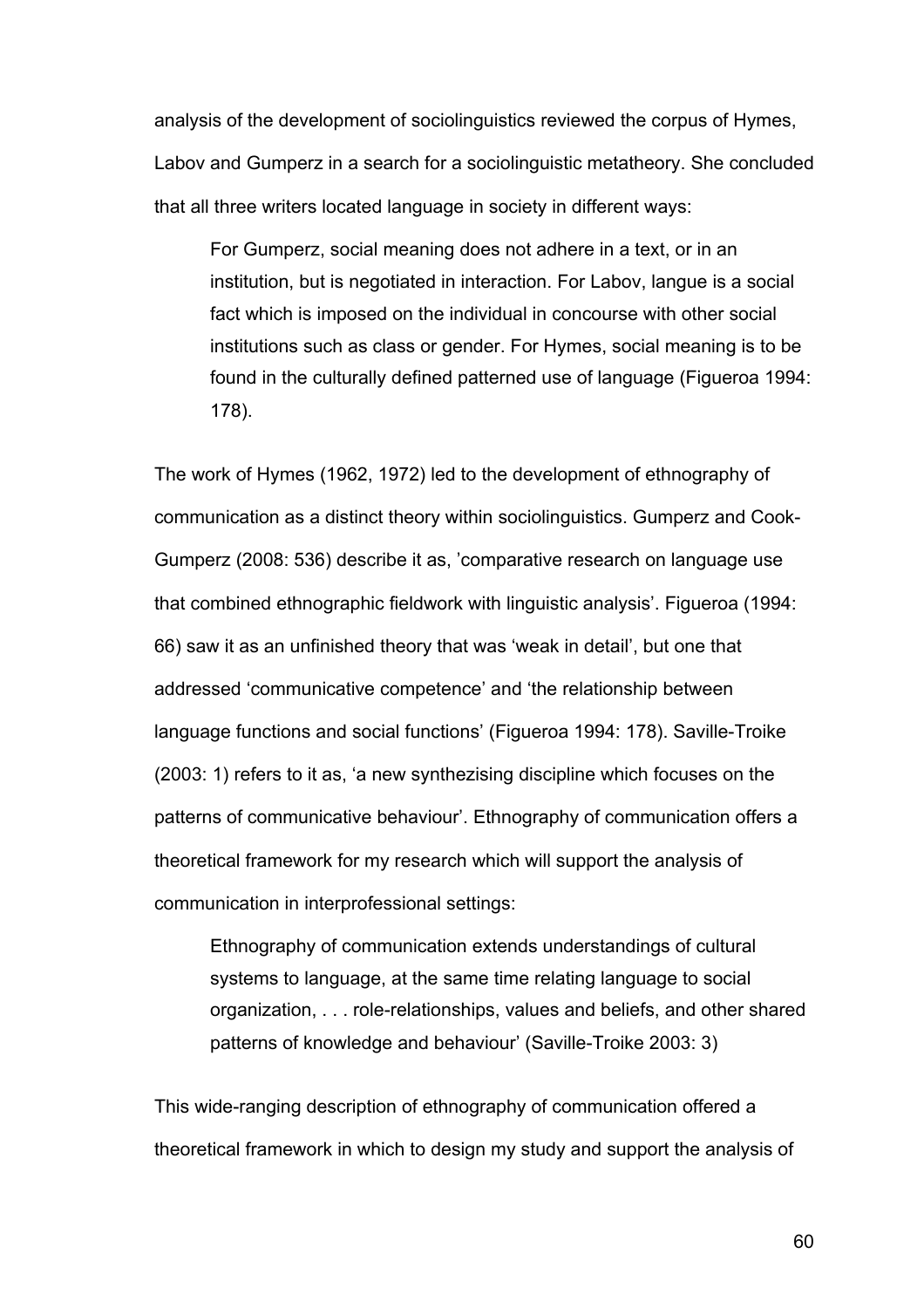the data in the sense-making phase of this research. It provided a structure through which I could focus on language in a series of planning meetings and consider professional, rather than cultural systems. In my study I used ethnography of communication to address the interprofessional structure of the meetings, rather than social organisation, and the relationships between the professionals involved, rather than social relationships. The theory also provided a framework to consider 'other shared patterns of knowledge and behaviour' (Saville-Troike 2003: 3) as they appeared within the dynamics and complexities of communication in the series of interprofessional meetings in this study.

# **3.2 Ethnography of Communication**

There are three aspects to the framework of ethnography of communication that I used to develop my case study. Firstly the consideration of the idea of a *speech community* and the *communicative competence* of those who are members of the community, which was first developed by Hymes (1972). Secondly a system of analysis, also created by Hymes (1972), to identify the *speech community* and the *communicative competence* of the members through the framework of *situation*, *event* and *speech act*. The third aspect is that of *cultural knowledge,* which considers social structure, values and attitudes, cognitive maps and the transmission of knowledge in skills. This third framework was developed by Saville-Troike (2003) in a synthesis of the work of Gumperz (1984), Hymes (1987) and Duranti (1988). I will now consider these three areas of ethnography of communication and define the way in which these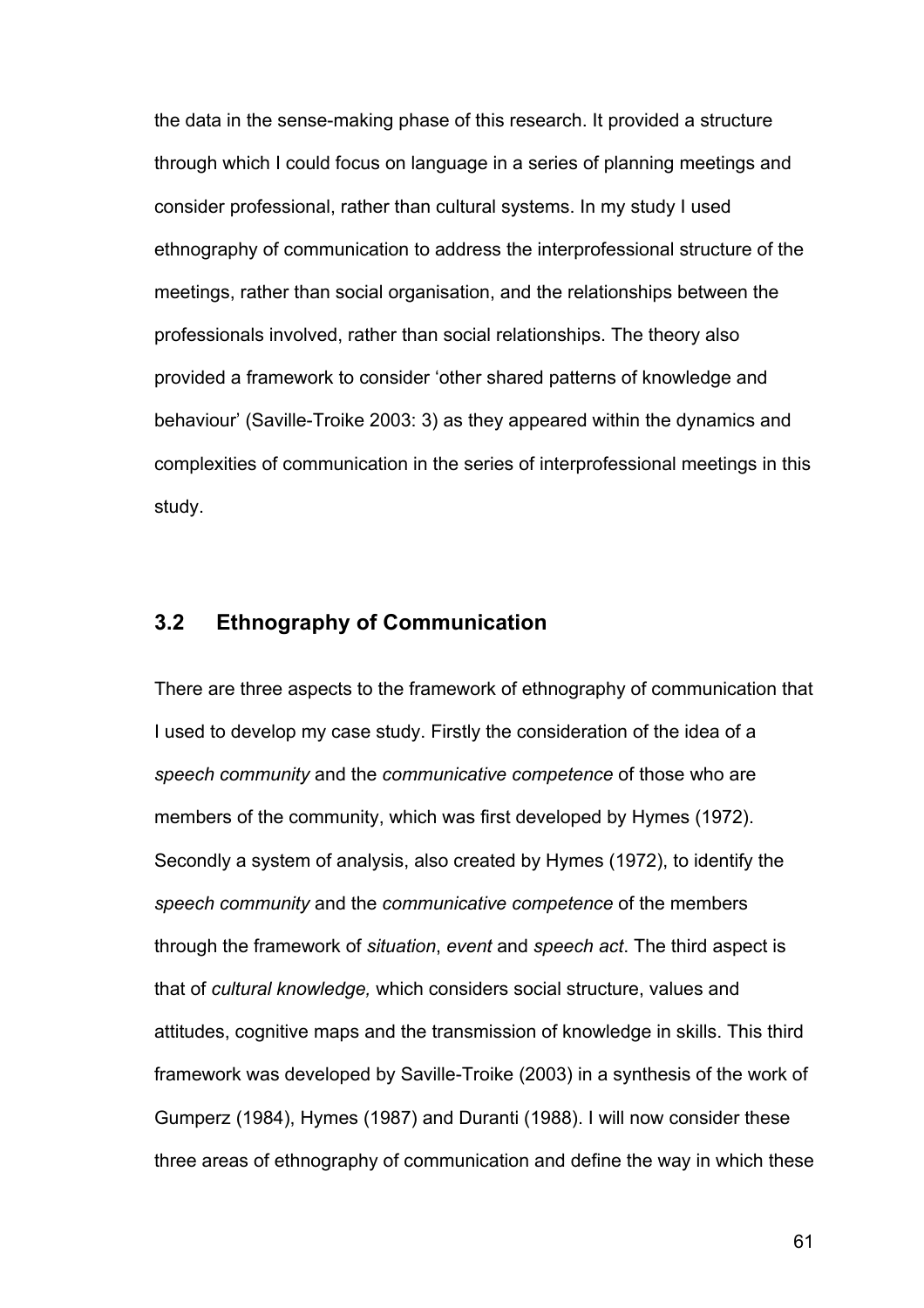aspects of the theory were used to inform the design of my study.

Ethnography of communication was established as a theory within sociolinguistics when Hymes defined the principles of the terms *speech communit*y and *communicative competence* in 1972. The term *speech community* was adapted from the work of Bloomfield in the 1930s, when *speech community* was use to describe a group of people who shared the same language. Hymes redefined the term to mean, 'a community sharing rules of conduct and interpretation of speech' (Hymes 1972: 54). In ethnography of communication *speech communities* are, 'a matter of ethnographic investigation and should not be presumed' (Figueroa 1994: 57). It is also not likely to be 'a static entity which necessarily encompasses the same membership over time or situations' (Saville-Troike 2003: 15). The definition of *speech community* varies between studies and can encompass a range of foci, including, 'shared contexts for interaction' and 'shared sociocultural understandings' (Saville-Troike 2003: 15). In this study it is a group of professionals with, ' a shared context for interaction' (Saville-Troike 2003: 15). It is also possible to consider a group of *speech communities* as nested speech communities, 'reflecting expanding fields of individuals' interactions and networks' (Saville-Troike 2003: 17) which is particularly relevant for my research with a group of different professionals planning together.

*Communicative competence* is the counterpart to *speech community* in ethnography of communication and provides a structure to analyse the role of individuals in the *speech community*. Saville-Troike defines *communicative*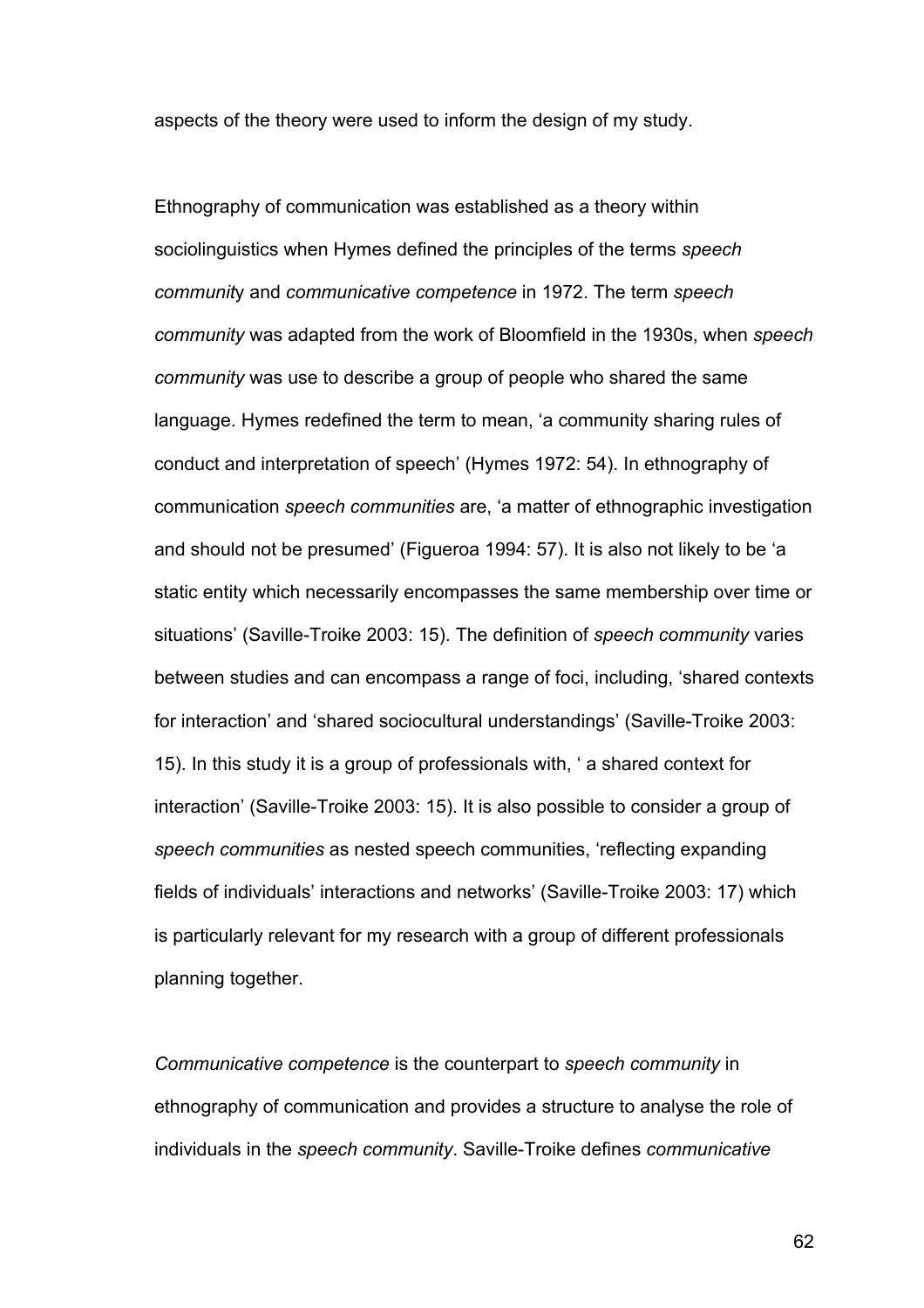*competence* as what a speaker needs to know, 'to communicate appropriately with a particular speech community, and how does he or she learn to do so?' (Saville-Troike 2003: 2). In other words, the rules and expectations of the speech community which enable participants to communicate within it.

The principles of *speech community* and *communicative competence* establish the 'language' that is the focus of the research and provide a framework to structure what has been said. Hymes developed an analytical framework to support the analysis of data in relation to these principles. This framework covers three areas described as: *situation*, *event* and *act* (Hymes 1993). The areas are embedded within each other and can overlap. Figueroa described this analytical structure in the following way:

The speech act is embedded in the speech event which in turn is embedded in the speech situation. The speech situation is the genre in which the discourse takes place. It bounds the event and may be associated with a particular speech genre but is itself not governed by rules of speaking (Figueroa 1994: 49).

In this study the *situation* is the policy *situation*: changing interprofessional practice as developed in a particular local authority and health board area. The *situation* provides boundaries for each speech *event*, the meetings; and the *speech act* is what each individual says in the meetings.

As with the definition of the *speech community*, the *situation*, *event* and *act* are 'not discrete units (and) will vary according to relationship with other units (Figueroa 1994: 50). Saville-Troike describes them simply as follows: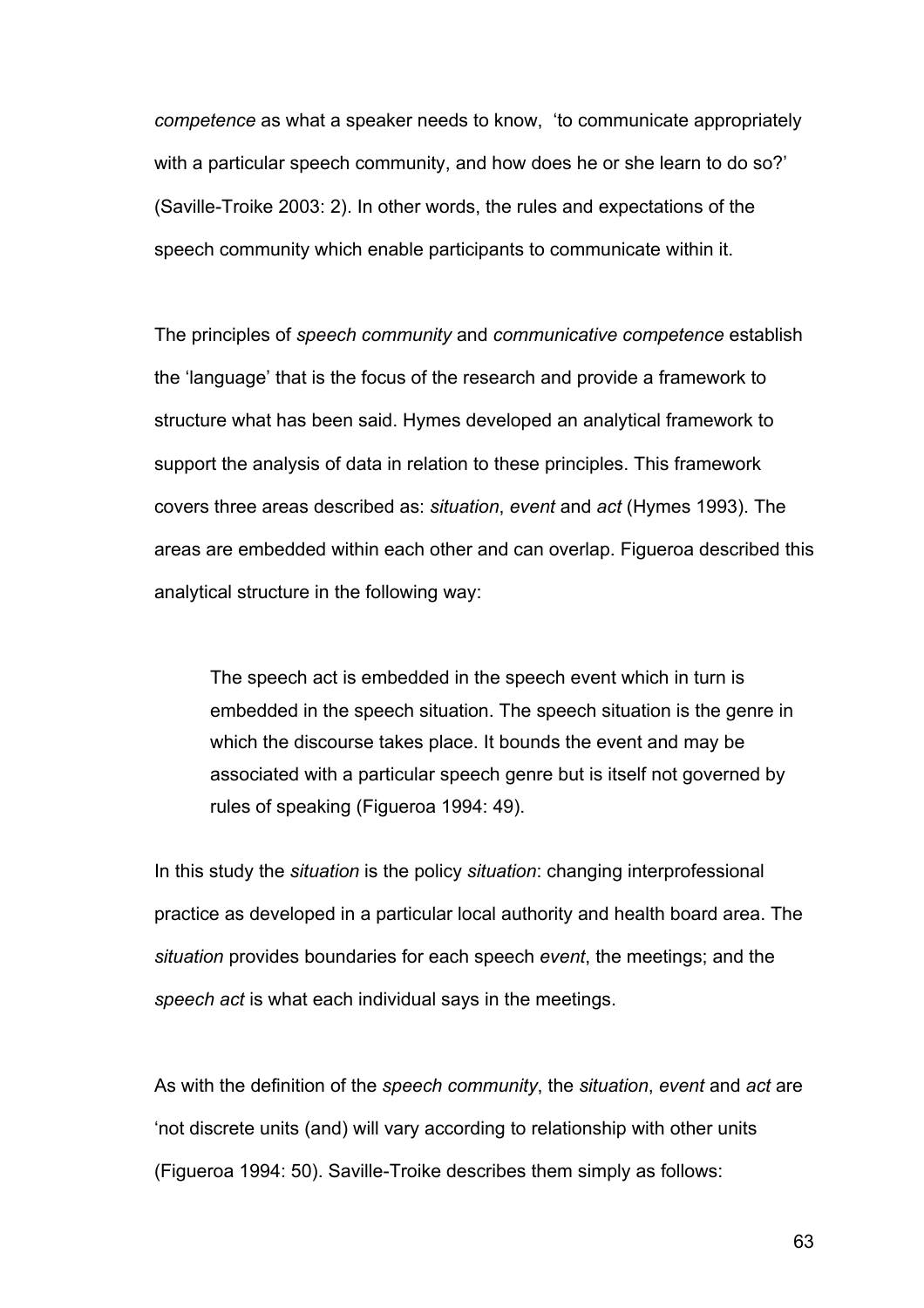- The *communicative situation* is the context within which communication occurs.
- The *communicative event* is the basic unit for descriptive purposes.
- The *communicative act* is generally coterminous with a single interactional function (Saville-Troike 2003: 23 – 25, emphasis original).

The *situation*, *event* and *act* sit within three areas: linguistic knowledge,

interaction skills and cultural knowledge. Saville-Troike (2003: 20) provides the detail of this as in a list, which demonstrates the range of linguistic, interactional and cultural knowledge, that ethnography of communication addresses:

- 1. Linguistic knowledge
	- (a) Verbal elements
	- (b) Non-verbal elements
	- (c) Patterns of elements in particular speech events
	- (d) Range of possible variants (in all elements and their organization)
	- (e) Meaning of variants in particular situations
- 2. Interaction skills
	- (a) Perception of salient features in communicative situations
	- (b) Selection and interpretation of forms appropriate to specific situations, roles, and relationships (rules for the use of speech)
	- (c) Discourse organization and processes
	- (d) Norms of interaction and interpretation
	- (e) Strategies for achieving goals
- 3. Cultural knowledge
	- (a) Social structure (status, power, speaking rights)
	- (b) Values and attitudes
	- (c) Cognitive maps/schemata
	- (d) Enculturation processes (transmission of knowledge and skills) (Saville-Troike 2003: 20).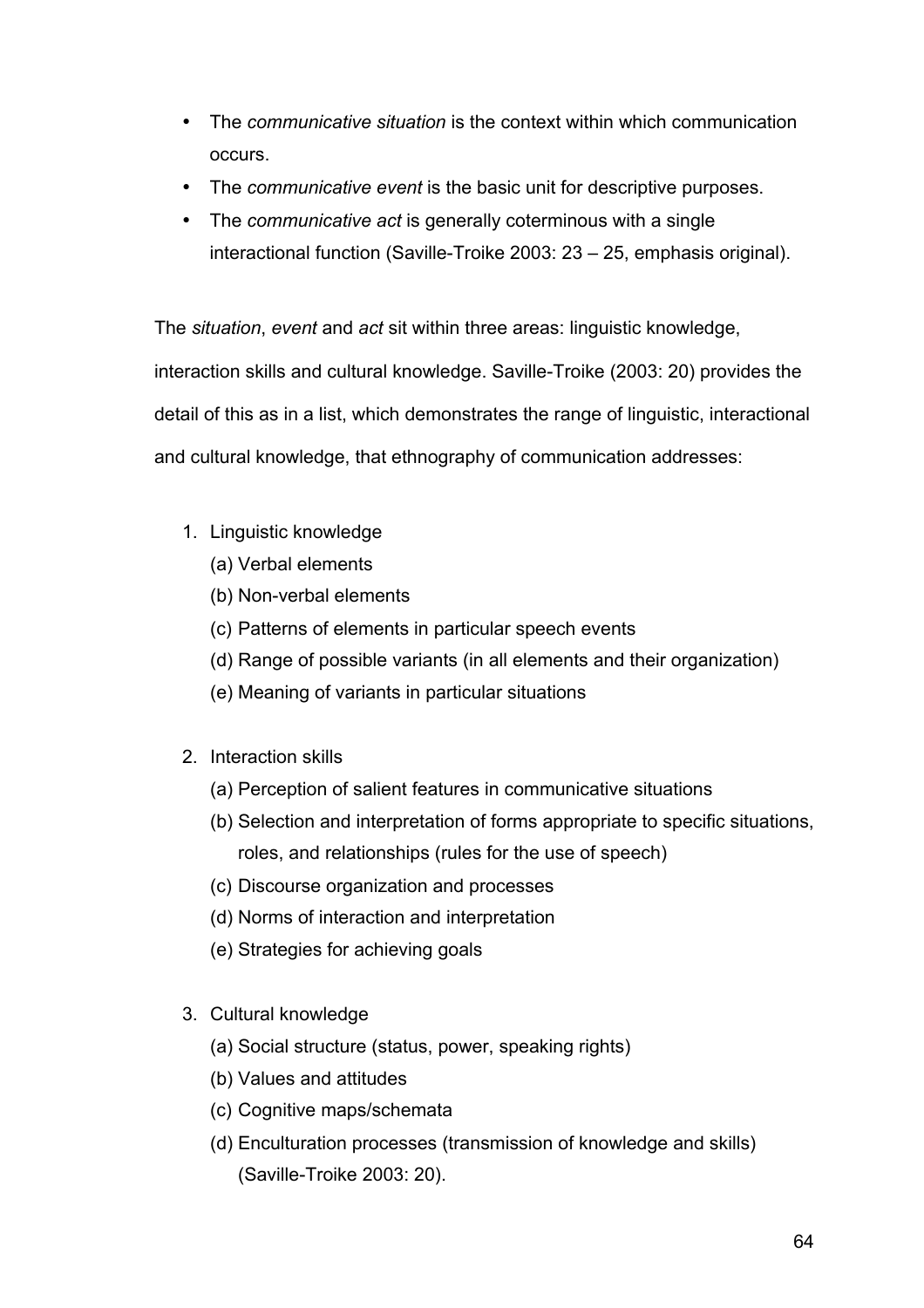The focus of my research is not on the linguistic knowledge or interaction skills of participants, as defined above, but the four areas identified under C*ultural Knowledge*; social structure, values and attitudes, cognitive maps and enculturation. This list contributed to the process and structure of my data analyses and my interpretation of communication in an interprofessional setting.

## **3.3 Dewey**

In the introduction I noted the key aspects of Dewey's definition of communication (from Biesta 2006) as a co-operative activity, something that is made between participants and as a process providing the cooperation to produce something that is shared by those creating it. For Dewey the purpose of language was to communicate:

it (language) compels one individual to take the standpoint of other individuals and to see and inquire from a standpoint that is not strictly personal but is common to them as participants . . . it (language) first has reference to some other person or persons with whom it institutes *communication* – the making of something in common (Dewey 1982 [1938] emphasis original: 46).

In Democracy and Education (1916) he wrote of society existing because of communication:

Men live in a community in virtue of the things which they have in common; and communication is the way in which they have come to possess things in common (Dewey 1916: 5).

He went on in the same text to write of the experience of receiving a communication: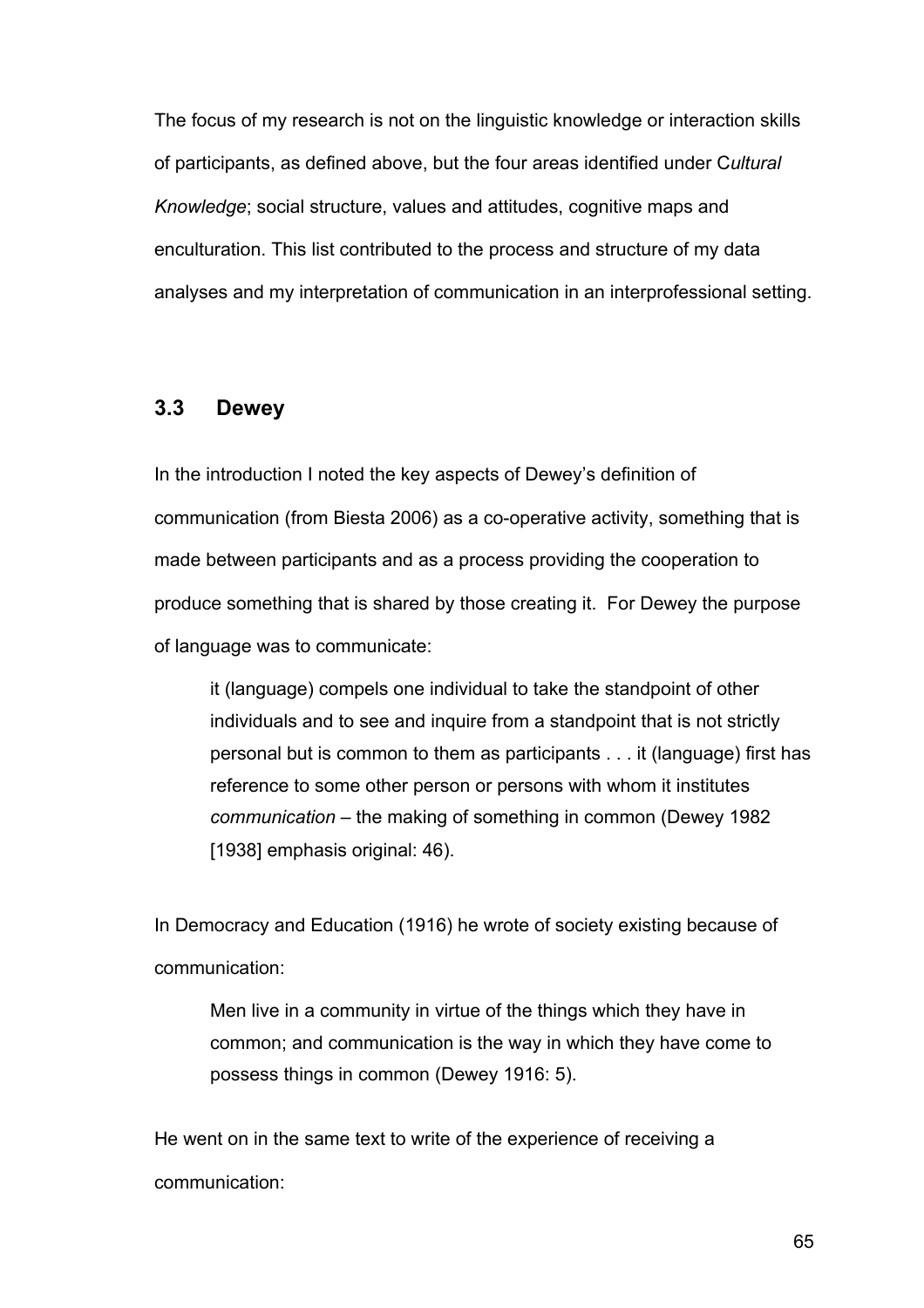To be a recipient of a communication is to have an enlarged and changed experience. One shares in what another has thought and felt and in so far, meagrely or amply, has his own attitude modified. Nor is the one who communicates left unaffected. . . . The experience has to be formulated to be communicated. To formulate requires getting outside of it, seeing it as another would see it, considering what points of contact it has with the life of another so that it may be got into such a form that he can appreciate its meaning (Dewey 1916: 7).

For Dewey communication was an important part of the human experience and the way in which men or humankind shared and understood experiences. Biesta, as I noted in the introduction, wrote about Deweyan communication as a practical activity between partners, where 'the activity of each is modified and regulated by partnership' (Dewey, 1958 [1929]: p.179 as cited by Biesta 2006: 713) defining communication as process where something is made in common between the partners. It is the role of partnership or working together in Dewey's concept of communication that makes it particularly relevant to my study of interprofessional communication. There are connections between Dewey's concept of communication and some of the extensive range of models developed to analyse communication processes, in particular the Newcomb ABX model (McQuail and Windahl 1993) where X is used to illustrate the point around which the actions of A and B are co-ordinated. What Dewey emphasised that is not evident in communication models is the shared ownership of the communication that is created between the partners A and B. For Dewey communication is something that is made by both participants together towards a common end and is shared by both. It is only when all participants are interested and understand the common end, that there is the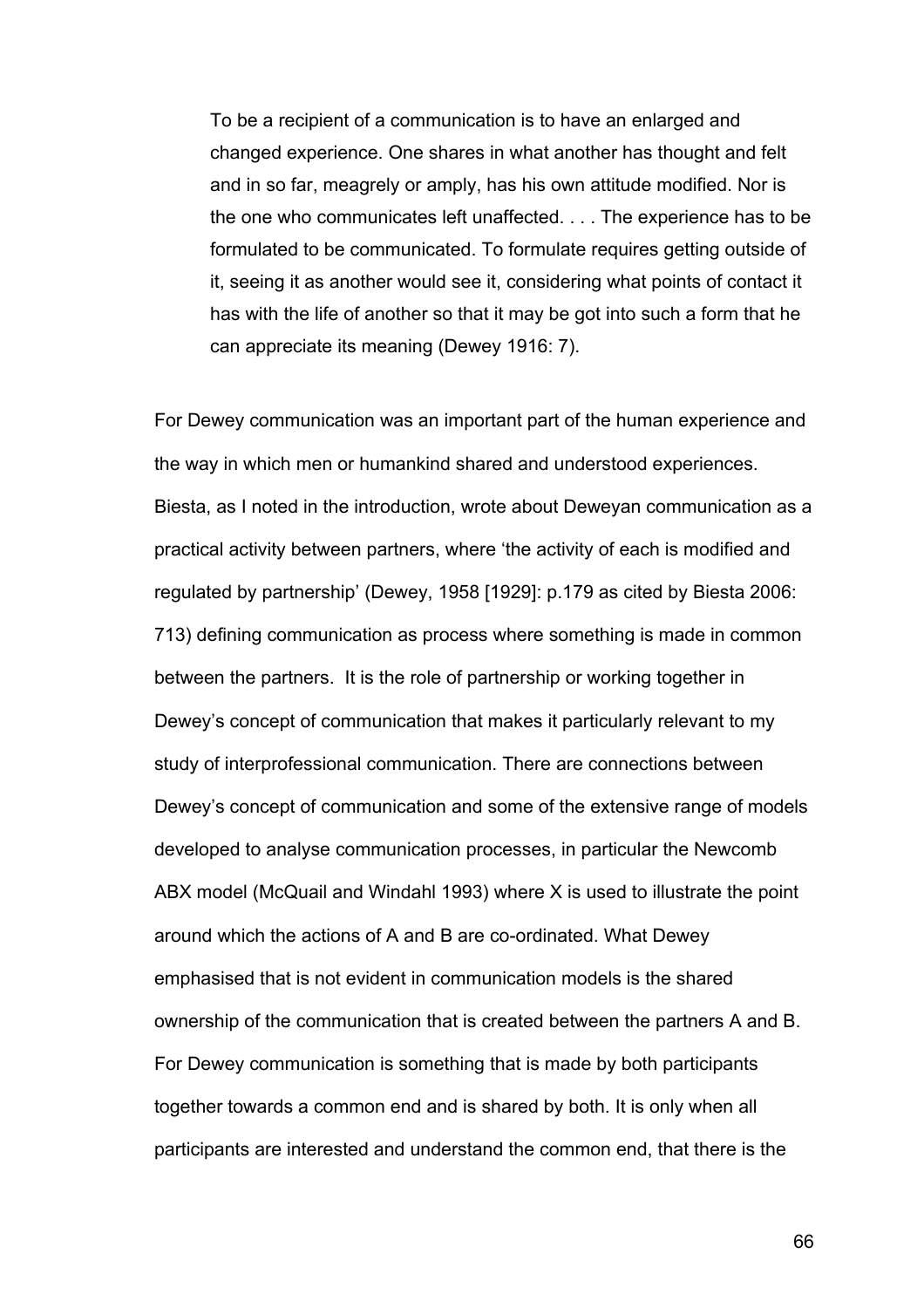type of the participation 'which modifies the disposition of both parties who undertake it' (Dewey, 1916 MW.9.12 as cited by Biesta 2006: 30).

Dewey's concept of communication defines communication as a process of change that requires the active involvement of all parties working towards an agreed and understood common aim, a definition that underlies many aspects of interprofessional working as demonstrated in the literature review in chapter 2. The words used by Dewey to describe the process of communication can be seen throughout that chapter, but it is important to note that the use of the words in the literature are drawn from practice and recent research projects, and do not necessarily relate to the Deweyan concept of communication. 'Cooperation' appears early in the canon in the reports of Hallet and Stevenson (1980) and the analysis by Challis and others in 1988. 'Partnership' is much debated as a term (Balloch and Taylor 2001a, Glendinning *et al*. 2002, Dhillon 2005, 2007 and Eccles 2012) but is established in the last decade as a particular approach to interprofessional practice (Edwards *et al*. 2006). Eason and colleagues (2000) addressed the issue of 'shared values' and Nixon and colleagues used the term 'working together' in their analysis of NCS practice in 2001. Sloan wrote in 2006 of the need for a 'common purpose' and a 'common goal' (Sloan 2006: 214). While the TLRP research into interprofessional collaborations used the term 'communicative action' (Edwards *et al*. 2009: 58). Of the factors effecting interprofessional practice Atkinson and colleagues (2007) listed the following: 'Ensuring parity amongst partners, securing commitment, engendering trust and mutual respect, and fostering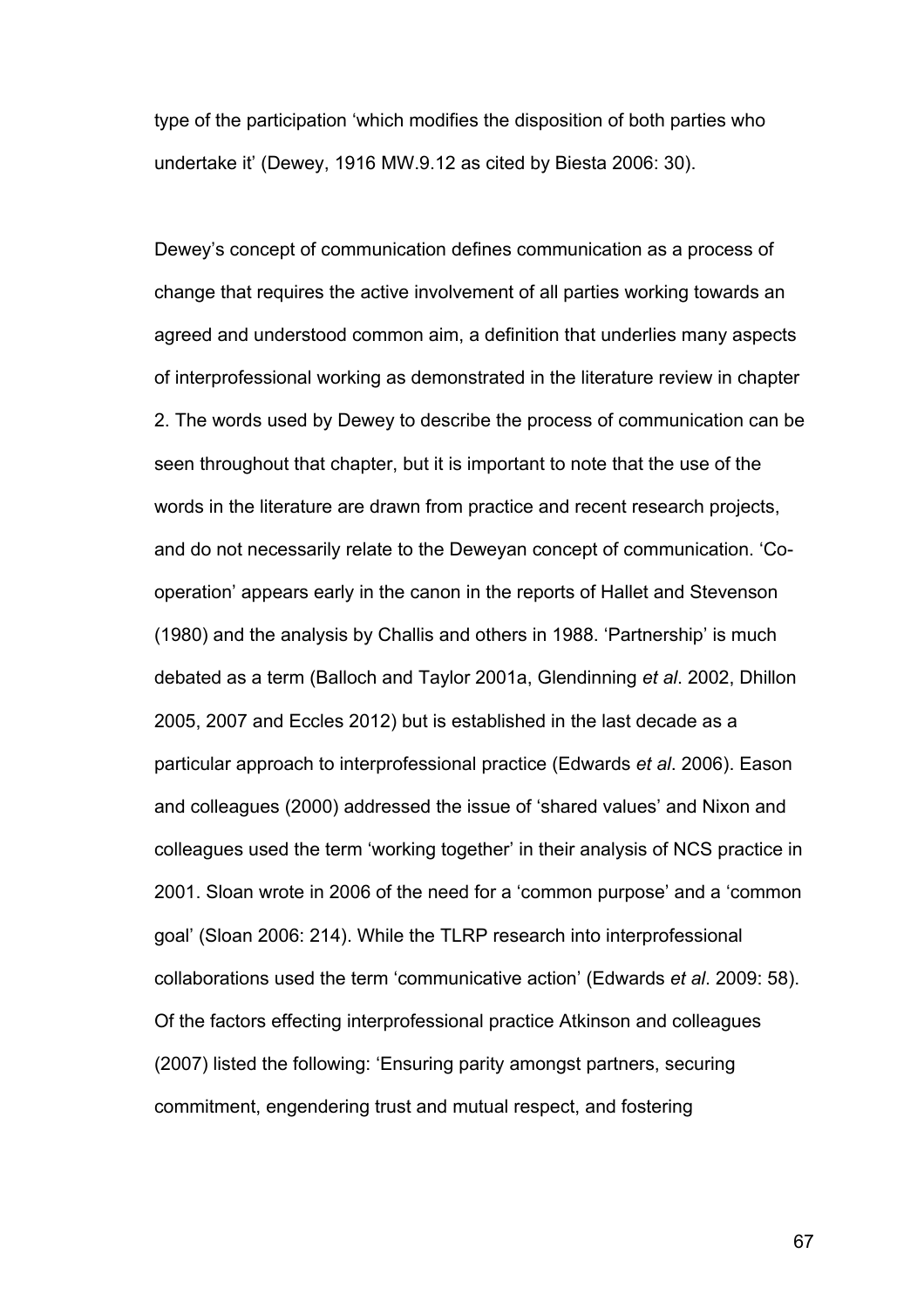understanding (Atkinson *et al*. 2007:3). They went on to identify three areas as particularly important:

Ensuring effective *communication* and information sharing (e.g. by having transparent lines of communication, creating opportunities for *discussion*), developing a *shared purpose* (e.g. by agreeing *joint aims*, conducting a needs analysis) and effective planning and organisation (e.g. by developing *shared protocols*, having a clearly defined structure (Atkinson et al. 2007: 4, emphasis my own).

This quotation, from a recent literature review of interprofessional practice demonstrates the tensions and contradictions that exist in the current interpretations of communication in interprofessional practice. The words used by Dewey may be reflected in the literature, as I illustrated above, but the understanding of communication as a process is quite different. In the above quotation the description of communication in the brackets is seen as a 'line' that is visible between people, supported by 'opportunities for discussion'. Dewey's concept of communication as a '*meaning-generating* process' (Biesta 2010: 713, emphasis original) is very different to the 'transparent' transfer of information; it is about the creation and generation of meaning between different centres of behaviour. The use of Dewey's concept of communication supported my focus in this study on what happens between professionals who are 'communicating' with each other in interprofessional meetings.

## **3.4 Pragmatism**

Dewey was one of the founders of a philosophical movement called pragmatism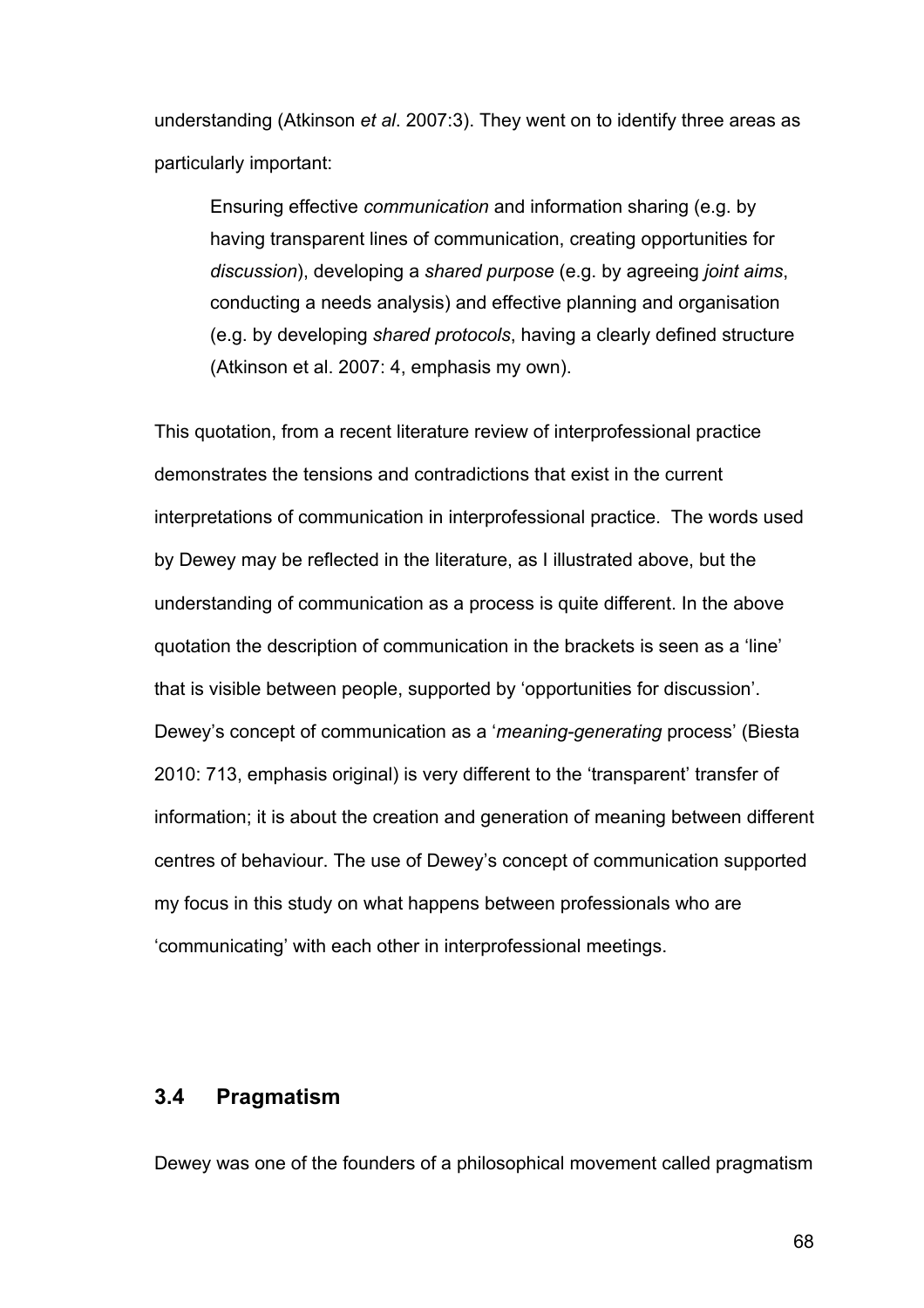which developed in North America in the late nineteenth and early twentieth centuries principally from the work of Charles Pierce (1839 - 1914), William James (1842 -1910) and John Dewey (1859 - 1952). There were differences between the ideas of each of the pragmatists and the range of philosophical topics they were interested in, so there is no single definition of pragmatism. Biesta and Burbules (2003) defined Dewey's pragmatism as 'transactional realism' because Dewey focused on the 'transactions' between 'the living human organism and its environment' (Biesta and Burbules 2003: 10). They further defined it as 'transactional constructivism' (Biesta and Burbules 2003: 11) because the knowledge is constructed in and based on reality. In this research the 'transactions' I am focusing on are those that take place between the contributors in an interprofessional planning meeting. In Dewey's terms each professional is the 'living human organism' (Biesta and Burbules 2003: 11) and the meeting the 'environment' (Biesta and Burbules 2003: 11) in which the transaction takes place. In their analysis of Dewey's concept of communication Biesta and Burbules (2003: 12) define it as a process where 'partners in interaction create a shared intersubjective, world'.

Communication is not the simple transfer of information from one mind to another, but the practical coordination and reconstruction of individual patterns of action, which results in the creation of a shared, intersubjective world (Biesta and Burbules 2003: 12).

Dewey's pragmatist theory of knowledge is not an epistemology in the traditional sense as Dewey did not divide mind and matter but focused on interactions between 'human organisms' and their environment, 'a moving whole of interacting parts' (Dewey 1929a, 232 as cited by Biesta and Burbules, 2003: 10). His naturalistic approach to knowledge meant that he saw social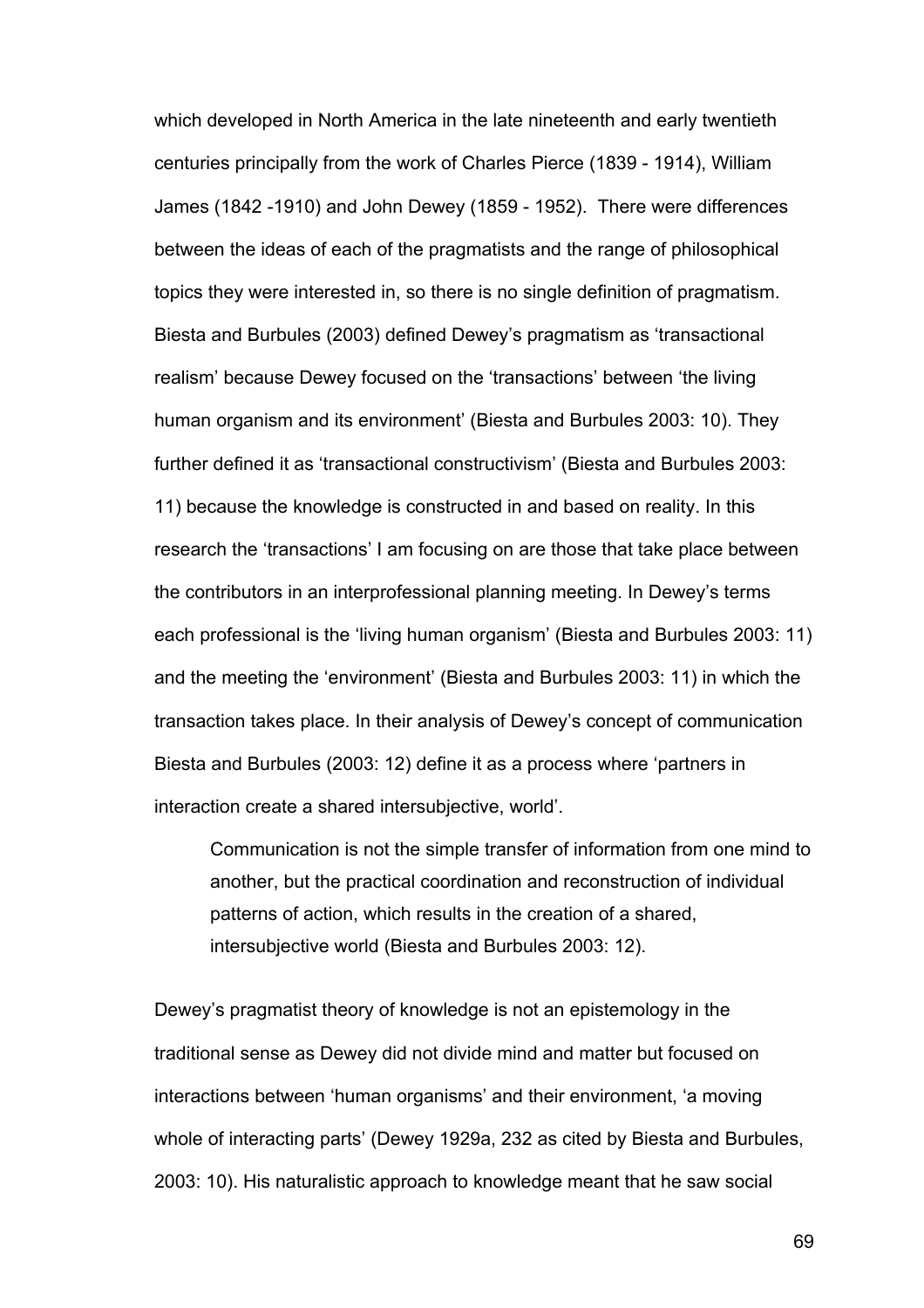sciences as 'branches of natural sciences' (Dewey 1938a, 481 as cited by Biesta and Burbules, 2003: 72). This meant that he saw the social world as, 'the most inclusive level of natural transaction and not a different ontological realm' (Biesta and Burbules 2003: 73). His theory of knowledge is something that people use to act in the world. It is this practical aspect of Deweyan pragmatics that makes it relevant to my research where the initial impetus and aim for the study was to develop understanding of interprofessional communication in order to inform future practices. Biesta and Burbules (2003) list four areas in which Deweyan pragmatism contributes to educational research: a way to conceive the relationship between knowledge and action; a different way to think about the relationship between theory and practice; a different way to think about objects of knowledge and how to view objectivity and relativity. The first two of these points have informed the way in which I designed this study and the way in which I would like to use the findings of the research.

A focus on the relationship between knowledge and action sits at the centre of this study, how professionals use knowledge within the communicative process and how that then informs action. The inter-relationship between knowledge and action is equally relevant to the role of knowledge (Saville-Troike 2003) and the communicative act (Hymes 1972) in ethnography of communication. The research questions bring both aspects together in a quest to develop understanding of the dynamics and complexities of interprofessional communication.

The recognition in Dewey's pragmatism that educational theory and educational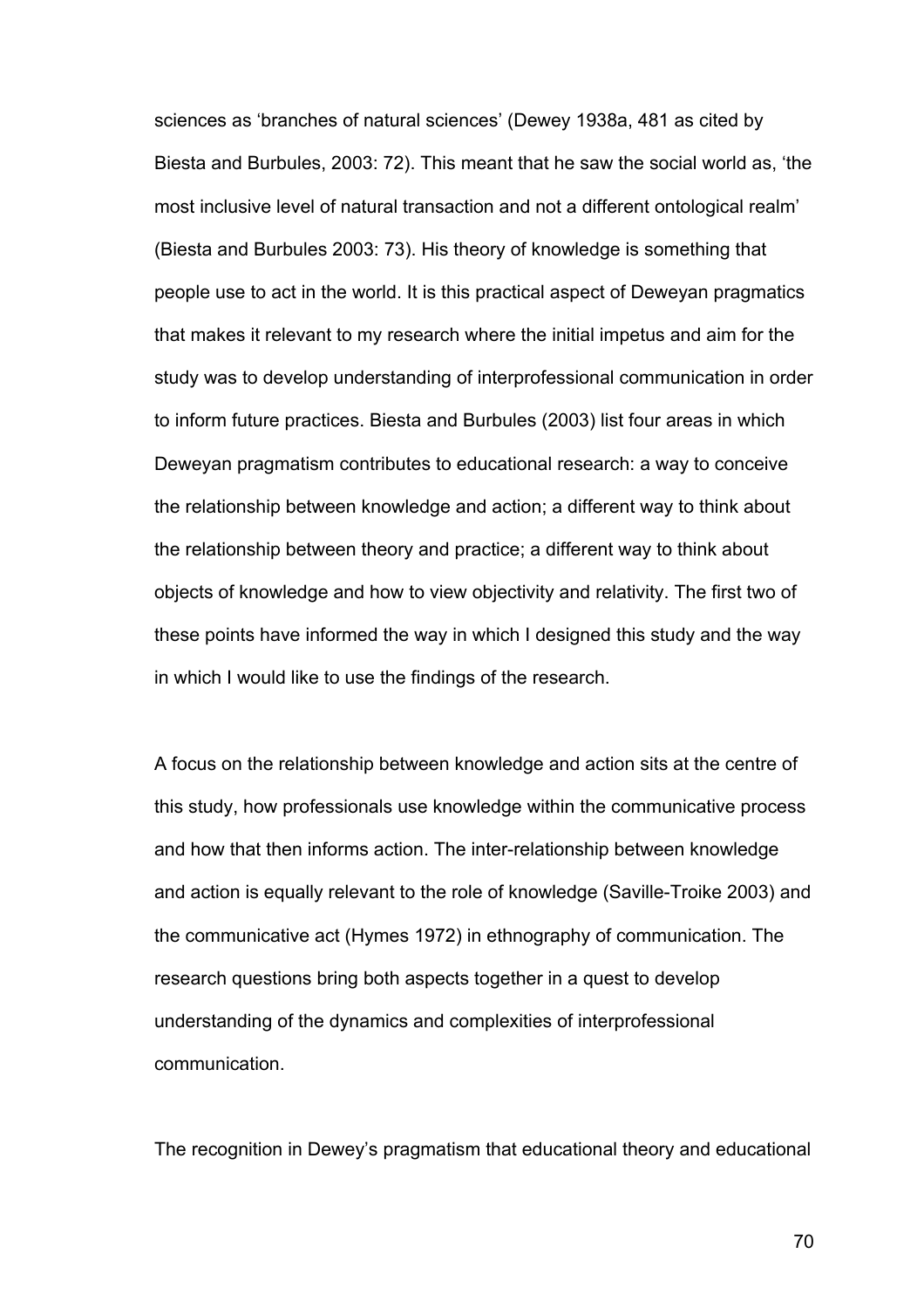practice are separate but inform and influence each other is an important personal aspect of this study. Biesta and Burbules (2003: 108) defined the relationship between theory and practice in Dewey as one of 'co-operation and collaboration'. As someone who leads and co-ordinates professional learning and development for education the 'co-operation and collaboration' between theory and practice is one of the most challenging aspects of my role. This study was designed to develop the relationship between theory and practice in interprofessional communication and to support the way in which relevant findings can be used to inform practice.

Denzin and Lincoln (1994: 185) described pragmatics as providing 'the basic set of beliefs that guide (the) action'. In this study Deweyan pragmatics have guided the way in which I have worked with ethnography of communication and informed the design of my study. This research sits within Denzin and Lincoln's definition of qualitative research:

Qualitative research is multimethod in focus, involving an *interpretive, naturalistic approach* to its subject matter. This means that qualitative researchers study things in their natural setting, attempting to make sense of, or interpret, phenomena in terms of the meanings people bring to them (Denzin and Lincoln 1998: 3, emphasis my own).

Flick (2006) in an historical account of the development of qualitative research refers qualitative research as 'the study of social relations' (Flick 2006: 11) and 'the empirical study of issues' (Flick 2006: 12), which seems particularly apt for a case study focused on the process of communication in an interprofessional meeting. What is key for this study is that the strength of qualitative research is,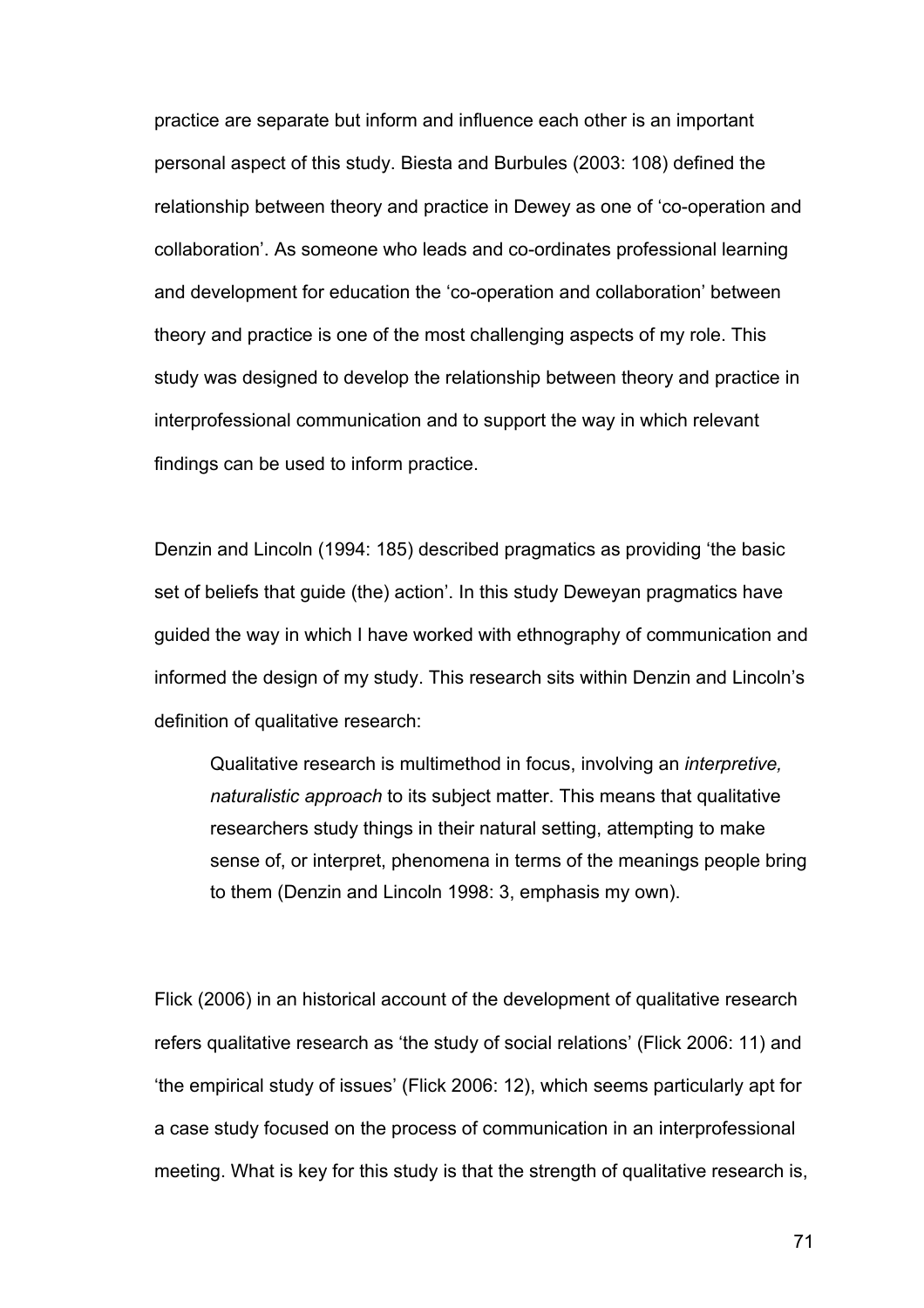'its ability to analyse what actually happens in naturally occurring settings' Silverman (2006: 351).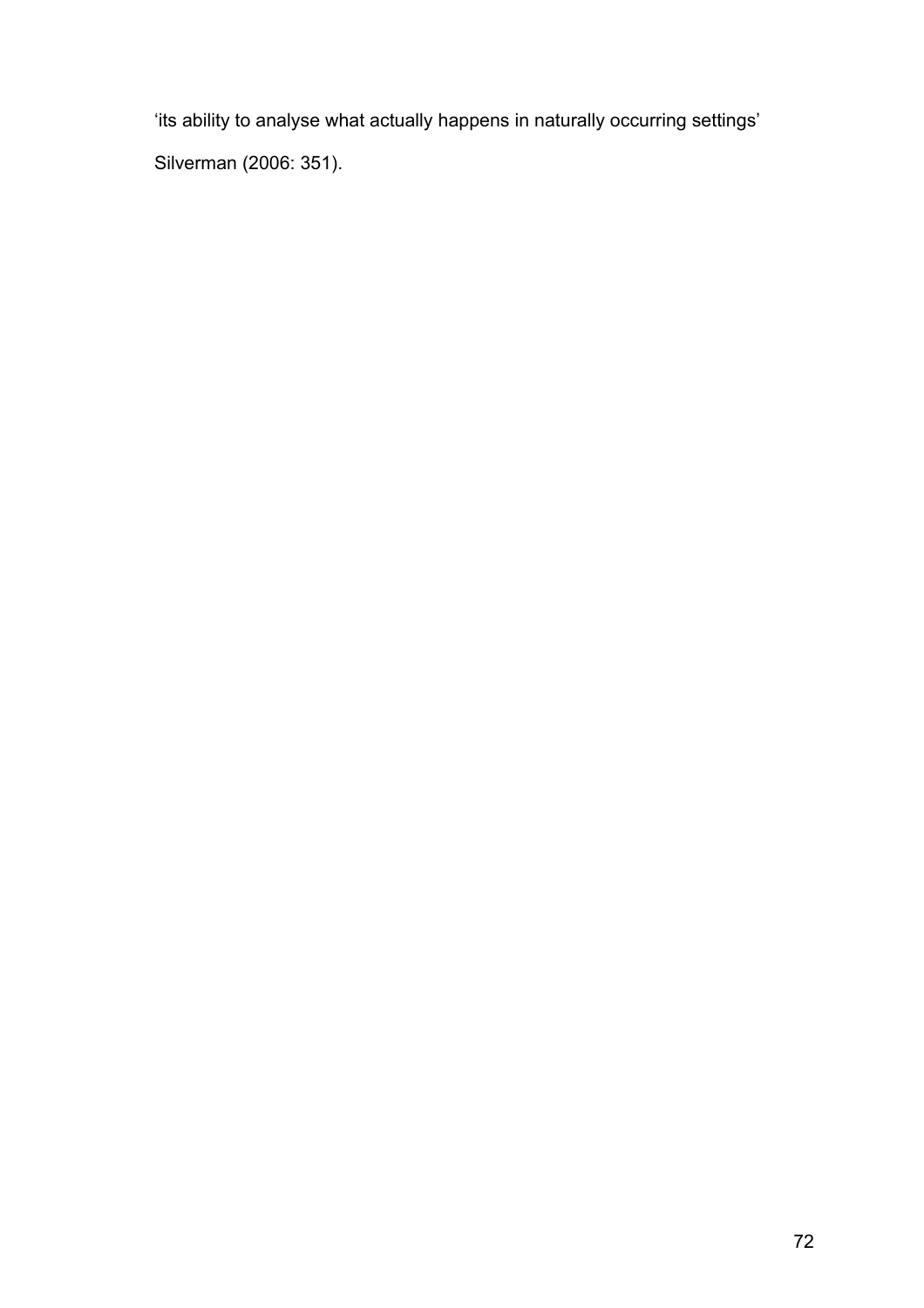#### **4 Design**

The design of this study began with ethnography of communication and the frameworks provided by Hymes (1972) and Saville-Troike (2003). A case study design (Bassey 1999) provided a structure to work with the frameworks from ethnography of communication in order to investigate communication as a something that people created together (Dewey 1916). The design of the case study was influenced by the timing of my research and the agreement reached with the group of professionals who agreed to take part in the study. It was challenging to find an interprofessional group willing to take part in a study at a time of change in their professional practice. The access agreement with the participants informed the data collection structure of the study.

In the first part of this chapter I discuss the choice of a case study approach for the research (4.1) and the validity of qualitative research (4.2). I then describe the setting for the research (4.3) the ethical considerations (4.4) and data collection methods (4.5). This concludes with a section which outlines the period of research, the meetings and participants (4.6). In the second part of the chapter I discuss the proposed structure for the data analysis (4.7) and the way in which I worked with the frameworks from ethnography of communication and Dewey's concept of communication to adapt the data analysis structure (4.8).

### **4.1 Case Study**

Case study was first defined as a methodology in the social sciences by Robert Stake in 1978 as, 'the study of the particularity and complexity of a single case,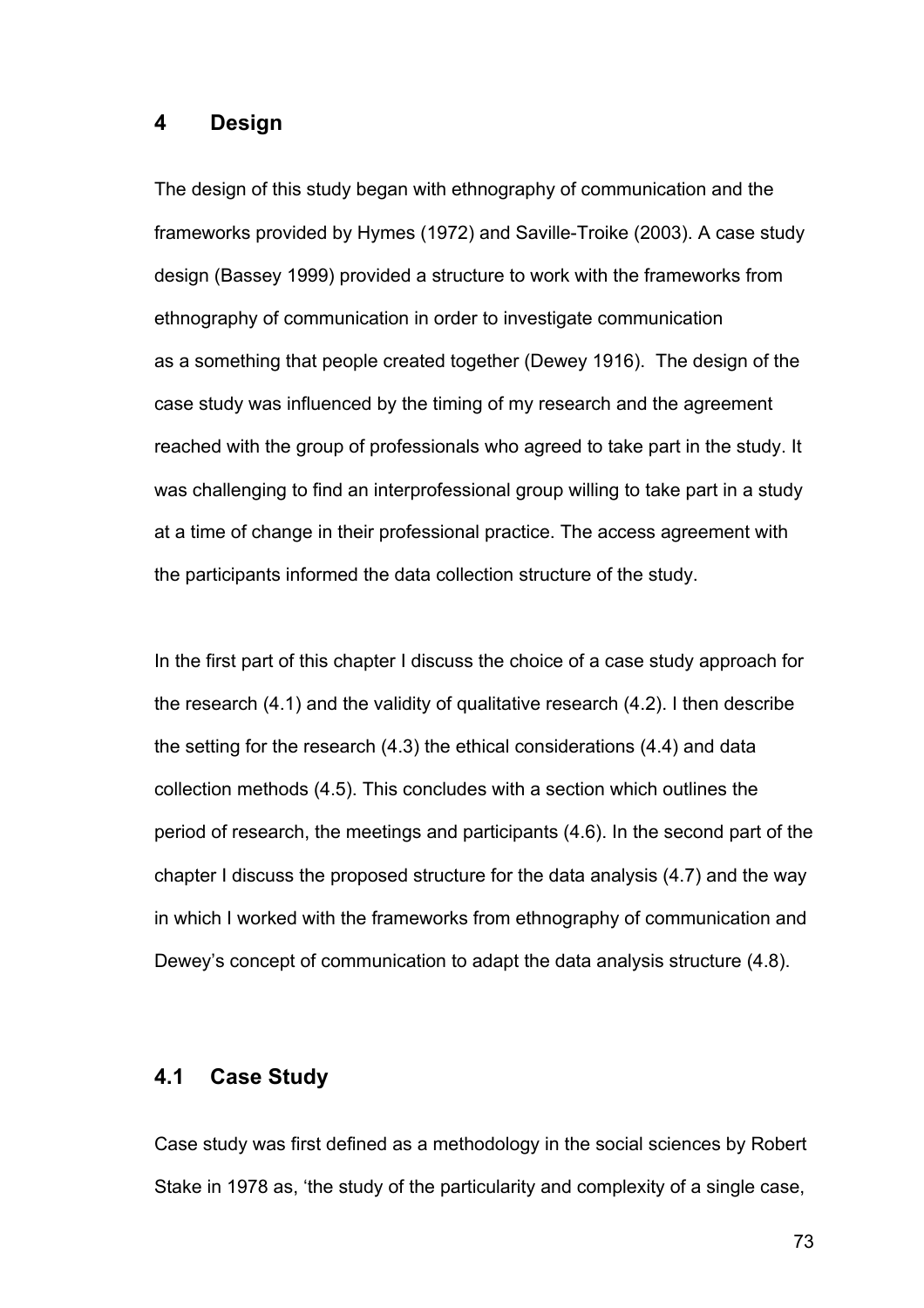coming to understand its activity within important circumstances' (Stake 2000: 25). In this study the particular event is a series of interprofessional planning meetings held for one child to support the transition from playgroup into the nursery class of a primary school. The general setting for this is the Scottish policy agenda (Scottish Executive 2002, 2006, Scottish Government 2009) and the introduction of planning procedures through GIRFEC*.* These circumstances are of importance to the child and family at the centre of the process and entail complex changes in planning and working procedures for all the professions involved. Research into a single case of interprofessional planning meetings offers the opportunity to examine in detail communication within those meetings.

The structure of case study methodology used in this research is that defined by Bassey who provided a reconstruction of the use of case study in educational research in 1999. In that work Bassey proposed a structure for case studies, 'as a prime strategy for developing educational theory which illuminates educational policy and enhances educational practice' (Bassey 1999: 3). This is a structure which connects with the practice focus of research undertaken in part completion of this professional doctorate programme and provides a form of case study through which my research can investigate aspects of interprofessional communication and from the findings make recommendations which could enhance educational practice.

In his analysis of case study methodology Bassey (1999) identified three types of educational case study: theory-seeking and theory-testing, story-telling and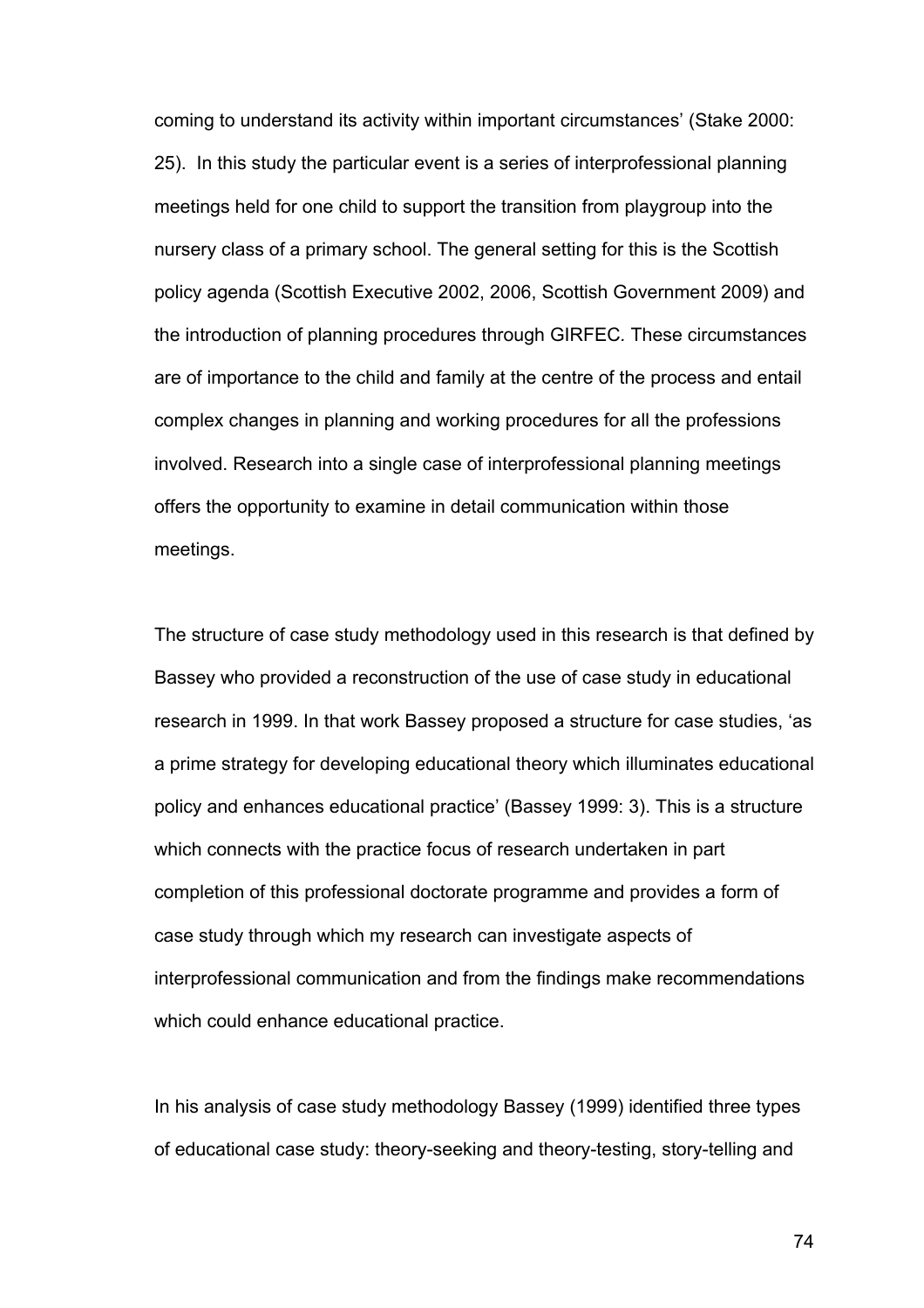picture-drawing, and evaluative. This research project sits in Bassey's definitions as a 'theory-testing' case study, a case study which is one of:

. . . particular studies of general issues – aiming to lead to fuzzy propositions (more tentative) or fuzzy generalisations (less tentative) and conveying these, their context and the evidence leading them to interested audiences (Bassey 1999: 58).

He proposed that the outcomes of each case study as 'fuzzy generalisations' are, 'a valuable way of bringing educational research findings into professional discourse' (Bassey 1999: 56). He went on to list the requirements of an educational case study (Bassey 1999: 58 - 62) and I have annotated these for my research below:

#### • *Empirical data*

The data was collected from a series of planning meetings in one school setting, relating to one child, in one family. The meetings had both an education focus through school planning meetings (staged intervention meetings) and a health focus (team around the child meetings). The data was collected within a localised boundary of time and space: one local authority, one health board, across one calendar year. The data itself was a series of digital audio recordings of the professional discussion in the meetings and interviews with the professionals involved, sections of which I transcribed for analysis.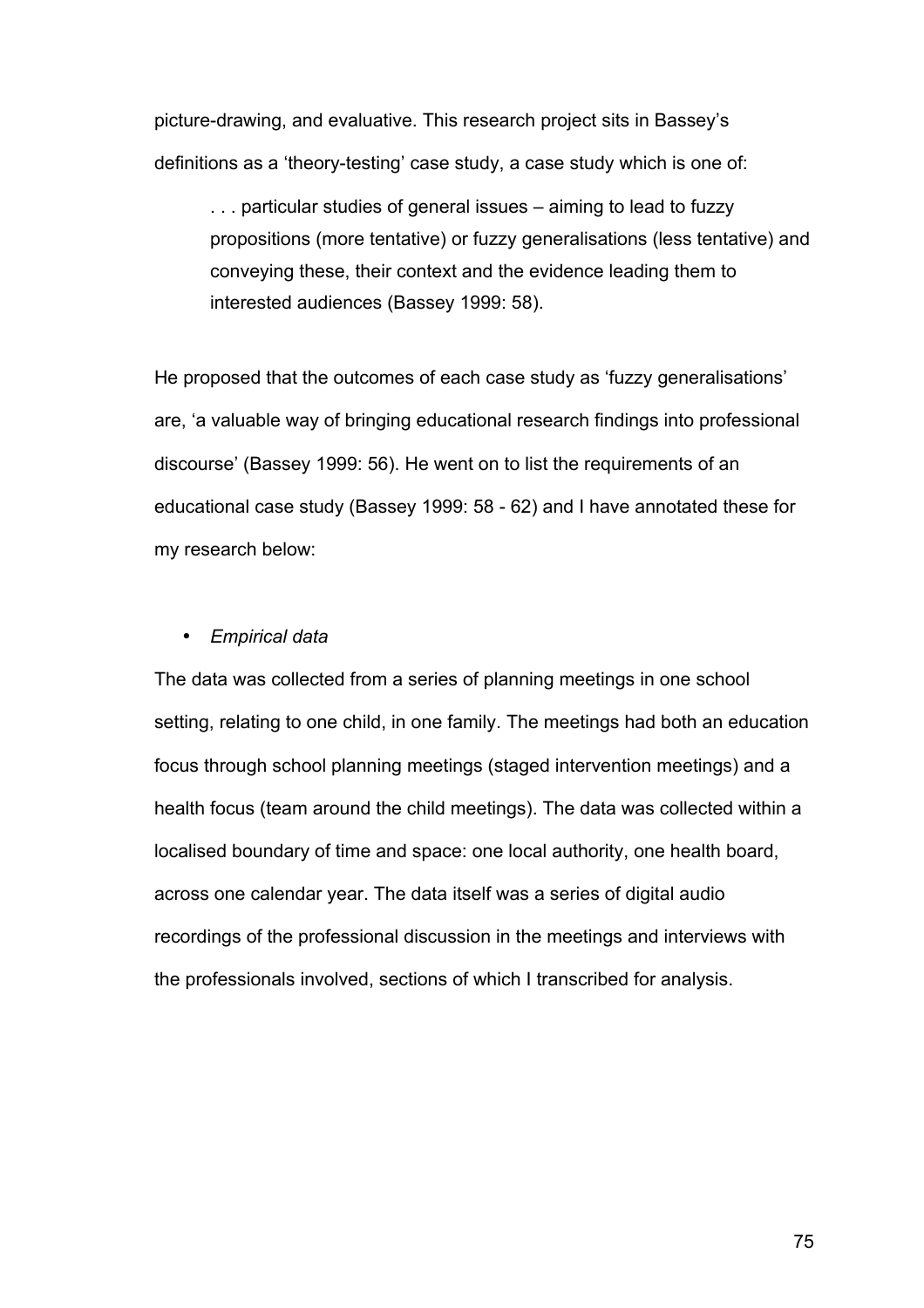#### • *A singularity*

The study is of one group of professionals working with one child and their family in the transition between playgroup and nursery. It was selected because it is a developing area of professional practice in an area of changing national and local policy. The collection and analysis of data in this geographic area will support the interpretation of the overall study in relation to the implementation of national and local policy in practice.

#### • *Interesting aspects*

The location of the study is in a geographic area which was not part of pathfinder development work for GIRFEC. The case study was carried out as the professionals involved began to work together within the local policies developed from new national systems. This included the gradual introduction of joint processes through GIRFEC across health, education and welfare and existing school planning systems developed from the legislation for Additional Support Needs (Scottish Government 2004, 2009). At the same time the local health board expanded the team around the child (TAC) planning system from pre-school to include children in school. This case study was carried out at a time of change for all and provided evidence of interprofessional communication within these new systems.

#### • *Educational system*

The study followed the planning meetings which supported the transition of a child with additional support needs, as defined in Scottish legislation (Scottish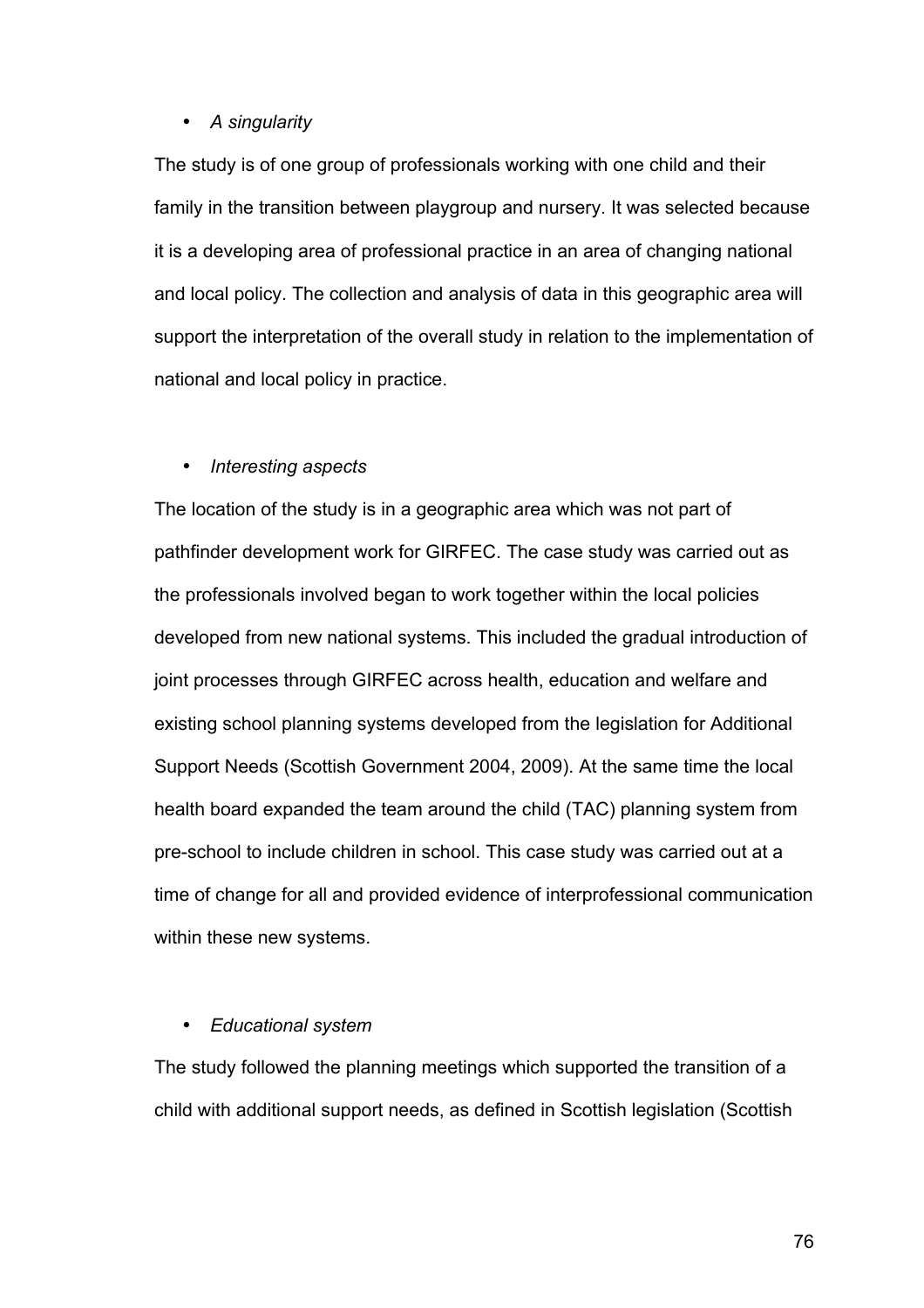Government 2004, 2009) from playgroup to a nursery class in a state primary school in Scotland.

#### • *Natural context, ethic of respect*

The context is 'natural' to education, health and welfare services, but changing, as what would have previously been a series of separate meetings for the family with each profession were held together. As the meetings were held in a school and were for transition from private playgroup into the school nursery class permission was first sought from the Director of Education in the local authority, the headteacher of the school, and the family, prior to asking permission from the professionals involved. The methods of data collection were agreed in consultation with the family and professionals working with the child and family, and conducted with the minimum disturbance to the proceedings. The participants were informed by letter of the purposes of the research and that the data would be stored in password encrypted files and anonymised for use in my study.

# • *In order to inform the judgements and decisions of practitioners or policymakers or of theoreticians who are working towards these ends*

The aim of the research is to inform practice, through an analysis of the dynamics and complexities of communication in a series of interprofessional planning meetings. The 'fuzzy propositions and fuzzy generalisations' (Bassey 1999: 56) from this case study will contribute towards the future decisions of policymakers in this area and inform practitioners and theoreticians who are working in the area of interprofessional practice.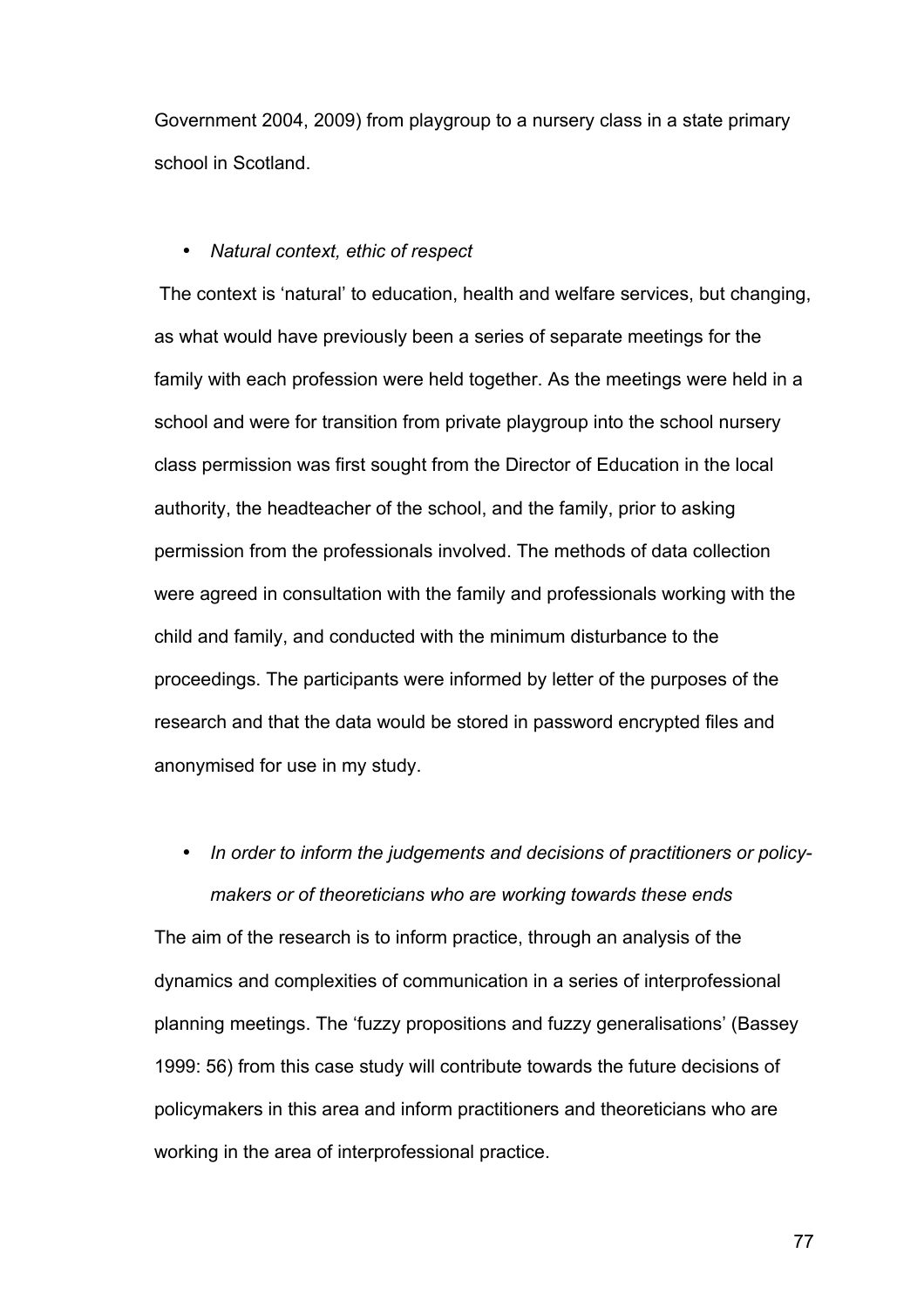- *In such a way that sufficient data is collected*
	- o *To explore significant features of the case and to create plausible interpretations of what is found*
	- o *To test for trustworthiness*
	- o *Triangulation of data through the meetings, professional reflections and outcomes of meetings*
	- o *To relate the argument or story to any relevant research*
	- o *To provide an audit trail by which other researchers may validate or challenge the findings*

Two interconnecting layers of data were collected in digital audio files. The first layer is a recording of the whole of each of the planning meetings held to support this transition. The second layer is a series of semi-structured, individual interviews with the professionals who take part in the meetings. All the professionals who attended the meetings were invited to take part in an individual interview. The data from the meetings provided material to analyse the significant features of communication between the professionals in the meetings. The data from the individual interviews added personal interpretations to the analysis of the data and in doing so provided a test of the 'trustworthiness' of the content of the data. This provided triangulation of data through the meetings and personal reflections of the participating professionals. It was planned to structure the data analysis through the frameworks of *speech community*, *communicative competence*: *situation*, *event* and *act*, and *professional knowledge* from ethnography of communication as outlined in chapter 3. However in this case study the use of *speech act* to inform the data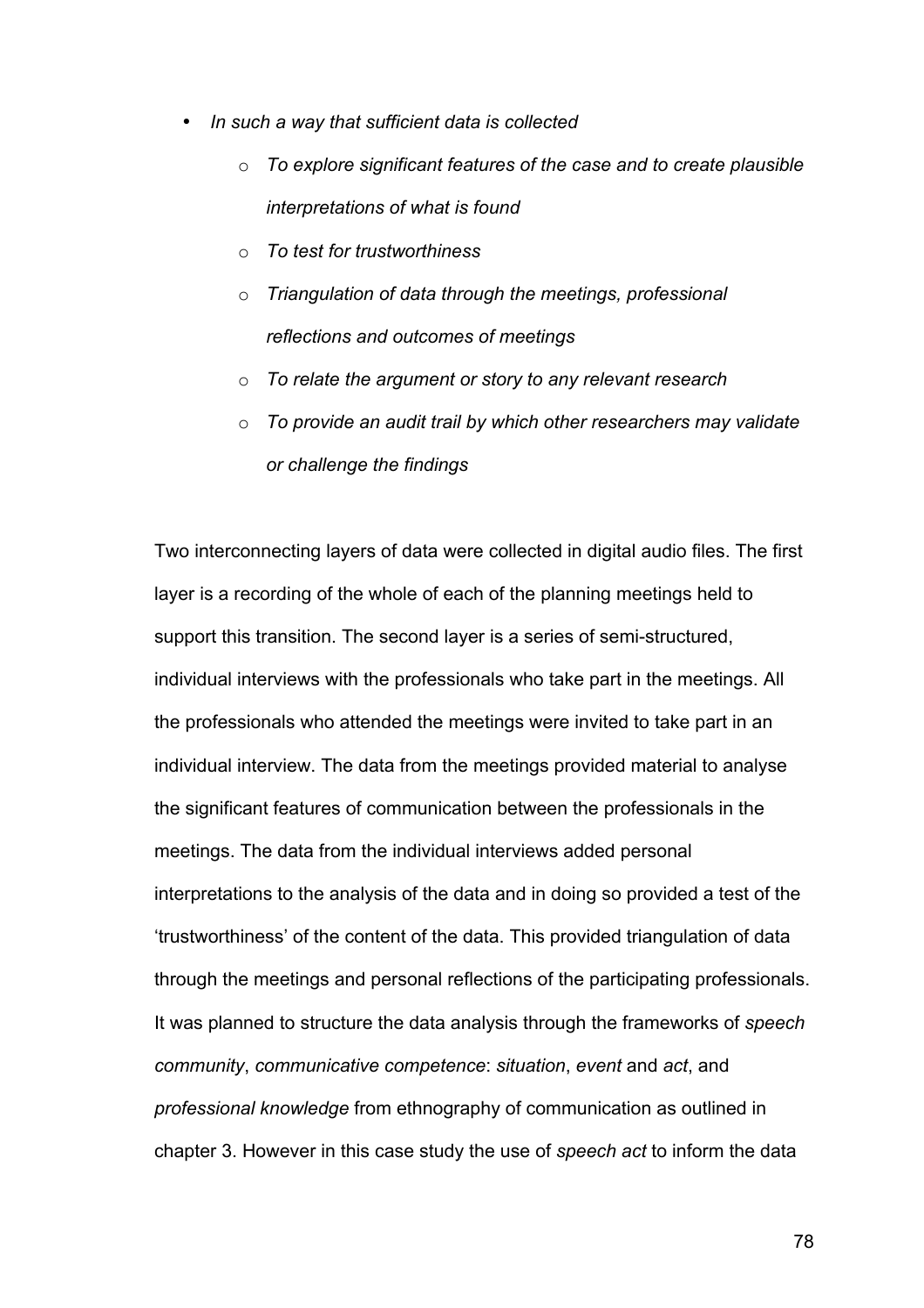collection was not appropriate for two reasons. Firstly because s*peech acts* are the individual contributions of each member of a speech community and all of those contributions were not available in this study. The access agreement to collect the data for my study precluded the use of the parts of the meetings which were discussing the detail of support for the child, which meant that the entire *speech acts* of each professional were not available for analysis. Secondly the focus of the study was on the dynamics and complexities of communication between the professionals in the meetings rather than on their own individual *communicative competence* in that setting.

This provided data to consider the role of communication as conceptualised by Dewey as a meaning making process between people. The outcomes of the data analysis were then interpreted against the three research questions for the study:

- What are the dynamics and complexities of communication in an interprofessional planning meeting?
- In what ways is the communication process in interprofessional planning meetings affected by the professional knowledge of participants?
- Do professional languages have a particular role in the communication processes in interprofessional planning meetings?

The structure of the thesis from the introduction, the review of relevant literature, the establishment of a theoretical framework for the research, an outline of the design of the study, the analysis of the data, the interpretation of the data and a conclusion which relates the outcomes of the research to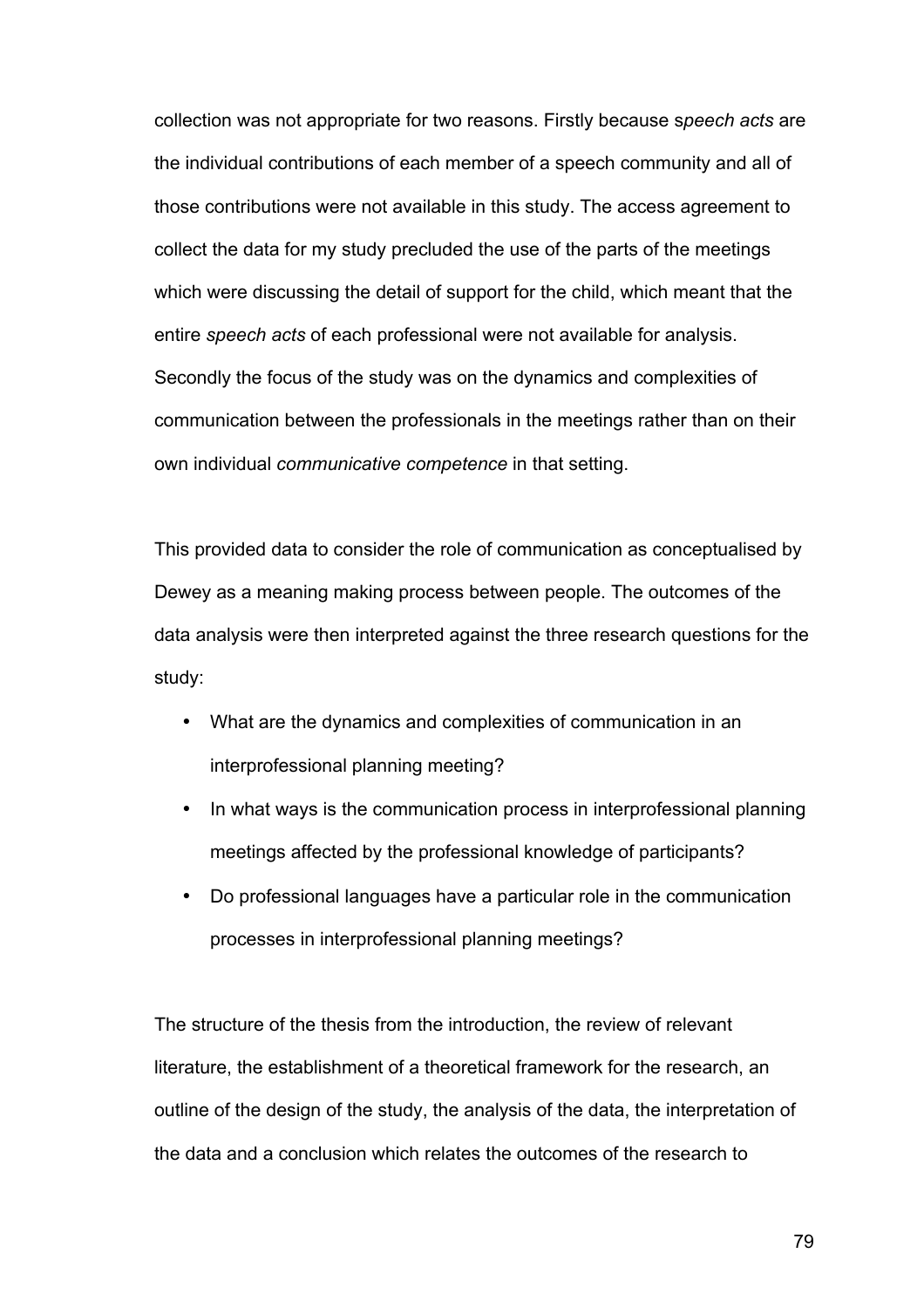practice provides an audit trail through which other researchers may challenge the findings as proposed by Bassey (1999).

#### **4.2 Validity**

Flick (2006) proposed that the validity of the findings in a qualitative study are directly related to the design of the research. In his discussion of validity he identified the key problem as how to specify the connections between what is studied and the version of that provided by the researcher: 'And is the researcher's version grounded in the field?" (Flick 2006: 371). In Flick's terms my research is valued through the structure of the case study (Bassey 1999) which makes explicit the connections between the two strands of data collected. In particular the way in which the data from the meetings was cross-checked through the semi-structured interviews with some of the professionals involved in the meetings. These interviews with the co-ordinator, early years worker, headteacher, resource worker, support worker and the teacher additional support needs pre-school provided their interpretation of the meetings to be analysed with the data from the meetings. This grounded the study in the practice of interprofessional meetings in the area the research was carried out in and provided a test of the trustworthiness (Lincoln and Guba 1985) of any interpretations. Silverman (2006: 282) recommends that the validation of qualitative research is supported by ensuring that, 'the research process is transparent'. In terms of Silverman's definition this study is partially transparent. The structure of the study and the data collection methods are transparent but the analysis of the data, through the theories of ethnography of communication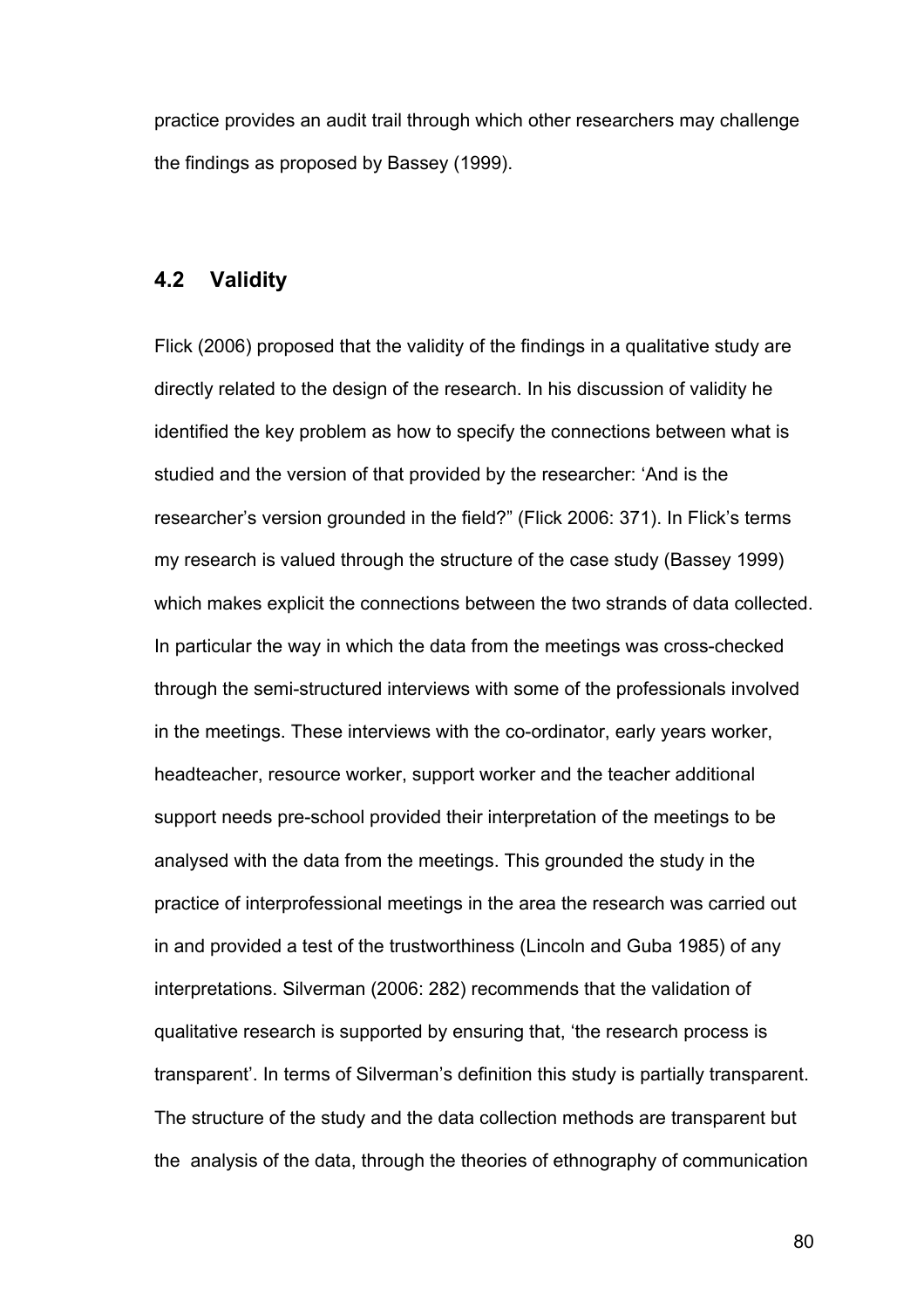and Dewey's concept of communication (4.7) and the development of units of analysis (4.8) is less transparent. This is due to the adaptation of the planned framework for analysis. The connections between the units of analysis and each theory are outlined in each section of the data analysis  $(5.1 - 5.6)$  in order to make the data analysis as transparent as possible. It is also possible to consider the validation of research through the outcomes of the study, what Mishler (1990: 417) described, 'as the social construction of knowledge' suggesting that the knowledge created from the research provides the Justification for the overall study. In this research the use of the educational case study methodology established by Bassey (1999) provided outcomes as, 'fuzzy generalisations' (4.1, 6.5 and 7.2) to take the findings of the research into the professional discourse. In Mishler's definition of validation it is these fuzzy generalisations that will provide connections to practice and the validation of the design of the study.

## **4.3 The setting for the research**

This study followed a series of four planning meetings with professionals from education, health and children's services, working together with a family across one year to support the transition of one child from playgroup to nursery education. The meetings took place in the primary school that the nursery class was in and were chaired according to education and health guidelines for that area. Individual interviews were held in the school and in the social care offices. The boundaries of the setting were established and maintained, as recommended by Hammersley and Atkinson (1995) through the education and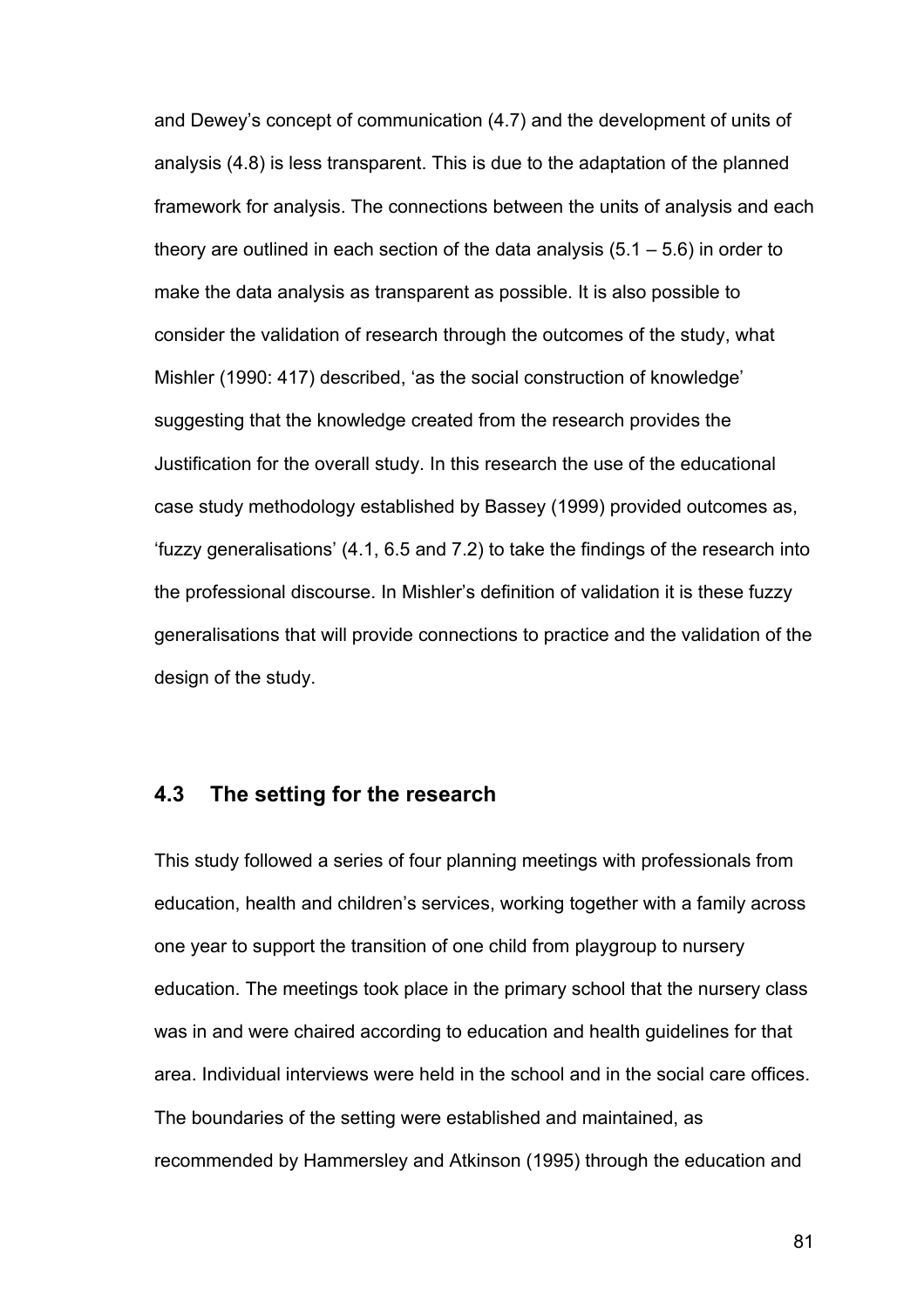health procedures which created the meetings. This meant that the research began following two series of meetings, one education led and chaired by the headteacher of the primary school and one health led chaired by the health care and co-ordinator manager for children with additional support needs. These involved the same participants and were merged by agreement in the third meeting.

## **4.4 Ethical considerations**

The focus of this research, with the involvement of a number of professions in an area of changing policy and practice, made it a difficult study to establish. A conversation with the headteacher of a primary school led to the opportunity of conducting a case study with an interprofessional group supporting a child and family through the transition from playgroup into the nursery class of the school she leads. The research was conducted according to BERA (2009) guidelines. I first approached the Director of Education of the local authority for permission to undertake research in a primary school in the authority. Permission was granted and the headteacher then discussed the proposed research with the family concerned. The family agreed that the discussion between the professionals taking part in the meetings for their child could be studied. It was not appropriate in the setting to seek permission to include information about the child the meetings were to be held for. I then requested and received agreement from all those taking part in the meetings to be part of the research. In this initial information all participants were made aware of the reasons for the research and my interest in this area from my practice background as a teacher.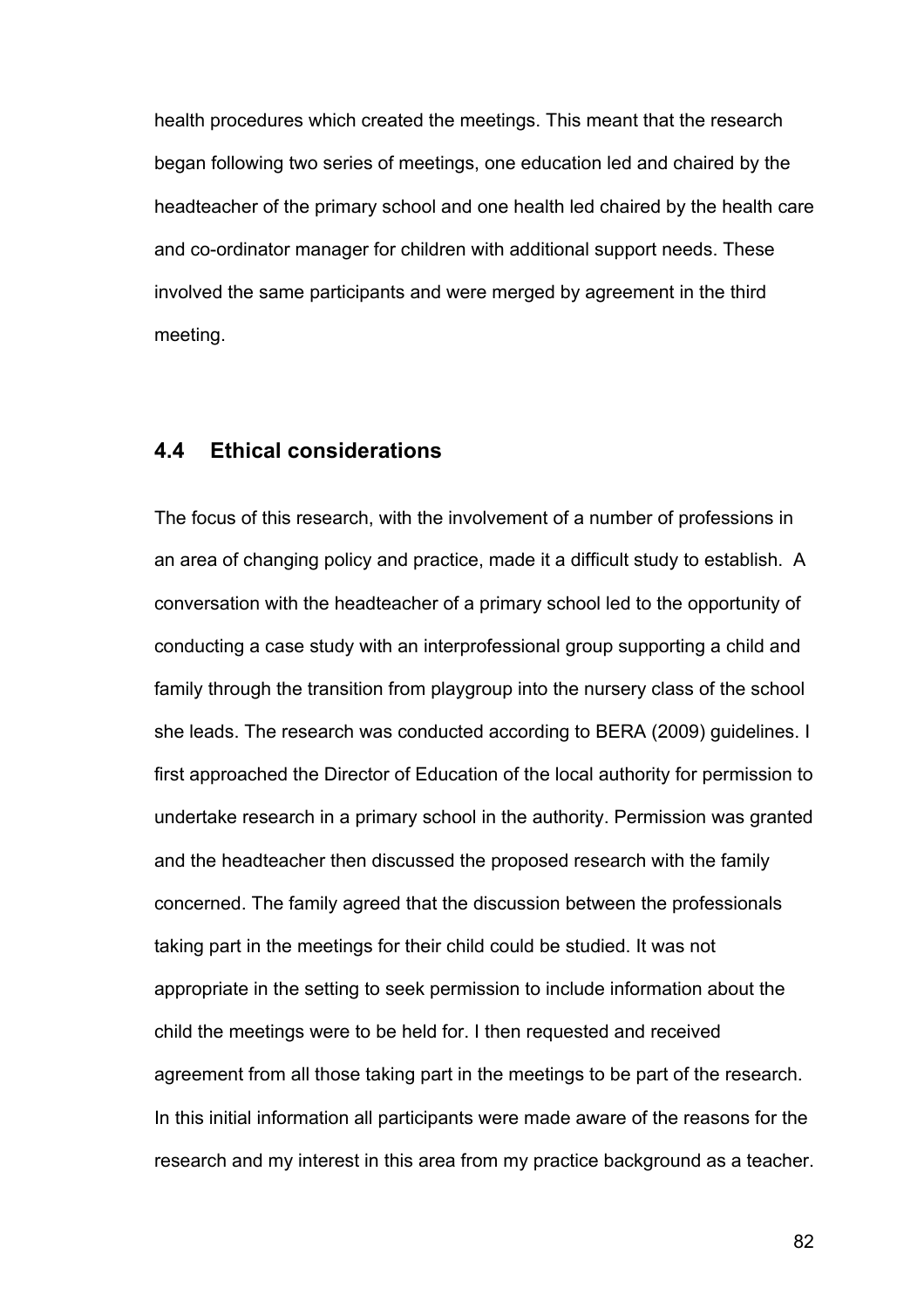All involved were assured of the confidentiality of their contributions and the anonymity of the school, local authority and health board area in which the research was carried out. Participants were assured that the recordings made during the study would be saved in password-encrypted files. The professionals were asked for permission to study the conversation that took place between them in the meetings and all were asked to participate in an individual interview. Seven of the professionals agreed to take part in an interview.

The permissions for this research were sought in the months prior to the first meeting, following a pre-meeting, which had established the group of professionals working with the child and family. It was an important aspect of the research that I was undertaking it in what was a new process for all the participants. This meant that as a researcher I was particularly aware of conducting the research with respect for the participants as they worked together in a new planning process. This directly informed the way in which I collected the data, as the chairs of the meetings requested that I attend each meeting to record the discussion and did not take notes during the meeting. The data collection methods were discussed and agreed to by all participants. The content of the meetings relating to the child and family were not to be part of the study, so transcriptions were only made of the data to be analysed. I did not collect as data for this study the written records from the meetings, which for both health and education were structured plans for the child and family. The permissions for the research were only for communication between professionals in the planning meetings.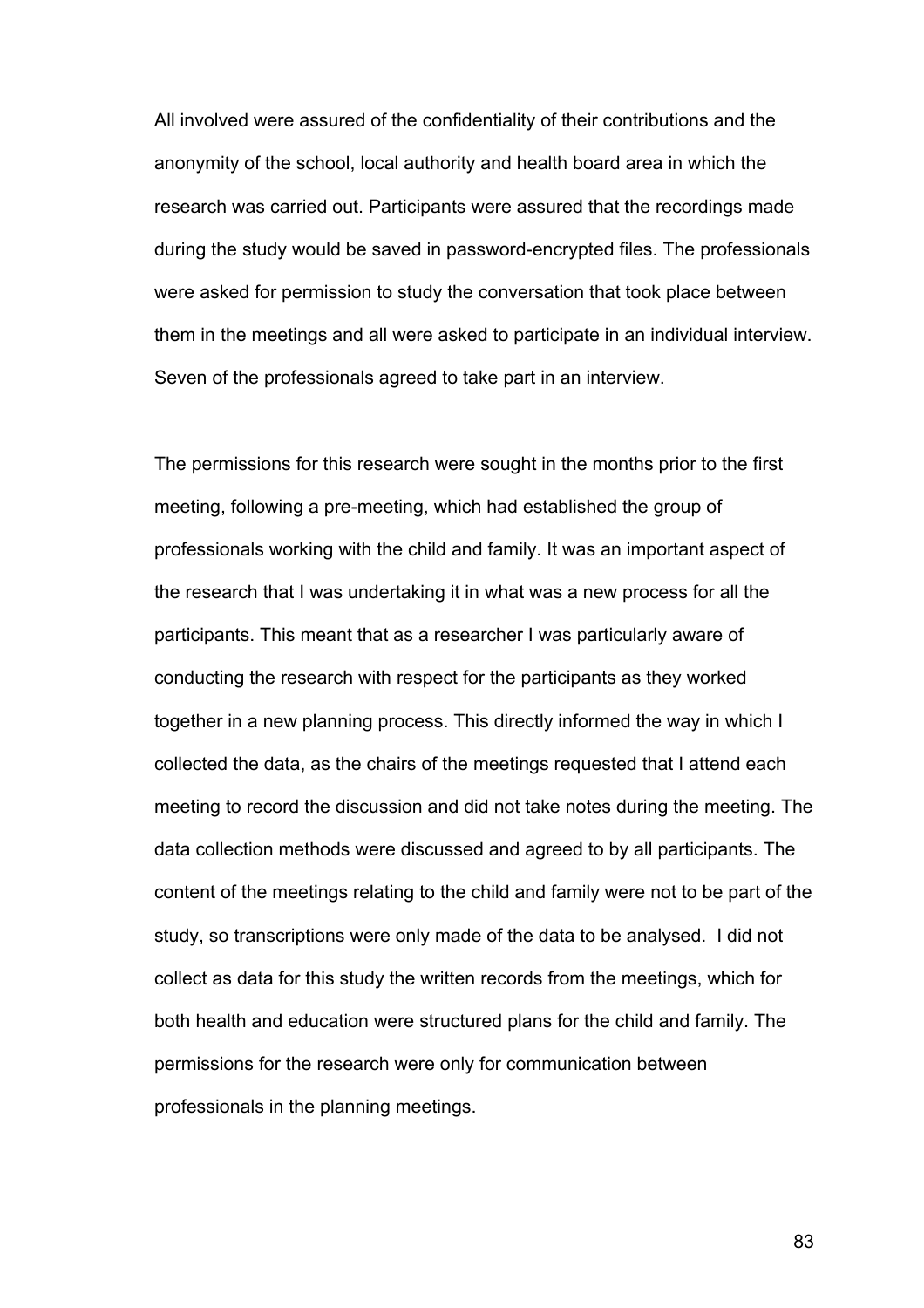## **4.5 Data collection methods**

As noted in the discussion above data was collected from four meetings by digital audio recorder and stored electronically. Each of the meetings was held with participants sitting in a circle and the data recorder was placed on a stool in the centre of the circle. As requested by the chairs of the meetings and agreed with all the participants I attended the meetings and did not take notes. At the final meeting, as I switched off the recorder one of the group commented, 'We're so used to that as part of the meetings we've all forgotten about it'. The data was listened to and selected extracts of the data transcribed for further analysis. Selected transcription was used because only the discussion between the professionals was to be part of the research. Seven of those taking part in the meetings agreed to individual interviews, these were held by agreement in the workplaces of those who chose to take part. As with the meetings the interviews were digitally audio recorded and selected sections transcribed. The interviews themselves were semi-structured and addressed the following themes:

- Their role in the meetings
- Their professional language and use of specific vocabulary
- Communications within and across the group
- What knowledge was shared and related planning systems
- Their own professional training and development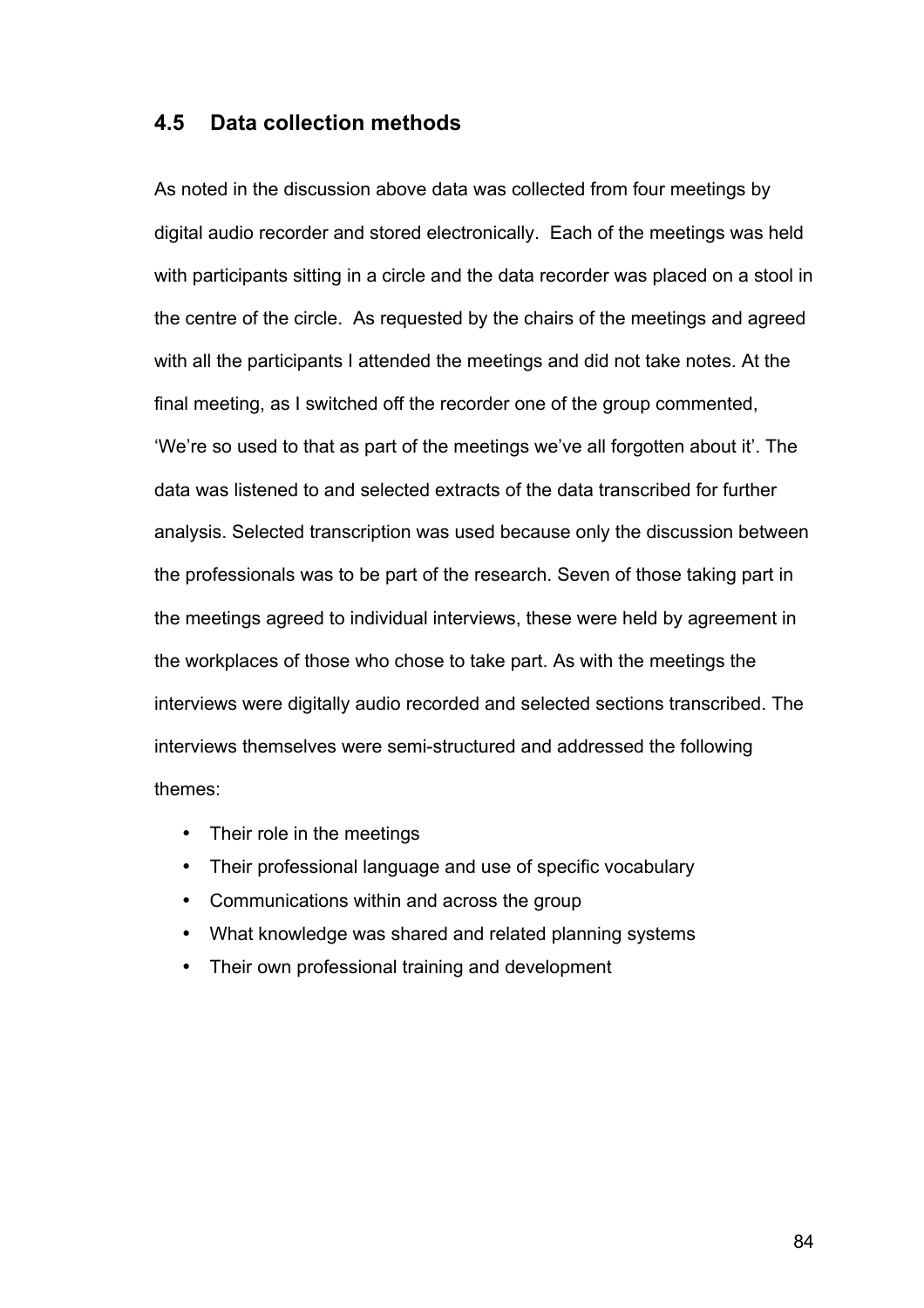# **4.6 The period of the research, meetings and participants**

I recorded the data in this study over one calendar year, February 2010 to February 2011, following the interprofessional meetings arranged for a child who was moving from playgroup into nursery. The research study was arranged after a pre-meeting for professionals had taken place (November 2009). I attended and audio recorded meetings 1, 2, 3 and 4, with the agreement of the all the participants who were present at those four meetings.

- Pre-meeting: Professionals working with the family (November 2009)
- Meeting 1: Team around the child (February 2010)
- Meeting 2: School stage 2 meeting (February 2010)
- Meeting 3: Co-ordinated support plan (September 2010)
- Meeting 4: Joint school stage 2 and team around the child (February 2011)

The participants are listed alphabetically by title. Those who agreed to provide an individual interview are indicated by an \*. Those interviews took place in May and June 2010.

- Care and co-ordinator manager for children with complex needs known as Co-ordinator team around the child\*
- Early years worker, education \*
- Headteacher\*
- Health visitor
- Nursery teacher
- Parent Mum
- Parent Dad
- Principal teacher additional support needs (ASN)
- Principal teacher (ASN) pre-school
- Secretary for child and family and public health\*
- Speech and language therapist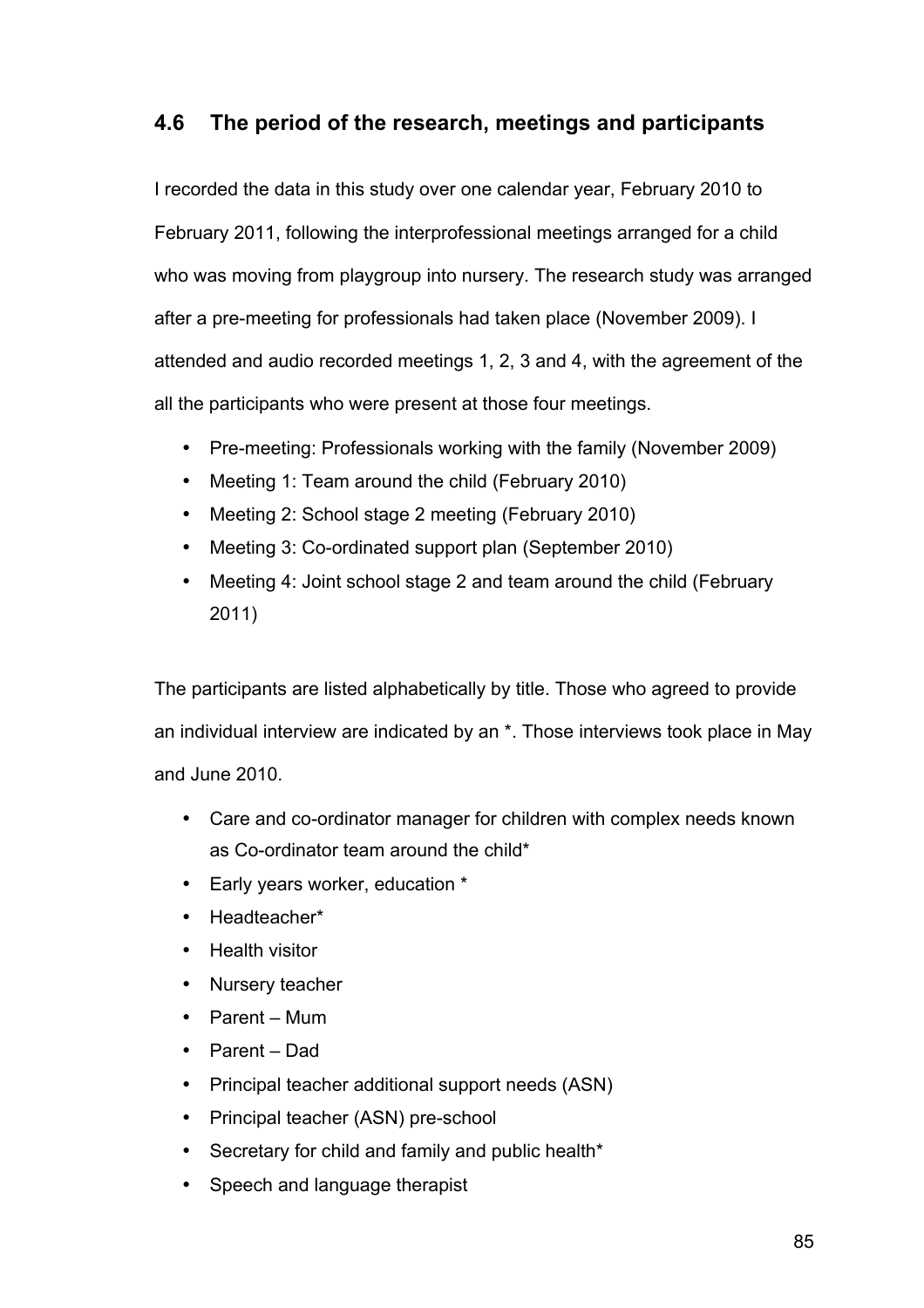- Support worker, children's services\*
- Resource worker, children's services\*
- Teacher, additional support needs (ASN) pre-school\*
- Trainee social worker
- Trainee social worker, disability support team

Other professionals who submitted written reports and / or were referred to in the meetings:

- Dietician
- Doctor audiology specialist
- Doctor General Practitioner
- Doctor genetics specialist
- Doctor metabolic specialist
- Doctor paediatrician
- Physiotherapist
- Professor of Genetics

# **4.7 The proposed structure for data analysis**

The setting of my research provided access to two strands of data, recordings of the planning meetings and individual interviews. As noted in my discussion of case study above (4.1) I intended to use the frameworks from ethnography of communication to analyse the data from the meetings and interviews together against *speech community*, *communicative competence* (Hymes 1972), *situation* and *event* (Hymes 1993). The record of the interprofessional meetings provided data to analyse in order to understand how and in what ways the participants in this series of meetings acted as a *speech community* (Hymes 1972). The data from both the meetings and individual interviews provided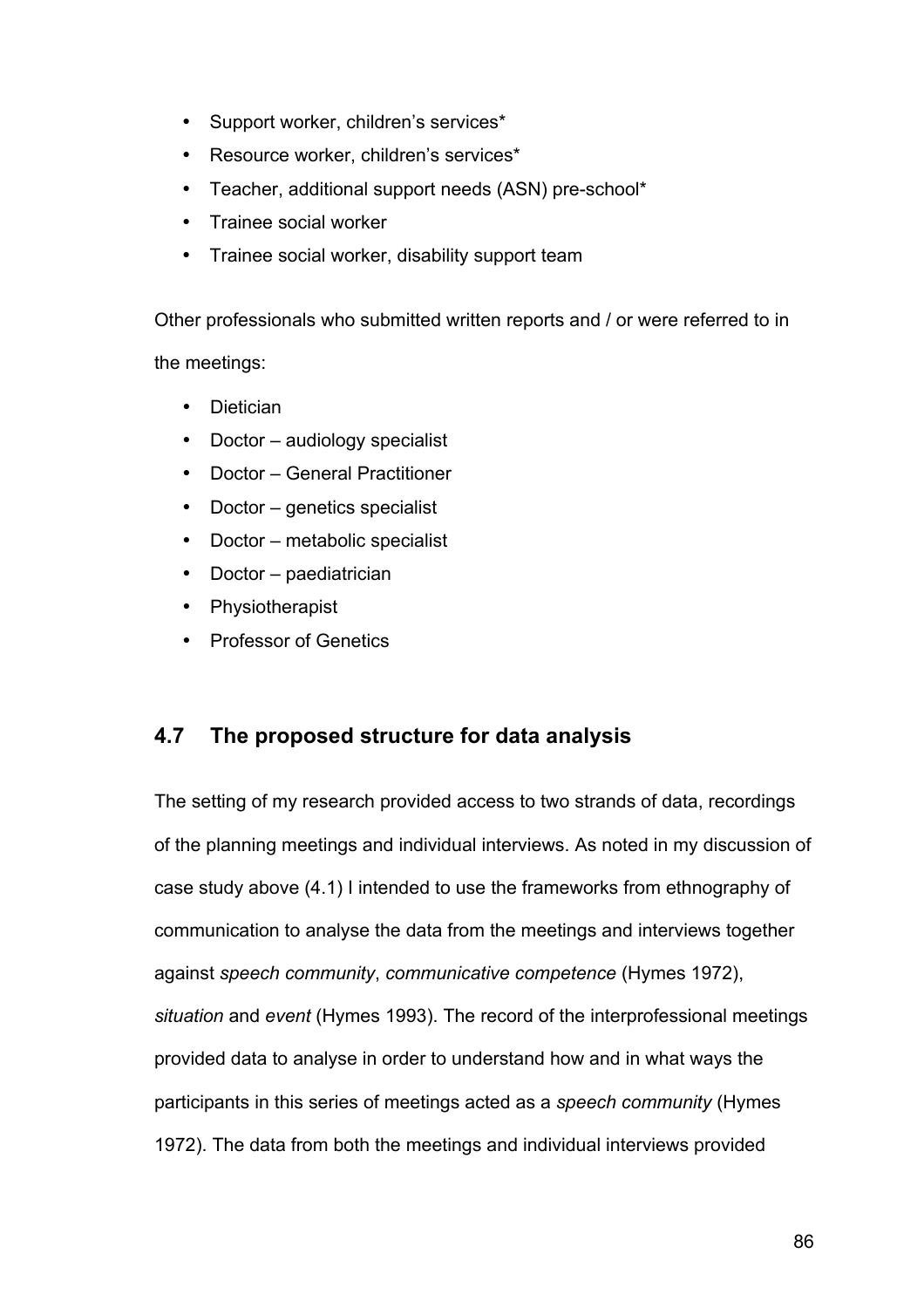material for the analysis of the data against the principle of *communicative competence* (Hymes 1972), which addressed the ways in which members of the community understood and used shared rules for speaking and how shared knowledge was created in the meetings. The data reflected the policy *situation* in this locality and the meetings themselves were the *events* in my study. An analysis of the data should illustrate any relationships between the *situation* or policy context and *events* or meetings. This was to be supported by a separate analysis of the data against the social structure, values and attitudes, cognitive maps and enculturation process as defined within a heading of cultural or here *professional knowledge* by Saville-Troike (2003).

I felt confident in planning the data analysis that this approach would support me to understand what communication was in my study and the way in which it worked. Ethnography of communication provided the structure to analyse each part of the processes of communication. The focus of my analysis of the data was to discover if there was evidence of communication as a practical activity between partners (Dewey 1916). Did the way in which the participants shared knowledge or information in the meetings make something that was shared between them as they worked towards a common aim? I was looking for an inter-relationship between knowledge and action that sits at the centre of Dewey's educational philosophy and from my experience is found in interprofessional practice. However in planning the analysis I had perhaps relied too heavily on the frameworks of ethnography of communication rather than searching for what the interprofessional group created together and analysing that in relation to the theoretical frameworks.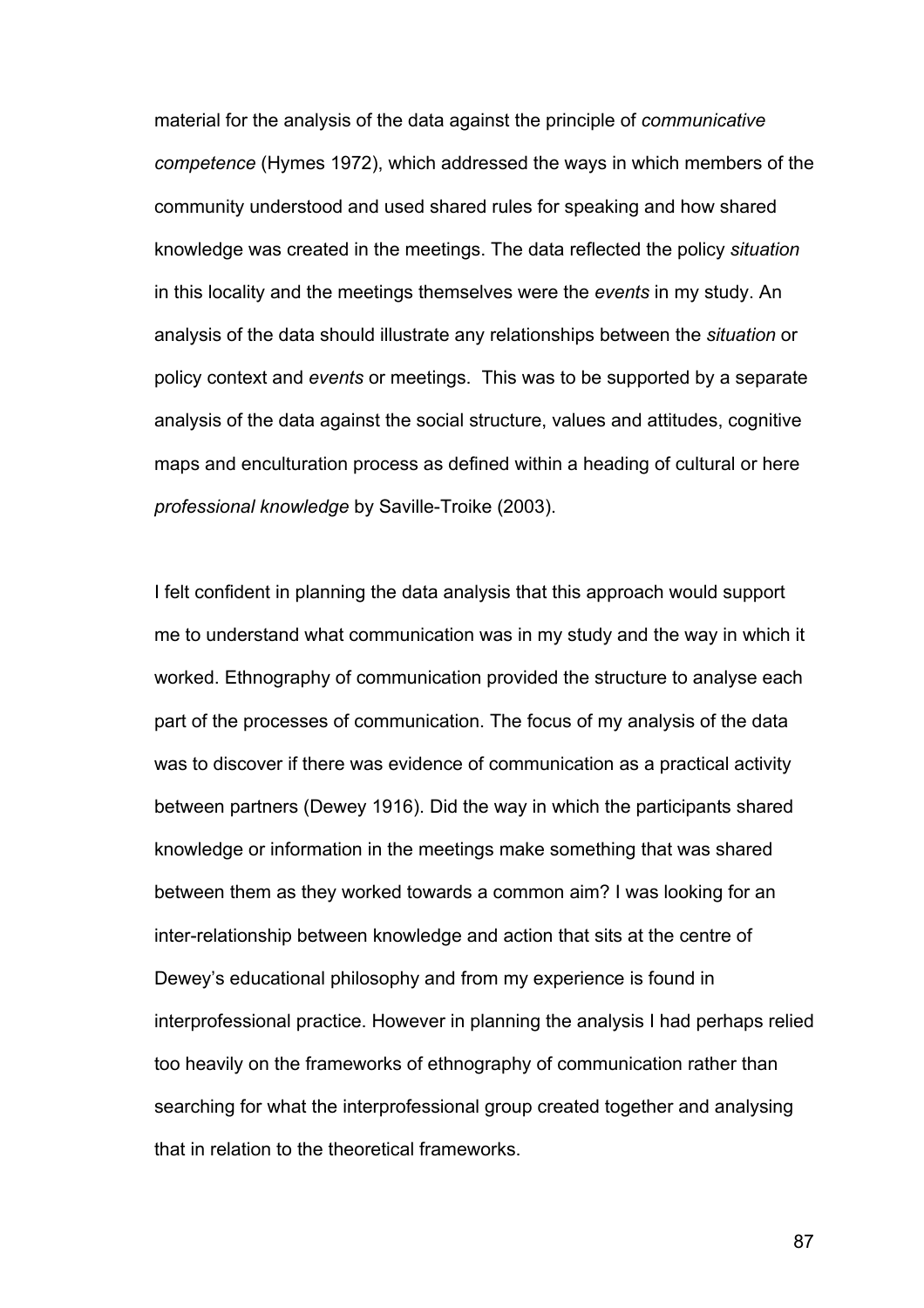## **4.8 An adapted framework for the data analysis**

I began the data analysis from Hymes' definition of *speech community*:

A speech community is defined, then tautologically but radically, as a community sharing knowledge of rules of the conduct and interpretation of speech. Such sharing comprises knowledge of at least one form of speech, and knowledge also of its patterns of use. Both conditions are necessary (Hymes 1974: 50).

From that definition I asked the following questions of the data:

- Is there evidence of rules about when, how and who to speak to?
- How was knowledge of such rules shared?
- Is there evidence of shared understanding of what was said?
- Is there evidence of a lack of understanding of what was said?

These questions linked the data directly to the definition of *speech community* but did not open the data up to support an analysis of communication in the meetings. As I moved on to consider *communicative competence*, the 'ability to participate in its society as not only a speaking, but also a communicating member' (Hymes 1974:75), I realised that I was using the same extracts from the data to evidence *communicative competence* as I had done to define *speech community*. It was evident that in structuring the analysis directly from ethnography of communication I could justify the relevance of the methodology to the data but not analyse the data beyond the surface level. This initial analysis did emphasise the connections between the frameworks of ethnography of communication and the data. For example the data sets were entirely focused through the *situation* (Hymes 1974): the roles and responsibilities each professional took, the way they shared understanding and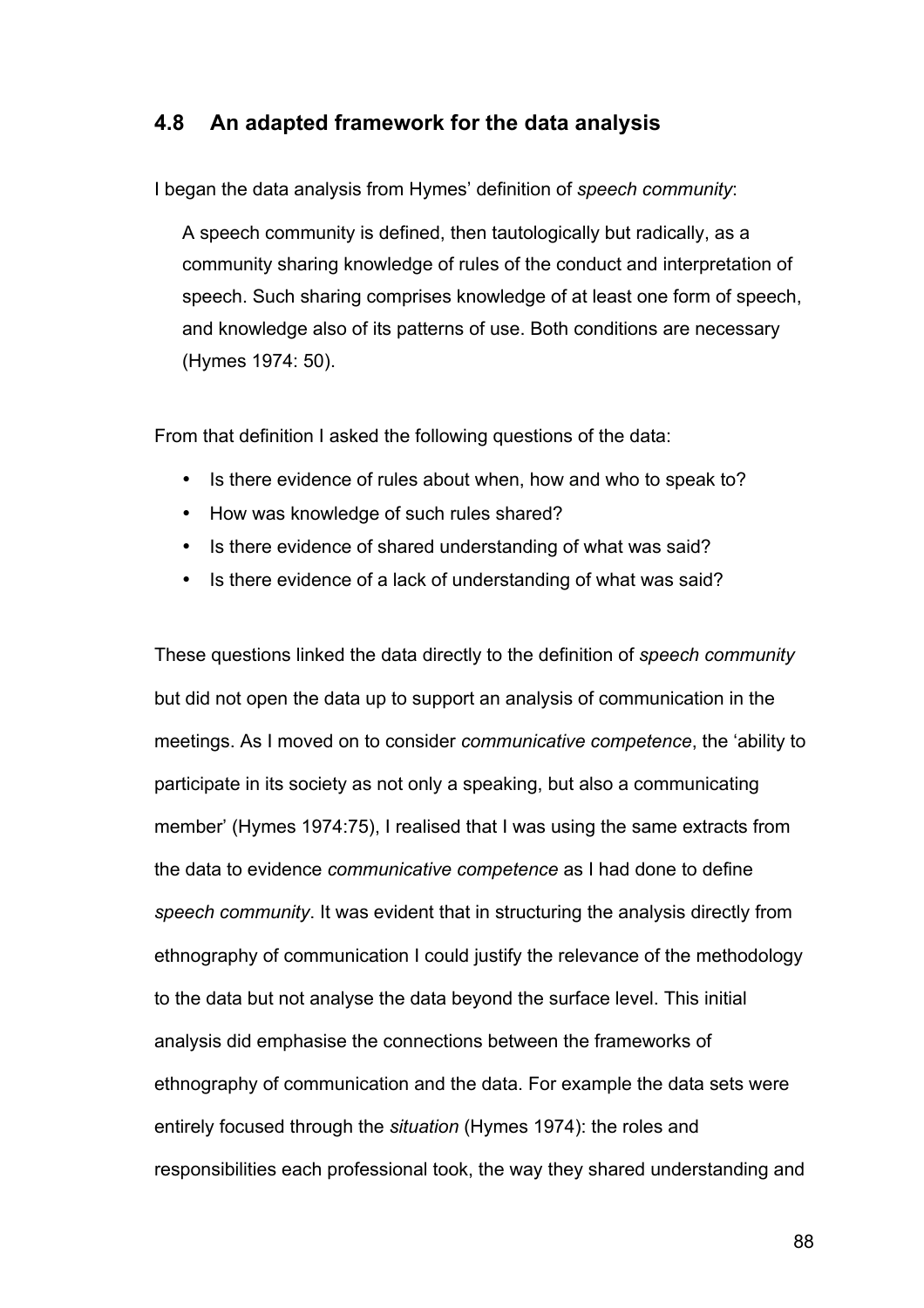their lack of understanding. Each of the meetings, the *event* (Hymes 1974), included the discussion of individual responsibilities and the contribution by letter and reports from professionals who did not attend in person. In the data from individual interviews the participants discussed their own contribution in the meetings, the *speech act* in Hymes' framework (1974), and their understanding of the interprofessional meetings. That data included comments about individual values and attitudes, and the ways in which knowledge was shared which linked to Saville-Troike's structure of *cultural knowledge*. My choice of ethnography of communication as a theoretical framework provided a starting point for the analysis of the data, and what Silverman refers to as a 'toolbox' (Silverman 2006:194) to inform the selection and analysis of the data. I will return to the use of ethnography of communication as a theoretical framework for analysis in chapter 7.

I felt at this point in the study that I had lost ethnography of communication as a framework for the data analysis but as I began to work through the process of finding a new analytical structure I realised that I could still use the most relevant areas of ethnography of communication. Although I could not implement my original design for the data analysis I could use the most relevant parts of the theory in an adapted framework.

My initial work through the frameworks of ethnography of communication provided a series of aspects related to the dynamics of communication that occurred across the data. I began the process of restructuring the data analysis by working directly with them to establish a new framework for analysis but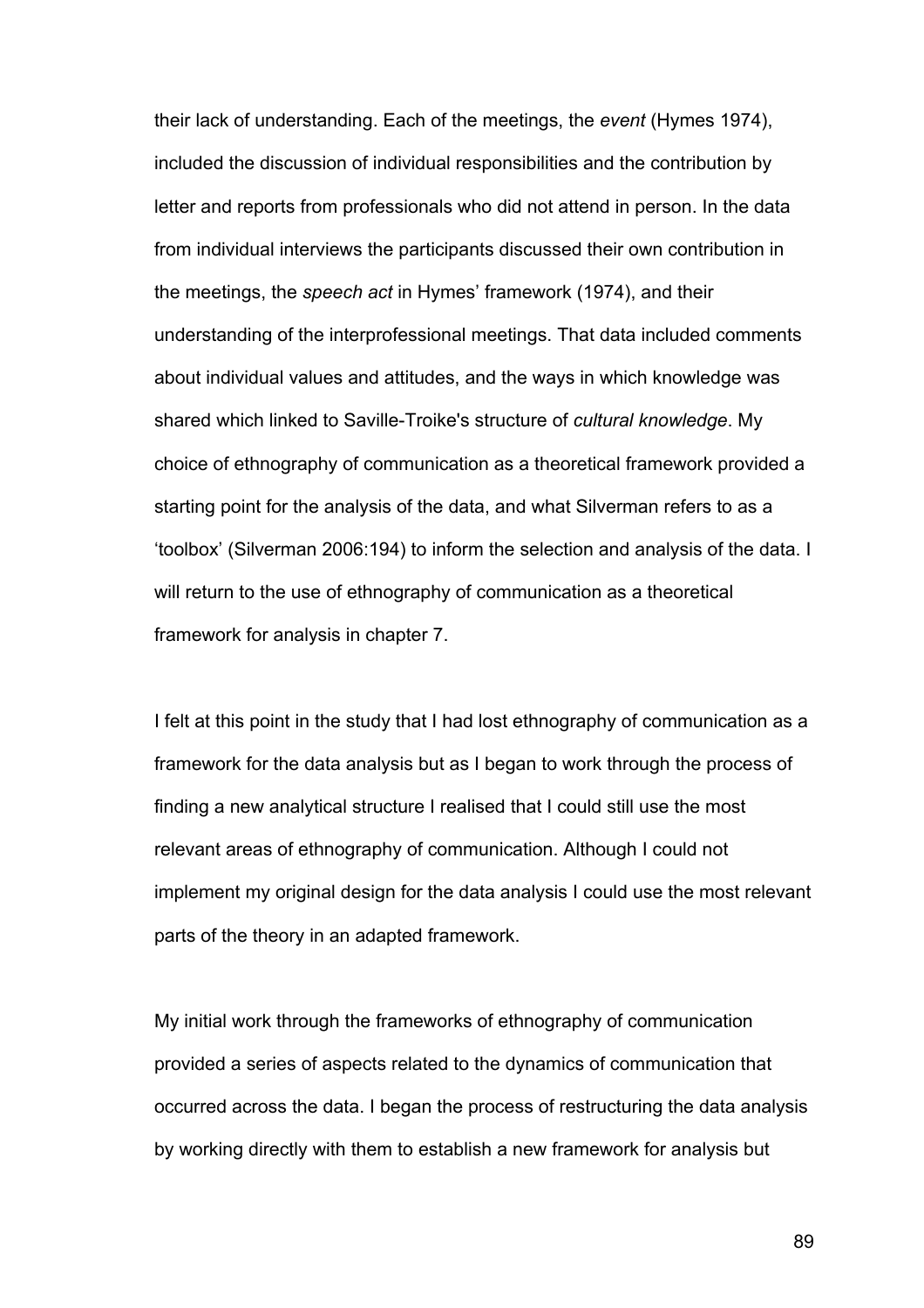found myself returning within each of them to the context of the data. At this point I took some time to reflect on my approach to the data. I was aware that it was directly influenced by my work with ethnography of communication, where the *situation* (Hymes 1974) had directly informed the design of the study, but also recognised that there was a connection with my academic background in history and place-name research. It seemed that my background in historical research had a stronger influence on my 'voice' (Finlay and Gough 2003: 32) as a researcher than I had previously realised. The 'source' of the data, in this analysis the context, was of particular importance to me as a researcher because of my historical and practice-based experience. The policy background and meeting structure which provided the data were important to me as the researcher, so I could set the data in context and work with it in that context. It was not that I wished in any way to present an historical analysis of the data, but I found that I needed to include the context in the analysis in order to work with the data. In his work on cases studies Bassey wrote about the process of data analysis, as

an intellectual struggle with an enormous amount of raw data in order to produce a meaningful and trustworthy conclusion which is supported by a concise account of how it was reached (Bassey 1999: 84)

I was not concerned at this point in the study about the amount of data that I was working with, nor the conclusions I might reach in relation to the research questions, but in order to work with the historian within me I needed to be confident of the relationship between the process of analysis and any conclusions I drew at the end of that process.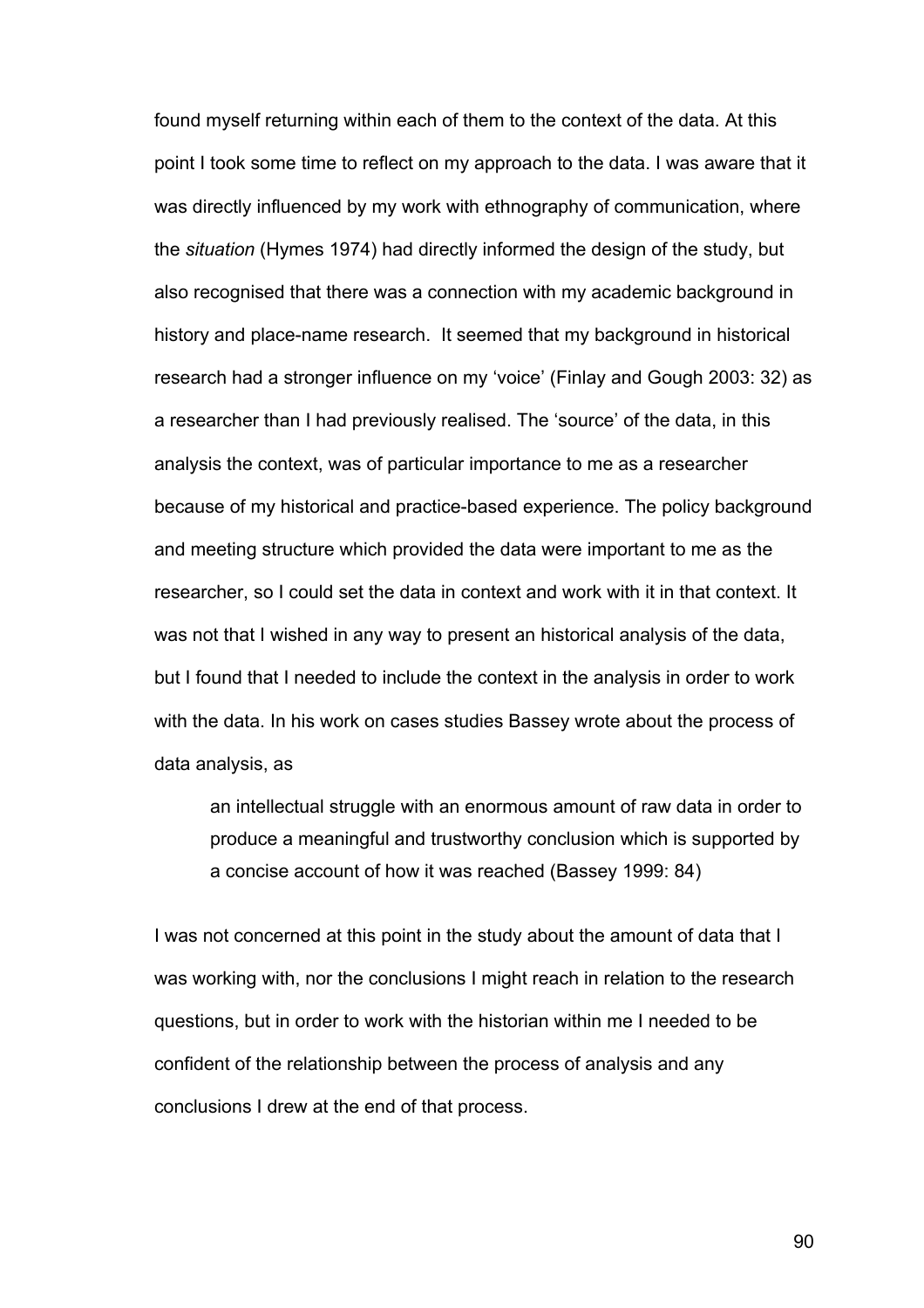In an historical analysis the key primary source frames the first analysis of the data. In the data collected for my case study the first meeting provided the widest range of data and established the context of the research. This meeting was attended and contributed to by the largest number of participants. It included examples of the majority of the different aspects of the dynamics of communication that appeared across the data and was referred to by participants in the individual interviews to explain particular aspects of their work. I decided that if I approached the data analysis from that first meeting I would meet both my personal need to establish the different aspects of communication in context and develop a framework to examine the data. At this stage in the analysis I wanted to include a broad range of evidence related to as many aspects of the dynamics and complexities of communication as possible and returned to ethnography of communication to group these into units of analyses, the titles of these units were directly informed by the frameworks from ethnography of communication. I began this second analysis by working through the first meeting chronologically and established the following units of analysis (Saville-Troike 2003):

- The participants
- The meetings
- Roles and responsibilities
- Professional information
- Power
- The medical letter

I then worked again with the remaining data to build it into this framework and ensure that I had addressed all the different aspects of communication which arose in later meetings or individual interviews. This process gave me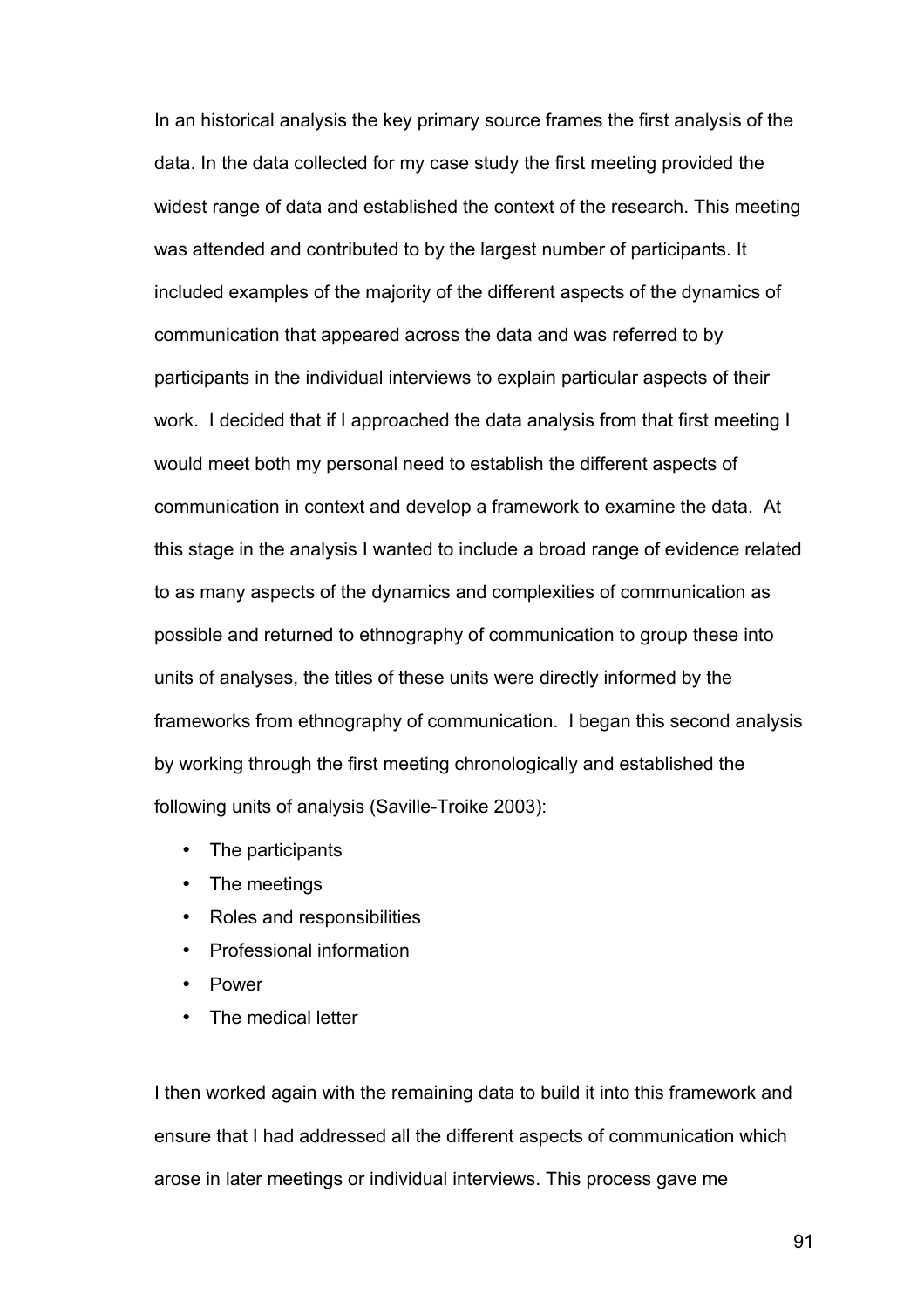confidence that I had considered all the data and selected for analysis that most pertinent to my research questions.

I found it particularly challenging to move away from ethnography of communication in this analysis, as can be seen in the titles for the units of analyses listed above, which are developed from the work of Saville-Troike (2003). The theory has not allowed me to neatly present an analysis which directly relates to the questions I identified from the literature review but it has supported an analysis focused solely on the linguistic content, what was said, in the meetings. This is a new approach to the research of interprofessional communication and my study demonstrates the relevance of a sociolinguistic approach to understanding such communication.

The reframing of the data analysis through units of analyses developed from ethnography of communication presented a further challenge in deciding what to name the outcomes of my analysis. Was I justified in naming them as emerging themes? I was very aware from my struggles to find a relevant structure for the data analysis that I was working across a range of academic fields and had blended my research methodology to suit the research questions. The use of research methodologies from different disciplines was noted as a particular issue in the development of nursing science, where a number of research methods from other disciplines were adapted for use in qualitative nursing studies. DeSantis and Ugarriza (2000) discussed this in relation to the definition of the term theme in qualitative research studies in nursing. In their exploration of the use of theme, they began from the premise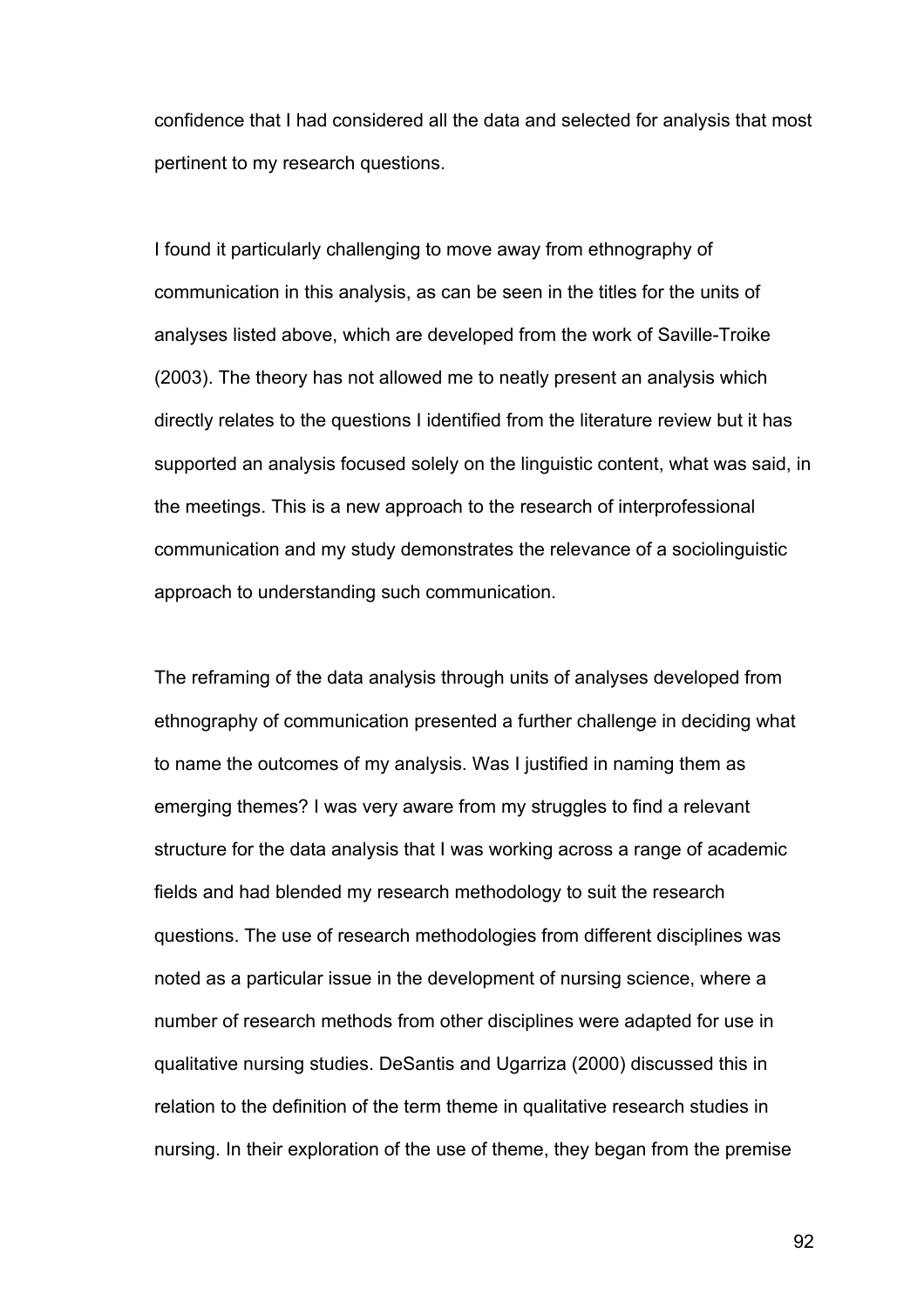'that a basic definition of the term theme is applicable to all qualitative research methods and will bring increased rigor to data collection and analysis' (DeSantis and Ugarrizza 2000: 352). From a review of the literature, qualitative research texts and a consideration of interdisciplinary concepts of theme they reached the following definition:

A theme is an abstract entity that brings meaning and identity to a recurrent experience and its variant manifestations. As such, a theme captures and unifies the nature or basis of the experience into a meaningful whole (DeSantis and Ugarrizza 2000: 362).

They added four criteria to this definition: that themes emerge from the data; that they are abstract and are extracted from the data by the researcher; that a theme is a recurrence of experiences expressed in various ways and that, 'the unifying and explanatory functions of a theme occur at multiple levels' (DeSantis and Ugarrizza 2000: 363). In this study I have worked with this definition of theme and in the data analysis identified emerging themes as I worked through each unit of analysis.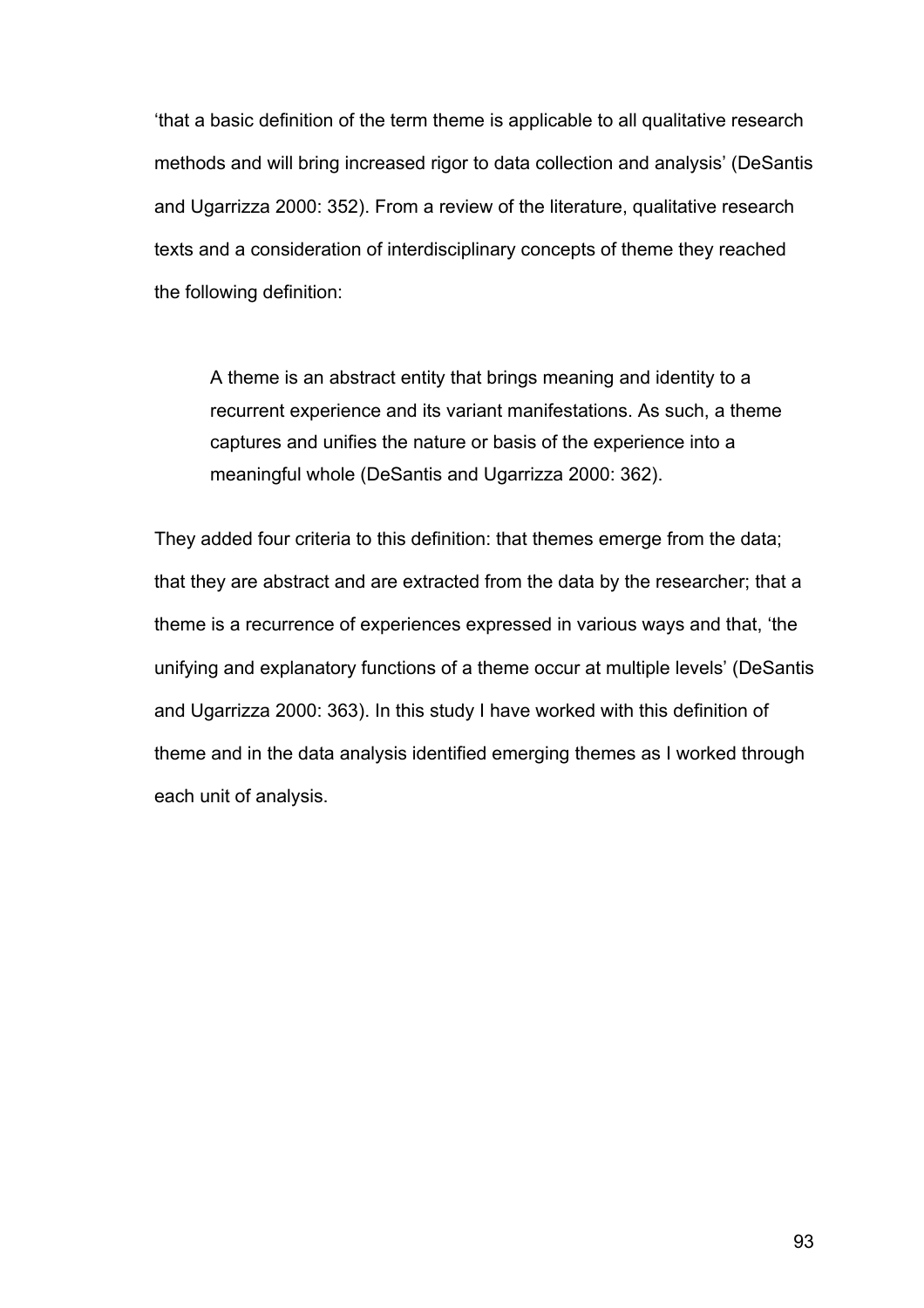# **5 Data Analysis**

In this chapter the data are presented in six units of analysis, which were established from the terms and concepts of ethnography of communication as I discussed in chapter 4. The presentation of the data in these units has enabled me to structure my analysis in a way which supported the analysis of the dynamics of communication in the data and connected directly to the implications for practice, which I will discuss in chapter 7. The units of analysis are:

- (5.1) The participants
- (5.2) The meetings
- (5.3) Roles and responsibilities
- (5.4) Professional information
- (5.5) Power
- (5.6) The medical letter

The data extracts are numbered and the source identified in the final line of each extract. The material is presented in a tabular format with the speaker indicated by profession in the first column. In each extract the name of the profession or a parental title has been inserted in italics in the place of the first names, which were used by participants throughout the meetings and interviews. Medical professionals who were referred to by their title and surname during the meetings are here referred to by their title and area of expertise.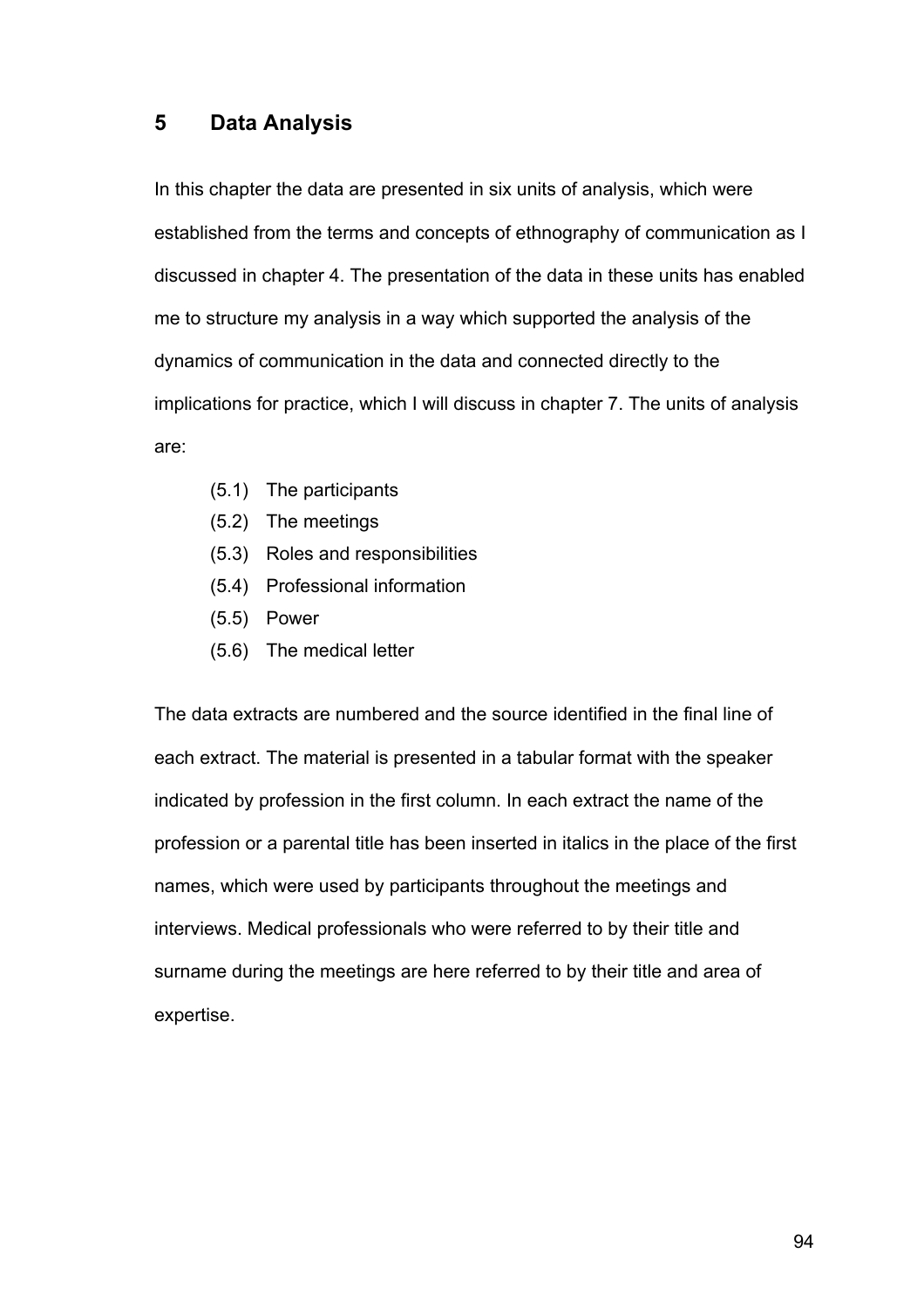The following conventions have been used to present extracts from the data:

- *a role in italics* replaces the name of any person referred to
- . . . indicates a pause in the speech
- underlining shows emphasis in speech
- { } to insert a word to aid understanding of the quotation
- [ ] are used to indicate a gap where direct information about the child, which is not part of this study, has been removed
- a blank line in a table indicates space between a series of extracts from one interview

The units of analysis which follow are each structured in the same way: they begin with an explanation of the way in which ethnography of communication has informed the naming of the unit, followed by an explanation of the relevance of the unit to the dynamics of communication, extracts from the data and an analysis of the data in relation to the theoretical frameworks of the study. Each unit concludes with a discussion of the ways in which the theoretical frameworks supported or challenged my understanding in this sense-making process and the identification of emerging themes in the data.

## **5.1 The participants**

The choice of participants as a unit of analysis relates to two areas in ethnography of communication: the *situation* (Saville-Troike 2003) and *speech community* (Hymes 1974). The term *situation* was defined by Saville-Troike (2003: 23) as, 'the context in which communication occurs'. In my study the *situation* is GIRFEC, the national programme that was being taken forward through the education planning structures in this local authority. GIRFEC had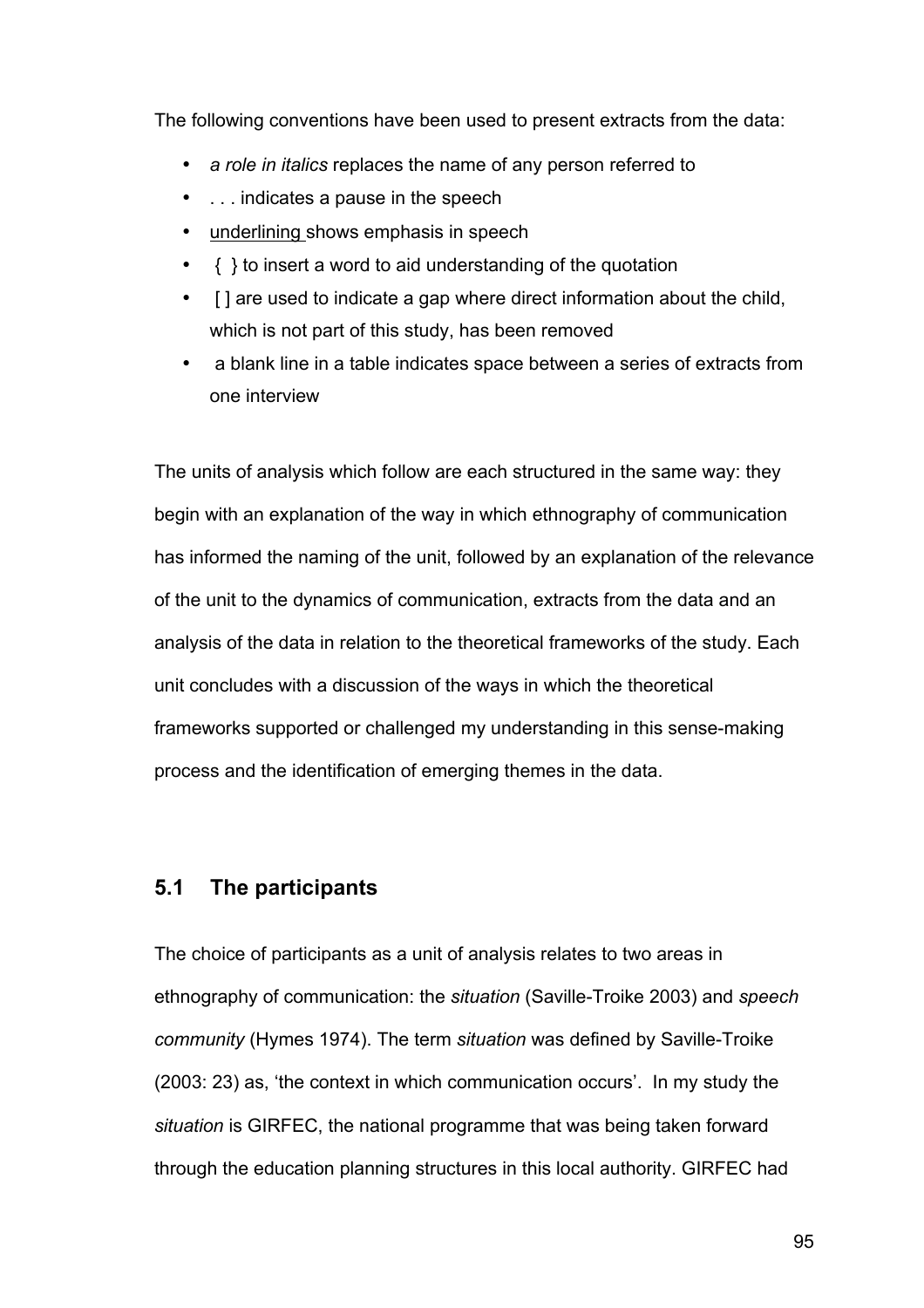also informed the developments introduced by the area health board and the introduction of the team around the child and the post of co-ordinator for that process. This *situation* led both the headteacher and co-ordinator, as chairs / organisers of the meetings, to spend time in the meetings identifying which professionals were supporting the child and who should be included in the meetings. The focus of the *situation* on the development of a team of professionals connects to the idea of *speech community* (Hymes 1974) as a social, here a professional, structure which can be used to study the interactions between a group of people (Gumperz 1962, 1971). Saville-Troike (2003) noted that the membership of a *speech community* was not likely to be static.

When I examined the data through Dewey's definition of communication I found that the participants, the professionals attending these meetings, were the key part of the study. The participants were in effect the partners who, to communicate, would work together towards a common aim. Indeed the three participants who attended all the meetings: the co-ordinator, early years worker and the teacher (ASN) pre-school formed a small group who, with the child's mother, did communicate with each other to achieve a common aim. It is interesting that the participants themselves also placed importance on knowing who was working with the child and from which professions. This is in direct contrast to the findings of some earlier studies of interprofessional practice which suggested that professionals often did not know which other professions were working with a child (Band *et al* 2002) or were aware but did not communicate across services (Sloan 2006).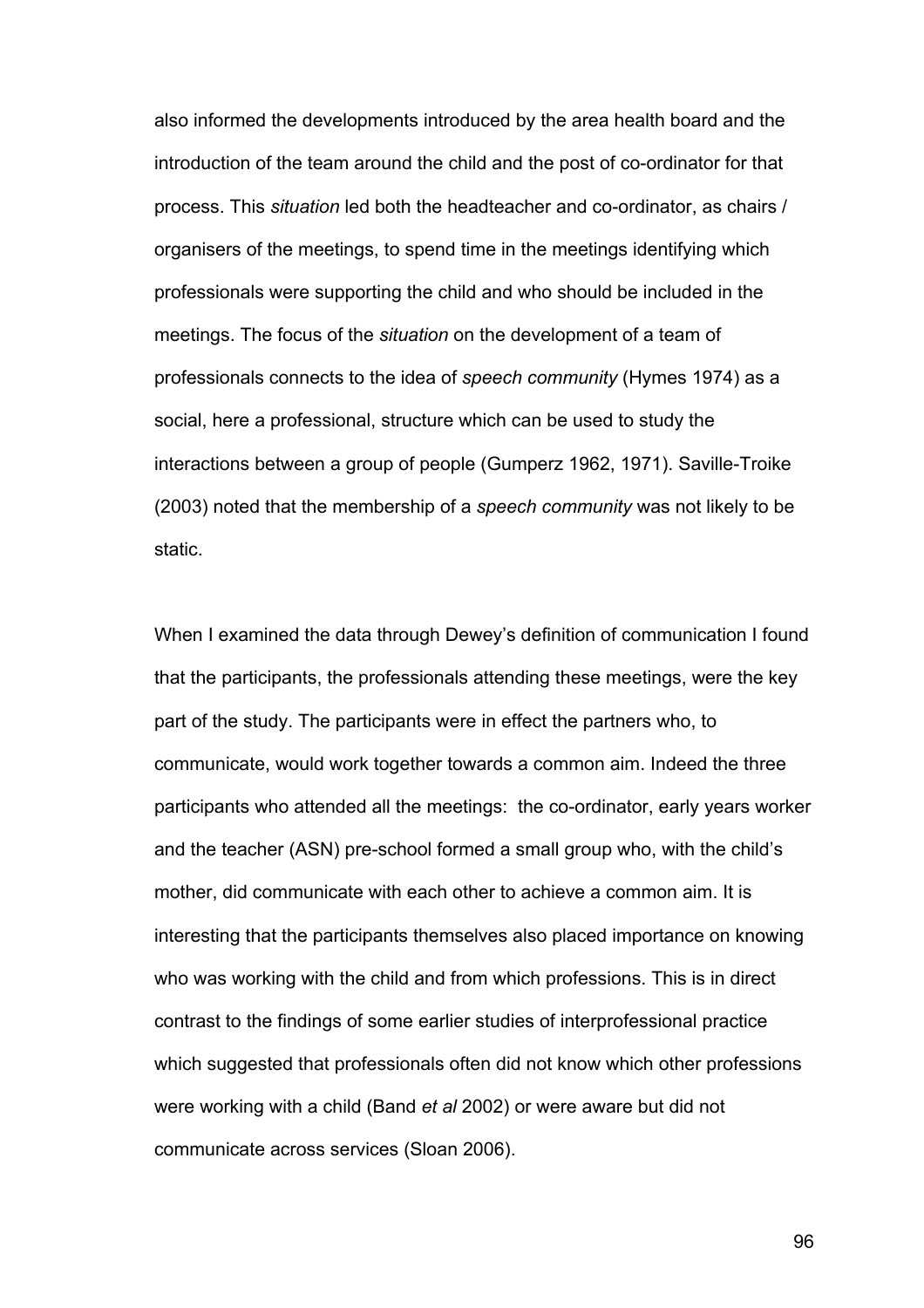The first meeting began with a long discussion about which services and staff should be at the meeting. The purpose of this was to establish a core list of participants, but such was the variation in attendance that each of the meetings began with a series of introductions, apologies and a note of reports in lieu of attendance. The role of the chairs was crucial in this list of participants as can be seen in this first extract from meeting 1 where both chairs debated the involvement of the early years worker:

| Co-ordinator       | Are you aware of anybody I should add on? I just wanted<br>to check that we had everybody up to date on it. I've got<br>you health visitor, early years worker |
|--------------------|----------------------------------------------------------------------------------------------------------------------------------------------------------------|
| <b>Headteacher</b> | She's going to be late                                                                                                                                         |
| Co-ordinator       | But will she be on the list?                                                                                                                                   |
| <b>Headteacher</b> | I think she will be                                                                                                                                            |
|                    | Extract 1: meeting 1                                                                                                                                           |

The co-ordinator was more concerned about the inclusion of the early years worker 'on the list' than her actual attendance at the meeting. The headteacher knew that the early years worker was coming to the meeting, but her reply also shows her uncertainty about the role of the early years worker in the meeting, and she doesn't know if the early years worker should be on the list. She explained some of the background to that in her individual interview where she commented on the changing group of professionals who were working with the child and the size of the group.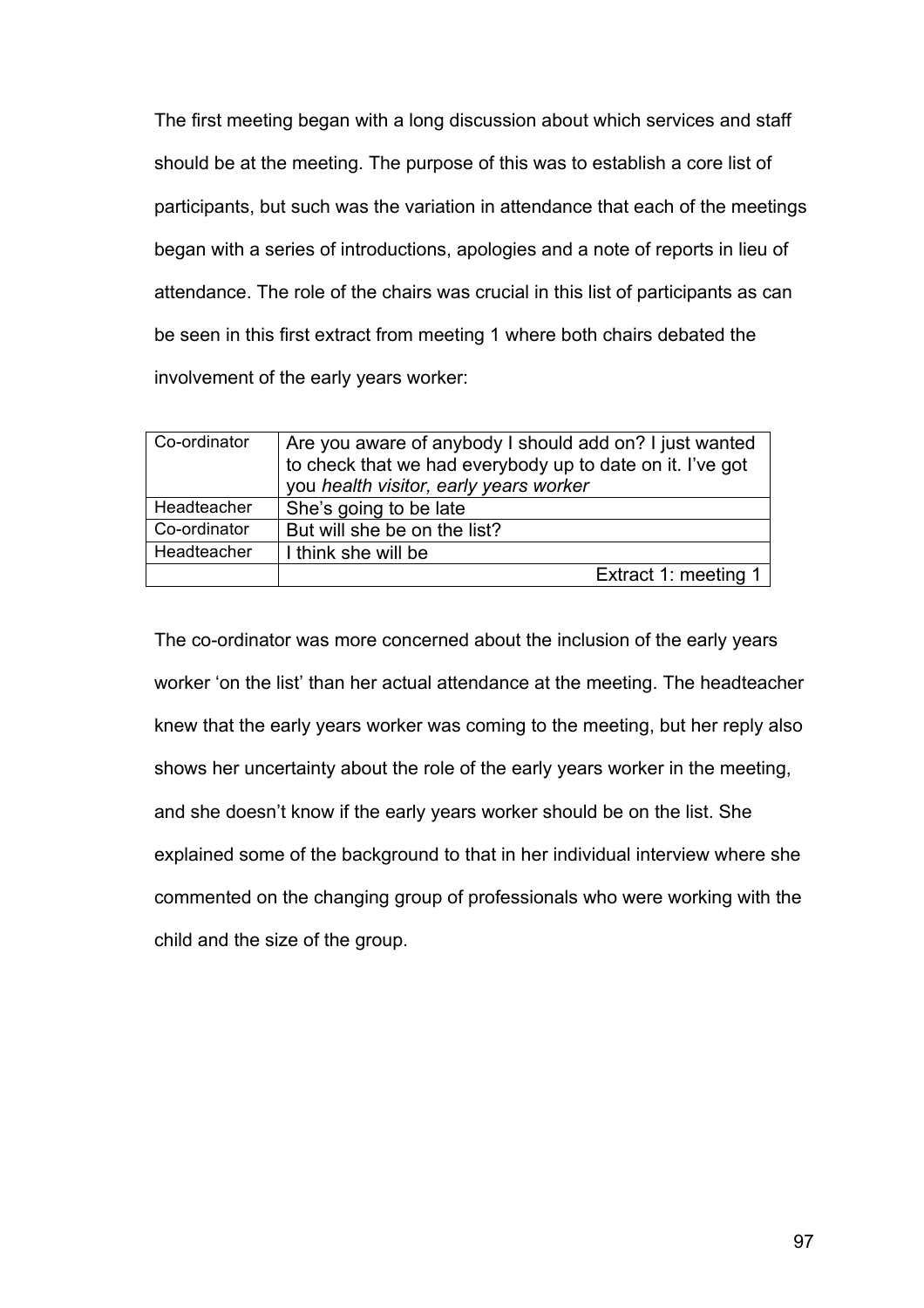| Headteacher | This person was contacting us and that person was<br>contacting us and we got to the stage we didn't know<br>who was involved with this family.                                                                                                                                                                                                                                                                     |
|-------------|---------------------------------------------------------------------------------------------------------------------------------------------------------------------------------------------------------------------------------------------------------------------------------------------------------------------------------------------------------------------------------------------------------------------|
|             | The social worker involved has changed and two new<br>people arrived at the meeting last week so it's very<br>difficult to keep track of it because I didn't know that had<br>changed and social work didn't inform us that it was<br>changing You're accustomed to going to child<br>protection case conferences and sometimes the health<br>visitor is there but not to this extent and this size of a<br>meeting |
|             | Extract 2: headteacher interview                                                                                                                                                                                                                                                                                                                                                                                    |

The final comment in extract 2 illustrates the change in practice that the headteacher was experiencing through the implementation of GIRFEC. She contrasted the number of professions working with this child with her previous experience of 'large' interprofessional meetings, which were usually child protection case conferences. The final comment from the headteacher in extract 2, 'and sometimes the health visitor is there' emphasises the difference for her in this series of meetings compared to her previous experience; namely the involvement of a much wider range of health professionals. It was however involvement at a distance, as the health visitor was the only health professional to attend these meetings and the first meeting included considerable discussion about which health professions were supporting the child.

| Co-ordinator       | Dietician?                                                 |
|--------------------|------------------------------------------------------------|
| Mum                | I don't know when I'm next seeing her [] she's not         |
| Co-ordinator       | But you are still working with her?                        |
| Mum                | Yes supposed to be. I don't know when she's coming<br>next |
| Resource<br>Worker | That's not on our list                                     |
|                    | General nervous laughter                                   |
|                    | Extract 3: meeting 1                                       |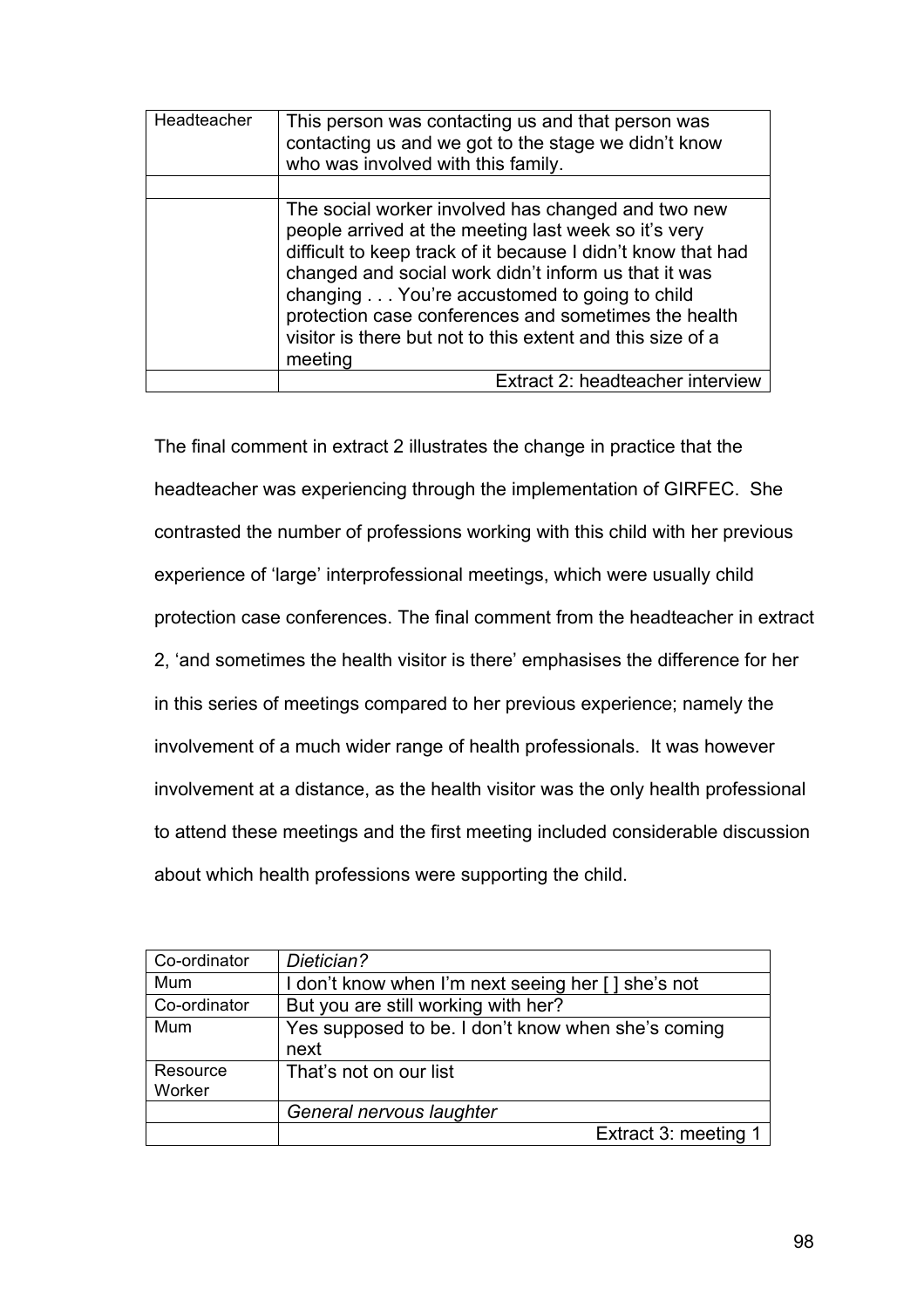The co-ordinator, who was a health professional, suggested that a dietician should be part of the group but the Mum was not sure whether the dietician was still working with the child. The comment from the resource worker, which was immediately followed by nervous laughter across the group, shows the concern that was felt by some of the professionals that they did not have a complete understanding of the support this child was receiving from different services. The reason for calling the meeting was to support the transition of the child from playgroup into Nursery, yet no one from the playgroup had been invited to the first meeting.

| Headteacher   | Sorry it's really just dawned on me they just haven't      |
|---------------|------------------------------------------------------------|
|               | been invited so maybe next time playgroup                  |
|               | Several voices talking at once about which playgroup       |
| Coordinator   | What playgroup is it?                                      |
| Mum           | Only there until the summer                                |
| Headteacher   | If it's before the summer holidays they should be invited, |
|               | it's good for transition as well who would it be?          |
| Teacher (ASN) | It would be playgroup leader                               |
| pre school    |                                                            |
|               | Extract 4: meeting 1                                       |

The confusion felt in the meeting about who should be there and why, can be seen in the conversation in extract 4. The headteacher realised that someone from the playgroup should have been invited to a meeting planned to support transition of a child from playgroup to nursery. A number of the participants then started to talk about which playgroup the child attended and the co-ordinator, who was still compiling her list at this point, immediately responded. The child's Mum was confused because the child was leaving the playgroup in the summer and for her this meeting was about the move into nursery. The teacher (ASN) pre-school had the knowledge of the local playgroups and provided the name of the playgroup leader. This extract demonstrates the level of uncertainty about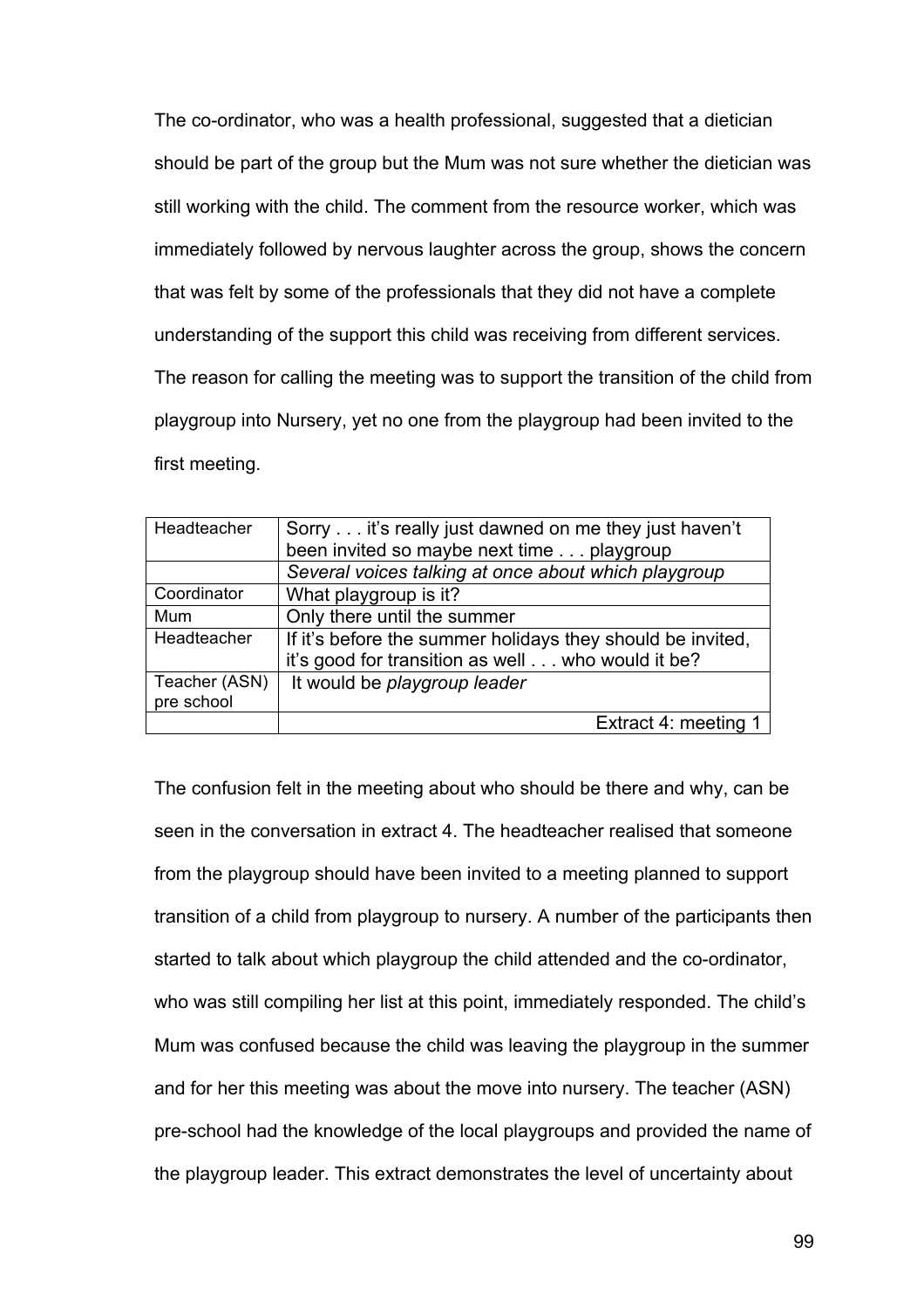who should be participating in the meetings and also the need for local knowledge to ensure that all relevant participants were invited.

This unit of analysis shows the way in which the group of professionals worked together to agree who would be part of this speech community, through being listed as a member, 'But will she be on the list?' (co-ordinator, extract 1). The 'bounding features' (Saville-Troike, 2003:16) of this *speech community* are defined through the statement that each professional, is 'still working' (coordinator, extract 3) with the child and / or family. The boundary itself can be described as 'soft-shelled' (Saville-Troike, 2003: 17) with movement across the boundary possible: 'two new people arrived at the meeting last week' (headteacher, extract 2). These two aspects of the *speech community*, with one bounding feature and a soft-shelled structure, with the associated changes of participants, illustrate one of the key difficulties facing communication in this speech community. There is no established partnership in which members can work together towards a common aim. An agreed aim can be seen in the extracts above: to identify members of the *speech community*, but it is apparent that there was more than one list of members, 'that's not on *our* list' (resource worker, extract 3, emphasis my own). It seems from that statement that there was more than one *speech community*. Although this should be considered with the statement from the headteacher, 'This person was contacting us and that person was contacting us' (headteacher, extract 2) which suggests that the meetings in this study were the first opportunity for the creation of a *speech community* around the support for this child.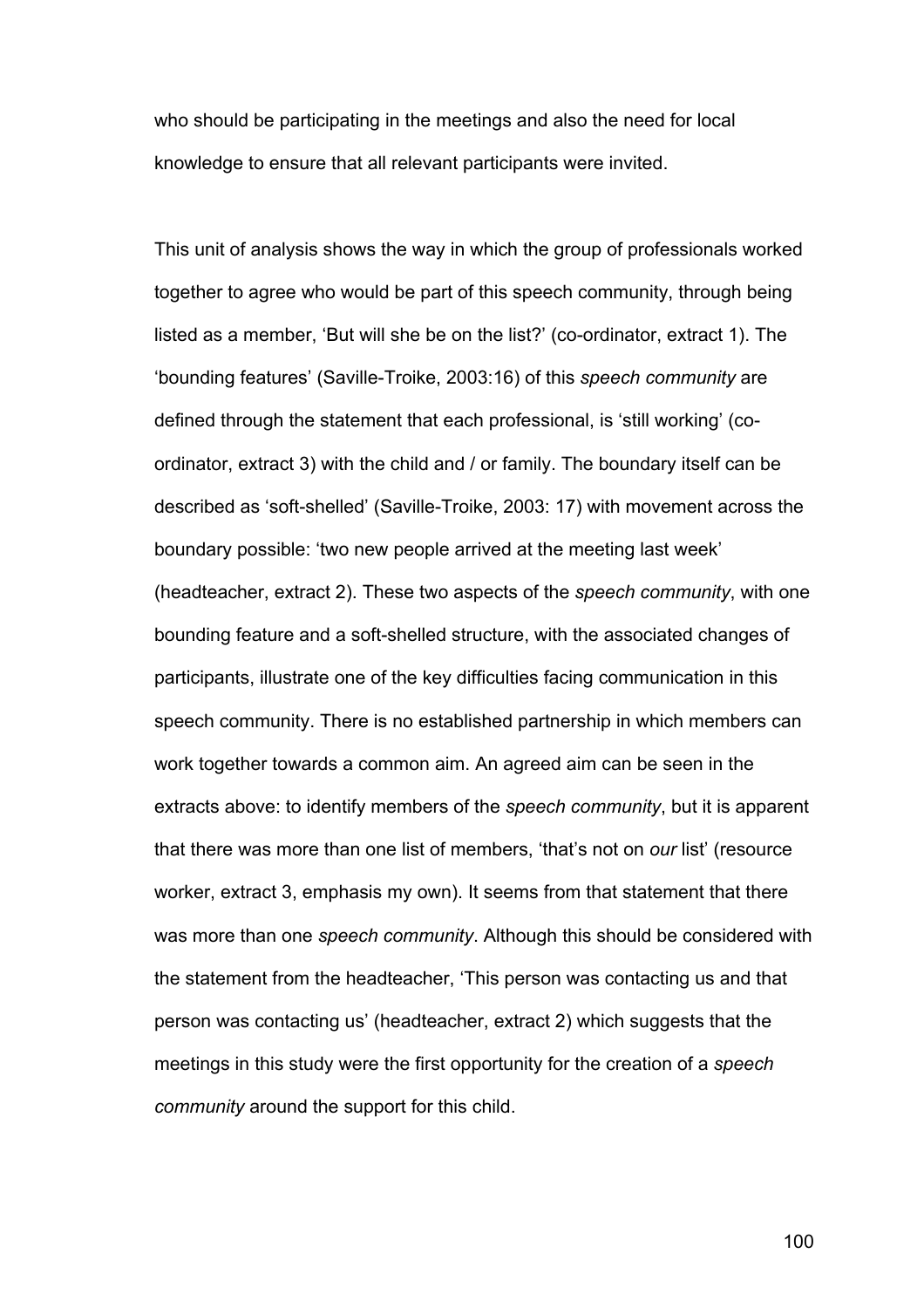In this unit of analysis the frameworks from ethnography of communication were key in supporting my analysis of the participants and their attendance at the series of meetings in my study. The definition of a *speech community* (Saville-Troike 2003) provided me with a way to consider the data beyond patterns of attendance and to search in the data for the reasons given by each professional for their participation in the meetings. The identification of 'still working' as the rule or 'bounding feature' for being included in the meetings demonstrated the way the membership of the planning group was formed and how new members were admitted; it also let me see that there were a series of different groups of professionals working with this child and his family. This provided an indication of what seems to have been a series of inter-connected groups of professionals working with the child who in the meetings in this study were being pulled together for the first time. This was an important step in developing my understanding of the way in which this series of meetings was a new development in the policy *situation*. It was particularly useful to consider the group as a *speech community* with flexible edges, that Saville-Troike (2003) described as a soft shell, to identify the core participants and understand the way in which the different professionals moved in and out of the series of meetings.

The two themes which emerge from this unit of analysis relate to the definition of the members of this series of interprofessional meetings as a *speech community*: first that the definition of the bounding feature of the *speech community* as 'working with the child' and second that the boundary of the *speech community* itself was soft-shelled and participants could join or leave at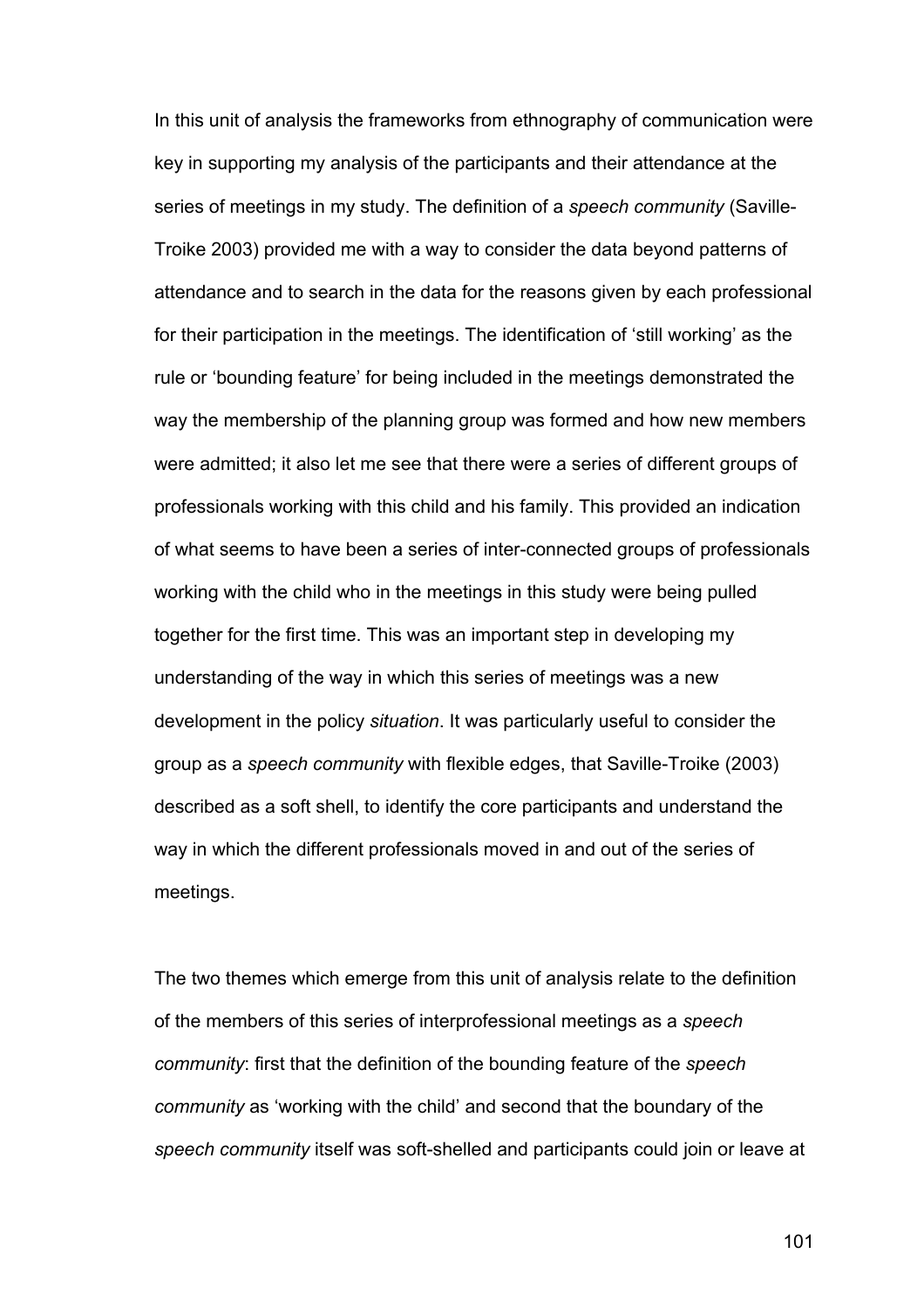any time. The second theme is related to the way in which the participants perceived the community and the different understanding they had of who they were doing what with, which is likely to have had an impact on the dynamics of communication. The data in this unit developed my understanding of the movement of the participants but challenged my use of Dewey's concept of communication and left me questioning the relevance of the concept in a data set where the membership of the partnership or speech community varied. How could the group communicate (Dewey 1916) when there was no consistent partnership although there appeared to be a common aim of working with the child at the centre (Scottish Executive 2006).

# **5.2 The meetings**

In ethnography of communication these meetings would each be classed as an *event* (Hymes 1974) which sat within the speech *situation* (Figueroa 1994). The *events* were arranged in response to the *situation,* as outlined in 5.1 above. The discussion in the data about meetings connects to what Saville-Troike (2003) defined as *cultural knowledge*, perhaps more appropriately labelled *professional knowledge* here. This relates to the structure of the meetings and the way in which knowledge and skills were shared in this *situation*. I will return to the role of professional knowledge when I discuss professional information (5.4).

This unit of analysis is linked to that of participants as, with the changes in participants between the meetings, much of the professional discussion in the meetings was about arrangements for future meetings. This appeared in two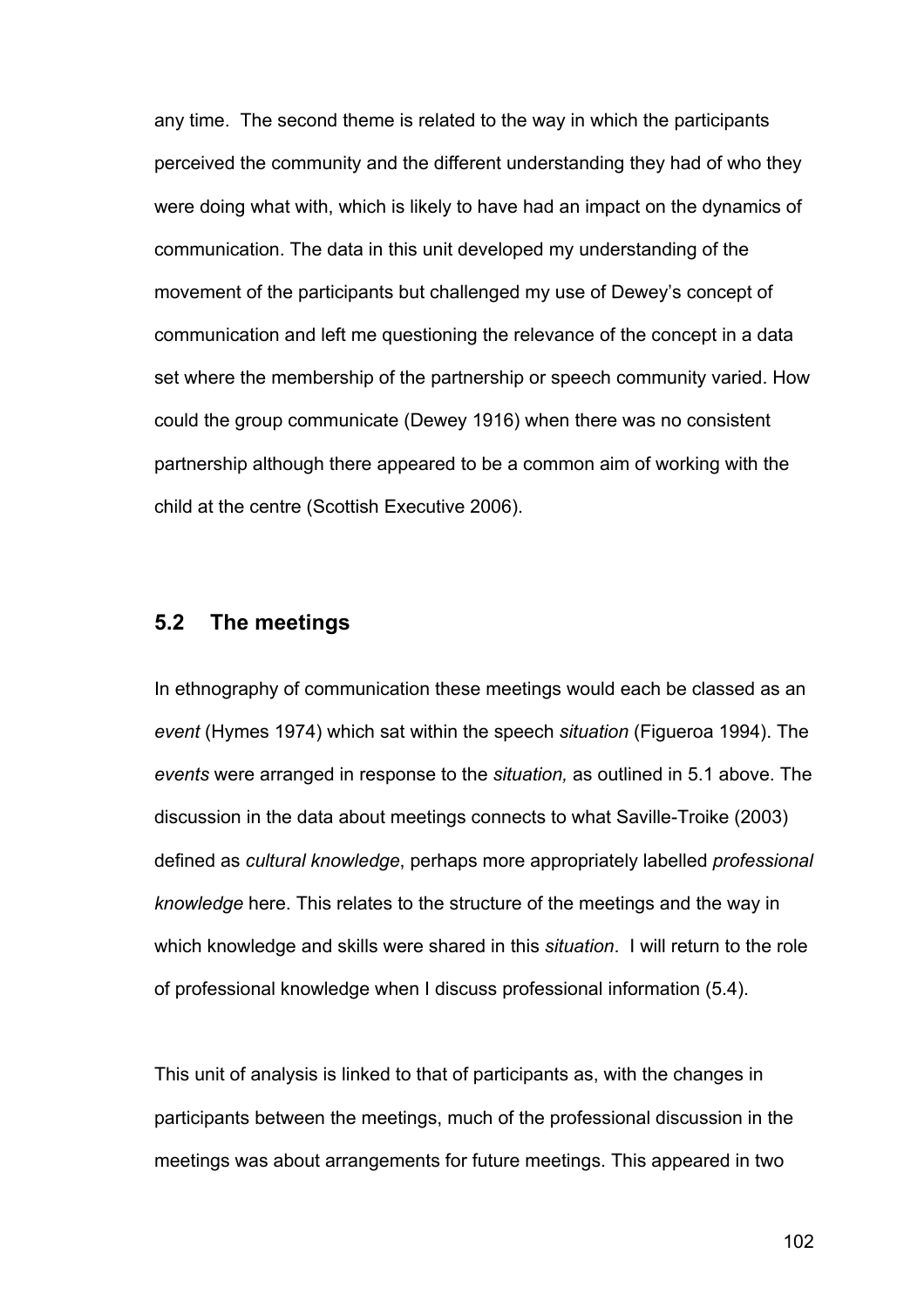ways in the data: what each meeting was called by the different professions and why the meetings were being held. These discussions can be seen in Deweyan terms as the *speech community* working to create a common understanding of the meetings.

The way the meetings were named concerned the headteacher and the coordinator who chaired the meetings but was of less interest to the other participants. This illustrates a difference in perception across the group about the common purpose of the group, which indicates that the common activity was less common than it perhaps appeared externally. The naming of the meetings related directly to the policy *situation* which influenced the structure and content of the meetings. This indicates uncertainty at practice level in the implementation of national policy (Anning *et al*. 2006), which was also seen in the difficulties the meetings had in agreeing which professionals should be participating discussed in 5.1 above.

The way in which the meetings were named by the headteacher and the coordinator illustrates the movement between national and local policies as they worked together to implement policy in practice. The table below gives the names they each used for the meetings.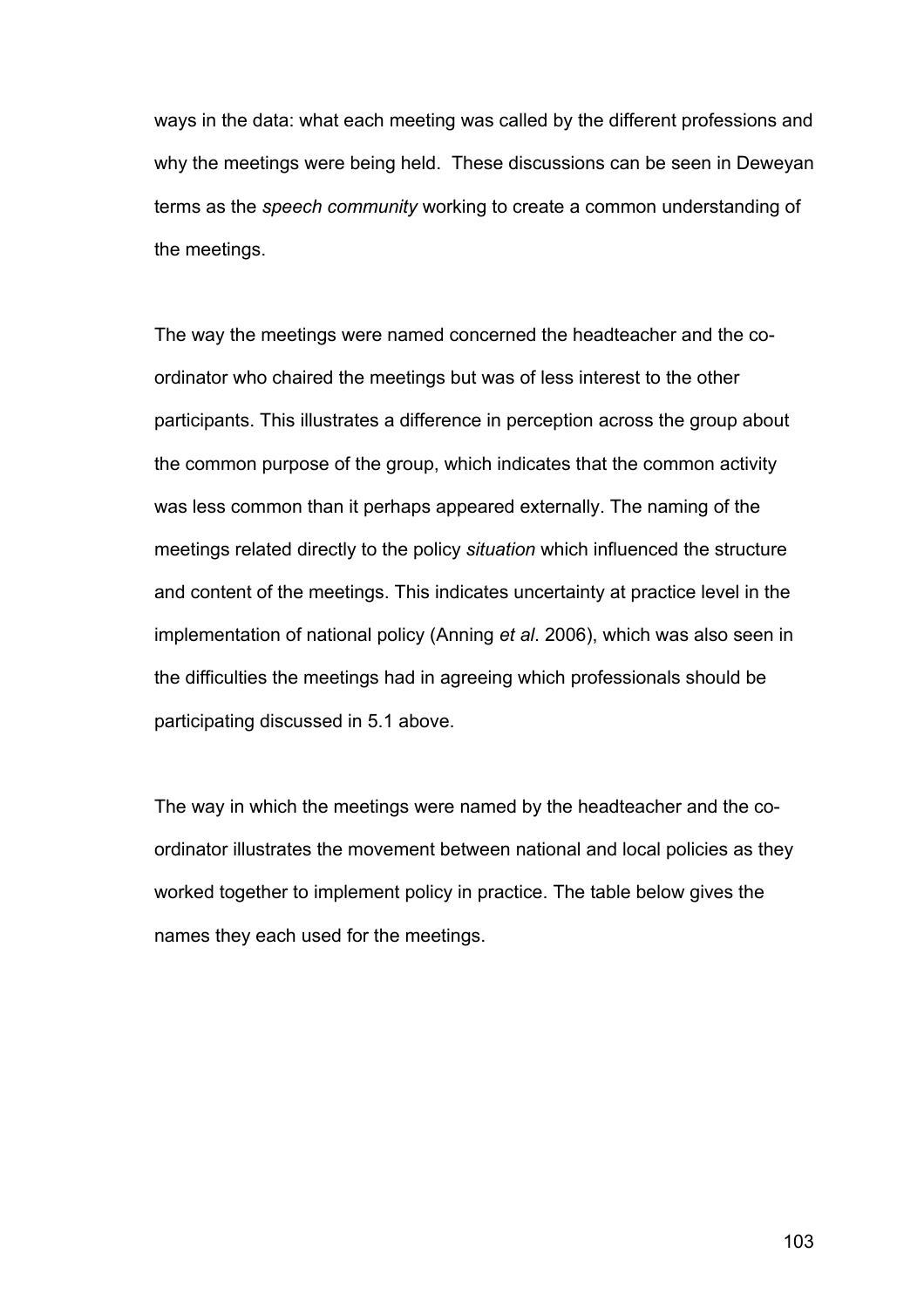|                          | <b>Headteacher</b>     | Co-ordinator             |
|--------------------------|------------------------|--------------------------|
| Pre-meeting (not part of | Dialogue meeting       | Professional planning    |
| the study)               |                        | meeting                  |
| Meeting 1                | Team around the child  | Team around the child    |
| Meeting 2                | Stage 2                | Stage 2                  |
| Meeting 3                | Stage 3 / co-ordinated | Co-ordinated support     |
|                          | support plan           | plan                     |
| Meeting 4                | Stage 3                | Joint meeting for health |
|                          |                        | and education            |
|                          |                        | Table 1                  |

The names used by the headteacher for the meetings are mainly from the local authority planning process for additional support needs: dialogue meeting, stage 2 and stage 3. The co-ordinated support plan meeting is a name from the additional support needs legislation (Scottish Executive 2002, Scottish Government 2009) that can be seen sitting as an alternative with the stage 3 meeting. The co-ordinator uses terms from health for the first two meetings, education terms for the next two and then brings the two together in meeting 4 and refers to it as a joint meeting for health and education. The table illustrates the way in which the education planning structure adapted to work with health, and likewise the way in which the co-ordinator worked with the education structure to ensure that the team around the child was in place. She discussed this in her interview when she commented on the lack of knowledge in education about the health planning structures.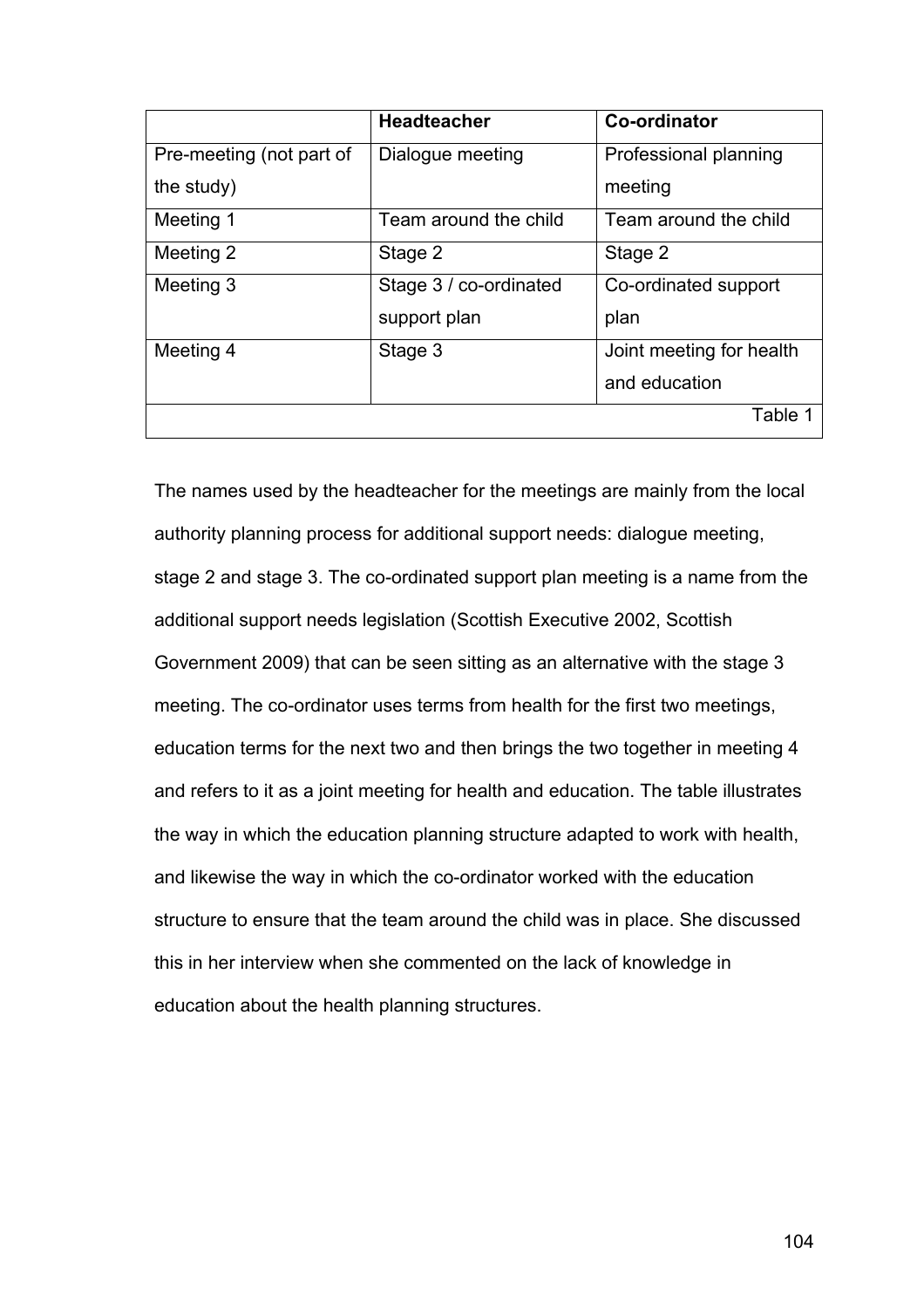| Co-ordinator | Well we suggest the meeting often, but it's actually<br>different though pre-school and once they're in school,<br>because if the children are actually in school I try and tie<br>it up with an IEP {individual education plan} meeting and<br>a CSP {co-ordinated support plan} meeting, trying to<br>reduce the amount of meetings that people are attending.<br>I hadn't realised it was such a step in the dark for people.<br>I phoned a secondary school today and she said, 'What?<br>you do what?' |
|--------------|-------------------------------------------------------------------------------------------------------------------------------------------------------------------------------------------------------------------------------------------------------------------------------------------------------------------------------------------------------------------------------------------------------------------------------------------------------------------------------------------------------------|
|              | Extract 5: co-ordinator interview                                                                                                                                                                                                                                                                                                                                                                                                                                                                           |

This lack of understanding was also seen in meeting 3, which was chaired by a newly appointed principal teacher (ASN) who had not attended the earlier meetings and asked at the start of meeting 3 what the joint team around the child was. In her reply the co-ordinator explained the way that education and health had been working 'alongside' each other through the meeting structure.

| Principal     | Joint team around the child, I don't know what that             |
|---------------|-----------------------------------------------------------------|
| teacher (ASN) | means                                                           |
| Co-ordinator  | It's just like what we've tried to do today, a team around      |
|               | the child meeting alongside the CSP meeting                     |
| Principal     | I'll be happy to just say to <i>headteacher</i> because I think |
| teacher (ASN) | there has been a huge misunderstanding of what the              |
|               | meeting was actually for                                        |
| Co-ordinator  | A joint team around the child, CSP meeting  about               |
|               | January, we can set a date now if you want? It                  |
|               | makes no difference to the support child is getting, it's a     |
|               | piece of paper that collects that information but there's       |
|               | no-one who will say child doesn't have a CSP so he              |
|               | won't get that. Your IEP documents that and that won't          |
|               | change                                                          |
|               | Extract 6: meeting 3                                            |

The comment from the co-ordinator at the end of extract 6 illustrates the emphasis given by the headteacher and the co-ordinator to make both health and education planning systems work together for the child, and to make no difference to the support the child received. It highlights the challenges felt in joining the two systems but also that the systems were viewed separately from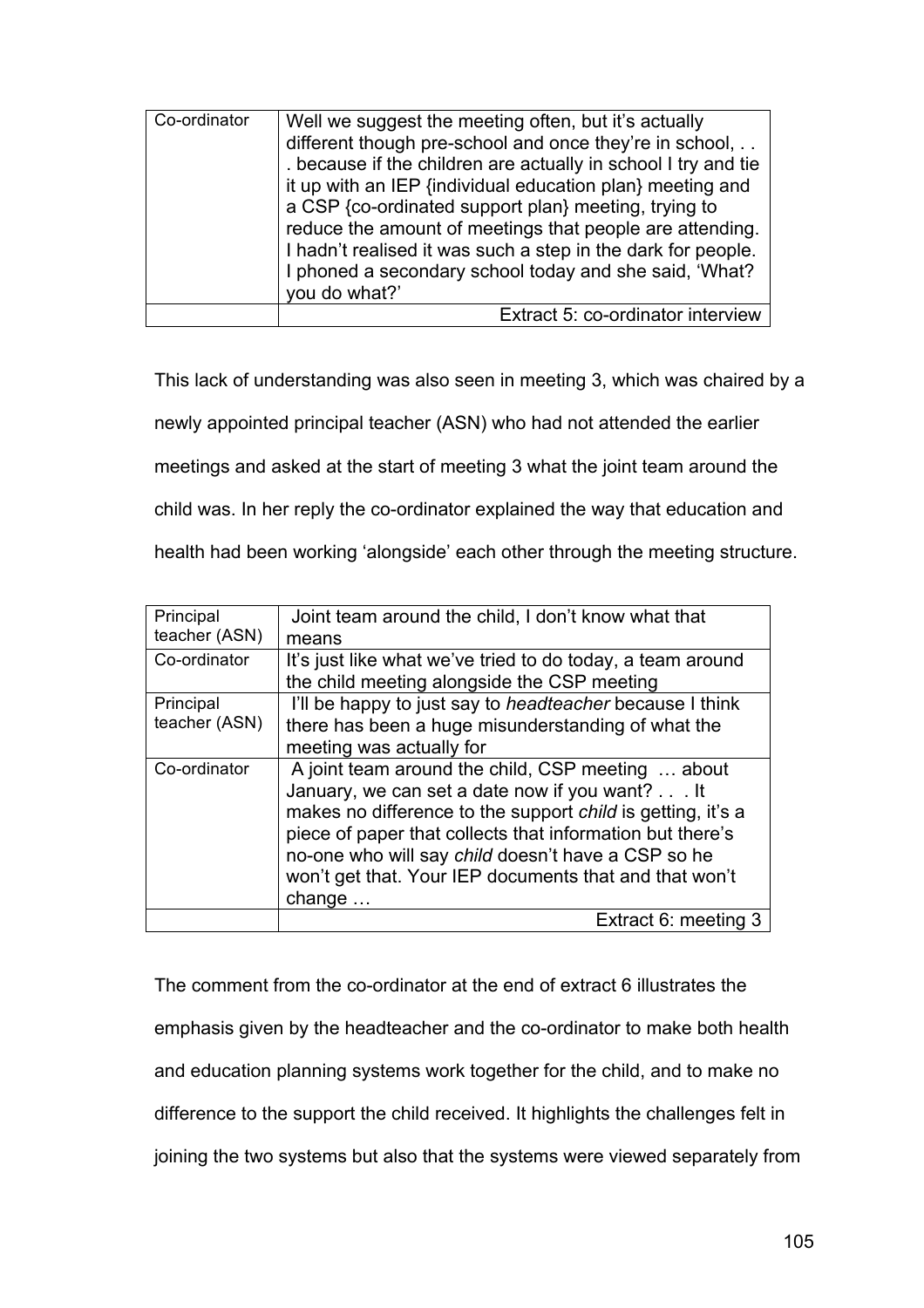the work that the different professionals did with the child. In extract 7 the

meeting moves from the headteacher explaining why meeting 2 was called to

Headteacher  $\vert$  Last  $\ldots$  we had a dialogue meeting with all the professionals just about, oh, November time and we decided that we would have an education meeting, which is called a stage 2 meeting just to share where we are with *child* Mum **That'll help** *child* when he's older [ ] doing this now is hopefully . . . Headteacher  $\vert$  is giving him the support Teacher (ASN) Absolutely **Principal** teacher (ASN) pre school And that's why we're all here, we're very much on your side to make sure, it's part of our role to make sure that *child* gets everything he's entitled to and in a place that he's comfortable and happy Mum Uh uh Headteacher  $\vert$  Every child is an individual and that's what we work to Extract 7: meeting 2

three of the professionals reassuring the child's mother about the support.

In this discussion the principal teacher (ASN) pre-school described how she saw the connection between the meetings and the support the child received, 'to make sure that child gets everything he's entitled to' (principal teacher (ASN) pre-school). She made this statement in a stage 2 meeting which was part of the education support structures that she worked within and was familiar with. She was the only participant to comment in this way on an overall aim of the planning meetings.

The lead services in planning the support for this child were education and health, which provided the two planning systems that can be seen in the series of meetings. Children's services staff working with the child and family took part in the first two meetings. The resource worker was direct in her comments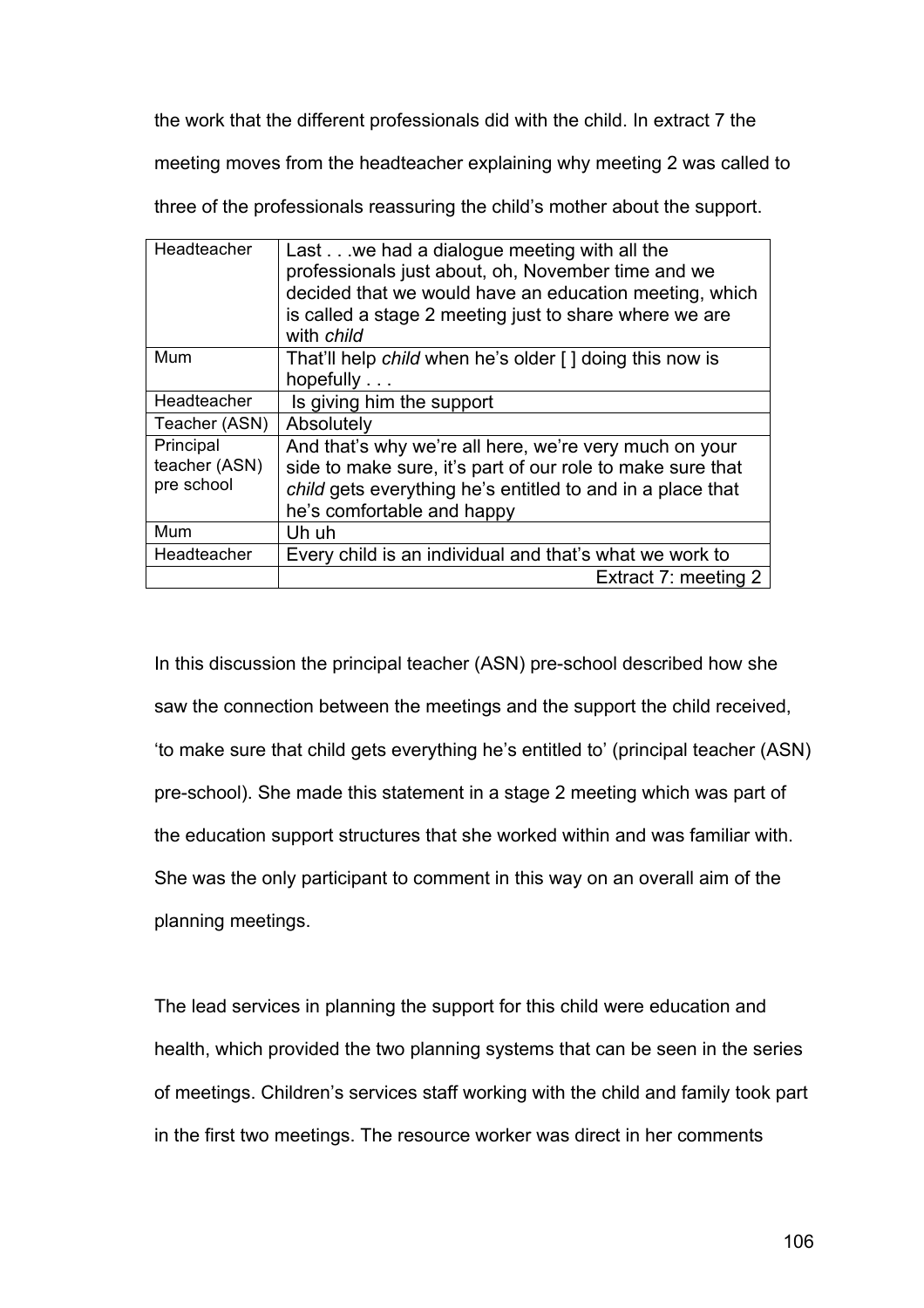about the joint meetings, which she viewed as outside children's services

planning structures.

| Resource<br>worker | I don't know how that will work because team around the<br>child doesn't take over from a case conference, or that<br>type of thing. |
|--------------------|--------------------------------------------------------------------------------------------------------------------------------------|
|                    | Extract 8: resource worker interview                                                                                                 |

For education and health the impetus in working together to establish the series

of meetings followed through to the final meeting in this study. The headteacher

talked about this in her individual interview when she acknowledged the

challenges she faced in making the support systems, legislation (Scottish

Executive 2002, Scottish Government 2009) and policy (Scottish Executive

2006) work for the child.

| It's taken another dimension from now on, because at the<br>stage 3 meeting there were changes in staff. The next |
|-------------------------------------------------------------------------------------------------------------------|
| meeting is the beginning of September {meeting 3}, we're                                                          |
| just going to call it team around the child, because it's                                                         |
| now going to take on because so many agencies are                                                                 |
| involved we think it's going to be a co-ordinated support                                                         |
| plan  we're trying to do it all at the same time and do it                                                        |
| as a family but I don't know if we can. I've never been in                                                        |
| a CSP meeting, it's new territory for me.                                                                         |
| Extract 9: headteacher interview                                                                                  |

The headteacher began meeting 4 with an explanation about what the meeting

was called, why it was being held and which service was responsible for it.

| Headteacher | This meeting is a stage 3 meeting, it's not a CSP<br>meeting as there are certain reports Mum, that we need,<br>to see if it is able to be, to go to main town to see if it will<br>be a CSP meeting. Co-ordinator and I had a wee<br>discussion to see if she is leading this meeting or I am<br>and the agreement is that I am leading it because it's a<br>stage 3 meeting and that really just means bring the |
|-------------|--------------------------------------------------------------------------------------------------------------------------------------------------------------------------------------------------------------------------------------------------------------------------------------------------------------------------------------------------------------------------------------------------------------------|
|             | home and agencies together for child.                                                                                                                                                                                                                                                                                                                                                                              |
|             | Extract 10: meeting 4                                                                                                                                                                                                                                                                                                                                                                                              |

This meeting ended with the following exchange: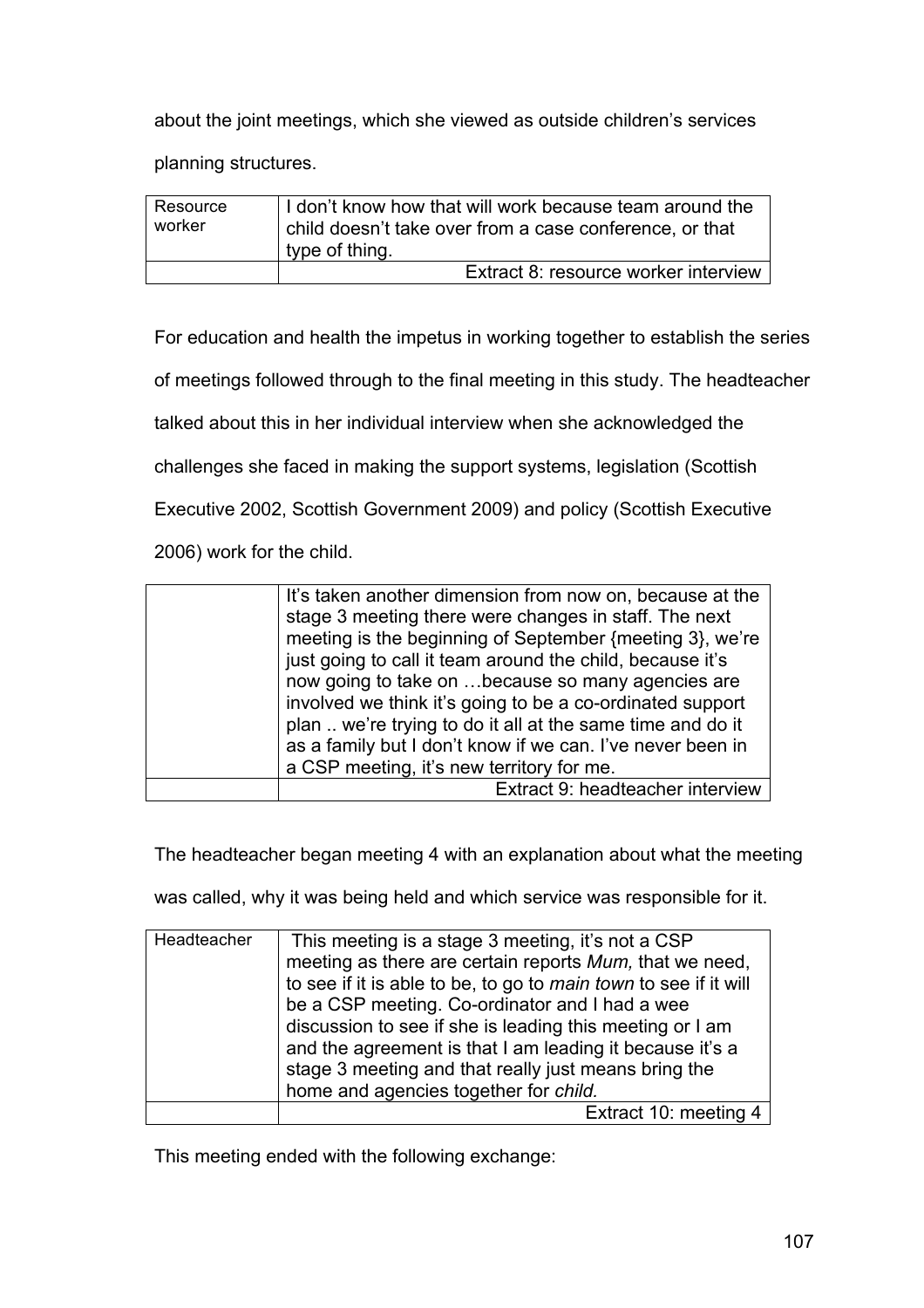| Co-ordinator | We'll need to have our joint meeting?                       |
|--------------|-------------------------------------------------------------|
| Headteacher  | Oh yeah I don't think this should stop, it's maybe the      |
|              | wrong way to say it but to say it as a positive thing is to |
|              | say that what is making this all work very well together is |
|              | the fact that all the agencies are coming together and      |
|              | everybody is then hearing what everybody is saying. Is      |
|              | everything working well, if not is there a problem and      |
|              | how can we solve it. As far as I'm concerned we're going    |
|              | to carry on, we'll still call it team around the child, or  |
|              | getting it right for every child, we'll still call it that  |
|              | Extract 11: meeting 4                                       |

This final comment from the headteacher, 'we're going to carry on' illustrates the determination of the headteacher and the co-ordinator to ensure that the interprofessional practice they had begun would continue. The final question from the co-ordinator and the headteacher's reply show them convincing each other that the joint system they had developed was bringing agencies to work together to provide support for the child. There is less certainty in the headteacher's remarks about what the meetings should be called or where they fitted into local or national policies.

The data extracts in this unit of analysis illustrate the boundaries and interactions between the concepts of *situation*, *event* and *speech community* in this study. In particular the extracts illustrate the way in which the *situation* informs the definition of *events*. Saville-Troike described the concept of *situation* as:

A single situation maintains a consistent general configuration of activities, the same overall ecology within which communication takes place, although there may be diversity in the kinds of interaction which occur there (Saville-Troike, 2003: 23).

The *situation* is referred to in the extracts above only in relation to the changing of the name of an *event*, 'we think it's going to be a co-ordinated support plan'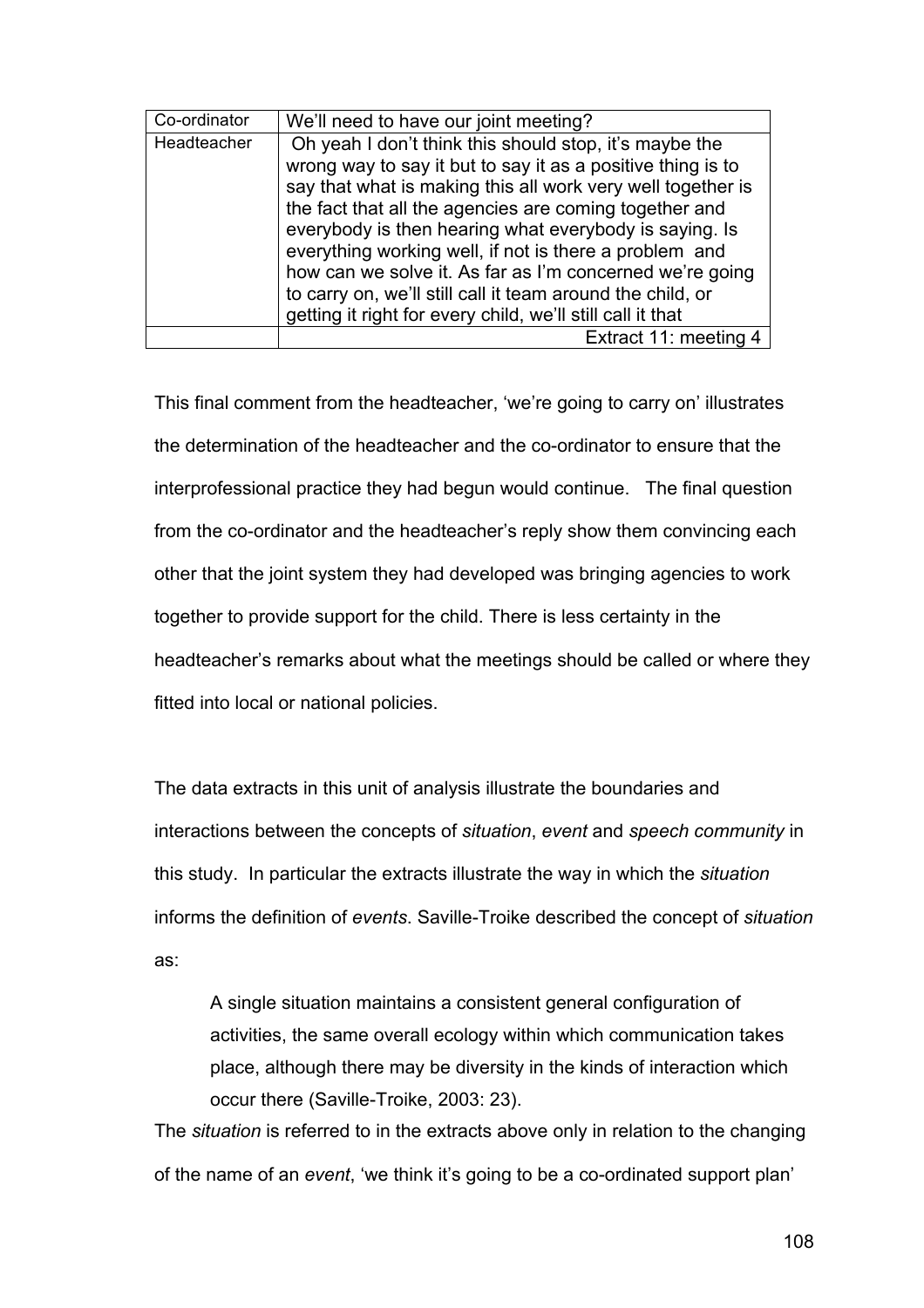(headteacher, extract 9), a co-ordinated support plan is part of the legislative structure to support children and young people with additional support needs. However the overall aim and 'general configuration' (Saville-Troike, 2003: 23) of the meetings remains the same throughout. This can be seen in extract 5 when the co-ordinator discussed pulling meetings together, 'I try and tie it up with an IEP {individual education plan} meeting and a CSP {co-ordinated support plan} meeting, trying to reduce the amount of meetings that people are attending' (coordinator, extract 5). The resource worker commented on the role of the meetings and drew attention to the meeting structures in children's services, which existed alongside the meetings in this study and said, that the 'team around the child doesn't take over from a case conference' (resource worker, extract 8). In the same way the headteacher referred to the introduction of a CSP plan as 'another dimension' (headteacher, extract 9) and not a change to the *situation*. This demonstrates 'diversity in the kinds of interactions' (Saville-Troike, 2003: 23) which took place within this *situation*. This diversity of practice was also seen in the naming of the *events*, although each meeting retained the following key features:

the same general purpose of communication, the same general topic, and involving the same participants, generally using the same language variety, maintaining the same tone or key and the same rules for interaction, in the same setting (Saville-Troike, 2003: 23).

Or as the headteacher described it, 'all the agencies are coming together and everybody is then hearing what everybody is saying' (headteacher extract 11). The lists in Table 1 (p.104) show the change in focus of attention between the different *events*, which remain part of the overall aim of the *situation*: 'to make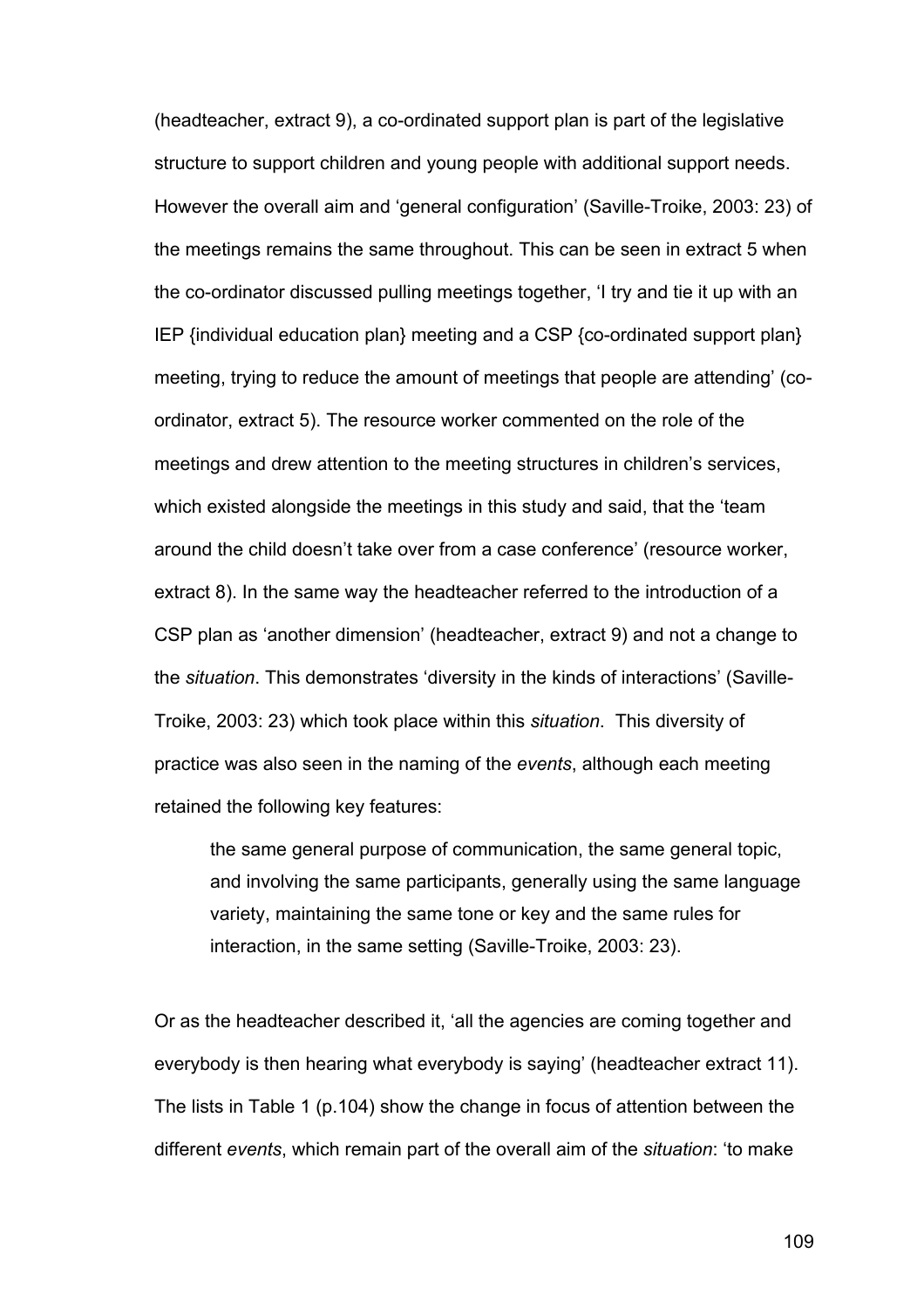sure that *child* gets everything he's entitled to and in a place that he's comfortable and happy' (principal teacher (ASN) pre-school, extract 7). This aim adds to our understanding of the role of the *speech community* and the dynamics of communication within that community. The comment from the principal teacher (ASN) pre-school (extract 7) about entitlement sits with the statements from the headteacher in extracts 10 and 11 to illustrate the aims of the group. In particular what she described in extract 11 as:

. . .all the agencies are coming together and everybody is then hearing what everybody is saying. Is everything working well, if not is there a problem and how can we solve it' (headteacher, extract 11).

In this unit of analysis the focus provided by the use of *event* and *situation* from ethnography of communication developed my understanding of the fluidity of ways in which the local policy *situation* influenced and informed the series of meetings. An analysis of the meetings as *events* demonstrated an underlying issue of the meetings, to use this new series of meetings to replace others. This tension was visible in the data in the naming of the meetings and the contrasting comments from participants about the other planning meetings, which they seemed to expect to hold alongside the interprofessional *event*. This process of sense-making about the meetings revealed that the participants were working together towards an agreement of what the meetings were for. This was in effect working together to agree the role of speech community and is one of the emerging themes from this unit of analysis.

The work towards a common understanding of each *event* can be seen in Deweyan terms as making something in common and an emerging theme from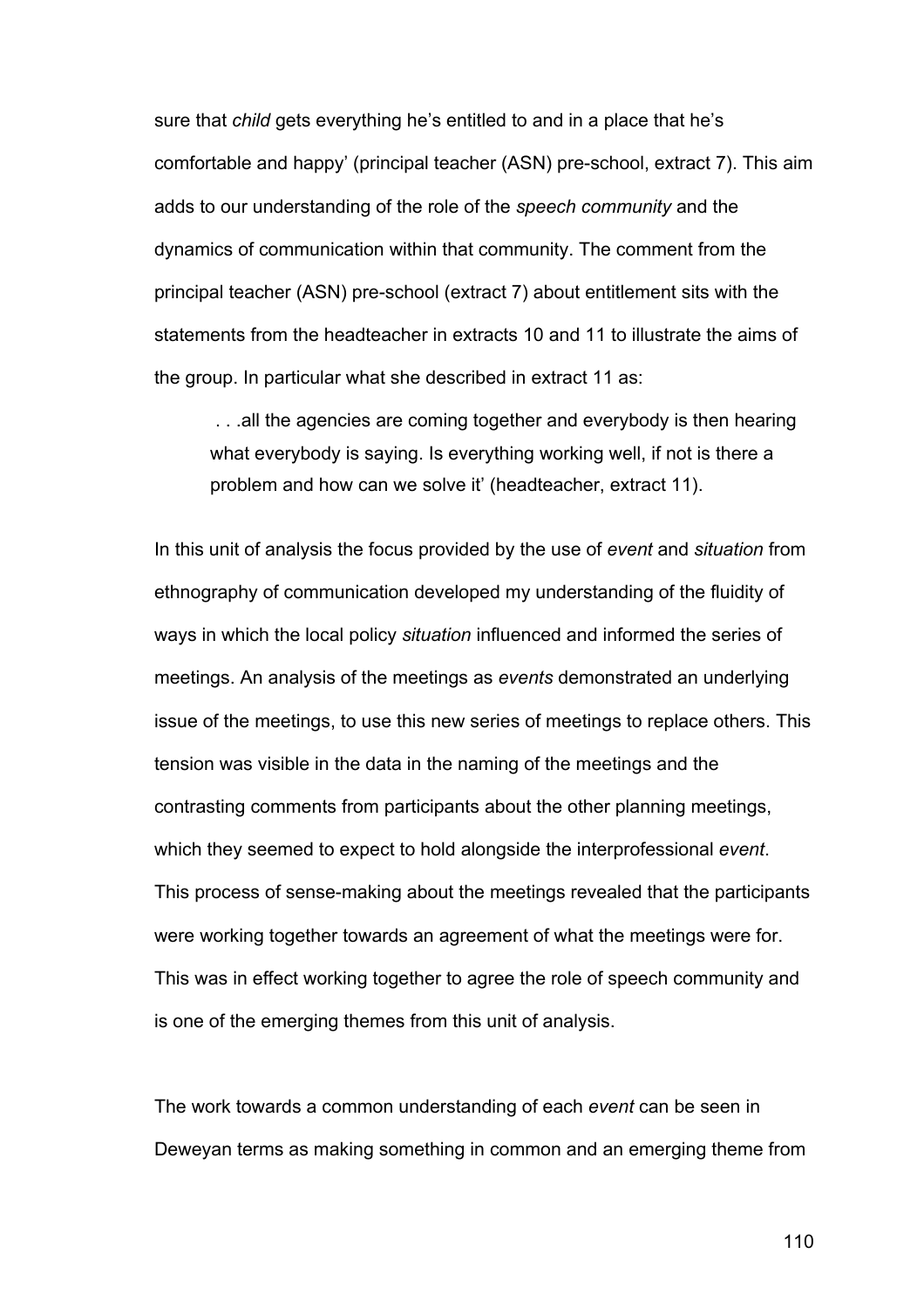this unit of analysis, although the extracts also show that they struggled to reach a common understanding of what the meetings were for. As I considered this in relation to Deweyan communication I felt that perhaps the variation in membership of the speech community was not a limiting factor in the way that it seemed in relation to the data concerned with participants (5.1). For as a group they were working in partnership to agree what the meetings were for.

## **5.3 Roles and Responsibilities**

My grouping together of extracts in this unit of analysis relates directly to the *cultural knowledge* framework proposed by Saville-Troike (2003) within ethnography of communication. In that area of her framework she identified four areas as contributing to the *communicative competence* of a *speech community*: social structure, values and attitudes, cognitive maps and the transmission of knowledge and skills (Saville-Troike 2003: 21). Roles and responsibilities are part of the professional, rather than social, structure of this community and professional knowledge and skills appear in the data in the discussion of roles and responsibilities. The analysis of the data in this unit of analysis will focus on the ways in which *communicative competence* is demonstrated in these extracts. The way in which the speech community defined and redefined roles and responsibilities in order to reach agreement is an example of working together to make something in common.

Roles and responsibilities was selected as a unit for the analysis because of the debate which ran within and between this series of meetings as to who should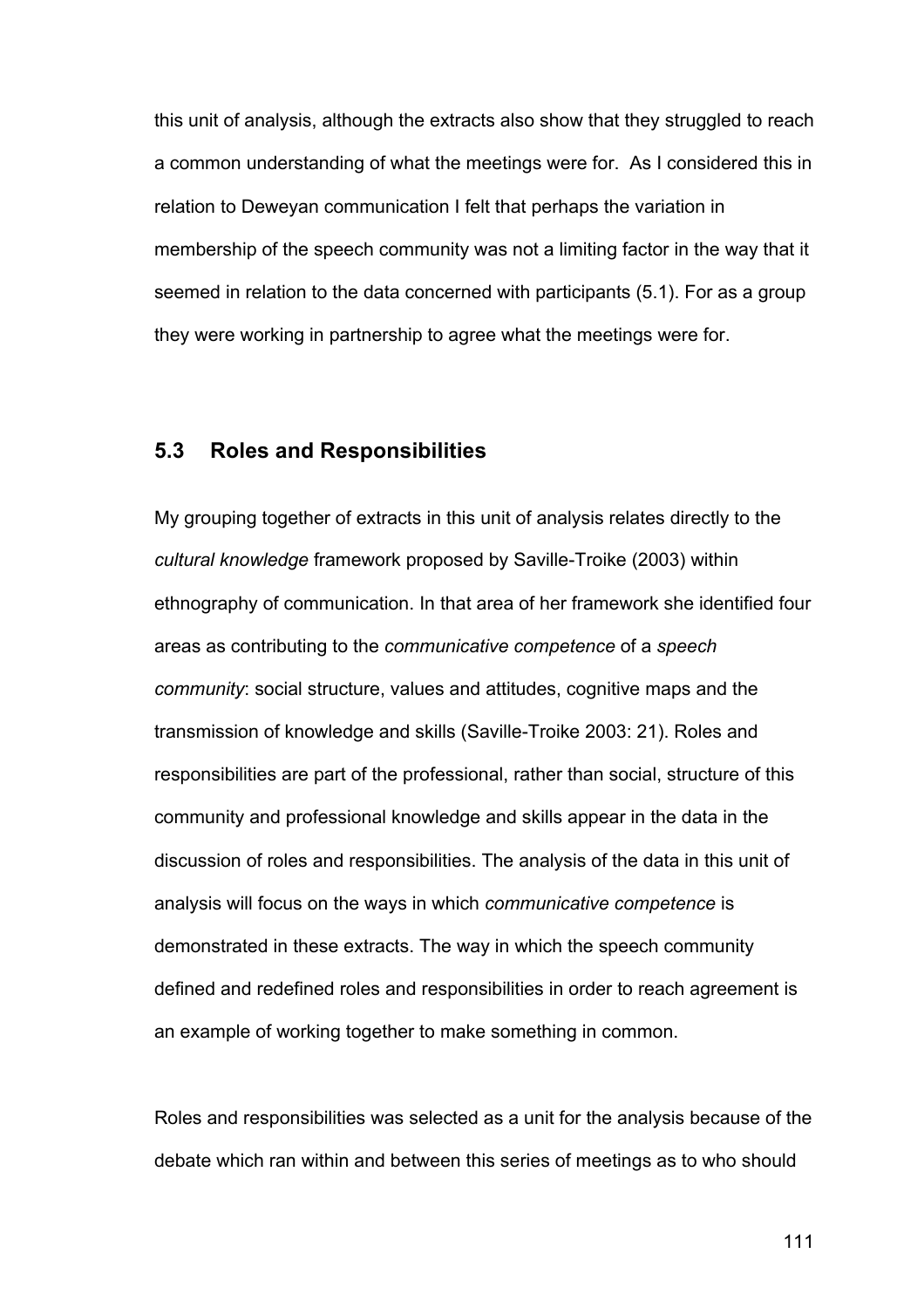be a key worker for the child and family. The structure of the team around the child system required one professional working with the child to act as a key worker and first point of contact for the family. This person had the responsibility to ensure that the action plan, and professionals linked into it, was kept up to date. This was referred to in the meetings and discussed in the individual interviews, although nobody commented on the fact that in looking for a key worker they were identifying a person to take on a role defined in the GIRFEC framework as: a named or lead professional, 'responsible for making sure that the child has access to the right help to support his or her development and well-being' (Scottish Government 2009, ix). The on-going discussion about the key worker and the different responsibilities held by each profession working with this child were also commented on in the individual interviews.

The role of a key worker is defined in national policy (Scottish Government 2009) as a central role to support communication and partnership working. The secretary to the team around the child, described the key worker as:

a point of contact for everybody really, so if they wanted to get in touch with the family they can go through this key worker person as well (secretary to the team around the child, interview).

The conversation in extract 12 shows the concern felt by the co-ordinator and the Mum about the lack of a key worker. The following comments from four of the other professionals in the meeting show the variation in understanding across the meeting of the need for a key worker and what a key worker would do.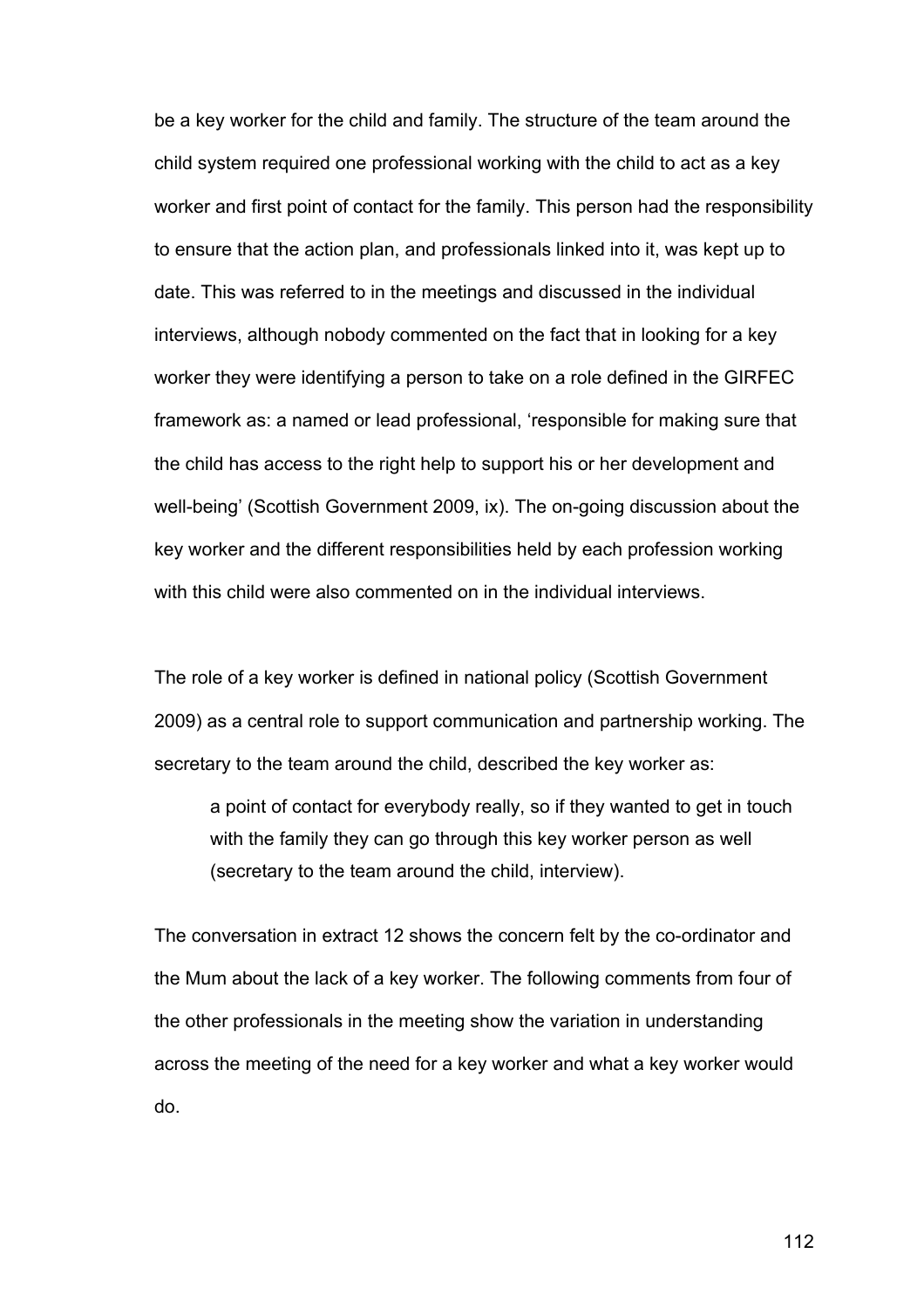| Co-ordinator                | I know Mum I caught up with you last week or the week<br>before because you were really worried about the key<br>worker for this piece of work. And what Mum and I<br>agreed is that she's not alone in not having a key worker,<br>obviously best practice is to identify one and that's<br>ongoing. We'll keep our eyes open for a key worker, and<br>see if we can find somebody to do it but it doesn't stop<br>any of this happening. We'll still run, we'll still have your<br>meetings, we'll still develop the action plan which we'll<br>still all run through. What we don't have is that central<br>point of contact which the key worker gives us but we are<br>working towards it. Is that okay? |
|-----------------------------|---------------------------------------------------------------------------------------------------------------------------------------------------------------------------------------------------------------------------------------------------------------------------------------------------------------------------------------------------------------------------------------------------------------------------------------------------------------------------------------------------------------------------------------------------------------------------------------------------------------------------------------------------------------------------------------------------------------|
| Mum                         | Yeah                                                                                                                                                                                                                                                                                                                                                                                                                                                                                                                                                                                                                                                                                                          |
| Co-ordinator                | But don't panic because I know when I spoke to you on<br>the phone you were saying, 'I don't have one of those'.<br>That's okay, it's more my job than your job.                                                                                                                                                                                                                                                                                                                                                                                                                                                                                                                                              |
| Health visitor              | But what you do have now is people sitting down and<br>people who're involved working together                                                                                                                                                                                                                                                                                                                                                                                                                                                                                                                                                                                                                |
| Teacher (ASN)<br>pre-school | You've got lots of key workers                                                                                                                                                                                                                                                                                                                                                                                                                                                                                                                                                                                                                                                                                |
| Resource                    | You've got better communication than it's been in the                                                                                                                                                                                                                                                                                                                                                                                                                                                                                                                                                                                                                                                         |
| worker                      | past                                                                                                                                                                                                                                                                                                                                                                                                                                                                                                                                                                                                                                                                                                          |
| Teacher (ASN)<br>pre-school | It's much much better                                                                                                                                                                                                                                                                                                                                                                                                                                                                                                                                                                                                                                                                                         |
|                             | Extract 12: meeting 1                                                                                                                                                                                                                                                                                                                                                                                                                                                                                                                                                                                                                                                                                         |

For the health visitor, what was important was that the group of professionals working with the child were now 'sitting down . . . working together'. The comment from the teacher (ASN) pre-school appears to indicate that she felt all the professionals could be seen in the role of key workers. The brief comment from the resource worker about communication does not show the concerns that she felt about the role of key worker. She reflected on this in her individual interview, where she listed a number of issues that arose from being asked to be the key worker.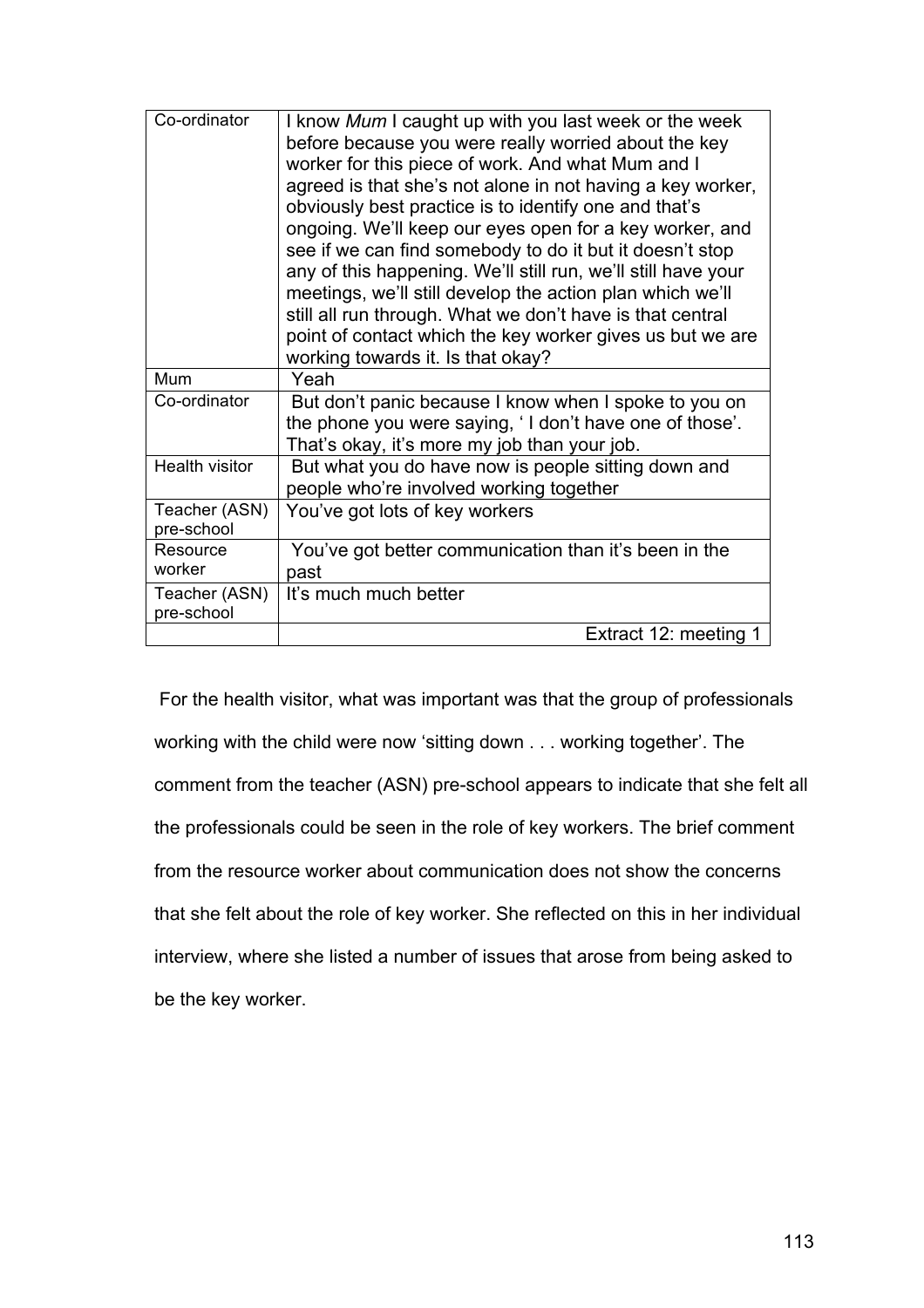| Resource<br>Worker | They wanted to identify a key worker the expectation<br>would be the person that they know the best and they get<br>on well with and have a relationship, which would be me,<br>so I said no because I didn't have the assessments done<br>that I needed to have done and it wasn't social work<br>issues. If somebody gets on with a profession it doesn't<br>mean to say that that profession should always take the<br>lead, because it would always be social work |
|--------------------|------------------------------------------------------------------------------------------------------------------------------------------------------------------------------------------------------------------------------------------------------------------------------------------------------------------------------------------------------------------------------------------------------------------------------------------------------------------------|
|                    |                                                                                                                                                                                                                                                                                                                                                                                                                                                                        |
|                    | One of the good things about that meeting, regardless of<br>why the meeting was held, folk have taken more<br>responsibility I think.  I think saying no, it's not just<br>social work's job to be the key worker here. I thought it<br>was just my saviour that this team around the child was<br>going to come and everybody was going to sit and talk<br>about it. I just don't want to be the lead, the key worker. I<br>didn't need any more at that point.       |
|                    |                                                                                                                                                                                                                                                                                                                                                                                                                                                                        |
|                    | I couldn't take on being a key worker when it wouldn't<br>take priority because of {my} child protection work                                                                                                                                                                                                                                                                                                                                                          |
|                    | Extract 13: resource worker interview                                                                                                                                                                                                                                                                                                                                                                                                                                  |

The comments at the beginning of this extract refer to the dialogue or premeeting that was held before this study began. At that meeting the resource worker had been asked to be the key worker but had refused to do so because, 'it wasn't social work issues' (resource worker, extract 13). She clearly felt that she could only take the role on if the child was assessed through social work procedures for support and that the support the child required would not have a high priority in her workload. In the interview she acknowledged the opportunities the meeting provided to enable discussion between services and that work was being shared, 'folk have taken more responsibility' (resource worker, extract 13).

The early years worker commented on the need for each professional working with the child to ensure that each of them knew who was working with the child.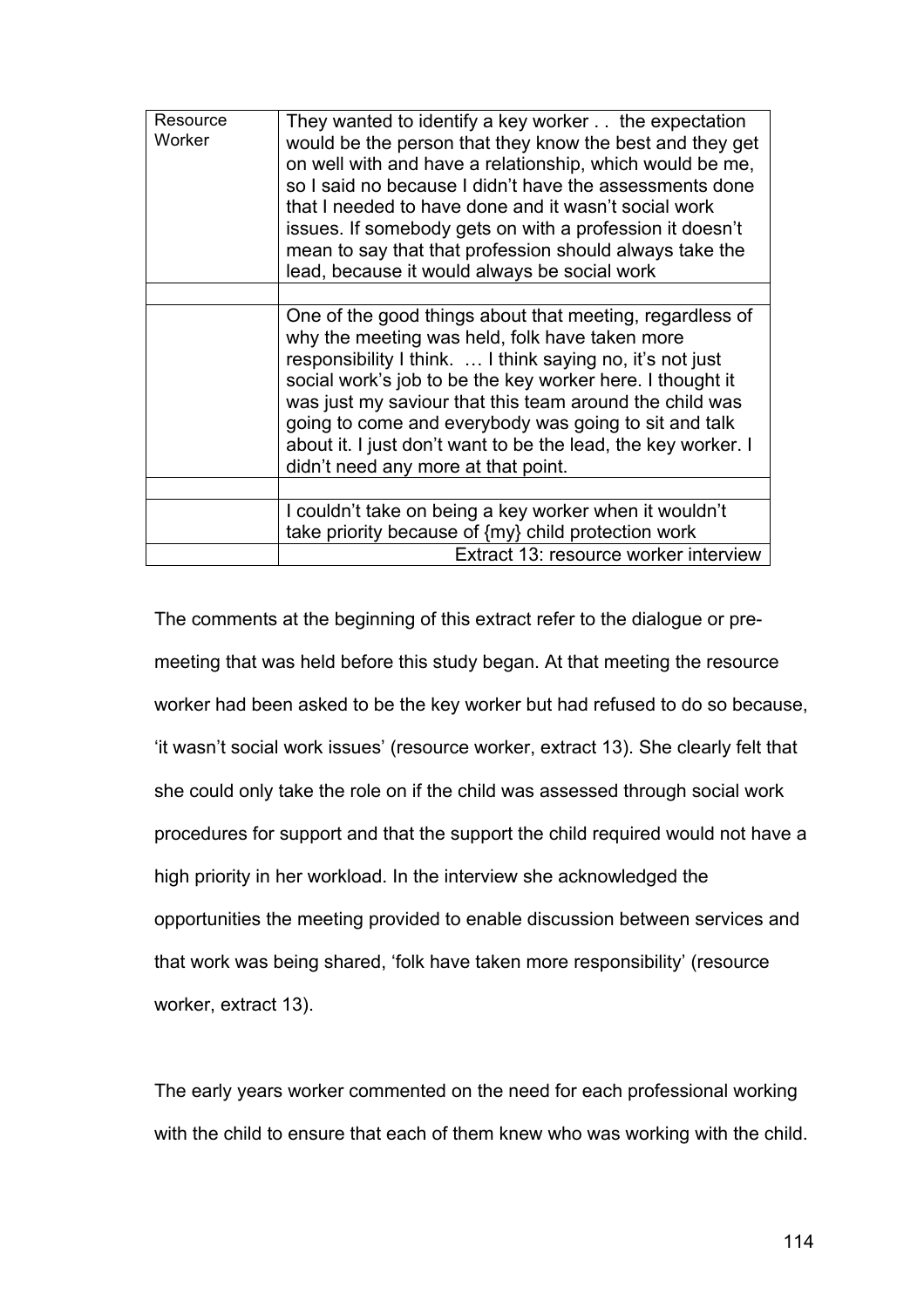| Early years<br>worker | We need to be aware of each other and what our roles<br>are, so we're not all descending on these families and<br>overwhelming them |
|-----------------------|-------------------------------------------------------------------------------------------------------------------------------------|
|                       | Extract 14: early years worker interview                                                                                            |

The early years worker, the student social worker and the teacher (ASN) preschool were all aware of the connections and possible cross-over or duplication of support that each of them offered to this child. They each identified a need to agree the focus of support that they were separately offering the child and family. This was commented on in the first meeting.

| Student social | I don't know what to say, we didn't want to duplicate any |
|----------------|-----------------------------------------------------------|
| work           | work                                                      |
| Early years    | Yeah so we're kind of doing opposite things that          |
| worker         | complement each other                                     |
|                | Extract 15: meeting 1                                     |

In this exchange the student social worker and the early years worker recognised the work that each of them were doing with the child and how it fitted together. They had begun to modify their own activities to fit with the two areas of support, but were the only two professionals to comment on this or make changes to the support they were giving to the child.

The teacher (ASN) pre-school commented in her individual interview about the range of professions working with children and what she identified as a need to explain her role to other professions.

| Teacher<br>(ASN) pre-<br>school | There's early years workers in education, there's now<br>early years workers in health and then there's the social<br>work, speech and language workers  It would be<br>useful for our team to explain our role |
|---------------------------------|-----------------------------------------------------------------------------------------------------------------------------------------------------------------------------------------------------------------|
|                                 |                                                                                                                                                                                                                 |
|                                 | We work alongside and we network but sometimes I've<br>gone into school and there's another worker there and<br>I've thought why are you here when I'm here?                                                    |
|                                 | Extract 16: teacher (ASN) pre-school                                                                                                                                                                            |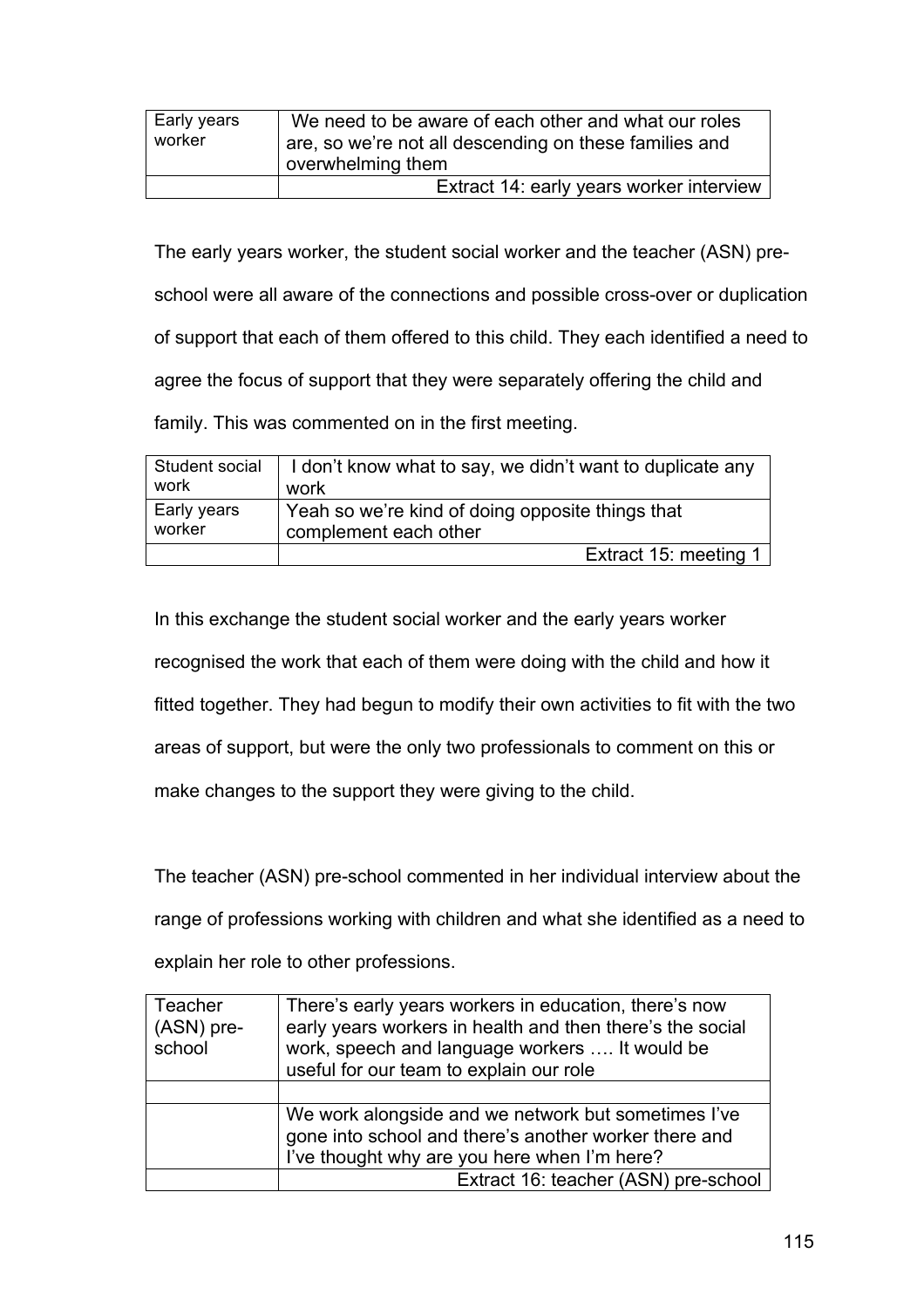Extracts 15 and 16 indicate that each worker seemed to feel some form of responsibility to their own professional role and their own planning and referral systems. The effects of this on the ability of the group to work in partnership can be seen in meeting 4.

| Co-ordinator          | <i>Early years worker, we discussed if you could be the key</i><br>worker.                                                     |
|-----------------------|--------------------------------------------------------------------------------------------------------------------------------|
|                       |                                                                                                                                |
| Early years<br>worker | Unfortunately, or fortunately, all the things that were on<br>the referral have been achieved, so I would close {the<br>case}. |
|                       |                                                                                                                                |
| Co-ordinator          | I discussed it with {line manager of early years worker}                                                                       |
|                       | and she was supportive, so I think it is really important to                                                                   |
|                       | note that your line management was supportive of that                                                                          |
| Early years           | I spoke to headteacher about this yesterday as well.                                                                           |
| worker                | Child has another year at nursery, so if in the period prior                                                                   |
|                       | to transition as to whether it's this school or different                                                                      |
|                       | school, then I would look at re-opening then and doing                                                                         |
|                       | another piece of work with child.                                                                                              |
|                       | Extract 17: meeting 4                                                                                                          |

In this final meeting in the study the early years worker had received approval from her line manager, within her own system, to take on the role of key worker for the child, but child had transferred successfully to nursery and her support was no longer needed. The final comment from the early years worker, where she suggests that she would work with the child in the future emphasises one of the issues for interprofessional teams in identifying key workers, that the workers and the support they offer varies over time.

The data extracts in this unit of analysis illustrate aspects of *communicative competence* in this speech community. In ethnography of communication *communicative competence*, 'refers to the communicative knowledge and skills shared by a speech community' (Saville-Troike, 2003: 21). The extracts above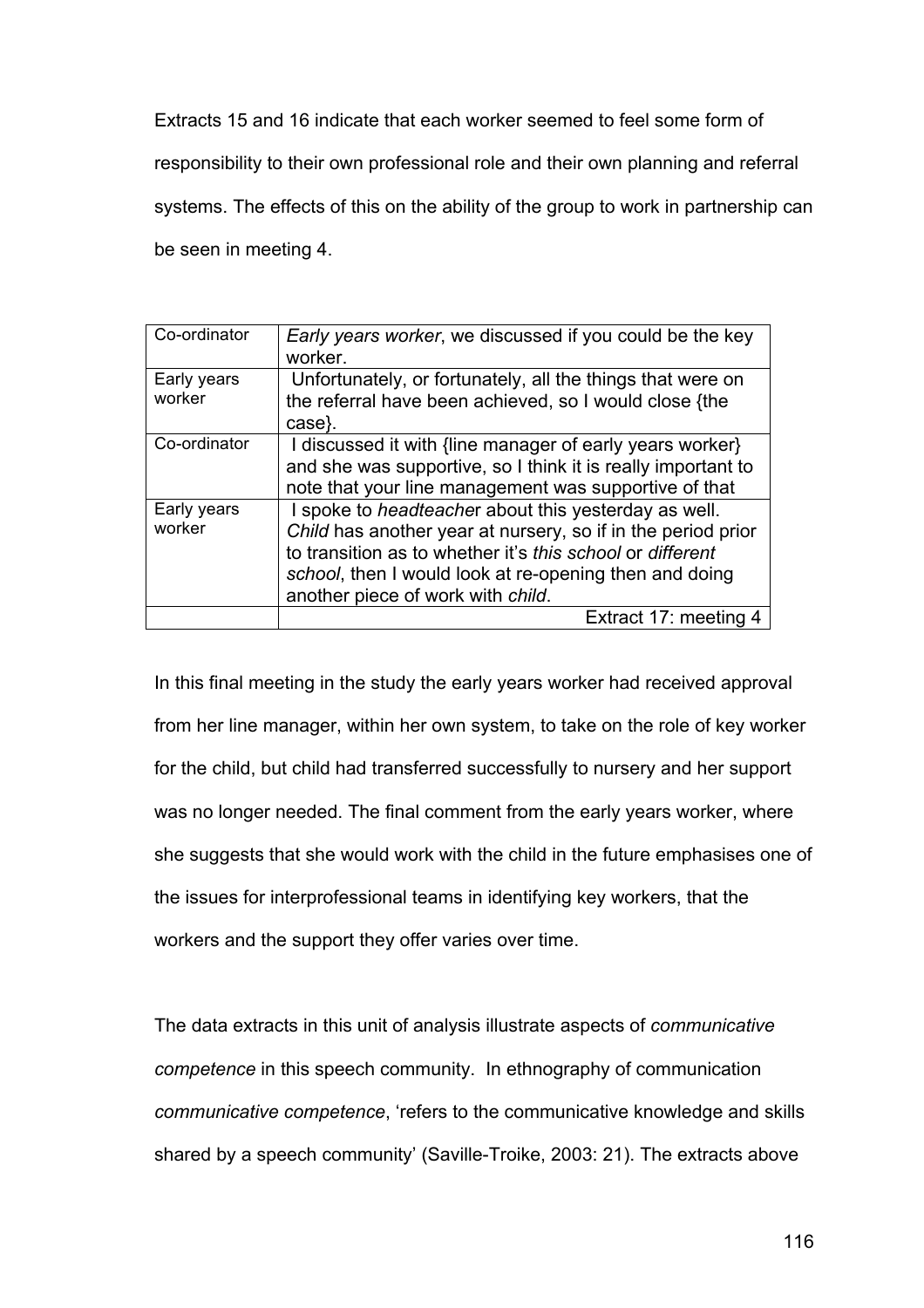illustrate the way in which knowledge and skills are held by individuals and shared. For example the teacher (ASN) pre-school talked about the need to explain her support role to others and the student social worker referred to not wanting, 'to duplicate any work' (student social worker, extract 15). In extract 12 the conversation shows three of the professionals: the health visitor, the teacher (ASN) pre-school and the resource worker using interaction skills and their knowledge of practice to reassure the Mum that professionals are working together. In extract 17 the co-ordinator and the early years worker use their knowledge of the support system to create a way in which the early years worker could be the key worker for the child in the future 'I would look at reopening then and doing another piece of work with *child*' (early years worker, extract 17). This extract demonstrates the way in which the group returned to the issue of a key worker and worked with that until there was agreement reached as to who might be the key worker. This can be seen in Deweyan terms as a further example of making something in common and as an emerging theme from the data, that the discussion in the meetings was used to define and redefine the issues they were working with in order to make something in common between them. The converse of this also illustrates an emerging theme in the data as the starting points for the discussion about the role of a key worker show the variation in understanding between the participants about a role that was part of their work together.

My analysis of the data in relation to the role of the key worker highlights an emerging theme of professional competence in the study. This can be seen in the comments made by the resource worker that it was not part of her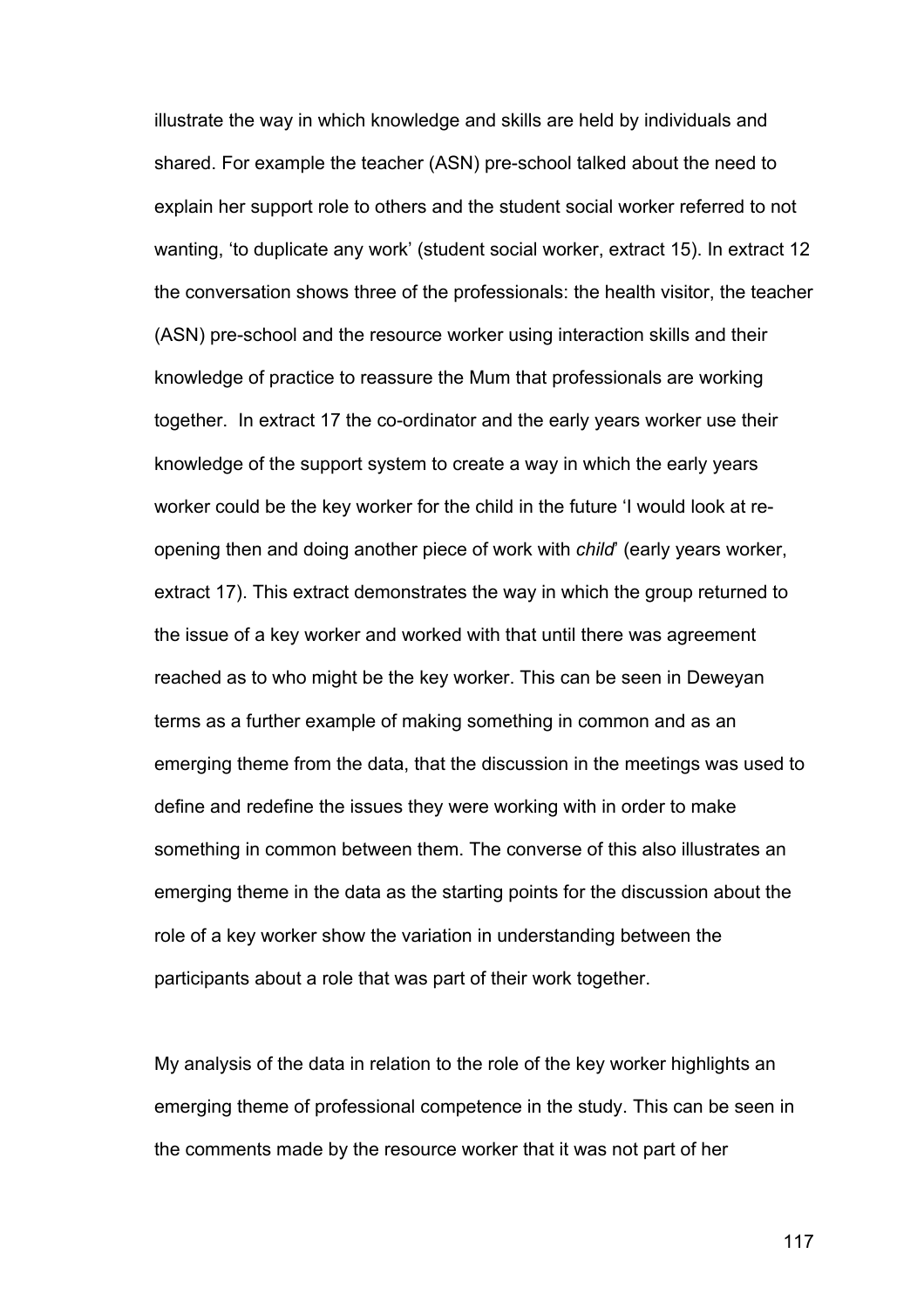professional role to be key worker for this child. It is also evident in the comments the teacher (ASN) pre-school made about the number of early years workers and the role of pre-school team in extract 16. There is also an emerging theme about professional responsibility, what each professional was expected to undertake by her own profession, and the way in which that impacted on the work that each professional did with the child and family. As the early years worker commented in relation to the work of the student social worker with the child, 'so we're kind of doing opposite things that complement each other' (early years worker, extract 15).

The use of Dewey's concept of communication to analyse the development of the agreement about the key worker in this unit of the analysis provided a structure to follow the discussion across and between the meetings. A focus in the analysis of the way the role of key worker was revisited and by whom illustrated the way in which developments between the meetings supported the partnership to reach a joint agreement. It also highlighted that in this *situation*, in a new interprofessional process, what was communicated in a Deweyan sense was agreement about how the group worked in partnership and the different roles of that partnership. Analysis through Dewey revealed the complexities of what could be considered the initial stages of communication, as the participants worked together to establish a partnership and agree roles within that partnership. This relates directly to analysis of the data against *communicative competence*, which confirmed for me the limited amount of knowledge and skills that were shared in this *speech community* and supported the results of the Deweyan analysis that in relation to communication this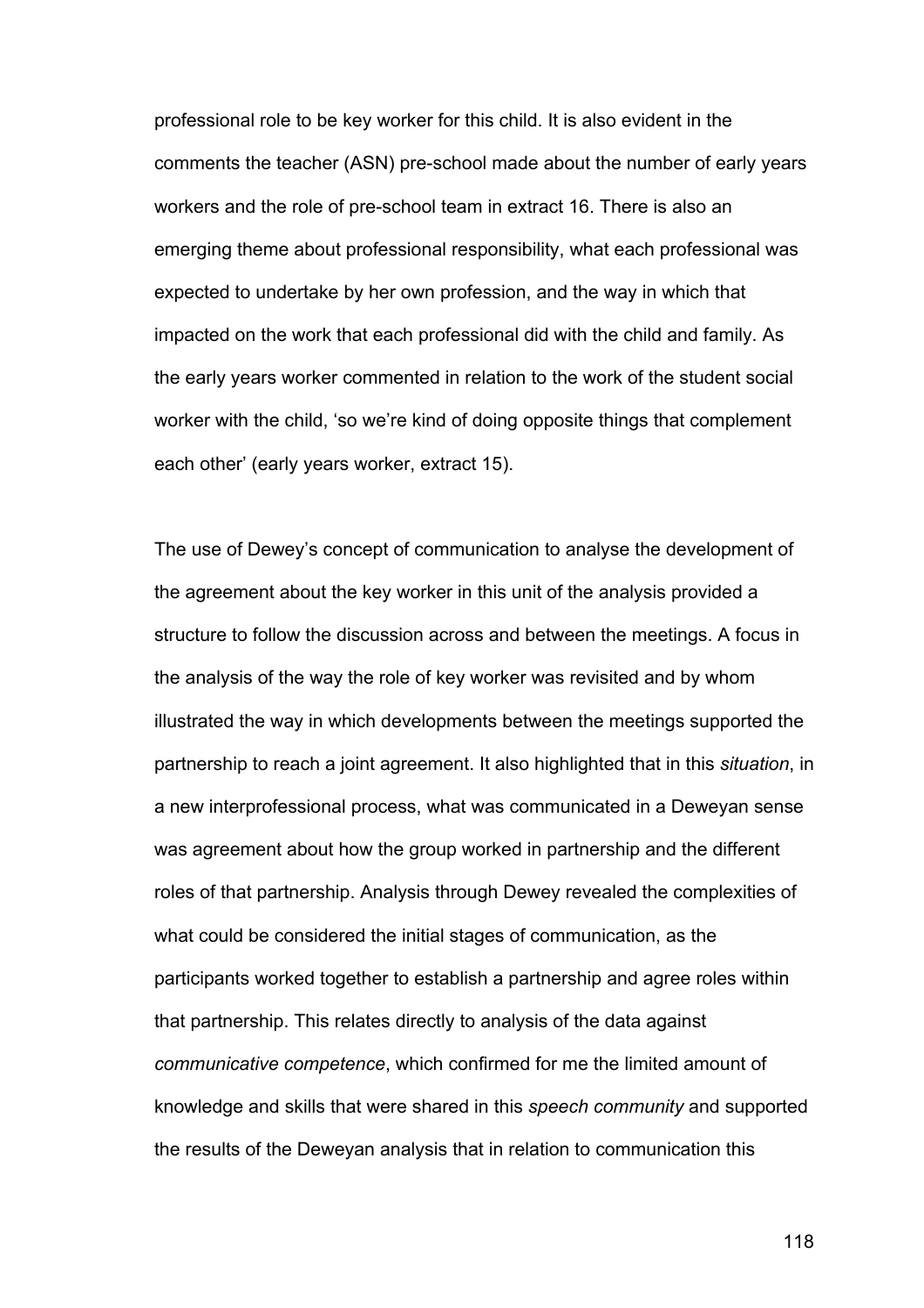partnership was working together to understand the *events* themselves and their individual roles within them.

## **5.4 Professional information**

My identification of this unit of analysis as professional information is linked to the *cultural knowledge* framework in ethnography of communication (Saville-Troike 2003). As I noted above in roles and responsibilities (5.3) Saville-Troike identified four areas which contribute to the *communicative competence* of a *speech community* and grouped these together as *cultural knowledge* (Saville-Troike 2003: 21). This unit of analysis relates to professional rather than *cultural knowledge* and the data illustrates the, 'transmission of knowledge and skills' (Saville-Troike 2003: 21). The participants referred to this as sharing information about their work with the child and family and regarded it as part of their professional knowledge. It should be noted that the professional reports, which were orally reported in the meetings, were by agreement not included in this study.

The data from the meetings and interviews raised issues about the permission to share professional information; who could access that information; the ways in which professional information was gathered and how different professionals worked with that. These are all examples of the way in which the participants in the meetings worked together to agree a common aim for their actions, or worked towards an agreed action. All of these issues can be seen in extract 18 from meeting 1.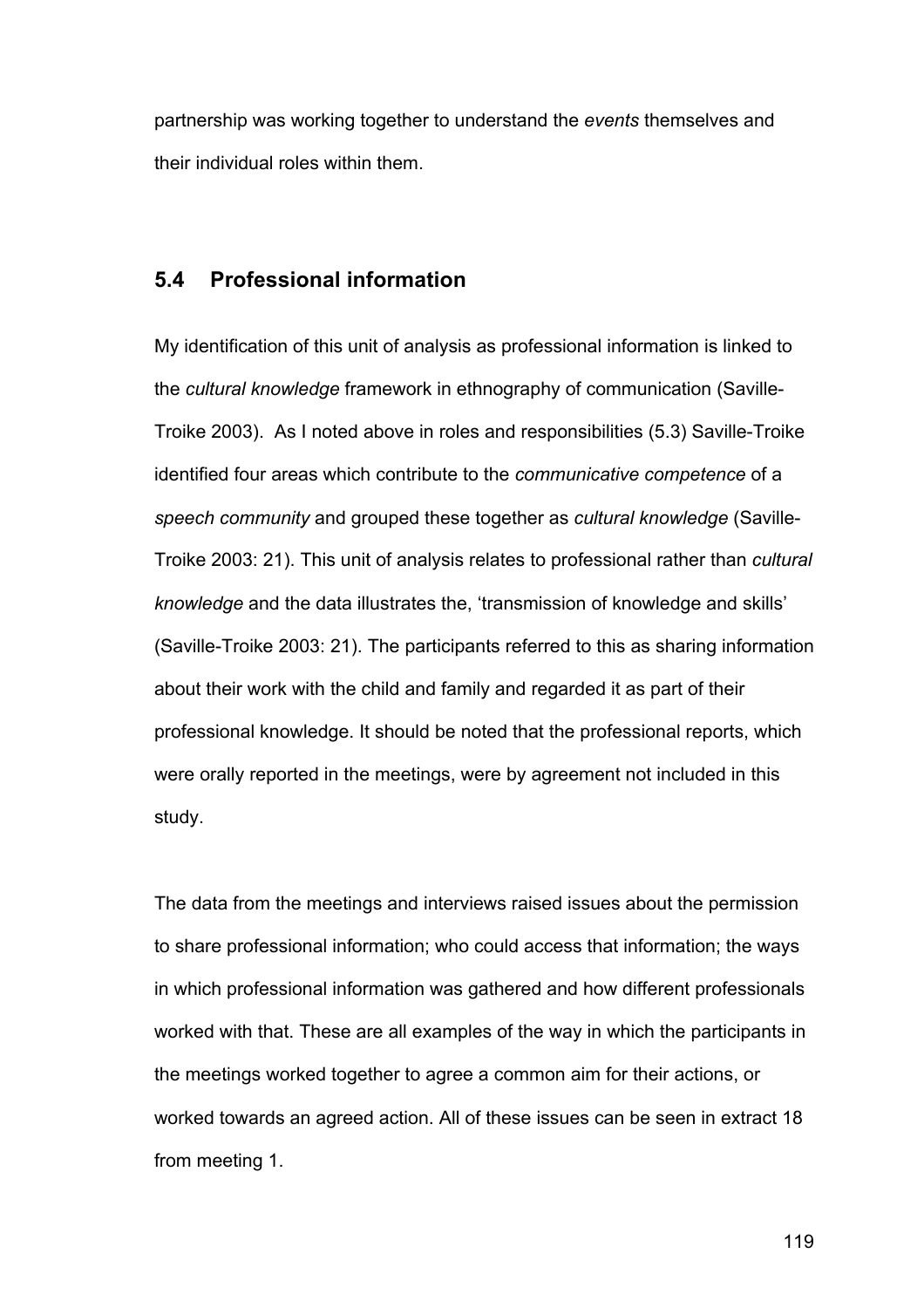| Headteacher                     | Can I ask that you share that with Nursery Teacher so we                                        |
|---------------------------------|-------------------------------------------------------------------------------------------------|
|                                 | can look at diet in the snack we're offering in Nursery?                                        |
| Dad                             | I think we're going to start that from Saturday                                                 |
|                                 | Several voices speaking together                                                                |
| <b>Trainee social</b><br>worker | But child is not at Nursery now?                                                                |
| Nursery<br>teacher              | It'll have implications for next year                                                           |
| Resource                        | Can I ask that you maybe talk to health visitor or dietician                                    |
| worker                          | about that as some of the other children that I've worked                                       |
|                                 | with maybe need to go on a you maybe need a wee<br>bit of advice. The dietician will be able to |
|                                 | Several voices talking together                                                                 |
| Resource<br>Worker              | I think it's a good idea                                                                        |
|                                 | Several voices speaking together                                                                |
| Co-ordinator                    | As I understand it dietician and Doctor GP will be                                              |
|                                 | working quite closely together if there is anything                                             |
|                                 | additional you need to know. If there is anything                                               |
|                                 | additional you need to know. Have you discussed<br>with dietician?                              |
|                                 | The following voices talking at the same time                                                   |
| Resource<br>Worker              | I think it's a good idea you can talk to <i>trainee social</i><br>worker                        |
| Health visitor                  | To make sure that you know                                                                      |
| Mum                             | We've started unless you've any suggestions                                                     |
| Resource<br>Worker              | You can talk to <i>trainee social worker</i> about that                                         |
| <b>Health visitor</b>           | It may well be fine but we'll need to check it out                                              |
|                                 | Then individual voices                                                                          |
| Co-ordinator                    | But one thing I wouldn't want you to do is to start it and                                      |
|                                 | find [] but if you plan it right and get dietician and GP                                       |
|                                 | involved and                                                                                    |
| Resource                        | I think it's good because you are thinking about it but                                         |
| worker                          | trainee social worker and health visitor can contact                                            |
|                                 | dietician                                                                                       |
| Health visitor                  | I can do that I'll do that.                                                                     |
|                                 | Extract 18: meeting 1                                                                           |

Extract 18 illustrates the way that this group of professionals and the parents of the child worked together in the meeting structure. In the gap between the discussions about the change in diet almost everyone in the meeting was speaking at the same time, either adding to or interpreting the information about diet. At the start of the discussion the headteacher asked the parents to share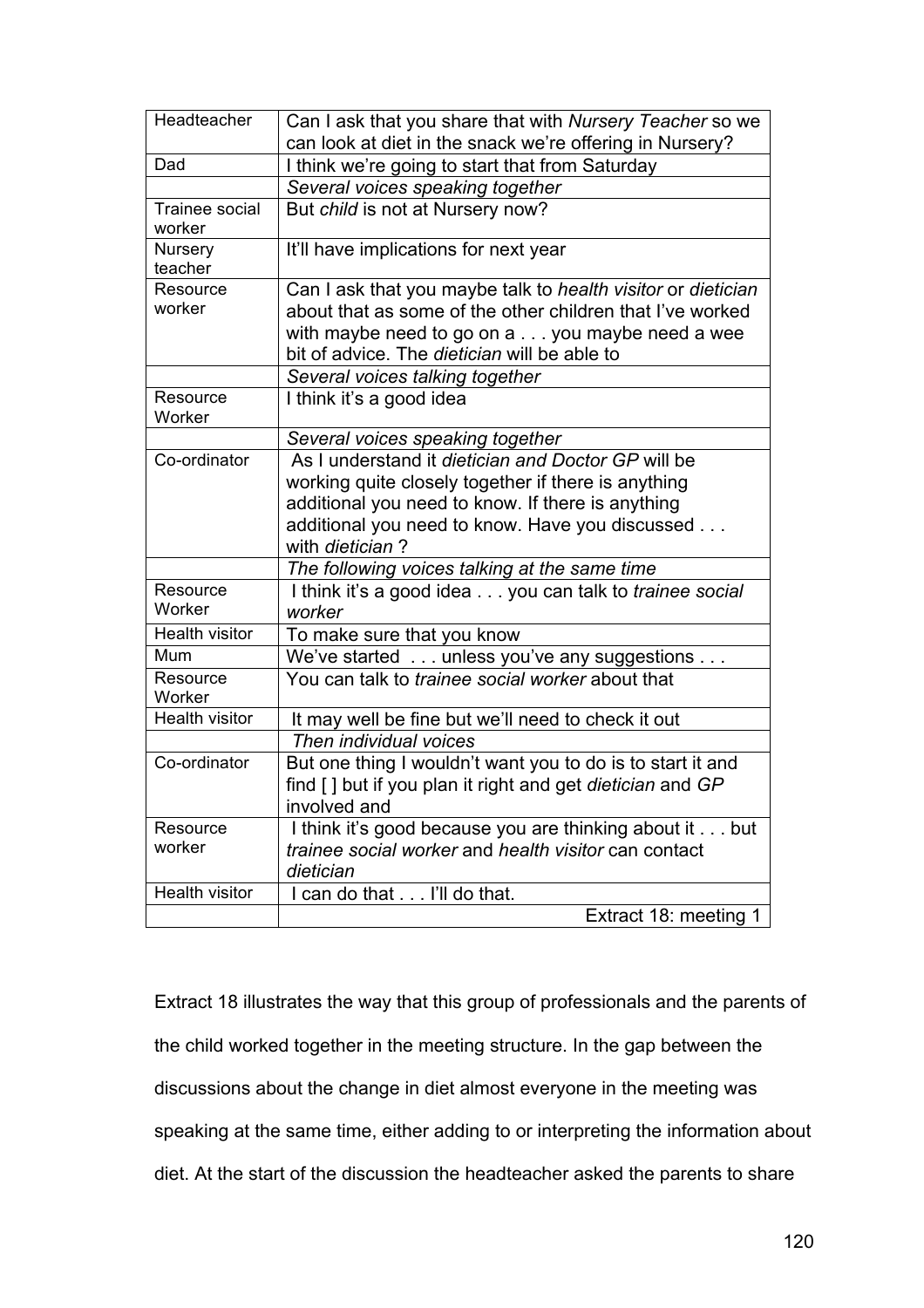the information about the child's diet with the nursery. The nursery teacher then explained the reason for the request to the trainee social worker, who did not understand why the nursery needed to know about individual diets. This was followed by the resource worker adding her own concern that the parents did not have access to relevant information about this change to the child's diet and asked them which professions they had contacted to discuss this. The coordinator connected this remark back to the two professionals she saw as most relevant to the request, the dietician and the GP. At the same time the resource worker offered the support of the trainee social worker to the parents to access further information. The discussion ended when the health visitor offered to support the parents and get in touch with the dietician. Until that point the concern voiced by the resource worker, that more detailed professional support about diet was needed, was handed around the meeting from profession to profession. This movement of information from the parents, who had not requested more knowledge about the dietary change they were about to make, illustrates the concern of the different professions to ensure that a connection was made to the most relevant profession. This allotting of information to a particular professional area is similar to the way in which individuals depended on the planning systems of their own agency, discussed in 5.2 above.

The professionals attending the meetings held different views about the amount of information that was shared but did not comment on the content of the information which they did share. The teacher (ASN) pre-school was not sure that she needed all the information, although she indicated that she would want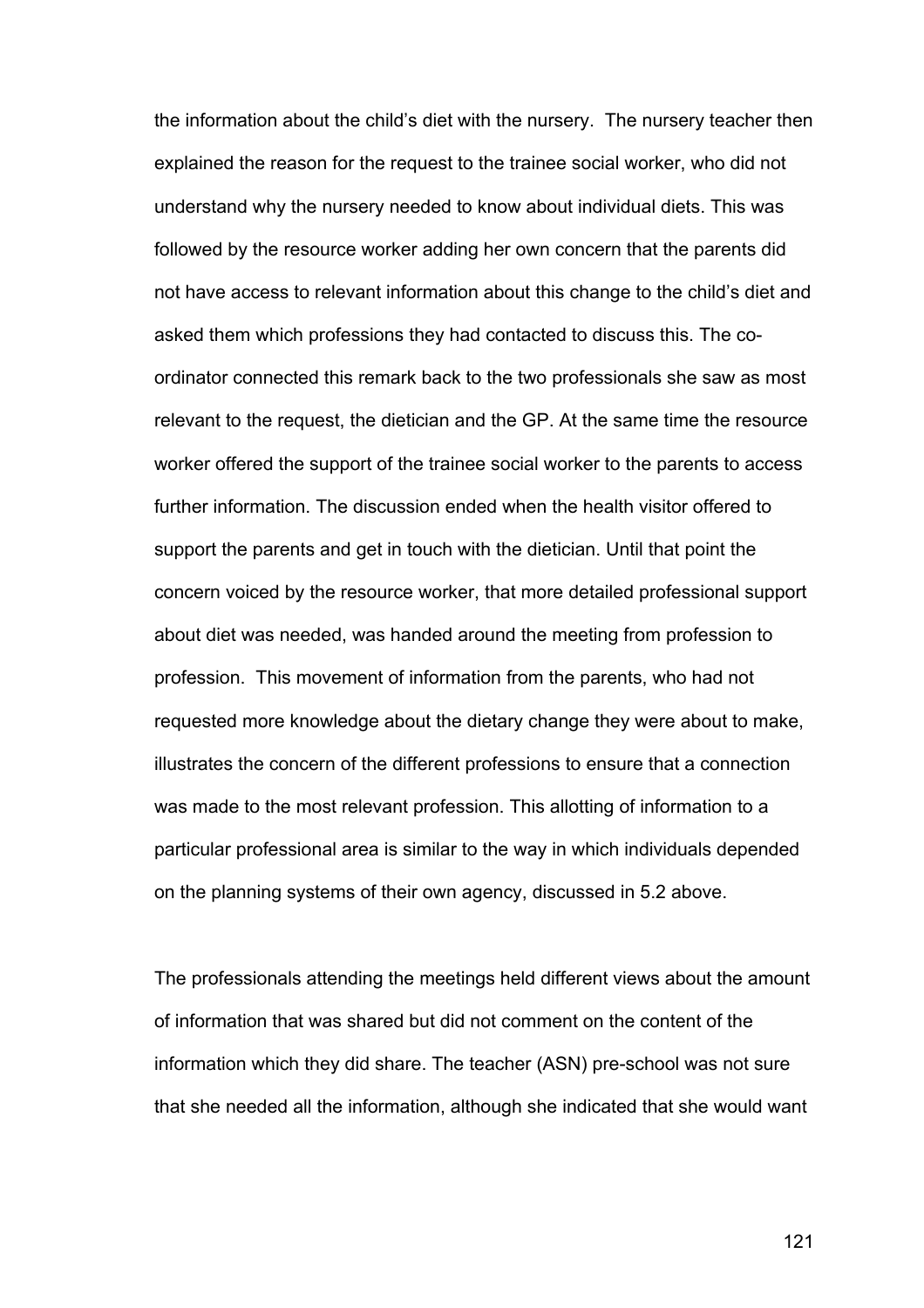access to a written record (minute) of the meeting so she could access

information.

| Teacher<br>(ASN) pre-<br>school | I don't know if we need all that information, for people to<br>sit there at a table we're spending more and more<br>time at meetings and not working with children. You know<br>half way through we could have left and it could have<br>been minuted, |
|---------------------------------|--------------------------------------------------------------------------------------------------------------------------------------------------------------------------------------------------------------------------------------------------------|
|                                 | Extract 19 teacher (ASN) pre-school interview                                                                                                                                                                                                          |

Her concern about the information is linked to a wider concern about the impact

of the interprofessional meeting on the time she had to work directly with

children. It also demonstrates a focus on individual work with the child rather

than working in partnership as highlighted above (5.3). This is an area that the

headteacher also commented on, although she felt that the amount of

knowledge gained through the meeting outweighed the amount of time given by

professionals to them.

| Headteacher | There's a lot of professionals out of their working<br>environment, but how else can you get that information?<br>We now have a wealth of information about that family<br>that if we didn't have these team meetings we wouldn't<br>have known about, it would have only been through<br>conversations with the mother or whatever |
|-------------|-------------------------------------------------------------------------------------------------------------------------------------------------------------------------------------------------------------------------------------------------------------------------------------------------------------------------------------|
|             | Extract 20: headteacher interview                                                                                                                                                                                                                                                                                                   |

The Dad expressed concern about the information that they had already given

to medical professionals not being known by relevant professions when they

discussed a visit to a major hospital in the first meeting.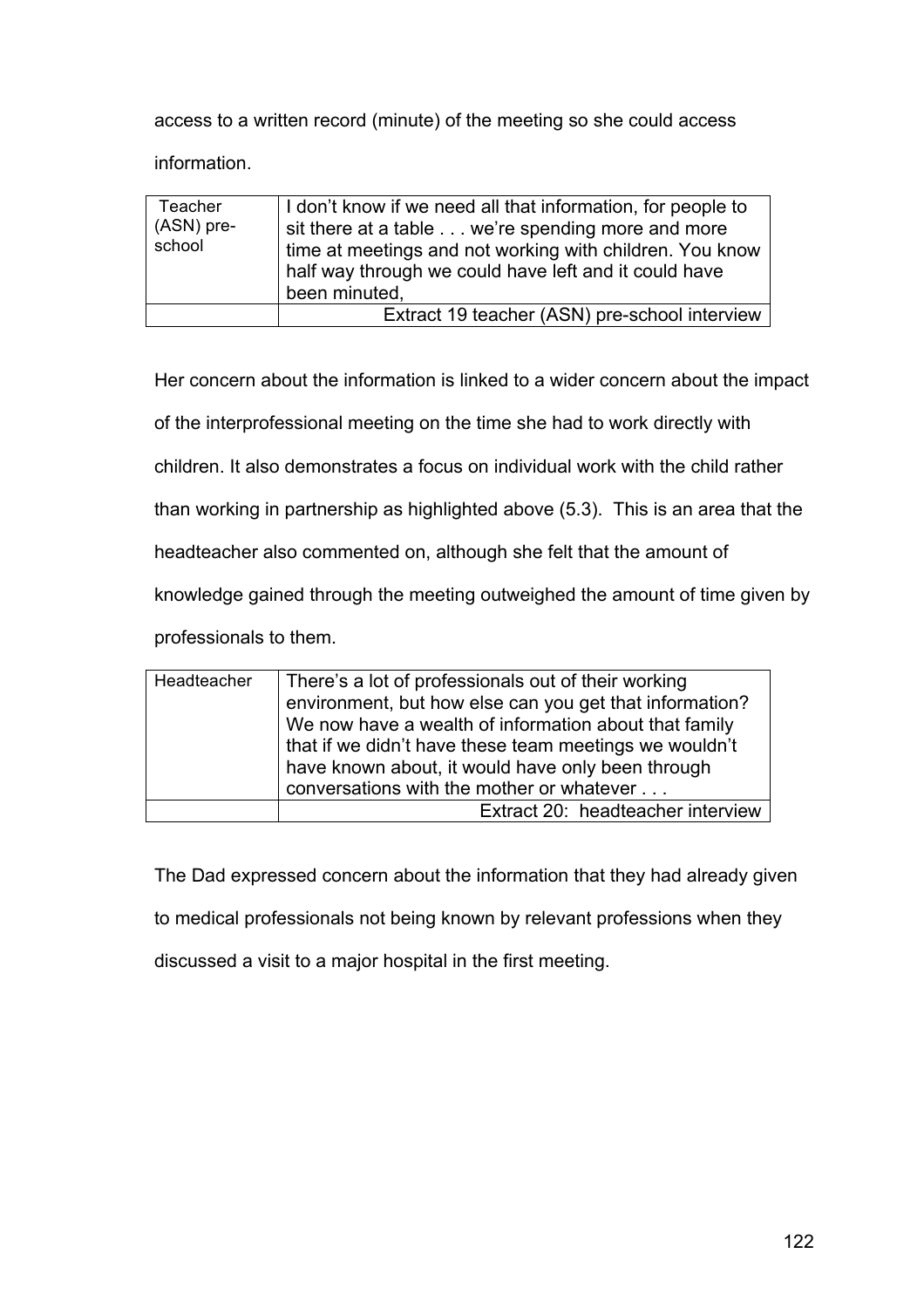| Dad                   | There doesn't seem to be communication from the<br>hospital records as to what, about what's actually been<br>done because each time we go to <i>major hospital</i> we're<br>getting asked the same questions and then they're<br>questioning us as to why [] we're like read the notes! The<br>we're getting told by the nurse we have no notes                                                                                                                                                                                                                                                            |
|-----------------------|-------------------------------------------------------------------------------------------------------------------------------------------------------------------------------------------------------------------------------------------------------------------------------------------------------------------------------------------------------------------------------------------------------------------------------------------------------------------------------------------------------------------------------------------------------------------------------------------------------------|
| Mum                   | We went in $\int$ they let him $\int$                                                                                                                                                                                                                                                                                                                                                                                                                                                                                                                                                                       |
| <b>Health visitor</b> | That was when he was acutely unwell                                                                                                                                                                                                                                                                                                                                                                                                                                                                                                                                                                         |
| Co-ordinator          | They're trialling . and you're not the only family who has<br>had issues with this, I don't know if you've seen this<br>health visitor. It is about that it is a summary of the child,<br>so that when they get admitted or discharged from major<br>hospital. And you hold the records, which is what I like<br>about it as well and it's all updated each time you go to<br>the hospital and the most recent information is on it. I<br>know they're trialling that and if you're happy with that,<br>we can see if you can join that or we can say that when<br>they roll it out that you would like one |
| Dad                   | It would make the stress, it's stressful enough each time<br>you take child into hospital but when you get bombarded<br>with questions and they're actually questioning you as a<br>parent as to why []. They then put more pressure on you                                                                                                                                                                                                                                                                                                                                                                 |
| <b>Health visitor</b> | They should have access to records in hospital they<br>shouldn't need to it happens all the time                                                                                                                                                                                                                                                                                                                                                                                                                                                                                                            |
| Co-ordinator          | For me if this tool makes it easier and it's just a couple of                                                                                                                                                                                                                                                                                                                                                                                                                                                                                                                                               |
|                       | bits of paper would you be happy if I take this on and<br>have a look at that?                                                                                                                                                                                                                                                                                                                                                                                                                                                                                                                              |
| Mum & Dad             | veah                                                                                                                                                                                                                                                                                                                                                                                                                                                                                                                                                                                                        |
|                       | Extract 21: meeting 1                                                                                                                                                                                                                                                                                                                                                                                                                                                                                                                                                                                       |

In extract 21 the co-ordinator responded to the concerns of the parents by telling them about a new record keeping system, where a card or file, which summarised key health information about the child, would be held by the child and family. In the same exchange the health visitor expressed her concern that the current record-keeping system in the hospital was not working for the family. The co-ordinator discussed this in her individual interview where she commented on the need for families to consent to information being shared between health professionals.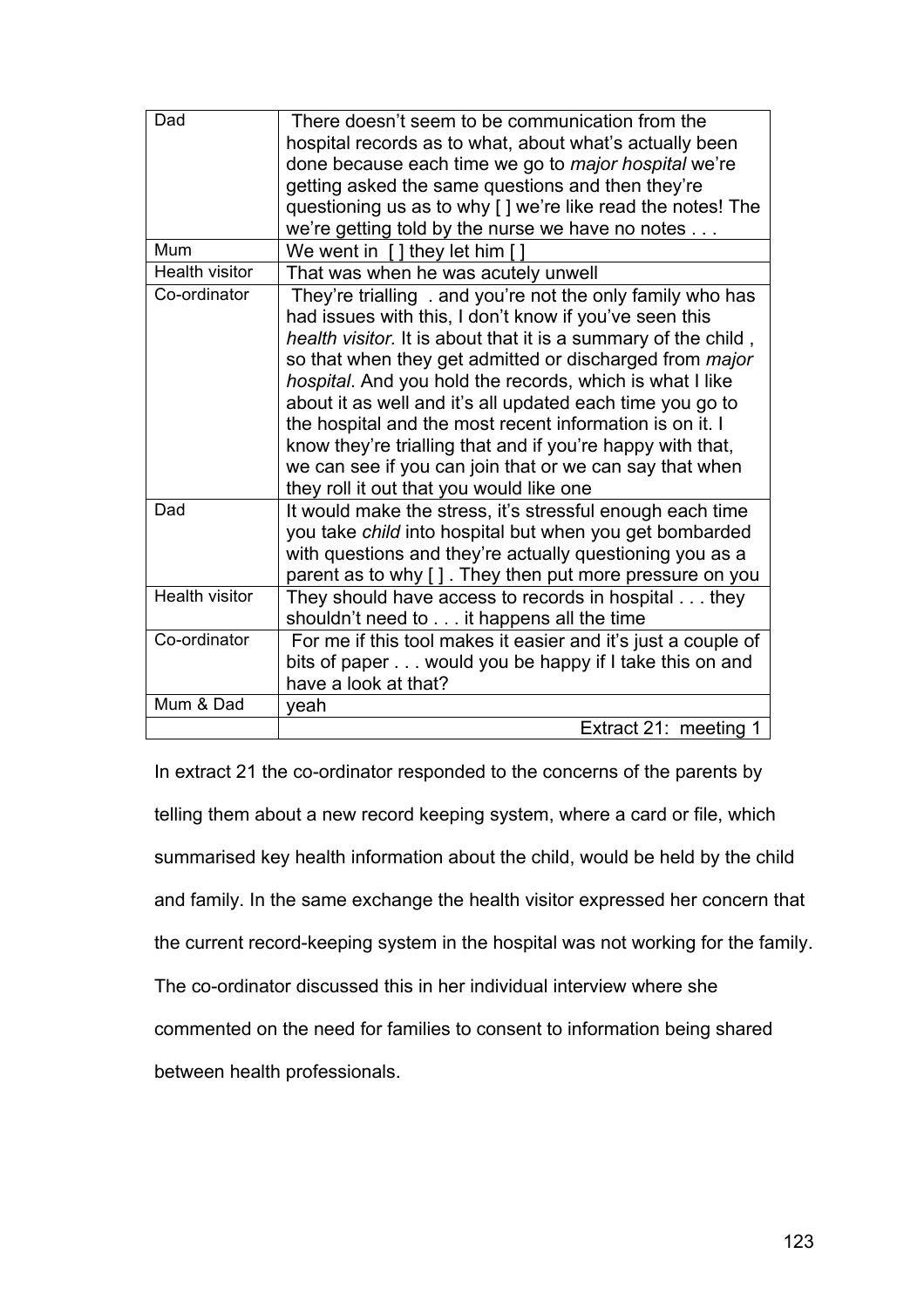| Co-ordinator | I never ever take consent as foregone tick on a sheet,<br>because I think there has always been an issue with how<br>much information health professionals share. So I always<br>go down and families say to me, but of course you all<br>share this and I say to them, but not unless you tell me<br>we can share it. It's interesting the assumptions that |
|--------------|--------------------------------------------------------------------------------------------------------------------------------------------------------------------------------------------------------------------------------------------------------------------------------------------------------------------------------------------------------------|
|              | people make.                                                                                                                                                                                                                                                                                                                                                 |
|              | Extract 22: co-ordinator interview                                                                                                                                                                                                                                                                                                                           |

The sharing of knowledge between health professionals was a particularly

challenging part of the co-ordinator's role.

| Co-ordinator | I'm trying to get doctors to communicate too. And some<br>of them think who is she and what does she think she's<br>trying to do? |
|--------------|-----------------------------------------------------------------------------------------------------------------------------------|
|              | The GPs get excluded from this as well because these<br>children are straight into <i>major hospital</i> and their                |
|              | consultants, they hardly see their GPs but when they are                                                                          |
|              | 18 they come back and their GP is meant to have care of                                                                           |
|              | them and know all about them. So I always copy the GPs                                                                            |
|              | in. So several meetings now, GPs have attended. It ties it                                                                        |
|              | up for the families as well.                                                                                                      |
|              | Extract 23: co-ordinator interview                                                                                                |

For the co-ordinator it was important to enable all the professions who were working with the child to access the professional information which was shared. Similarly as we saw in extract 20 above the headteacher was concerned to collect information from all the professions working with the child. The other participants in the meetings held different views about that information. In extract 19 we saw that the teacher (ASN) pre-school appeared to want the information but was unwilling to give time to the whole meeting. The resource worker commented about the use of 'jargon' which she felt limited understanding, and was not something that she wanted to give time to understanding.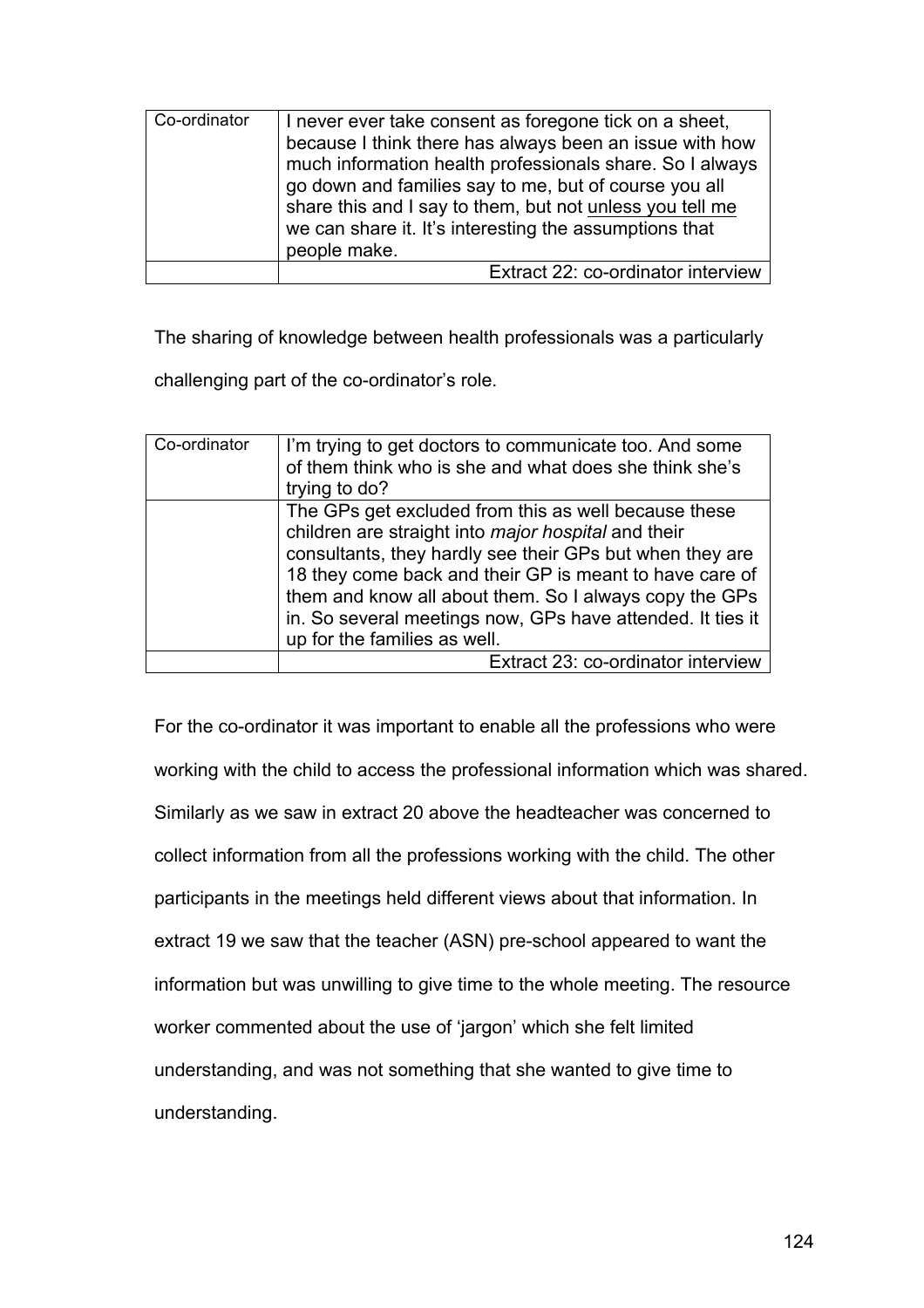| Resource<br>Worker | The parents didn't understand the jargon in the letters,<br>the health visitor didn't understand. We have to watch<br>that in our office because we're all at different stages and<br>different backgrounds in what we do. We've the<br>confidence to say to each other 'what's meant by this?<br>What's the social work term? That's why I wouldn't co-<br>ordinate it {act as key worker} because I didn't even<br>understand what they were talking about. That would be<br>really time consuming for me to work that out. |
|--------------------|-------------------------------------------------------------------------------------------------------------------------------------------------------------------------------------------------------------------------------------------------------------------------------------------------------------------------------------------------------------------------------------------------------------------------------------------------------------------------------------------------------------------------------|
|                    | Extract 24: resource worker                                                                                                                                                                                                                                                                                                                                                                                                                                                                                                   |

For the early years worker the meetings offered an opportunity to share

information about the child, to develop a 'better understanding' of the range of

support the child was receiving and to learn some of the terms used by other

agencies.

| Early years | The more that we meet and the more that we say what          |
|-------------|--------------------------------------------------------------|
| worker      | these things {IEP} are then everybody has a better           |
|             | understanding probably all these meetings have               |
|             | helped that I think sometimes professionals do forget        |
|             | I have to say I think professionals are becoming much        |
|             | more aware so that parents have an understanding             |
|             | Everybody needs to be quite aware of what is going on in     |
|             | each child's life  I would share it on a professional        |
|             | basis, we still have confidentiality                         |
|             | I do think that people are becoming much better at           |
|             | actually asking and people are aware too saying the          |
|             | short word and then what they meant by it.                   |
|             | Even health when they're talking about the genetic           |
|             | clinics, I get lost. I have to ask the parents, what do they |
|             | mean by that? Because they've got a better                   |
|             | understanding of all the health side. I do think people are  |
|             | becoming much better at actually asking. I don't find it an  |
|             | issue and I don't find it an issue to say at a meeting, 'I   |
|             | don't know what you mean by that'. When you work             |
|             | within your teams you will have jargon that you use,         |
|             | social workers will think what is an IEP? And probably all   |
|             | these agencies now meeting together and sharing has          |
|             | helped that when you work within your teams you will         |
|             | have jargon that you use social workers will think           |
|             | what is an IEP? And probably all these agencies now          |
|             | meeting together and sharing has helped.                     |
|             | Extract 25: early years worker interview                     |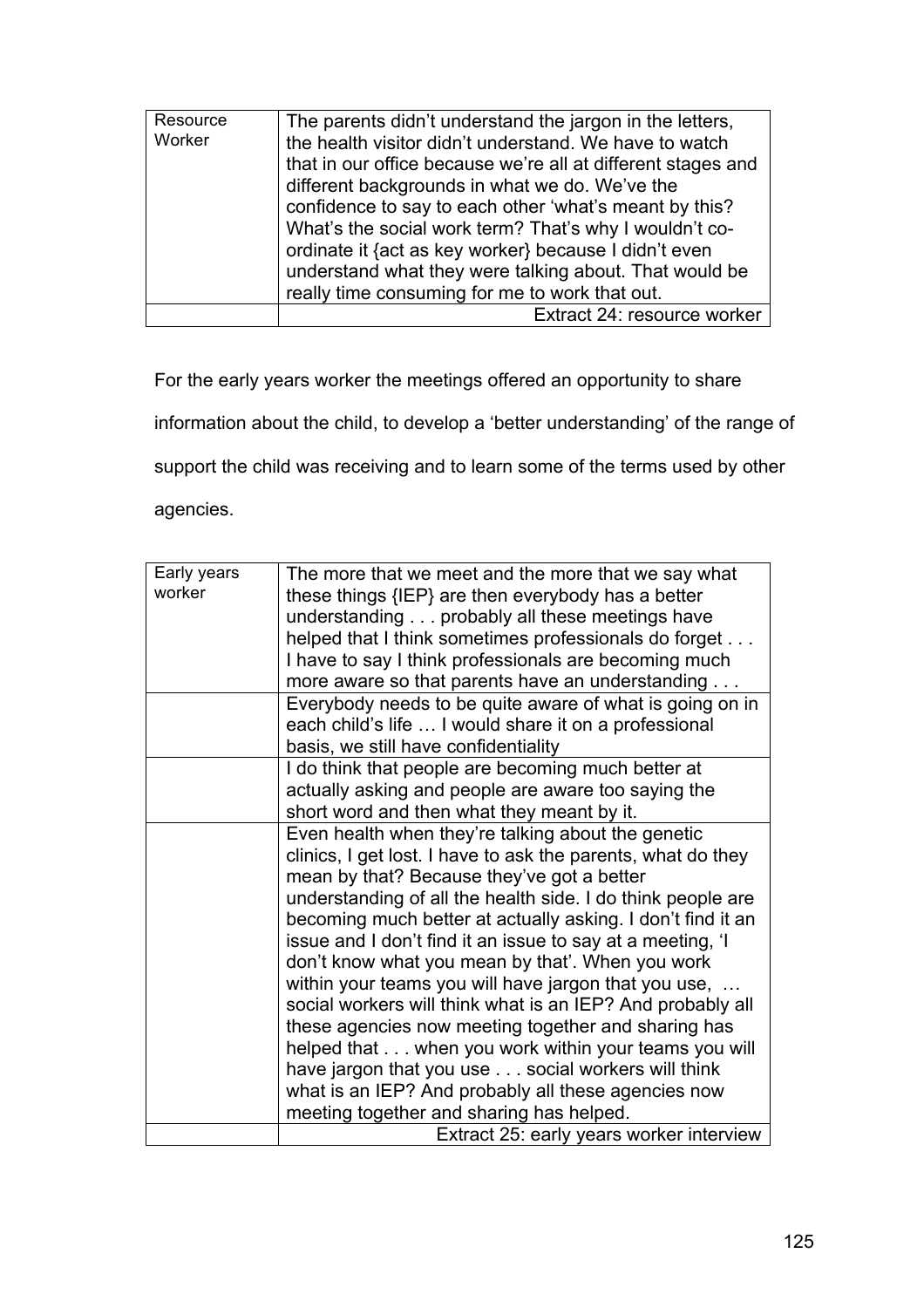In this extract from her interview the early years worker was supporting the sharing of information between agencies but in arguing for 'meeting together and sharing' she emphasised the strength of the relationship between individual professional roles and the control of information when she said, 'I would share it on a professional basis, we still have confidentiality'. This indicates that although she was willing to share information she could still control how it was used in the group because it was confidential information. The resource worker also commented directly on the sharing information:

| Resource<br>worker | Yes that's what's going to happen, health is going to<br>come on board with us We share information, but<br>you've still got the data protection act. We share a lot of<br>information, working with children, with child protection, if<br>there is a care concern people do need to share<br>information It's clearer with statutory {responsibilities},<br>it's clearer with child protection because everybody has<br>responsibilities they have to follow anyway. |
|--------------------|------------------------------------------------------------------------------------------------------------------------------------------------------------------------------------------------------------------------------------------------------------------------------------------------------------------------------------------------------------------------------------------------------------------------------------------------------------------------|
|                    | Extract 26: resource worker interview                                                                                                                                                                                                                                                                                                                                                                                                                                  |

In this comment the data protection act (UK Government 1998) was used to provide a safety structure to prevent the misuse of shared information. The resource worker linked sharing information to a 'concern' about children and acknowledges that it is much easier for all professions when it is a concern that sits within legislation, such as child protection. It seems that in this series of meetings information was shared, but still held or owned by individual professions.

The retention of information by individual professions illustrates the limited extent to which *communicative competence* is achieved in this series of meetings. *Communicative competence* is developed from the knowledge and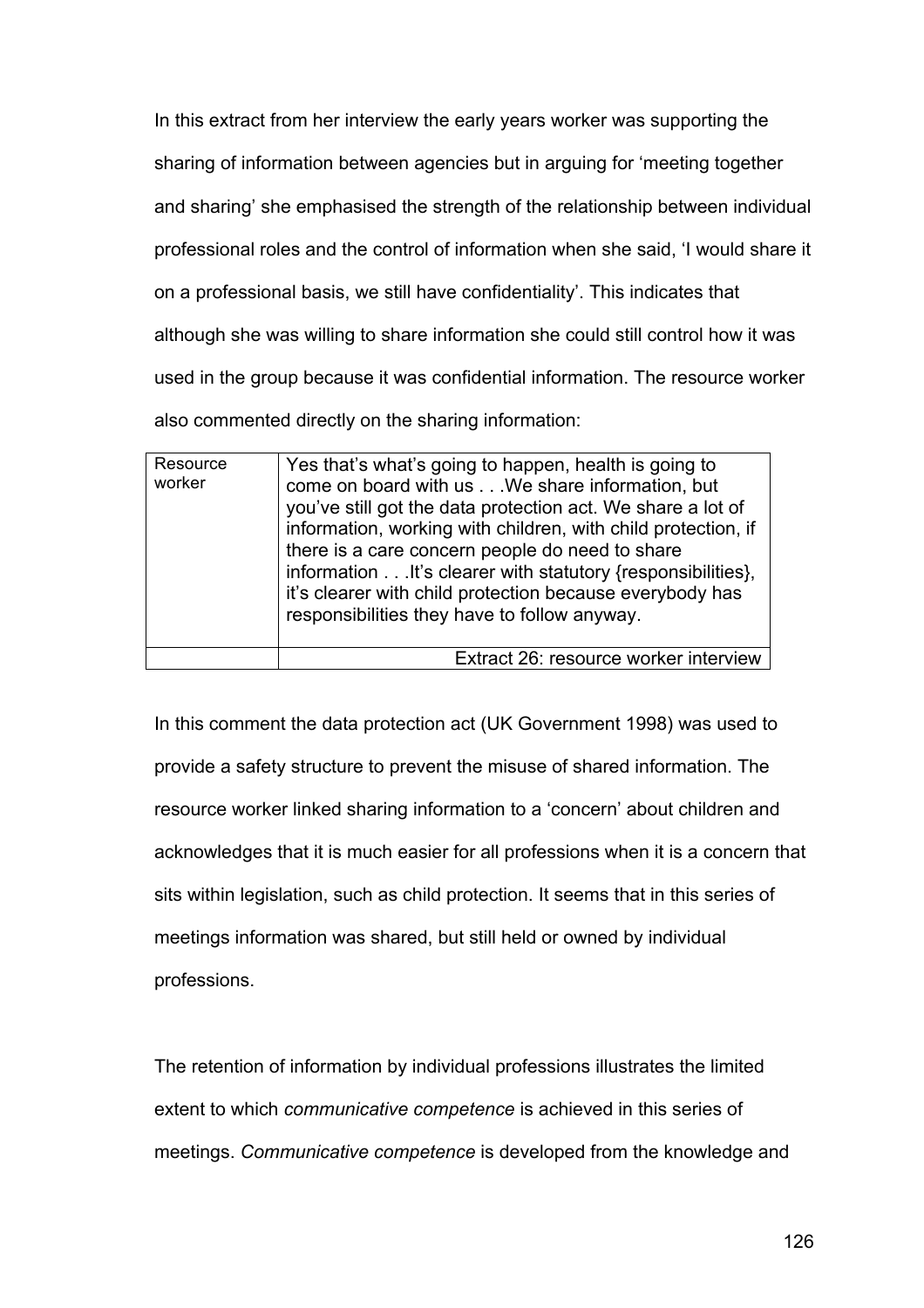skills that individuals bring to the situation. It is the sharing of that knowledge or information which develops, 'the shared presuppositions and judgements of truth value which are the essential undergirdings of language structures' (Saville-Troike 1989: 22). In this professional situation the questions about the information that was shared are likely to have limited the opportunity to develop shared professional understanding within the meetings. This can be seen in the comment from the resource worker (extract 24) about her lack of understanding and that she was not going to spend time to develop that understanding. The meetings may have been working together towards sharing information, so in Deweyan terms had a common aim, but what they achieved through partnership was likely to have been limited by the way in which information was shared.

The analysis of the data in this unit of analysis through both theories confirmed for me the way in which the structure of meetings as a new series of *events* limited interprofessional communication. An examination of the data through *communicative competence* provided little evidence of the sharing of knowledge or skills in the meetings. When I then examined what was shared in the meetings the focus in the data was on what information they could share with each other. While this sat within the wider definition of *communicative competence* in a *speech community* it provided little evidence of Deweyan communication. As in the unit on meetings (5.2) the participants communicated in a Deweyan sense towards a common aim of agreeing what they could share. The picture that each unit of the analysis was providing was of a group who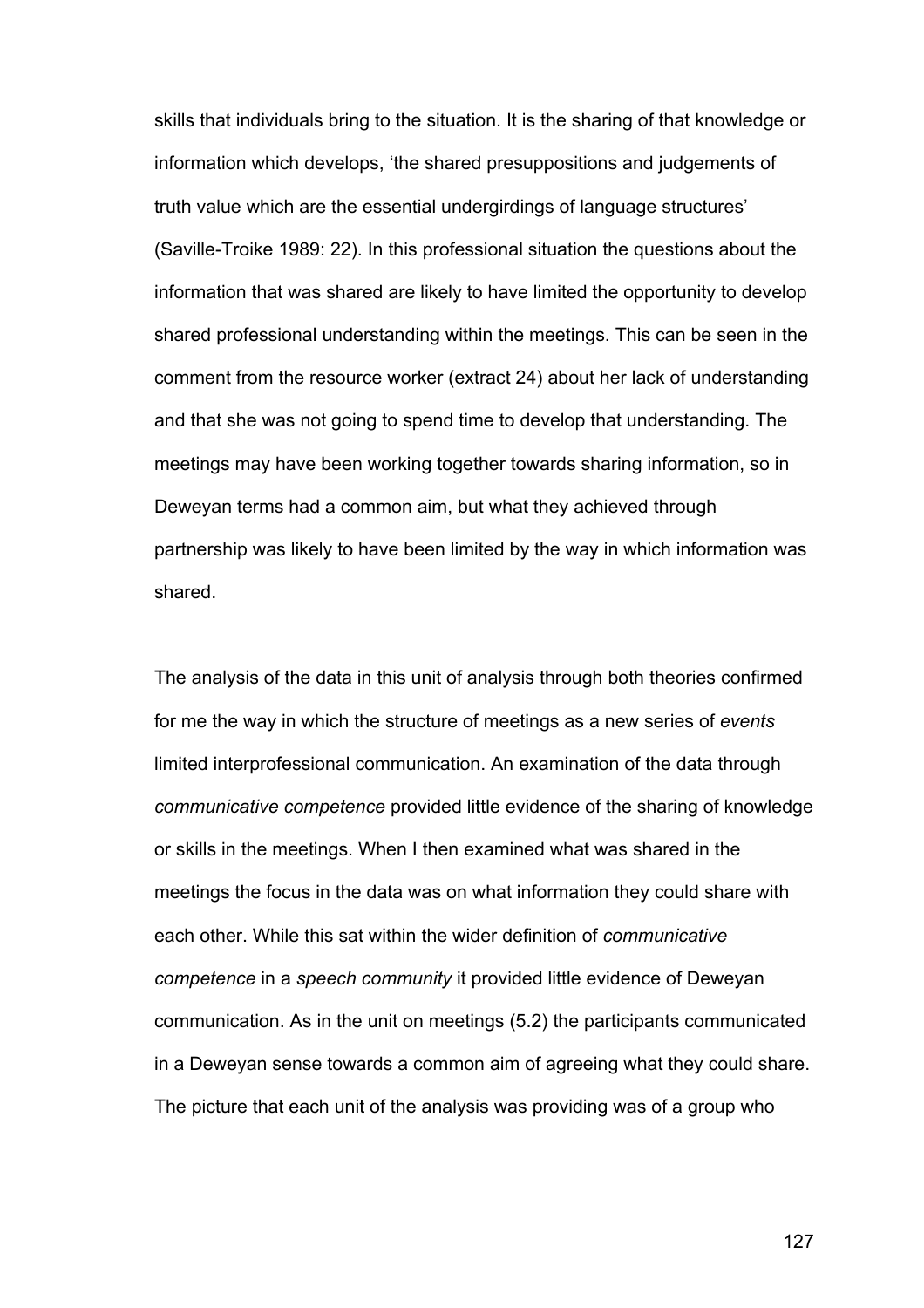were working together to agree the 'ground rules' which would support the partnership to communicate.

In this unit of the analysis there are two themes relating to the tension evident in the data about what information was shared between professions, and how different professions accessed and used information. The first of these themes is evident in extract 18 where tension is visible between the resource worker, who wanted the family to share a dietary change they were making with other professions and the co-ordinator who was less keen to support the family to do so. In extract 18 the resource worker pushes the case for further sharing of information about the child's diet and brings in the trainee social worker, whose time she directs and turns to the health worker for support, who at that point says, ' I'll do that … I'll do that' (health visitor, extract 18). In making this response the health visitor may have felt that it was more appropriate for her to take the request forward than the trainee social worker but her late intervention suggests that this was not an area that she felt she should be discussing in the meeting. This exchange shows the different layers of understanding about sharing information between each profession.

The mother and the father expressed concern about the lack of shared information in their child's health records (extract 21), particularly in the major hospital. The health visitor is quite clear in her statement that existing systems provide for hospital staff to have access to the relevant records but also that the lack of permission to access hospital records is a recurring situation, 'it happens all the time' (health visitor extract 21). The proposed solution from the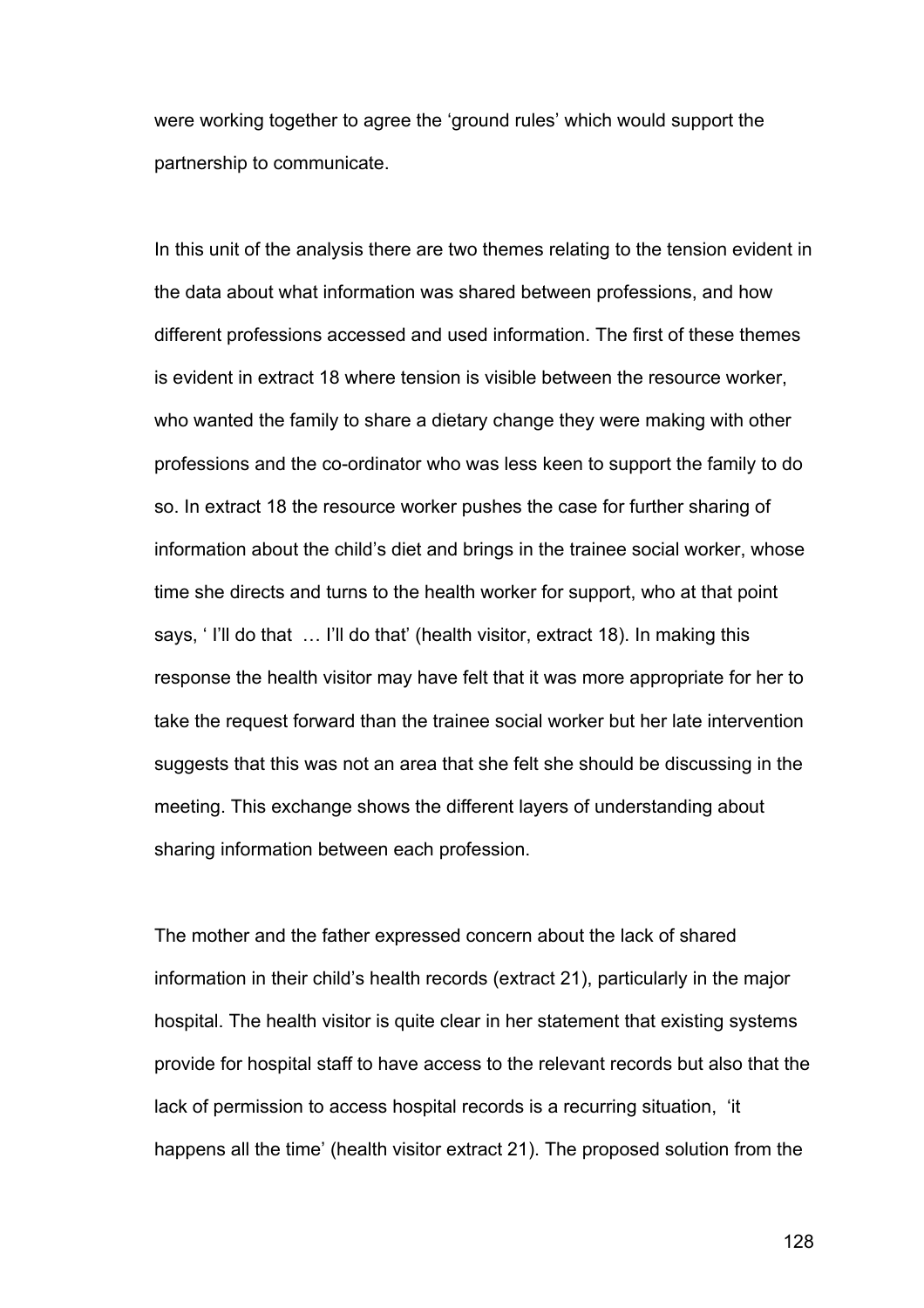co-ordinator is for the family to take part in a new system that is running alongside the hospital records where the family hold a summary record which they then give permission to the hospital staff to use (extract 22).

The second theme that emerges from this unit of analysis concerns the way that different professions accessed and used information that had been shared. The evidence of this in the data illustrates a range of opinions about the amount of information which was shared. The teacher (ASN) pre-school expressed doubts about the amount of information which was shared (extract 20) but the Headteacher welcomed the amount of information (extract 21). The early years worker recognised the importance of the professions involved sharing information about, 'what was going on in each child's life' (early years worker, extract 25) but she also referred to confidentiality within the meeting. The resource worker talked about sharing information but set it within the context of the data protection act (UK Government 1998), legislation which defines what professions can share from their records.

## **5.5 Power**

The title for this unit of analysis sits within the *cultural knowledge* framework of ethnography of communication which I outlined in 5.2. Power is an aspect of the professional knowledge structure in this study, which along with the sharing of information discussed in 5.4 contributes to the *communicative competence* of the *speech community*. Saville-Troike (2003) suggests that power in studies of communication is more often illustrated through critical approaches to language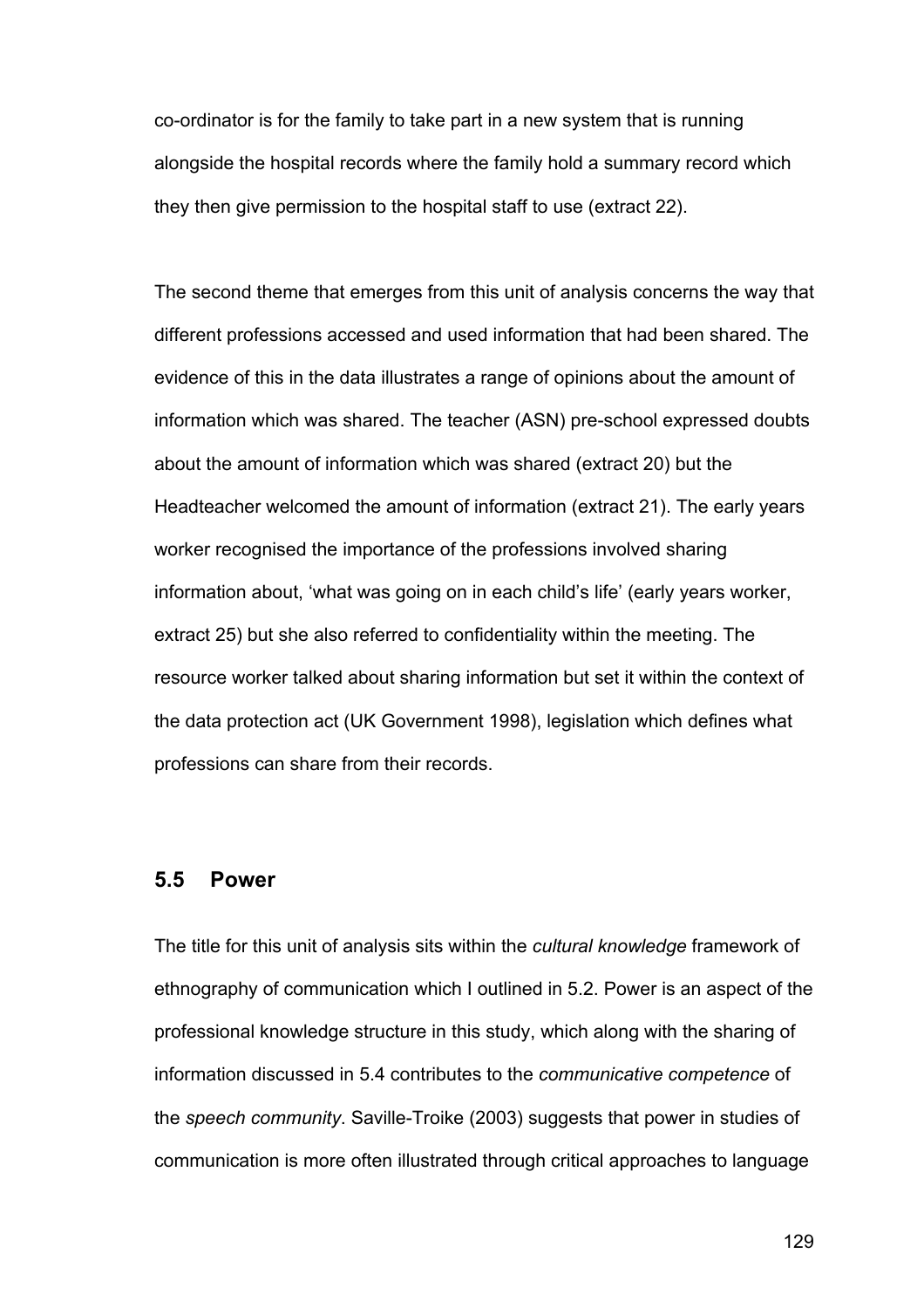study such as critical discourse analysis rather than ethnography of communication where, 'accounts are primarily descriptive' (Saville-Troike 2003: 255). However in her introduction to ethnography of communication she noted that linguistic signs of power, such as the use of titles, voicing or the use of the passive voice illustrate culture-specific bases of power in ethnographic analyses.

In the data in this study power is expressed through the use of titles in the meetings to 'encode status and prestige' (Saville-Troike 2003: 255). It is not evident in the authority held by the co-ordinator and headteacher to allocate turns to talk but there is an indication of power 'achieved through language' (Saville-Troike 2003: 261) where access to knowledge provided some of the members of this group with the power to force action to arrange future support for the child and family. The balance and structure of power held by individuals in the meetings affected the ability of the team to work in partnership towards a common aim.

Saville-Troike (2003) refers to the use of titles as one of the most transparent linguistic signs of power and it is the way in which power is most evident in this study. Almost all of the participants, including the Mum and Dad, were referred to by their first names by everyone at all the meetings. This included all those present in the meetings and those who were referred to in discussion. The exception to this was the use of the title doctor along with the relevant surname for all medical doctors referred to in the discussions. The one medical professor who was referred to in discussions was also spoken about with a title and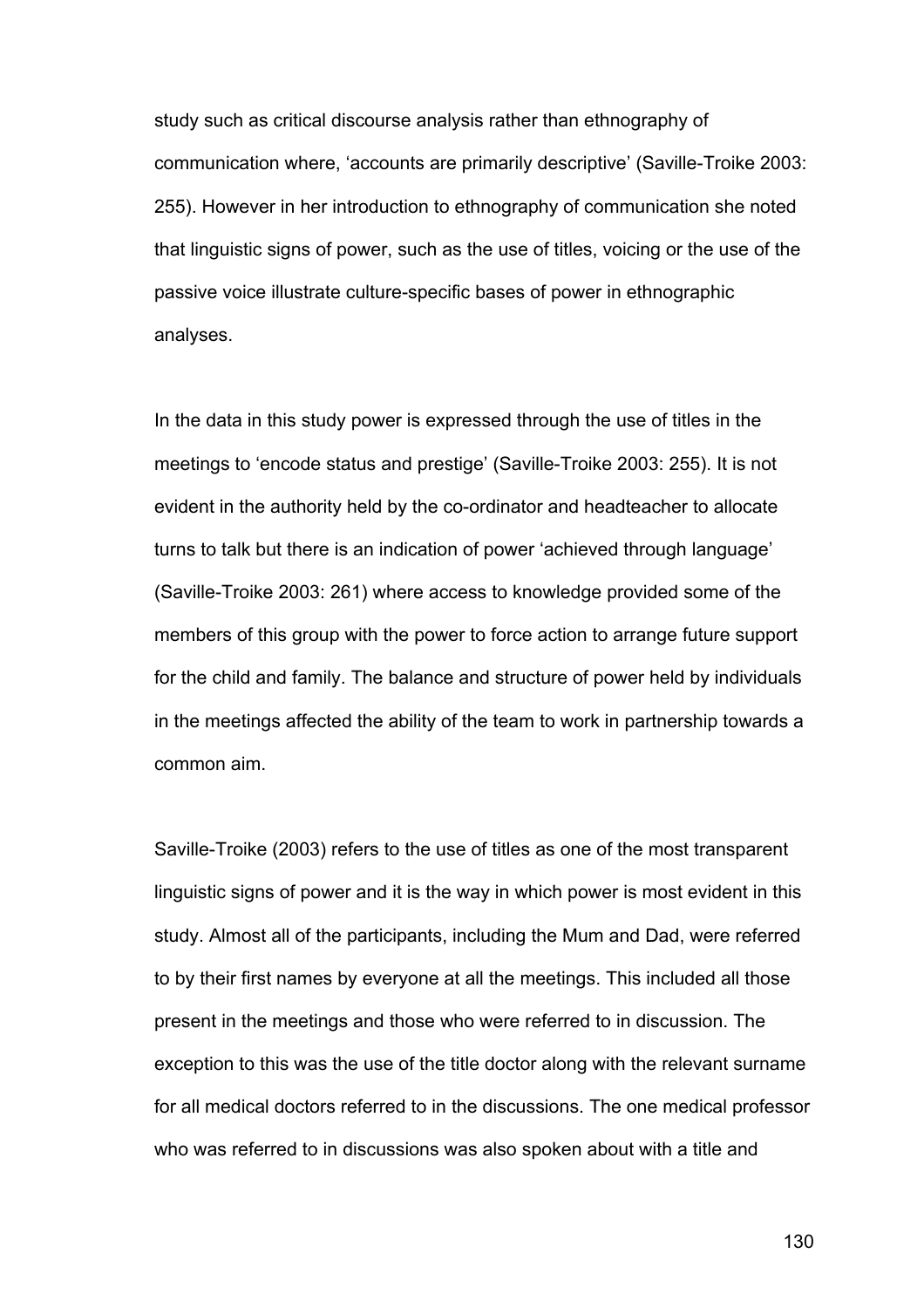surname. None of these professionals attended the meetings but the use of medical titles and their surnames was not connected to non-attendance as first names were used for other professionals who did not attend the meetings in person. The use of titles in this way was evident at the beginning of the first meeting when the co-ordinator was trying to put together the team around the child.

| Co-ordinator | And the <i>physiotherapist</i> is she still working?                                                                              |
|--------------|-----------------------------------------------------------------------------------------------------------------------------------|
| Mum          | No, she discharged him                                                                                                            |
| Co-ordinator | Right, I'll take her out. Doctor <i>ENT</i> , will we keep her<br>copied in ? Doctor Metabolics and Doctor [] is that<br>vour GP? |
|              | Extract 27: meeting 1                                                                                                             |

In this extract the physiotherapist is referred to by her first name but as soon as the co-ordinator reaches the different doctors connected to the child she uses the title and surnames. In a meeting with a large number of participants where the group worked out together which professionals were working with the child through first names there was no reason given for using titles and surnames for the doctors working with the child and family. The co-ordinator did refer to a power difference between her role and that of doctors when she discussed the challenges she faced in promoting communication between the different professions working with a child.

| Co-ordinator | [] for me within health I'm trying to get doctors to<br>communicate too. And some of them think who is she<br>and what does she think she's trying to do? |
|--------------|-----------------------------------------------------------------------------------------------------------------------------------------------------------|
|              | Extract 28: co-ordinator interview                                                                                                                        |

In this comment the co-ordinator identifies that there is a difference in power between her co-ordination role and that of the doctors which sometimes made it difficult for her to carry out her role.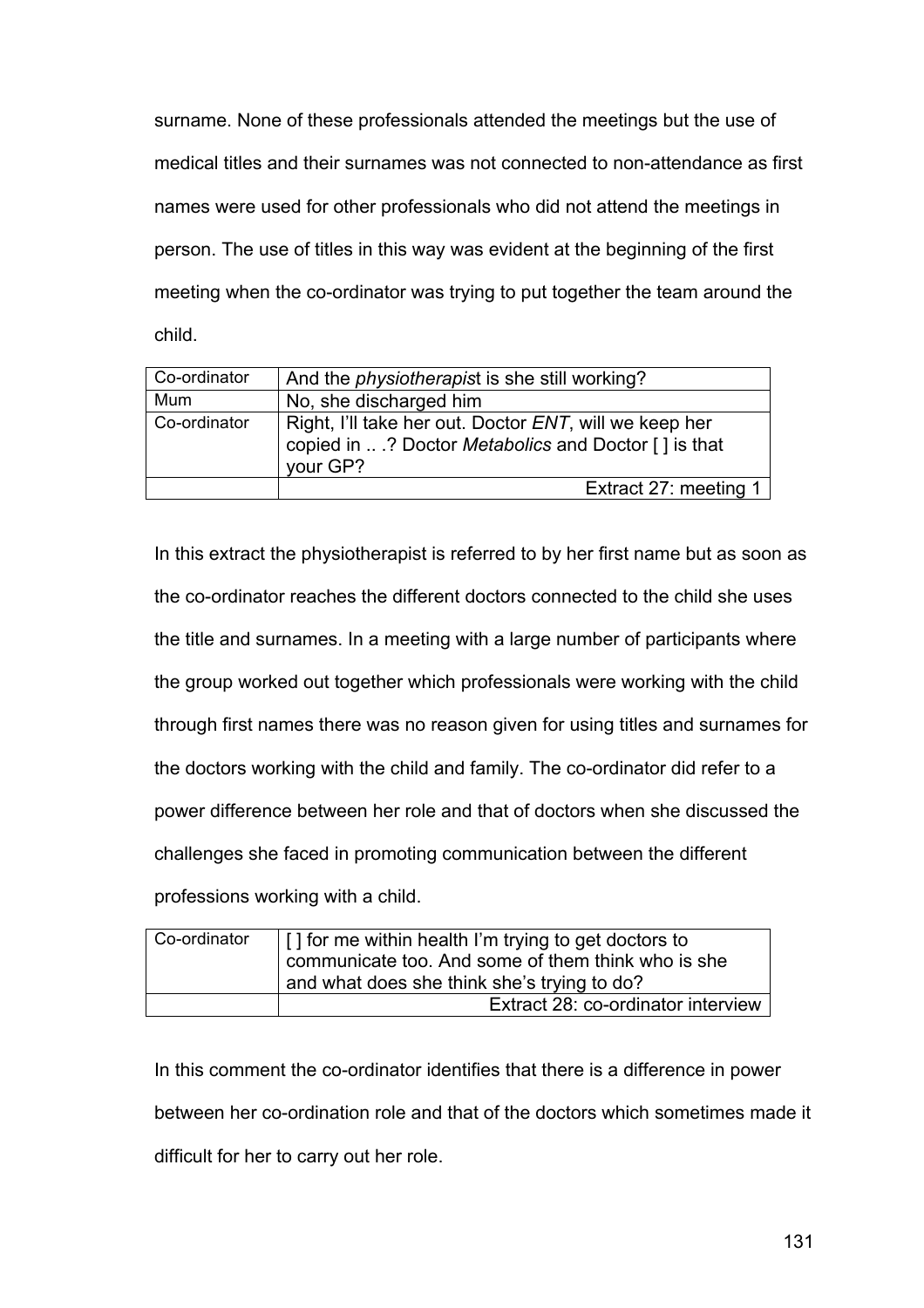In the meetings themselves it could be said that power sat with the chair of the meetings to allocate turns to talk, in a non-verbal expression of power (Saville-Troike 2003). However all three professionals who took that role: the coordinator, the headteacher and the principal teacher (ASN), were assiduous in their determination to ensure that all attendees were given space in the meetings to identify themselves and speak about the work they were doing, or planned to do with the child.

| Headteacher | So if we can once again just go round the circle here<br>because there's people here that you are maybe not so<br>aware of, so can we start I'm (HT) |
|-------------|------------------------------------------------------------------------------------------------------------------------------------------------------|
|             |                                                                                                                                                      |
| Headteacher | What I like to do at meetings is just to go round the circle<br>and give everybody the opportunity to share things about                             |
|             | Extract 29: meeting 2                                                                                                                                |

Extract 29 illustrates the way in which all three chairs began the meetings, first with a series of introductions and then a structured 'opportunity to share things' (headteacher, extract 29). Each of the meetings were chaired in the same way with each participant accorded a 'turn' to talk, with no time limit put on their contribution. It was up to the individual contributor to answer questions about their work with the child during or after their statement. There was no evidence in the data of any of participants recognising any use of power by the chairs in the way in which the meetings were run. Indeed as expressed by the Headteacher above there was a tacit acceptance that the meetings were chaired in a way in which all participants 'had the opportunity to share things' (Headteacher Extract 29).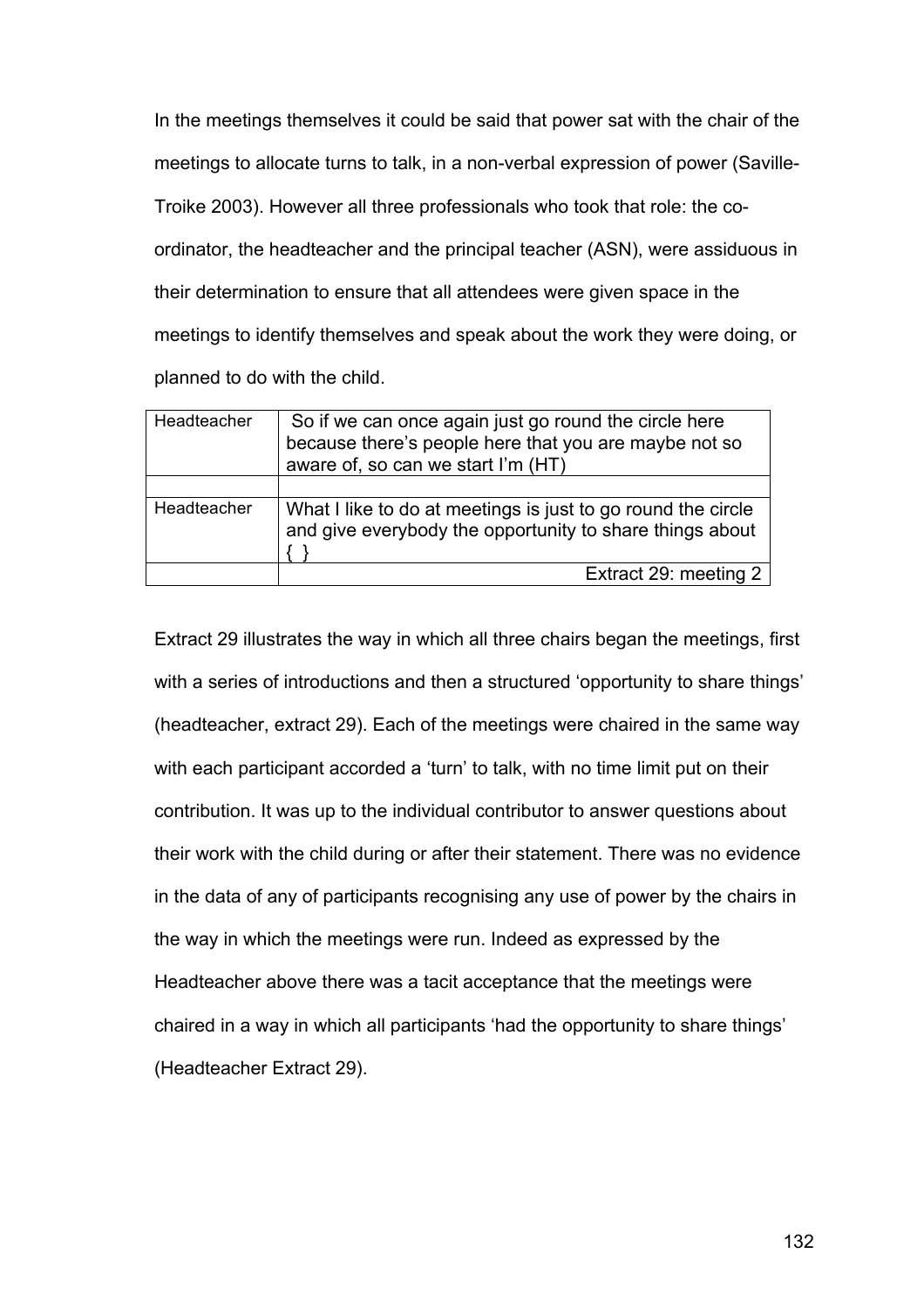Meetings three and four include evidence of power achieved by the group through the sharing of information. The co-ordinator shared information in meeting 3 about a social work support team that was for children with additional support needs. This was not information known by any other members of the meeting. She identified the difficulties of accessing support in the future if the child's case was closed by the local children and families services and shared the information that a referral to the specialist team could be made then, while the child was still an open case with children and families services. The extract below shows the way in which this information was used in the meeting by the co-ordinator and the early years worker to convince the Mum that it was a good idea to refer the child for future support now. The information had not been shared by the children and families team who could make the referral so the information itself gave power to the two workers to go back to the support worker in the children and families team to request a referral to the specialist team.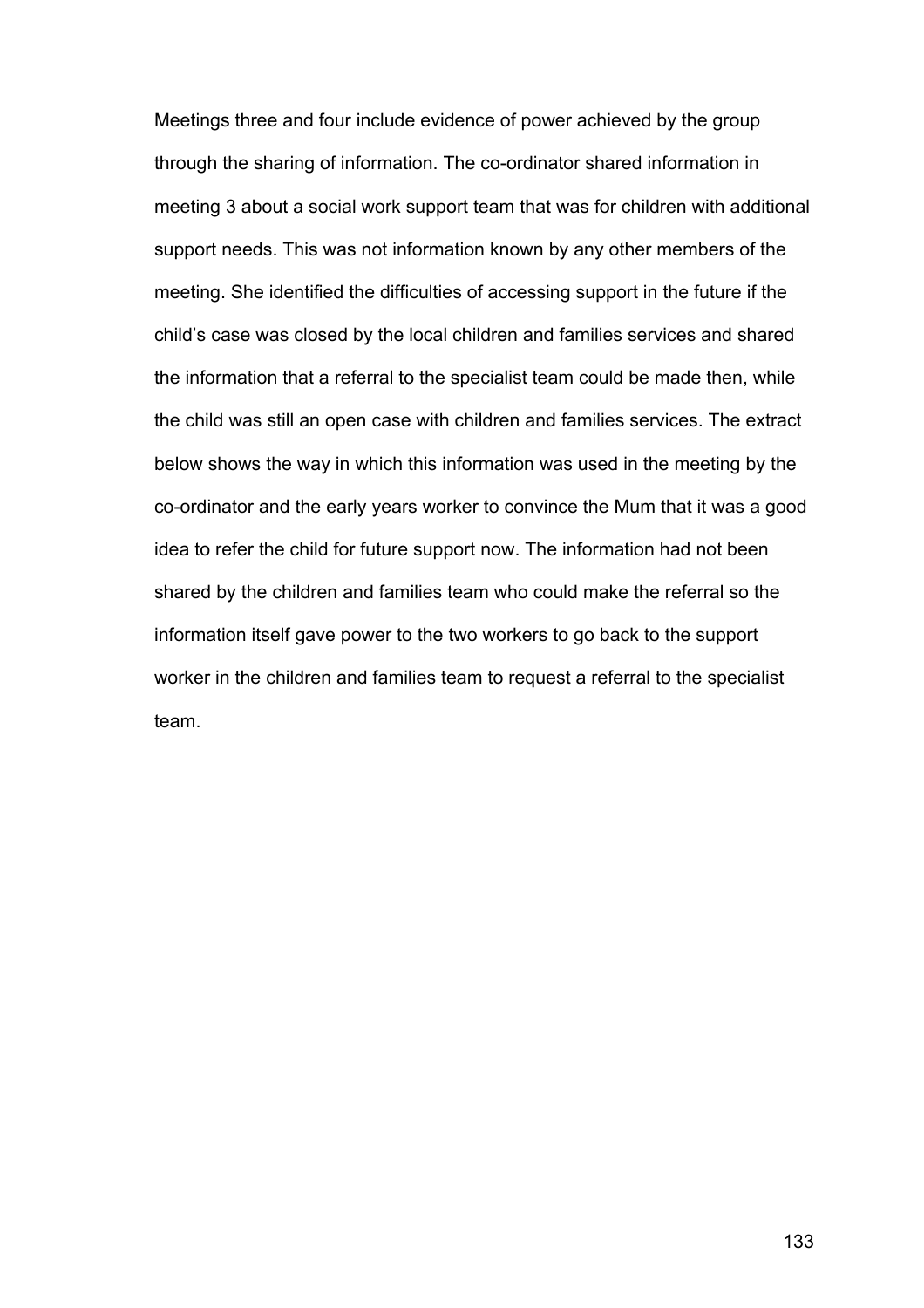| Co-ordinator          | Support to families, you've been discharged                    |
|-----------------------|----------------------------------------------------------------|
| Co-ordinator          | In county we actually have a social work team that's for       |
|                       | children, not children with disabilities, but children with    |
|                       | complex needs, additional needs. Did they discuss that         |
|                       | with you at all?                                               |
| Mum                   | Ehmm I actually can't remember                                 |
| Co-ordinator          | Okay, it's just for you for the future, if you were to need    |
|                       | anything like community childcare, a bit of respite you        |
|                       | could access that team. It's just that we wanted you to be     |
|                       | aware that there is a team there.                              |
|                       | Gap while other issues are discussed                           |
| Early years           | Could I just ask do you think there would be a need for        |
| worker                | the social work team that you were talking about, now          |
|                       | that do you think that would be and at what point do           |
|                       | we decide?                                                     |
|                       | I think it would be, I am surprised I must admit that the      |
|                       | team                                                           |
|                       | Right                                                          |
|                       | Did not think about referring child across to the avenue       |
|                       | team or even discussing to be honest with you, and all I'd     |
|                       | want to do today is to let you know that that team do          |
|                       | exist. If in future you needed a help with $\{ \}$             |
| Early years           | I'm just thinking that at times like this, the other day, last |
| worker                | week $\{\}$ I do think there could be times when, it's times   |
|                       | like that Mum could do with a break                            |
|                       | Gap while other issues are discussed                           |
| Co-ordinator          | I think we've got two routes, if we just refer you to social   |
|                       | work now we'd need to go to the intake team, which is          |
|                       | just general service. The other option is that I go back to    |
|                       | support worker and say as a multi-agency team we've            |
|                       | met today and we feel it would be useful for you for that      |
|                       | referral to be made and maybe that would be the route to       |
|                       | go?                                                            |
|                       | Gap while other issues are discussed                           |
| Early years<br>worker | Having the referral doesn't mean you need to use it but        |
|                       | they will be open to you                                       |
| Mum                   | So it's more the family support, because social work           |
|                       | have finished with us. There wouldn't be any harm to go        |
|                       | ahead with it, because as you say, we don't need to use        |
|                       | it. just go ahead.                                             |
|                       | Extract 30: Meeting 3                                          |

Extract 30 contains a series of comments from meeting 3, which follow the development of the discussion about the referral to a social work support team for children with complex additional support needs. This began with comments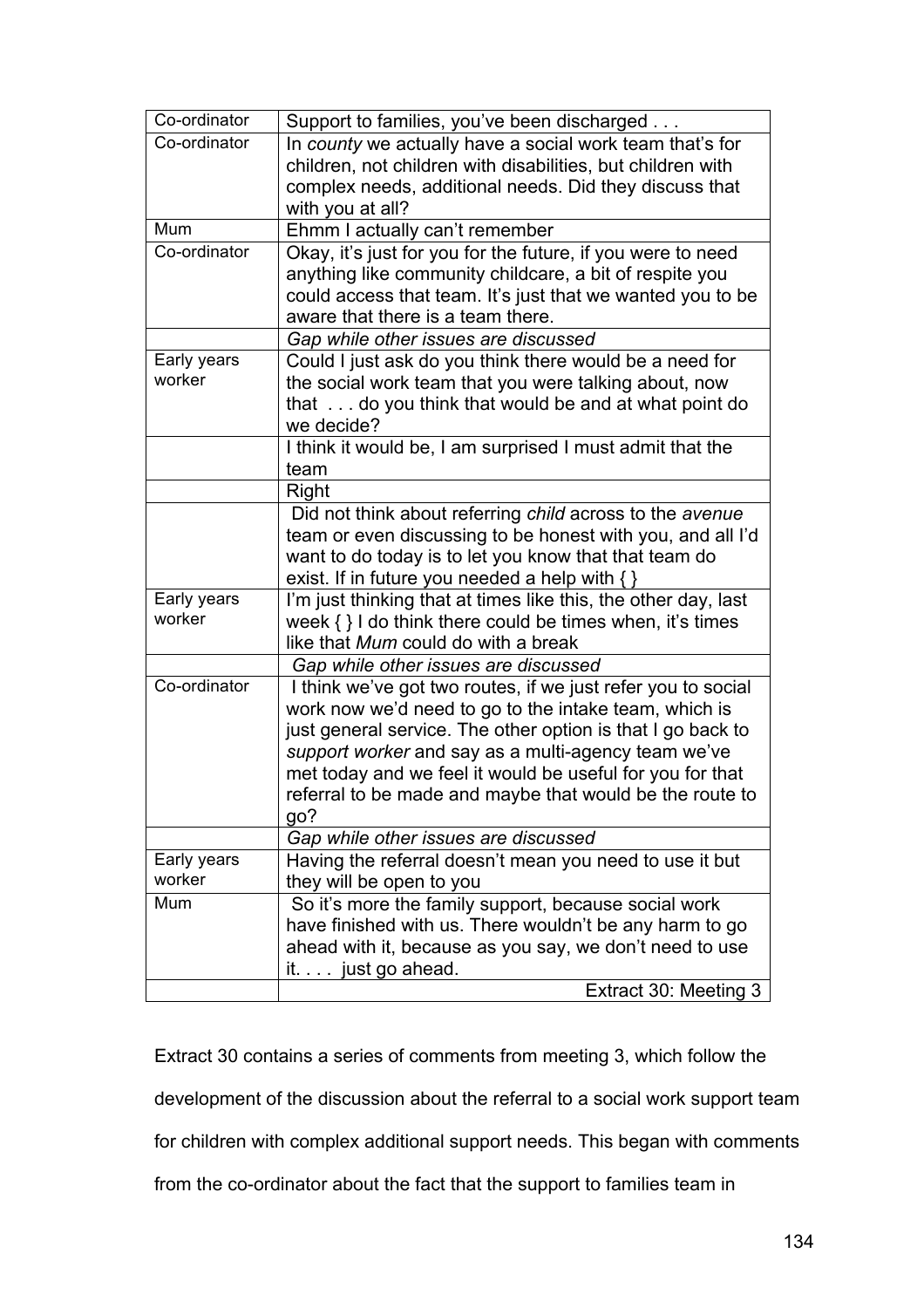children's services were no longer supporting the family. The co-ordinator then shared information that she had about the specialist support team. The information she shared was not used immediately but the early years worker returned to this later in the meeting and asked about the referral system for that support. The discussion in the meeting about the support team led to the agreement to take action at that point when the child was still an open case with the children and families team. The meeting achieved power in this case through the sharing of information which supported the interprofessional team to ask for the referral to the specialist support team. The way that the meeting was empowered through shared information is an emerging theme and the success of that action can be seen in extract 31, as a representative of the team attended meeting 4.

| Trainee social<br>work disability<br>support team | I'll have a word with Mum after the meeting, it's good to<br>hear what's going on around the family just now and just<br>see maybe if there's anything in the future that the<br>disabilities team can offer. I know some of the things<br>you're saying there about employment and that there is<br>sometimes a facility for child minding and that so we may<br>be able to support you with that. Coming down the line,<br>respite is an option but needs to be planned quite far in<br>advance but it is an option. |
|---------------------------------------------------|------------------------------------------------------------------------------------------------------------------------------------------------------------------------------------------------------------------------------------------------------------------------------------------------------------------------------------------------------------------------------------------------------------------------------------------------------------------------------------------------------------------------|
|                                                   | Extract 31: Meeting 4                                                                                                                                                                                                                                                                                                                                                                                                                                                                                                  |

The comments from the trainee social worker in extract 31 illustrate the type of support the family can access in future because a referral has been made to the support team.

Ethnography of communication does not support a critical examination of the use of power in the data. The frameworks support the identification of the way in which power is expressed and used through language in this interprofessional

context. The use of titles for one profession, the doctors, illustrates the way in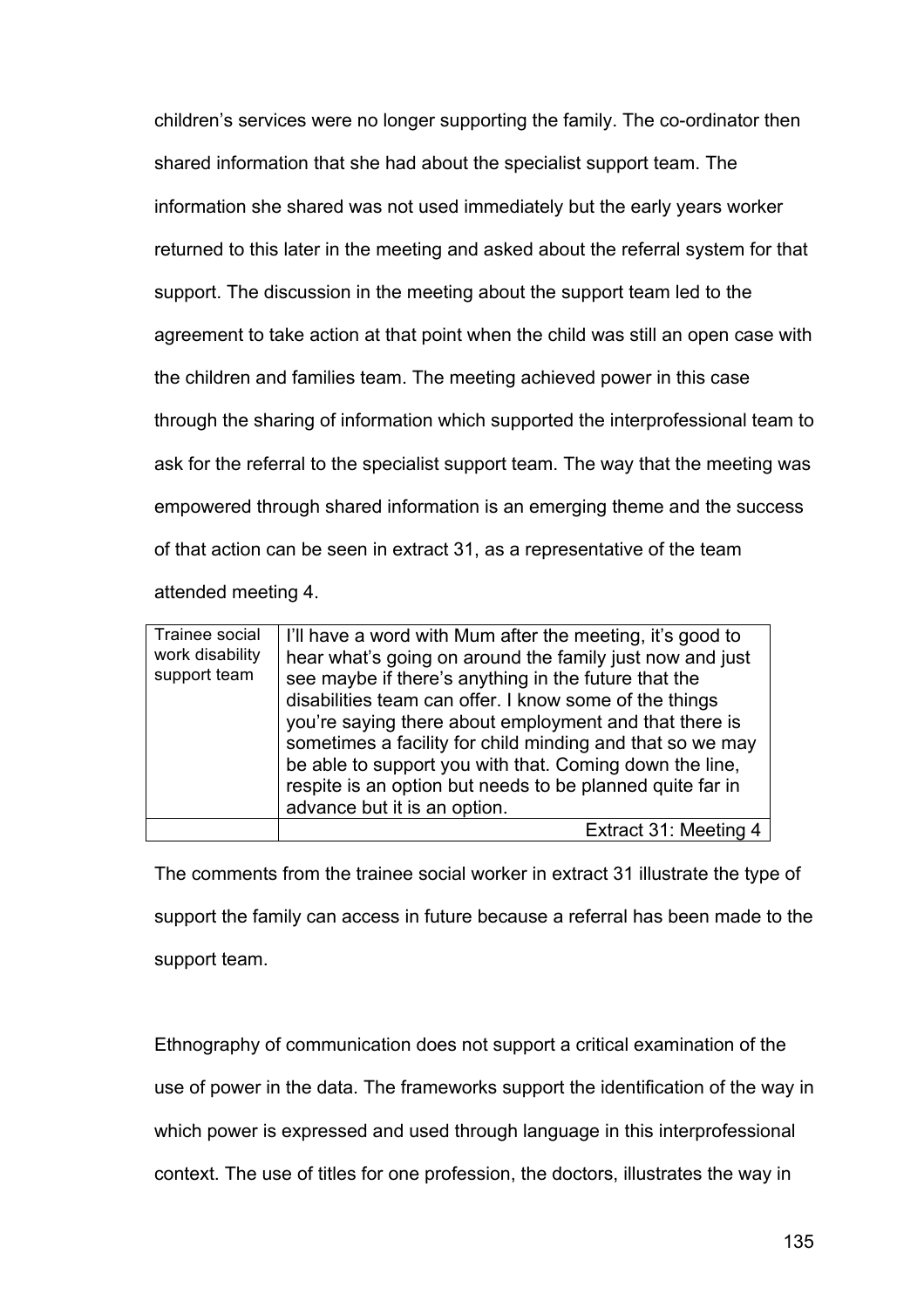which the meeting recognised the power held by them in interprofessional practice. Conversely, the lack of use of titles for all the other participants in the meetings could be considered to indicate professional equality (Saville-Troike 2003). This indication of professional equality is supported by the action of the chairs of meetings who ran the meetings to enable the sharing and discussion of information. The difference in professional equality between the doctors and other participants is emphasised by the non-attendance of the doctors at the meetings and their participation in the meetings through written reports. The recognition of power held by doctors in comparison with the other members of the interprofessional group is an emerging theme in this unit of analysis.

Power is not an aspect of Deweyan communication where the focus is on partnership and working together towards a common aim. While Dewey's concept of communication fits with the ideal of interprofessional practice as illustrated in GIRFEC it is a limitation of this analysis that power is not considered in relation to partnership and joint action. My analysis of power through ethnography of communication has emphasised for me that it is only those attending this series of meetings who had the opportunity to work together in partnership. The differentials in power highlighted through ethnography of communication in the use the use of titles was not a factor in the way in which the interprofessional group worked together in the meetings. In relation to Deweyan communication it highlighted the issue that because the doctors were not present they were unable to work in partnership in the interprofessional team. This impact of the identification of one aspect of power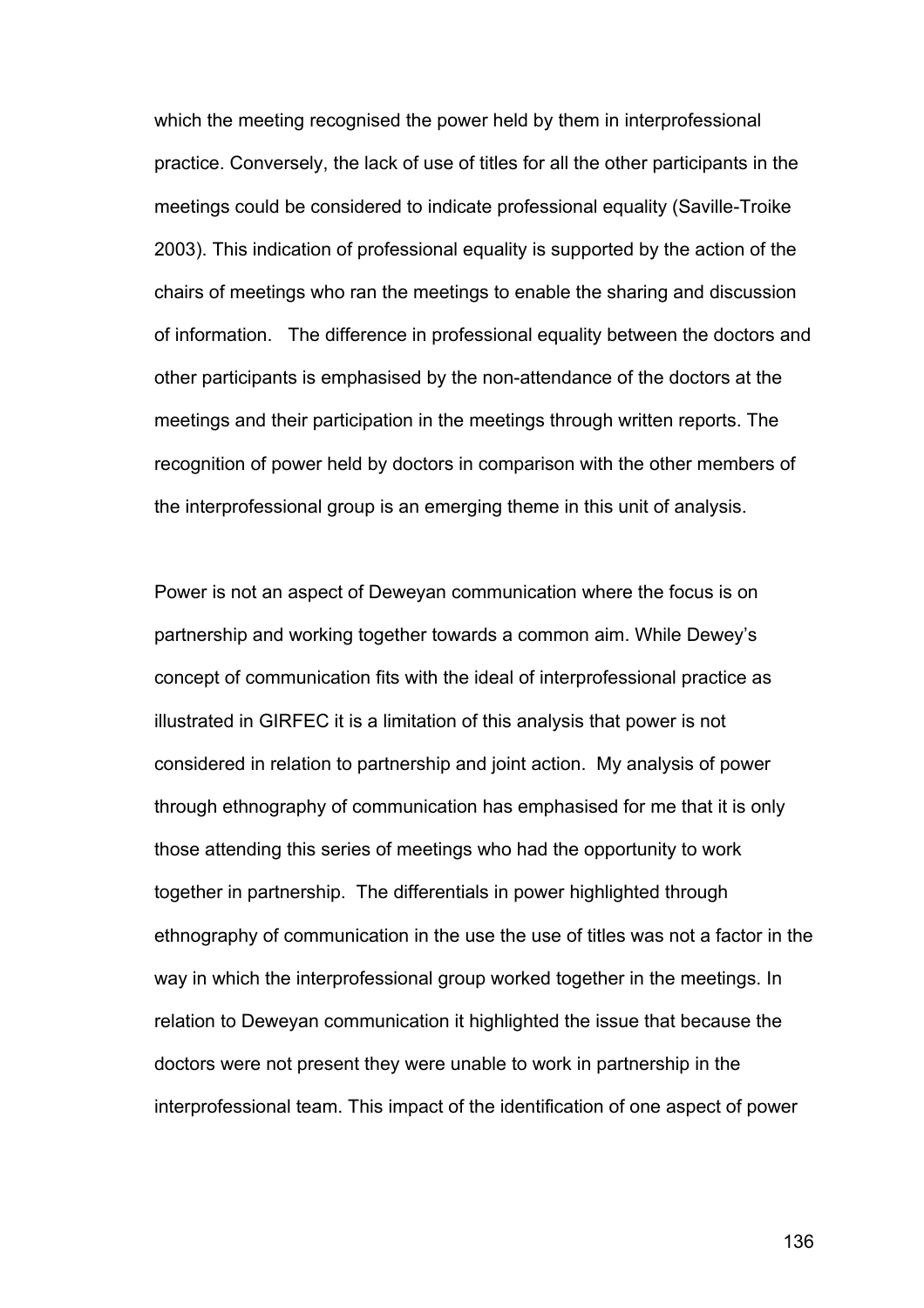differential in the study confirmed the importance to me of working with both theories in this analysis.

## **5.6 The medical letter**

This title of the final unit of the analysis is a single continuous data extract from meeting 1 which encapsulates the issues identified in the units above: participants (5.1), meetings (5.2), roles and responsibilities (5.3) professional information (5.4) and power (5.5). This extract illustrates the way that information was shared and worked with in the meetings. It is an example of a series of individual *speech acts*, within an *event* established from the policy *situation* (Hymes 1974). The extract demonstrates the communicative competence of this speech community through the sharing of professional information. It shows the way in which the meeting worked in partnership towards an agreed aim of understanding the medical letter and highlights the parents' experience of receiving a letter neither they nor the group of professionals supporting their child understood.

Each meeting was structured the same way, with introductions followed by reports from each professional attending or contributing by letter. This structure had the effect of limiting the discussion between professionals during the meeting to short exchanges between two or three of them. This extract provided the longest example of a discussion between more than two participants from all the meetings. It illustrates a number of the issues identified above and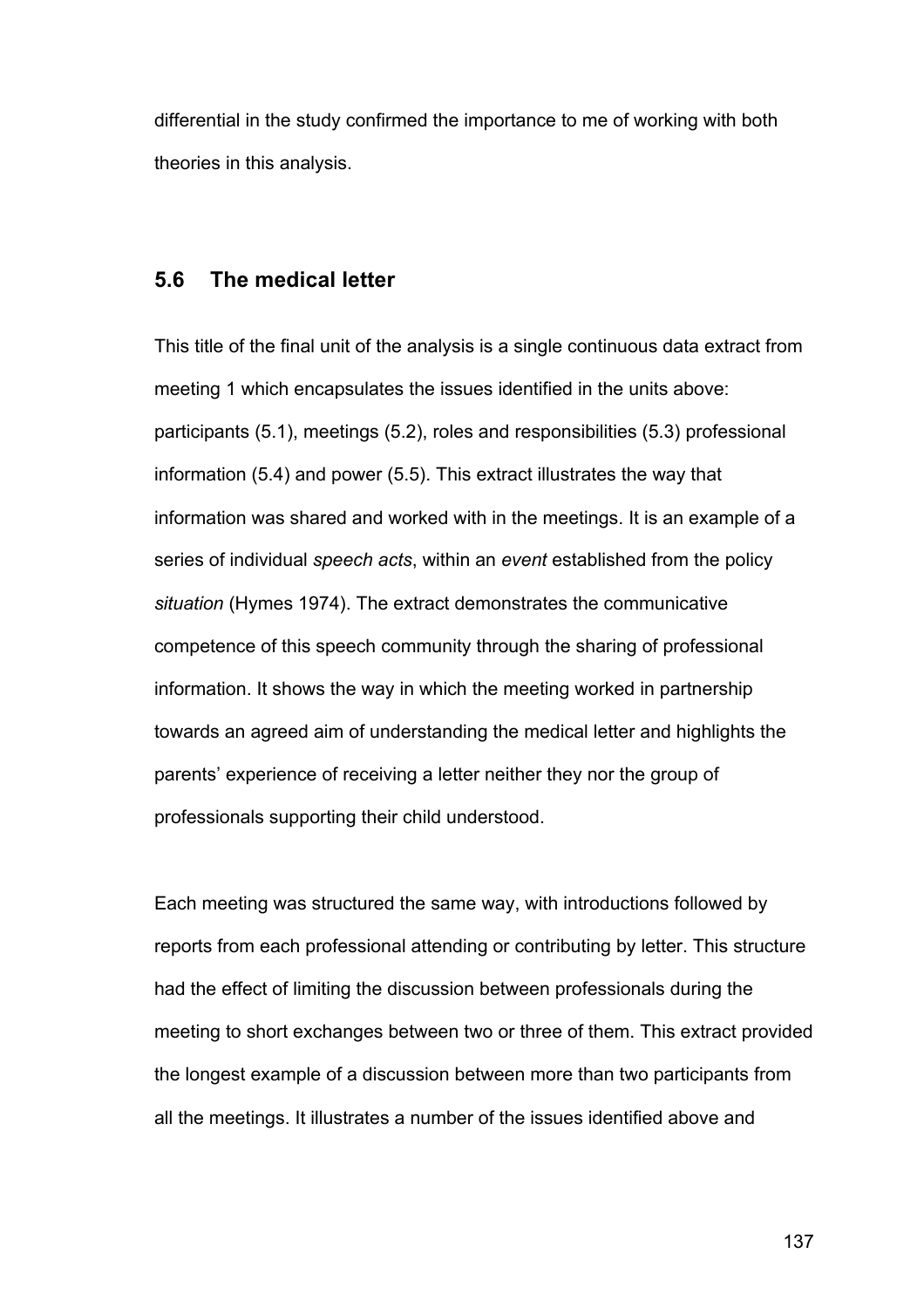highlights differences in interprofessional working between those who attend the

meetings and those who contribute by letter or report.

| Health visitor        | I don't have much more to report except the letter []         |
|-----------------------|---------------------------------------------------------------|
| Co-ordinator          | Is this the letters you were raising with me Mum?             |
| Mum                   | Yeah the difference in the letters to the [] I've got some    |
|                       | more letters that I'll try and find for you                   |
| Co-ordinator          | The one from Professor of Genetics and Doctor of              |
|                       | <b>Genetics?</b>                                              |
| <b>Health visitor</b> | I don't have the one from Professor Genetics. I've got        |
|                       | one from Doctor Metabolics                                    |
| Resource              | Is that the one about the genetics?                           |
| worker                |                                                               |
| <b>Health visitor</b> | Please don't ask me too much about the genetics.              |
| Co-ordinator          | I think for me there is one thing that becomes apparent       |
|                       | from both of these letters, and secretary says that she'll    |
|                       | do you a copy heath visitor, is that the [ ] you don't have   |
|                       | this one? Are you happy with that?                            |
| Mum                   | Yeah                                                          |
| <b>Health visitor</b> | I don't have this one                                         |
| Co-ordinator          | [] is that we've got a bit of a, the one from Professor       |
|                       | Genetics, she's describing Doctor Metabolics is               |
|                       | What we need to do is we need to clarify that and my          |
|                       | plan was to ask GP to help us with that, if that's okay to    |
|                       | check which one's correct as obviously there's a bit of a     |
|                       | difference there. [intake of breath] and for me what I'd be   |
|                       | very keen to do is to ask Professor Genetics, gently if       |
|                       | that could be written with a bit, a bit easier to understand. |
| Mum                   | It's just from the words really, she says                     |
| Co-ordinator          | I defy anybody actually to                                    |
| Mum                   | What is that? I just don't understand what it is              |
| Co-ordinator          | You've had an appointment with Professor Genetics             |
| Mum                   | I think that we go back once a year to that one               |
| Co-ordinator          | Because my thought is as well that sometimes when they        |
|                       | speak to you it's a lot clearer than what they actually put   |
|                       | on the letter but I will                                      |
| Mum                   | But they never mentioned that name at all                     |
| Health visitor        | This is a medical letter                                      |
| Dad                   | We've actually made arrangements for this blood test          |
|                       | that they're wanting done                                     |
| Mum & Dad             | That's the metabolic one                                      |
| (together)            |                                                               |
| <b>Health visitor</b> | Did you get a copy of this actual letter then?                |
| Mum                   | The genetic one, yeah I've got a copy                         |
|                       | Dad and health visitor speak together                         |
| Dad                   | This is                                                       |
| <b>Health visitor</b> | This is a medical letter from one doctor to another and       |
|                       | normally we would do a letter to the parents which would      |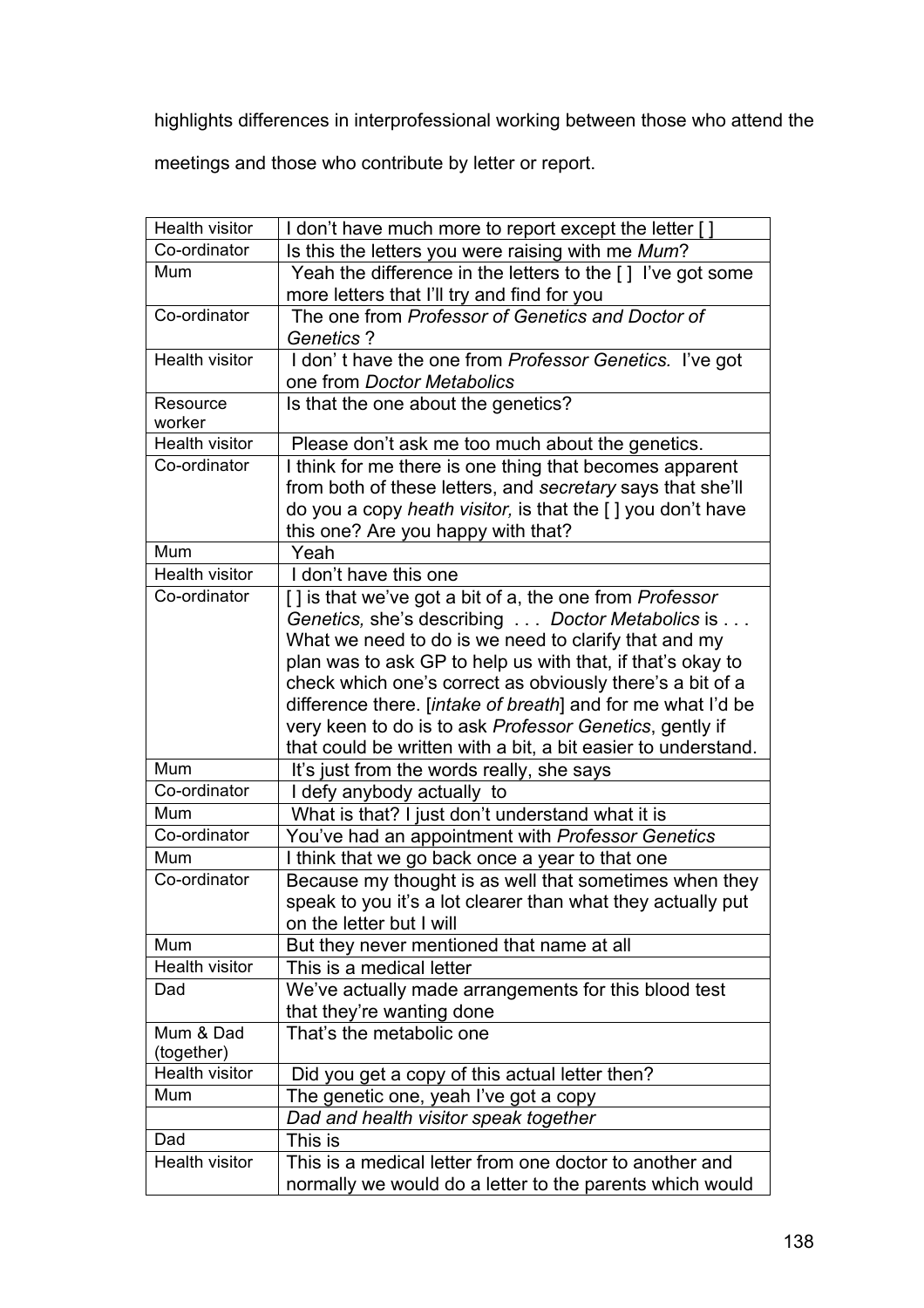|              | be in simpler language                                      |
|--------------|-------------------------------------------------------------|
| Dad          | So maybe                                                    |
| Co-ordinator | So maybe there's been an omission there and you've          |
|              | got the wrong one. What we can do if you're happy is, if    |
|              | health visitor is what we can do if you're happy is we      |
|              | can just take that forward and just check, is that okay     |
| Mum          | With the letters, it would be good if you got a copy of the |
|              | letters, if a few on the list got a copy                    |
| Co-ordinator | That would be lovely thank you I'll take that forward       |
| Dad          | It's just that they are making big medical terms that we    |
|              | don't understand. Like the one that's on there we didn't    |
|              | understand it for the genetic thing that they the           |
|              | person for                                                  |
| Mum          | The metabolic thing, no we don't                            |
| Dad          | And I actually looked at it online, and the terms online I  |
|              | read the first paragraph and I had to because the           |
|              | actual interpretation online was not what I wanted to read  |
|              | which then puts more stress on myself and Mum               |
|              | Lots of voices speaking together                            |
| Co-ordinator | The internet is a fantastic thing but see if you get a word |
|              | to go and look at                                           |
| Dad          | It just opens a whole                                       |
|              | Several different voices talking together                   |
| Co-ordinator | Why don't we as the team around the child write to          |
|              | <b>Professor Genetics and Doctor Metabolics for</b>         |
|              | information, we're not expecting them necessarily to        |
|              | come to the meetings but they know what's going on and      |
|              | that we're been discussing this here and they can see       |
|              | where we come from if you're happy with that                |
| Mum & Dad    | Yeah, yeah                                                  |
| Co-ordinator | Okay then well we'll do that and if it's okay with you, do  |
|              | you have a photocopier here, because I don't want to        |
|              | take away your only copy If I could get a copy, we'll do    |
|              | that in a minute, okay?                                     |
|              | Extract 32: meeting 1                                       |

The first new lines of the exchange in extract 32 illustrate the difference noted in

(5.5) about the way in which individuals were addressed or referred to in this

series of meetings. The use of titles for the doctors and professor in this

meeting highlight a tension between the way in which medical practitioners

participated in the meetings, by report or letter, and the physical attendance by

the other professions who were supporting the child. The letter itself

emphasises the ownership of medical knowledge by doctors with specialist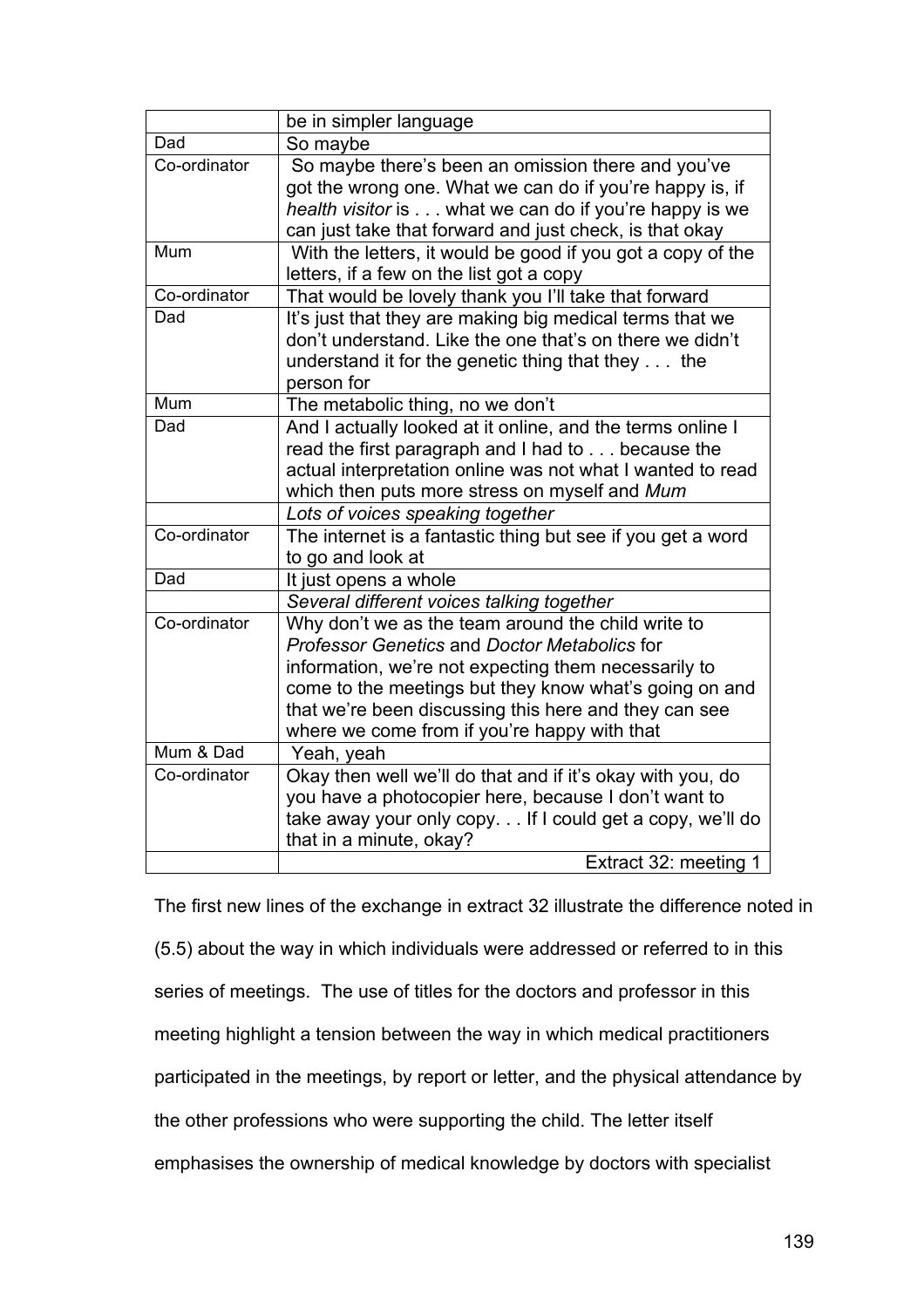knowledge, which the health visitor as the link health professional at the meeting had the responsibility to explain. The health visitor clearly saw that as outwith her own abilities, 'Please don't ask me about genetics' (health visitor, extract 32). The co-ordinator, as the chair and the other health professional present at the meeting, tried to work with the letter to enable the mother to understand what the letter said. When the health visitor was shown the letter she identified it as, 'a medical letter, from one doctor to another' (health visitor, extract 32 ). Her next comment that there would normally be a different letter sent to parents, 'which would be in simpler language' (health visitor, extract 32) health visitor), emphasises the ownership of knowledge by the specialists and illustrates the way in which knowledge was shared with the parents. The coordinator took hold of the definition of the letter as one between doctors and suggested that the parents might have been sent the wrong letter, and looked to the health visitor for support in tackling that issue.

The mothers' request that, 'a few on the list got a copy' (Mum, extract 32) shows the trust that had been established between the Mum and the coordinator in using the meetings as a way to develop understanding together. The child's Dad was more concerned with the content of the letter and the use of terms in it that he did not understand. His description of the use of the Internet to look up these words provided an opportunity for the rest of the meeting to contribute to the discussion. It was only at this stage in the meeting that the wider group contributed to the discussion; the use of the Internet being something they all had experience of. The co-ordinator used this to make the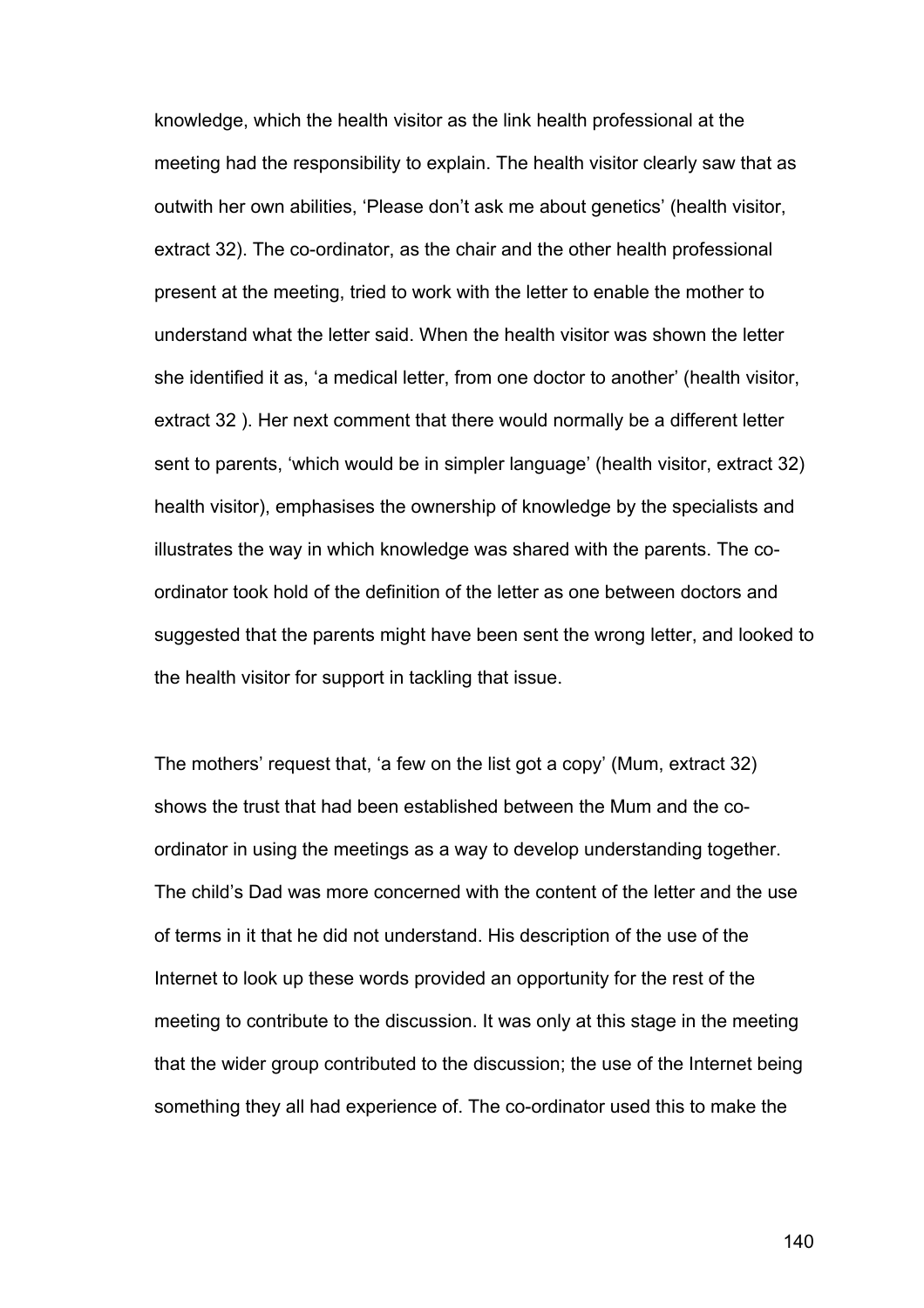meeting work together and suggested that the team around the child wrote to the professor and doctor of genetics for information.

The medical letter shows the way in which the power of doctors was emphasised in the meetings through written contributions. The role of *professional knowledge* is the central aspect of this extract and the discussion demonstrates the way in which the meeting worked with the written submission in order to understand the contents. The focus on information and the power of the doctors are key aspects of the *communicative competence* of the group (Saville-Troike 2003). The extract demonstrates the variation in understanding between the participants about what the letter was, as well as a lack of understanding of the content. The discussion shows the way in which the *speech community* worked with the actual letter towards a shared understanding of what it was and how they should deal with it as a group. The medical letter demonstrates the group working together towards a common understanding in order to make something in common between them. It also illustrates the limits of what they could achieve as a group when working together towards a common aim. This raises the question of how much information or action the interprofessional meeting needed to hold in common to enable them to work together towards a common aim.

The focus in this study may be on communication between the professionals in the meetings but these meetings also included the parents as members and the medical letter illustrates the particular difficulties the parents faced when they received the letter. This was one of a series of letters, ' I've got some more that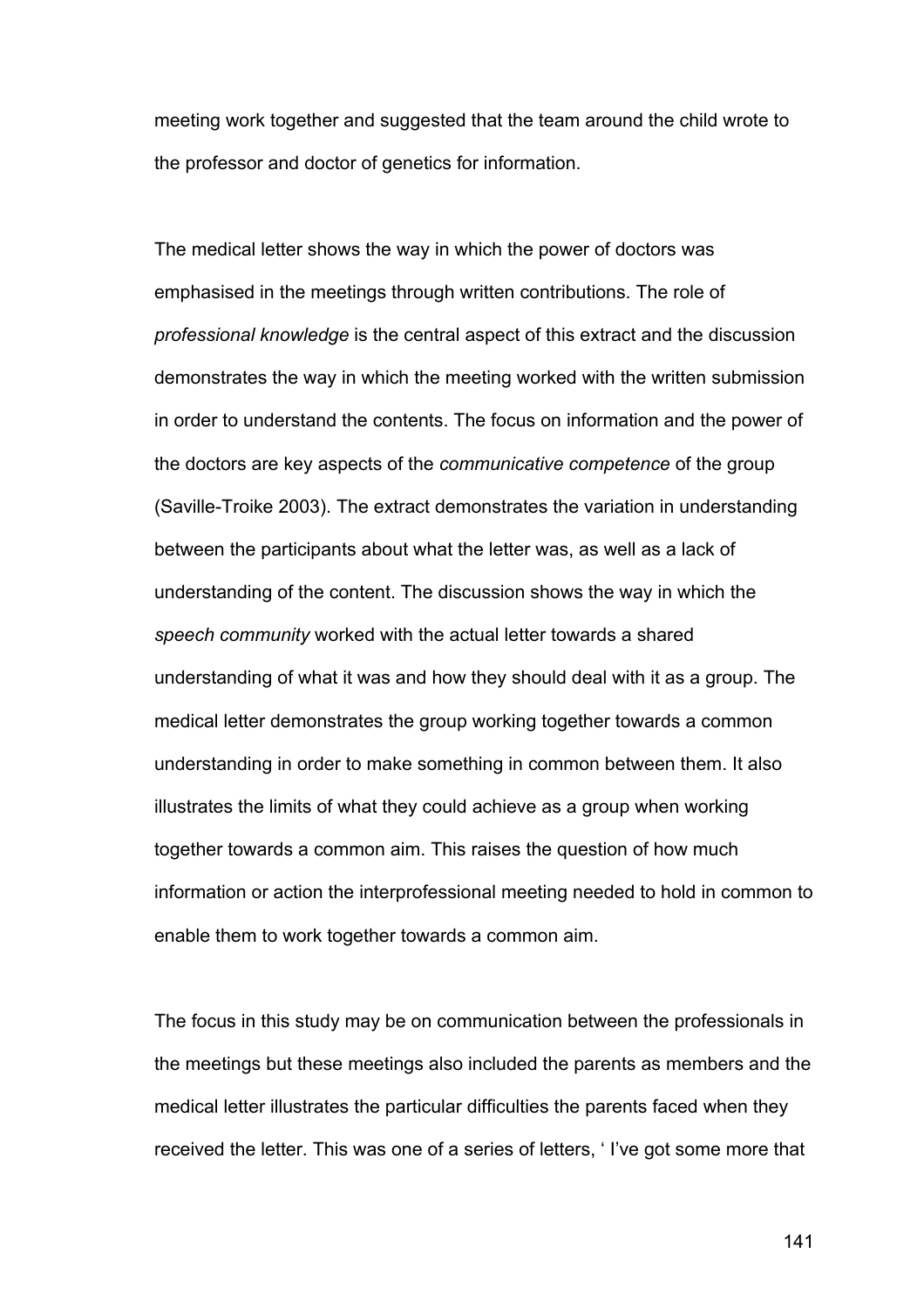I'll try and find' (Mum, extract 32) and it was difficult to understand because it was full of 'big medical terms' (Dad, extract 32). The child's father went on to describe the impact of the letter on him and the child's mother after he looked the medical terms up online, 'the actual interpretation online was not what I wanted to read which puts more stress on myself and *Mum*, (Dad, extract 32). The stress that the Dad refers to here highlights a communication issue between medical staff and the parents, and in the way the interprofessional meetings supported the parents. This highlighted a key aspect of communication in interprofessional practice, communication with the parents and the challenges faced by parents who receive letters and reports from all the services or agencies supporting their child (Band *et al*. 2002). The father talked of the stress placed on them both through trying to understand one letter. The professionals in this study worked together to connect the supports for the child but that did not involve understanding every aspect of that support. That was a role left to the parents.

The medical letter evidences the emerging themes I have identified in this chapter. I noted in the first unit of the data analysis (5.1) that the bounding feature of the *speech community* was 'working with the child' and that the community was soft-shelled. The discussion in this extracts shows that 'working with the child' included doctors who saw the child regularly, but infrequently. 'I think we go back once a year to that one' (Mum, extract 32). It also illustrates the flexibility of the community shell in that the professor of genetics and the doctor who was a metabolic specialist were included in the community through their written letters to the parents at the start of the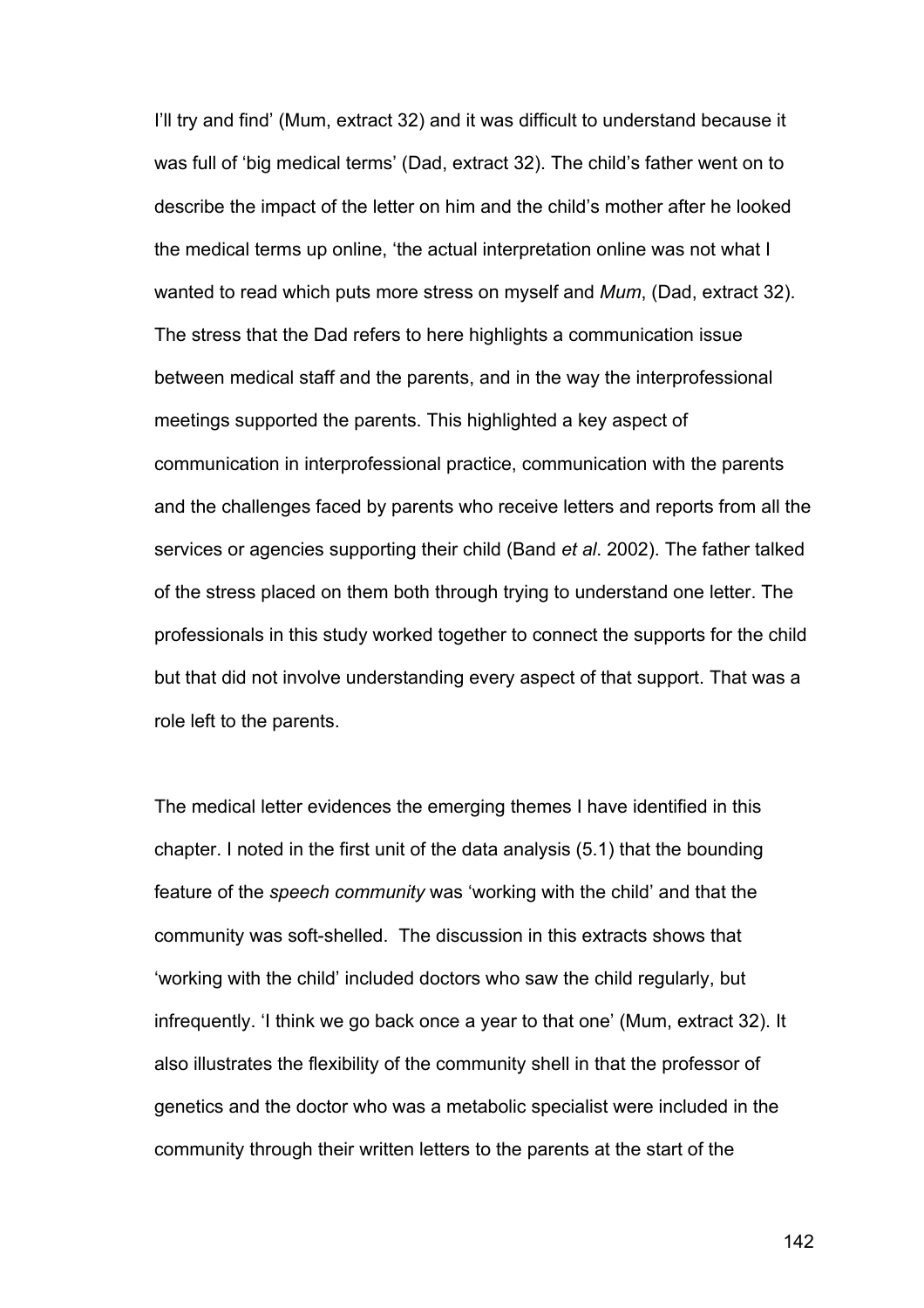discussion but by the end of the discussion were placed outside the *speech community*, 'Why don't we as a team around the child write to *Professor Genetics* and *Doctor Metabolics* for information' (co-ordinator extract 32). The discussion demonstrates the way that the participants worked together to define and redefine the role of the *speech community*.

The role of power is particularly evident in the medical letter extract as it demonstrates an undiscussed power held by doctors which influenced the work of the meetings. There is spoken recognition of that power in the way in which the co-ordinator proposes to deal with the letter:

[*intake of breath*] and for me what I'd be very keen to do is to ask *Professor Genetics*, gently, if that could be written with a bit, a bit easier to understand (co-ordinator extract 32).

The time given in the meeting to work together to understand and agree further action on the letter demonstrates the level of importance placed on a medical letter by the interprofessional group. The way in which the meeting agreed to act and write requesting further information shows the way that *speech community* itself could hold and use power through sharing information, albeit information they did not understand, and agree joint action from that.

The letters themselves illustrate the permissions needed to share information, in this situation for the health visitor to receive a copy of the letter she doesn't have. The discussion about the content of the letter highlights the areas of professional responsibility; here it was the professional role of the health visitor to represent all health services in the meeting. It raises issues of professional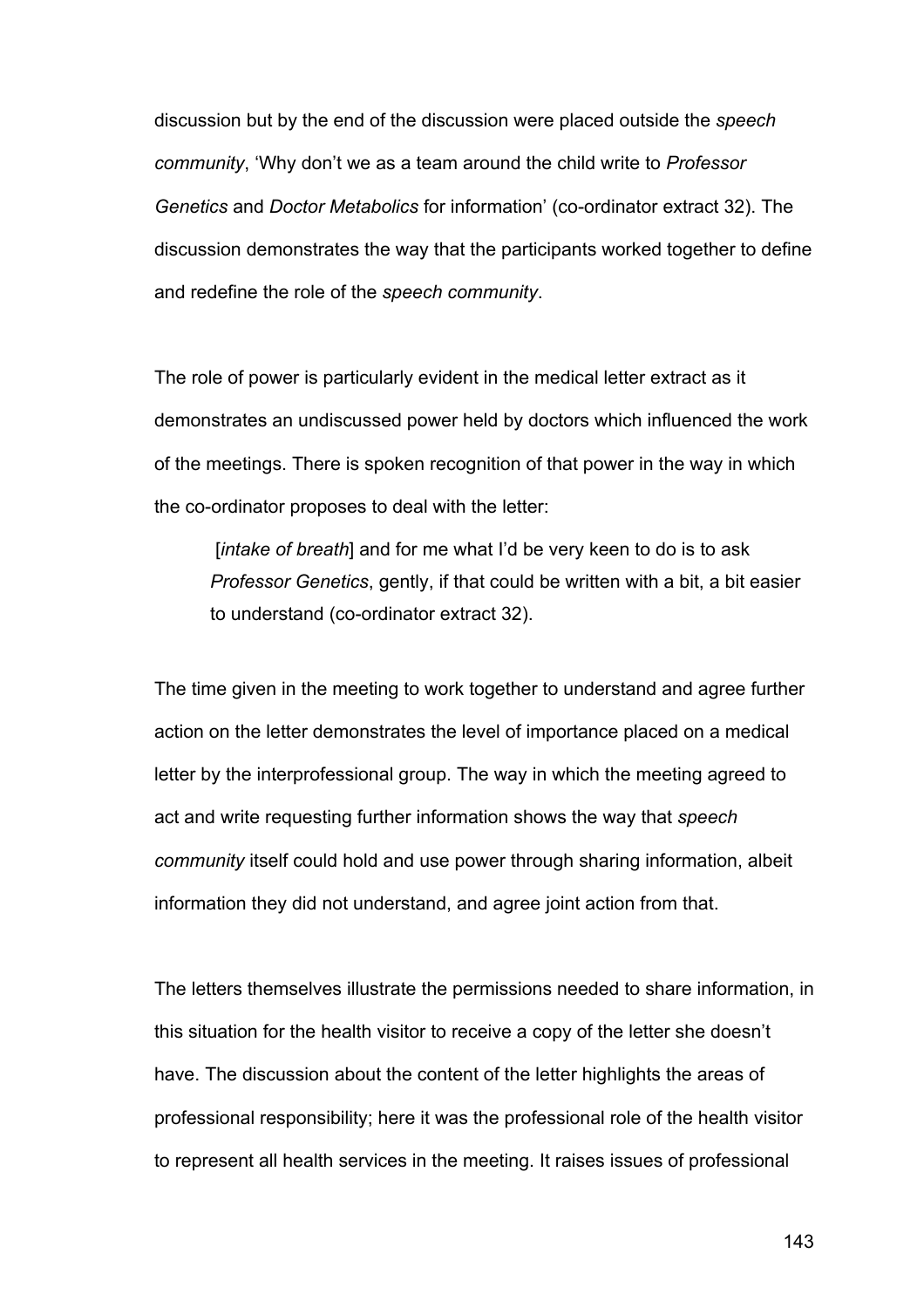competence, in that the health visitor did not feel competent to explain the letter from the professor of genetics to the meeting. She stated clearly at the start of the discussion, 'Please don't ask me too much about genetics' (health visitor extract 32). The theme of the transmission of professional information, what was shared and why is evident in the confusion of the discussion when the health visitor points out that the letter, 'is a medical letter, from one doctor to another'. This prompts the co-ordinator to suggest that there had been a mistake and that perhaps the parents had received the wrong letter.

The discussion of the letters in this meeting shows the participants working together to reach a common understanding of the information in the letter. The variation in understanding between the participants is evident from those who spoke and also from the fact that the majority of the discussion was held between the parents who had received the letters and the two health professionals in the meeting, the co-ordinator and the health visitor. The resource worker appears to have heard about one of the letters and asks, 'Is that the one about genetics?' but makes no further contribution to the discussion. The letter shows the way that the participants worked together to agree what the letter was and then how to deal with it. The agreement to write to the professor and doctor demonstrates the strength of the *speech community* and the solution they reached together. The extract illustrates the complexity and detail of the discussions around one area of professional information in this series of meetings.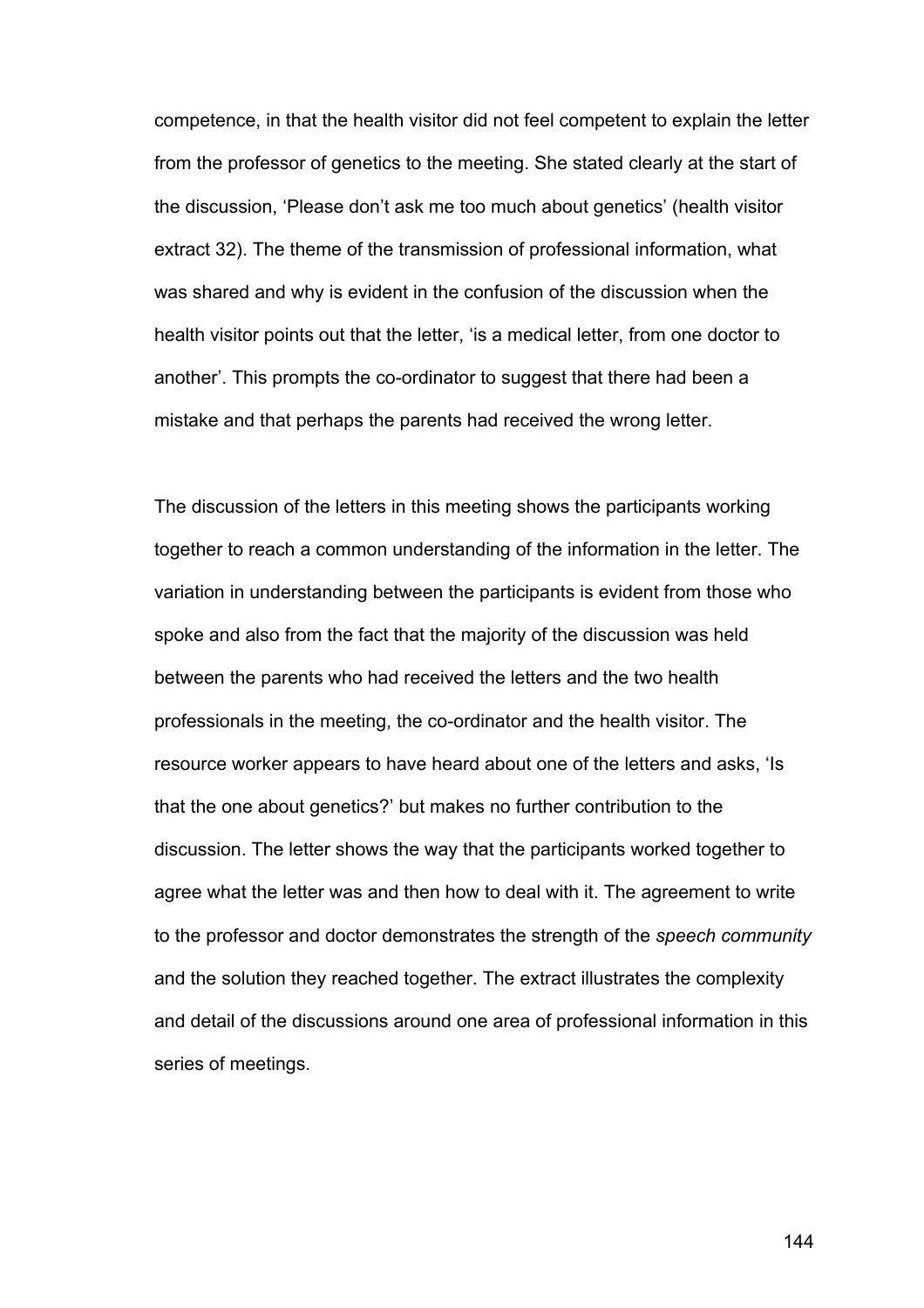#### **6 Interpretation of the data**

In this chapter I will consider the themes which emerged from the data analysis (5) and interpret them in relation to the theoretical frameworks of the study. The interpretation will inform a discussion of the outcomes of the research in the form of 'fuzzy generalisations' (Bassey 1999) that will take the findings of the research into the practice discourse of interprofessional communication. I have grouped the themes into four sections, each relating to a specific part of the theoretical framework of my study. The first three of these focus on aspects of ethnography of communication, namely *speech community* (6.1), professional working practices (6.2) and power (6.3). The fourth section addresses the area of Dewey's conception of communication in which partners are working towards an agreed aim and making something in common (6.4). This interpretation of the data themes in relation to the theoretical frameworks will support the identification of the 'fuzzy generalisations' (6.5) from this study. At the end of the chapter I will consider these generalisations in relation to the research questions which provided a focus for my research. These questions are:

- (6.6) What are the dynamics of communication in an interprofessional planning meeting?
- (6.7) In what ways is the communication process affected by the professional knowledge of the participants in an interprofessional planning meeting?
- (6.8) Do professional languages have a particular role in the communication process in interprofessional planning meetings?

I began the interpretation of the data by linking the themes from the data to the theoretical frameworks I used in the analysis of the data. I found that the themes related to the three areas of ethnography of communication and one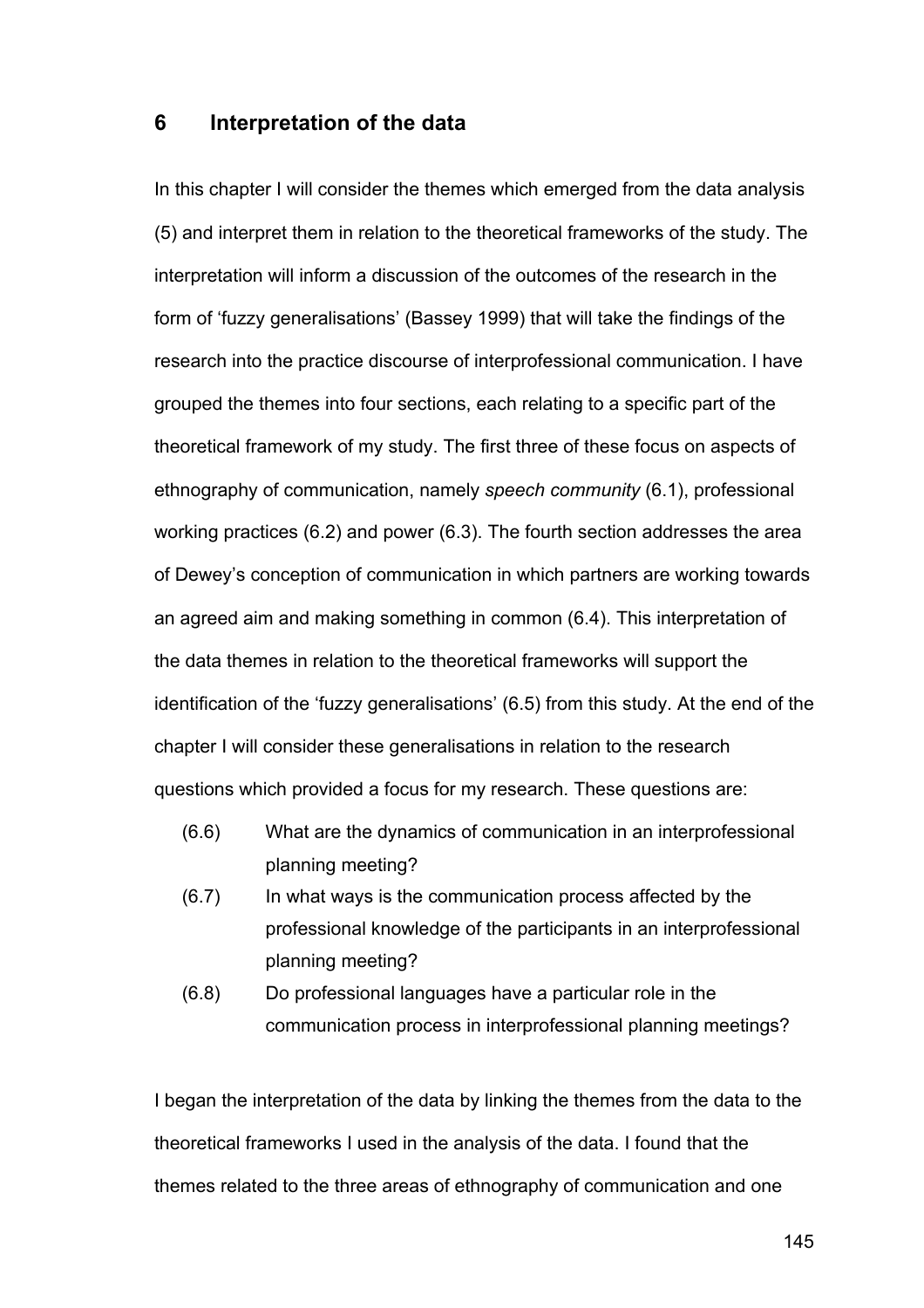aspect of Dewey's definition of communication. This interpretation groups the themes as follows:

## **Speech community:**

- The definition of the bounding feature of the *speech community* as, 'working with the child' ( 5.1)
- That the speech community was soft-shelled and participants could join or leave the community at any time (5.1)
- That the participants worked together to define the role of the *speech community* (5.2)

### **Professional working practices:**

- Professional competence related to the professional roles held with the child (5.3)
- Professional responsibility (5.3)
- Permission to share professional information (5.4)
- The transmission of professional information, what was shared and why (5.4)
- Variation in understanding between participants (5.3)

#### **Power:**

• Recognition of the power of held by doctors in comparison with other members of the interprofessional group (5.5)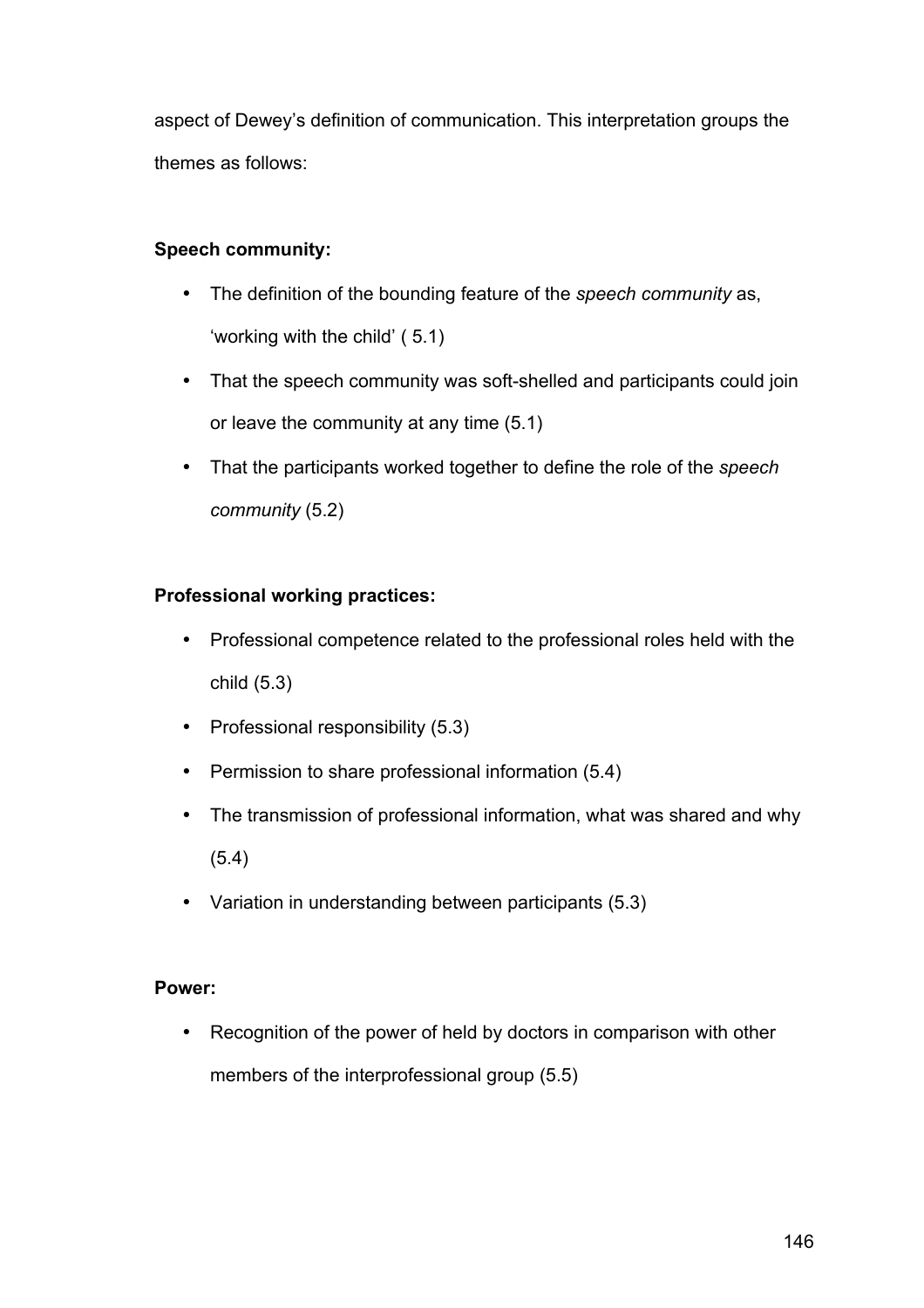• The power to make a service referral from the interprofessional meeting that was developed by the group through the power of shared information (5.5)

#### **Making something in common:**

- In working together towards a common understanding of each *event* the meetings were in Deweyan terms making something in common (5.2)
- The meetings were used to define and redefine the issues they were working with in order to make something in common between them (5.3)

# **6.1 Speech community**

The definition of *speech community* in ethnography of communication is that of 'a community sharing rules of conduct and interpretation of speech' (Hymes 1972: 54). Saville-Troike (2003) developed this definition to include the fact that the participants in a *speech community* are likely to vary in time or in relation to particular situations. Also that the definition of a *speech community* will depend on the context and shared understanding, and that speech communities may be considered as part of a group of nested communities which interact with each other. Three of the themes from the data support the interpretation of the participants in this series of meetings as a *speech community*. The first and most important of these is that there was a bounding feature to the community. To be a member of this community the professionals had to be 'working with the child'. This bounding feature provides the first rule of conduct for the community, i.e. to be a member of the community you must be working with the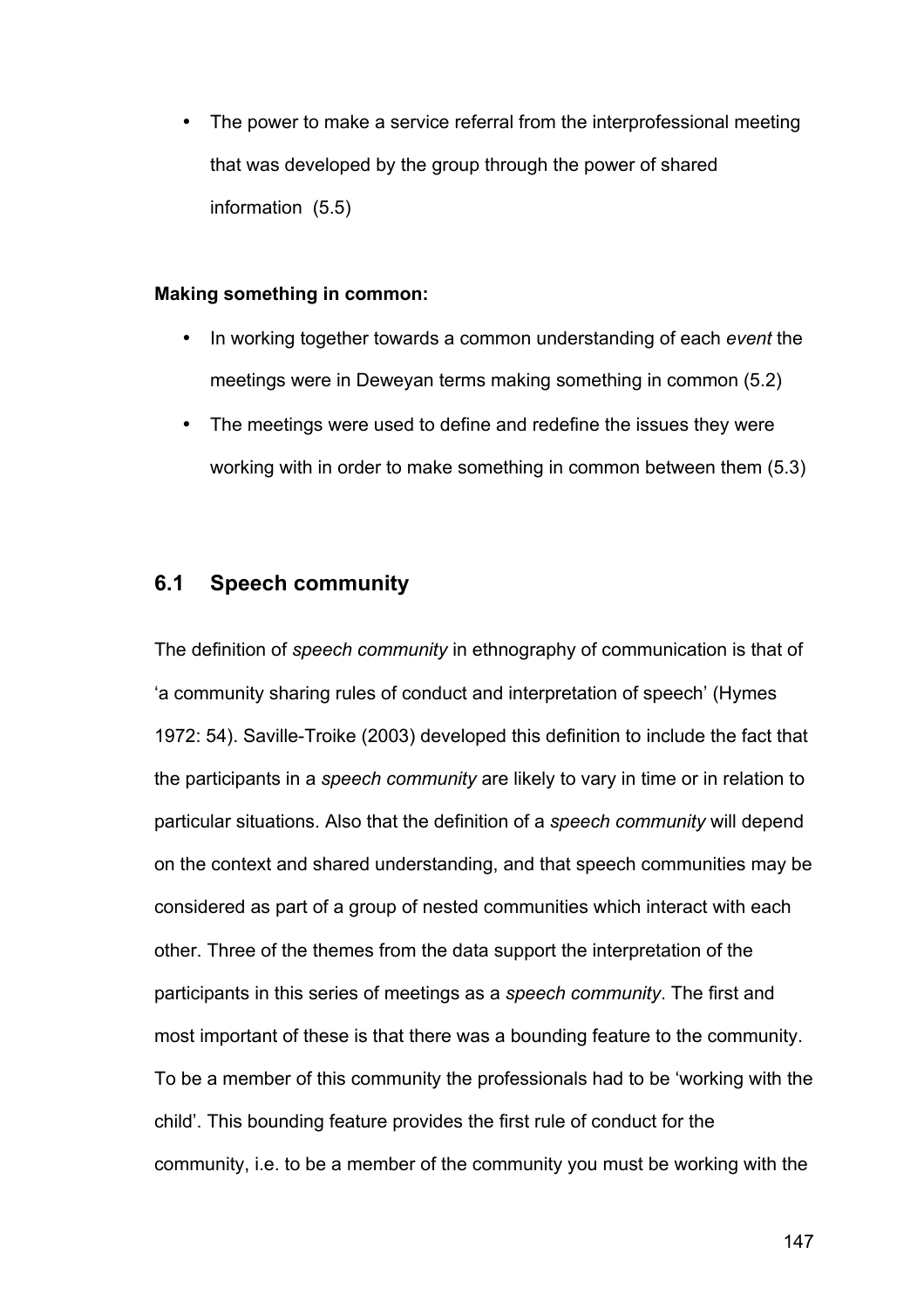child. Secondly, the community could be defined as 'soft-shelled' in that the membership varied. The nature of this shell was demonstrated in the way in which the doctors were in and then outwith the shell in the medical letter (extract 32 p.138-9). The flexibility of the shell of this community was also evident in the way in which the student social worker from the disabilities support team joined meeting 4 (extract 31 p.135). A related aspect of speech communities that could be seen in the data, but did not emerge as a theme was that of nested communities. Nested communities are evident in the data when comments are made about the relationships between participants and other speech communities. For example in extract 16 (p.115) when the teacher (ASN) pre-school listed the other types of early years workers she encountered in schools and networked with. Those comments are an example of way in which workers in interprofessional practice connect with other professions in relation to different pieces of work they are doing. The teacher (ASN) pre-school worked with a number of children in different pre-school settings. In each setting she was part of a different interprofessional team, depending on the range of professions supporting each child. If the idea of speech communities is followed through into practice, this teacher would be part of a different speech community for each child she worked with. As the teacher worked in a specific geographic area it was likely that some of her work was with the same individuals, but each grouping of professionals would be a different speech community. Each of the workers in these interprofessional groups would also be part of a speech community in their own professional area. Nested speech community is a term which is used in ethnography of communication to identify the relationship between each of these communities and acknowledge the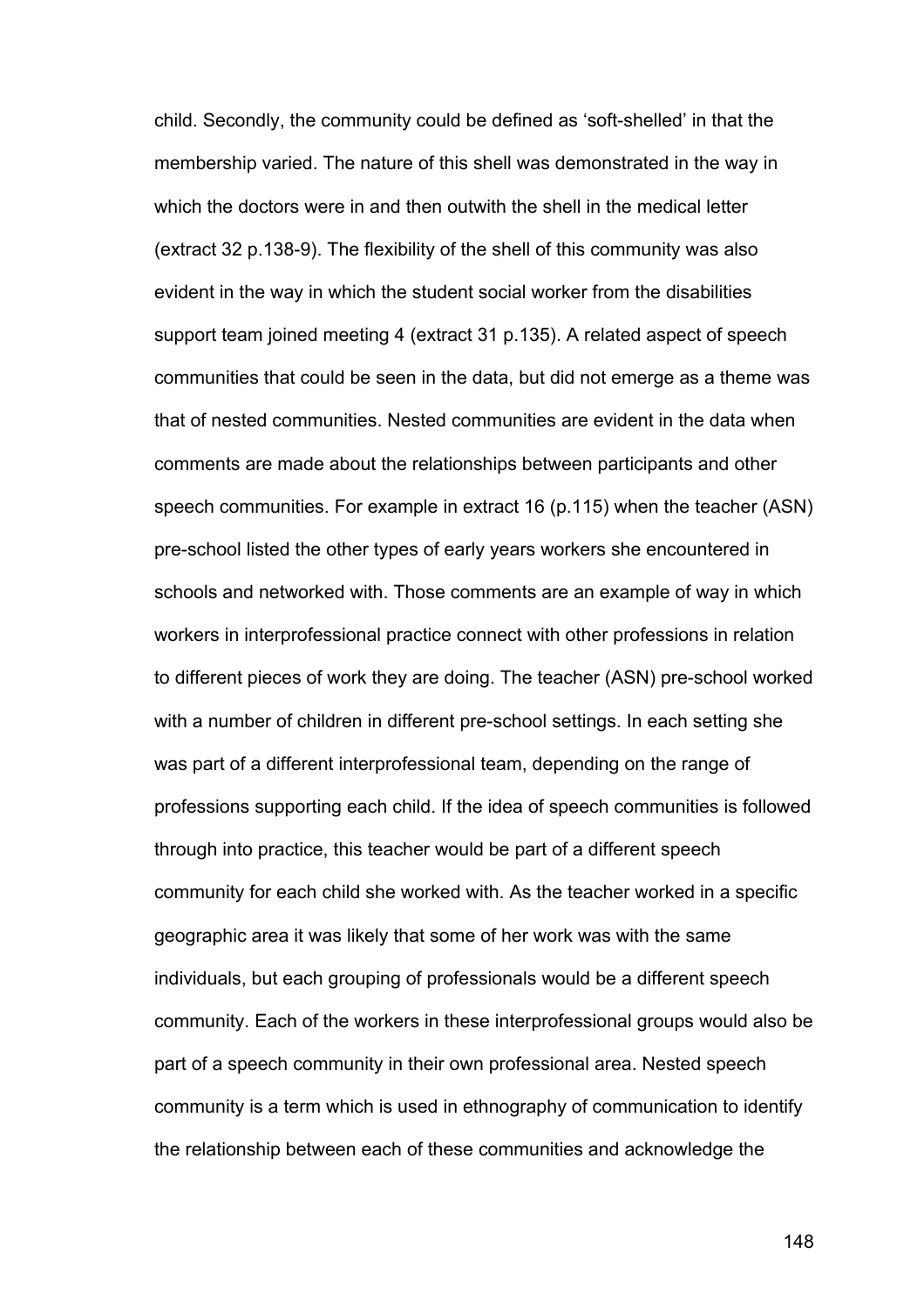importance of recognising each speech community. It is the speech community that provides the framework for each person's speech and interactions in that community.

For individuals who are members of multiple speech communities, which one or ones they orient themselves to at any given moment – which set of social and communicative rules they use – is reflected not only in which segment of their linguistic knowledge they select, but which interaction skills they utilize, and which aspects of their cultural knowledge they activate (Saville-Troike 2003: 21).

In this study the idea of nested speech communities encapsulates one of the key aspects of interprofessional practice, that each professional in an interprofessional group is also a member of at least one other professional speech community, that of their own profession. They are also through their practice, likely to be a member of different interprofessional teams. In this way they become a member of a different 'nested' speech communities all connected through the work of each practitioner.

The final theme from the data which supports the definition of the members of the meetings as a speech community is that they worked together to define what the community was. There were a number of examples in the data of this theme. The headteacher summarised it in her remarks at the end of meeting 4 (extract 11 p.108) as everyone coming together and working together to ensure that the support systems for the child were running smoothly. Or, as the principal teacher (ASN) pre-school expressed it, 'to make sure that *child* gets everything he's entitled to and in a place that he's comfortable and happy' (extract 7 p.106). The identification of the professionals present in these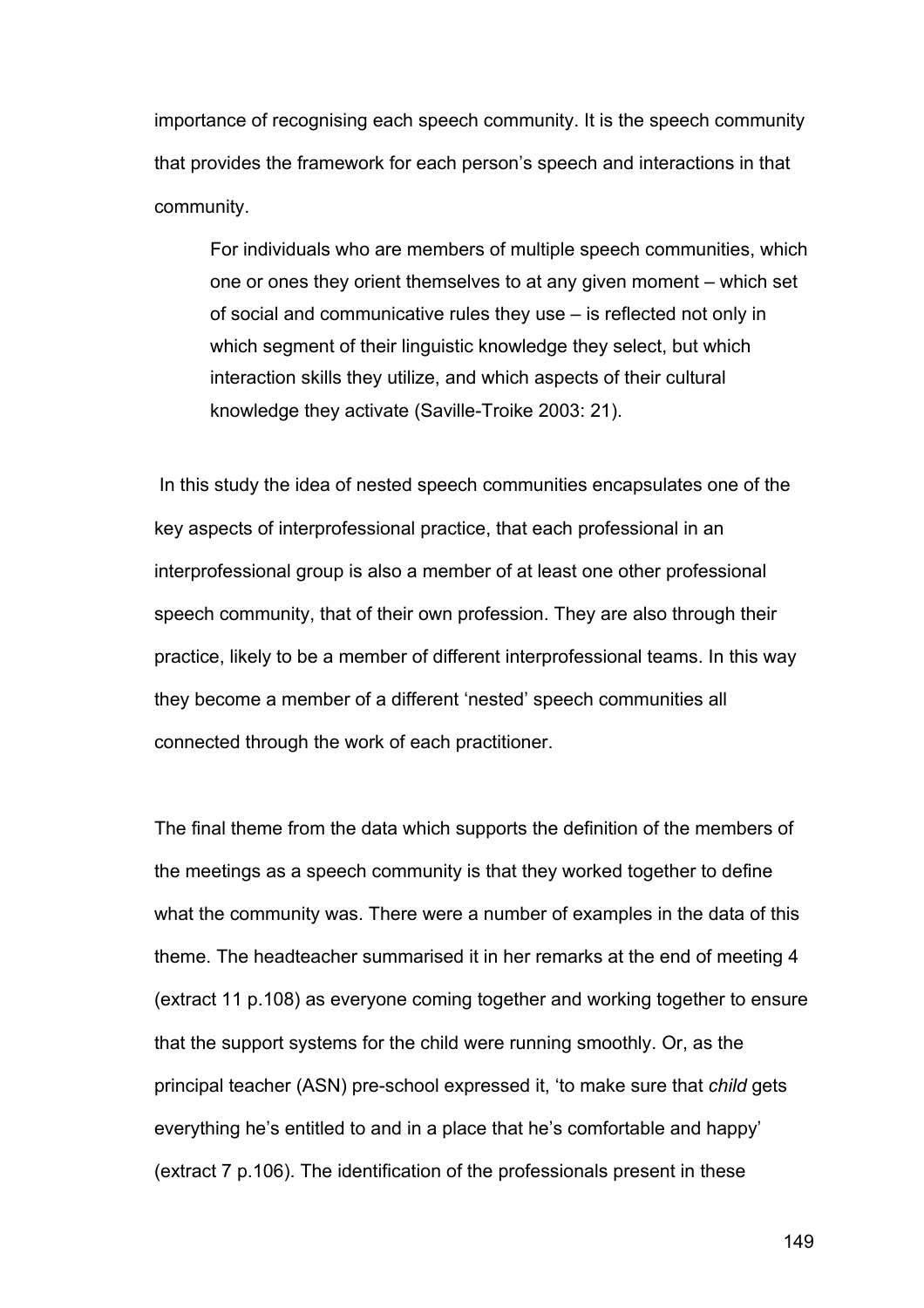meetings as a speech community should be considered in relation to the data in extracts 2 and 3 (p.97-8) which indicated that the meetings were the first opportunity that this group of professionals had to form a speech community. The work that the group did to agree a membership rule for the community and who met that membership rule is also a demonstration of Deweyan communication. The group worked together, in partnership, toward a common aim: of understanding who should be part of the group and why. What they 'made together', in Deweyan terms the outcome of the communication, was the speech community itself.

#### **6.2 Professional working practices**

Five of the themes identified in the data relate to areas of professional working practices in particular professional knowledge and the transmission of professional information. The first two of the themes address competence and responsibility. The issue of competence relates to the roles that each profession held with the child and the expectation expressed by individuals that they were either competent or not to carry out specific aspects of the work with the child. The resource worker was direct about the fact that it was not part of her role, i.e. she was not competent to be the key worker for the child (extract 13 p.114). She also commented that she did not feel that it was part of her professional responsibility to take on the role of key worker, 'it wouldn't take priority because of {my} child protection work' (resource worker, extract 13 p.114). The theme of professional responsibility is more evident in the data than that of competence. This is because there were a number of areas where the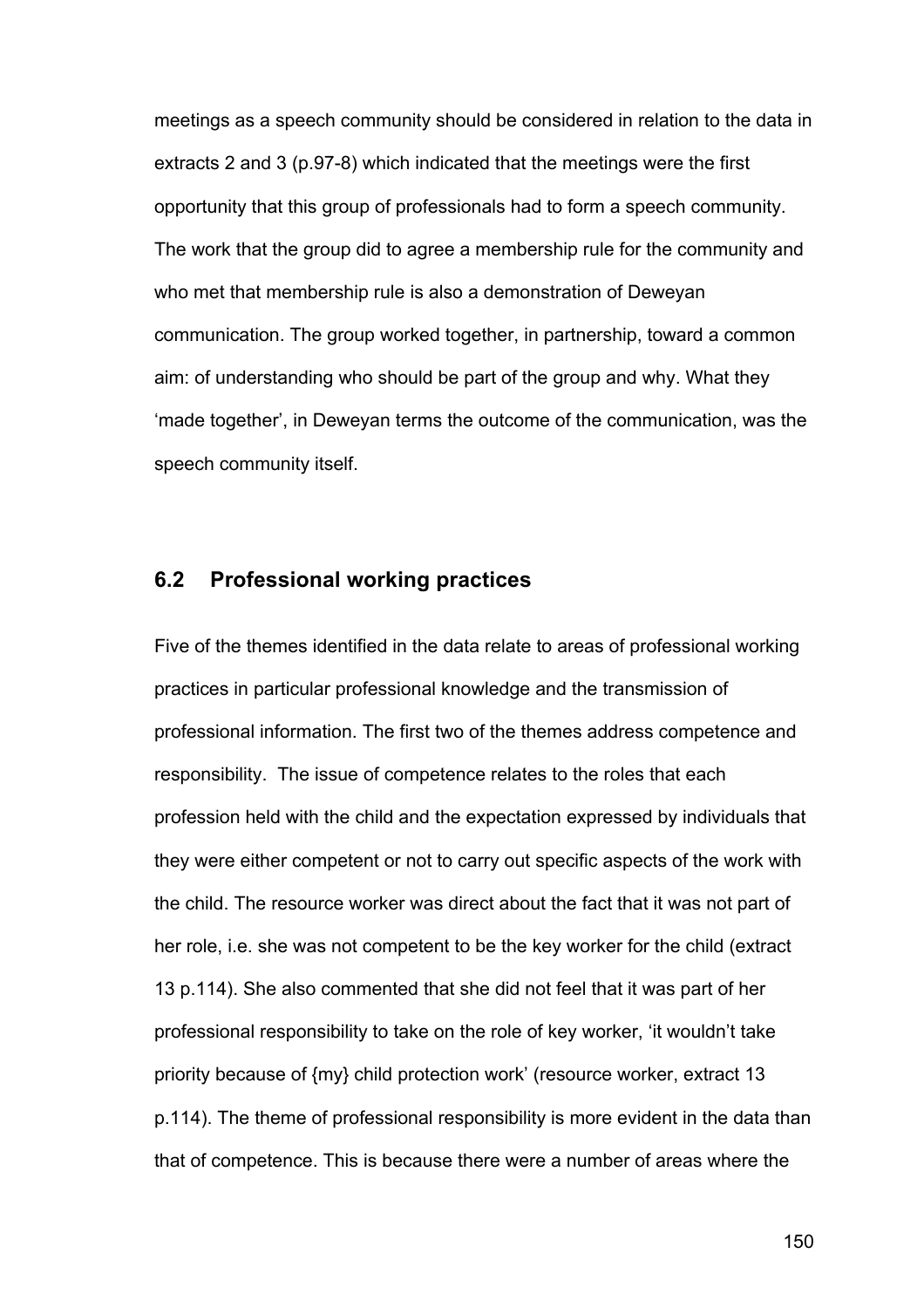work of one profession was apparently the same or similar to another. The student social worker commented about her work in relation to the work of the early years worker, 'so we're kind of doing opposite things that complement each other' (student social worker, extract 15 p.115). Similarly, the teacher (ASN) pre-school was concerned about the difference in professional responsibility between herself and the other early years workers she encountered in schools (extract 16 p.115).

Two of the themes were about permission to share professional information. The question of what was shared and with whom ran throughout the series of meetings and involved everyone at the meetings, the professional workers and parents. It was the parents who were first asked for permission to share information with the professionals at the first meeting, which they questioned because they thought that all health professions had access to medical records which provided collated information about their child. The issue of permission and access to records was a particular issue across the different areas of the health service in this study. Other professions expressed more concern about the amount of information that all the professionals working with the child heard in the meetings and commented on national legislation in relation to that. This theme demonstrates a considerable range of understanding in the meetings about the information that could be shared, who gave permission for access to information held by different services and the amount of information individual professions needed to support or develop their work with the child.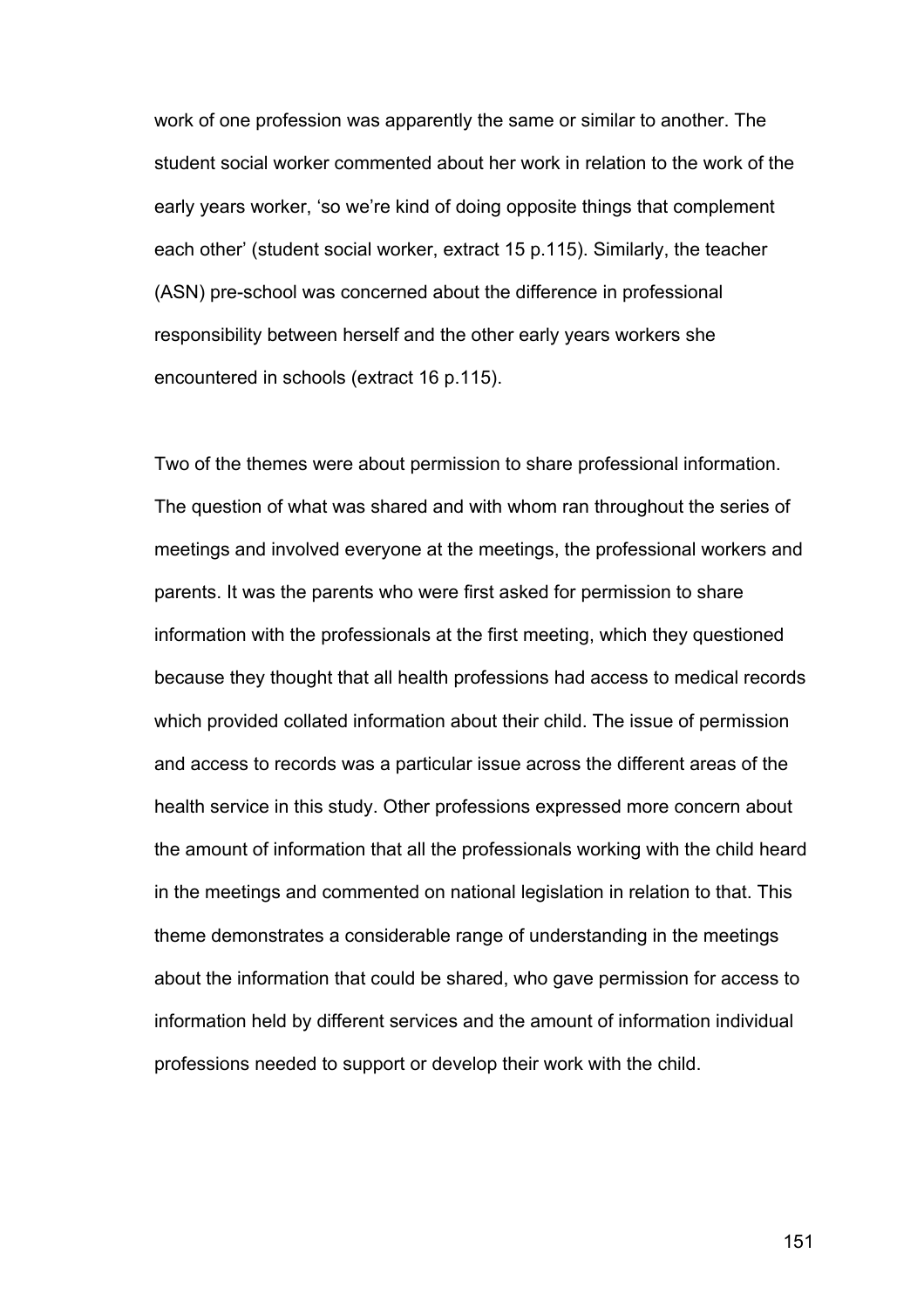The final theme in the area of professional working practices concerns the variation in understanding that was visible at various points in the series of meetings. It was illustrated in the discussion about the medical letter and in the way in which the meetings debated the role of the key worker. The on-going discussion about the role of the key worker and who should hold it may have been particularly evident in the data because it was a new role being introduced in this geographic area through the health-based team around the child. The child in this study was the first where the team around the child continued their support systems as the child moved into school and the first time the interprofessional team working with the child and his family had been asked to identify a key worker in this way. The professionals in this study were also aware that the GIRFEC policy included identifying a 'named person' for each child, although that had not been introduced in this local authority area at the time of this study. The variation in understanding about role of a key worker may reflect the range of knowledge and understanding about this aspect of changing practice in the area of my study.

#### **6.3 Power**

Data analysis through ethnography of communication identified the ways in which power was evident in the language of the meeting, through the use of titles and the access to knowledge which supported a referral request from the interprofessional group. This and the related themes from the data identify the presence of power in the interactions between the professionals in the meetings but not the role of power in these interactions. Fairclough (2001) in his work on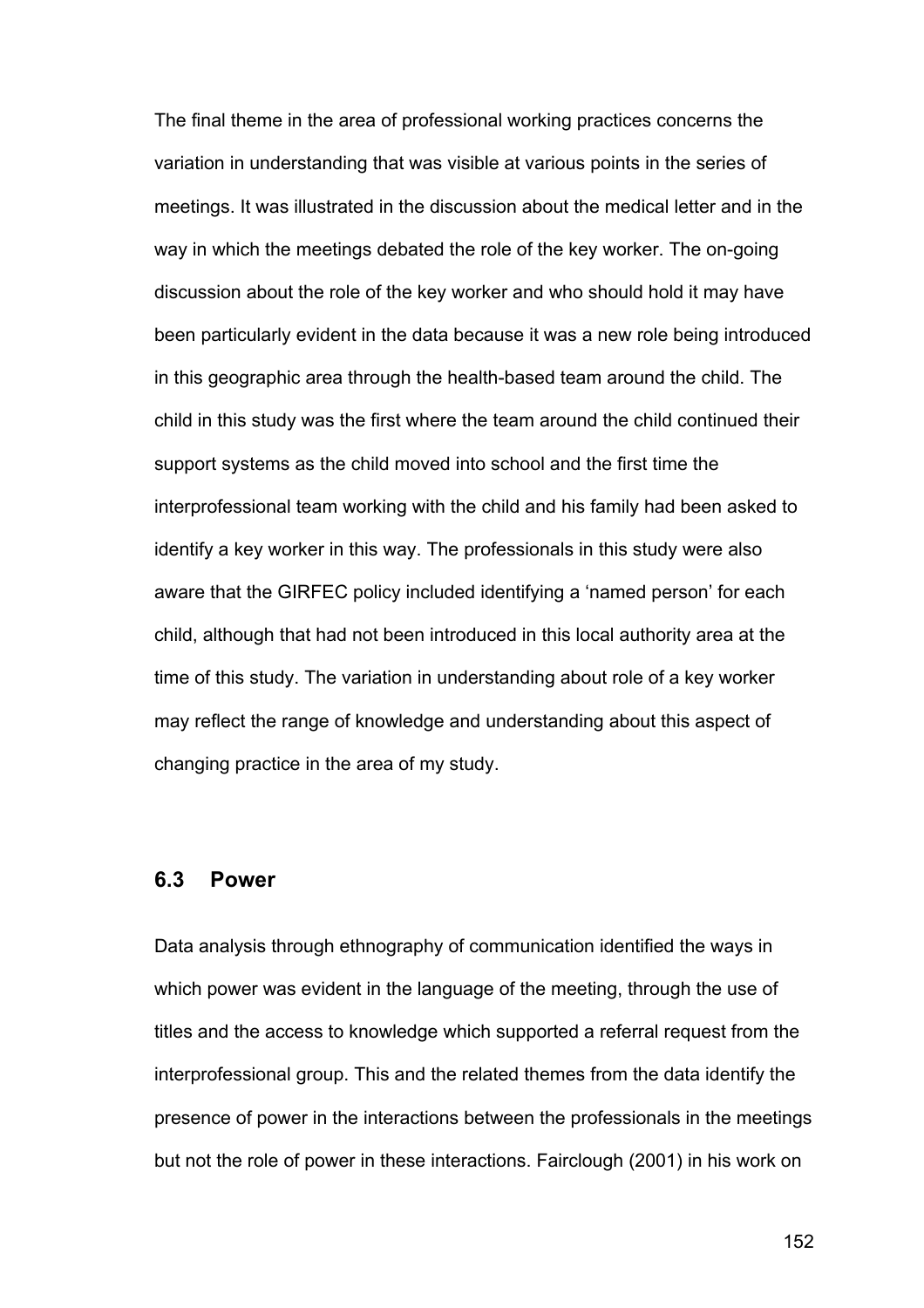language and power discussed the role of power '*behind* the discourse' (Fairclough 2001: 51, emphasis original). In particular how the discourse used was shaped by power and how people were then shaped by the discourse. Mayer (2008) in an investigation of the way in which discourses dominate institutions and how institutions promoted those particular discourses, found 'that these institutions seek to legitimize their interests and existence through discourse which they seek to transform or recontextualise social practices' (Mayer 2008:2). The series of meetings in this study were held in one institution, a school, but they brought together a range of professionals from different institutions. The meetings were not an established structure so the role of power in the meetings was developed as the meetings were conducted. The structure of the meetings reflect the meeting processes of health and education in the locality of the study but the interprofessional nature of the data collected in one location from professionals who represented different institutions does not support an analysis in relation to the institutional discourse. The relationships between the participants in the meetings do reflect the power dimension in existing professional relationships as the co-ordinator noted in her comment about doctors, 'And some of them think who is she and what does she think she's trying to do?' (extract 28 p.131). It is important then to reflect on Fairclough's question, if the language used in the meetings was shaped by power and if the professionals in the meetings were themselves influenced or 'shaped' in Fairclough's words (2001: 51) by that language.

The first theme in the data linked to power is the use of title of doctor or professor from medical doctors throughout the discussions. The use of titles is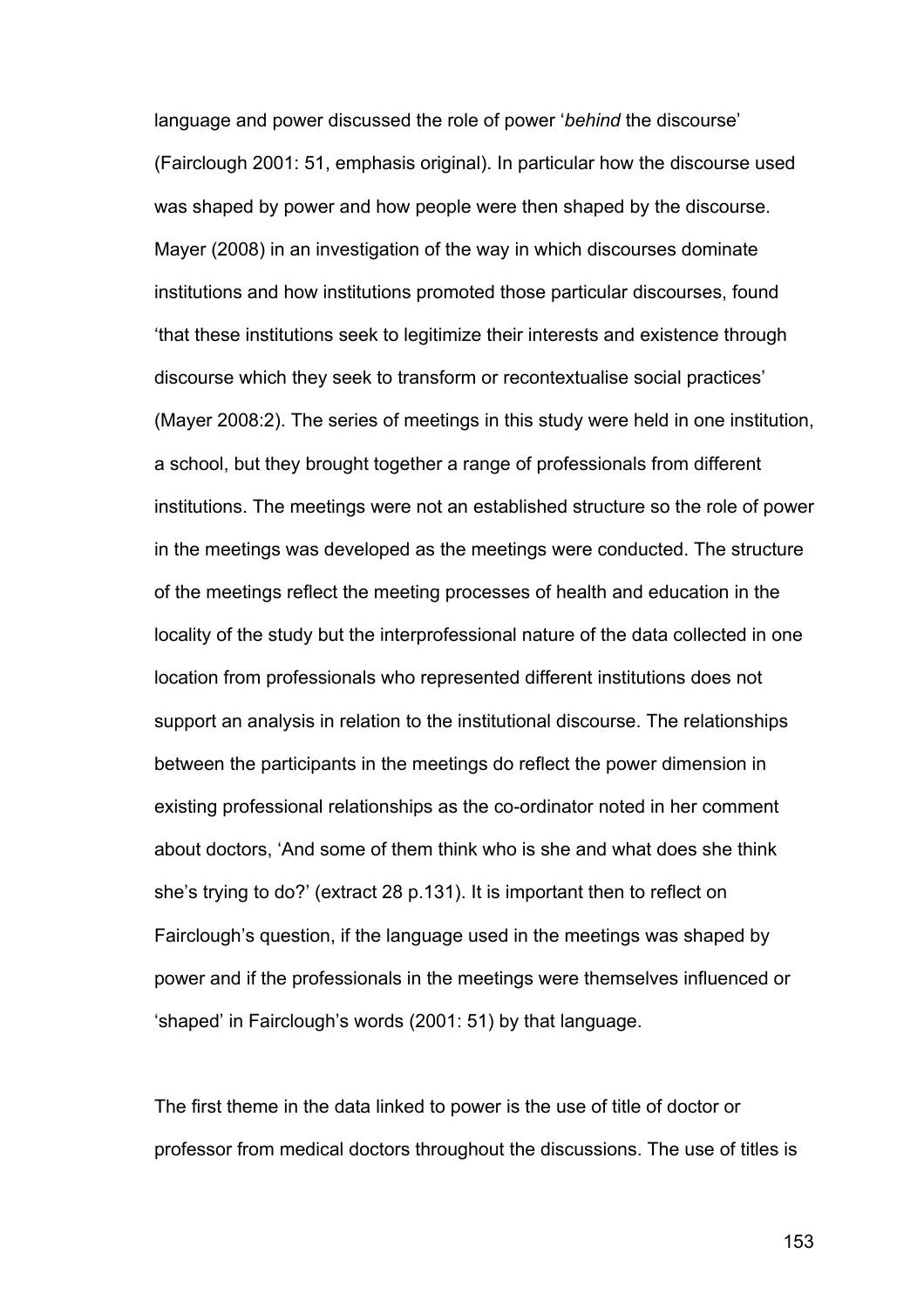noted by Saville-Troike (2003: 255) as 'one of the most transparent linguistic signs of power', which demonstrates, 'reference to individuals with whom one is in an asymmetrical social relation along an inferior-superior dimension' (Saville-Troike 2003: 256). In other words, the use of titles for medical doctors in this study shows that all the other members of the speech community considered doctors to be superior to them and to hold more power. It also demonstrates differentials in power between professions within the health service. As noted above this was commented on directly by the co-ordinator in the difficulties she had in working with a range of consultants (extract 28 p.131) and by the health visitor in relation to the professional knowledge she was expected to share (extract 32 p.138-9). The medical letter section (extract 32 p.138-9), at the conclusion of chapter 5 illustrates the impact of that power on the way in which the professionals in the meetings worked together. The indication of power through the use of titles combined with the medical letter suggests that parts of the meetings were shaped by the power that sat with the medical practitioners. This was a power that was exercised in the meetings through written reports or letters but was acknowledged by other members of the interprofessional team through the use of titles and the way in which they approached the medical letter as a group. In this study it is likely that the involvement of a number of medical doctors with the child in this study could have indirectly influenced the discussions in the interprofessional team. In a critical discourse analysis (Fairclough 2001) this would be seen as reflecting the power relationships that are accepted as convention between doctors and other professions and identify the influence of that on the language of the interprofessional group. It is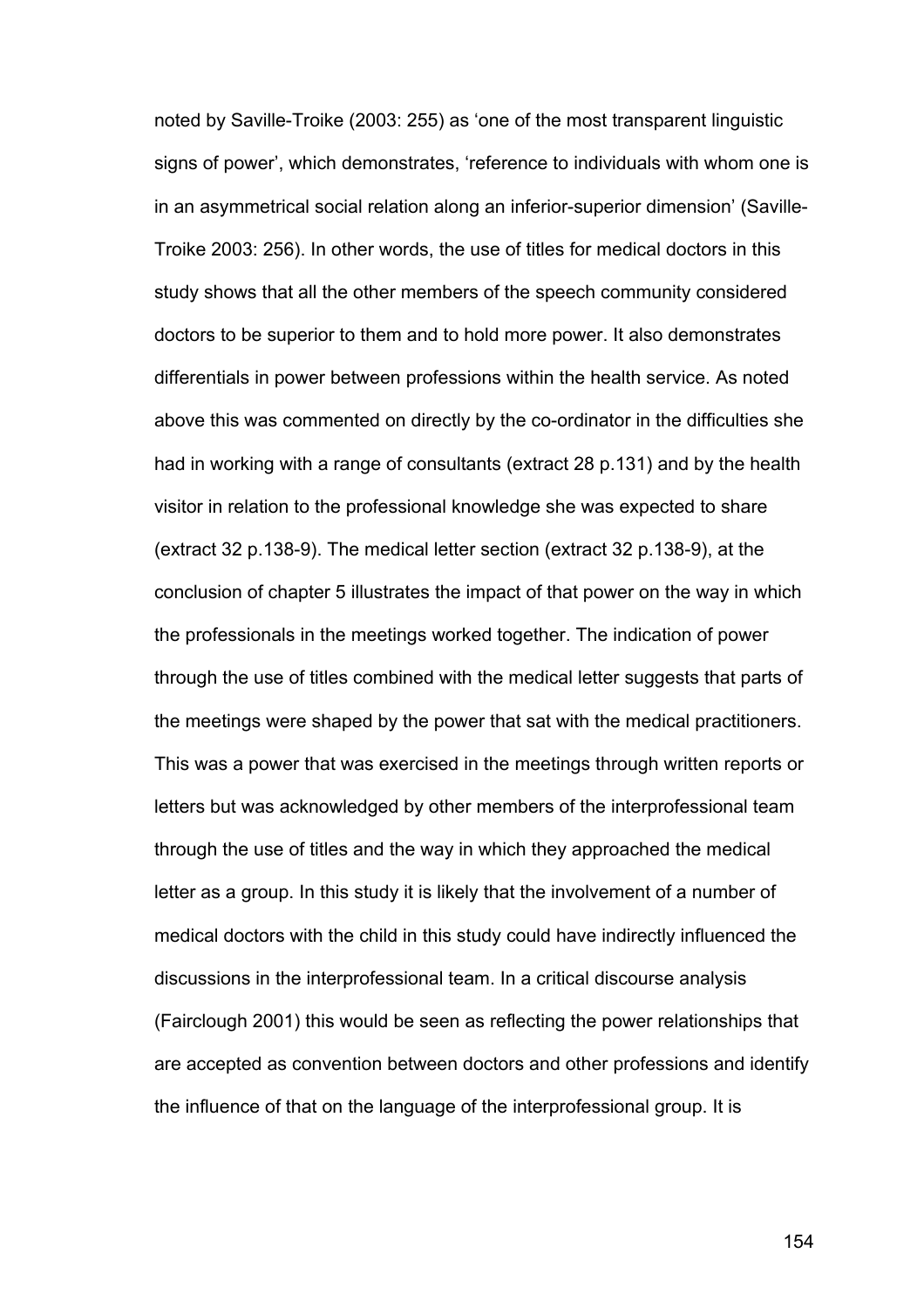however only an indication from a study which focused on the ways in which the professionals were working together to communicate.

The strength of the group working together is an indication of the power of the interprofessional group particularly where the professionals worked together between meetings 3 and 4 to act on information shared in meeting 3 and access another support team for the child. This was the most overt use of power in this study, whereby some members of the community worked towards a common aim to have the child referred directly to a particular social work support service. In Deweyan terms they worked in partnership, towards an agreed aim and created something from their joint actions, in this case attendance at meeting 4 from a representative of the disabilities support team.

Deweyan communication succeeds where there is 'participatory democracy and equality between partners' which Balloch and Taylor (2001a: 2) suggest as a starting point for partnership working. They note in their analysis of a number of projects and policy initiatives in this area that, 'partnership has largely left existing power relationships intact' (Balloch and Taylor 2001a: 8), which is also indicated in this study. The role of power in interprofessional practice is identified in recent literature as an issue to be addressed in partnership working (Allan 2012, Humes 2012). This echoes the conclusion reached by Balloch and Taylor (2001c: 284) that, ' if a partnership does not address issues of power it will remain symbolic rather than real'. The close connections between Balloch and Taylor's definition of partnership working and Dewey's concept of communication highlight the importance of power in interprofessional practice. It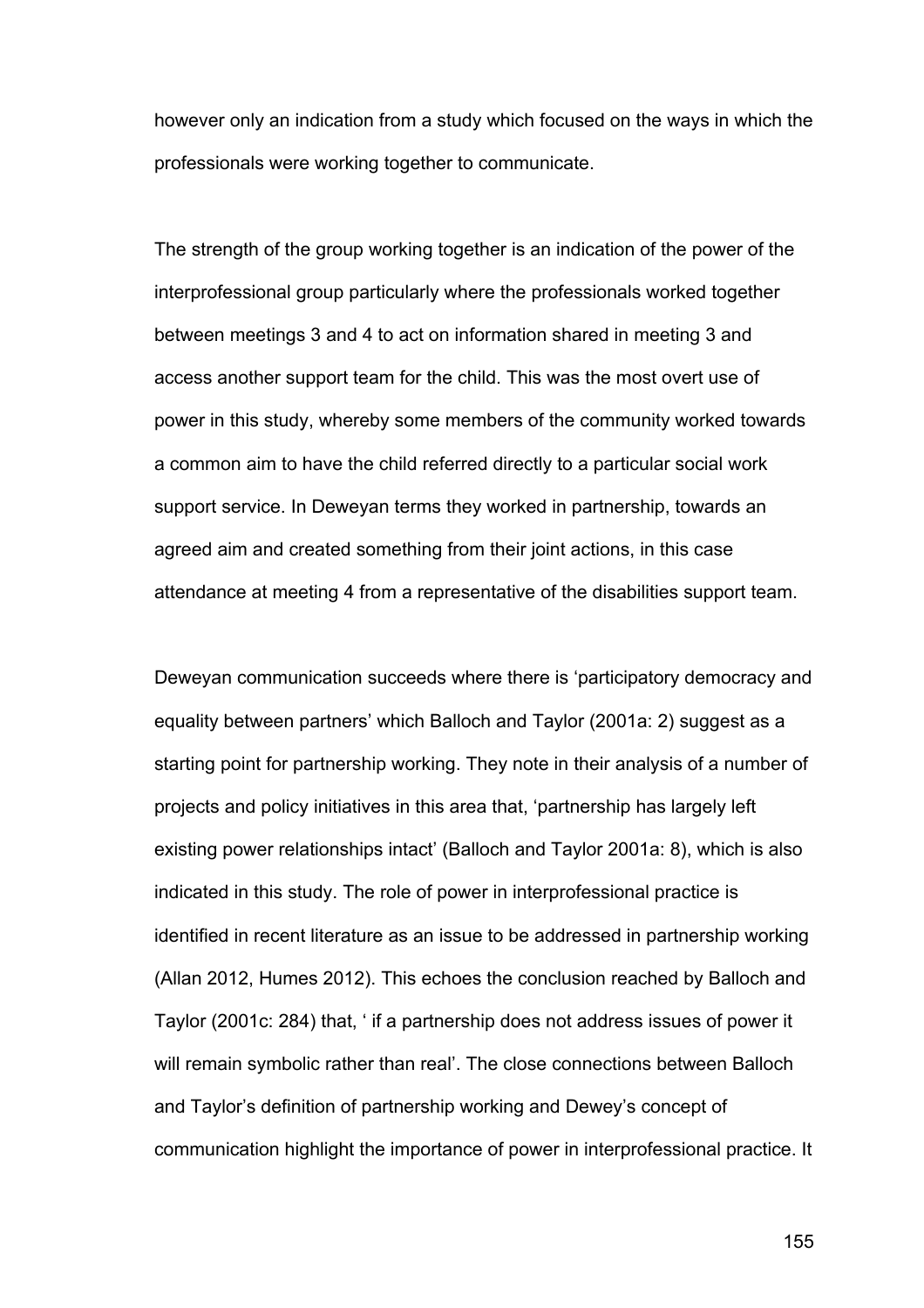is an aspect of practice that is not fully revealed in the structure of my data analysis through ethnography of communication and suggests that the use of Dewey's concept of communication could support the analysis of power in partnership working.

#### **6.4 Making something in common**

The data in the study illustrates one aspect of Dewey's concept of communication: participants working together towards an agreed aim making something in common between them and shared by the partnership. Two of the themes from the data illustrate the way in which the participants worked together. Firstly the way in which the community worked together to define the role of the *speech community* and to agree that to be a member of the community each professional should be working with the child. The way that the community worked together to agree a common understanding of each event was particularly evident in the medical letter (extract 32 p.138-9). Secondly, the work they undertook together to define and redefine issues in order to make something common between them could be seen in the way in which the meetings worked with issues such as the role and appointment of a key worker until there was a common understanding between them about the role.

#### **6.5 Fuzzy generalisations**

Bassey (1999) suggests that educational case studies can produce general statements with built-in uncertainty, which he called, 'fuzzy generalisations'.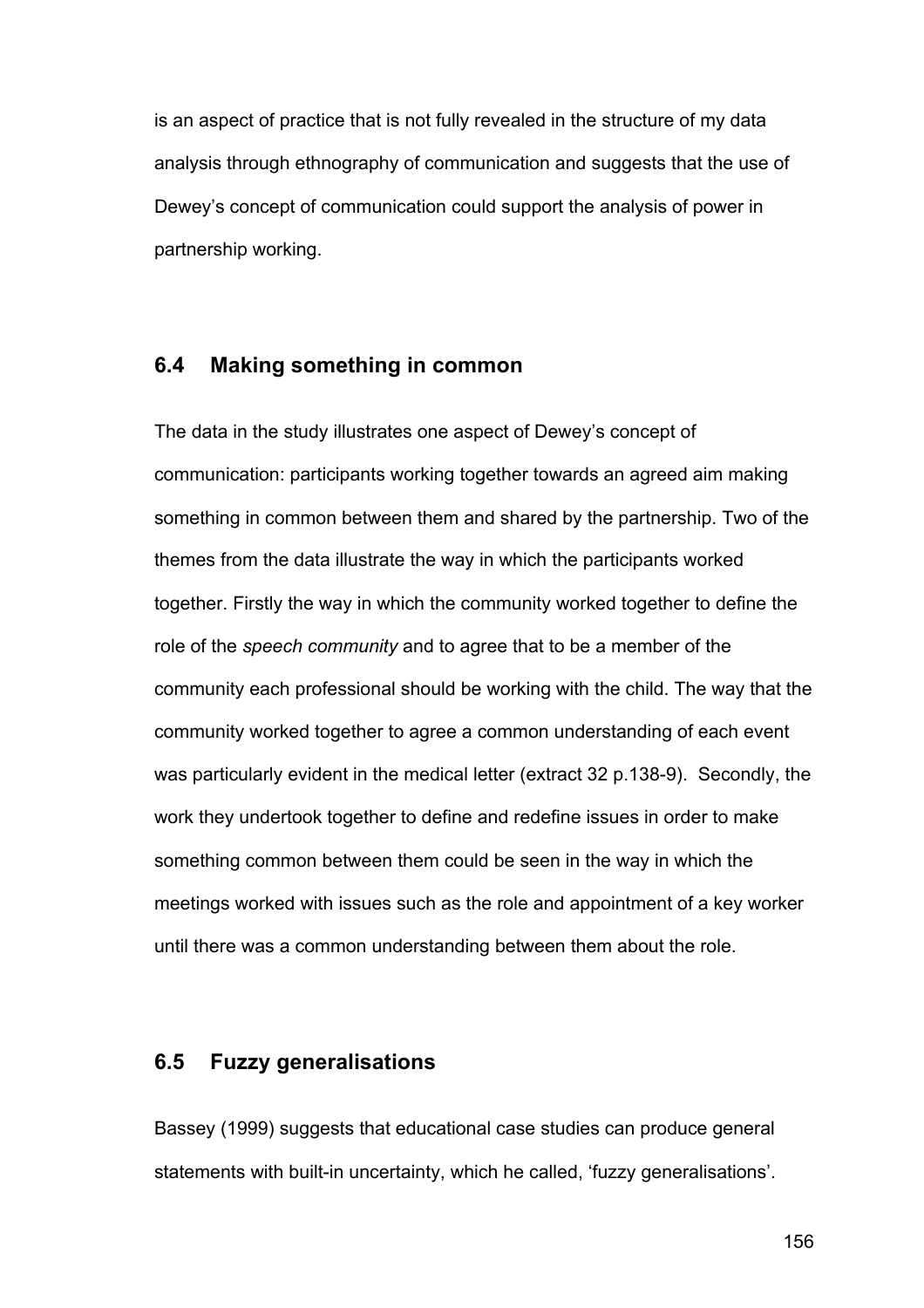The uncertainty is to allow each generalisation to illustrate, 'something has happened in one place and that it may also happen elsewhere' (Bassey 1999: 52). In interpreting the data from this study it is important to consider which of the themes from the data can provide such generalisations which will contribute to our understanding of professional practice in interprofessional planning meetings. My interpretation of the themes from the research suggests that this case study provides the following fuzzy generalisations:

- The way in which the participants in this series of meetings worked together to define and redefine the aims for their work can be seen in Deweyan terms as how they made something in common between them.
- That the identification of a bounding feature, the nature of the shell and a common aim for an interprofessional group can enable that group to be considered as a *speech community*.
- That recognition of professional competence and responsibility were considered when agreeing support for the child.
- There was uncertainty in the group about the permissions needed to access and use information within and between professions.
- There were concerns about the amount of information that was discussed in the planning meetings with recognition that the sharing of information improved the support for the child.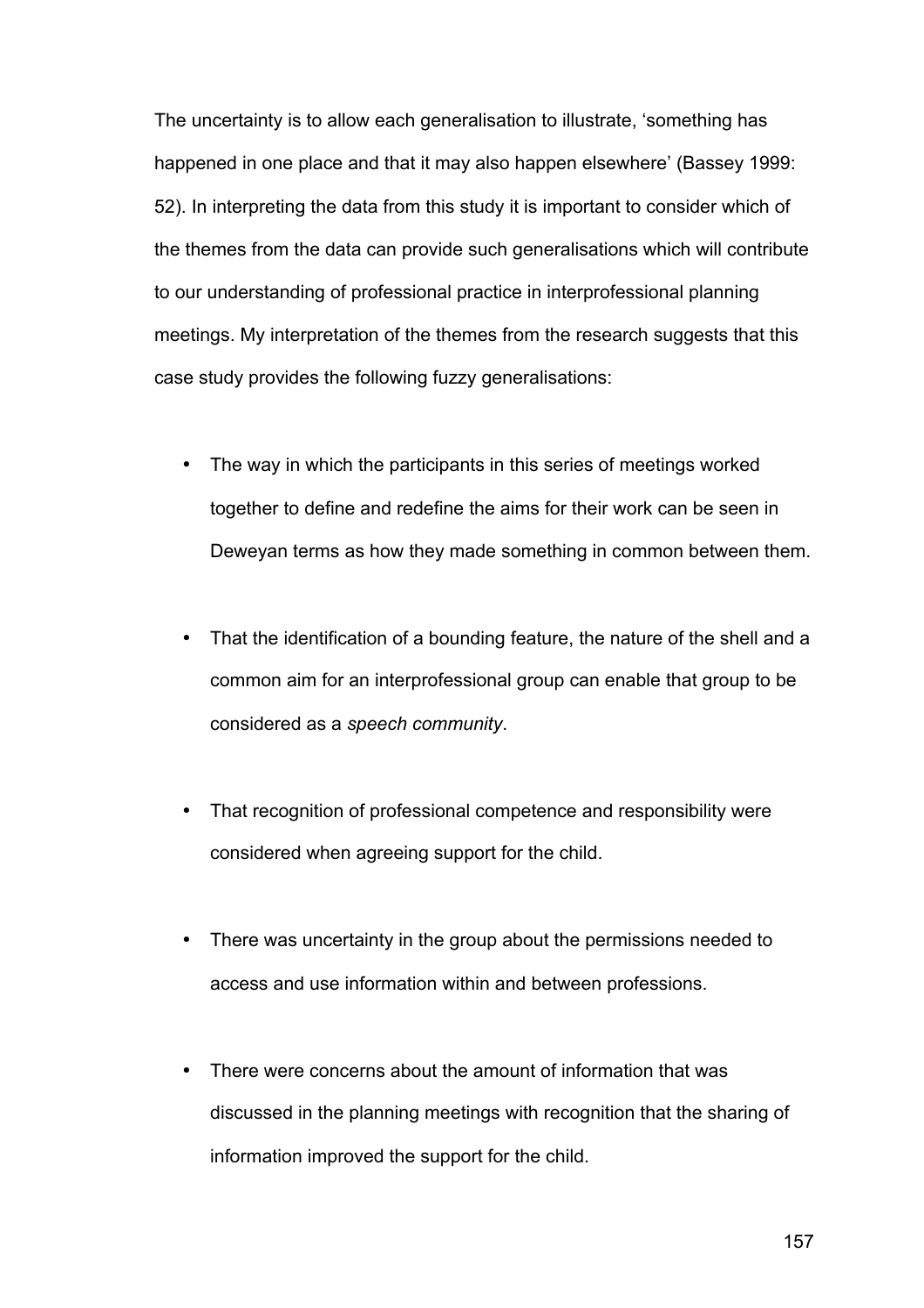- That doctors were accorded more power by participants in the meetings than any other profession.
- The meetings and the sharing of information gave power to the group to act in what they saw as the best interests of the child.

These generalisations suggest that the ways in which this interprofessional team worked together enabled Deweyan communication in the team. This is an important finding in relation to interprofessional practice and also reflects the aims of current policy (Scottish Executive 2006). The identification of Deweyan communication was supported by the analytical frameworks of ethnography of communication and adds to our understanding of the way in which communication in an interprofessional team is developed. Aspects of ethnography of communication also indicated the important role that individual professional competence and responsibility played in the agreement of support for the child. The generalisations identified an issue for practitioners in relation to the professional information they shared and a question about the permissions needed in law to do so. This issue is likely to be addressed in planned legislation to support GIRFEC and interprofessional practice (Redford 2012). The identification in the generalisations of the power held by the medical professions has important implications for the membership of interprofessional teams. The generalisation which identified the different way in which doctors contributed to the team and impact of their written medical reports on the way the interprofessional group worked together has implications for the way in which interprofessional teams communicate. The finding that working together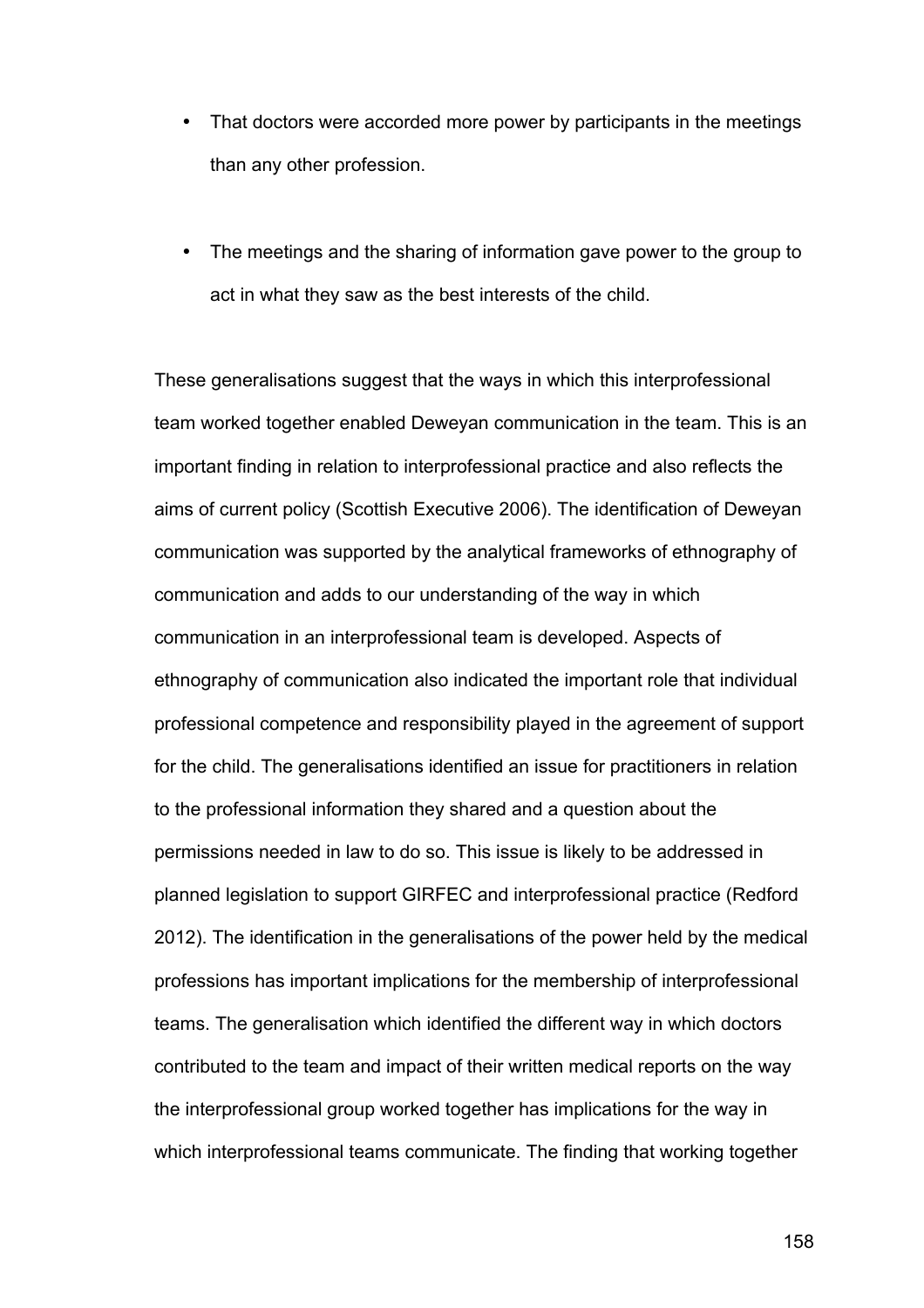and sharing information empowered the interprofessional team to act in what they saw as the best interests of the child provides evidence of the important role that interprofessional communication can take in planning support for children and young people.

# **6.6 What are the dynamics and complexities of communication in an interprofessional planning meeting?**

The generalisations from this case study illustrate a number of key aspects of the dynamics and complexities of communication in interprofessional planning meetings. In particular they add to our understanding of the work of the meeting that supports and enables communication, the key dynamic of working together. The complexities of communication in an interprofessional planning meeting are demonstrated in my findings through the ways in which professional information is accessed, shared and worked with in the meetings.

The identification of the role of a bounding feature and the way in which that was used in this study to enclose and enable participants to work together is in direct contrast to discussion in the literature of boundaries framing individual professions and limiting working together in a similar context. In this case study the bounding feature of working with the child focused the discussion in the meetings through the needs of the child. In previous studies the work in interprofessional meetings was often focused on either the separate pieces of work each agency did with the child or young person (Webb and Vulliamy 2001) or the connections between the agencies (Anning *et al*. 2010). My study also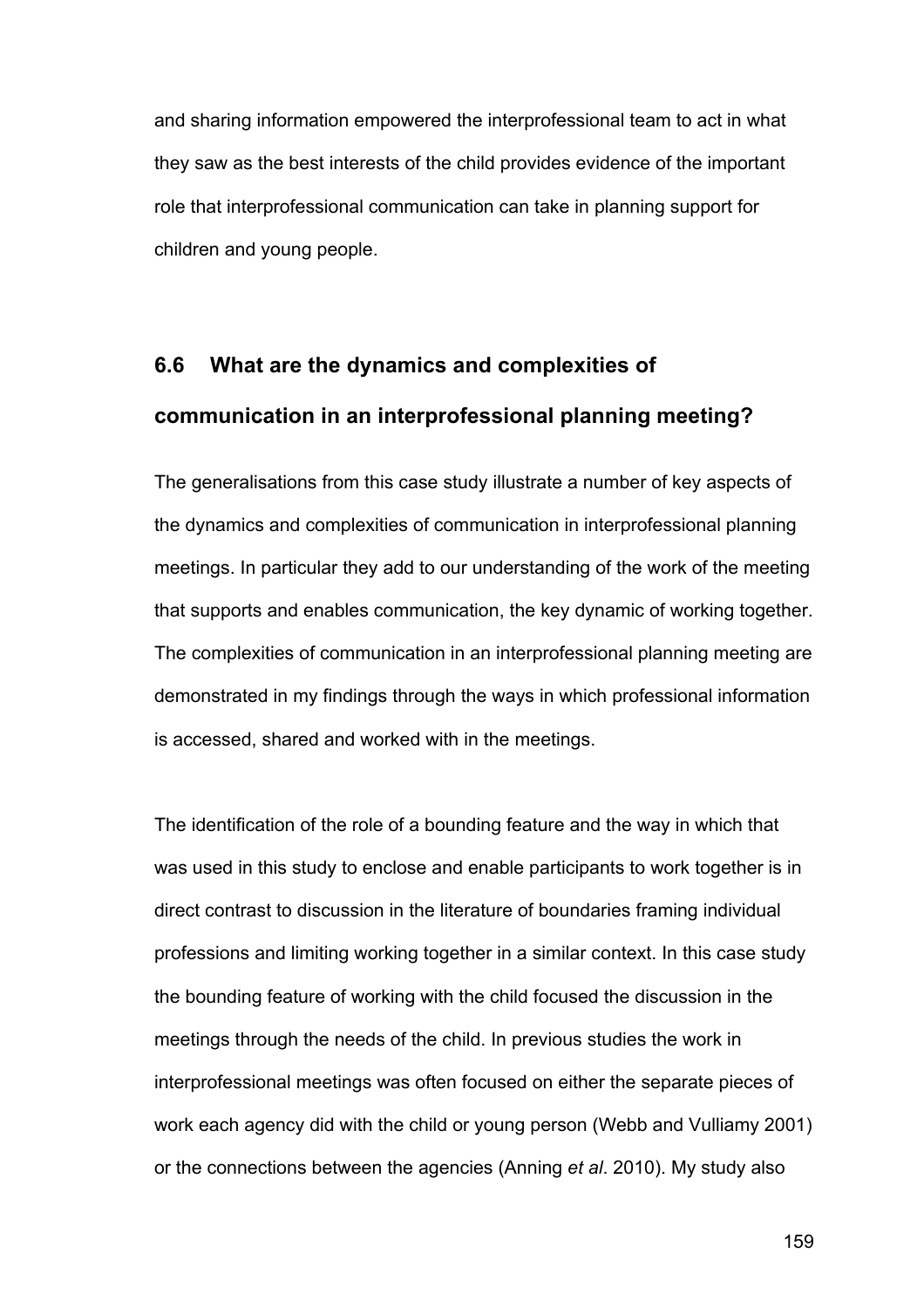illustrates the role of power as a dynamic in communication through the way in which the analysis demonstrated that existing power relationships were reinforced in new contexts. This finding was perhaps to be expected in interprofessional practice (Forbes 2006a, 2009) but it is not an issue that has been addressed widely in the literature in relation to interprofessional communication.

The group in this study was established to work together to support a child. My research of this process illustrates the way in which they were communicating through working together towards an agreed aim and making something in common between them. The role of this as a key dynamic in interprofessional communication echoes the early work of Øvertveit (1997) who emphasised the collective responsibility of interprofessional teams. The idea of working towards an agreed aim can also be seen in the proposal of a 'common goal' (Sloan 2006) and the 'clarity of purpose' recommended by Atkinson in 2007. The data in this case study provides new evidence to support our understanding of the way in which working towards a common aim enables communication in interprofessional meetings.

The dynamic of working together was reflected in the establishment of the group as a *speech community*. As the findings demonstrate this community had a bounding feature or rule that you had to be working with the child to be part of the *speech community* but that the community was flexible and professionals could join or leave when they met / did not meet the rule for participation. The idea of a community, with a rule for participation, working together towards a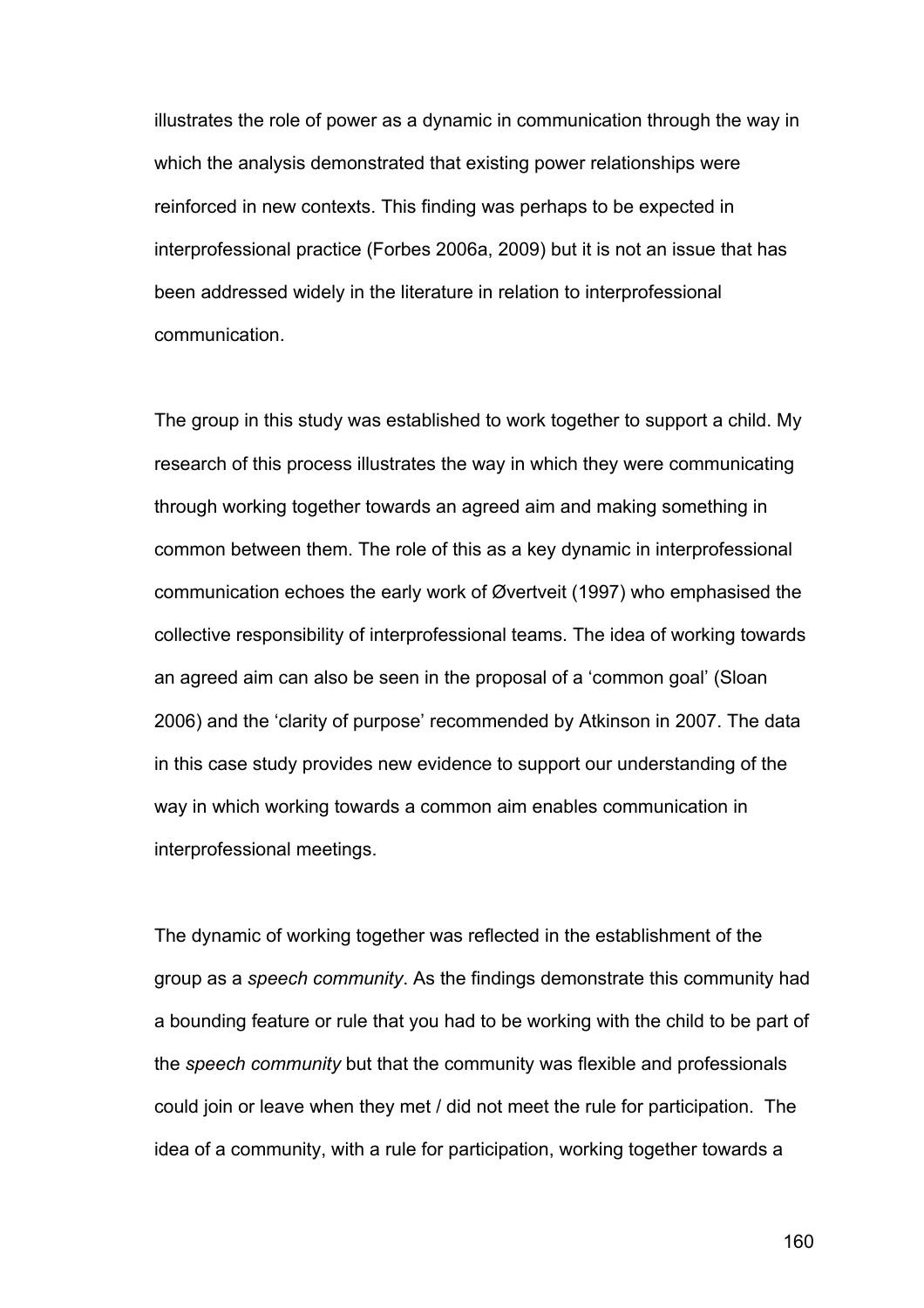common aim to facilitate communication in an interprofessional meeting is not discussed in the literature. This finding from the case study provides new evidence to support the understanding of the way in which communication is enabled in interprofessional meetings. This was demonstrated in the study by the way the co-ordinator and headteacher worked to include in the meetings all professionals who were working with the child. As the co-ordinator asked of several professionals in the first meeting, ' But will she be on the list?' (coordinator, extract 1 p.97) and was illustrated in meeting 4 when the trainee social worker from the disability support team joined the group for the first time.

The issues of 'boundedness and context' in collaborative working practices was proposed by Eason and colleagues in 2000. The use of boundedness in their analysis related to the external boundaries imposed on interprofessional work through timescales or agreed actions. They noted that child protection work was one of the most bounded forms of collaborative practice because each profession had very specific tasks to undertake as part of the collaborative practice. It was that practice, of child protection meetings, that the headteacher in this study chose to contrast with her work in the series of meetings in this study. The meetings in this study are representative of the practices introduced through GIRFEC and related legislation and are not 'bounded' by outcome and timescales as proposed by Eason and colleagues (2000) but are bounded in this case by the fact that the participants are working with the child at the centre of the study. This is a reversal of the previous consideration of boundaries in the literature on interprofessional practice: as the boundary here includes participants in a group together, with rules for participation instead of defining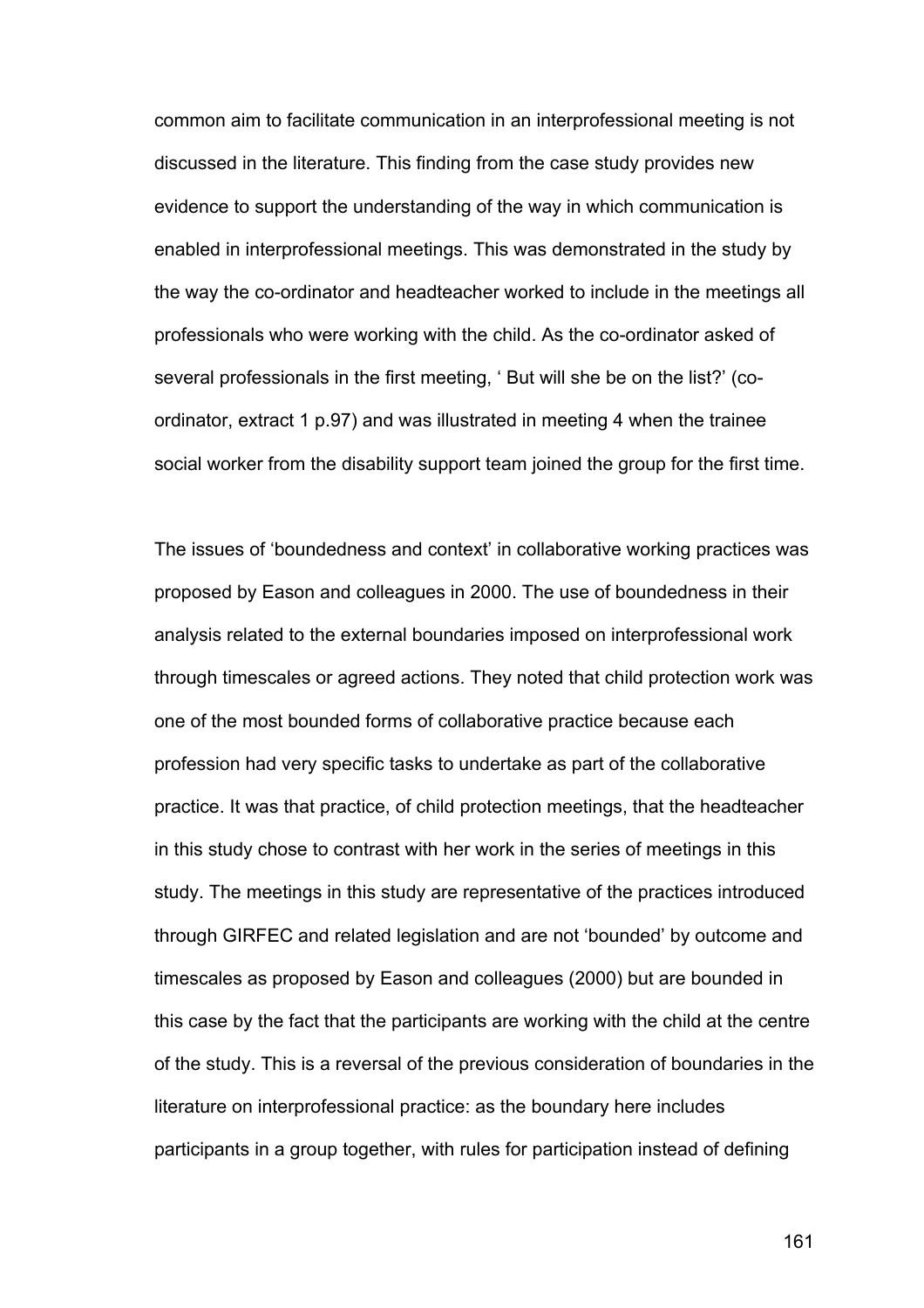individual roles and responsibilities. However, it is important to note that the doctors in this study did not appear to be 'bound' to agreed outcomes as the other participants and their actions could be interpreted as still working to the boundaries of outcome and timescale, as defined by Eason and colleagues in 2000.

The issues of boundaries was also addressed by Nixon and colleagues in 2001 where they considered the role of institutional and professional boundaries and the impact that had on work between professionals and communities. Their analysis considered restrictions placed by different types of boundary on interprofessional practice, this can be contrasted with the role of the bounding factor in this study which was a key dynamic in supporting the work of the interprofessional community. The tensions and restrictions on interprofessional practice discussed by Nixon and colleagues (2001) can be related to the professional boundaries evident in my study in relation to the work of medical specialists and the way in which their written contributions to the planning meetings affected communication within the meetings. The written medical reports were read out in each of the meetings but were not discussed, apart from the medical letter (extract 32 p.138-9), which had been posted to the parents who took it to the meeting for discussion. The reports were contributions to the planning meetings, each of which were introduced by the chair and read out loud to the meeting. All other contributions to the meetings were oral, and involved questions from other participants and discussion across the meeting as they were given. In that way the participants in the meeting interacted with each other as information was shared between them. There was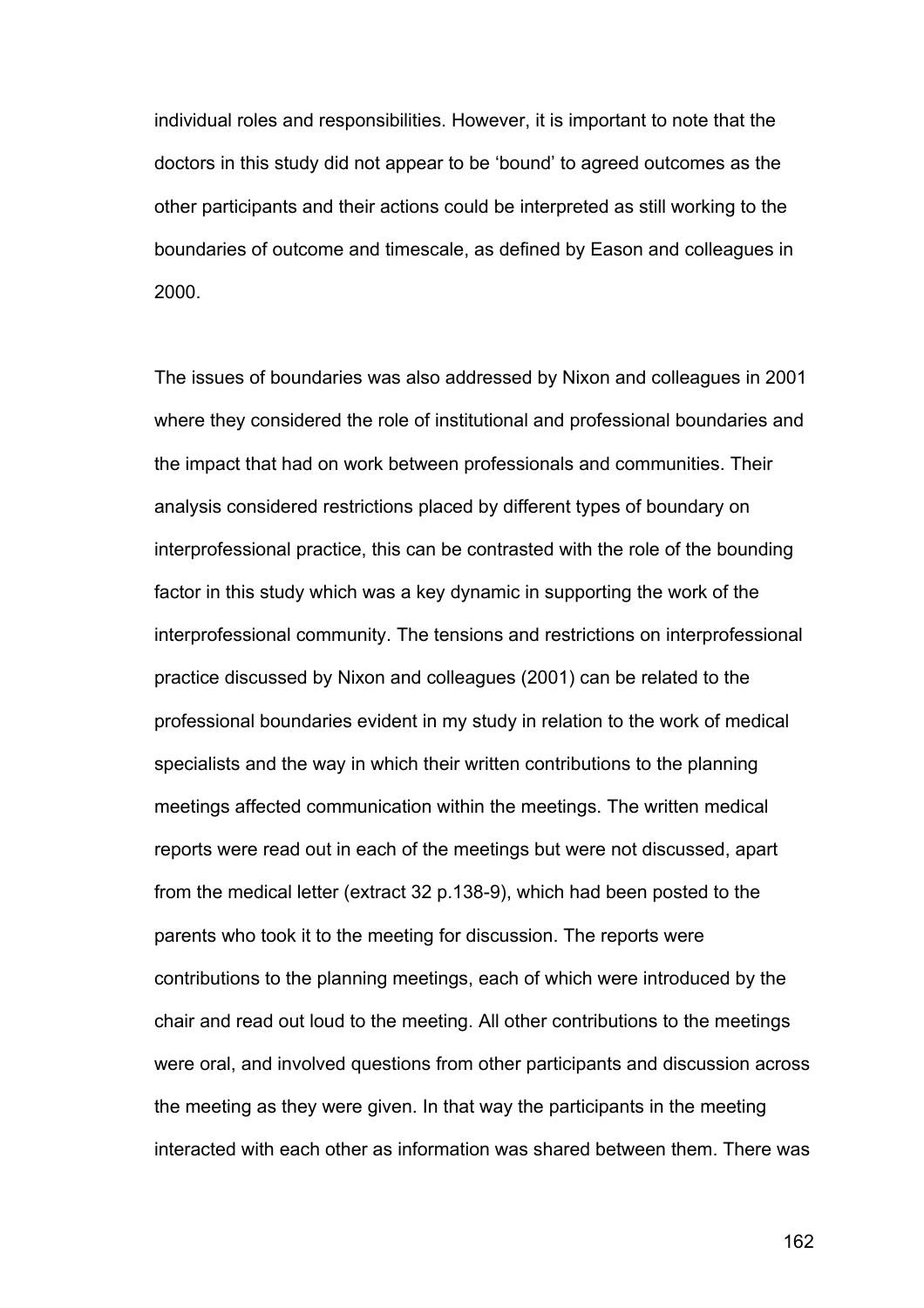no interaction with the written reports apart from the medical letter. It was apparent in the discussion of the medical letter that part of the role of the health visitor was to represent other medical professions in the meetings and to talk to their reports or letters. It seems that this role had not been fully developed in this case study as the health visitor did not have a copy of the letter the meeting discussed, although she had a copy of one from a different specialist. This highlights a tension between the expected role of the health visitor in this series of interprofessional meetings and the existing professional boundaries in the health service.

The discussion of the medical letter and the way in which medical reports were included in the meetings illustrates that the interprofessional team saw these contributions as different to the other parts of the meetings and gave them a particular status in comparison with other oral reports. As I noted in 5.5 this can be considered to reflect the professional role held by doctors and the relationships between them and other professions. Fairclough (2001: 32) makes the point in relation to social roles that 'it is only through being occupied that these positions continue to be part of the social structure'. In this new interprofessional meeting structure, the recognition of the power held by the doctors is likely to have reinforced the existing place of their professional power. This in turn confirmed the boundaries between their practice and that of the interprofessional group. The case study illustrates the strength of the differential power bases in interprofessional meetings and the way in which established professional power structures were recognised and reinforced within a new interprofessional situation.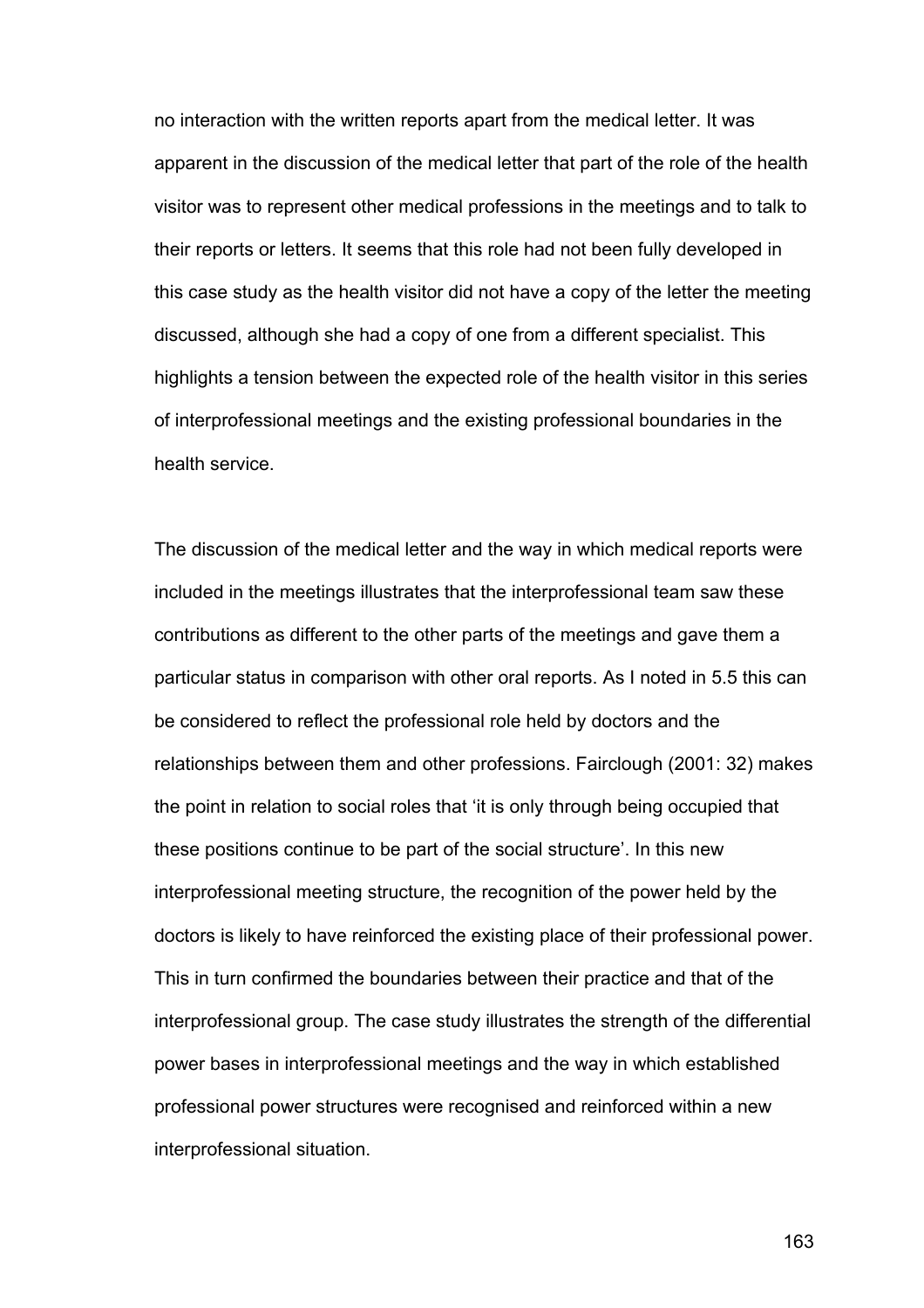The power accorded to doctors in this study interrupted the way that the group worked together. It is possible that the strength and influence of this power as a dynamic in the meetings was reinforced by their non-attendance at the meetings and their use of written reports or letters. The use of the written word is likely to have reinforced the existing power that sat within their professional role.

The power accorded writing over speech may be due in part to its permanence and accessibility to confirmation by others, but there is also a common acceptance of some intrinsic power in the written word (Saville-Troike 2003: 260).

The power of the doctors as a dynamic in the meetings interrupted the work of the group but did not limit or distort the communicative process. The doctors were members of the group but because they did not attend in person they were not part of the way the group worked together to discuss and agree action. This emphasised the difference between those who attended the meetings and who were working directly with the child and family, and the medical professionals who saw the child as a patient according to a medical diagnosis and reported accordingly.

The way in which the meetings and the sharing of information gave power to the group to act in what they saw as the best interests of the child illustrates a second aspect of the dynamics of power in the meetings. This was seen in meetings 3 and 4 where shared information about the disability support team and support from the meeting, gave the interprofessional team the power of knowledge to go back to the child and family social work team, who were no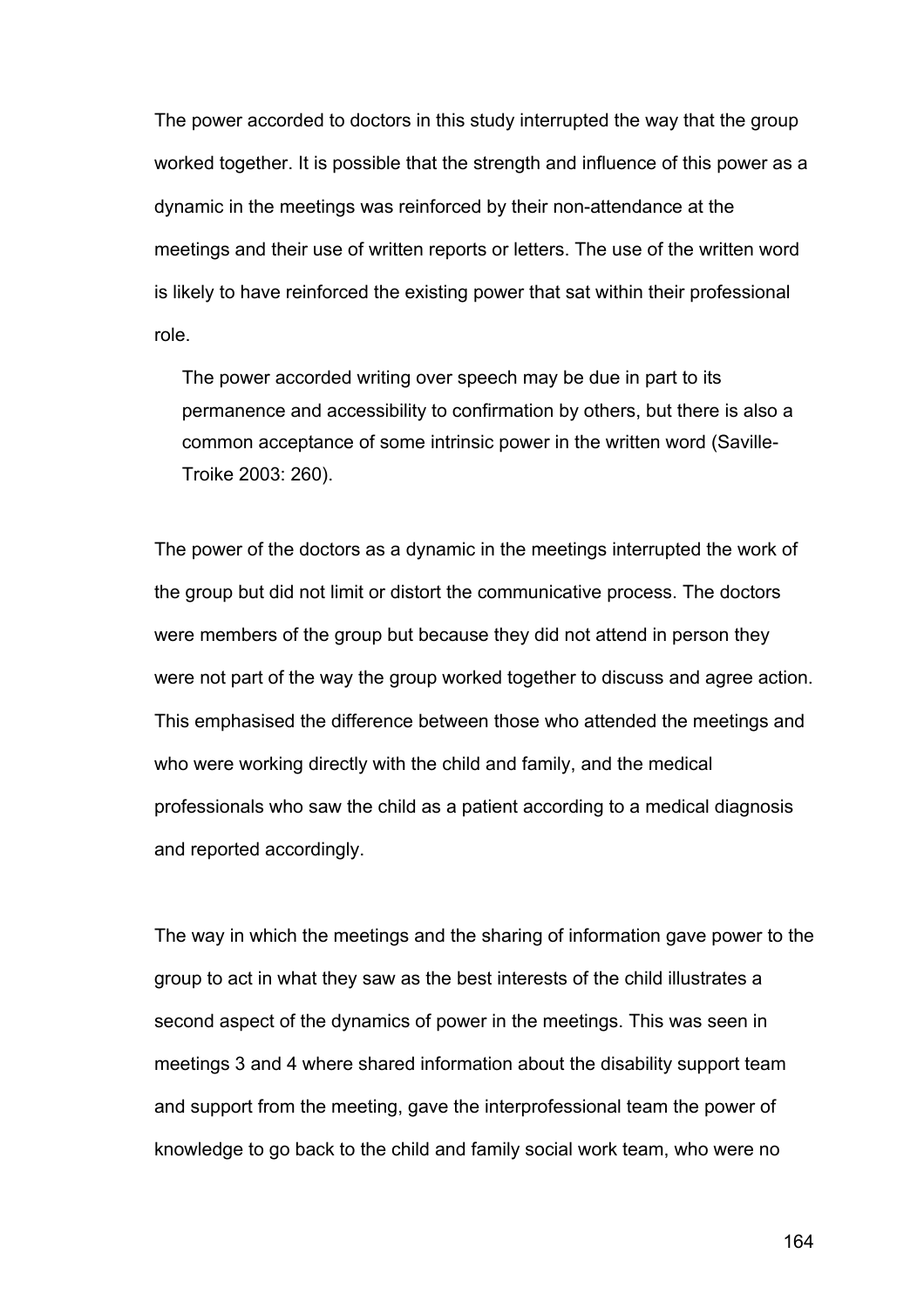longer working with the child and family, and ask for a referral to the disability support team. The exercise of power through their joint action could be seen as, 'A dynamic co-constructed product of interaction' (Saville-Troike 2003: 263), in that they worked with the power that sat in the role-relationships that existed in the speech community.

The dynamics of communication identified above inform the flow and structure of interprofessional meetings. The complexity of those meetings can be seen in the generalisations which address professional competence and responsibility and the issues around the sharing of professional information or knowledge. The findings from this study illustrate new layers of complexities in interprofessional practice which influence communication in planning meetings. This was particularly evident in the ways in which professional competence and responsibility were worked with until understood and jointly agreed in relation to the role of key worker. The level of uncertainty about the amount of information shared in the meetings, combined with the recognition that sharing information improved support for the child illustrates the complexities in communication that also sit at the centre of interprofessional practice.

# **6.7 In what ways is the communication process in interprofessional planning meetings affected by the professional knowledge of the participants?**

The findings in this case study must be considered in relation to professional information, rather than professional knowledge, because of the structure of the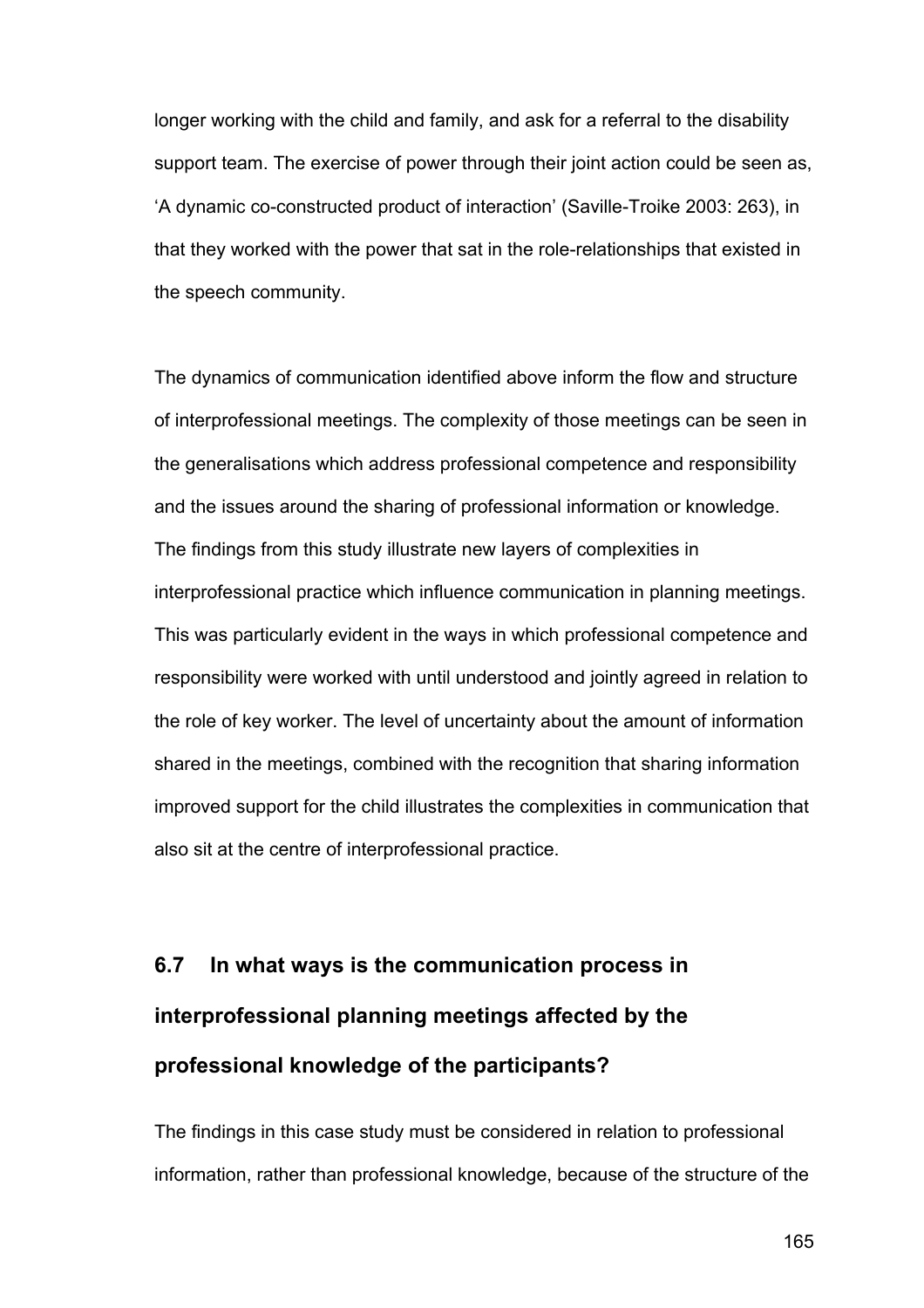study and the agreement not to collect professional data about work with the child. The data in the study concerns general practice information rather than knowledge about individual professional practice with the child and family. This is a limitation of the study which will be further discussed in chapter seven. The focus in the study on the communication processes evidences two areas in which the professional information held by participants affected the communicative process. The issue of permission to share information and access to it was part of the discussions in each of the meetings. This finding suggests that the uncertainty caused by this affected the way in which professional information was used in the meetings. Although I found concern that too much information was shared in the meetings, there was also recognition that this improved the support for the child because participants felt that they had a greater understanding of the range of support the child received. This in turn supported the work they did together. This suggests that information sharing enhanced the processes of communication and this finding contributes to our understanding of the role of a shared knowledge base in interprofessional practice.

The research question about professional knowledge was developed from the acknowledgement in the literature that a lack of shared knowledge was one of the, 'more complex communication demands of interprofessional practice' (Freeth 2001: 44). This statement from Freeth implies that sharing professional knowledge is a recognised part of interprofessional communication. However, as I noted above (6.6) there is actually little in the existing literature about professional knowledge and interprofessional communication. Anning and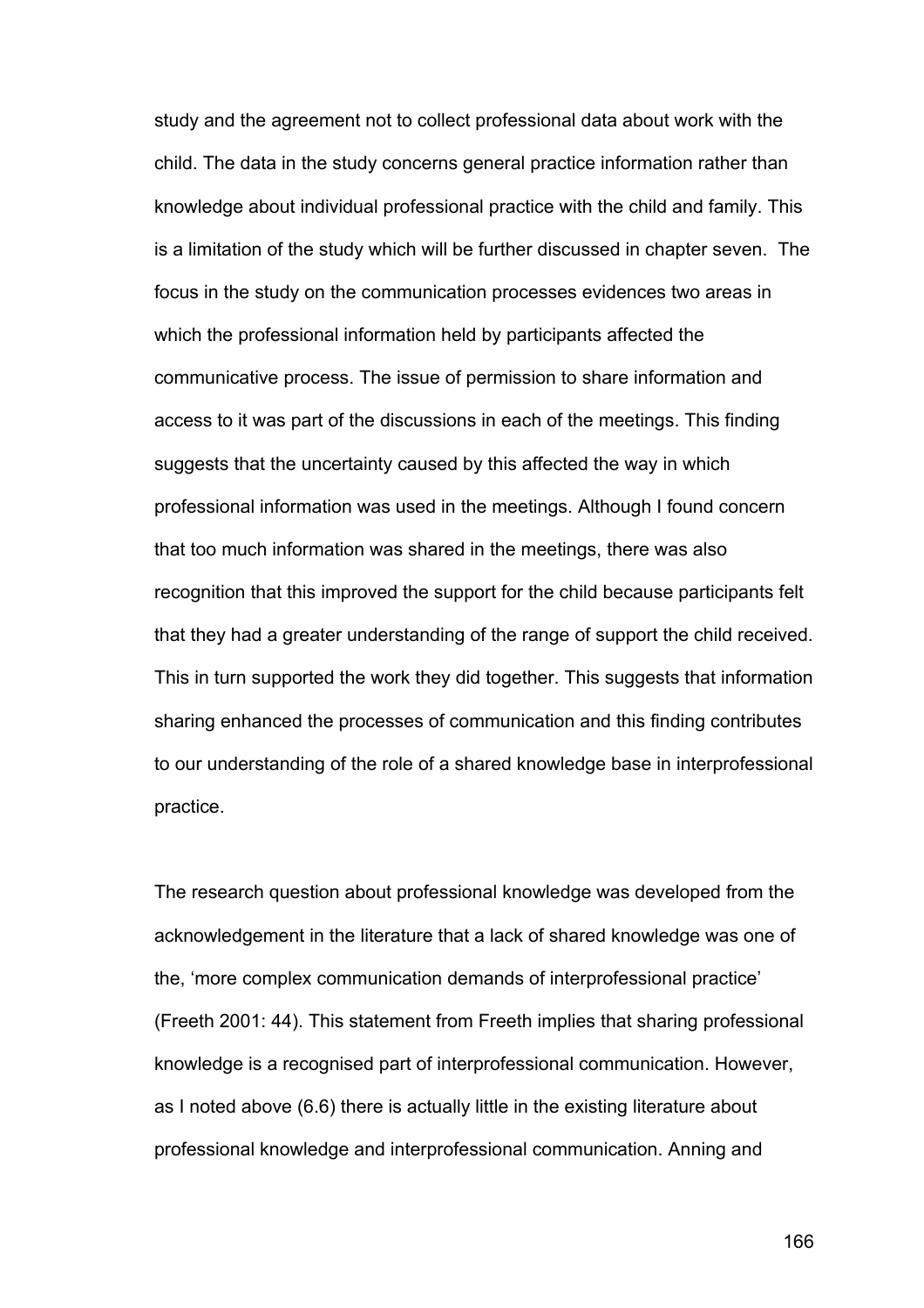colleagues (2010) discussed the issue of specialist and general knowledge in interprofessional practice and Atkinson (2007) noted the development of new knowledge through interprofessional practice. This follows the work of Eason and colleagues who specifically identified the development of what they called a 'shared knowledge base' in 2000 and it is to this area of professional practice that the findings from this study contribute new understandings to the way in which professional knowledge affects the communication process in interprofessional teams.

The heart of the communication process in this study is the way in which the participants in the meetings worked together to define and redefine the aims for their work. This process was affected by the knowledge held by each participant as they worked towards an agreed outcome. The findings demonstrate that the participants in this study recognised that sharing information led to improved support for the child. The information shared can be seen as contributing to what Eason and colleagues defined as a 'shared knowledge base'. This shared information supported the work the community did together in what Dewey defined as a meaning-making process. The information shared contributed to the agreements reached in the meetings: as to who should be a member of the speech community, what it meant to be a key worker and who should hold the post and how to work with the medical letter. It was not that the meaningmaking process was affected by the professional knowledge of the participants it was that the participants shared information they held to work together towards an agreed aim. There was one example in the data of the use of individual professional knowledge, where the co-ordinator shared her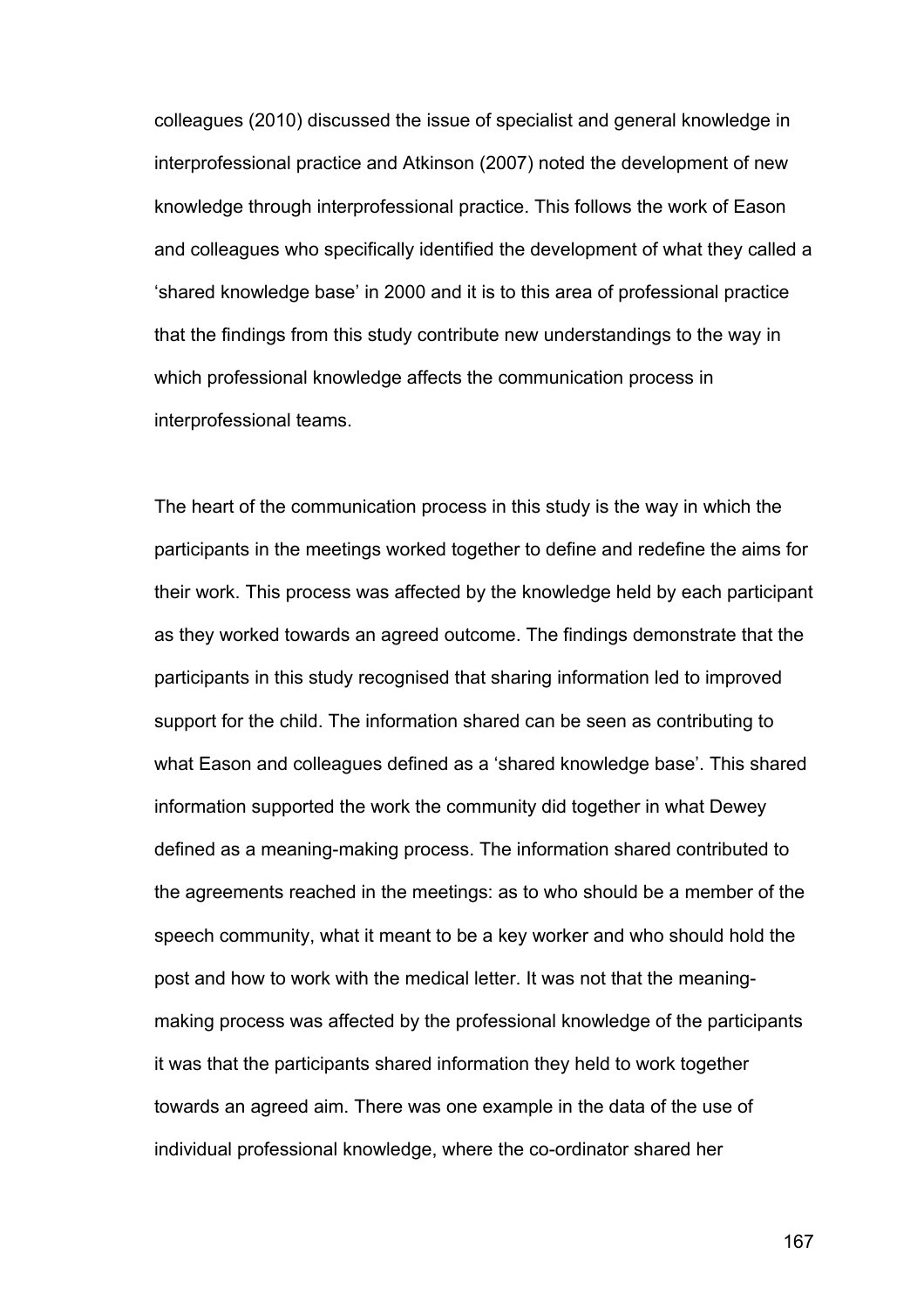knowledge of a social work support team in meeting 3, and the meeting then used that information to agree to act together in what they saw as the best interests of the child.

The findings from this case study here identify that permission to access or share professional information remains an issue in interprofessional planning meetings. They also contribute to our understanding of the ways in which professional information is used as part of a shared knowledge base to work together and enhance the meaning-making processes in interprofessional planning meetings.

# **6.8 Do professional languages have a particular role in the communication processes in interprofessional planning meetings?**

The generalisations from this case study show that professional languages do not have a particular role in interprofessional planning meetings. The findings suggest that the dynamics of the communication process in the meetings supported the development of a shared knowledge base which should be considered in relation to the role of professional languages and the related 'mode of thought' discussed by Pietroni (1992:14). The finding that doctors were the most powerful participants in this study raises questions in relation to the difficulty that the parents and professional staff had with the medical terms used in the medical letter (extract 32 p.138-9). This was the only overt language issue in this case study and it illustrates a difference in language use between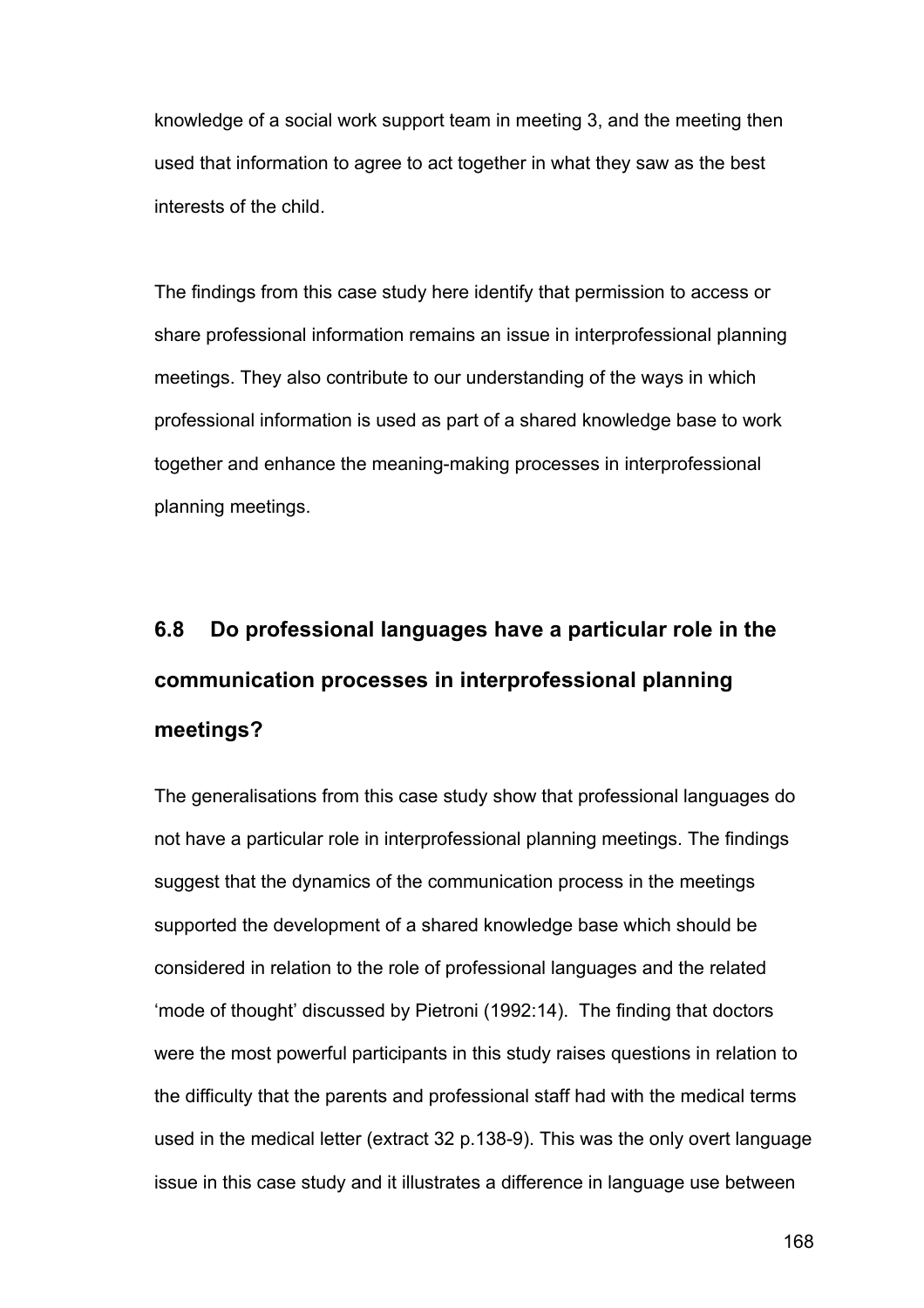the doctors and the other professions in this interprofessional setting. Sills (2007: 93) asked how important the understanding of 'discipline languages' was in interprofessional education. The findings in this case study suggest that it is not that interprofessional education is needed to support interdisciplinary understanding but that one discipline, the most powerful, is not working in synergy with the others to enable interdisciplinary understanding.

This research question about the role of professional languages was included in this case study in response to a continuous reference in the literature that differences in professional languages limited interprofessional communication (Webb and Vulliamy 2001, Band 2002 and Petitt 2003) and more recently interprofessional practice (Hingley-Jones and Allain 2008 and Anning 2010). I noted in the literature review above (2.5) that professional languages were first addressed in academic literature in a paper by Pietroni (1992) in which he identified 11 types of professional languages used in health and social care. That paper was written at a time when interprofessional practice was developing in health and welfare and did not include education. Pietroni used the languages he identified to analyse the complexity of interprofessional communication. His paper has often been cited to reinforce the idea of different professional languages but his conclusion in that paper was not about professional languages but, 'the mode of thought made possible by different languages' (Pietroni 1992: 14). The finding from this study that the interprofessional team worked together to make something in common supports the interpretation that in this study there is no evidence of difficulties with professional languages between those attending the meetings. The areas of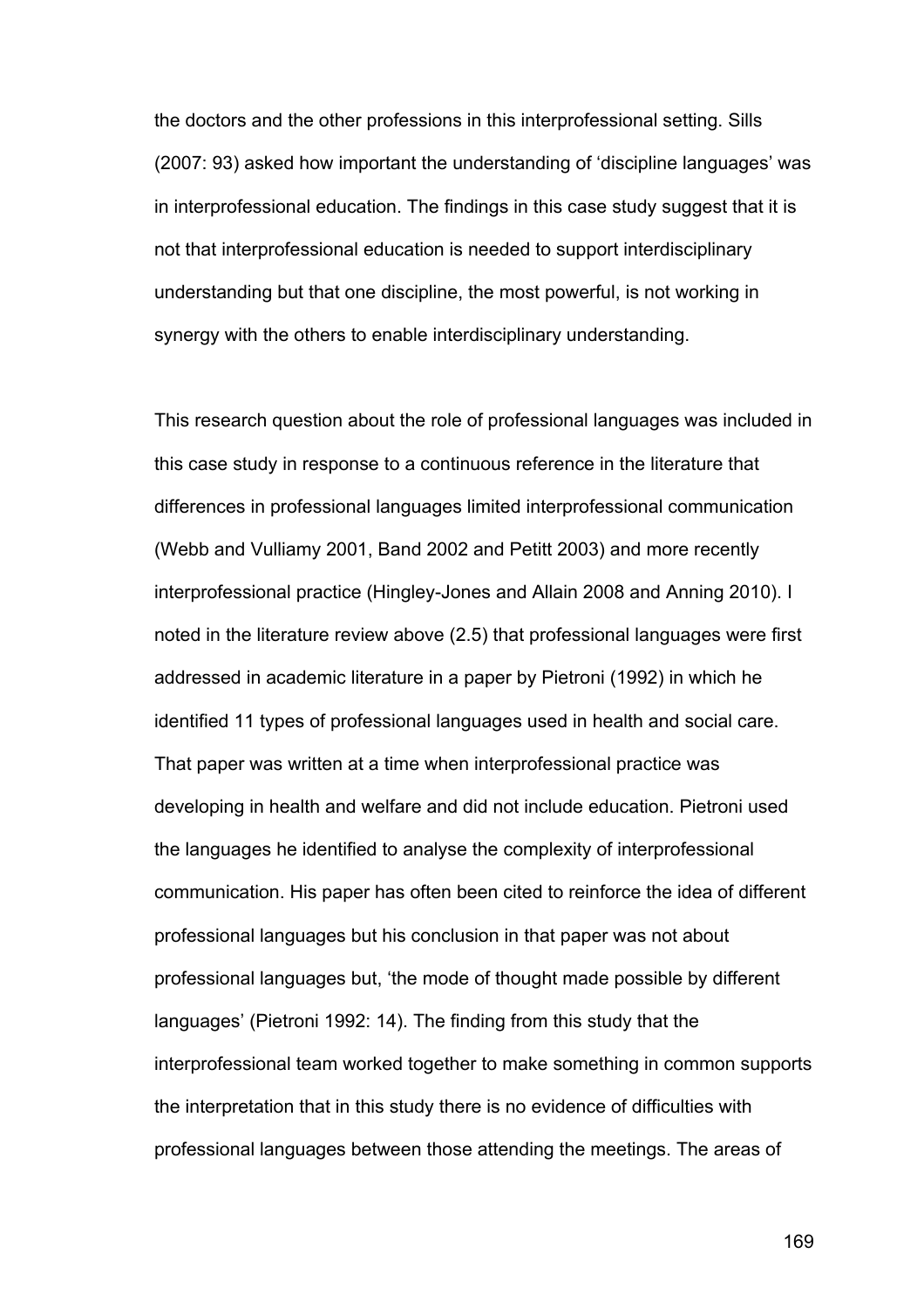professional information that the meetings worked with to make something in common included professional competence and responsibility, which links to Pietroni's focus on modes of thought, as the participants worked together to understand the 'mode of practice' of each profession.

Professional languages continue to be viewed as a 'stumbling block' (Anning *et al*, 2010: 85) in interprofessional communication but the writers in that study also acknowledged that professionals have the ability to share their knowledge and skills, as the findings in this study demonstrate. The focus on professional language in the literature has moved to the way in which it is used to show, 'strong demarcations of professional identity and orientation' (Harris and Allen 2011: 415). This is demonstrated in the findings of this case study where the doctors are the most powerful participants in the meetings. The way in which power was emphasised through the use of medical language was seen in the medical letter (extract 32 p.138-9). The finding that the meetings and sharing information gave power to the group to act in the best interests of the child demonstrate a difference between the way in which the other professions were working together towards a common aim and the actions of the doctors, who were not present in the meetings. This finding illustrates that medical languages continue to be a' stumbling block' (Anning *et al*. 2012: 85) towards communication in interprofessional planning meetings.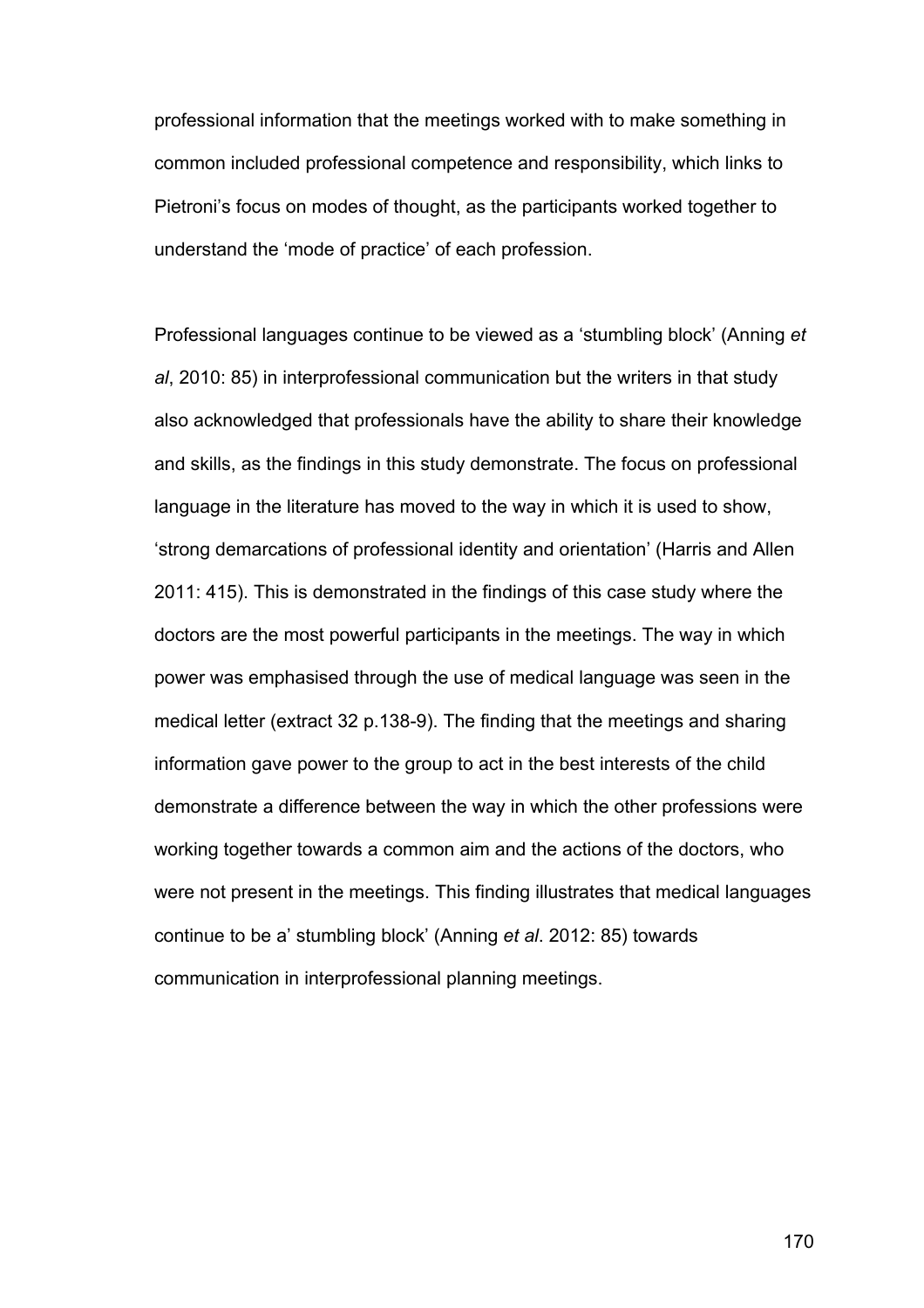#### **7 Implications for practice**

The implications for practice are both the starting point and the conclusion for research undertaken within a professional doctorate programme. My practice experience prompted the focus of this case study, which in turn has provided a number of insights into the dynamics and complexities of communication in a series of interprofessional planning meetings. In this chapter I will consider the limitations of my study (7.1) before moving on to discuss the implications of the findings for practice (7.2). I will then discuss the implications of this study in relation to the developing policy situation in interprofessional practice in Scotland (7.3) and the interprofessional expectations of teachers (7.4). The chapter ends with a discussion of areas for future research (7.5).

# **7.1 The limitations of this study**

As research undertaken as the final part of the study for a professional doctorate this research was carried out with specific expectations: it is small, directly linked to practice and established from a theoretical basis. The size of the study limits the strength of the recommendations that I can make from the findings but also provides a richness of data about the dynamics and complexities of communicative practice in interprofessional planning meetings. The size of the study is a limitation in relation to the generalisation of findings from the study, but the choice of methodology, an educational case study as advocated by Bassey (1999) supports the development of 'fuzzy generalisations' from the study. This provides a construct to take the findings of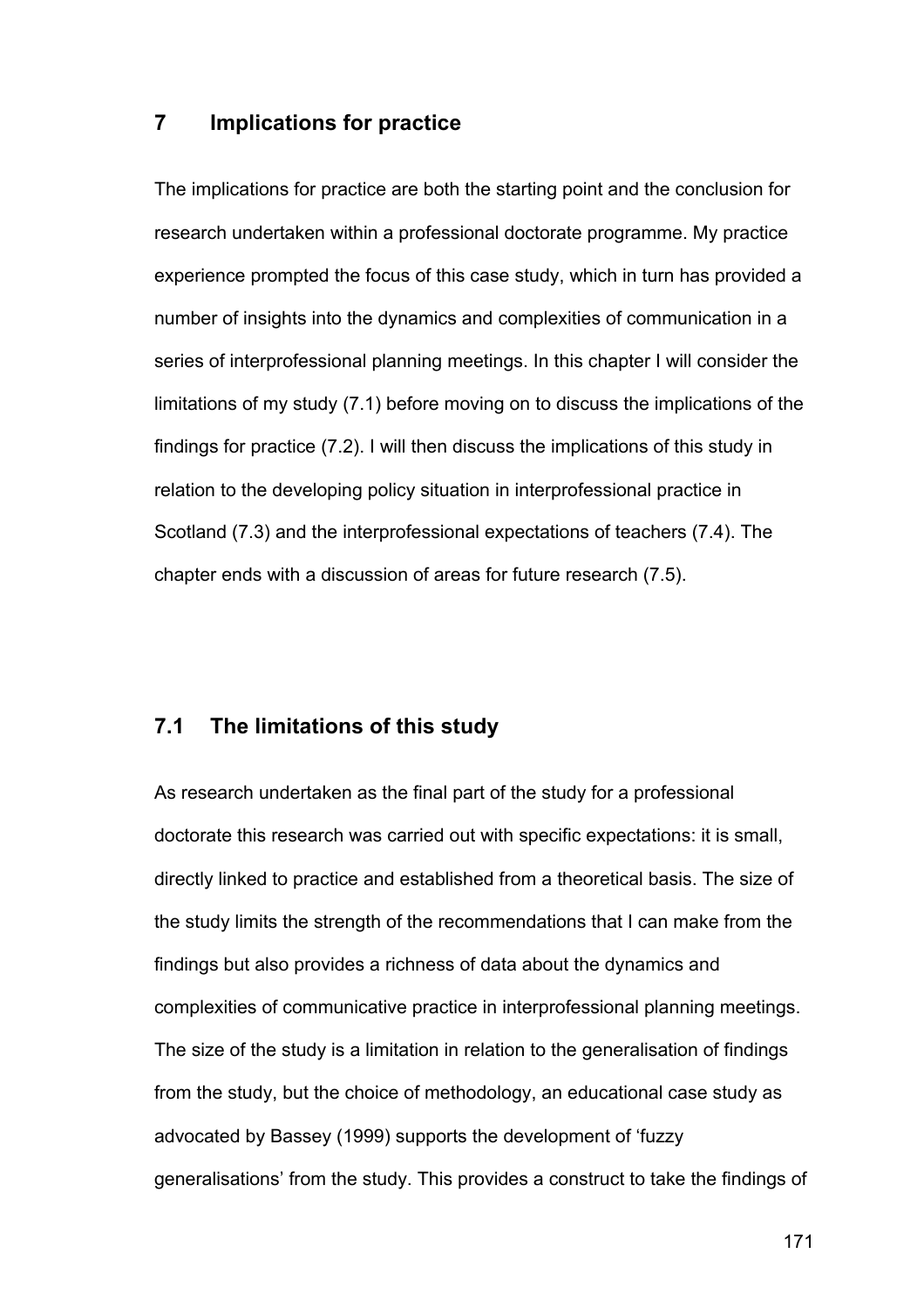my study into professional discourse with a built-in recognition about the level of generalisation that I can make from the case study. The changing policy context when I collected the data is in one way a limitation on the study, but the findings from the research illustrate the way in which one interprofessional team worked within the changing policy situation in their locality.

The choice of ethnography of communication as the theoretical framework for the study was at times challenging to me as the researcher as I struggled to find the best fit for those frameworks with my data. While it was challenging to work with, the application of the theory does not limit the outcomes of this study, and in fact the use of the theory provides one of the key findings of the study. The limitation in relation to ethnography of communication is in the application of it to this type of case study. The theory itself was developed as a framework for the study of individual *communicative competence* and the relationship between language functions and social functions (Figueroa 1994). The focus of my research was on the use of language in communication as part of professional functions. As far as I am aware this was a new application of the theory and any studies available for comparison related to social situations and larger data sets. My change of use of the theory has limited the effectiveness of my use of it in this study. Two aspects of the theory: the *speech community* (Hymes 1974) and the *cultural knowledge* framework (Saville-Troike 2003) were most relevant to the structure of my research and could be developed further in relation to the analysis of interprofessional communication. The analysis of data in relation to the concept of *speech community* suggested that a wider study in this area, which incorporated the data from each of the professions represented in the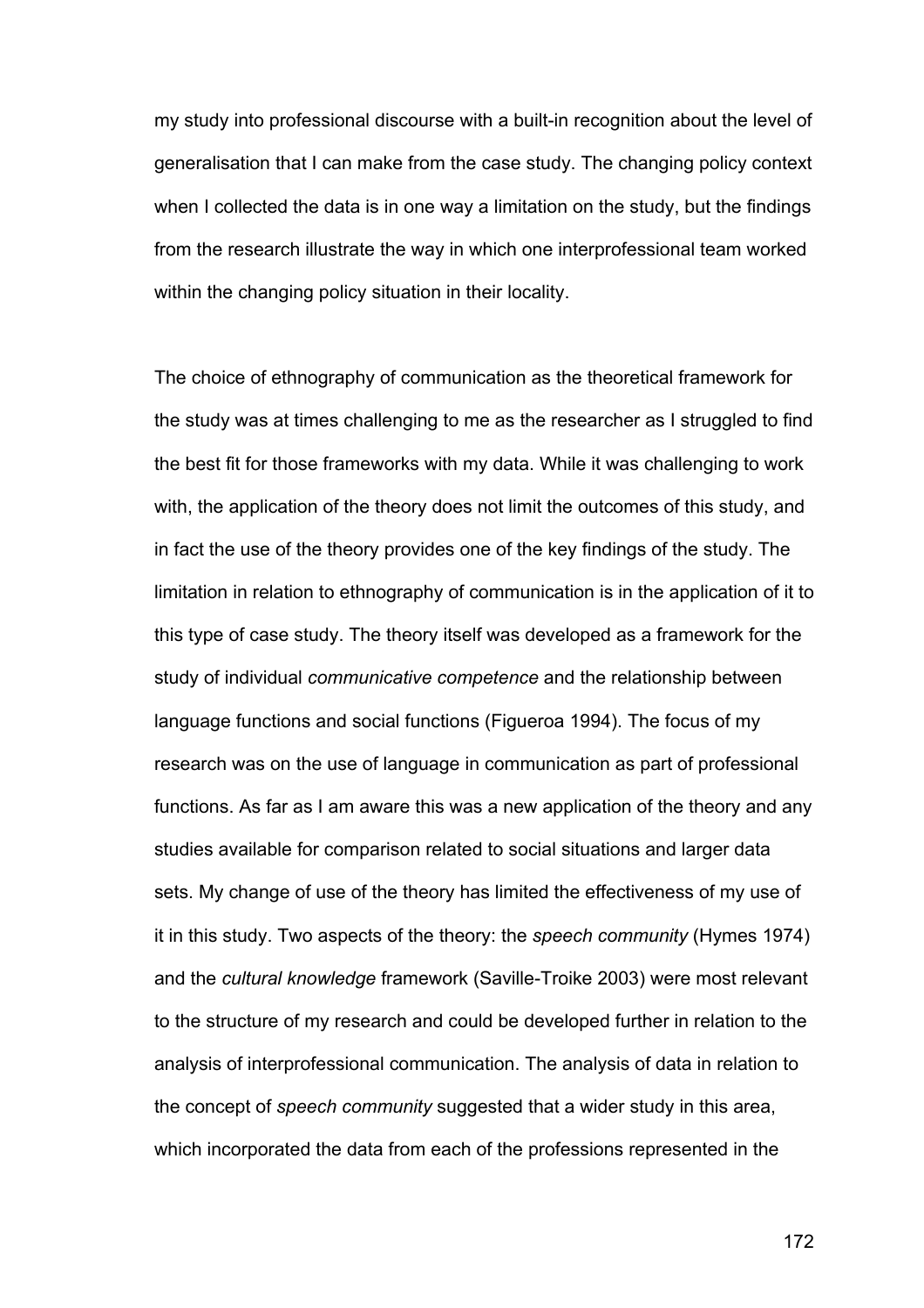study, would evidence the structure of nested speech communities and the way that communication worked within and between them. The framework of professional, rather than cultural, knowledge highlighted a blurred understanding by participants of professional knowledge and professional information. The challenges of applying ethnography of communication to this study illustrate the incompleteness of the work and the underlying questions about *communicative competence*, of each individual within their own professional knowledge base, that still remain to be answered.

The combination of ethnography of communication with Dewey's concept of communication provided me with a way to analyse the nature of communication in interprofessional practice and to identify the dynamics and complexities of how communication worked for this group of professionals. There is a limit to the study from the focus of Deweyan communication on working together to create something in common. However, the focus in analysis on Deweyan communication also illustrated areas where such communication was not possible.

I must also recognise that my choice of Deweyan communication for the study came from my practice background and experience in working with colleagues from other professions to agree and carry out interprofessional actions. So my personal focus on participative action framed and limited the focus of this research by emphasising the partnership aspect of interprofessional working.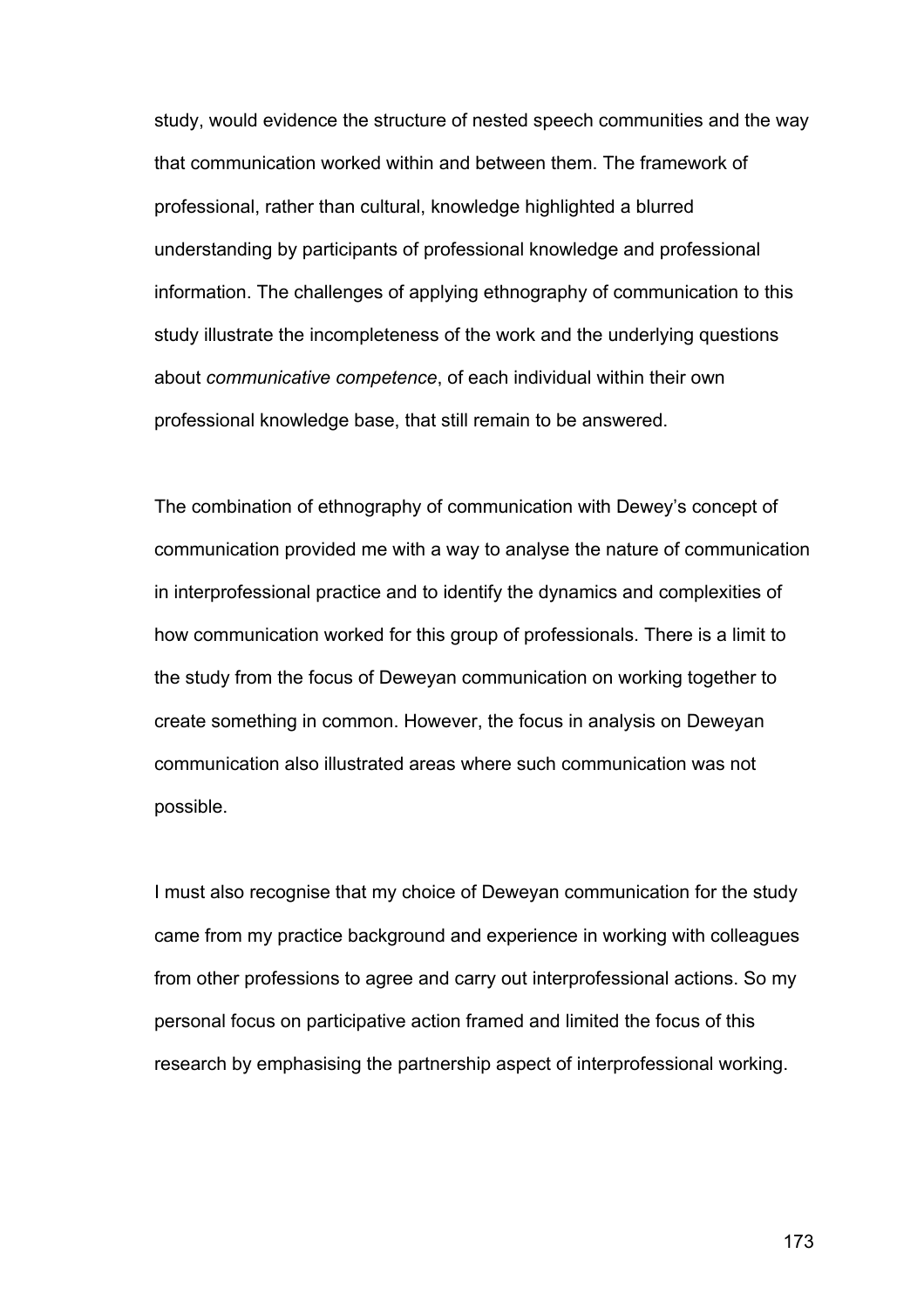## **7.2 The implications of the findings for practice**

Bassey (1999) suggests that the development of what he called 'fuzzy generalisations' would be the outcome of a theory–seeking or theory–testing case study. The findings in this case study are the outcome of theory-testing and suggest new applications of theory to research in this area of professional practice. The findings from this case study should be considered in light of the limitations discussed above and against the following definition:

The fuzzy generalizations arise from studies of singularities and typically claims that it is possible, or likely, or unlikely that what was found in the singularity will be found in similar situations elsewhere: it is a qualitative measure (Bassey 1999: 12)

In this section I will work with each of the findings from the research and consider the implications for interprofessional practice. The findings themselves are presented as a series of bullet points throughout this section.

• The way in which the participants in this series of meetings worked together to define and redefine the aims for their work can be seen in Deweyan terms as how they made something in common between them.

This finding provides evidence of an important dimension of communication in this setting. It illustrates the creative and productive aspects of interprofessional communication. The use of Dewey's conceptual definition of communication in the study has enabled us to see the participative action of the group as they created new meanings together. It demonstrates the process of communicative action in detail as the group worked together to create together a shared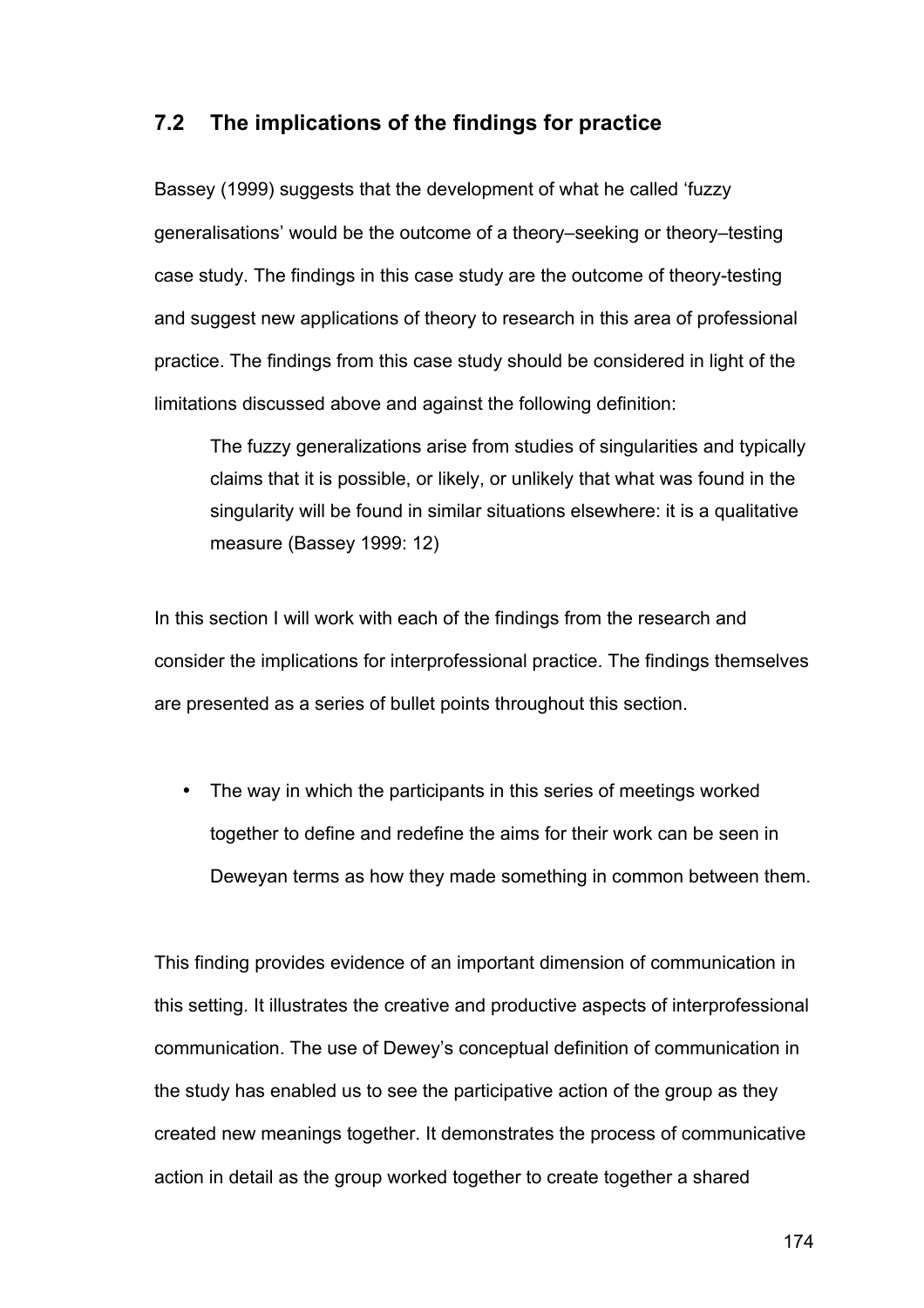understanding of who should be a member of the group, what the aim of the group was and to struggle with the definition and responsibilities of the role of key worker. The implications of this finding for practice suggest that the communication of different perspectives and expectations (Easen et al. 2000, Anning et al. 2010) is not the core issue for communication in interprofessional practice. The issue for interprofessional practice is to ensure that the context of an interprofessional team will provide the opportunities to work together towards an agreed aim and communicate with each other. This finding suggests that the work of CAIPE (Barr 2007) and the identification of communication as a skill to be learnt could be relevant to practice if that skill was how to work together towards an agreed aim. In practical terms this would involve the teaching of the interaction skills of verbal and non-verbal communication (Thompson 2009). This is an area of practice development in the initial training for several health and welfare professions (Barr 2007) in relation to communication with clients and supervising colleagues. It is an area that could be recommended for both initial qualifications and professional development programmes with a focus on the development of interpersonal skills to use with colleagues in other agencies. This is particularly in relevant to the current policy situation in Scotland through the implementation of GIRFEC.

Communication skills between organisations are a recognised issue in business, particular in international development in cross-cultural business communication. In those situations the development of communication skills are seen as, 'necessary to achieve personal, group, and organizational goals' (Ayoko *et al*. 2004: 169). The communication skills referred to in that context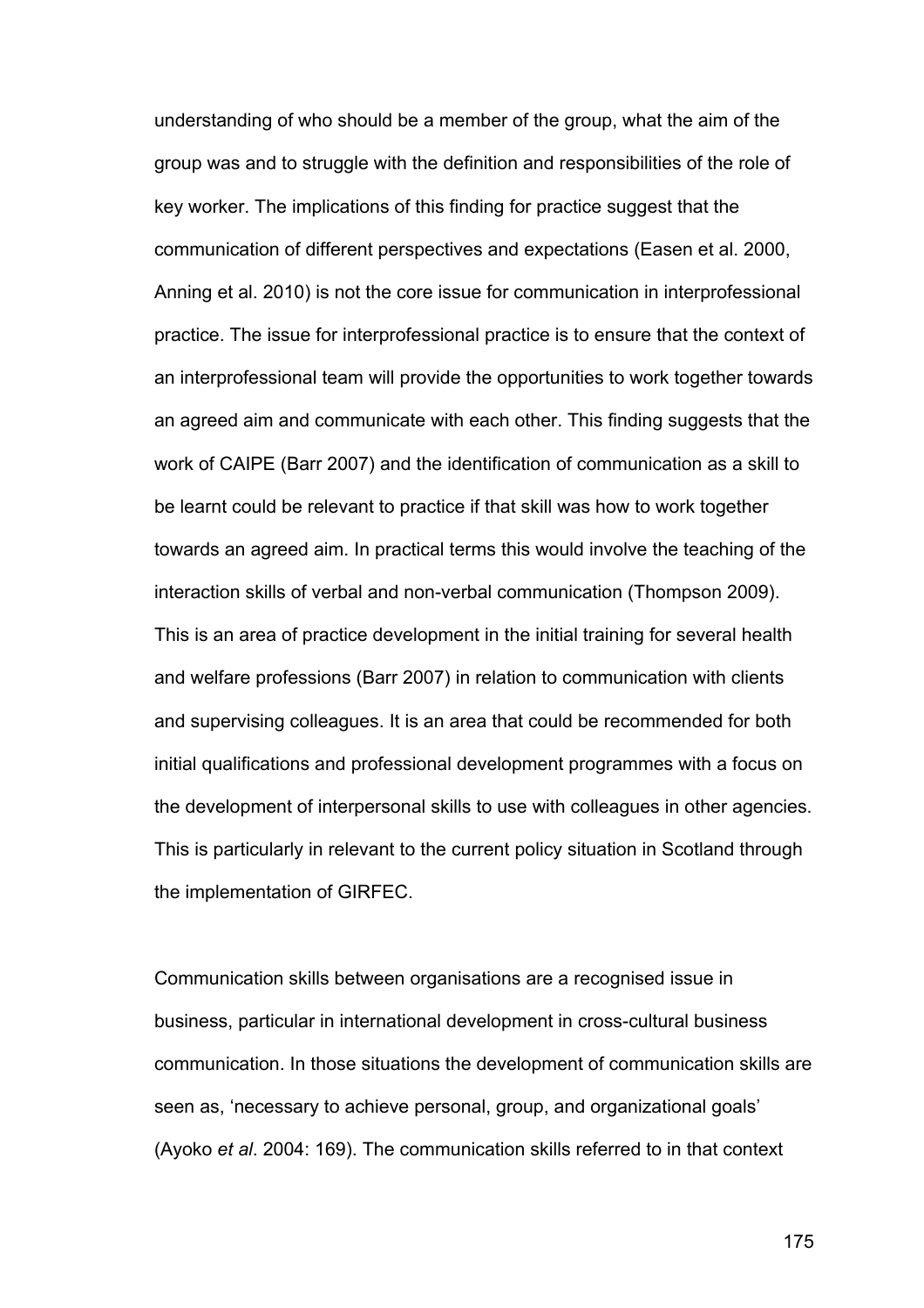are the interpersonal skills recommended by Thompson (2009), to actively listen and respond in an appropriate way to develop understanding. Thompson has published a series of self-help guides that are currently used in both initial and professional development programmes in social work. He identifies verbal communication as area for 'continuous professional development' and adds that, 'Verbal communication is a very skilled activity, and high quality practice takes a long time to develop' (Thompson 2009: 111). It is these areas of skills development that would support practitioners across health, welfare and education to communicate in a Deweyan sense and work in partnership towards a common aim.

• That the identification of a bounding feature, the nature of the shell and a common aim for an interprofessional group can enable that group to be considered as a *speech community*.

This finding arises from the theory-testing aspect of the study and illustrates the use of the construct of *speech community* in the analysis of the data. Each of the elements of ethnography of communication in this finding has a relevance to practice. The identification of this group as a *speech community*, from data collected across a series of 4 meetings, suggests to me as the researcher that other interprofessional groups working in a similar timescale, i.e. meeting regularly but not frequently to discuss a specific issue could be regarded in the same way. This finding has an important impact on practice where research has previously demonstrated the need for groups of professionals to have time and resources to develop work together (Atkinson 2007). It illustrates the fact that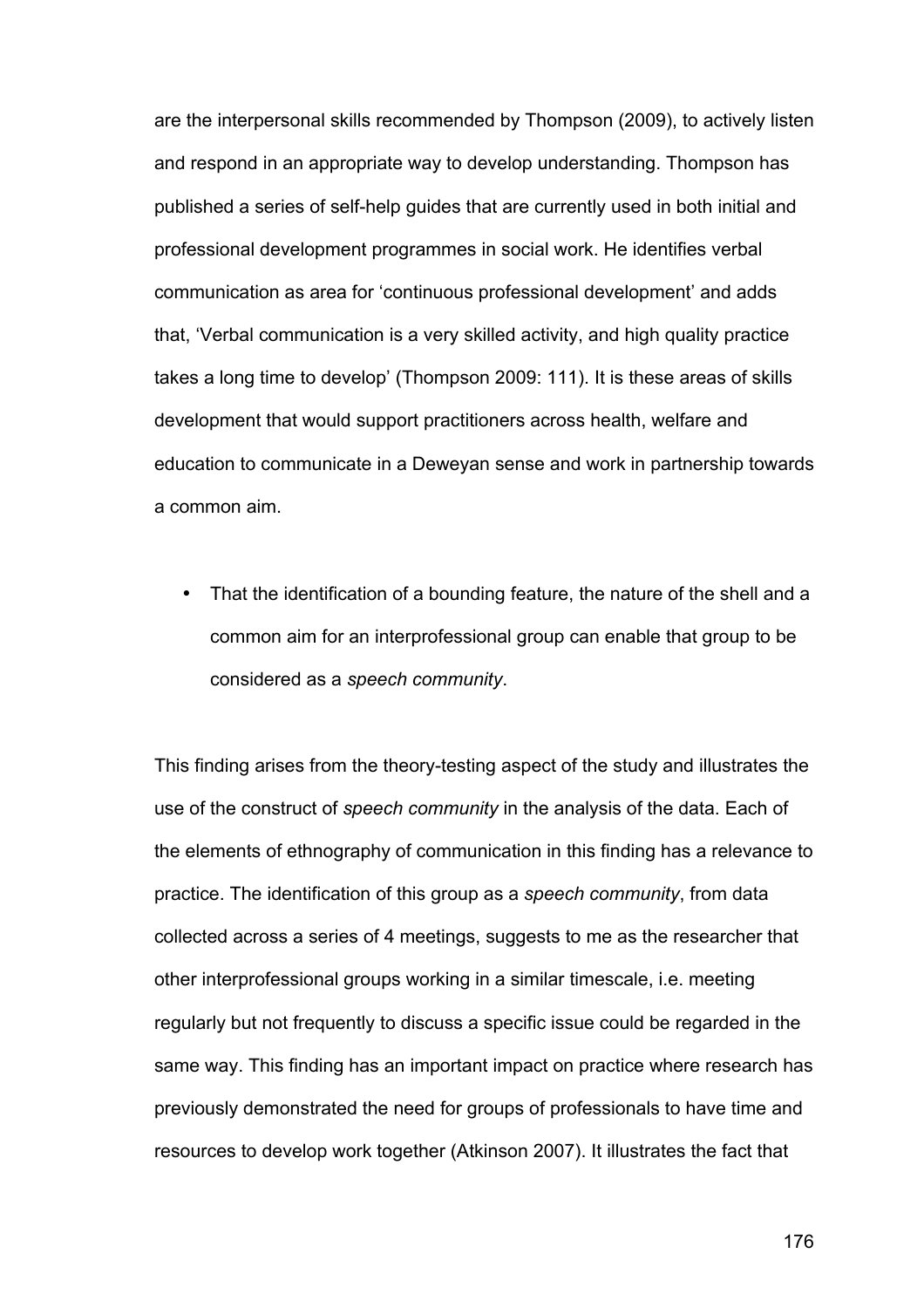focused pieces of interprofessional work can support the development of a *speech community* from the group of workers who are part of that work. This is in direct contrast to the time and resources often committed to the development of interprofessional teams (Atkinson 2002, Brown and White 2006).

The identification of the group in this study as a *speech community* came from their own agreement of a bounding feature for the group, that members were 'working with the child'. It is important to note that in interprofessional groups established through education systems this is often the reason for the establishment of a group, where everyone who is 'working with the child' is invited to take part in planning meetings. The development of the *speech community* in this study adds to our understanding of the impact of that on interprofessional communication. The role of the rule 'working with the child' was demonstrated in the case study by the attendance at the first two meetings of a number of promoted staff whose service was working with the child, but who were not doing so as individuals. They were not 'working with the child' and so did not become members of the *speech community* and did not attend meetings three and four. The bounding feature of 'working with the child' facilitated communication in the meetings because each professional working with the child focused the information they shared through the child and what he had achieved and not through what their service or agency had provided. This meant that the questions and discussions as the meeting worked together to ensure continued relevant support for the child were focused on the connections between those actions and the way in which that worked best for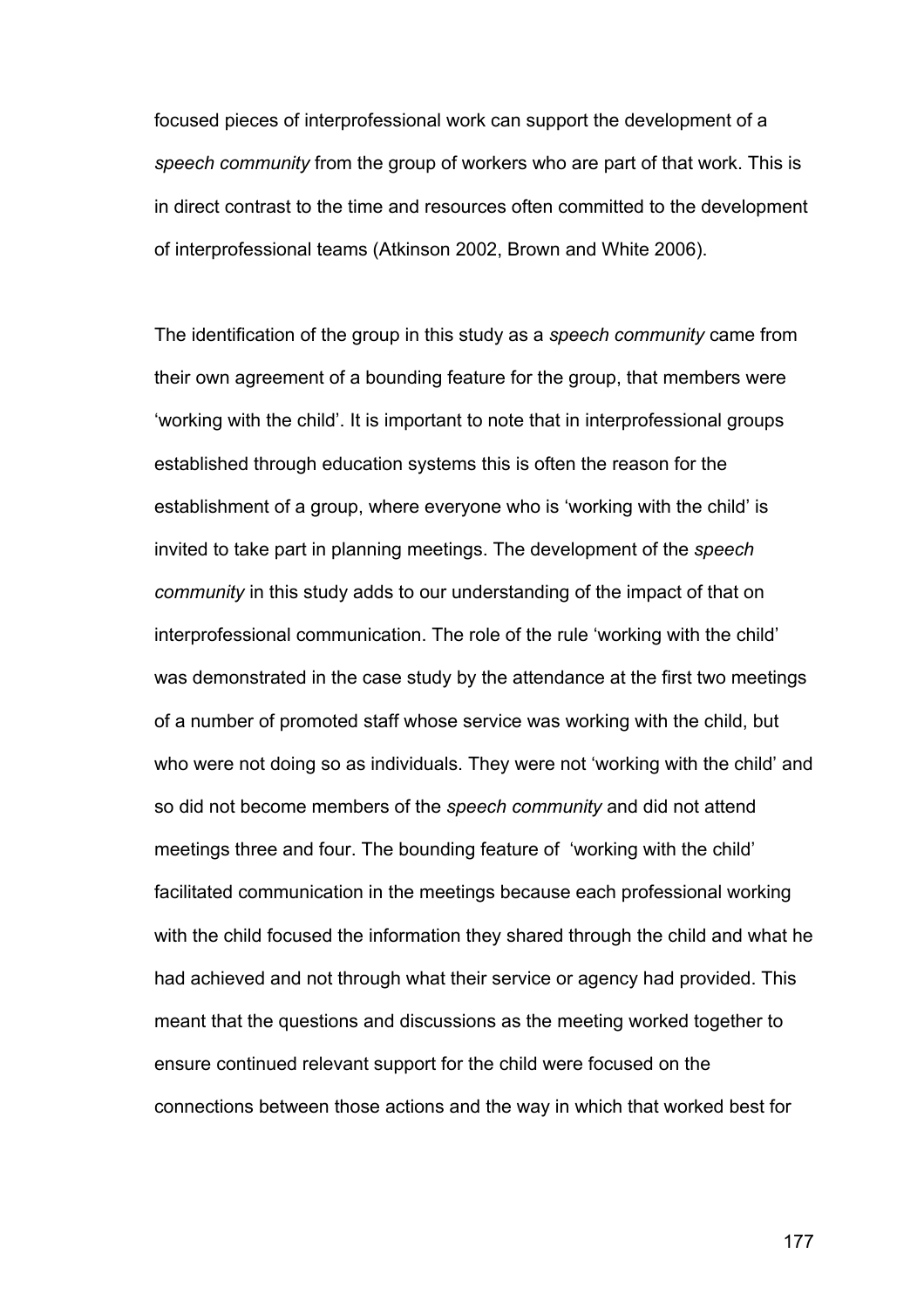the child. This approach supported the way in which the participants worked together and communicated.

The soft-shell of the speech community implies a flexibility of practice and the ability of the group to expand or contract as was needed to meet the needs of the child and family. This contradicts suggestions in the literature that current professional training produces practitioners who are 'inflexible' (Harris and Allen 2011). Indeed the soft shell could be seen as indicating a 'deterritorialisation' of practice, as advocated by Allan (2006b) for initial professional education programmes for social work, health and education. This would provide less focus on the individual profession and a wider recognition of the working together in practice.

• That recognition of professional competence and responsibility were considered when agreeing support for the child.

This finding should be considered in light of the evidence in the literature of interprofessional practice (Atkinson 2002, Pettit 2003, Hingley-Jones and Allain 2008) that a focus on professional roles and responsibilities limited interprofessional communication. The recognition of the competence and responsibility of individual professions in this study demonstrates a situation in which the identity and skills of individual professional roles supports communication in an interprofessional setting. This has implications for both initial professional training and interprofessional training (Glennie 2005, Charles and Howarth 2009). It supports my own practice experience in interprofessional teams that working together towards agreed outcomes is easiest when the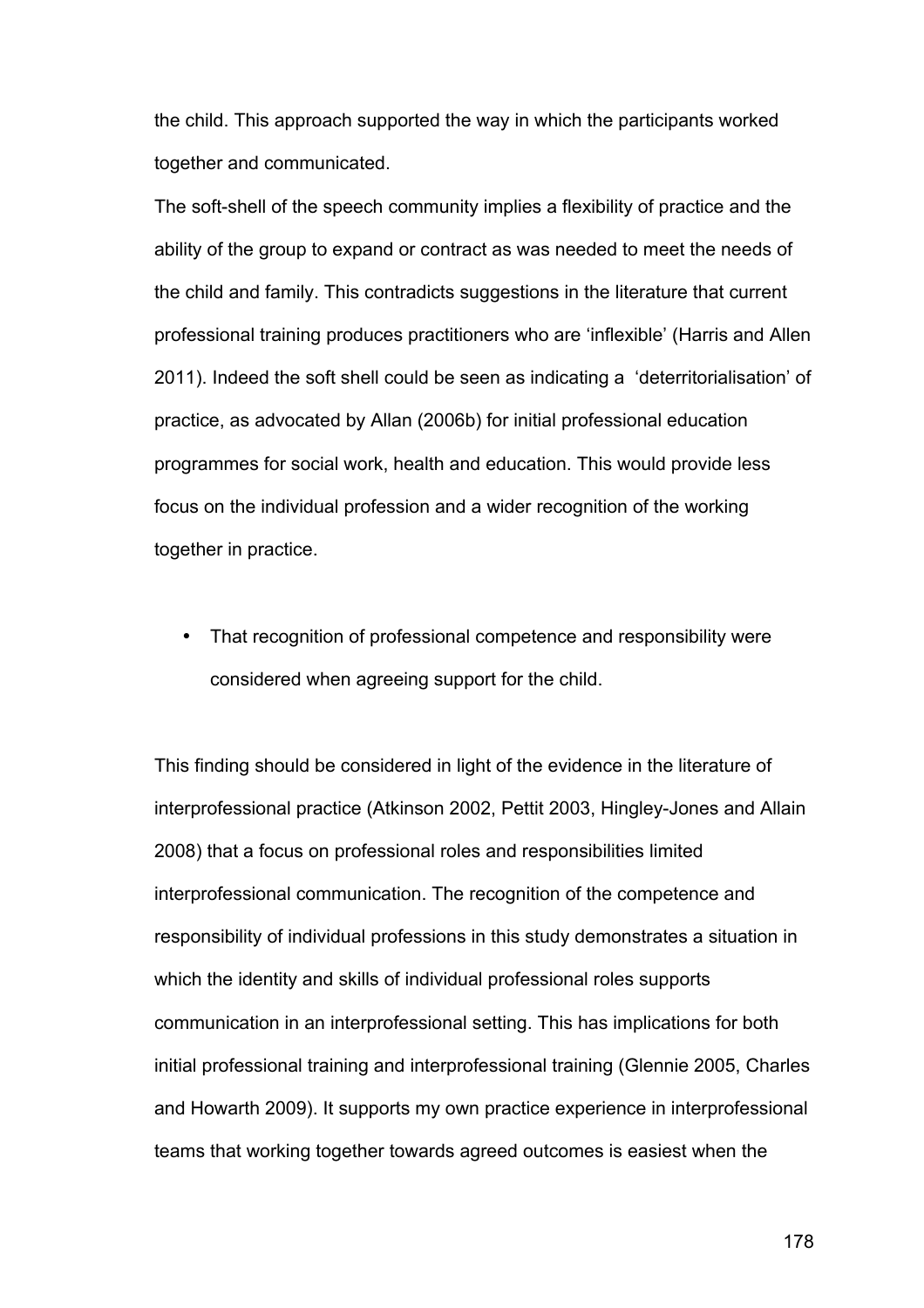individuals representing each profession are confident of their own competence and aware of their professional responsibility in relation to the focus of the interprofessional work. The finding indicates the importance of professional development opportunities to enable practitioners to keep up to date with developments in policy and practice, which in turn will provide them with the confidence to contribute from their professional role in interprofessional practice.

• There was uncertainty in the group about the permissions needed to access and use information within and between professions.

This finding reflects issues which were often identified as communication in the literature (Robinson and Cottrell 2005, Murphy and Stewart 2006), but actually relate to the movement of information from one profession to another. It must be acknowledged here that in the changing policy situation in which the research was conducted not all participants were certain of the current policy rules with regard to sharing professional information. This links to the above point about competence and responsibility and indicates a need for each agency or organisation to provide appropriate professional development for their staff to ensure that they know current practice policy in relation to sharing information.

• There were concerns about the amount of information that was discussed in the planning meetings with recognition that the sharing of information improved the support for the child.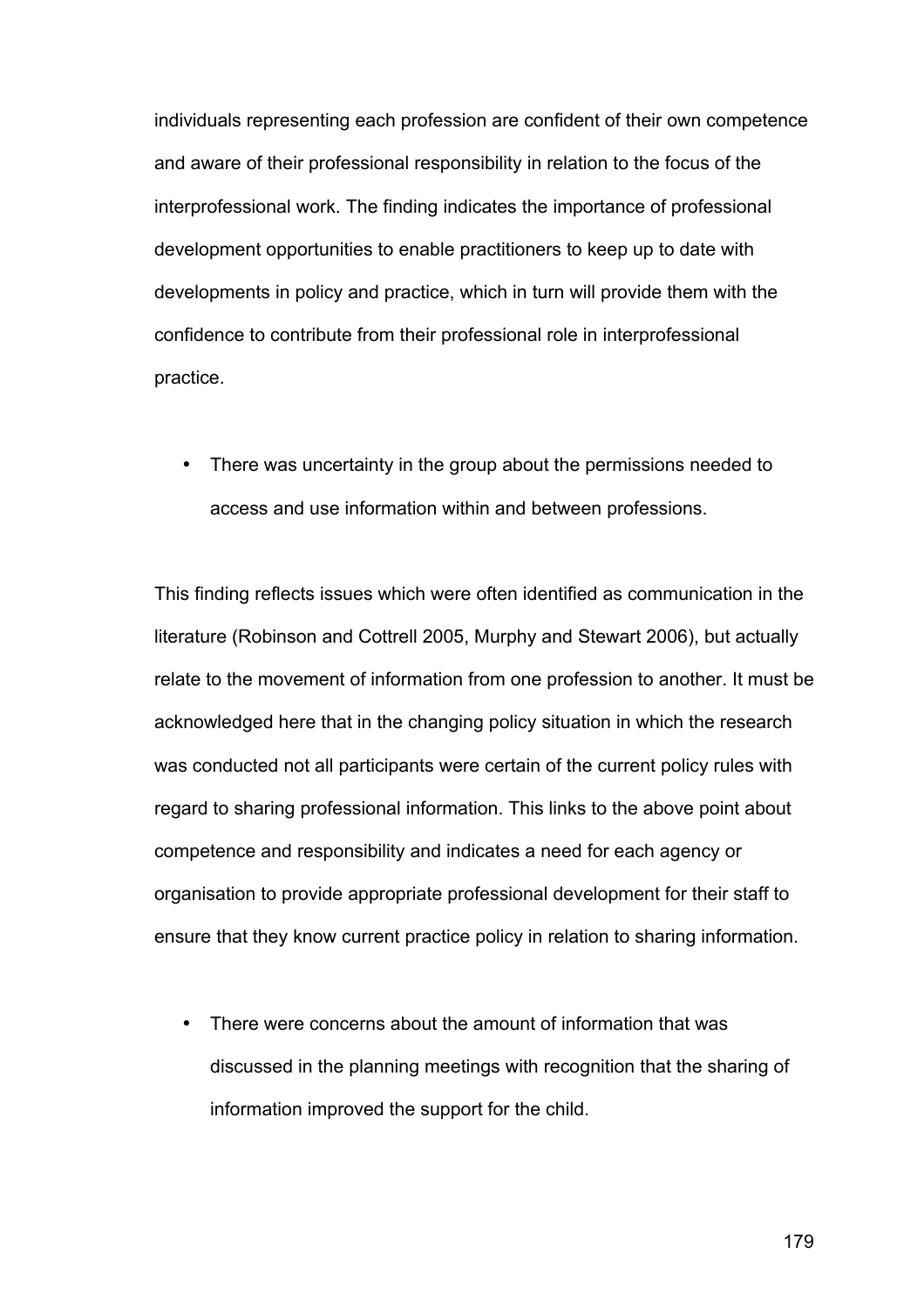This finding reflects the dilemma that sits at the heart of interprofessional practice and is discussed in the literature from the early analyses of Webb and Vulliamy (2001) to more recent analyses of the development of children's services (Forbes and Watson 2012). The implications for practice are linked to the previous finding about uncertainty, and identify a need for individuals to be more confident about the information that could be shared as part of interprofessional practice. The finding is also linked to the question I raised in my analysis of the medical letter (extract 32 p.138-9) about the amount of information the interprofessional group needed to hold in common in order to work together. The medical letter itself highlighted a difference in the way information was shared in written reports by the doctors 'working with' the child in this study and presented orally by the rest of the professional group, who struggled with uncertainty about what they could share. This is an issue that sits in national policy and legislation but is enacted through local policy and professional procedures, and therefore identifies an area of practice that should be addressed in on-going professional education programmes. Such programmes will support individuals to know what information should be shared and in what way but will they are not likely to address the major differences in information sharing, in the enactment of interprofessional practice between medical and other professions in this study. The contrast between the written reports contributed by doctors to the meetings and the oral reports presented in person by the other professionals highlights the underlying tension of the power differential between the doctors and all other professions. It has major implications for the development of interprofessional practice and raises issues discussed by Forbes (2009) in relation to the application of power and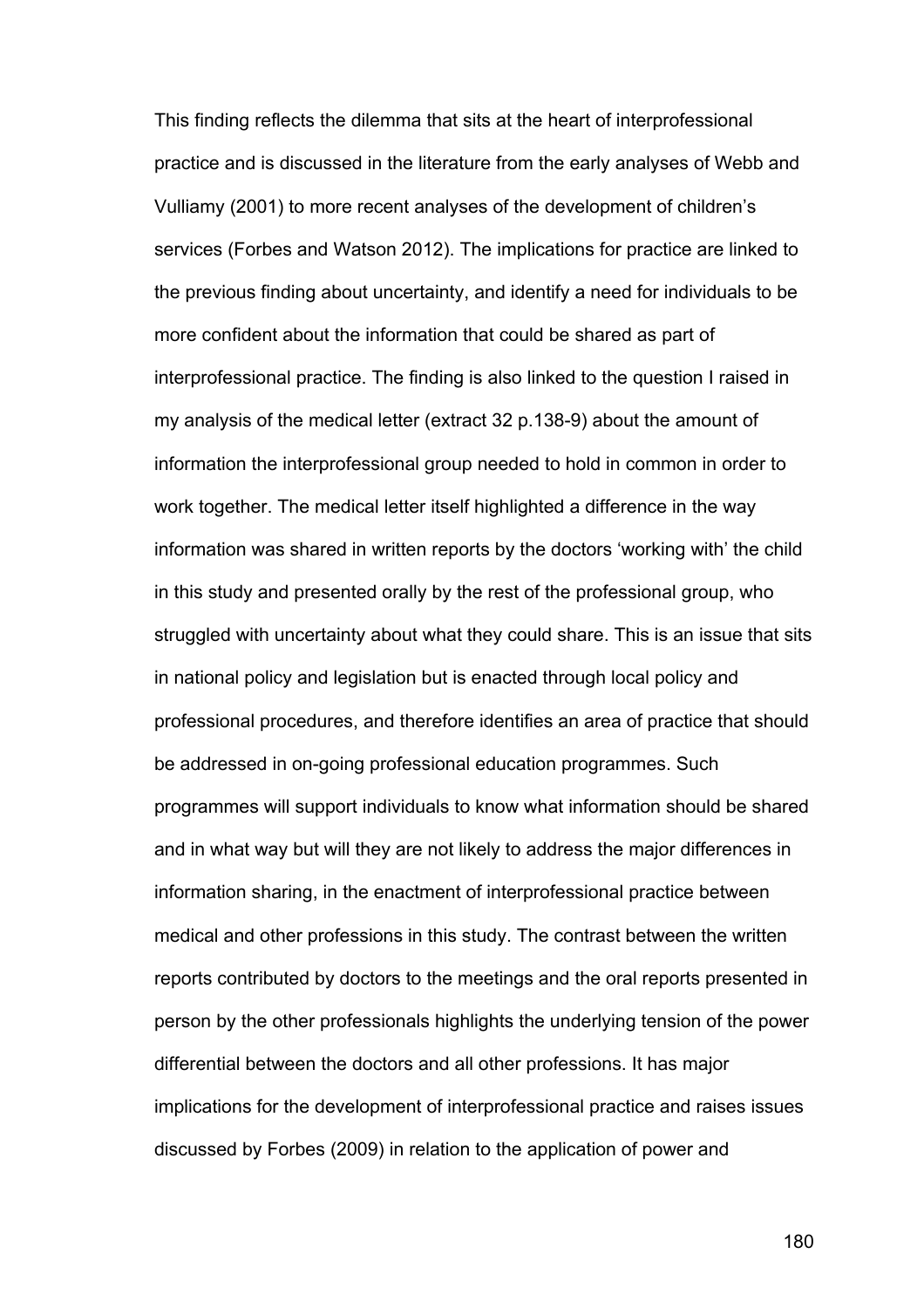knowledge in work relationships. In that study Forbes used social capital mapping to highlight, 'How *power* and *professional knowledge* operate at each point of the intersection' (emphasis original, Forbes 2009: 128). The conclusion in that paper highlighted the way in which some ' *types of knowledge*' (emphasis original, Forbes 2009: 128) were privileged and differences in power relations at different points in the mapping. My research, from a different theoretical framework highlights similar issues in relation to medical information which was given a different place in the meetings and the power of the medical profession in relation to that.

• The doctors were accorded more power by participants in the meeting than any other profession.

The implication of this finding for interprofessional practice is considerable. It identifies an imbalance in the interprofessional team in this study between the medical profession and all the other professions working with this child. It highlights a difference in the interpretation of 'working with' which this group agreed as a definition for their joint work. For the majority of professionals in this study, 'working with' meant exactly that. They had an identified period of work or a specific task to do to support the child to the next stage of his education. The doctors referred, and deferred, to in the interprofessional meetings had a varying involvement with the child: from long-term support from the GP to analytical referrals to specialist staff. None of the doctors were 'working with' the child in the same way as the rest of this interprofessional community yet the rules of this *speech community* included them as members. This finding is a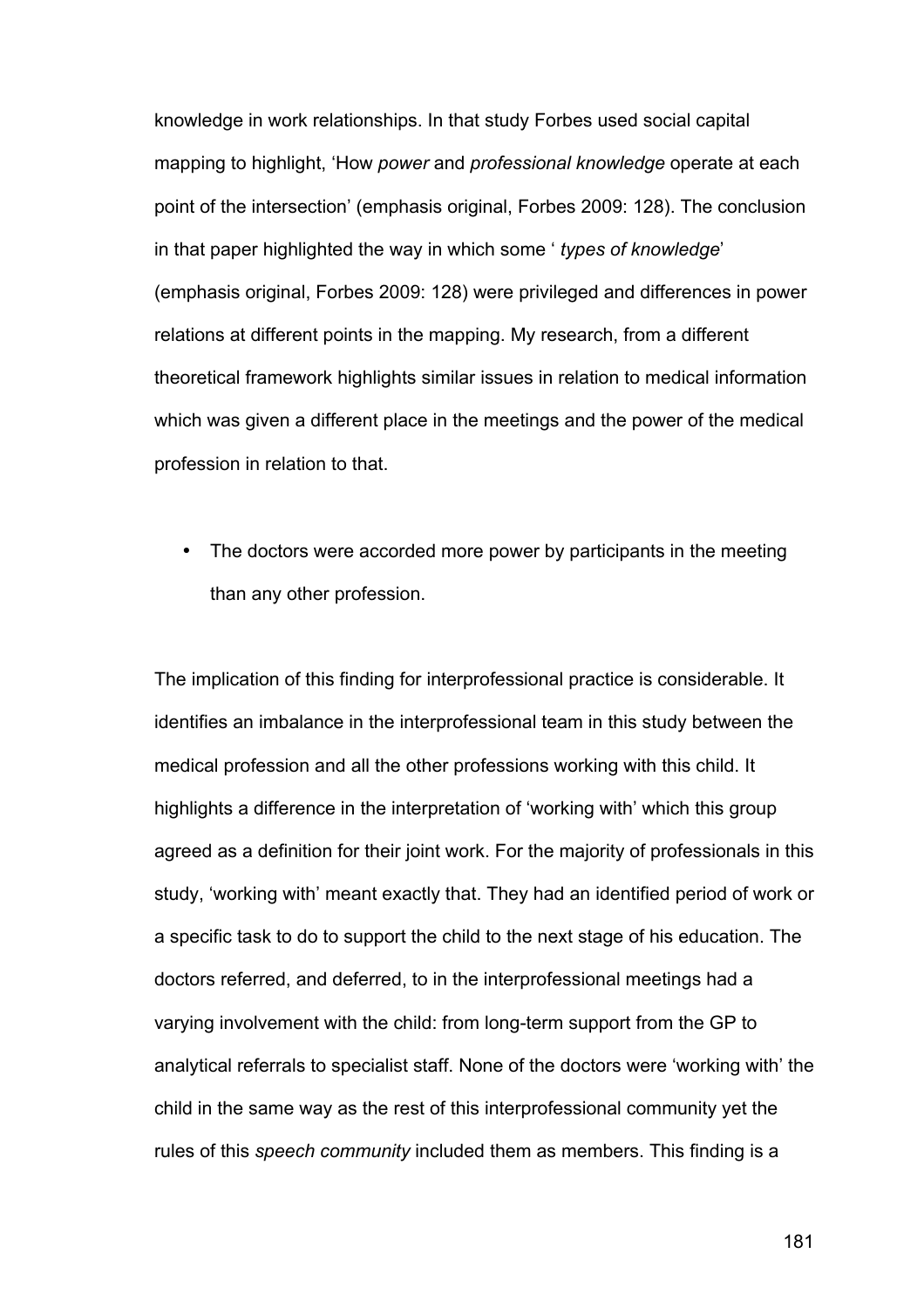challenge for interprofessional communication because some of the community were not present when common aims and actions were agreed. The interprofessional community in this study worked together to 'include' the doctors as part of the community working with the child but this finding indicates that the doctors were seen by the team as separate and more powerful, included but not on a par with the rest of the community. As I discussed above this finding indicates that the doctors were working to boundaries of outcomes, timescales and procedures of their profession (Eason *et al*. 2000). This is in direct contrast to the boundary established for this community of 'working together'. It demonstrates a chasm between the interprofessional practices of doctors and the other professions in this community, an issue that was evident in the work of this community in the deference given to contributions of doctors to the meetings. The power given by the community and held by the doctors in this case study served to reinforce the differences in the way in which they enacted interprofessional working practices. This finding does not relate to the dynamics of communication in interprofessional practice but to the conceptions of interprofessional practice and a key difference that is particularly relevant for interprofessional teams working with children with profound and complex support needs, many of whom have on-going long-term support from specialist medical staff. This is an issue for policy-makers who have included medical practitioners in the GIRFEC framework without acknowledging the conception of interprofessional practice held by doctors. It is a challenge for the other professions in interprofessional groups who 'come up against' medical systems when they are trying to work together in partnership.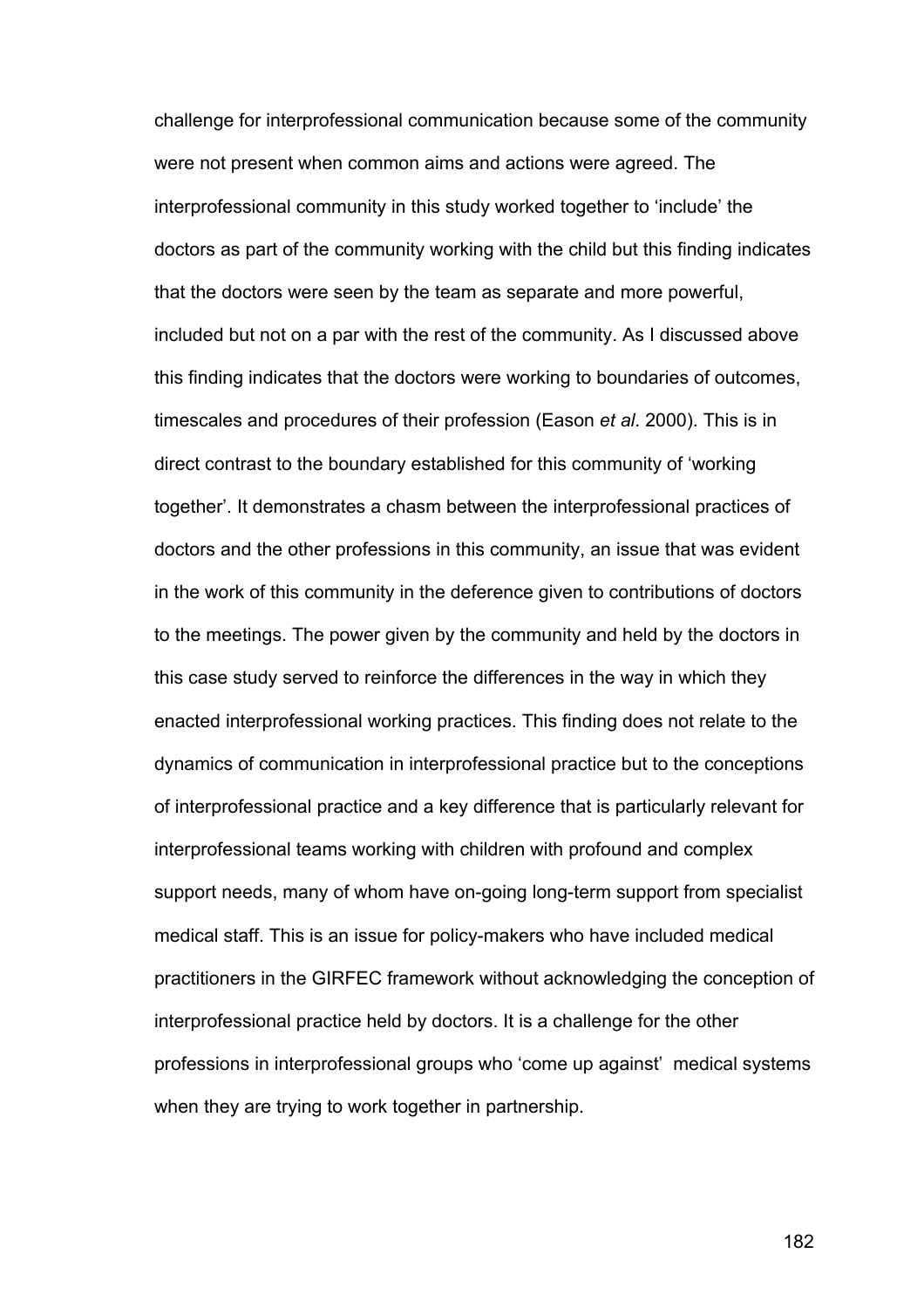• The meetings and the sharing of information gave power to the group to act in what they saw as the best interests of the child.

This finding illustrates what Deweyan communication can do to support and enable interprofessional practice. The meetings, the discussions, the sharing of information and agreement of aims and pieces of work with the child in this study gave the interprofessional group power to work together for the child. In some ways it echoes the finding in the literature that communication is a key aspect of interprofessional practice (Murphy and Stewart 2006, Sloan 2006) but in this study should be viewed through communication as defined by Dewey. Importantly for practice it adds to our understanding of what communication actually is and the ways in which communication can strengthen the work of an interprofessional group and develop their support for the child or family they are working with. This finding suggests that interprofessional practice could improve if individual professions had a better understanding of the processes of communication and their role in developing it in practice.

In the introduction to this study I hoped that the research would provide a bettertheorised understanding of the complexities of such communication processes and lead to improvements in communication itself. The findings from my study confirm that the use of the conceptual definition of communication from Dewey as an *object-theory* (Biesta *et al*. 2011: 235, emphasis original) and ethnography of communication as a sense-making theory have provided a better theorised understanding of the dynamics and complexities of communication in this setting. In particular the findings illustrate the way in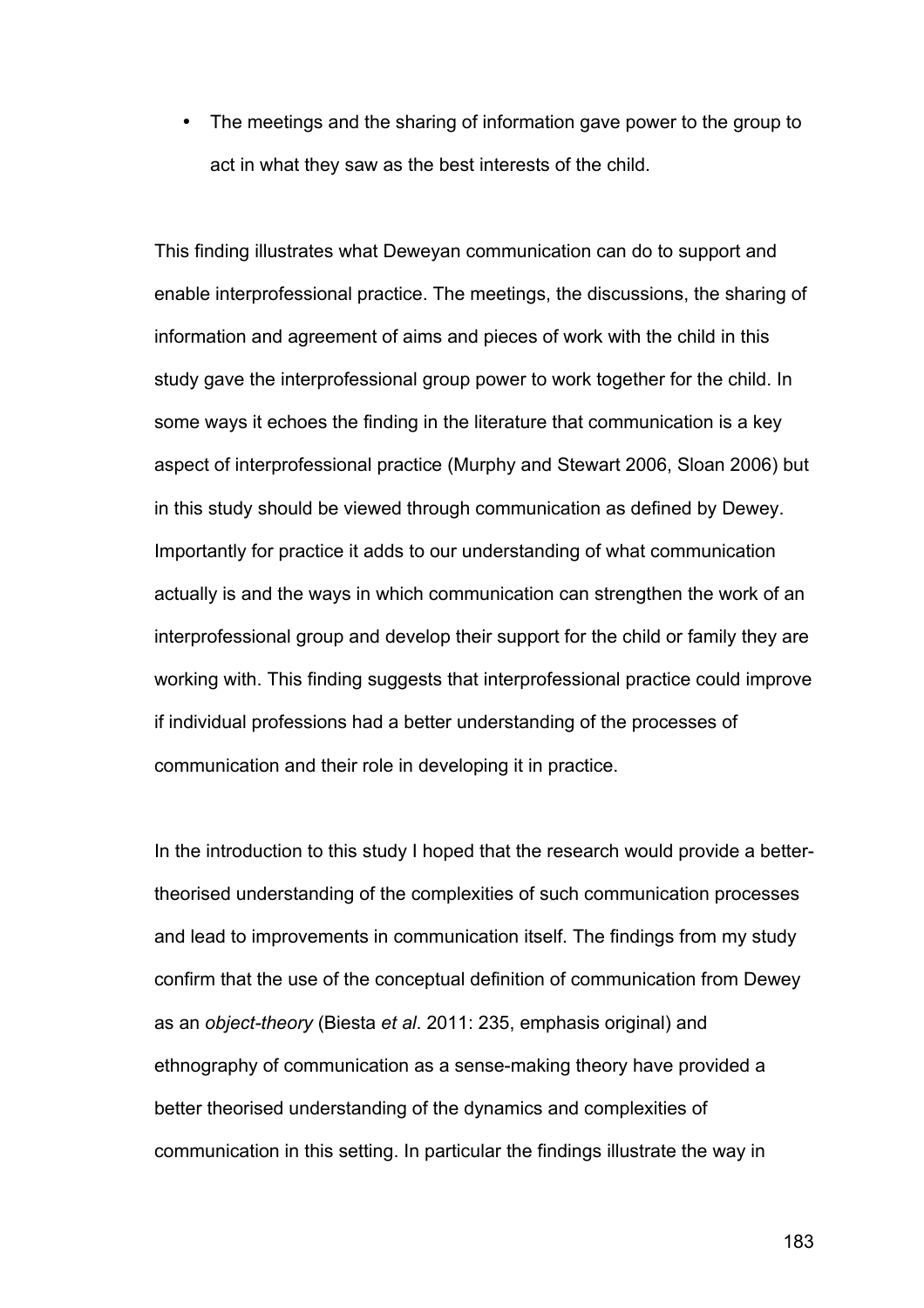which the group worked together to make something in common, the issues which enabled or disabled this process and the extent of commonality that was needed for them to work actively together. The group met because they or their service was connected with the support for one child. The process of agreeing who was a member of the group through the definition of 'working with the child' provided a core structure of membership who were then able to reach agreements in common on particular areas of support. The process of making something in common was supported by the establishment of the group and the understandings they reached together of the focus of the meetings. In a similar way the debate within the group about the role of a key worker led to a common understanding and agreement about who was most appropriate to hold that role. The timing of that agreement, when the worker identified had finished her work with the child, was not in itself a limiting factor to the agreement. It illustrates an interesting dynamic of the communicative process that the work they did together to reach that agreement provided an on-going focus for the work of the group and enabled further understandings to be reached together. In this case study the debate in the group about the role of the key worker was a strong enabling process as it developed shared understanding about that role across the membership. In a similar way the work the group did together to understand and respond to the medical letter (extract 32 p.138-9) was also an enabling part of the communicative process. The common agreements reached in the group were directly concerned with support for the child and the focus of the discussion in the meetings. The differences in the level of information and understanding across the group enabled the work they had to do together to reach commonality. The agreements they made together were all focused on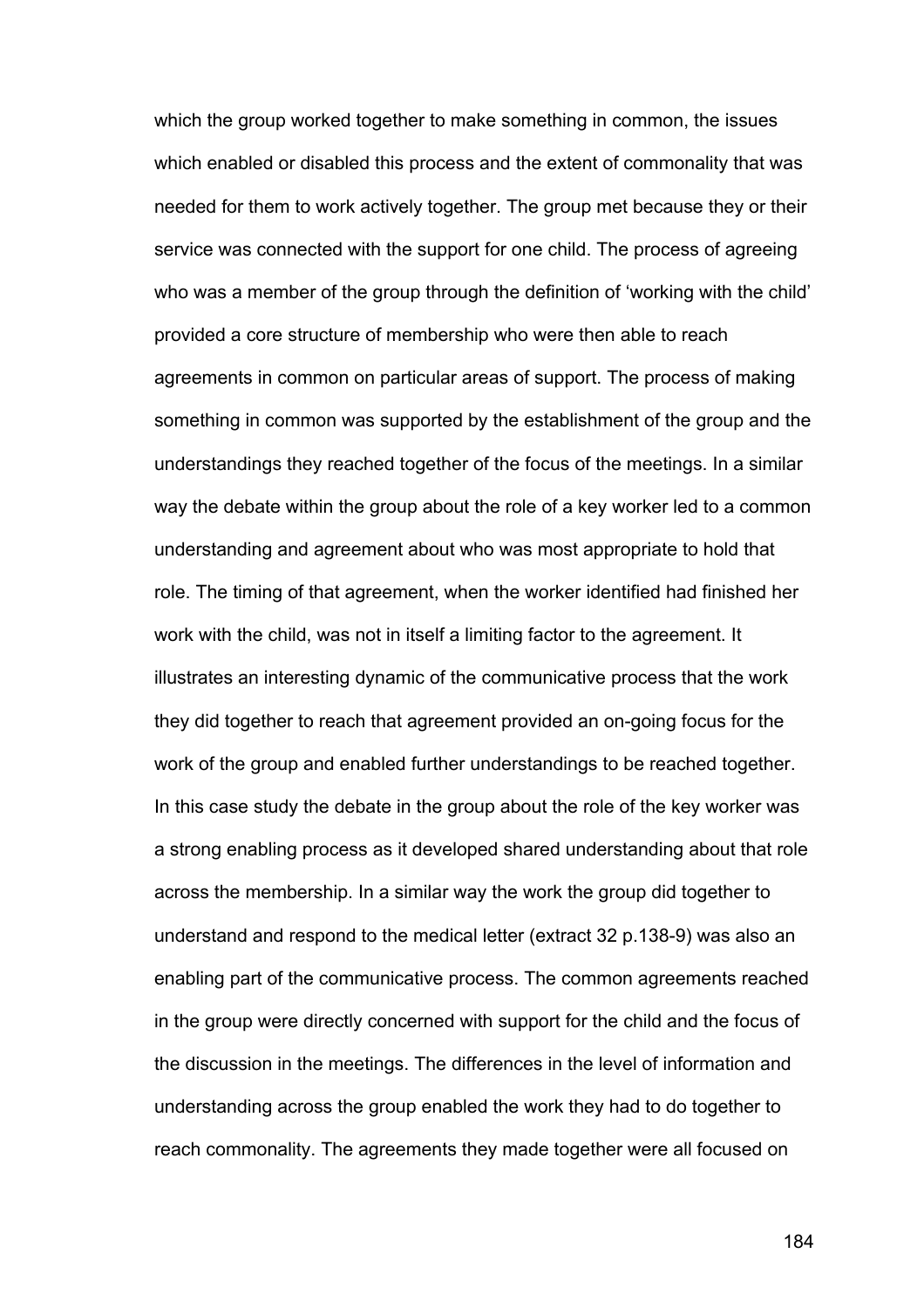the support the child was receiving. They required agreement in the meetings and action for some individual members in relation to direct work with the child. The level of commonality needed to reach agreement was directly related to the work with that child and the agreed role of individual professions, as is recommended in the GIRFEC process. It is important to note the practical focus of these meetings, which did not include developing knowledge about the role, values or knowledge base of other professions, supported the process of making things in common. The very areas, such as the role of the meetings and of individual professions (Vulliamy and Webb 2003a b, Pettit 2003), which might have been considered as limiting communication in these meetings provided opportunities for the group to work together and agree a common understanding.

### **7.3 The implications for practice in the current policy setting**

My study demonstrates that there is much more to communication in interprofessional planning meetings than the giving and receiving of information (McQuail 1984) and I would now like to consider the implication of my findings in relation to the to the current policy situation in Scotland.

The practitioners in this study were working within the national context of GIRFEC and legislative framework for additional support needs in Scotland. At a local level they were working within education and children's services developments and separate, but parallel, health developments. This is part of a rolling process of development in Scotland that was described to the Education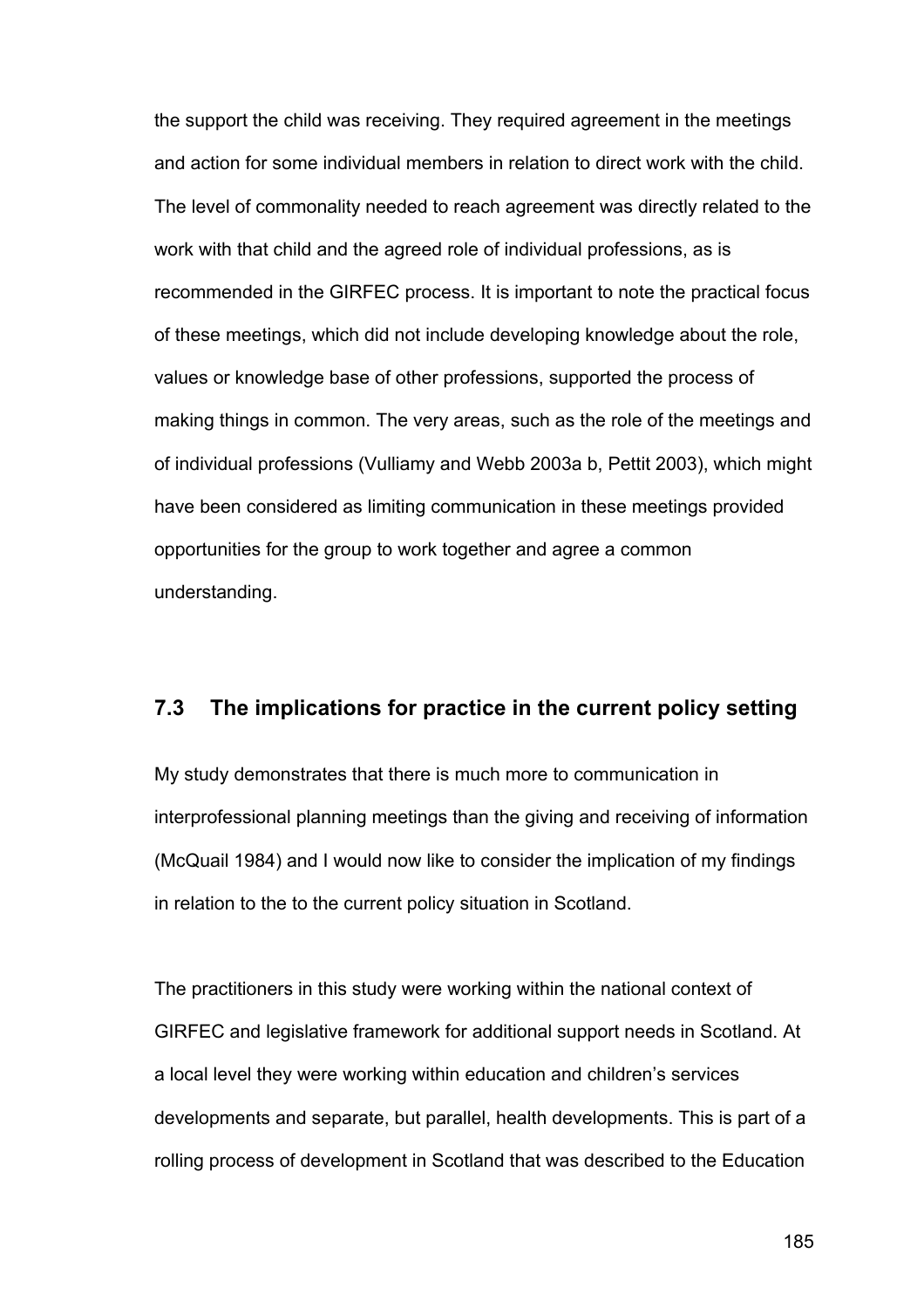and lifelong learning committee of the Scottish Parliament in in the following way:

If we introduce new children's legislation in 2014, as is planned, we need to take some of the anomalies out of the ASL act and take the best out of the Children (Scotland) Act 1995 and get to a solution in which we have a single assessment and a single plan for a child (Butcher 15.05.12, Col 1077as cited by Redford 2012: p.85)

The current Scottish Government is planning to introduce a new piece of legislation which will amend the additional support for learning legislation (Scottish Executive 2002, Scottish Government 2009), develop the Children (Scotland) Act from 1995 and build on the experience of GIRFEC, some aspects of which will move from recommended practice to legislation. The complexity of these on-going interconnected developments was acknowledged in the evaluation report of the pathfinder project which supported the introduction of GIRFEC in the Highland council area:

*Getting it right for every child* is about radical transformational change. That is, change that requires not only a major shift in systems and working practices but also a shift in the basic assumptions that inform the way people think about their work (Scottish Government 2009: 131).

The findings from this case study illustrate part of that changing policy context and provide key indicators of the impact of the changes introduced through GIRFEC in a non-pathfinder area.

My research highlights the need for information policies which are understood by all staff. The development of individual practitioner understanding of the local policies about the sharing of professional information would support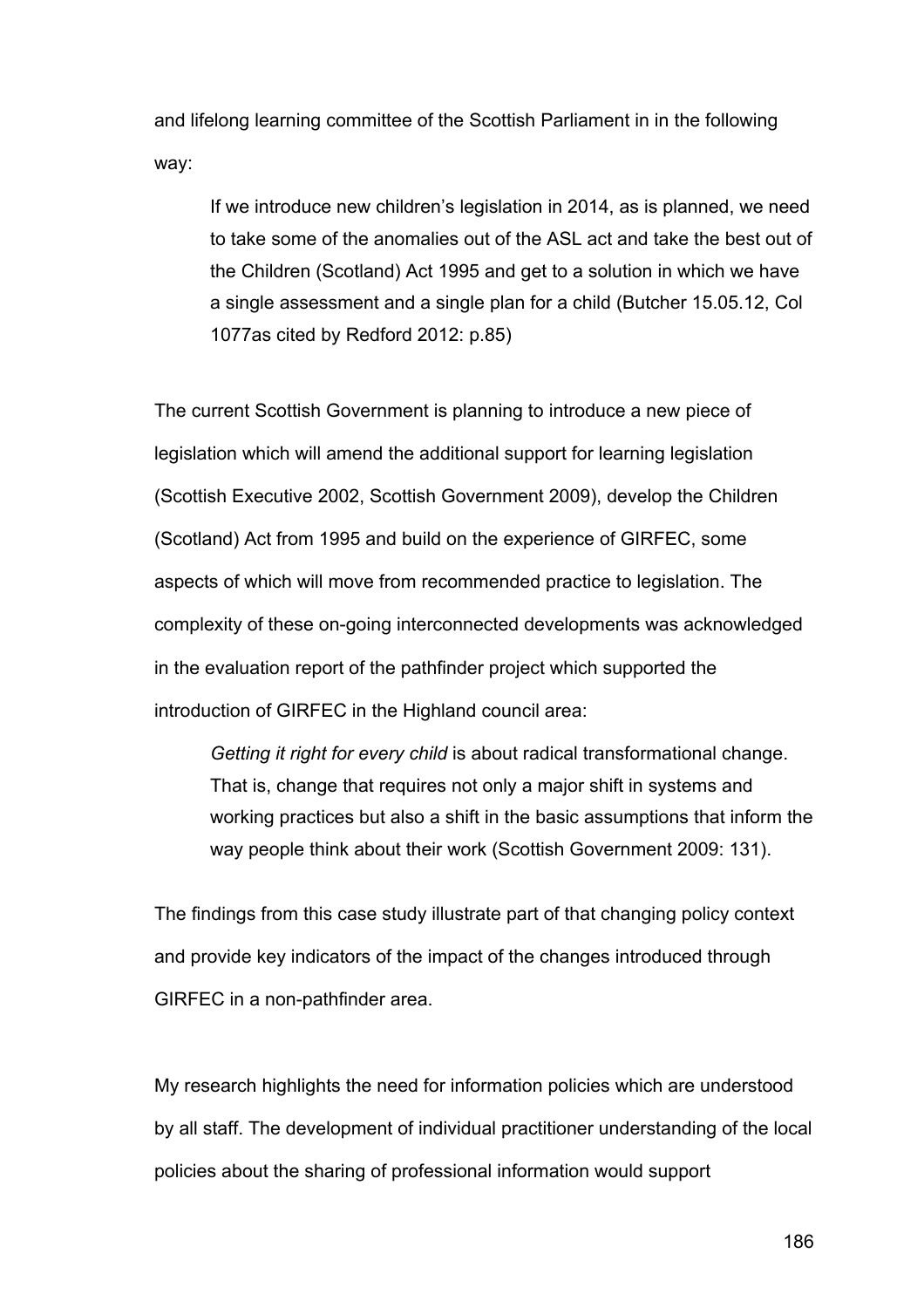communication in interprofessional practice. The study also indicates that the recognition of professional competence and responsibility is part of the process of interprofessional communication. It contributes to the group working together to agree a common aim which supports the communication process in an interprofessional group. This suggests that policy needs to recognise and support professional as well as interprofessional roles and responsibilities to provide practitioners with a framework to support interprofessional practice. The difference in the conceptualisation of interprofessional practice between doctors and the other professions in this study highlights an issue that is not addressed in current policy. It is an issue for the medical profession in relation to their role in interprofessional planning meetings and it is an issue for the other professions in the way they include or not, medical practitioners in their interprofessional practice.

An important message for policy-makers from this study is that communication in interprofessional practice is not an issue of websites, leaflets and booklets (Scottish Government 2009) but the opportunity for professions to work together in partnership towards an agreed aim.

# **7.4 Interprofessional expectations of teachers**

The prompt for this research came from my own practice background in education and the study was carried out in a school, through the education service of a local authority. So it is relevant to return to that single professional focus and consider the implications of the research for teachers. It is interesting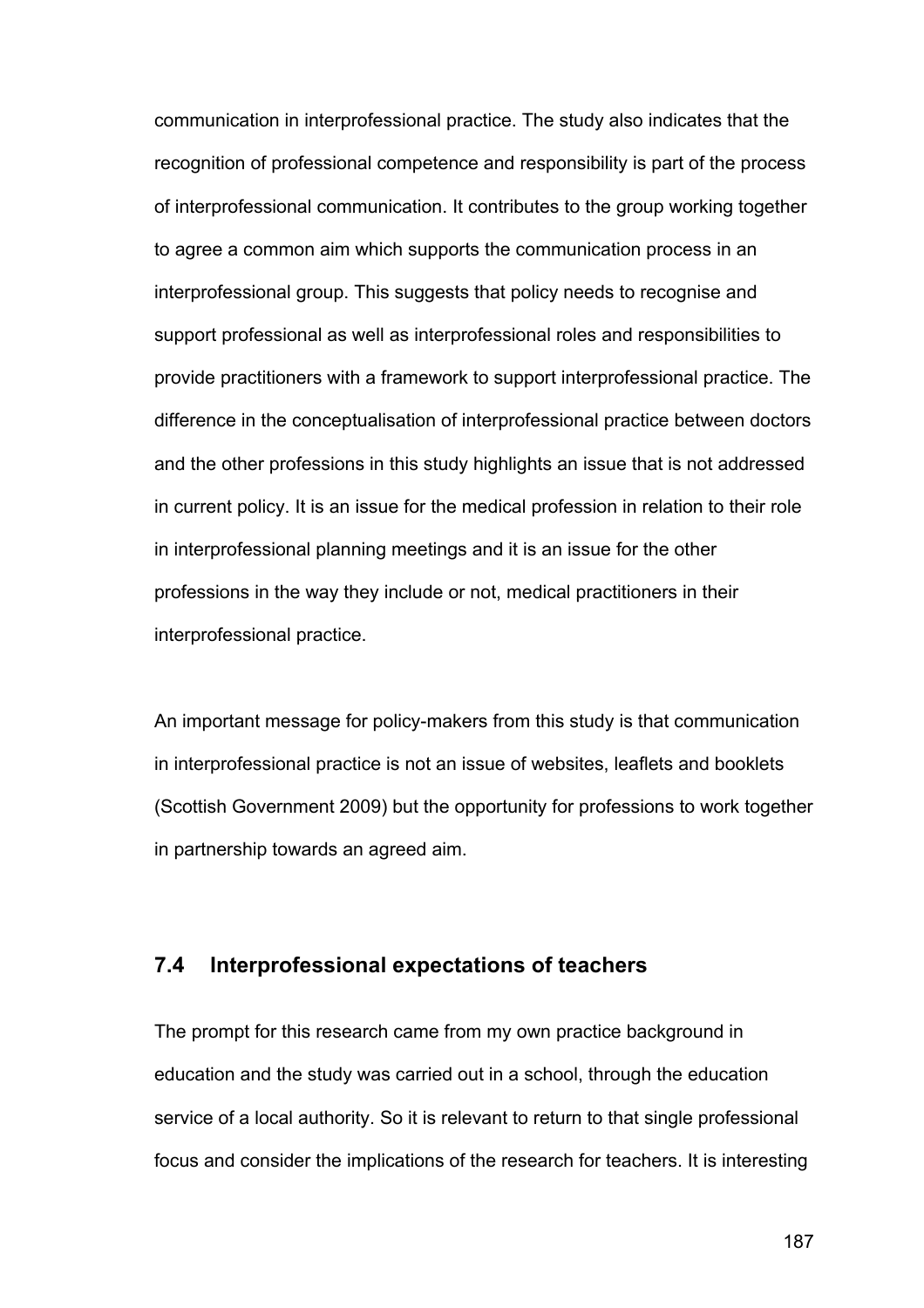to note that the outcomes for teachers as partners in interprofessional planning are the same outcomes as those of all professions represented in this study of interprofessional planning meetings. There is a need for all professionals to have the opportunity to work directly with each other in partnership towards an agreed outcome. It is not so much as Allan (2006) proposed that there is a need for 'deterritorialisation' of professional training towards a stronger interprofessional focus, but a need for individuals to have confidence and awareness of their own professional knowledge and skills. It is the development of an appropriate sense of their professional self (Boreham 2007) and confidence in their own professional knowledge and skills that will support them as participants in interprofessional practice and enable them to communicate to meet the needs of the children and young people.

## **7.5 Areas for future research**

Forbes and Watson(2012) in the conclusion to their recent collection of papers on *The Transformation of Children's Services* suggest that that there is a need to understand, 'the forms of practitioner relational networks and flows of knowledge' in what they call trans-sectoral integration (Watson and Forbes 2012: 188). They also argued of the need for:

an analytic is needed to critically locate the operation of power and knowledge in work relations and to identify where inter/professional relations break down in policy-practice incoherence and disconnects (Watson and Forbes 2012: 188).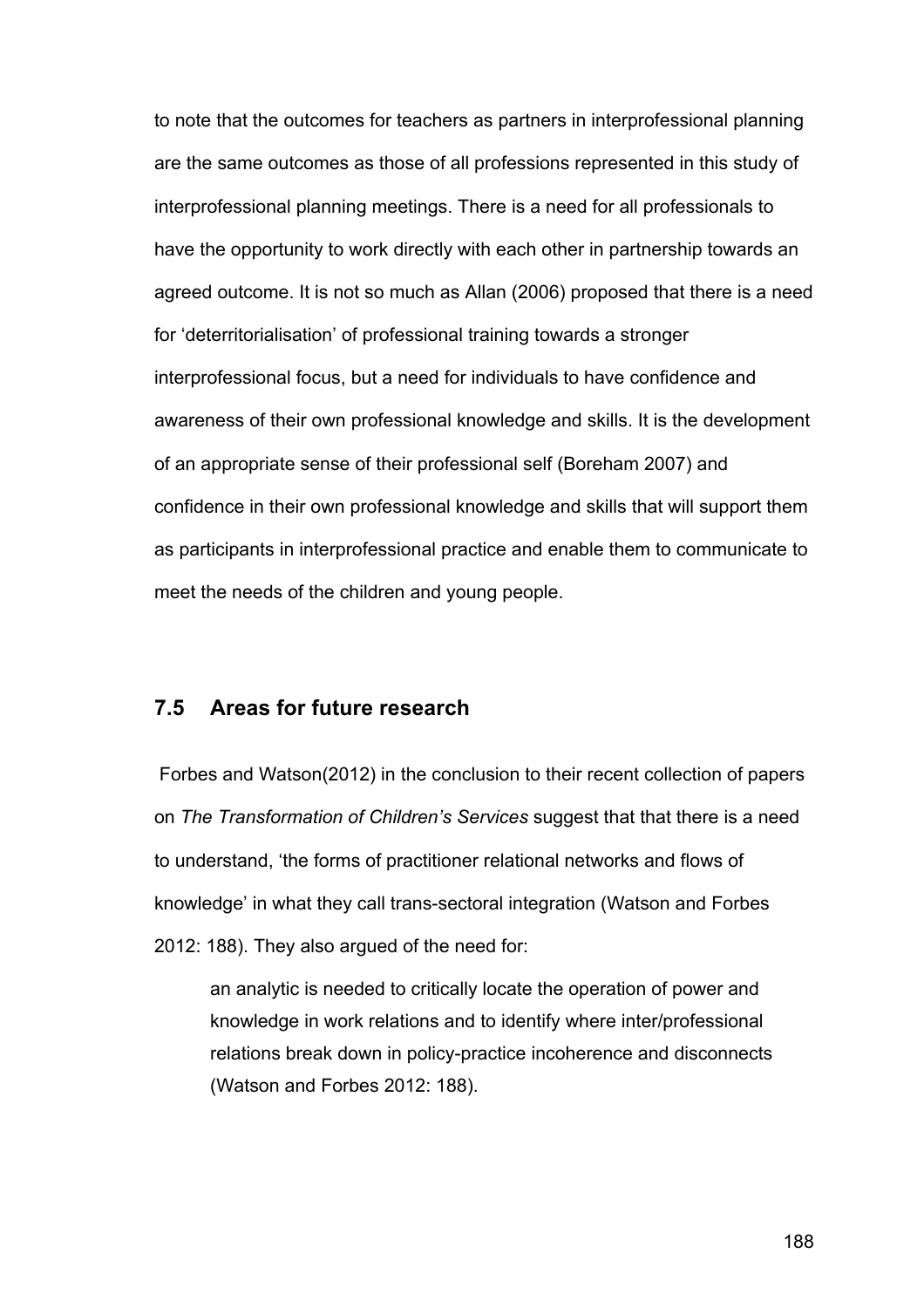My case study supports their identification of these issues in relation to power and knowledge in interprofessional practice but equitably further investigation into interprofessional communication through a Deweyan perspective could identify the areas where interprofessional communication supports coherence and connection in practice. In particular further study of the construct of *speech communities* in interprofessional communication would provide data to improve our understanding of the impact for practice of the successful interactions between professions. This could develop our understanding of the way in which communication occurs in the *speech community* in interprofessional meetings and the relationship between that and the *speech communities* of the different professions represented. An investigation such as that would develop our understanding of communication in this area of interprofessional practice and the way in which professional information is shared and worked with in partnership.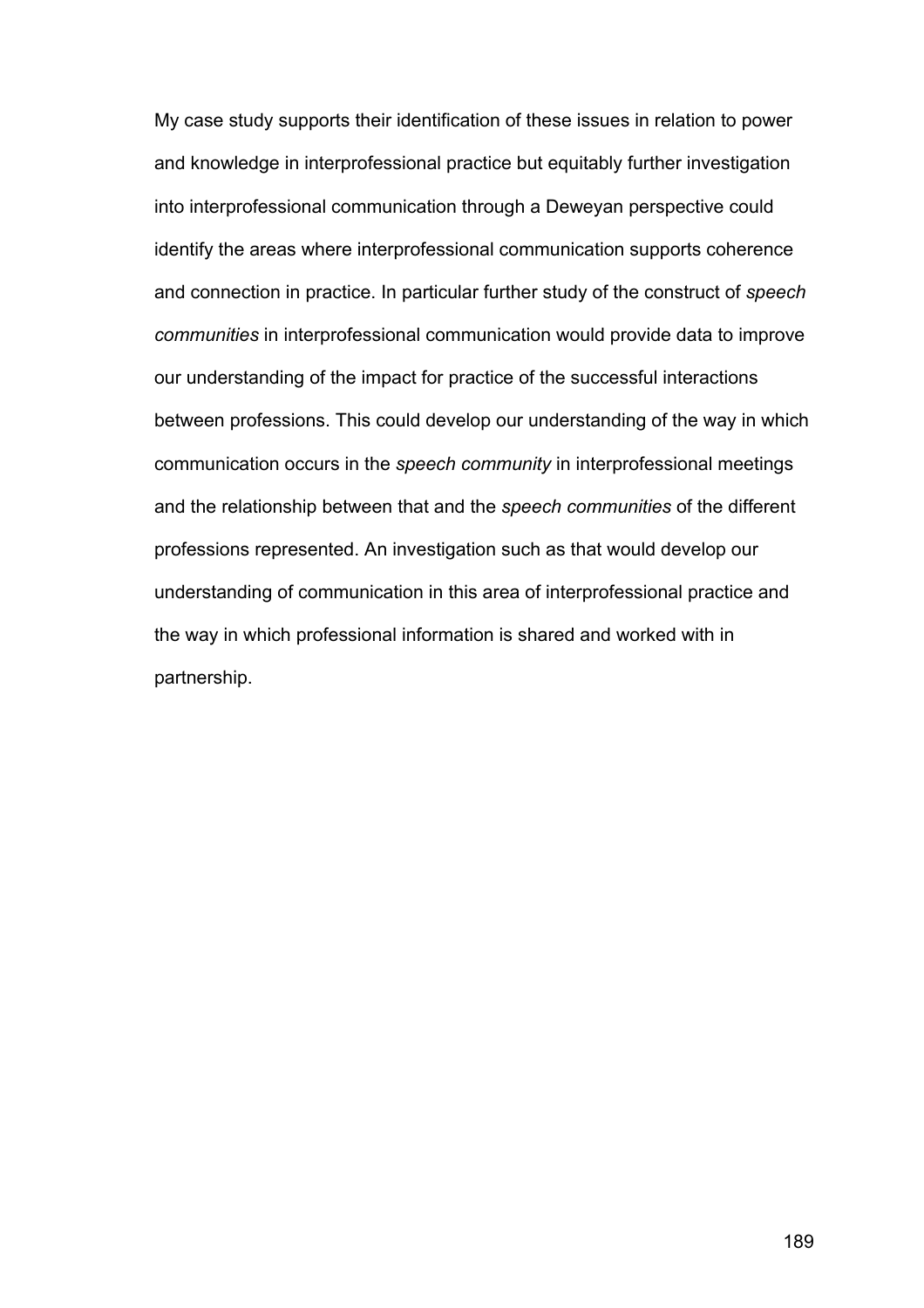## **References**

Allan, J. (2006a) The repetition of exclusion. *International Journal of Inclusive Education,* 10 (2-3), pp.121-133

Allan, J. (2006b) After the break? Interrupting the discourses of interprofessional practice. In J. Forbes, (ed) *The research and policy discourses of service integration, interprofessional and interagency working: ESRC seminar 1 proceedings*, Aberdeen, School of Education, University of Aberdeen, pp. 52- 69

Allan, J. (2012) Emergent spaces: looking for the civic and the civil in initial professional education. In J. Forbes and C. Watson (eds) (2012) *The transformation of children's services: examining and debating the complexities of inte/professional working*, London, Routledge

Anderson, D., Bell, L., Eno, S., Littleford, E. and Walters, P. (1992) Common ground: an experience of trans-discipline practice learning, *Journal of Interprofessional Care,* 6 (3) pp. 243-52

Anning, A., Cottrell, D., Frost, N., Green, J. and Robinson, M. (2006) *Developing multi-professional teamwork for integrated children's services*, Maidenhead, Open University Press

Anning, A., Cottrell, D., Frost, N., Green, J. and Robinson, M.  $(2^{nd}$ edn) (2010) *Developing multi-professional teamwork for integrated children's services*, Maidenhead, Open University Press

Atkinson, M., Wilkin, A., Stott, A., Doherty P. and Kinder, K. (2002) *Multi-agency working: a detailed study* (LGA Research report 26), Slough, NFER

Atkinson, M., Jones, M. and Lamont, E. (2007) *Multi-agency working and its implications for practice: a review of the literature*, Reading, CfBT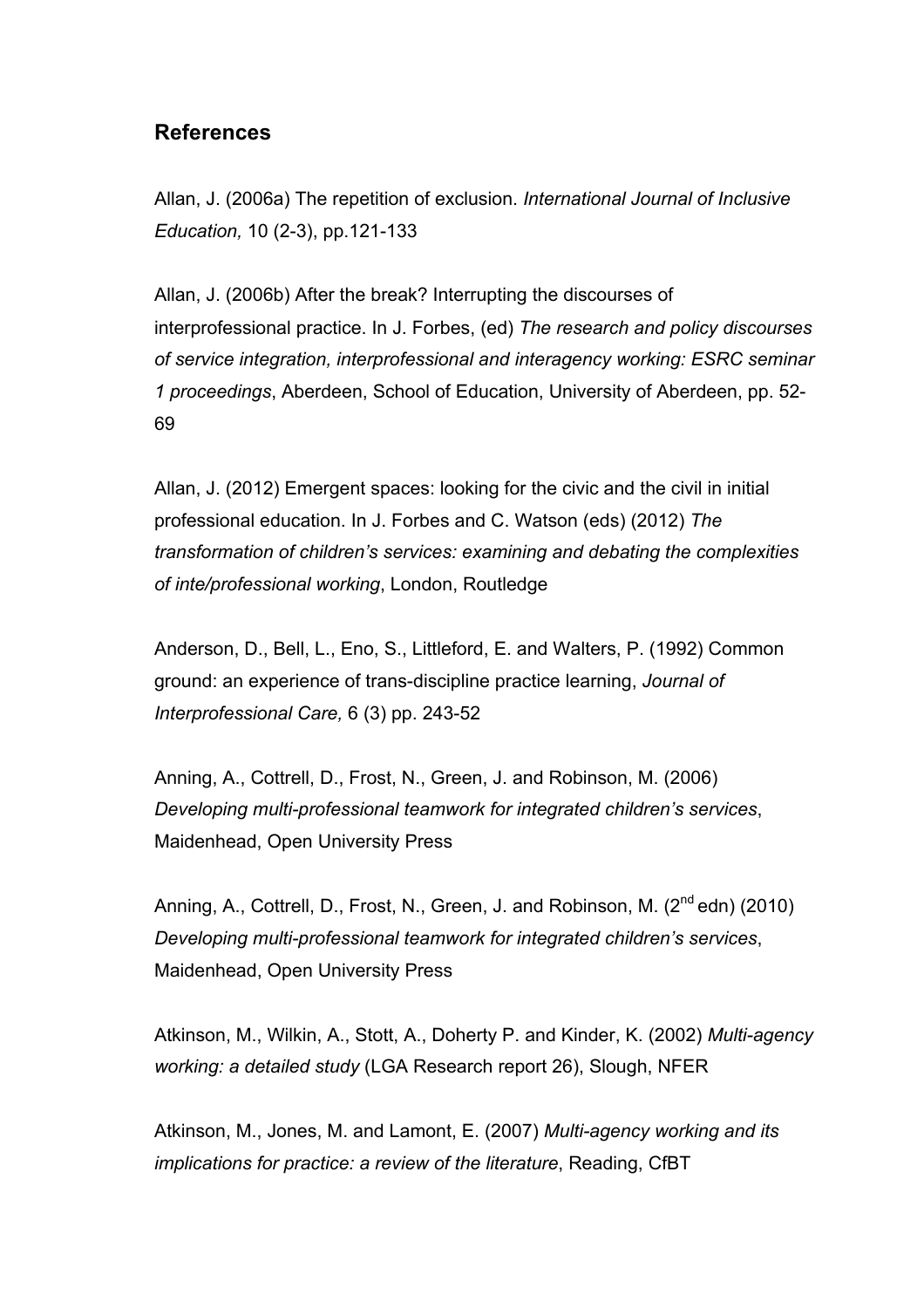Ayoko, O., Hartel, C., Fisher, G. and Fujimoto, Y. (2004) Communication competence in cross-business interactions. In D. Tourish and O. Hargie (eds) *Key Issues in organizational communication*, Abingdon, Routledge

Balloch, S. and Taylor, M. (eds) (2001a) *Partnership working*, Bristol, The Policy Press

Balloch, S. and Taylor, M. (2001b) Introduction. In S. Balloch and M. Taylor (eds) *Partnership working*, Bristol, The Policy Press

Balloch, S. and Taylor, M. (2001c) Conclusion – can partnerships work? In S. Balloch and M. Taylor (eds) *Partnership working*, The Policy Press, Bristol

Band, S., Lindsay, G., Law, J., Soloff, N., Peacey, N., Gasconge, M. and Radford, J. (2002) Are health and education talking to each other? Perceptions of parents of children with speech and language needs. *European Journal of Special Needs Education*, 17 (3), pp. 211–227

Barr, H. (1993) Working together or pulling apart: inter-professional collaboration in community care, *CAIPE Bulletin* 5 (2)

Barr, H. (2001) *Interprofessional education today, yesterday and tomorrow*, The Higher Education Academy, Health Sciences and Practice Network, London

Barr, H. (2007*) Interprofessional Education in the United Kingdom 1966 – 1997*, London, The Higher Education Academy, Health Sciences and Practice **Network** 

Barr, H., Freeth, D., Hammick, M., Koppel, I. and Reeves, S. (2006) The evidence base and recommendations for interprofessional education in health and social care, *Journal of Interprofessional Care*, 20(1), pp. 75-78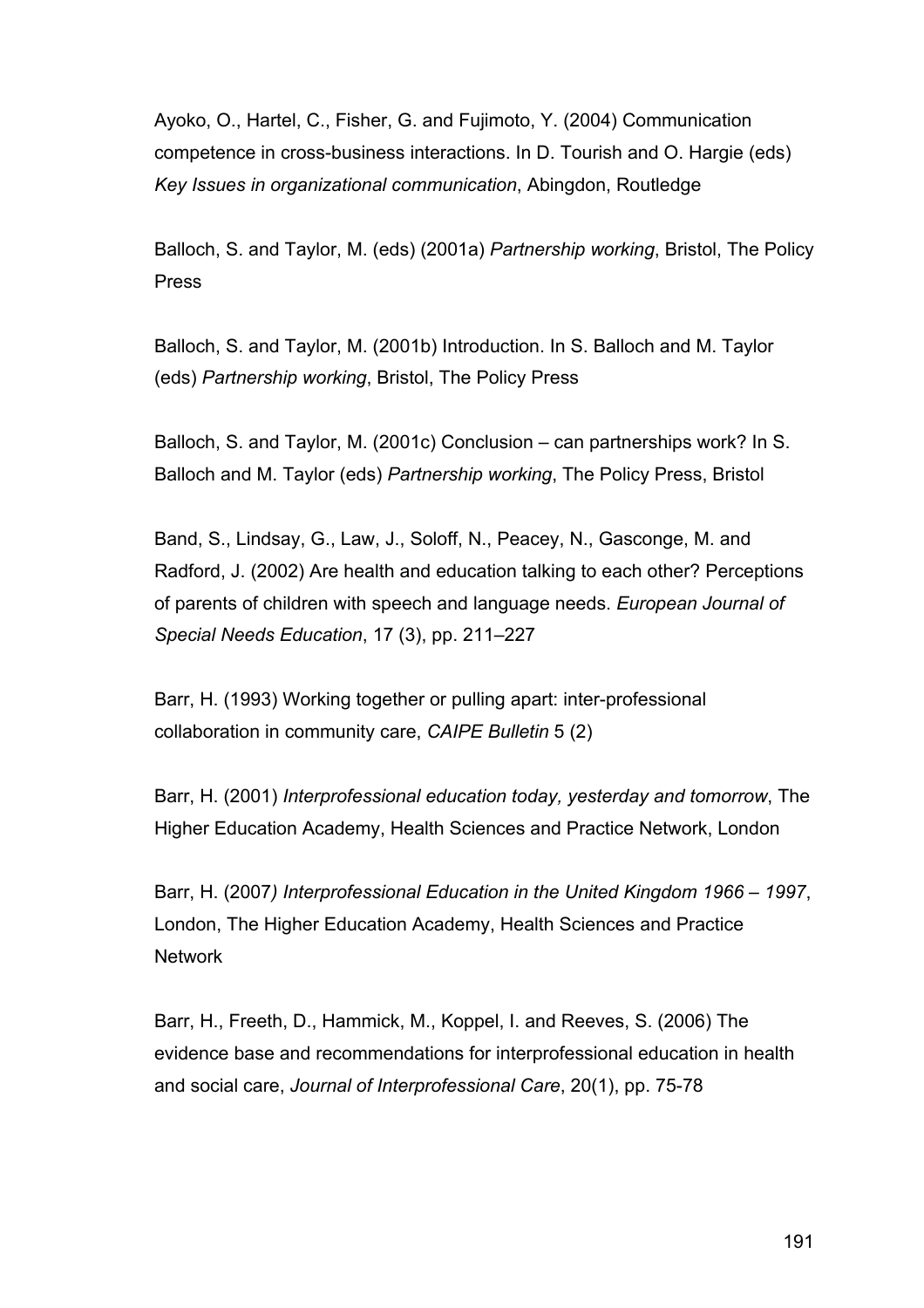Barr, H. and Ross, F. (2006) Mainstreaming interprofessional education in the United Kingdom: a position paper. *Journal of Interprofessional Care*, 20 (2) pp. 96-104

Bassey, M. (1999) *Case study research in educational settings*, Buckingham, Open University Press

Beattie, A. (1994) Healthy alliances or dangerous liaisons? The challenge of working together in health promotion. In A. Leathard, (ed) (1994) G*oing interprofessional working together for health and welfare*, Hove, Brunner- Routledge,

### BERA (2009) *Ethical guidelines for educational research*, BERA

Biesta, G. J. J. (2006) "Of all affairs, communication is the most wonderful" The communicative turn in Dewey's democracy and education. In D.T. Hansen, (ed) (2006) *John Dewey and our educational prospect*, Albany, State University of New York Press

Biesta, G. J. J., and Burbules, N. C. (2003) Pragmatism and educational research, Oxford, Rowan and Littlefield Publishers Inc.

Biesta, G., Allan, J. and Edwards, R. (2011) The Theory Question in Research Capacity Building in Education: Towards an Agenda for Research and Practice, *British Journal of Educational Studies*, 59 (3), pp. 225-239

Biggs, S. (1997) Interprofessional collaboration: exploring the hinterland. In J. Øvertveit, P. Matthias and T. Thompson, (eds) *Interprofessional working for health and social care*, Basingstoke, Macmillan

Blair, T. (1997) Speech given on Monday 8 December 1997, at Stockwell Park School, Lambeth, at the launch of the Social Exclusion Unit

Blommaert, J. (2007) On scope and depth in linguistic ethnography. *Journal of Sociolinguistics*, 11 (5) pp. 68-88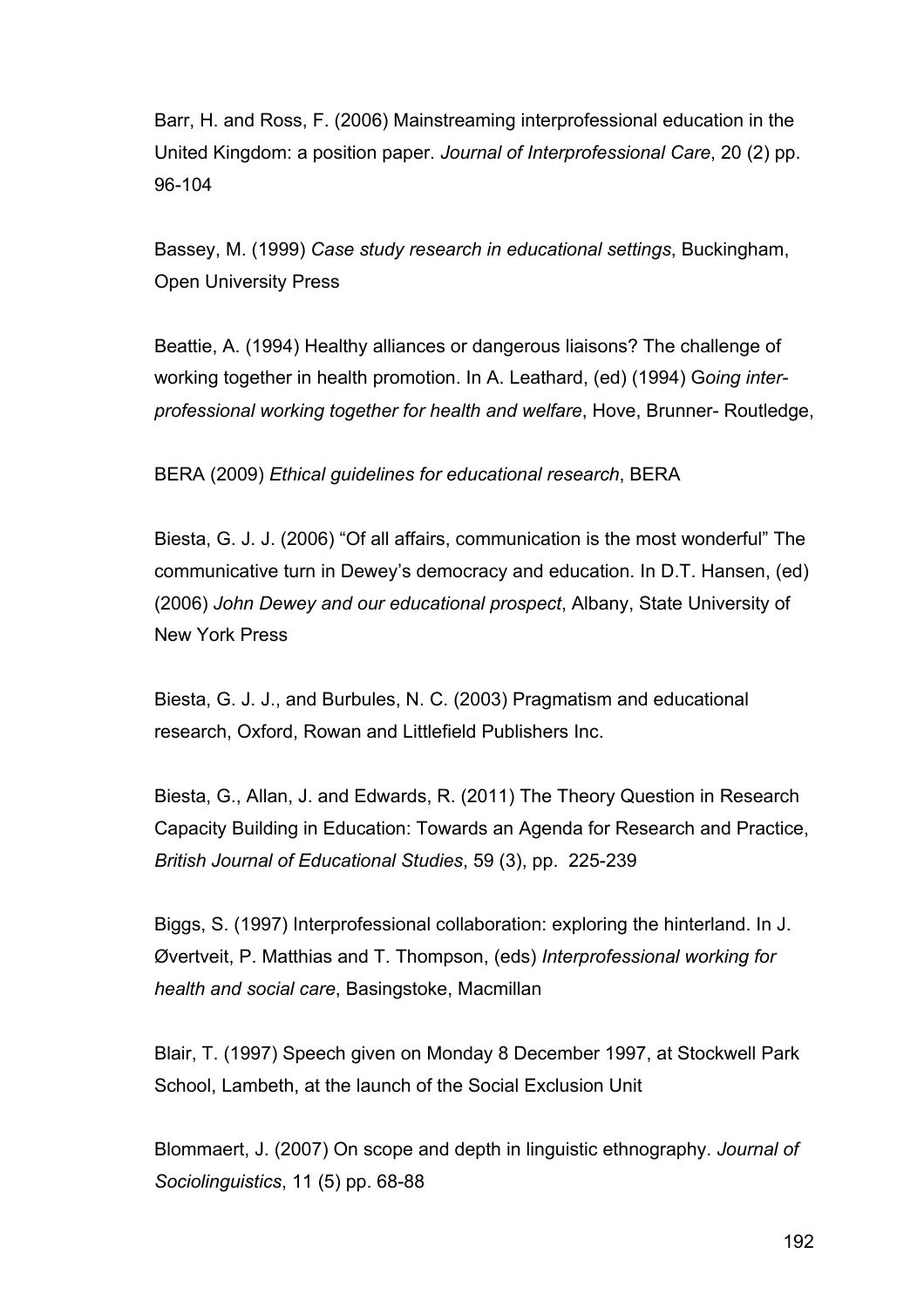Boreham, N. (2007) Interprofessionalism and the Collective Dimensions of Professional Practice, Keynote presentation at the second Professional Lifelong Learning Conference: *Professional lifelong learning: critical debates about professionalism*, University of Leeds

Brown, K. and White, K. (2006) *Exploring the evidence base for integrated children's services*, Edinburgh, Scottish Executive Education Department

CAIPE (2002) *Defining IPE*. Available at: http://www.caipe.org.uk/about-us/defining-ipe/ [Accessed 17 August 2011]

Charles, M. and Horwath, J. (2009) Investing in interagency training to safeguard children: an act of faith or an act of reason. *Children and Society*, 23, pp. 364–376

Challis, L., Fuller, S., Henwood, M., Klein, R., Plowden, W., Webb, A., Whittingham, P. and Wistow, G. (1988) *Joint approaches to social policy: rationality and practice,* Cambridge, Cambridge University Press

Children and Young Peoples Unit (2001) *Children's fund guidance*, London, Department for Education and Skills

Colyer, H., Helme, M. and Jones, I. (eds) (2007) *The theory-practice relationship in interprofessional education*, London, The Higher Education Academy, Health Sciences and Practice Network

Coulling, N. (2000) Definitions of successful education for the 'looked-after' child: a multi-agency perspective. *Support for Learning* 15 (1) pp. 30-35

Coupland, N. and Jaworski, A. (eds) (1997) *Sociolinguistics a reader and coursebook*, London, Macmillan Press Ltd.

Coupland, N. (2002) What is sociolinguistic theory? *Journal of Sociolinguistics*, 2 (1) pp. 110–118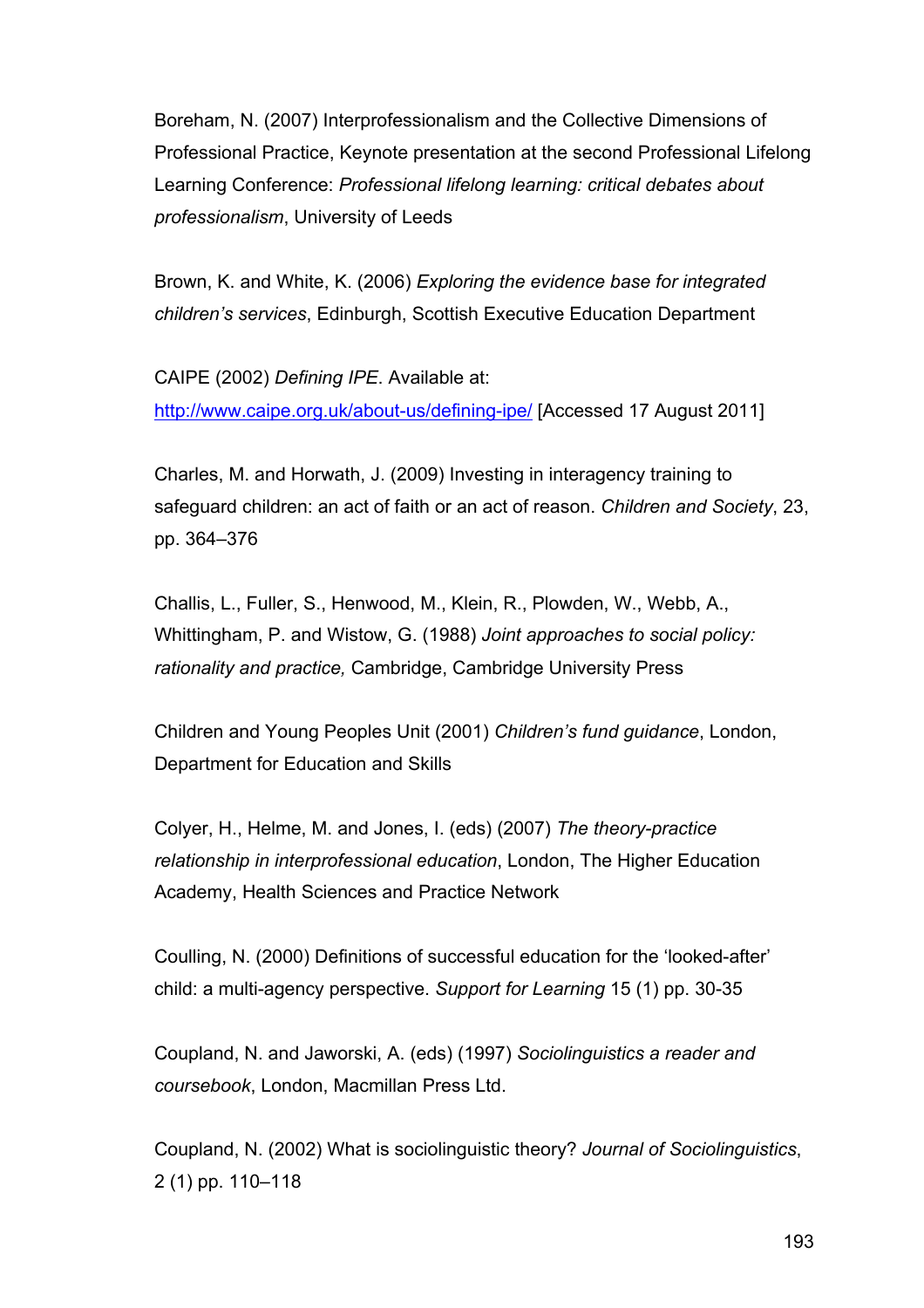Craig, R.T., (1999) Communication theory as a field*. Communication Theory*, 9 (2) pp. 119–161

Cummings, C., Todd, L. and Dyson, A. (2006) Towards extended schools? How education and other professionals understand community-orientated schooling. *Children and Society*, 21, pp. 189–200

Denzin, N. and Lincoln, Y. (1994) *Handbook of qualitative research*, Thousand Oaks, CA, Sage

Denzin, N. and Lincoln, Y. 2nd (ed) (1998) *Handbook of qualitative research*, Thousand Oaks, CA, Sage

DeSantis, L. and Ugarriza, D.N. (2000) The concept of theme as used in qualitative nursing research. *Western Journal of Nursing*, 22 (3) pp. 351-372

Dewey, J. (1916) *Democracy and education: an introduction to the philosophy of education*, New York, Macmillan

Dewey, J. (1982) *Logic: the theory of inquiry*, New York, Irvington

DfES (2003) *Every Child Matters*, London, HMSO

DfES (2004) *The Children Act*, London, HMSO

DfES (2006) *Safeguarding children and safer recruitment in education*, London, **HMSO** 

Dhillon, J. K. (2005) The rhetoric and reality of partnership working. *Journal of further and Higher Education*, 29 (3) pp. 211-219

Dhillon, J. K. (2007) Trust, shared goals and participation in partnerships: reflections of post-16 education and training providers in England. *Journal of Vocational Education and Training*, 59(4) pp. 503-515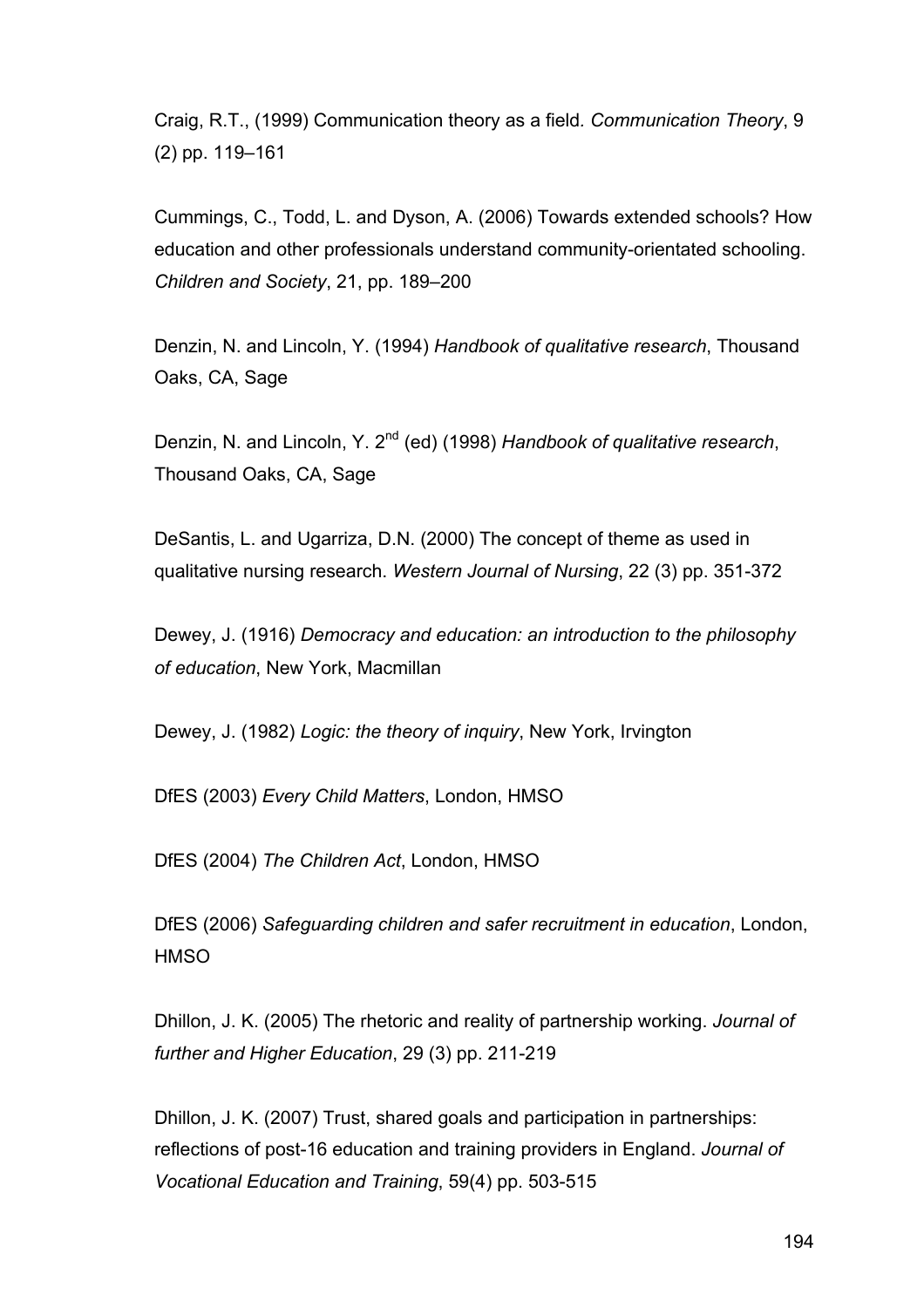Duranti, A. (1988) Ethnography of speaking: towards a linguistics of the praxis. In F. J. Newmeyer (ed) *Language: the socio-cultural context*, Cambridge, Cambridge University Press

Easen, P., Atkins, M. and Dyson, A. (2000) Interprofessional collaboration and conceptualisations of practice, *Children and Society*, 14 pp. 355–367

Eccles, A. (2012) Partnerships. In J. Forbes and C. Watson (eds) *The transformation of children's services: examining and debating the complexities of inter-professional working*, London, Routledge

Edwards, A., Barnes, M., Plewis, I. and Morris K., (2006) *Working to prevent the social exclusion of children and young people: final lessons from the national evaluation of the children's fund*, RR 734, London, DfES

Edwards, A., Daniels, H., Gallagher, T., Leadbetter, J. and Warmington, P. (2009) *Improving inter-professional collaborations*, London, Routledge

Engeström, Y., Brown, K., Christopher, C. and Gregory, J. (1997) coordination, cooperation and communication in the courts: expansive transitions in legal work. In M. Cole, Y. Engeström and O. Vasquez (eds) *Mind culture and activity: seminal papers from the laboratory of comparative human cognition*. Cambridge, Cambridge University Press

Engeström, Y. (ed) (1999) *Perspectives on activity theory*. New York, Cambridge University Press

Evers, H., Cameron, C. and Badger, F. (1994) Inter-professional work with old and disabled people. In A. Leathard, (ed) G*oing inter-professional working together for health and welfare*. Hove, Brunner- Routledge Fairclough, N. 2nd (ed) (2001) *Language and Power*, Harlow, Pearson **Education Ltd.**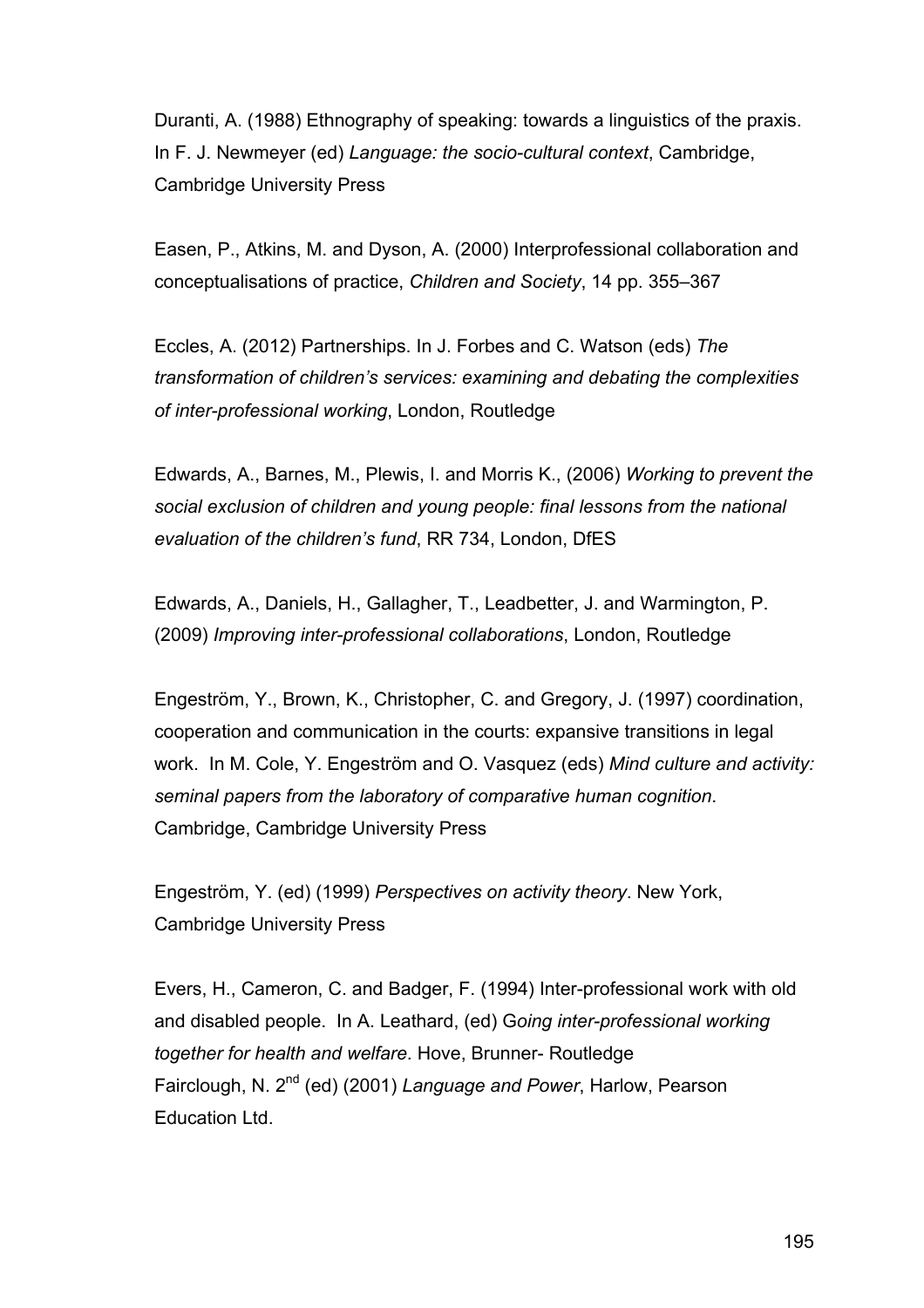Farmakopoulou, N. (2002) Using an integrated theoretical framework for understanding inter-agency collaboration in the special educational needs field. *European Journal of Special Needs Education,* 17 (1), pp. 49–59

Figueroa, E. (1994) *Sociolinguistic metatheory*, Kidlington, Pergamon

Finlay, L. and Gough, B. (2003) *Reflexivity: a practical guide for researchers in health and social sciences,* Oxford, Blackwell Science

Finch, Geoffrey (2nd edn) (2005) *Key Concepts in Language and Linguistics*, Basingstoke, Palgrave Macmillan

Flick, U. (3rd edn) (2006) *An introduction to qualitative research*, London, Sage Publications Ltd

Forbes, J. (2006a) Types of social capital: tools to explore service integration? *International Journal Inclusive Education*, 10 (6), pp. 565-580

Forbes, J. (2006b) For social justice and inclusion: engaging with the other*. Journal of Research in Special Educational Needs*, 6 (2), pp. 99–107

Forbes, J. (2009) Redesigning children's services: mapping interprofessional social capital. *Journal of Research in Special Educational Needs*, 9 (2) pp. 122 - 132

Forbes, J. and Watson, C. (eds) (2012) *The transformation of children's services: examining and debating the complexities of inter-professional working*, Routledge, London

Freeth, D. (2001) Sustaining interprofessional collaboration. *Journal of Interprofessional care*, 15 (1) pp. 37-46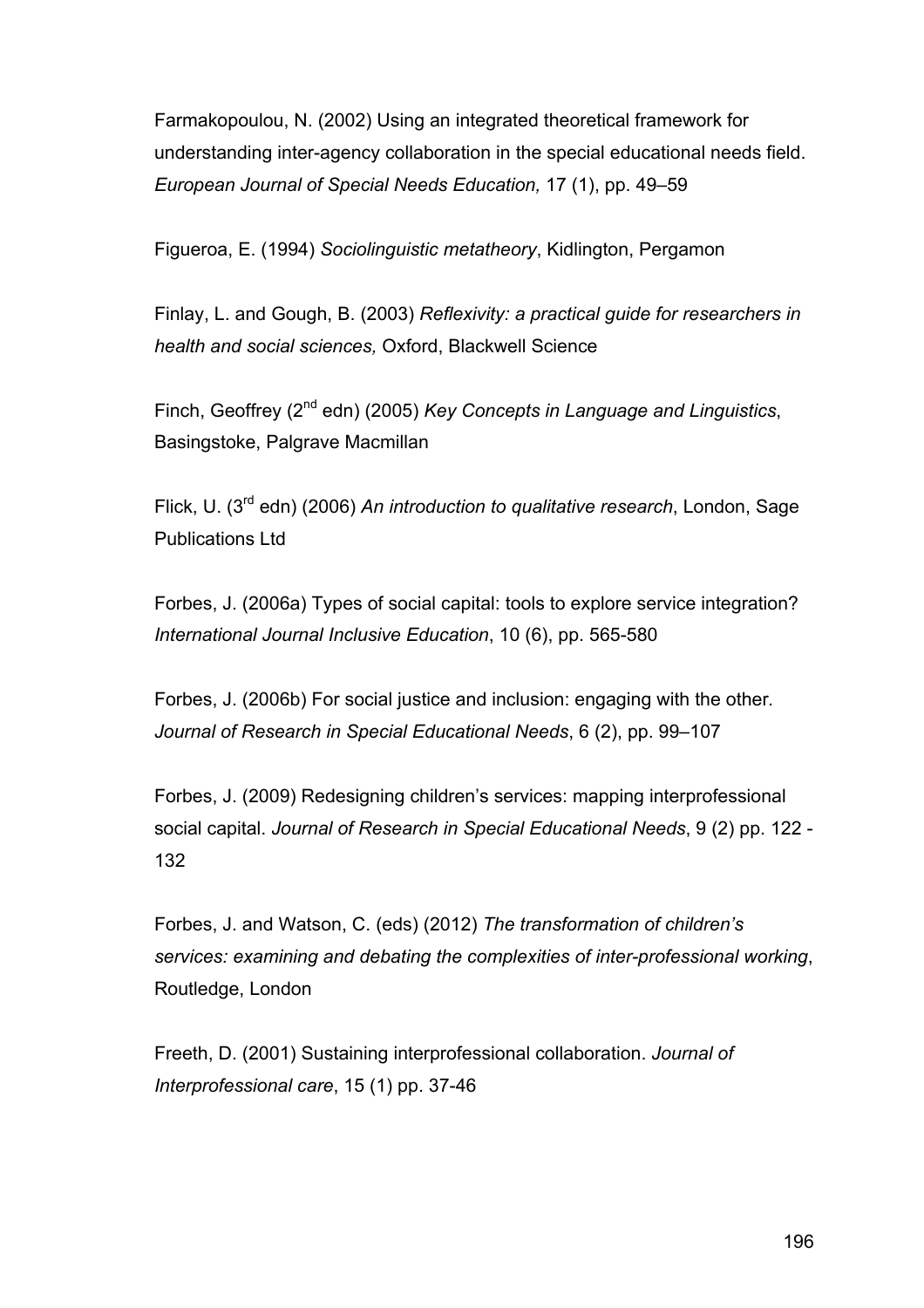Freeth, D. (2002) *A Critical Review of Evaluations of Interprofessional Education*, London, The Higher Education Academy, Health Sciences and Practice Network

Freeth, D., Reeves, S., Koppel, I., Hammick, M. and Barr, H. (2005) *Evaluating interprofessional education: a self-help guide.* London, The Higher Education Academy, Health Sciences and practices

Frost, N., Robinson, M., & Anning, A. (2005). Social workers in multi-disciplinary teams: Issues and dilemmas for professional practice. *Child and Family Social Work*, 10, 187–196.

Frost, N. (2012) Children in need, looked-after children and interprofessional working. In B. Littlechild and R. Smith (eds) *A Handbook for interprofessional practice in the human services*, Harlow, Pearson Education Limited

Glass, N. (1999) Sure start: the development of an early intervention programme for young children in the UK. C*hildren and Society*, 13, pp. 257-264

Glendinning, C., Powell, M. and Rummery, K. (eds) (2002) *Partnerships, new labour and the governance of welfare*, The Policy Press, Bristol

Glennie, S. (2007) Developing interprofessional relationships: tapping the potential of inter-training. *Child Abuse Review*, 16, pp. 171-183

Glenny, G. (2005) Riding the dragon: developing inter-agency systems for supporting children. *Support for Learning*, 20 (4) pp.167–175

Glenny, G. and Roaf, C. (2009) *Multiprofessional communication*, Maidenhead, Open University Press

Gumperz, J.J. (1962) Types of linguistic communities, *Anthropological Linguistics*, 4 (10, pp. 28-40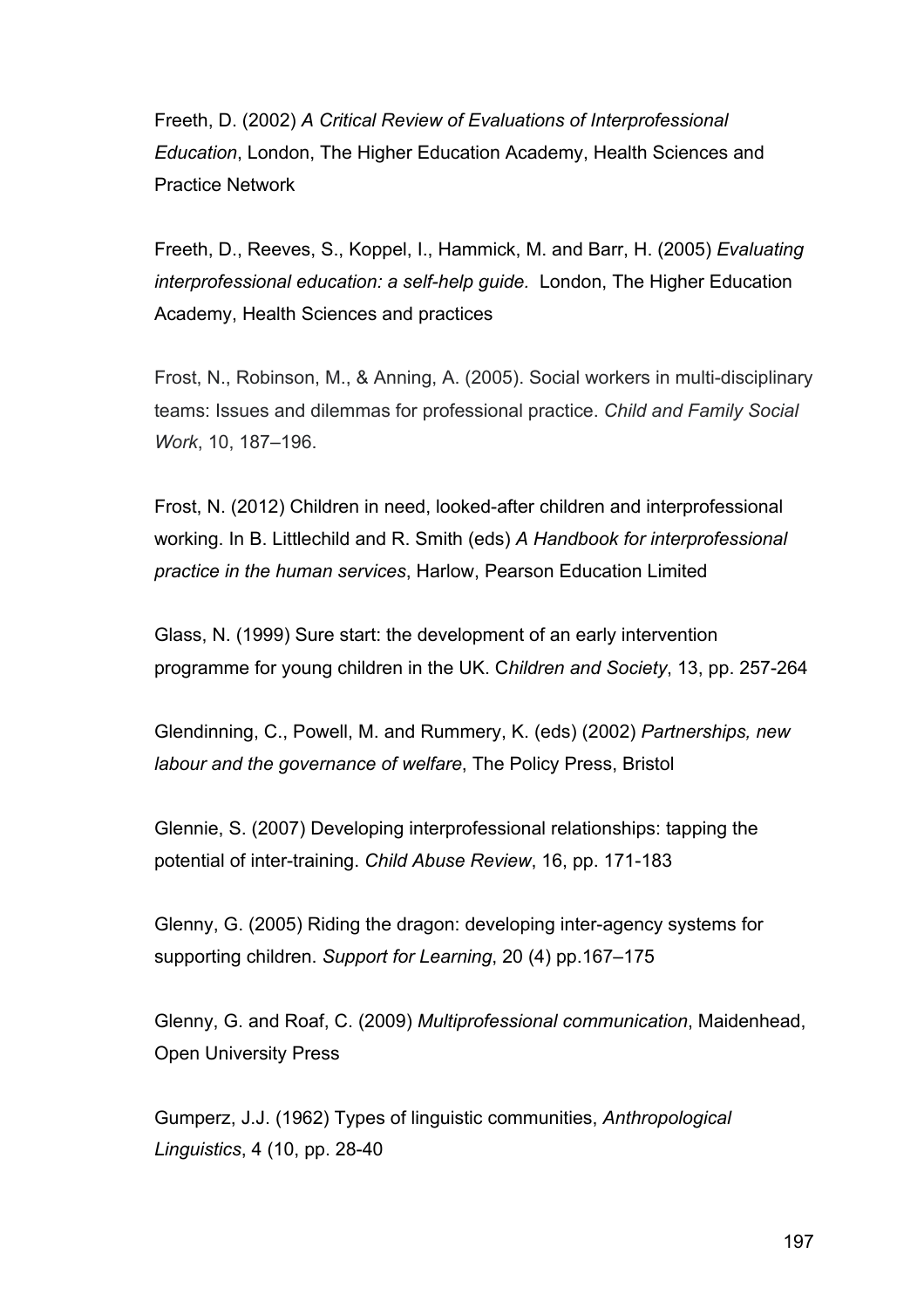Gumperz, J.J. (1971) *Language in social groups*, selected and introduced by A.S. Dil, Stanford, Stanford University Press

Gumperz, J.J. and Cook-Gumperz, J. (2008) Studying language, culture, and society: sociolinguistics or linguistic anthropology? *Journal of Sociolinguistics*, 12 (94), pp. 532–545

Gumperz, J. (1984) Communicative competence revisited. In A. Duranti and C. Goodwin (eds) *Rethinking context: language as an interactive phenomenon*, Cambridge, Cambridge University Press

Hallet, C. and Stevenson, O. (1980) *Child abuse: aspects of professional cooperation*, London, Allen and Unwin

Hallet, C. and Birchall, E. (1992*) Coordination of child protection: a review of the literature*, London, HMSO

Hallet, C. (1995) *Inter-agency coordination and child protection*. London, HMSO

Hammersley M. and Atkinson, P. 2nd ed. (1995) *Ethnography – principles in practice*, London, Tavistock

Harris, A. and Allen, T. (2011) Young people's views of multi-agency working, *British Educational Research Journal*, 37 (3) pp. 405-419

Harrison, J. and Bullock, J. (2005) Inter-agency approaches to the development of a school-based student health service. *Support for Learning,* 20 (4) pp. 190- 194

Hingley-Jones, H. and Allain, L. (2008) Integrating services for disabled children and their families in two English local authorities. *Journal of Interprofessional Care*, 22 (5), pp. 534–544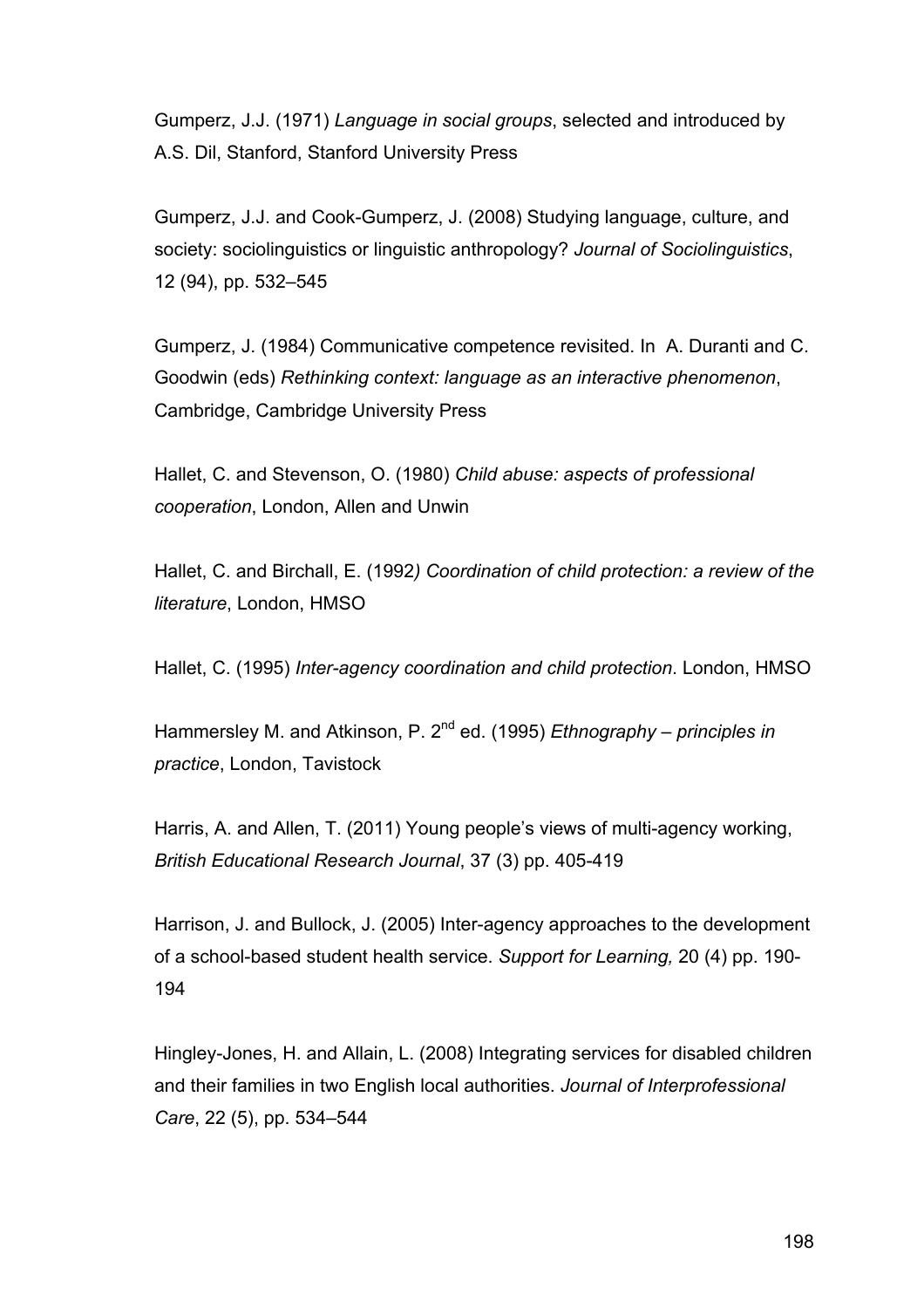HMIe (2004) *The sum of its parts? The development of integrated community schools in Scotland,* Edinburgh, HM Inspectorate of Education

Horder, J. (1991) CAIPE: striving for collaboration, *Nursing* 4 (33) pp. 16-18

Hornby, S. (1993) *Collaborative care, interprofessional, interagency and interpersonal*, Oxford, Blackwell Scientific Publications

Hughes, N. and Beirens, H. (2007) Enhancing educational support: towards holistic, responsive and strength-based services for young refuges and asylum seekers. *Children and Society*, 21, pp. 261-272

Humes, W. (2012) Probing the limits of collaboration: professional identity and institutional power. In J. Forbes and C. Watson (eds) (2012) *The transformation of children's services: examining and debating the complexities of interprofessional working*, London, Routledge

Hymes, D. (1962) The ethnography of speaking. In T. Gladwin and W. C. Sturtevant, (eds) *Anthropology and human behavior*, Washington, Anthropological Society of America

Hymes, D. (1972) Models of interaction of language and social setting. In J. Gumperz, and D. Hymes, (eds) *Directions in sociolinguistics: ethnography of communication*, New York, Holt Rinehart and Winston

Hymes, D. (1987) Communicative competence. In U. Ammon, N. Dittmar and K.J. Mattheier, (eds) *Sociolinguistics: an international handbook of the science of language and society*, Berlin, Walter de Gruyter

Hymes, D. (1993) Anthropological linguistics: a retrospective. *Anthropological Linguistics*, 35, pp. 9-14 Illsley, P and Redford, M. (2005) 'Drop in for Coffee': working with parents in north perth new community schools, *Support for Learning*, 20 (4) pp. 162–166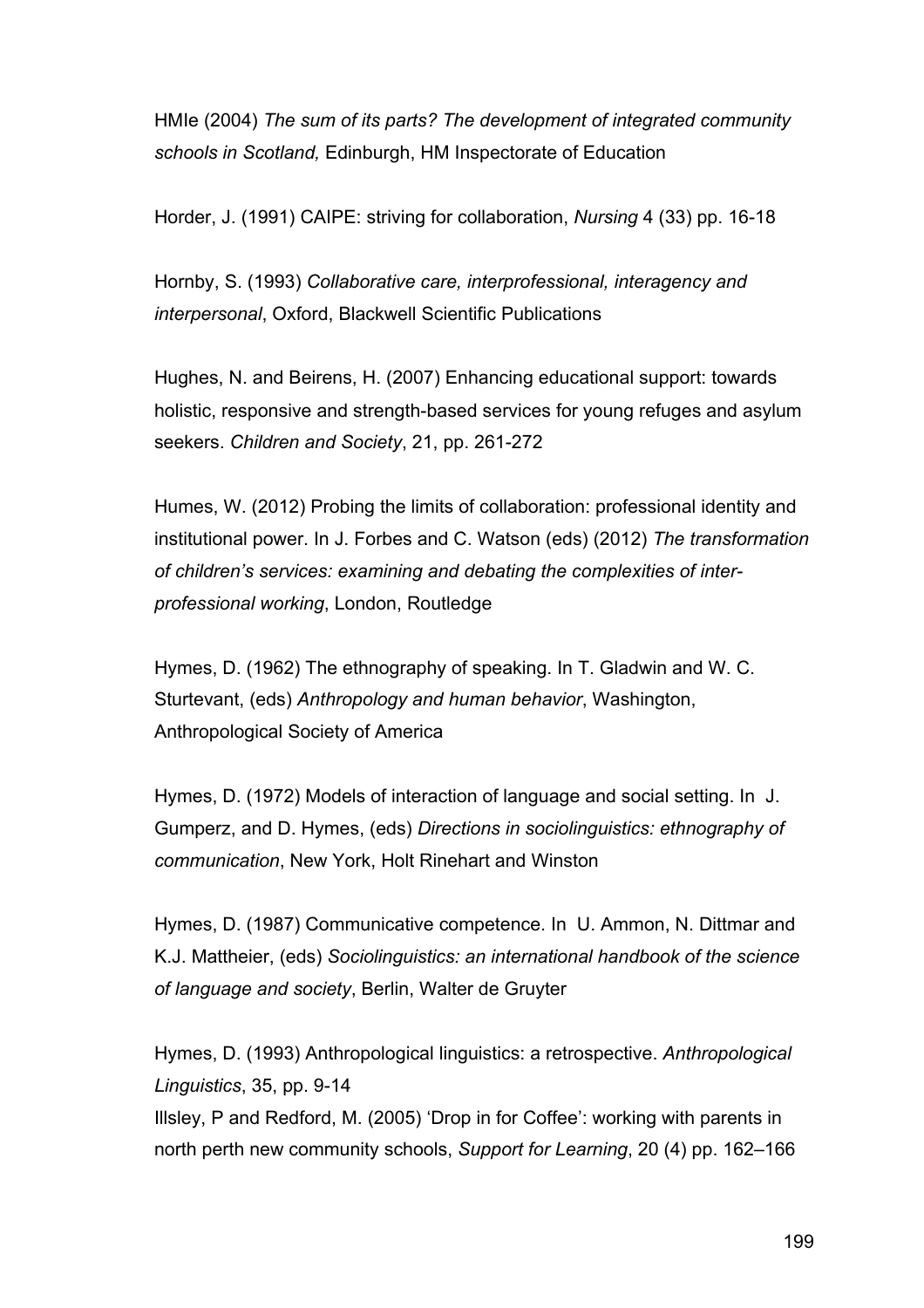Kress, G. (1988*) Communication and culture: an introduction*, Sydney, University of New South Wales Press

Lincoln, Y.S. and Guba, E.G. (1985) *Naturalistic Inquiry*, Thousand Oaks, California, Sagee

Leathard, A. (1991) Going inter-disciplinary, *Nursing* 4 (33) pp. 9-11

Leathard, A. (1992) Interprofessional developments at Southbank Polytechnic, *Journal of Interprofessional Care* 7(1) pp. 17-23

Leathard, A. (ed) (1994) G*oing inter-professional working together for health and welfare.* Hove, Brunner- Routledge

Lieba, T. (1994) Inter-professional approaches to mental health. In A. Leathard, (ed) G*oing inter-professional working together for health and welfare*, Hove, Brunner- Routledge

Littlechild, B. and Smith, R. (2012) *A handbook for interprofessional practice in the human services*, Harlow, Pearson Education Limited

Lloyd, G. Kendrick, A. and Stead, J. (2001) *Hanging on in there a study of interagency work to prevent school exclusion in three local authorities*, York, Joseph Rowntree Foundation and National Children's Bureau

McQuail, D. (2nd ed) (1984) *Communication*, London, Longman

McQuail, D. and Windahl, S. (2nd ed) (1993) *Communication Models*, London, Longman

Mayer, A. (2008) *Language and power, an introduction to institutional discourse*, London, continuum International Publishing Group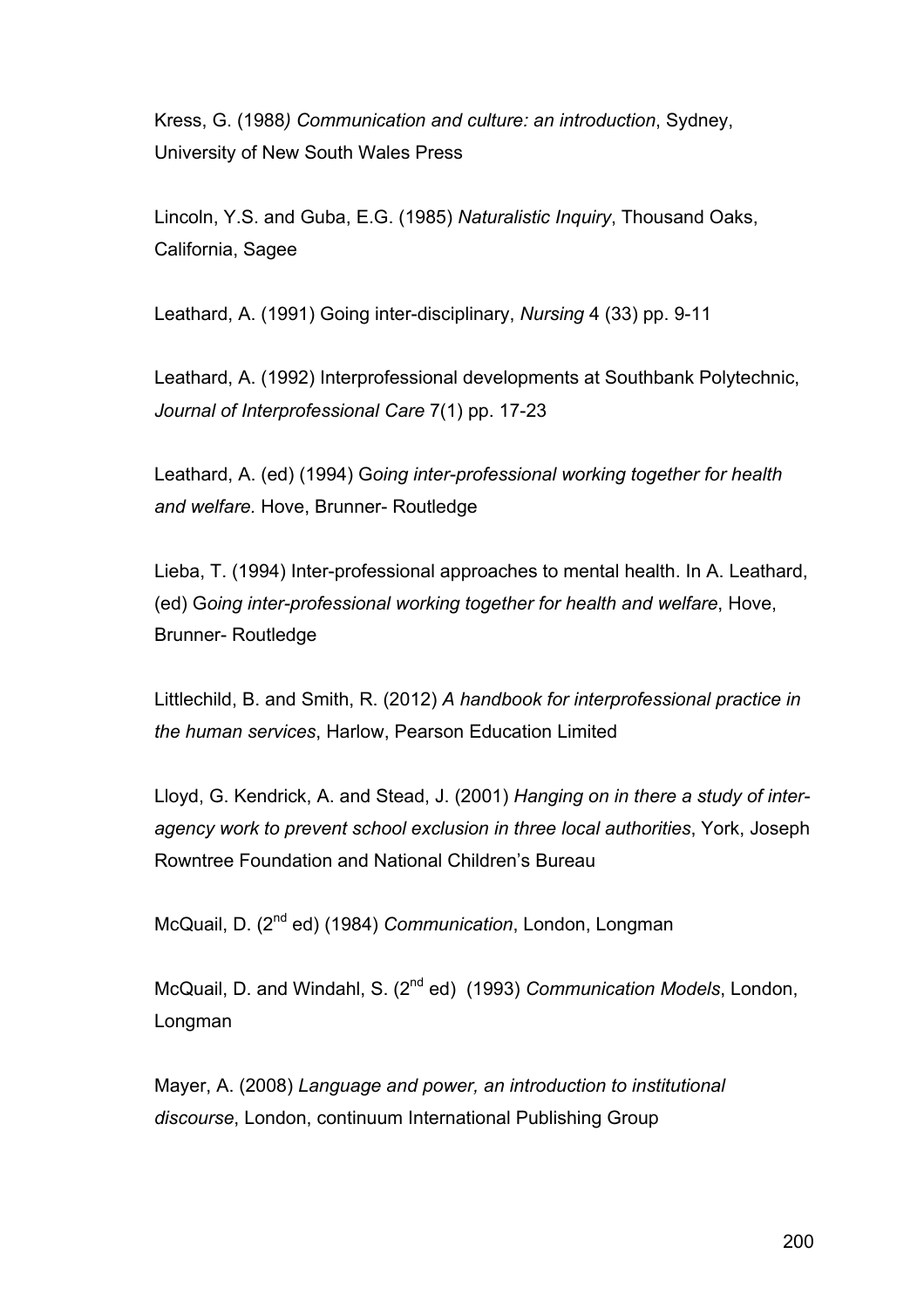Milbourne, L., Macrae, S. and Maguire, M. (2003) Collaborative solutions or new policy problems: exploring multi-agency partnerships in education and health work. *Journal of Education Policy*, 18 (10), pp.19–35

Mishler, E.G. (1990) Validation in inquiry-guided research: the role of exemplars in narrative studies. *Harvard educational review*, 60 pp. 415-442

Murphy, M and Stewart, D. (2006) Responding to communities in trauma in Northern Ireland: supporting the positive experience of childhood by partnership working. *Support for Learning*, 21 (2) pp. 70-77

Nixon, J. Allan, J. and Mannion, G. (2001) Educational Renewal as democratic practice; 'new' community schooling in Scotland. *International Journal of Inclusive Education*, 5 (4), pp. 329 – 352

O'Brien, M., Bachmann, M.O., Jones, N.R., Reading, R., Thoburn, J., Husbands, C., Shreeve, A. and Watson, J. (2009) Do integrated children's services improve children's outcomes? : evidence from England's children's trust pathfinders. *Children and Society*, 23, pp. 320-335

OECD (1998) Co-ordinating services for children and youth at risk: a world view, Paris, OECD

OED Online. Oxford University Press. Available: http://www.oed.com.ezproxy.stir.ac.uk/view/Entry/37309?redirectedFrom=comu nication [Accessed 14 September 2011]

Øvertveit, J. (1990) *Cooperation in primary health care*, Uxbridge, Brunel Institute of Organisation and Social Studies

Øvertveit, J. Mathias, P. and Thompson, T. (eds) (1997) *Interprofessional working for health and social care*. Basingstoke, Macmillan

Payne M. (2000) *Teamwork in Multiprofessional Care*. London, Macmillan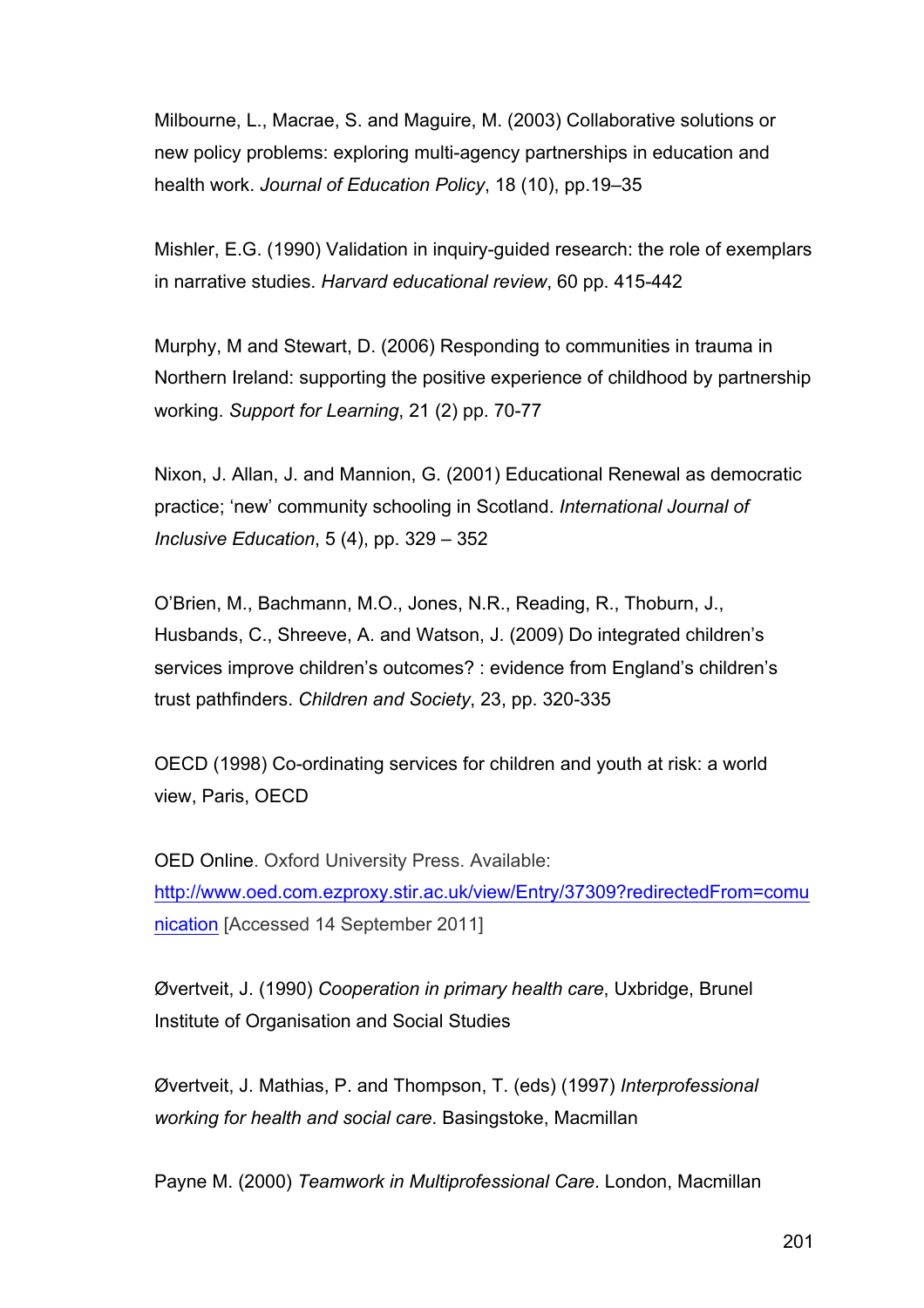Percy-Smith, J. (2006) What works in strategic partnerships of children: a research review, *Children and Society*, 20, pp. 313–323

Pettit, B. (2003) *Effective joint working between child and adolescent mental health services (CAMHS) and schools: research report* (RR412) London, Department for Education and Skills

Pickles, T. (1992) Youth strategies in Scotland, In: G. Lloyd (ed) *Chosen with care? Responses in disturbing and disruptive behaviour*, Edinburgh, Moray House Publications

Pietroni, P.C. (1992) Towards reflective practice – the languages of health and social care, *Journal of Interprofessional Care,* 6 (1) pp. 7–16

Pietroni, P.C. (1994) Inter-professional teamwork: its history and development in hospitals, general practice and community care (UK), In A. Leathard (ed) *Going Inter-professional: working together for health and welfare.* London, Routledge

Price, J. (2007) Complexity and interprofessional education. In H. Colyer, M. Helme, M. and I. Jones (eds) *The theory-practice relationship in interprofessional education*, London, The Higher Education Academy, Health Sciences and Practice Network

Redford, M. (2012) Education in the Scottish Parliament, *Scottish Educational Review*, 44 (2) pp. 78-91

Riddell, S. and Tett, L. (eds) (2001) *Education, Social justice and inter-agency working*, London, Routledge

Robinson, M., and Cottrell, D. (2005) Health professionals in multi-disciplinary and multi-agency teams: Changing professional practice. *Journal of Interprofessional Care*, 19(6), pp. 547–560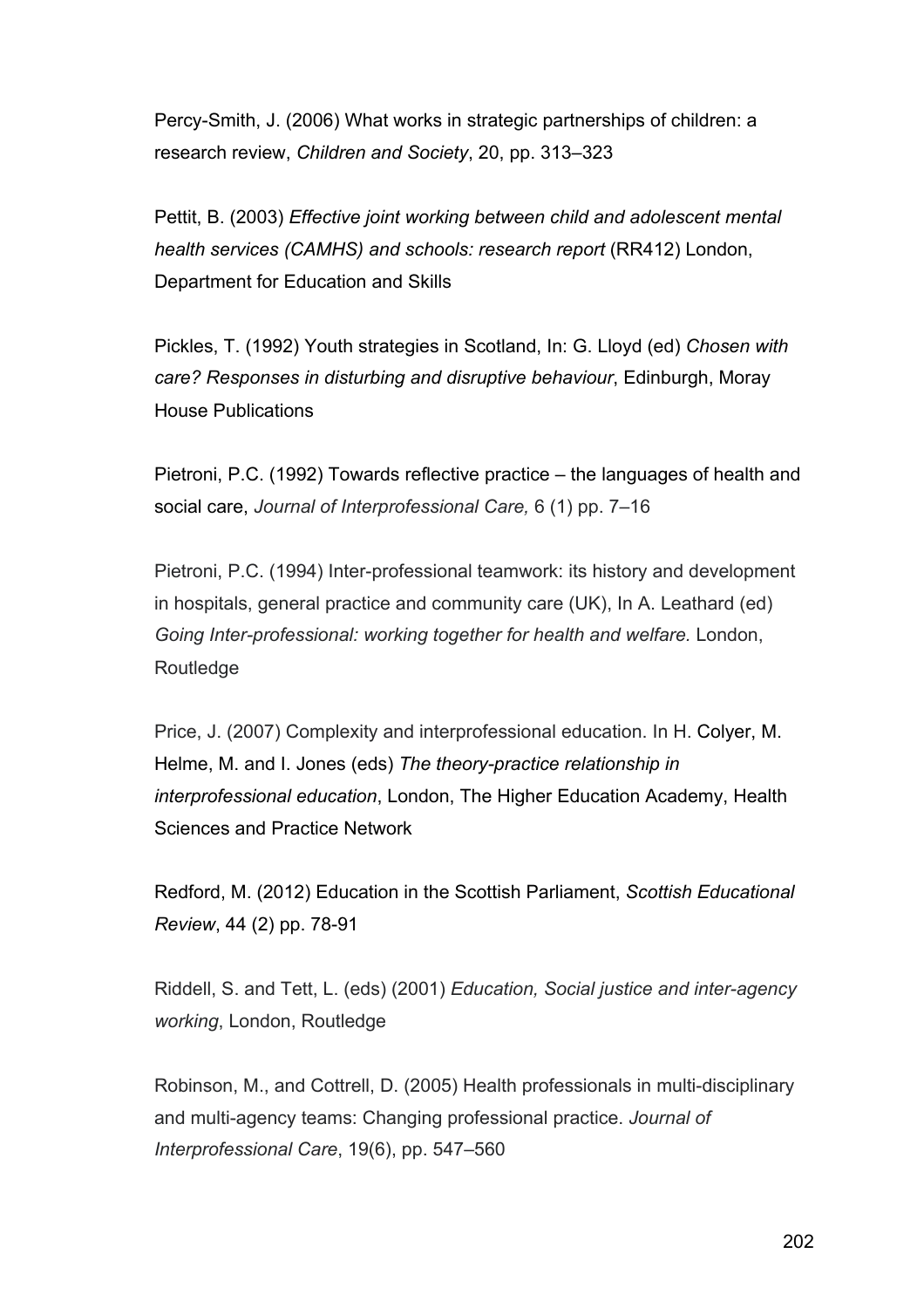Rummery, K. (2002) Towards a theory of welfare partnerships In C. Glendinning, M. Powell and K. Rummery (eds) (2002) *Partnerships, new labour and the governance of welfare*, Bristol, The Policy Press

Saville-Troike, M. (3rd edn) (2003) *The Ethnography of Communication*, Oxford, Blackwell Publishing

Scottish Executive (1999) *Social justice . . . a Scotland where everyone matters: milestone sources and definitions*, Edinburgh, Scottish Executive

Scottish Executive (2006) Getting it right for every child, implementation plan, Edinburgh, Scottish Executive. Available:

http://www.scotland.gov.uk/Resource/Doc/131460/0031397.pdf [Accessed16 August 2011]

Scottish Government (2009) *Changing professional practice and culture to get it right for every child*. Edinburgh, Scottish Government

Scottish Office (1964) T*he Kilbrandon Report.* Edinburgh, HMSO

Scottish Office (1997) *Alternatives to Exclusion*, Edinburgh, The Scottish Office

Scottish Office (1998) *New Community Schools Prospectus*. Edinburgh, HMSO

Scottish Executive (1999) *Social Justice … a Scotland where everyone matters: milestone sources and definitions*, Edinburgh, Scottish Executive

Scottish Executive (2002) *Additional support needs (Scotland) Act*, Edinburgh, Scottish Executive

Scottish Executive, (2006) *Getting it right for every child*, Edinburgh, Scottish **Executive**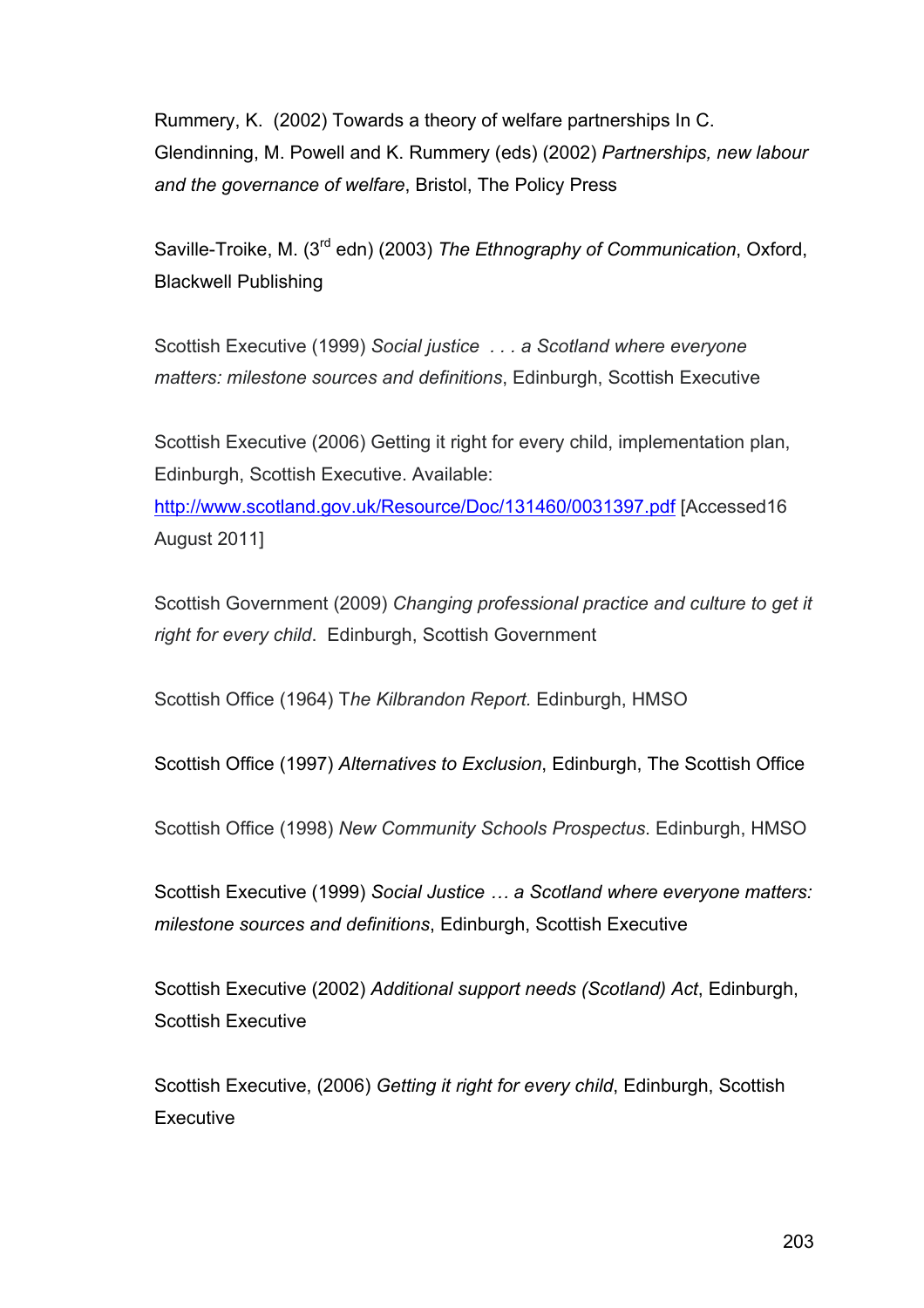Scottish Government (2009) *Additional support needs (Scotland) Act*, Edinburgh, Scottish Executive

Seebohm, F. (1968) *Report of the committee on local authority and allied social services*. London, Her Majesty's Stationary Office

Shucksmith, J., Philip, K., Spratt, J. and Watson, C. (2006) Learning how to collaborate? Promoting young people's health through professional partnership with schools. In J. Forbes, (ed) *The research and policy discourses of service integration, interprofessional and interagency working: ESRC seminar 1 proceedings*, Aberdeen, School of Education University of Aberdeen

Sills, M. (2007) Moving to a new place: some reflections on theories that underpin IPE. In H. Colyer, M. Helme, M. and I. Jones (eds) *The theory-practice relationship in interprofessional education*. London, The Higher Education Academy, Health Sciences and Practice Network

Silverman, D. (3rd edn) (2006) *Interpreting qualitative data*, London, Sage Simpson, D. and Cieslik, M. (2002) Education Action Zones, empowerment and parents. *Educational Research*, 44 (2), pp. 119–128

Sinclair, R. and Franklin, A. (2000) *A quality protects research briefing: young people's participation*, London, Department of Health

Sloan, S. (2006) Are the needs of children and young people with social, emotional and behavioural needs being served within a multi-agency framework? *Support for Learning*, 21 (4) pp. 210-214

Stake, R. (2000) The case study method in social enquiry. In R. Gomm, M. Hammersley and P. Foster (eds) *Case Study Method,* London, Sage Publications Ltd.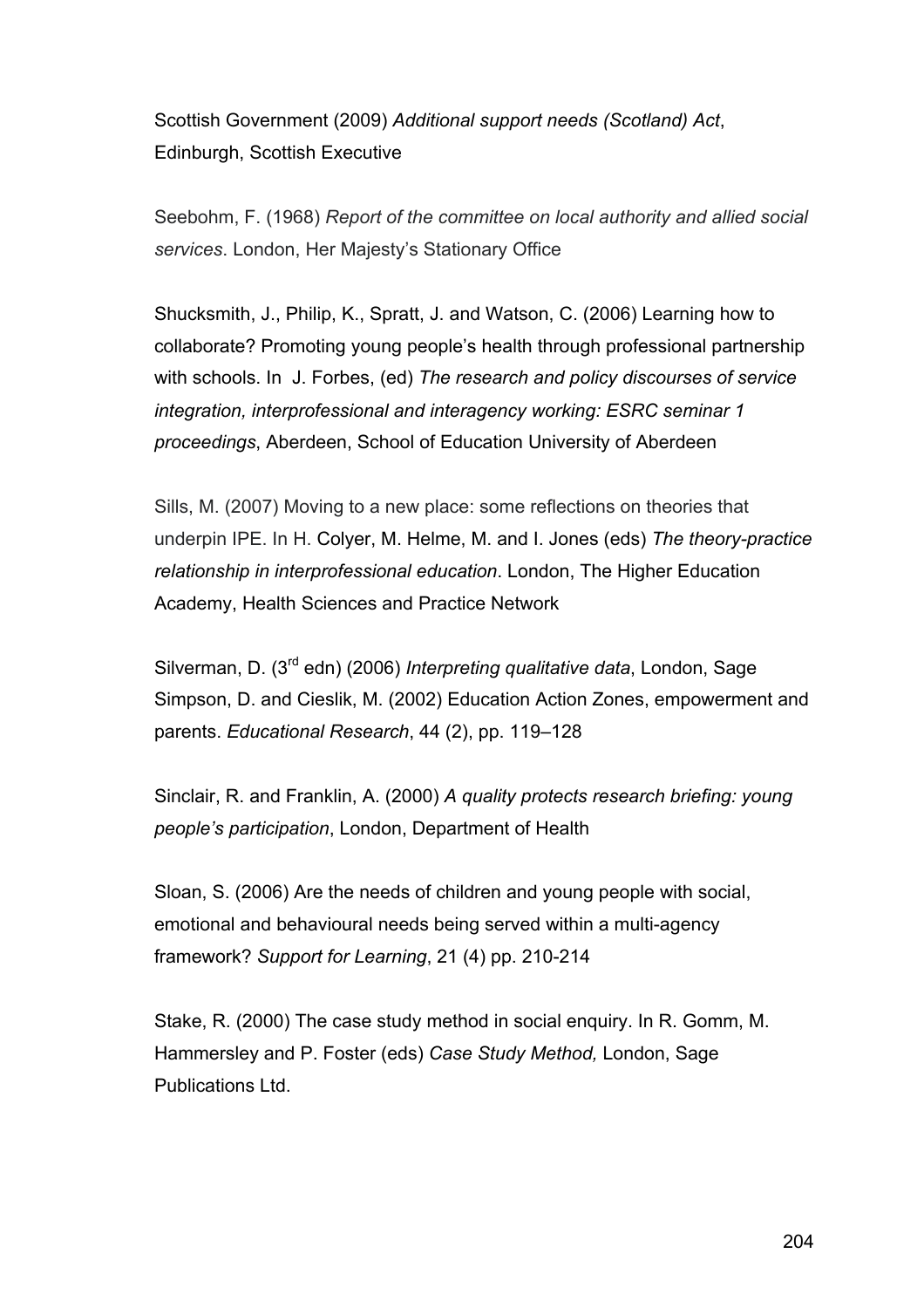Stead, J., Lloyd, G. and Kendrick, A. (2004) Participation or practice innovation: tensions in inter-agency working to address disciplinary exclusions from school, *Children and Society*, 18 (1), pp. 42–52

Stewart, A., Petch, A. and Curtice, L. (2003) Moving towards integrated working in health and social care in Scotland: from maze to matrix, *Journal of Interprofessional Care*, 17 (4) pp. 335-350

Stevenson, O. (1994) Child protection: where now for inter-professional work? In A. Leathard, (ed) (1994) G*oing inter-professional working together for health and welfare*. Hove, Brunner- Routledge

Tett, L., Crowther, J. and O'Hara, P. (2003) Collaborative partnerships in community education. *Journal of Education Policy*, 18 (1), pp. 37–51

Tomlinson, K. (2003) *Effective interagency working: a review of the literature and examples from practice* (LGA Research report 40). Slough, NFER Thompson, N. (3rd ed) (2009) *People skills*, Basingstoke, Palgrave Macmillan

Tourish, D. and Hargie, O. (eds) (2004) *Key Issues in organizational communication*, Abingdon, Routledge

Tripp, D. (1993) Critical Incidents in teaching: developing professional judgement, Abingdon, Routledge

UK Government (1998) Data Protection Act, London, HMSO

Vulliamy, G. and Webb, R. (2003a) Bridging the cultural divide: the role of the home-school support worker. *British Educational Research Journal*, 29 (3) pp. 285-305

Vulliamy, G. and Webb, R. (2003b) Supporting disaffected pupils: perspectives from the pupils, their parents and their teachers. *Educational Research*, 45 (3), pp. 275-286